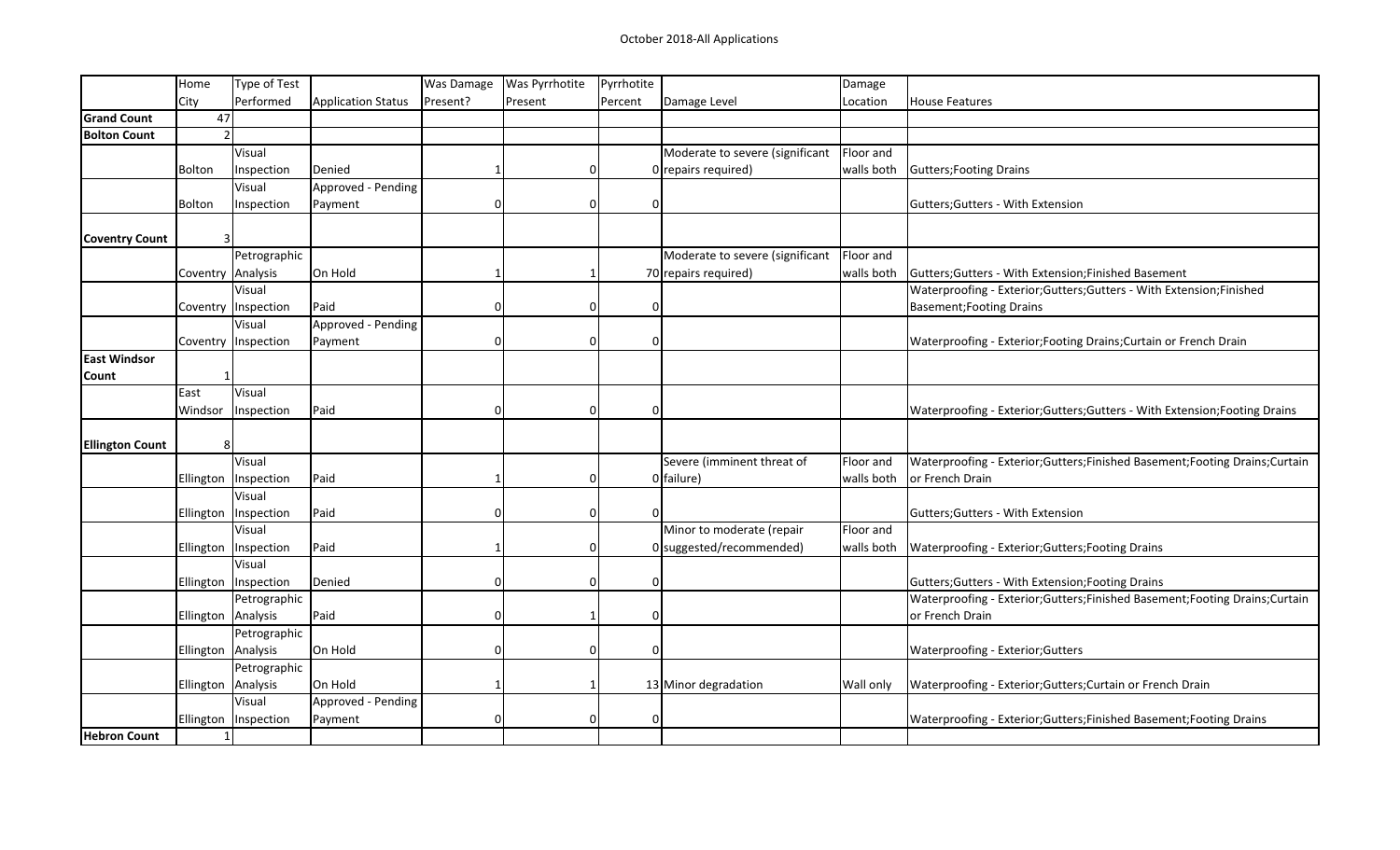|                        | Home           | Type of Test         |                                 | Was Damage     | <b>Was Pyrrhotite</b> | Pyrrhotite  |                            | Damage             |                                                                             |
|------------------------|----------------|----------------------|---------------------------------|----------------|-----------------------|-------------|----------------------------|--------------------|-----------------------------------------------------------------------------|
|                        | City           | Performed            | Application Status              | Present?       | Present               | Percent     | Damage Level               | Location           | <b>House Features</b>                                                       |
|                        |                | Visual               |                                 |                |                       |             | Minor to moderate (repair  | Floor and          |                                                                             |
|                        | Hebron         | Inspection           | Paid                            |                | $\Omega$              |             | 0 suggested/recommended)   | walls both Gutters |                                                                             |
| <b>Manchester</b>      |                |                      |                                 |                |                       |             |                            |                    |                                                                             |
| Count                  |                |                      |                                 |                |                       |             |                            |                    |                                                                             |
|                        | Manches Visual |                      |                                 |                |                       |             |                            |                    |                                                                             |
|                        | ter            | Inspection           | Paid                            | $\overline{0}$ | 0                     | $\Omega$    |                            |                    | Gutters; Finished Basement                                                  |
|                        | Manches Visual |                      |                                 |                |                       |             |                            |                    |                                                                             |
|                        | ter            | Inspection           | Paid                            | $\Omega$       | 0                     | $\Omega$    |                            |                    |                                                                             |
|                        | Manches Visual |                      |                                 |                |                       |             |                            | Floor and          |                                                                             |
|                        | ter            | Inspection           | Paid                            |                | 0                     |             | 0 Minor degradation        | walls both         | Gutters                                                                     |
|                        |                | Manches Petrographic |                                 |                |                       |             | Severe (imminent threat of | Floor and          | Waterproofing - Interior; Gutters; Gutters - With Extension; Finished       |
|                        | ter            | Analysis             | Paid                            |                | 1                     |             | $1.58$ failure)            | walls both         | Basement                                                                    |
|                        |                |                      |                                 |                |                       |             |                            |                    |                                                                             |
| <b>Mansfield Count</b> |                |                      |                                 |                |                       |             |                            |                    |                                                                             |
|                        | Mansfiel       | Visual               | Approved - Pending              |                |                       |             |                            |                    |                                                                             |
|                        | d              | Inspection           | Payment                         | $\overline{0}$ | $\overline{0}$        | $\mathbf 0$ |                            |                    | Gutters                                                                     |
| <b>Somers Count</b>    | $\mathbf{1}$   |                      |                                 |                |                       |             |                            |                    |                                                                             |
|                        |                | Visual               |                                 |                |                       |             |                            |                    |                                                                             |
|                        | Somers         | Inspection           | Paid                            | $\Omega$       | 0                     | $\Omega$    |                            |                    | Gutters; Gutters - With Extension                                           |
| <b>South Windsor</b>   |                |                      |                                 |                |                       |             |                            |                    |                                                                             |
| Count                  | $\overline{2}$ |                      |                                 |                |                       |             |                            |                    |                                                                             |
|                        | South          | Visual               | Approved - Pending              |                |                       |             |                            |                    | Waterproofing - Exterior; Gutters; Gutters - With Extension; Finished       |
|                        | Windsor        | Inspection           | Payment                         | $\Omega$       | 0                     | $\Omega$    |                            |                    | Basement; Curtain or French Drain                                           |
|                        | South          | Visual               |                                 |                |                       |             |                            |                    |                                                                             |
|                        | Windsor        | Inspection           | Paid                            | $\Omega$       | 0                     | $\Omega$    |                            |                    | Gutters; Curtain or French Drain                                            |
| <b>Stafford Count</b>  | $\overline{2}$ |                      |                                 |                |                       |             |                            |                    |                                                                             |
|                        |                |                      | Petrographic Approved - Pending |                |                       |             |                            |                    | Waterproofing - Exterior;Gutters;Gutters - With Extension;Finished          |
|                        | Stafford       | Analysis             | Payment                         | 0              | 1                     | 1.74        |                            |                    | Basement                                                                    |
|                        |                | Visual               | Approved - Pending              |                |                       |             |                            |                    |                                                                             |
|                        | Stafford       | Inspection           | Payment                         | $\Omega$       | 0                     | $\Omega$    |                            |                    | <b>Waterproofing - Exterior; Footing Drains</b>                             |
| <b>Tolland Count</b>   | 11             |                      |                                 |                |                       |             |                            |                    |                                                                             |
|                        |                | Visual               |                                 |                |                       |             |                            |                    | Waterproofing - Exterior; Waterproofing - Interior; Gutters; Gutters - With |
|                        | Tolland        | Inspection           | Paid                            | $\Omega$       | 0                     | $\Omega$    |                            |                    | Extension; Footing Drains                                                   |
|                        |                | Visual               |                                 |                |                       |             |                            |                    |                                                                             |
|                        | Tolland        | Inspection           | Paid                            | $\Omega$       | 0                     | $\Omega$    |                            |                    | Waterproofing - Exterior; Gutters                                           |
|                        |                | Petrographic         |                                 |                |                       |             |                            |                    |                                                                             |
|                        | Tolland        | Analysis             | Paid                            | $\overline{0}$ |                       | 39          |                            |                    | Waterproofing - Exterior; Gutters                                           |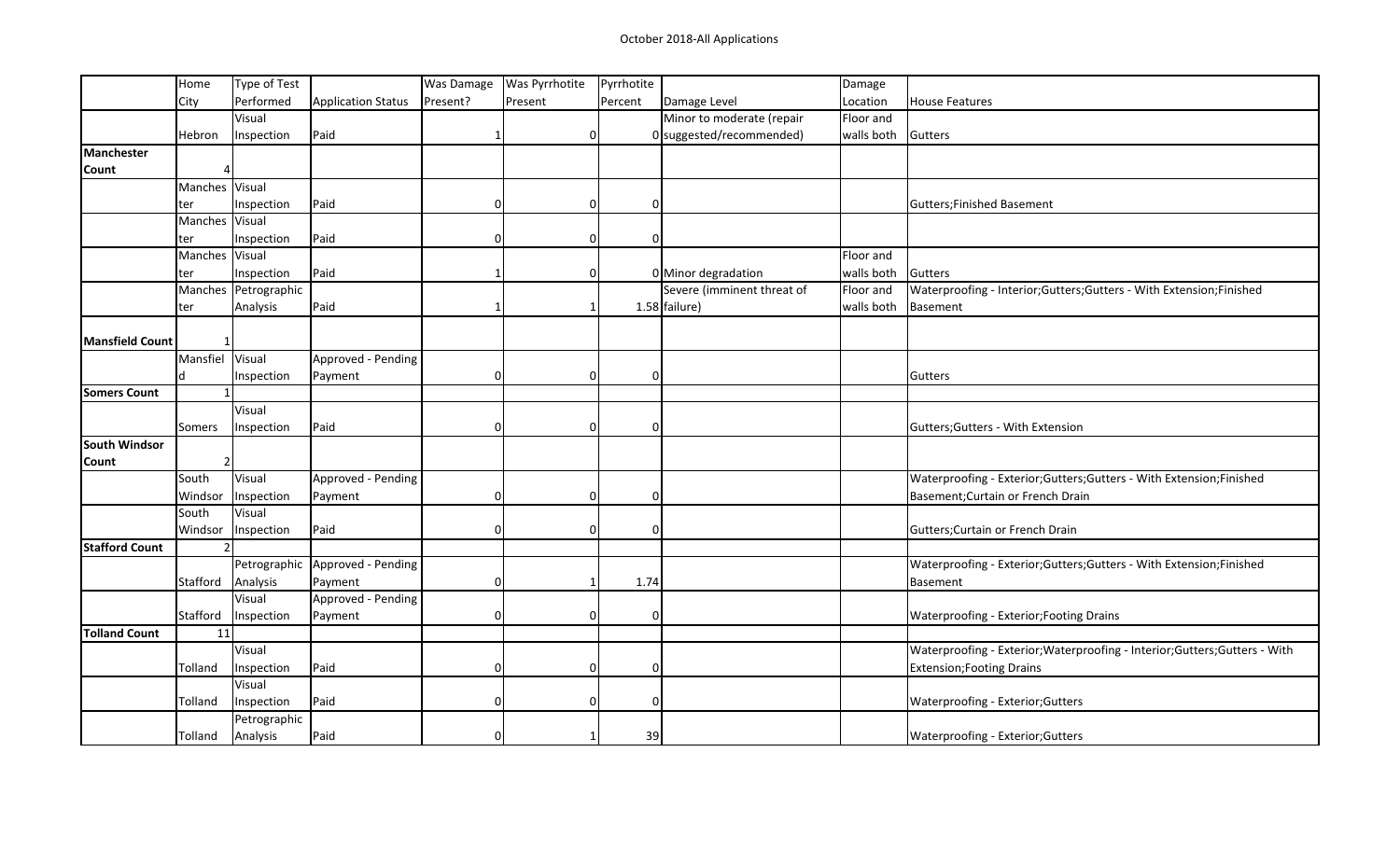|                     | Home         | Type of Test |                                   | Was Damage | <b>Was Pyrrhotite</b> | Pyrrhotite |                                 | Damage           |                                                                             |
|---------------------|--------------|--------------|-----------------------------------|------------|-----------------------|------------|---------------------------------|------------------|-----------------------------------------------------------------------------|
|                     | City         | Performed    | <b>Application Status</b>         | Present?   | Present               | Percent    | Damage Level                    | Location         | <b>House Features</b>                                                       |
|                     |              | Visual       |                                   |            |                       |            |                                 |                  | Waterproofing - Exterior; Waterproofing - Interior; Gutters; Gutters - With |
|                     | Tolland      | Inspection   | Paid                              | O          | O                     | C          |                                 |                  | Extension                                                                   |
|                     |              | Visual       |                                   |            |                       |            | Minor to moderate (repair       | Floor and        |                                                                             |
|                     | Tolland      | Inspection   | Paid                              |            |                       |            | 0 suggested/recommended)        | walls both       | Gutters; Footing Drains                                                     |
|                     |              | Visual       |                                   |            |                       |            |                                 |                  | Waterproofing - Exterior;Gutters;Gutters - With Extension;Finished          |
|                     | Tolland      | Inspection   | Paid                              | O          | ი                     |            |                                 |                  | Basement; Footing Drains; Curtain or French Drain                           |
|                     |              | Petrographic |                                   |            |                       |            | Moderate to severe (significant |                  | Waterproofing - Exterior; Waterproofing - Interior; Gutters; Finished       |
|                     | Tolland      | Analysis     | Paid                              |            |                       |            | $1.02$ repairs required)        | Wall only        | Basement; Footing Drains                                                    |
|                     |              | Petrographic |                                   |            |                       |            |                                 |                  | Waterproofing - Exterior; Waterproofing - Interior; Gutters; Footing        |
|                     | Tolland      | Analysis     | Denied                            |            |                       |            | 74 Minor degradation            | Wall only        | Drains; Curtain or French Drain                                             |
|                     |              |              | Petrographic   Approved - Pending |            |                       |            |                                 |                  |                                                                             |
|                     | Tolland      | Analysis     | Payment                           |            |                       |            |                                 |                  | Waterproofing - Exterior;Gutters;Finished Basement                          |
|                     |              |              | Petrographic   Approved - Pending |            |                       |            |                                 |                  | Waterproofing - Exterior;Gutters;Gutters - With Extension;Finished          |
|                     | Tolland      | Analysis     | Payment                           | $\Omega$   |                       |            | 1.15 Minor degradation          | Wall only        | Basement; Footing Drains; Curtain or French Drain                           |
|                     |              | Visual       | Approved - Pending                |            |                       |            |                                 |                  | Waterproofing - Exterior;Gutters;Gutters - With Extension;Finished          |
|                     | Tolland      | Inspection   | Payment                           |            |                       |            | 0 Minor degradation             | Wall only        | Basement; Footing Drains; Curtain or French Drain                           |
| <b>Union Count</b>  |              |              |                                   |            |                       |            |                                 |                  |                                                                             |
|                     |              |              | Petrographic Approved - Pending   |            |                       |            |                                 |                  |                                                                             |
|                     | Union        | Analysis     | Payment                           | 0          | ი                     | C          |                                 |                  |                                                                             |
| <b>Vernon Count</b> | $\mathbf{8}$ |              |                                   |            |                       |            |                                 |                  |                                                                             |
|                     |              | Visual       |                                   |            |                       |            | Moderate to severe (significant |                  |                                                                             |
|                     | Vernon       | Inspection   | Paid                              |            |                       |            | 0 repairs required)             | <b>Wall only</b> | Waterproofing - Interior; Gutters; Gutters - With Extension                 |
|                     |              | Visual       |                                   |            |                       |            |                                 |                  |                                                                             |
|                     | Vernon       | Inspection   | Paid                              |            |                       | C          |                                 |                  | Gutters; Gutters - With Extension; Finished Basement                        |
|                     |              | Petrographic |                                   |            |                       |            |                                 |                  |                                                                             |
|                     | Vernon       | Analysis     | Paid                              | O          |                       | 21         |                                 |                  | Waterproofing - Exterior; Gutters; Finished Basement; Footing Drains        |
|                     |              | Visual       |                                   |            |                       |            | Minor to moderate (repair       | Floor and        |                                                                             |
|                     | Vernon       | Inspection   | Paid                              |            | ი                     |            | 0 suggested/recommended)        | walls both       | Gutters                                                                     |
|                     |              | Petrographic |                                   |            |                       |            |                                 |                  |                                                                             |
|                     | Vernon       | Analysis     | Paid                              |            |                       | 2.1        |                                 |                  | Gutters; Gutters - With Extension                                           |
|                     |              | Visual       |                                   |            |                       |            |                                 |                  | Waterproofing - Exterior; Gutters; Gutters - With Extension; Finished       |
|                     | Vernon       | Inspection   | Paid                              |            | ŋ                     |            | 0 Minor degradation             | Wall only        | Basement                                                                    |
|                     |              | Petrographic |                                   |            |                       |            |                                 |                  |                                                                             |
|                     | Vernon       | Analysis     | Paid                              |            |                       | n          |                                 |                  |                                                                             |
|                     |              | Petrographic |                                   |            |                       |            | Severe (imminent threat of      | Floor and        | Waterproofing - Exterior; Gutters; Gutters - With Extension; Finished       |
|                     | Vernon       | Analysis     | Pending                           |            |                       |            | 70 failure)                     | walls both       | Basement; Footing Drains; Curtain or French Drain                           |
| Willington          |              |              |                                   |            |                       |            |                                 |                  |                                                                             |
| Count               | 2            |              |                                   |            |                       |            |                                 |                  |                                                                             |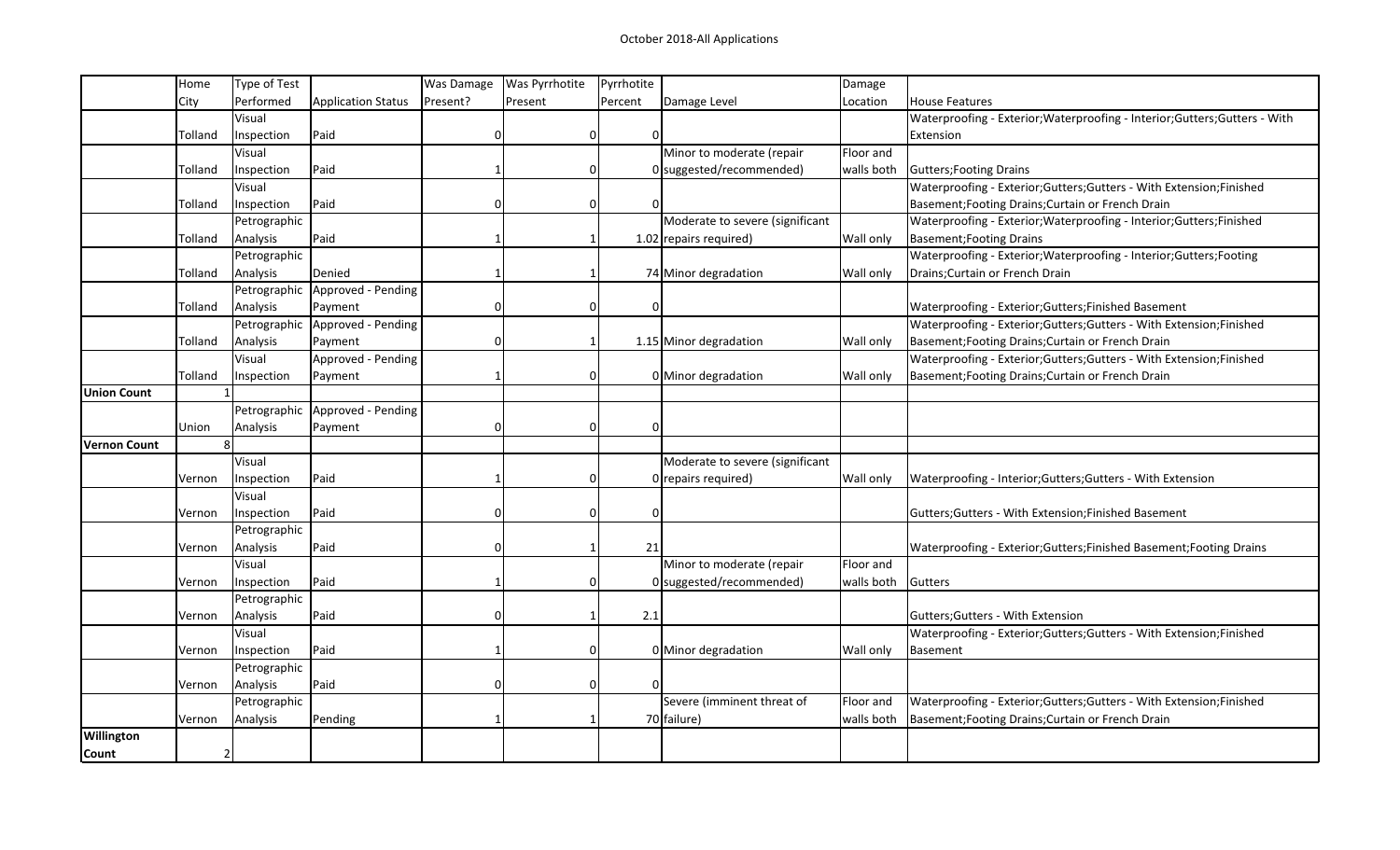| Home               | Type of Test           |                    |          | Was Damage   Was Pyrrhotite | Pyrrhotite |                                             | Damage    |                                                                               |
|--------------------|------------------------|--------------------|----------|-----------------------------|------------|---------------------------------------------|-----------|-------------------------------------------------------------------------------|
| City               | Performed              | Application Status | Present? | <b>Present</b>              | Percent    | Damage Level                                | Location  | <b>House Features</b>                                                         |
| Willingto   Visual |                        |                    |          |                             |            | Minor to moderate (repair                   | Floor and |                                                                               |
|                    | Inspection             | <b>Paid</b>        |          |                             |            | 0 suggested/recommended)                    |           | walls both Gutters; Finished Basement                                         |
|                    | Willingto Petrographic |                    |          |                             |            | Moderate to severe (significant   Floor and |           |                                                                               |
|                    | Analysis               | IOn Hold           |          |                             |            | $0$ repairs required)                       |           | walls both  Waterproofing - Exterior;Gutters;Finished Basement;Footing Drains |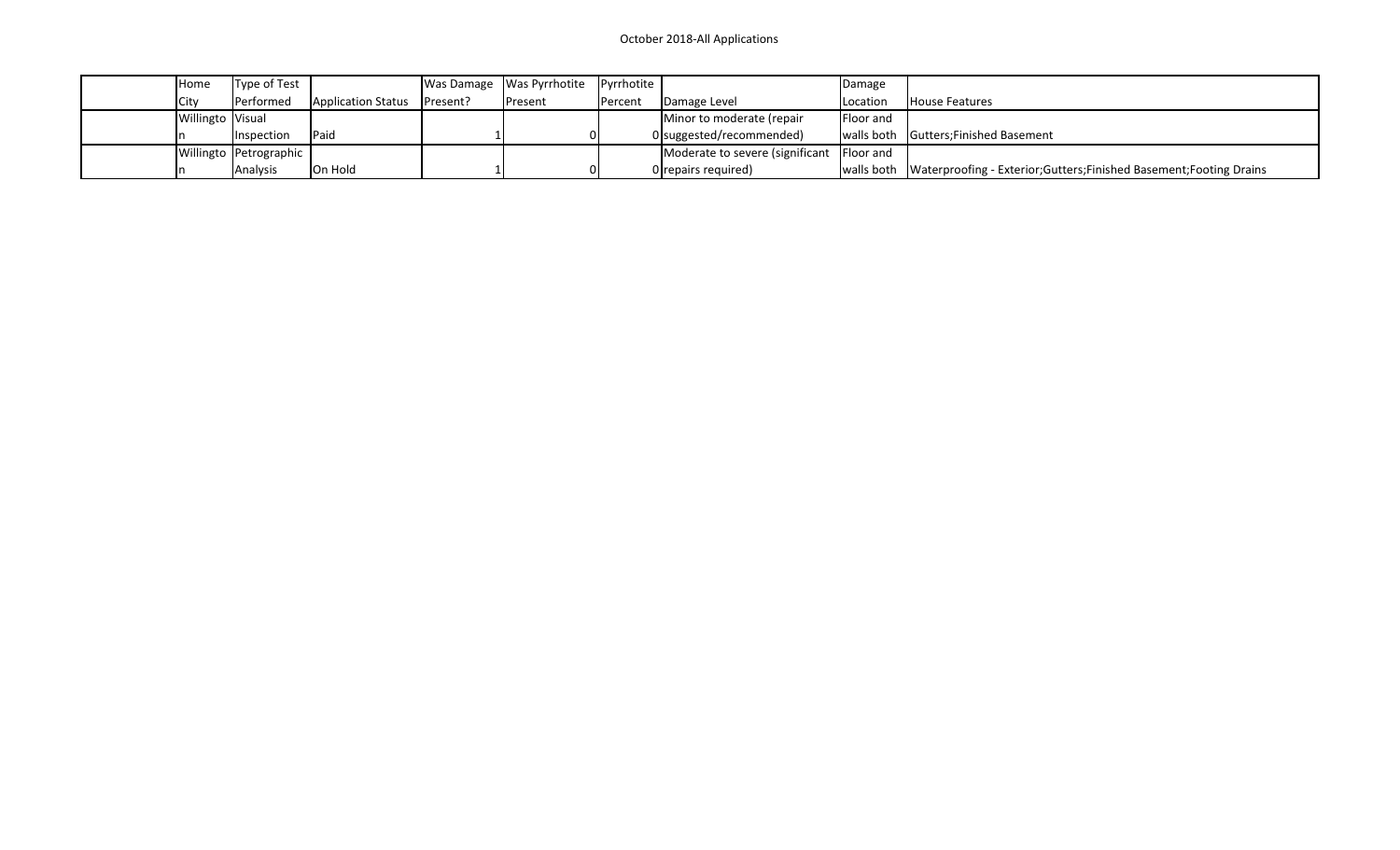|                      |           | Type of Test      |                           | Was Damage | Was Pyrrhotite |                           |                                            |                 |                                                   |
|----------------------|-----------|-------------------|---------------------------|------------|----------------|---------------------------|--------------------------------------------|-----------------|---------------------------------------------------|
|                      | Home City | Performed         | <b>Application Status</b> | Present?   | Present        | <b>Pyrrhotite Percent</b> | Damage Level                               | Damage Location | <b>House Features</b>                             |
| <b>Grand Count</b>   | 685       |                   |                           |            |                |                           |                                            |                 |                                                   |
| <b>Andover Count</b> | 6         |                   |                           |            |                |                           |                                            |                 |                                                   |
|                      |           |                   |                           |            |                |                           |                                            |                 |                                                   |
|                      | Andover   | Visual Inspection | Paid                      | n          | 0              | $\Omega$                  |                                            |                 | <b>Waterproofing - Exterior</b>                   |
|                      |           |                   |                           |            |                |                           |                                            |                 |                                                   |
|                      |           |                   |                           |            |                |                           |                                            |                 |                                                   |
|                      |           |                   |                           |            |                |                           | Minor to moderate (repair                  |                 |                                                   |
|                      | Andover   | Visual Inspection | Paid                      |            |                |                           | 0 suggested/recommended) Wall only         |                 |                                                   |
|                      |           |                   |                           |            |                |                           |                                            |                 |                                                   |
|                      |           |                   |                           |            |                |                           |                                            |                 | Waterproofing - Exterior; Gutters; Gutters - With |
|                      |           |                   |                           |            |                |                           |                                            |                 | Extension; Finished Basement; Footing             |
|                      | Andover   | Visual Inspection | Paid                      |            | 0              | <sup>0</sup>              |                                            |                 | Drains; Curtain or French Drain                   |
|                      |           |                   |                           |            |                |                           |                                            |                 | Waterproofing - Exterior; Gutters; Gutters - With |
|                      | Andover   | Visual Inspection | Paid                      |            | $\Omega$       |                           | 0 Minor degradation                        | Wall only       | <b>Extension; Footing Drains</b>                  |
|                      |           |                   |                           |            |                |                           |                                            | Floor and walls | Gutters; Finished Basement; Curtain or French     |
|                      | Andover   | Visual Inspection | Paid                      |            | $\Omega$       |                           | 0 Minor degradation                        | both            | Drain                                             |
|                      |           |                   |                           |            |                |                           |                                            |                 | Waterproofing - Exterior; Waterproofing -         |
|                      |           |                   |                           |            |                |                           | Moderate to severe                         |                 | Interior; Gutters; Gutters - With                 |
|                      |           |                   |                           |            |                |                           | (significant repairs                       |                 | Extension;Finished Basement;Footing               |
|                      | Andover   | Visual Inspection | Paid                      |            | $\Omega$       |                           | $0$ required)                              | Wall only       | Drains; Curtain or French Drain                   |
| <b>Ashford Count</b> | 18        |                   |                           |            |                |                           |                                            |                 |                                                   |
|                      |           |                   |                           |            |                |                           | Moderate to severe                         |                 |                                                   |
|                      |           |                   |                           |            |                |                           | (significant repairs                       | Floor and walls | Waterproofing - Interior; Gutters; Gutters - With |
|                      | Ashford   | Visual Inspection | Paid                      |            | 0              |                           | $0$ required)                              | both            | Extension; Capillary Break; Finished Basement     |
|                      |           |                   |                           |            |                |                           | Severe (imminent threat of Floor and walls |                 | Waterproofing - Exterior; Gutters; Gutters - With |
|                      | Ashford   | Visual Inspection | Paid                      |            | 0              |                           | 0 failure)                                 | both            | Extension; Footing Drains                         |
|                      |           |                   |                           |            |                |                           |                                            |                 |                                                   |
|                      | Ashford   | Visual Inspection | Paid                      |            | $\Omega$       |                           |                                            |                 | <b>Footing Drains</b>                             |
|                      |           |                   |                           |            |                |                           | Severe (imminent threat of Floor and walls |                 | Gutters; Gutters - With Extension; Capillary      |
|                      | Ashford   | Visual Inspection | Paid                      |            | 0              |                           | 0 failure)                                 | both            | Break;Finished Basement;Footing Drains            |
|                      |           |                   |                           |            |                |                           |                                            |                 |                                                   |
|                      | Ashford   | Visual Inspection | Paid                      |            | $\Omega$       |                           | 0 Minor degradation                        | Wall only       | Gutters; Footing Drains; Curtain or French Drain  |
|                      |           |                   |                           |            |                |                           | Moderate to severe                         |                 |                                                   |
|                      |           |                   |                           |            |                |                           | (significant repairs                       |                 | Waterproofing - Exterior; Gutters; Finished       |
|                      | Ashford   | Visual Inspection | Paid                      |            | 0              |                           | $0$ required)                              | Wall only       | Basement; Footing Drains                          |
|                      |           |                   |                           |            |                |                           |                                            |                 |                                                   |
|                      | Ashford   | Visual Inspection | Paid                      |            | U              | <sup>0</sup>              |                                            |                 | Gutters                                           |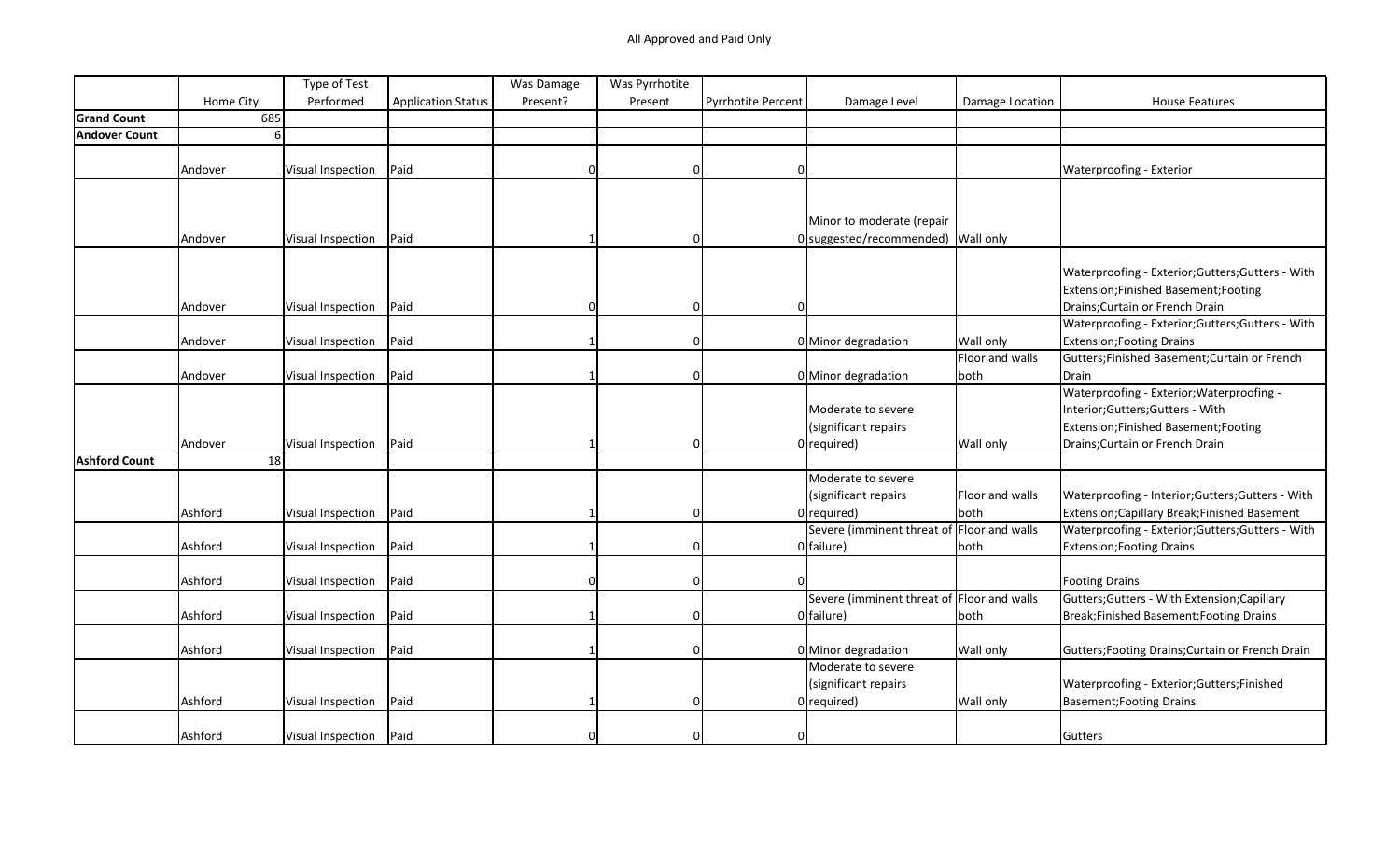|                     |           | Type of Test             |                           | Was Damage | Was Pyrrhotite |                    |                                             |                 |                                                   |
|---------------------|-----------|--------------------------|---------------------------|------------|----------------|--------------------|---------------------------------------------|-----------------|---------------------------------------------------|
|                     | Home City | Performed                | <b>Application Status</b> | Present?   | Present        | Pyrrhotite Percent | Damage Level                                | Damage Location | <b>House Features</b>                             |
|                     |           |                          |                           |            |                |                    | Moderate to severe                          |                 |                                                   |
|                     |           |                          |                           |            |                |                    | (significant repairs                        |                 | Gutters;Finished Basement;Footing                 |
|                     | Ashford   | Visual Inspection        | Paid                      |            | $\Omega$       |                    | $0$ required)                               |                 | Drains; Curtain or French Drain                   |
|                     |           | Petrographic             |                           |            |                |                    |                                             |                 | Waterproofing - Exterior; Gutters; Finished       |
|                     | Ashford   | Analysis                 | Paid                      |            |                | 25                 |                                             |                 | Basement; Curtain or French Drain                 |
|                     |           | Petrographic             |                           |            |                |                    |                                             |                 | Waterproofing - Exterior; Gutters; Finished       |
|                     | Ashford   | Analysis                 | Paid                      |            |                | $\mathbf 0$        |                                             |                 | Basement; Curtain or French Drain                 |
|                     |           |                          |                           |            |                |                    |                                             |                 |                                                   |
|                     |           |                          |                           |            |                |                    |                                             |                 |                                                   |
|                     |           |                          |                           |            |                |                    | Minor to moderate (repair                   |                 | Waterproofing - Exterior; Gutters; Gutters - With |
|                     | Ashford   | Visual Inspection        | Paid                      |            | 0              |                    | 0 suggested/recommended) Wall only          |                 | <b>Extension; Footing Drains</b>                  |
|                     |           |                          |                           |            |                |                    | Moderate to severe                          |                 |                                                   |
|                     |           |                          |                           |            |                |                    | (significant repairs                        |                 |                                                   |
|                     | Ashford   | Visual Inspection        | Paid                      |            | 0              |                    | $0$ required)                               |                 | Gutters                                           |
|                     |           |                          |                           |            |                |                    |                                             |                 |                                                   |
|                     |           |                          |                           |            |                |                    |                                             |                 |                                                   |
|                     |           |                          |                           |            |                |                    | Minor to moderate (repair                   |                 | Waterproofing - Exterior; Gutters; Finished       |
|                     | Ashford   | Visual Inspection        | Paid                      |            | 0              |                    | $0$ suggested/recommended) Wall only        |                 | Basement; Curtain or French Drain                 |
|                     |           |                          |                           |            |                |                    |                                             |                 |                                                   |
|                     |           |                          |                           |            |                |                    | Moderate to severe                          |                 | Waterproofing - Exterior; Gutters; Gutters - With |
|                     |           |                          |                           |            |                |                    | (significant repairs                        |                 | Extension; Finished Basement; Footing             |
|                     | Ashford   | <b>Visual Inspection</b> | Paid                      |            | 0              |                    | $0$ required)                               | Wall only       | Drains; Curtain or French Drain                   |
|                     |           |                          |                           |            |                |                    |                                             |                 |                                                   |
|                     |           |                          |                           |            |                |                    |                                             |                 |                                                   |
|                     |           |                          |                           |            |                |                    | Minor to moderate (repair   Floor and walls |                 |                                                   |
|                     | Ashford   | <b>Visual Inspection</b> | Paid                      |            | $\Omega$       |                    | 0 suggested/recommended) both               |                 | Gutters; Footing Drains                           |
|                     |           |                          |                           |            |                |                    |                                             | Floor and walls |                                                   |
|                     |           |                          | Paid                      |            | 0              |                    |                                             |                 | Waterproofing - Exterior; Gutters; Footing        |
|                     | Ashford   | <b>Visual Inspection</b> |                           |            |                |                    | 0 Minor degradation                         | both            | Drains; Curtain or French Drain                   |
|                     |           |                          |                           |            |                |                    |                                             |                 |                                                   |
|                     | Ashford   | Visual Inspection        | Paid                      | $\Omega$   | 0              | $\mathbf 0$        |                                             |                 | Waterproofing - Exterior; Gutters; Footing Drains |
|                     |           |                          |                           |            |                |                    |                                             |                 | Gutters; Gutters - With Extension; Finished       |
|                     | Ashford   | Visual Inspection        | Paid                      | 0          | 0              | $\mathbf 0$        |                                             |                 | <b>Basement</b>                                   |
| <b>Bolton Count</b> | 11        |                          |                           |            |                |                    |                                             |                 |                                                   |
|                     |           |                          |                           |            |                |                    |                                             |                 |                                                   |
|                     |           |                          | Approved -                |            |                |                    |                                             |                 |                                                   |
|                     | Bolton    | Visual Inspection        | Pending Payment           |            | $\Omega$       | 0                  |                                             |                 | Gutters; Gutters - With Extension                 |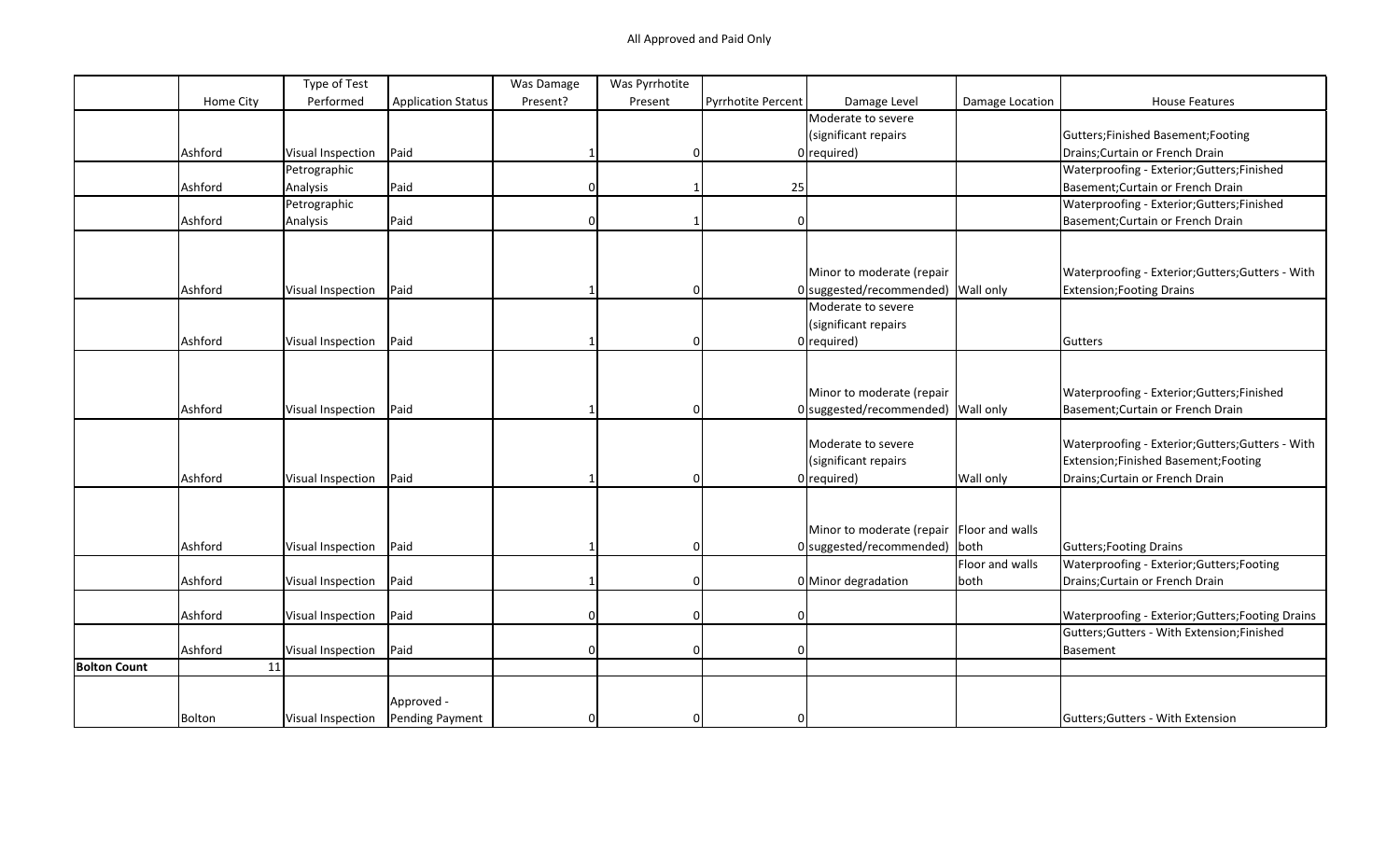|                     | Type of Test             |                           | Was Damage | Was Pyrrhotite |                    |                      |                 |                                                    |
|---------------------|--------------------------|---------------------------|------------|----------------|--------------------|----------------------|-----------------|----------------------------------------------------|
| Home City           | Performed                | <b>Application Status</b> | Present?   | Present        | Pyrrhotite Percent | Damage Level         | Damage Location | <b>House Features</b>                              |
|                     |                          |                           |            |                |                    | Moderate to severe   |                 |                                                    |
|                     |                          |                           |            |                |                    | (significant repairs |                 | Waterproofing - Interior; Gutters; Finished        |
| Bolton              | <b>Visual Inspection</b> | Paid                      |            | 0              |                    | $0$ required)        | Wall only       | Basement                                           |
|                     |                          |                           |            |                |                    | Moderate to severe   |                 |                                                    |
|                     |                          |                           |            |                |                    | (significant repairs | Floor and walls |                                                    |
| Bolton              | <b>Visual Inspection</b> | Paid                      |            | $\Omega$       |                    | $0$ required)        | both            | Gutters                                            |
|                     |                          |                           |            |                |                    |                      |                 |                                                    |
| Bolton              | Visual Inspection        | Paid                      |            | $\Omega$       | 0                  |                      |                 |                                                    |
|                     |                          |                           |            |                |                    |                      | Floor and walls |                                                    |
| Bolton              | Visual Inspection        | Paid                      |            | 0              | 0                  |                      | both            | Gutters; Gutters - With Extension                  |
|                     |                          |                           |            |                |                    |                      |                 |                                                    |
|                     |                          |                           |            |                |                    |                      |                 | Waterproofing - Exterior; Gutters; Gutters - With  |
| Bolton              | Visual Inspection        | Paid                      | $\Omega$   | 0              | $\Omega$           |                      |                 | Extension; Footing Drains; Curtain or French Drain |
|                     |                          |                           |            |                |                    | Moderate to severe   |                 |                                                    |
|                     |                          |                           |            |                |                    | (significant repairs | Floor and walls |                                                    |
| Bolton              | Visual Inspection        | Paid                      |            | 0              |                    | $0$ required)        | both            | Gutters                                            |
|                     |                          |                           |            |                |                    | Moderate to severe   |                 |                                                    |
|                     |                          |                           |            |                |                    | (significant repairs |                 | Waterproofing - Exterior; Gutters; Finished        |
| bolton              | Visual Inspection        | Paid                      |            | $\Omega$       |                    | $0$ required)        | Wall only       | Basement; Curtain or French Drain                  |
|                     |                          |                           |            |                |                    | Moderate to severe   |                 |                                                    |
|                     |                          |                           |            |                |                    | (significant repairs |                 |                                                    |
| Bolton              | Visual Inspection        | Paid                      |            | $\Omega$       |                    | $0$ required)        | Wall only       | Gutters; Finished Basement                         |
|                     |                          |                           |            |                |                    |                      |                 |                                                    |
|                     |                          |                           |            |                |                    | Moderate to severe   |                 | Waterproofing - Exterior; Gutters; Gutters - With  |
|                     |                          |                           |            |                |                    | (significant repairs | Floor and walls | Extension;Finished Basement;Footing                |
| Bolton              | Visual Inspection        | Paid                      |            | 0              |                    | $0$ required)        | both            | Drains; Curtain or French Drain                    |
|                     |                          |                           |            |                |                    | Moderate to severe   |                 |                                                    |
|                     |                          |                           |            |                |                    | (significant repairs | Floor and walls | Waterproofing - Exterior; Gutters; Gutters - With  |
| Bolton              | Visual Inspection        | Paid                      |            | 0              |                    | $0$ required)        | both            | Extension; Footing Drains; Curtain or French Drain |
| Columbia Count<br>5 |                          |                           |            |                |                    |                      |                 |                                                    |
|                     |                          |                           |            |                |                    |                      |                 |                                                    |
| Columbia            | Visual Inspection        | Paid                      | $\Omega$   | $\Omega$       |                    |                      |                 | Gutters; Gutters - With Extension; Capillary Break |
|                     |                          |                           |            |                |                    |                      |                 |                                                    |
|                     |                          |                           |            |                |                    | Moderate to severe   |                 | Waterproofing - Exterior; Waterproofing -          |
|                     |                          |                           |            |                |                    | (significant repairs | Floor and walls | Interior;Gutters;Gutters - With                    |
|                     |                          |                           |            |                |                    |                      |                 |                                                    |
| Columbia            | Visual Inspection   Paid |                           |            | $\Omega$       |                    | $0$ required)        | both            | Extension; Finished Basement; Footing Drains       |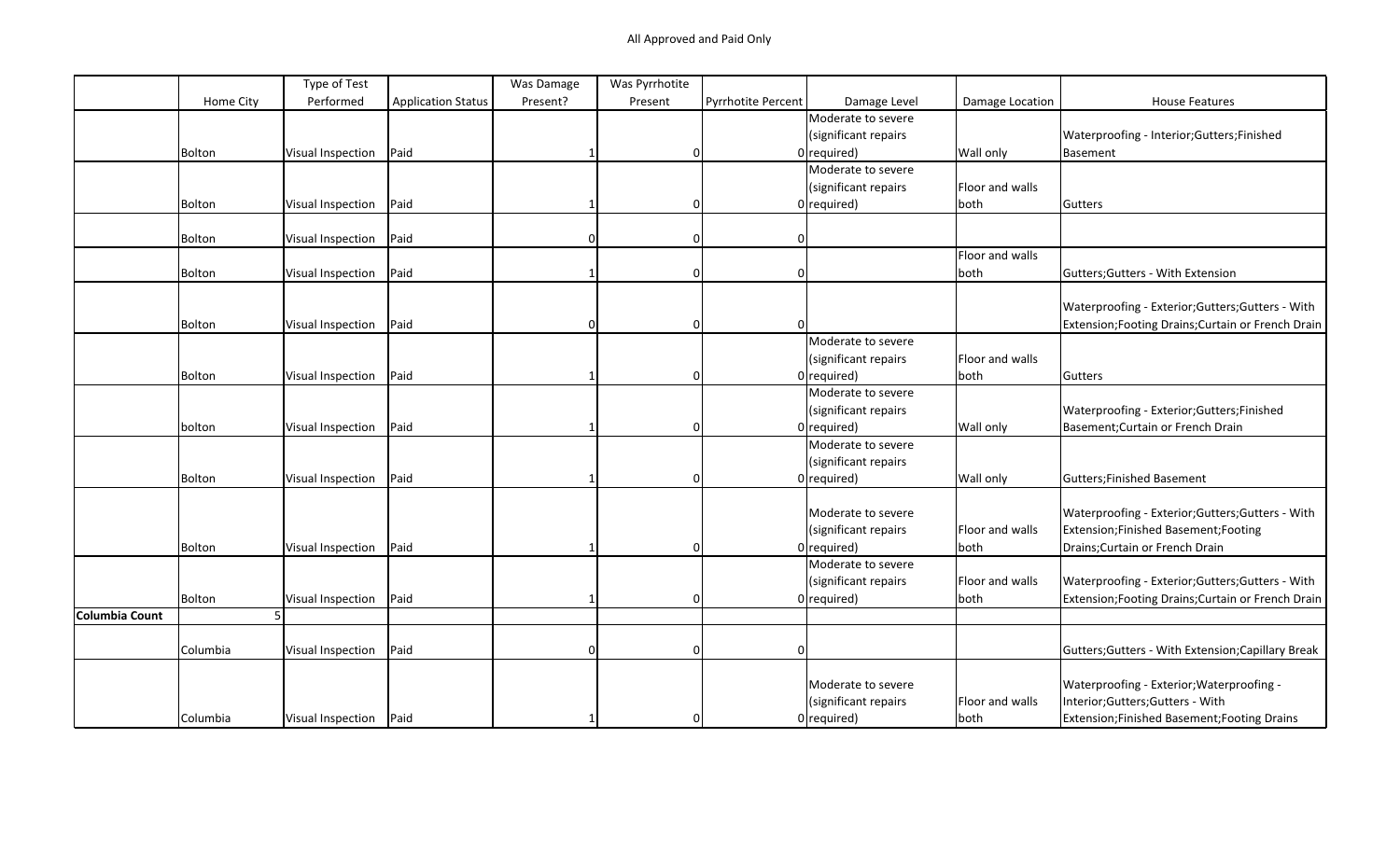|                       |           | Type of Test             |                               | Was Damage | Was Pyrrhotite |                    |                                                                                |                         |                                                                                                                              |
|-----------------------|-----------|--------------------------|-------------------------------|------------|----------------|--------------------|--------------------------------------------------------------------------------|-------------------------|------------------------------------------------------------------------------------------------------------------------------|
|                       | Home City | Performed                | <b>Application Status</b>     | Present?   | Present        | Pyrrhotite Percent | Damage Level                                                                   | Damage Location         | <b>House Features</b>                                                                                                        |
|                       |           |                          |                               |            |                |                    | Minor to moderate (repair                                                      |                         | Waterproofing - Exterior; Waterproofing -<br>Interior;Gutters;Gutters - With                                                 |
|                       | Columbia  | Visual Inspection        | Paid                          |            | 0              |                    | 0 suggested/recommended) Wall only                                             |                         | Extension; Finished Basement; Footing Drains                                                                                 |
|                       |           | Petrographic             |                               |            |                |                    |                                                                                |                         |                                                                                                                              |
|                       | Columbia  | Analysis                 | Paid                          | $\Omega$   | 0              | 0                  |                                                                                |                         | Waterproofing - Exterior; Gutters; Footing Drains                                                                            |
|                       | Columbia  | Visual Inspection        | Paid                          |            | 0              |                    | Moderate to severe<br>(significant repairs<br>$0$  required)                   | Floor and walls<br>both | Waterproofing - Exterior; Waterproofing -<br>Interior;Gutters;Gutters - With<br>Extension; Finished Basement; Footing Drains |
| <b>Coventry Count</b> | 44        |                          |                               |            |                |                    |                                                                                |                         |                                                                                                                              |
|                       | Coventry  | Visual Inspection        | Approved -<br>Pending Payment | $\Omega$   | 0              |                    |                                                                                |                         | Waterproofing - Exterior; Footing Drains; Curtain<br>or French Drain                                                         |
|                       | Coventry  | Visual Inspection        | Paid                          |            | $\Omega$       |                    | Moderate to severe<br>(significant repairs<br>$0$ required)                    | Wall only               | Waterproofing - Exterior; Gutters; Footing<br>Drains; Curtain or French Drain                                                |
|                       | Coventry  | Visual Inspection        | Paid                          |            | $\Omega$       |                    | Minor to moderate (repair   Floor and walls<br>$0$ suggested/recommended) both |                         | Gutters - With Extension; Footing Drains; Curtain<br>or French Drain                                                         |
|                       | Coventry  | Visual Inspection        | Paid                          | $\Omega$   | $\Omega$       |                    |                                                                                |                         | <b>Gutters;Finished Basement</b>                                                                                             |
|                       |           |                          |                               |            |                |                    |                                                                                | Floor and walls         | Waterproofing - Exterior;Gutters;Curtain or                                                                                  |
|                       | Coventry  | Visual Inspection        | Paid                          |            | 0              |                    | 0 Minor degradation                                                            | both                    | French Drain                                                                                                                 |
|                       | Coventry  | Visual Inspection        | Paid                          |            | 0              |                    | Moderate to severe<br>(significant repairs<br>$0$ required)                    | Floor and walls<br>both | Waterproofing - Exterior;Gutters;Finished<br><b>Basement; Footing Drains</b>                                                 |
|                       | Coventry  | Visual Inspection        | Paid                          | $\Omega$   | $\Omega$       | O                  |                                                                                |                         | Gutters                                                                                                                      |
|                       | Coventry  | Visual Inspection        | Paid                          |            | $\Omega$       |                    | Minor to moderate (repair   Floor and walls<br>$0$ suggested/recommended) both |                         | Gutters; Finished Basement                                                                                                   |
|                       | Coventry  | Visual Inspection   Paid |                               |            | $\Omega$       |                    | Moderate to severe<br>(significant repairs<br>$0$ required)                    | Floor and walls<br>both | Gutters                                                                                                                      |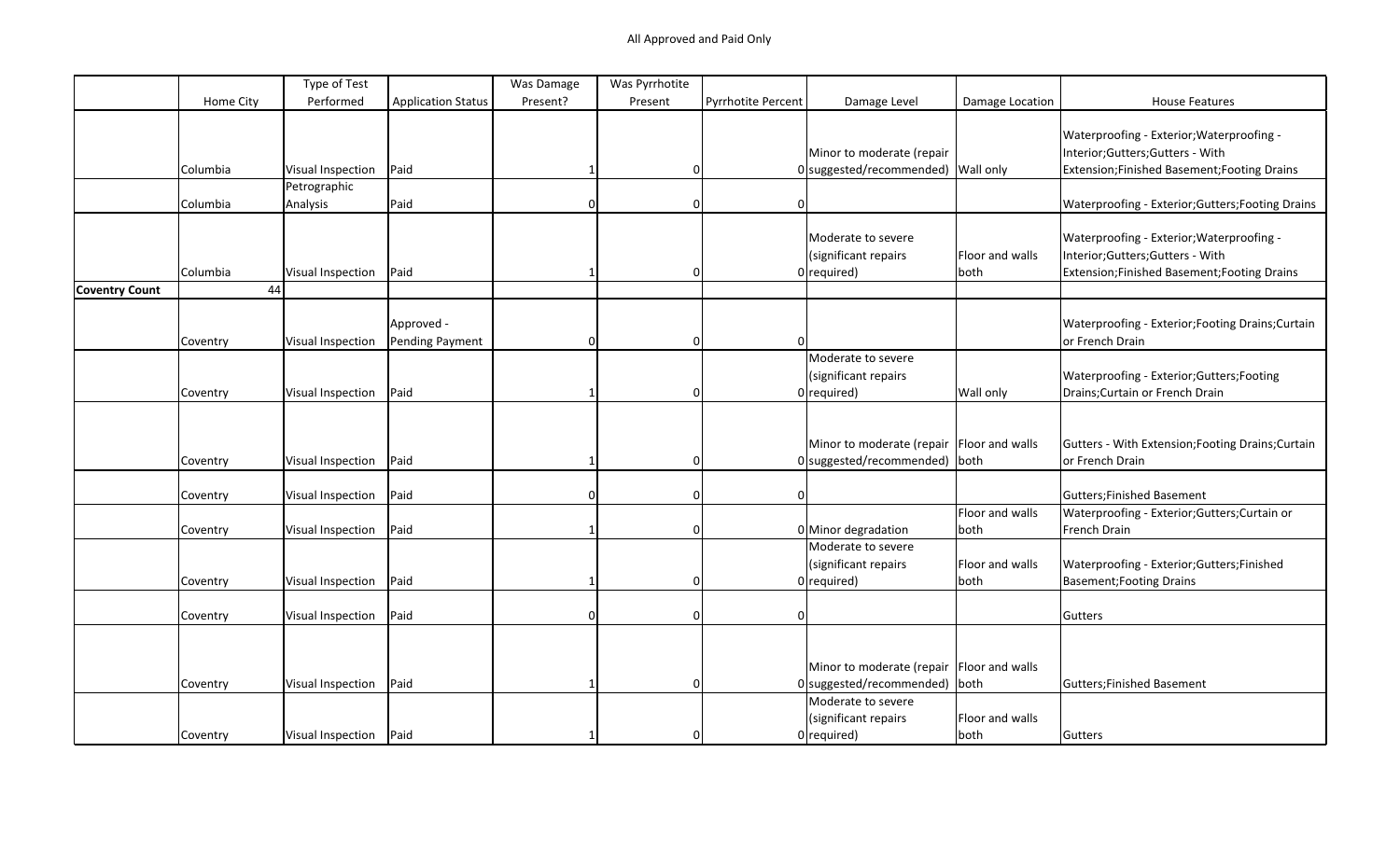|           | Type of Test             |                           | Was Damage | Was Pyrrhotite |                           |                                            |                 |                                                   |
|-----------|--------------------------|---------------------------|------------|----------------|---------------------------|--------------------------------------------|-----------------|---------------------------------------------------|
| Home City | Performed                | <b>Application Status</b> | Present?   | Present        | <b>Pyrrhotite Percent</b> | Damage Level                               | Damage Location | <b>House Features</b>                             |
|           |                          |                           |            |                |                           |                                            |                 | Waterproofing - Interior; Gutters; Curtain or     |
| Coventry  | Visual Inspection        | Paid                      | $\Omega$   | 0              | $\mathbf 0$               |                                            |                 | French Drain                                      |
|           |                          |                           |            |                |                           |                                            |                 |                                                   |
| Coventry  | Visual Inspection        | Paid                      |            | <sup>0</sup>   |                           |                                            |                 | Waterproofing - Exterior; Gutters                 |
|           | Petrographic             |                           |            |                |                           |                                            |                 | Waterproofing - Exterior; Gutters; Finished       |
| Coventry  | Analysis                 | Paid                      |            |                |                           |                                            |                 | Basement                                          |
|           |                          |                           |            |                |                           |                                            | Floor and walls |                                                   |
| Coventry  | Visual Inspection        | Paid                      |            | ŋ              |                           | 0 Minor degradation                        | both            | Gutters; Finished Basement                        |
|           |                          |                           |            |                |                           |                                            |                 |                                                   |
| Coventry  | Visual Inspection        | Paid                      | $\Omega$   | $\Omega$       | $\Omega$                  |                                            |                 | Gutters                                           |
|           |                          |                           |            |                |                           |                                            |                 |                                                   |
|           |                          |                           |            |                |                           |                                            |                 |                                                   |
|           |                          |                           |            |                |                           | Minor to moderate (repair                  |                 | Gutters; Gutters - With Extension; Finished       |
| Coventry  | Visual Inspection        | Paid                      |            | 0              |                           | 0 suggested/recommended) Wall only         |                 | Basement; Footing Drains                          |
|           |                          |                           |            |                |                           |                                            |                 | Waterproofing - Exterior; Gutters; Footing        |
| Coventry  | Visual Inspection        | Paid                      |            | $\Omega$       | <sup>n</sup>              |                                            |                 | Drains; Curtain or French Drain                   |
|           |                          |                           |            |                |                           | Moderate to severe                         |                 | Waterproofing - Exterior; Gutters; Gutters - With |
|           |                          |                           |            |                |                           | (significant repairs                       |                 | Extension;Finished Basement;Curtain or French     |
| Coventry  | Visual Inspection        | Paid                      |            | $\Omega$       |                           | $0$ required)                              | Wall only       | Drain                                             |
|           |                          |                           |            |                |                           |                                            |                 |                                                   |
|           |                          |                           |            |                |                           | Severe (imminent threat of Floor and walls |                 | Waterproofing - Interior; Gutters; Gutters - With |
| Coventry  | Visual Inspection        | Paid                      |            |                |                           | 0 failure)                                 | both            | Extension; Capillary Break; Finished Basement     |
|           |                          |                           |            |                |                           |                                            |                 | Waterproofing - Exterior; Gutters; Gutters - With |
| Coventry  | Visual Inspection        | Paid                      | $\Omega$   | $\Omega$       | $\Omega$                  |                                            |                 | Extension; Footing Drains                         |
|           |                          |                           |            |                |                           |                                            |                 |                                                   |
|           |                          |                           |            |                |                           |                                            |                 | Waterproofing - Exterior; Gutters; Gutters - With |
| Coventry  | Visual Inspection        | Paid                      | $\Omega$   | $\Omega$       | $\Omega$                  |                                            |                 | Extension; Finished Basement; Footing Drains      |
|           |                          |                           |            |                |                           |                                            |                 |                                                   |
| Coventry  | <b>Visual Inspection</b> | Paid                      | $\cap$     | $\Omega$       |                           |                                            |                 |                                                   |
|           |                          |                           |            |                |                           | Moderate to severe                         |                 |                                                   |
|           |                          |                           |            |                |                           | (significant repairs                       | Floor and walls | Gutters; Gutters - With Extension; Finished       |
| Coventry  | Visual Inspection        | Paid                      |            | 0              |                           | $0$ required)                              | both            | Basement                                          |
|           |                          |                           |            |                |                           |                                            |                 |                                                   |
| Coventry  | Visual Inspection        | Paid                      | $\cap$     | 0              | $\Omega$                  |                                            |                 | Gutters; Finished Basement                        |
|           | Petrographic             |                           |            |                |                           |                                            |                 |                                                   |
| Coventry  | Analysis                 | Paid                      | $\Omega$   | $\Omega$       | O                         |                                            |                 |                                                   |
|           | Petrographic             |                           |            |                |                           |                                            |                 | Gutters; Gutters - With Extension; Finished       |
| Coventry  | Analysis                 | Paid                      |            |                | $\Omega$                  |                                            |                 | <b>Basement; Footing Drains</b>                   |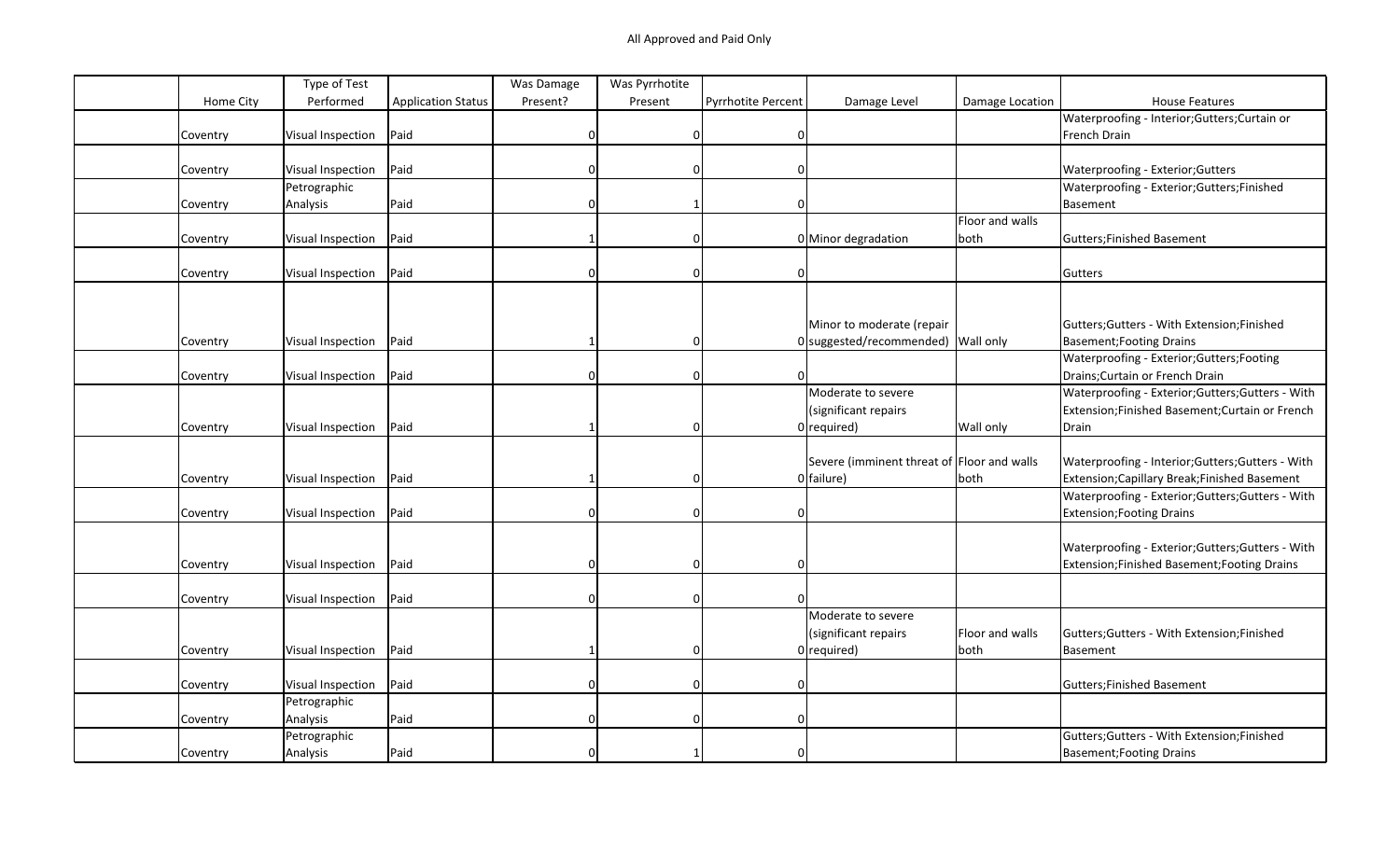|           | Type of Test             |                           | Was Damage | Was Pyrrhotite |                    |                                             |                 |                                                     |
|-----------|--------------------------|---------------------------|------------|----------------|--------------------|---------------------------------------------|-----------------|-----------------------------------------------------|
| Home City | Performed                | <b>Application Status</b> | Present?   | Present        | Pyrrhotite Percent | Damage Level                                | Damage Location | <b>House Features</b>                               |
|           |                          |                           |            |                |                    |                                             |                 |                                                     |
| Coventry  | Visual Inspection        | Paid                      |            | 0              | $\mathbf 0$        |                                             |                 | Finished Basement                                   |
|           |                          |                           |            |                |                    |                                             |                 |                                                     |
|           |                          |                           |            |                |                    |                                             |                 |                                                     |
|           |                          |                           |            |                |                    | Minor to moderate (repair   Floor and walls |                 | Gutters; Gutters - With Extension; Curtain or       |
| Coventry  | Visual Inspection        | Paid                      |            | $\Omega$       |                    | 0 suggested/recommended) both               |                 | French Drain                                        |
|           |                          |                           |            |                |                    |                                             |                 |                                                     |
| Coventry  | Visual Inspection        | Paid                      | $\Omega$   | $\Omega$       | $\Omega$           |                                             |                 | Finished Basement; Curtain or French Drain          |
|           |                          |                           |            |                |                    | Moderate to severe                          |                 |                                                     |
|           |                          |                           |            |                |                    | (significant repairs                        | Floor and walls | Waterproofing - Interior; Gutters; Footing          |
| Coventry  | Visual Inspection        | Paid                      |            | $\Omega$       |                    | $0$ required)                               | both            | Drains; Curtain or French Drain                     |
|           | Petrographic             |                           |            |                |                    |                                             |                 | Gutters; Gutters - With Extension; Finished         |
| Coventry  | Analysis                 | Paid                      | $\Omega$   | 0              | $\mathbf 0$        |                                             |                 | Basement                                            |
|           |                          |                           |            |                |                    |                                             |                 | Waterproofing - Interior; Gutters; Finished         |
|           | Visual Inspection        | Paid                      |            | $\Omega$       | O                  |                                             |                 | <b>Basement; Footing Drains</b>                     |
| Coventry  |                          |                           |            |                |                    |                                             | Concrete floor  |                                                     |
|           |                          |                           |            |                |                    |                                             |                 |                                                     |
| Coventry  | Visual Inspection        | Paid                      |            | 0              |                    | 0 Minor degradation                         | only            | Waterproofing - Exterior; Gutters; Footing Drains   |
|           |                          |                           |            |                |                    |                                             |                 |                                                     |
|           |                          |                           |            |                |                    |                                             |                 |                                                     |
|           |                          |                           |            |                |                    | Minor to moderate (repair                   |                 |                                                     |
| Coventry  | Visual Inspection        | Paid                      |            | $\Omega$       |                    | 0 suggested/recommended)                    |                 |                                                     |
|           |                          |                           |            |                |                    |                                             |                 |                                                     |
| Coventry  | <b>Visual Inspection</b> | Paid                      | $\Omega$   | 0              | $\Omega$           |                                             |                 | <b>Gutters; Footing Drains</b>                      |
|           |                          |                           |            |                |                    |                                             |                 | Gutters; Gutters - With Extension; Finished         |
| Coventry  | Visual Inspection        | Paid                      | $\Omega$   | 0              | $\Omega$           |                                             |                 | <b>Basement; Footing Drains</b>                     |
|           |                          |                           |            |                |                    |                                             |                 | Waterproofing - Exterior; Gutters; Gutters - With   |
| Coventry  | <b>Visual Inspection</b> | Paid                      |            | $\Omega$       |                    |                                             |                 | <b>Extension; Footing Drains</b>                    |
|           |                          |                           |            |                |                    | Moderate to severe                          |                 | Waterproofing - Exterior; Gutters; Gutters - With   |
|           | Petrographic             |                           |            |                |                    | (significant repairs                        |                 | Extension; Capillary Break; Footing Drains; Curtain |
| Coventry  | Analysis                 | Paid                      |            |                |                    | 15 required)                                | Wall only       | or French Drain                                     |
|           |                          |                           |            |                |                    | Moderate to severe                          |                 |                                                     |
|           |                          |                           |            |                |                    | (significant repairs                        | Floor and walls | Gutters; Gutters - With Extension; Finished         |
| Coventry  | Visual Inspection        | Paid                      |            | $\Omega$       |                    | $0$ required)                               | both            | <b>Basement; Footing Drains</b>                     |
|           |                          |                           |            |                |                    |                                             |                 |                                                     |
|           |                          |                           |            |                |                    |                                             |                 | Waterproofing - Exterior;Gutters;Gutters - With     |
| Coventry  | Visual Inspection        | Paid                      | $\Omega$   | 0              | $\Omega$           |                                             |                 | Extension;Finished Basement;Footing Drains          |
|           |                          |                           |            |                |                    |                                             | Floor and walls |                                                     |
| Coventry  | Visual Inspection   Paid |                           |            | $\Omega$       |                    | 0 Don't know                                | both            |                                                     |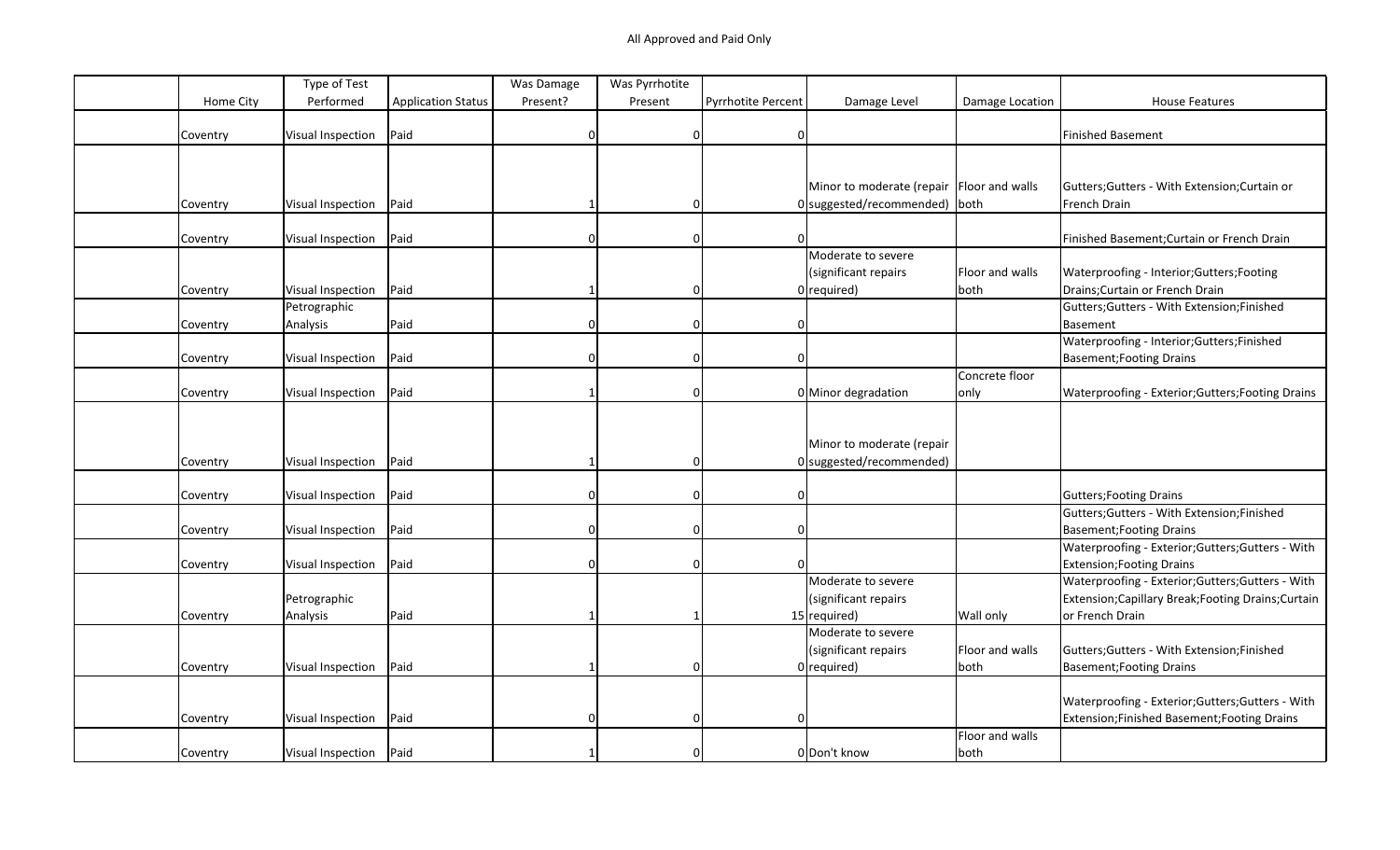|                        |              | Type of Test      |                           | Was Damage | Was Pyrrhotite |                           |                                            |                 |                                                   |
|------------------------|--------------|-------------------|---------------------------|------------|----------------|---------------------------|--------------------------------------------|-----------------|---------------------------------------------------|
|                        | Home City    | Performed         | <b>Application Status</b> | Present?   | Present        | <b>Pyrrhotite Percent</b> | Damage Level                               | Damage Location | <b>House Features</b>                             |
|                        |              |                   |                           |            |                |                           |                                            |                 |                                                   |
|                        | Coventry     | Visual Inspection | Paid                      | 0          | $\Omega$       | $\Omega$                  |                                            |                 |                                                   |
|                        |              |                   |                           |            |                |                           |                                            |                 | Waterproofing - Exterior;Gutters;Footing          |
|                        | Coventry     | Visual Inspection | Paid                      |            |                |                           |                                            |                 | Drains; Curtain or French Drain                   |
|                        |              | Petrographic      |                           |            |                |                           |                                            |                 |                                                   |
|                        | Coventry     | Analysis          | Paid                      |            |                |                           | 1.83 Don't know                            |                 | Gutters                                           |
|                        |              |                   |                           |            |                |                           | Moderate to severe                         |                 |                                                   |
|                        |              |                   |                           |            |                |                           | (significant repairs                       |                 | Gutters; Gutters - With Extension; Finished       |
|                        | Coventry     | Visual Inspection | Paid                      |            | $\Omega$       |                           | $0$  required)                             | Wall only       | Basement; Curtain or French Drain                 |
| <b>East Windsor</b>    |              |                   |                           |            |                |                           |                                            |                 |                                                   |
| <b>Count</b>           | 8            |                   |                           |            |                |                           |                                            |                 |                                                   |
|                        |              |                   |                           |            |                |                           | Moderate to severe                         |                 |                                                   |
|                        |              |                   |                           |            |                |                           | (significant repairs                       |                 | Waterproofing - Exterior; Gutters; Gutters - With |
|                        | East Windsor | Visual Inspection | Paid                      |            | $\Omega$       |                           | $0$ required)                              | Wall only       | Extension; Finished Basement                      |
|                        |              |                   |                           |            |                |                           |                                            |                 | Waterproofing - Exterior; Gutters; Curtain or     |
|                        | East Windsor | Visual Inspection | Paid                      | O          | $\Omega$       | 0                         |                                            |                 | French Drain                                      |
|                        |              |                   |                           |            |                |                           | Severe (imminent threat of Floor and walls |                 |                                                   |
|                        | East Windsor | Visual Inspection | Paid                      |            | 0              |                           | $0$ failure)                               | both            | Gutters                                           |
|                        |              |                   |                           |            |                |                           |                                            |                 | Waterproofing - Exterior; Gutters; Finished       |
|                        | East Windsor | Visual Inspection | Paid                      |            | 0              |                           |                                            |                 | Basement                                          |
|                        |              |                   |                           |            |                |                           |                                            |                 |                                                   |
|                        |              | Petrographic      |                           |            |                |                           |                                            |                 | Waterproofing - Exterior; Gutters; Finished       |
|                        | East Windsor | Analysis          | Paid                      |            | $\Omega$       |                           |                                            |                 | Basement; Footing Drains; Curtain or French Drain |
|                        |              |                   |                           |            |                |                           |                                            |                 |                                                   |
|                        |              |                   |                           |            |                |                           |                                            |                 | Waterproofing - Exterior; Waterproofing -         |
|                        |              |                   |                           |            |                |                           |                                            |                 | Interior; Gutters; Gutters - With                 |
|                        | East Windsor | Visual Inspection | Paid                      | $\Omega$   | 0              |                           |                                            |                 | Extension;Finished Basement;Footing Drains        |
|                        |              | Petrographic      |                           |            |                |                           |                                            |                 | Waterproofing - Exterior; Gutters; Gutters - With |
|                        | East Windsor | Analysis          | Paid                      | n          | 0              |                           |                                            |                 | Extension; Footing Drains                         |
|                        |              |                   |                           |            |                |                           |                                            |                 | Waterproofing - Exterior; Gutters; Gutters - With |
|                        | East Windsor | Visual Inspection | Paid                      |            | $\Omega$       |                           |                                            |                 | <b>Extension; Footing Drains</b>                  |
| <b>Eastford Count</b>  |              |                   |                           |            |                |                           |                                            |                 |                                                   |
|                        |              |                   |                           |            |                |                           | Moderate to severe                         |                 |                                                   |
|                        |              |                   |                           |            |                |                           | (significant repairs                       | Floor and walls | Waterproofing - Exterior; Gutters; Gutters - With |
|                        | Eastford     | Visual Inspection | Paid                      |            | <sup>0</sup>   |                           | $0$ required)                              | both            | <b>Extension; Footing Drains</b>                  |
| <b>Ellington Count</b> | 59           |                   |                           |            |                |                           |                                            |                 |                                                   |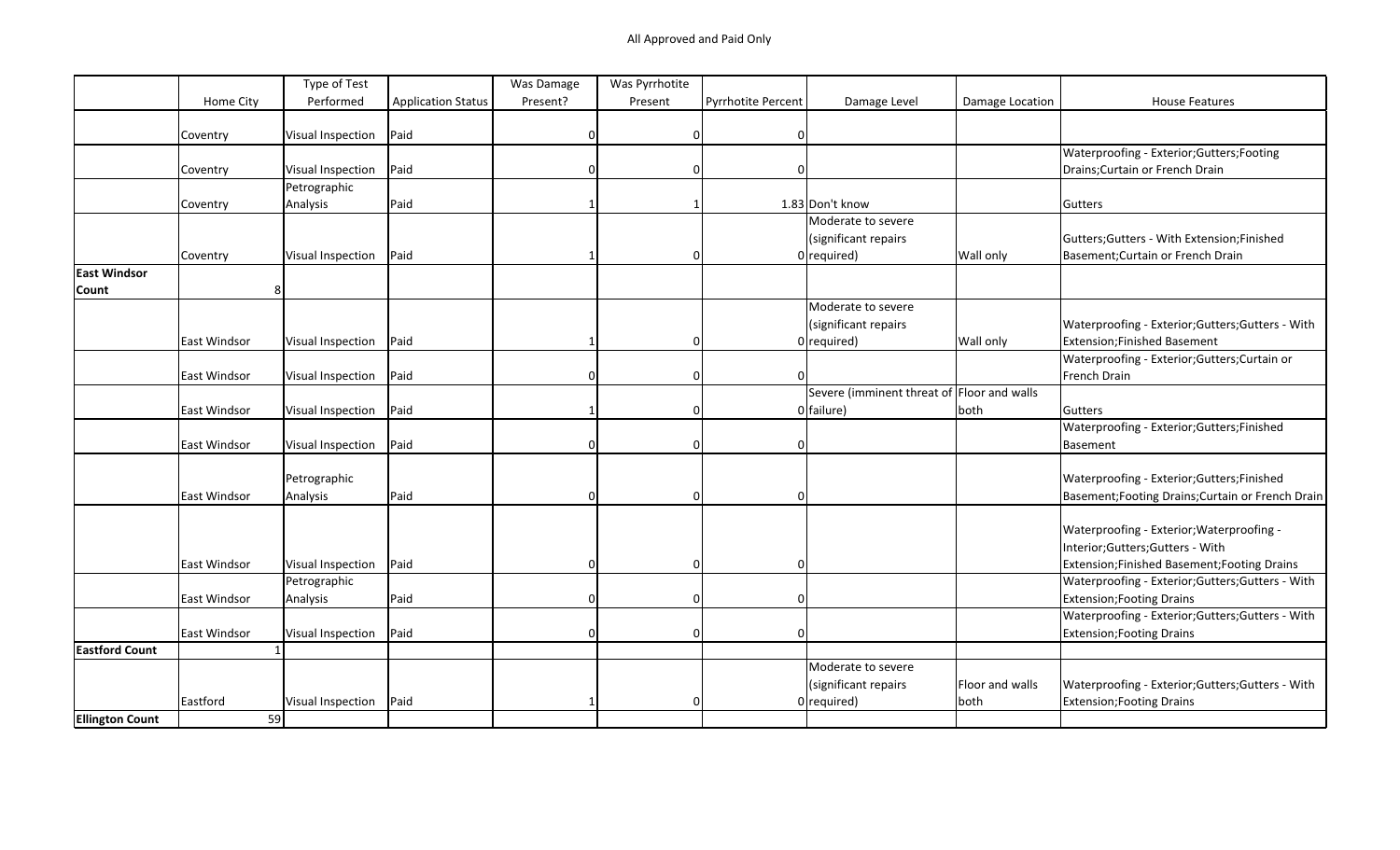|                  | Type of Test             |                           | Was Damage | Was Pyrrhotite |                           |                                             |                 |                                                   |
|------------------|--------------------------|---------------------------|------------|----------------|---------------------------|---------------------------------------------|-----------------|---------------------------------------------------|
| Home City        | Performed                | <b>Application Status</b> | Present?   | Present        | <b>Pyrrhotite Percent</b> | Damage Level                                | Damage Location | <b>House Features</b>                             |
|                  |                          |                           |            |                |                           |                                             |                 |                                                   |
|                  |                          | Approved -                |            |                |                           |                                             |                 | Waterproofing - Exterior;Gutters;Finished         |
| Ellington        | Visual Inspection        | Pending Payment           | $\Omega$   | 0              | $\Omega$                  |                                             |                 | <b>Basement; Footing Drains</b>                   |
|                  |                          |                           |            |                |                           | Moderate to severe                          |                 |                                                   |
|                  |                          |                           |            |                |                           | (significant repairs                        | Floor and walls | Waterproofing - Exterior; Gutters; Finished       |
| Ellington        | Visual Inspection        | Paid                      |            | $\Omega$       |                           | $0$ required)                               | both            | Basement                                          |
|                  |                          |                           |            |                |                           | Moderate to severe                          |                 |                                                   |
|                  |                          |                           |            |                |                           | (significant repairs                        |                 |                                                   |
| Ellington        | <b>Visual Inspection</b> | Paid                      |            | $\Omega$       |                           | $0$ required)                               |                 | Gutters                                           |
|                  |                          |                           |            |                |                           |                                             | Floor and walls |                                                   |
| Ellington        | Visual Inspection        | Paid                      |            | $\Omega$       |                           | 0 Minor degradation                         | both            | <b>Finished Basement</b>                          |
|                  |                          |                           |            |                |                           |                                             |                 |                                                   |
| Ellington        | <b>Visual Inspection</b> | Paid                      | $\Omega$   | 0              | $\Omega$                  |                                             |                 | Gutters; Gutters - With Extension                 |
|                  |                          |                           |            |                |                           | Moderate to severe                          |                 | Waterproofing - Exterior; Gutters - With          |
|                  |                          |                           |            |                |                           | (significant repairs                        | Floor and walls | Extension;Finished Basement;Footing               |
| <b>Ellington</b> | Visual Inspection        | Paid                      |            | 0              |                           | $0$ required)                               | both            | Drains; Curtain or French Drain                   |
|                  | Petrographic             |                           |            |                |                           |                                             |                 |                                                   |
| Ellington        | Analysis                 | Paid                      | $\Omega$   |                | 10                        |                                             |                 | Waterproofing - Exterior; Gutters                 |
|                  |                          |                           |            |                |                           |                                             |                 |                                                   |
|                  |                          |                           |            |                |                           |                                             |                 |                                                   |
|                  |                          |                           |            |                |                           | Minor to moderate (repair   Floor and walls |                 | Waterproofing - Exterior;Gutters;Footing          |
| Ellington        | Visual Inspection        | Paid                      |            | $\Omega$       |                           | 0 suggested/recommended) both               |                 | Drains; Curtain or French Drain                   |
|                  |                          |                           |            |                |                           | Moderate to severe                          |                 |                                                   |
|                  |                          |                           |            |                |                           | (significant repairs                        |                 | Gutters; Gutters - With Extension; Curtain or     |
| <b>Ellington</b> | Visual Inspection        | Paid                      |            | $\Omega$       |                           | $0$ required)                               | Wall only       | French Drain                                      |
|                  | Petrographic             |                           |            |                |                           |                                             |                 | Waterproofing - Exterior; Gutters; Gutters - With |
| <b>Ellington</b> | Analysis                 | Paid                      |            |                |                           | 6 Minor degradation                         | Wall only       | Extension                                         |
|                  |                          |                           |            |                |                           |                                             |                 | Waterproofing - Exterior;Gutters;Gutters - With   |
| <b>Ellington</b> | Visual Inspection        | Paid                      |            | 0              |                           | 0 Minor degradation                         | Wall only       | Extension                                         |
|                  | Petrographic             |                           |            |                |                           |                                             |                 |                                                   |
|                  | Analysis                 | Paid                      | $\Omega$   |                | 1.15                      |                                             |                 | Waterproofing - Exterior; Gutters; Footing Drains |
| Ellington        |                          |                           |            |                |                           | Moderate to severe                          |                 |                                                   |
|                  |                          |                           |            |                |                           |                                             |                 |                                                   |
|                  |                          |                           |            | $\Omega$       |                           | (significant repairs                        |                 |                                                   |
| Ellington        | <b>Visual Inspection</b> | Paid                      |            |                |                           | $0$ required)                               | Wall only       | Finished Basement; Footing Drains                 |
|                  | Petrographic             |                           |            |                |                           |                                             |                 |                                                   |
| Ellington        | Analysis                 | Paid                      |            | $\Omega$       | $\mathbf 0$               |                                             |                 | Waterproofing - Exterior; Gutters; Footing Drains |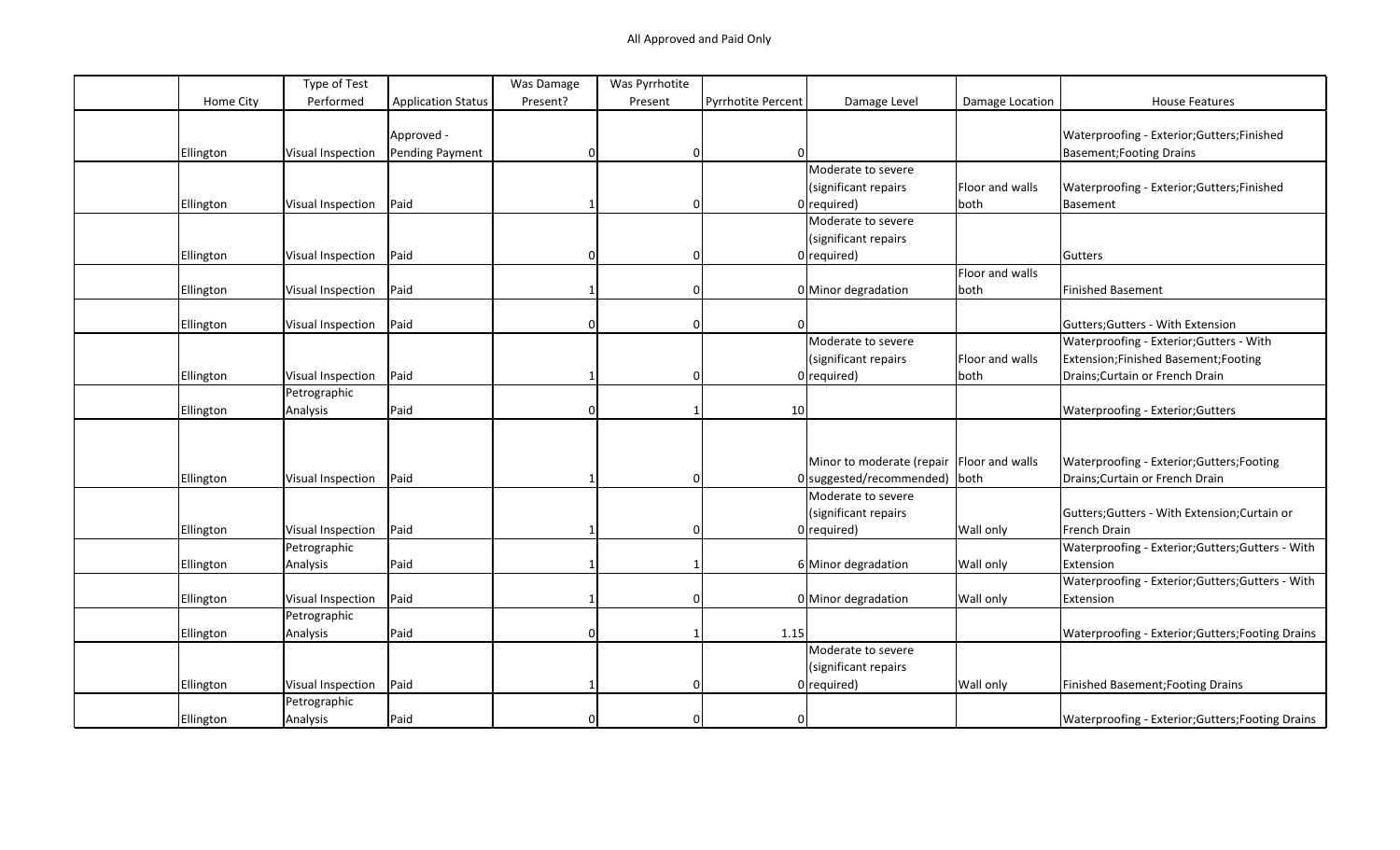|           | Type of Test             |                           | Was Damage | Was Pyrrhotite |                    |                                            |                 |                                                   |
|-----------|--------------------------|---------------------------|------------|----------------|--------------------|--------------------------------------------|-----------------|---------------------------------------------------|
| Home City | Performed                | <b>Application Status</b> | Present?   | Present        | Pyrrhotite Percent | Damage Level                               | Damage Location | <b>House Features</b>                             |
|           |                          |                           |            |                |                    | Moderate to severe                         |                 |                                                   |
|           |                          |                           |            |                |                    | (significant repairs                       |                 |                                                   |
| Ellington | Visual Inspection        | Paid                      |            | $\mathbf{0}$   |                    | $0$ required)                              | Wall only       | Gutters; Finished Basement                        |
|           |                          |                           |            |                |                    | Moderate to severe                         |                 |                                                   |
|           |                          |                           |            |                |                    | (significant repairs                       |                 | Gutters; Gutters - With Extension; Finished       |
| Ellington | Visual Inspection        | Paid                      |            | $\Omega$       |                    | $0$ required)                              | Wall only       | Basement                                          |
|           |                          |                           |            |                |                    | Moderate to severe                         |                 |                                                   |
|           |                          |                           |            |                |                    | (significant repairs                       | Floor and walls |                                                   |
| Ellington | Visual Inspection        | Paid                      |            | $\Omega$       |                    | $0$ required)                              | both            | Gutters                                           |
|           |                          |                           |            |                |                    |                                            |                 |                                                   |
| Ellington | Visual Inspection        | Paid                      |            | $\mathbf 0$    | $\Omega$           |                                            |                 | Gutters; Gutters - With Extension; Footing Drains |
|           |                          |                           |            |                |                    | Moderate to severe                         |                 |                                                   |
|           | Petrographic             |                           |            |                |                    | (significant repairs                       |                 | Gutters; Gutters - With Extension; Footing        |
| Ellington | Analysis                 | Paid                      |            |                |                    | $0$ required)                              | Wall only       | Drains; Curtain or French Drain                   |
|           |                          |                           |            |                |                    |                                            |                 |                                                   |
|           |                          |                           |            |                |                    |                                            |                 |                                                   |
|           |                          |                           |            |                |                    | Minor to moderate (repair                  |                 |                                                   |
| Ellington | Visual Inspection        | Paid                      |            | $\mathbf 0$    |                    | 0 suggested/recommended) Wall only         |                 | Waterproofing - Exterior; Gutters; Footing Drains |
|           | Petrographic             |                           |            |                |                    |                                            | Floor and walls | Waterproofing - Exterior; Gutters; Gutters - With |
| Ellington | Analysis                 | Paid                      |            |                |                    | 0 Don't know                               | both            | Extension; Curtain or French Drain                |
|           |                          |                           |            |                |                    | Moderate to severe                         |                 |                                                   |
|           |                          |                           |            |                |                    | (significant repairs                       |                 | Waterproofing - Exterior; Gutters; Gutters - With |
| Ellington | Visual Inspection        | Paid                      |            | $\Omega$       |                    | $0$ required)                              | Wall only       | <b>Extension; Footing Drains</b>                  |
|           |                          |                           |            |                |                    |                                            |                 |                                                   |
|           |                          |                           |            |                |                    |                                            |                 | Waterproofing - Interior; Gutters; Gutters - With |
|           |                          |                           |            |                |                    | Severe (imminent threat of Floor and walls |                 | Extension; Capillary Break; Finished              |
| Ellington | Visual Inspection        | Paid                      |            | $\Omega$       |                    | 0 failure)                                 | both            | Basement; Footing Drains; Curtain or French Drain |
|           |                          |                           |            |                |                    |                                            |                 | Waterproofing - Exterior; Waterproofing -         |
|           |                          |                           |            |                |                    | Moderate to severe                         |                 | Interior; Gutters; Gutters - With                 |
|           | Petrographic             |                           |            |                |                    | (significant repairs                       |                 | Extension; Finished Basement; Footing             |
| Ellington | Analysis                 | Paid                      |            |                |                    | $0$ required)                              | Wall only       | Drains; Curtain or French Drain                   |
|           |                          |                           |            |                |                    | Moderate to severe                         |                 |                                                   |
|           |                          |                           |            |                |                    | (significant repairs                       | Floor and walls | Gutters; Gutters - With Extension; Footing        |
| Ellington | <b>Visual Inspection</b> | Paid                      |            | $\Omega$       |                    | $0$ required)                              | both            | Drains; Curtain or French Drain                   |
|           | Petrographic             |                           |            |                |                    |                                            |                 | Waterproofing - Exterior; Gutters; Gutters - With |
| Ellington | Analysis                 | Paid                      |            |                |                    |                                            |                 | Extension                                         |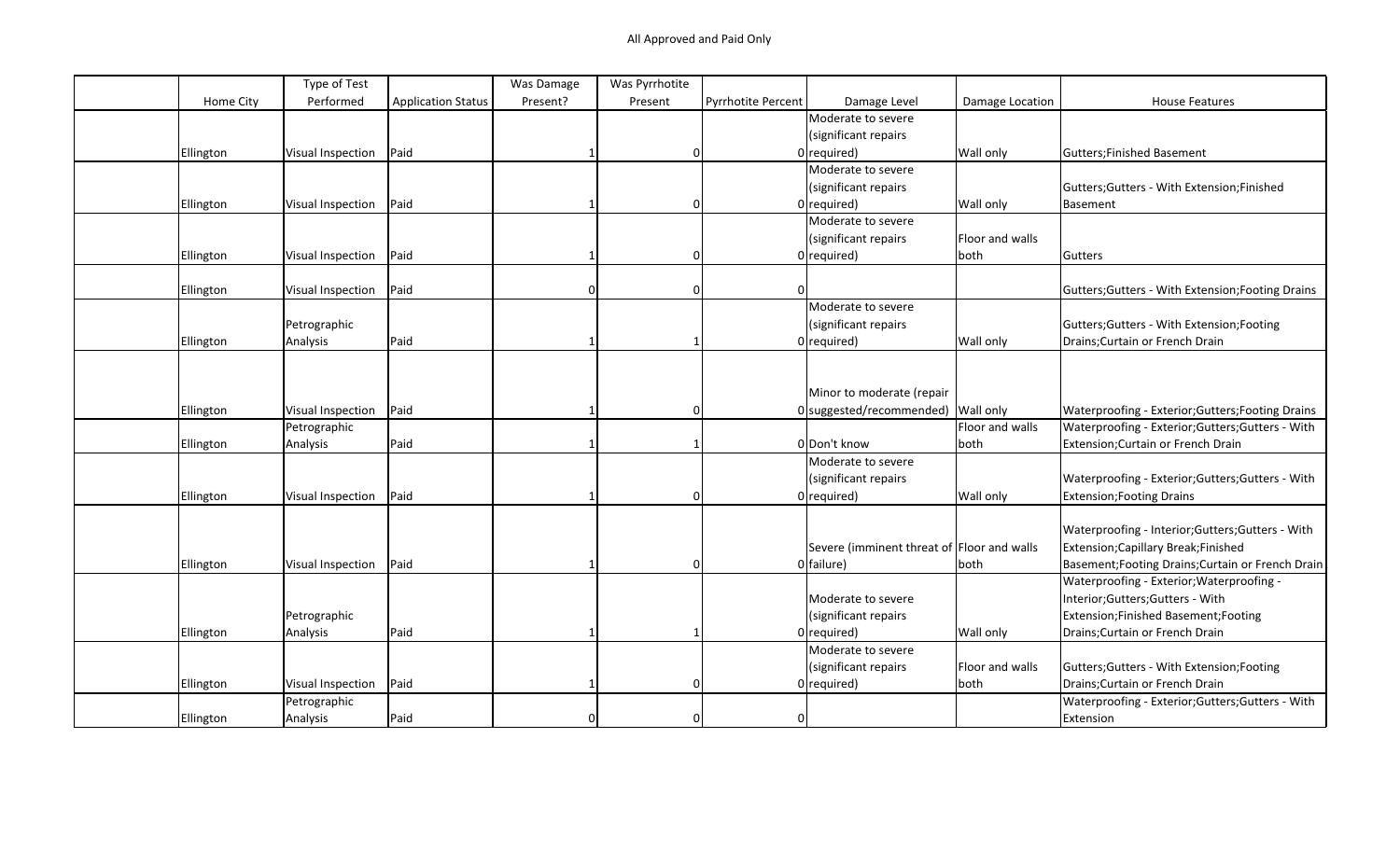|           | Type of Test             |                           | Was Damage | Was Pyrrhotite |                           |                                             |                 |                                                   |
|-----------|--------------------------|---------------------------|------------|----------------|---------------------------|---------------------------------------------|-----------------|---------------------------------------------------|
| Home City | Performed                | <b>Application Status</b> | Present?   | Present        | <b>Pyrrhotite Percent</b> | Damage Level                                | Damage Location | <b>House Features</b>                             |
|           |                          |                           |            |                |                           | Moderate to severe                          |                 |                                                   |
|           |                          |                           |            |                |                           | (significant repairs                        | Floor and walls |                                                   |
| Ellington | Visual Inspection        | Paid                      |            | 0              |                           | $0$ required)                               | both            |                                                   |
|           |                          |                           |            |                |                           |                                             |                 |                                                   |
| Ellington | Visual Inspection        | Paid                      | $\Omega$   | 0              | 01                        |                                             |                 | Gutters; Curtain or French Drain                  |
|           | Petrographic             |                           |            |                |                           |                                             |                 | Gutters; Gutters - With Extension; Footing        |
| Ellington | Analysis                 | Paid                      |            |                |                           | 29 Minor degradation                        | Wall only       | Drains; Curtain or French Drain                   |
|           |                          |                           |            |                |                           |                                             |                 | Waterproofing - Exterior; Gutters; Gutters - With |
|           |                          |                           |            |                |                           |                                             |                 | Extension;Finished Basement;Curtain or French     |
| Ellington | Visual Inspection        | Paid                      | $\Omega$   | 0              | $\Omega$                  |                                             |                 | Drain                                             |
|           |                          |                           |            |                |                           |                                             |                 |                                                   |
| Ellington | Visual Inspection        | Paid                      |            | ŋ              |                           |                                             |                 | Gutters                                           |
|           |                          |                           |            |                |                           | Moderate to severe                          |                 |                                                   |
|           |                          |                           |            |                |                           | (significant repairs                        | Floor and walls | Gutters; Gutters - With Extension; Finished       |
| Ellington | Visual Inspection        | Paid                      |            | 0              |                           | $0$ required)                               | both            | Basement                                          |
|           |                          |                           |            |                |                           |                                             |                 |                                                   |
|           |                          |                           |            |                |                           |                                             |                 |                                                   |
|           |                          |                           |            |                |                           | Minor to moderate (repair   Floor and walls |                 | Waterproofing - Exterior; Gutters; Capillary      |
| Ellington | <b>Visual Inspection</b> | Paid                      |            | 0              |                           | 0 suggested/recommended) both               |                 | Break; Footing Drains; Curtain or French Drain    |
|           |                          |                           |            |                |                           | Moderate to severe                          |                 |                                                   |
|           |                          |                           |            |                |                           | (significant repairs                        | Floor and walls |                                                   |
| Ellington | Visual Inspection        | Paid                      |            | 0              |                           | $0$ required)                               | both            | Gutters; Footing Drains                           |
|           |                          |                           |            |                |                           |                                             |                 |                                                   |
|           |                          |                           |            |                |                           |                                             |                 | Waterproofing - Exterior; Waterproofing -         |
|           |                          |                           |            |                |                           |                                             | Floor and walls | Interior;Gutters;Gutters - With Extension;Footing |
| Ellington | Visual Inspection        | Paid                      |            | $\Omega$       |                           | 0 Don't know                                | both            | Drains; Curtain or French Drain                   |
|           |                          |                           |            |                |                           |                                             |                 |                                                   |
| Ellington | Visual Inspection        | Paid                      |            | $\Omega$       | n                         |                                             |                 |                                                   |
|           | Petrographic             |                           |            |                |                           |                                             |                 | Waterproofing - Exterior; Finished                |
| Ellington | Analysis                 | Paid                      | ∩          |                | 0.9                       |                                             |                 | Basement; Footing Drains                          |
|           | Petrographic             |                           |            |                |                           |                                             |                 |                                                   |
| Ellington | Analysis                 | Paid                      | $\Omega$   | $\Omega$       | $\Omega$                  |                                             |                 | Waterproofing - Exterior; Gutters; Footing Drains |
|           |                          |                           |            |                |                           | Moderate to severe                          |                 |                                                   |
|           |                          |                           |            |                |                           | (significant repairs                        | Floor and walls |                                                   |
| Ellington | Visual Inspection        | Paid                      |            | 0              |                           | $0$ required)                               | both            | Waterproofing - Exterior; Finished Basement       |
|           | Petrographic             |                           |            |                |                           |                                             |                 |                                                   |
| Ellington | Analysis                 | Paid                      |            |                | 16                        |                                             |                 | Gutters                                           |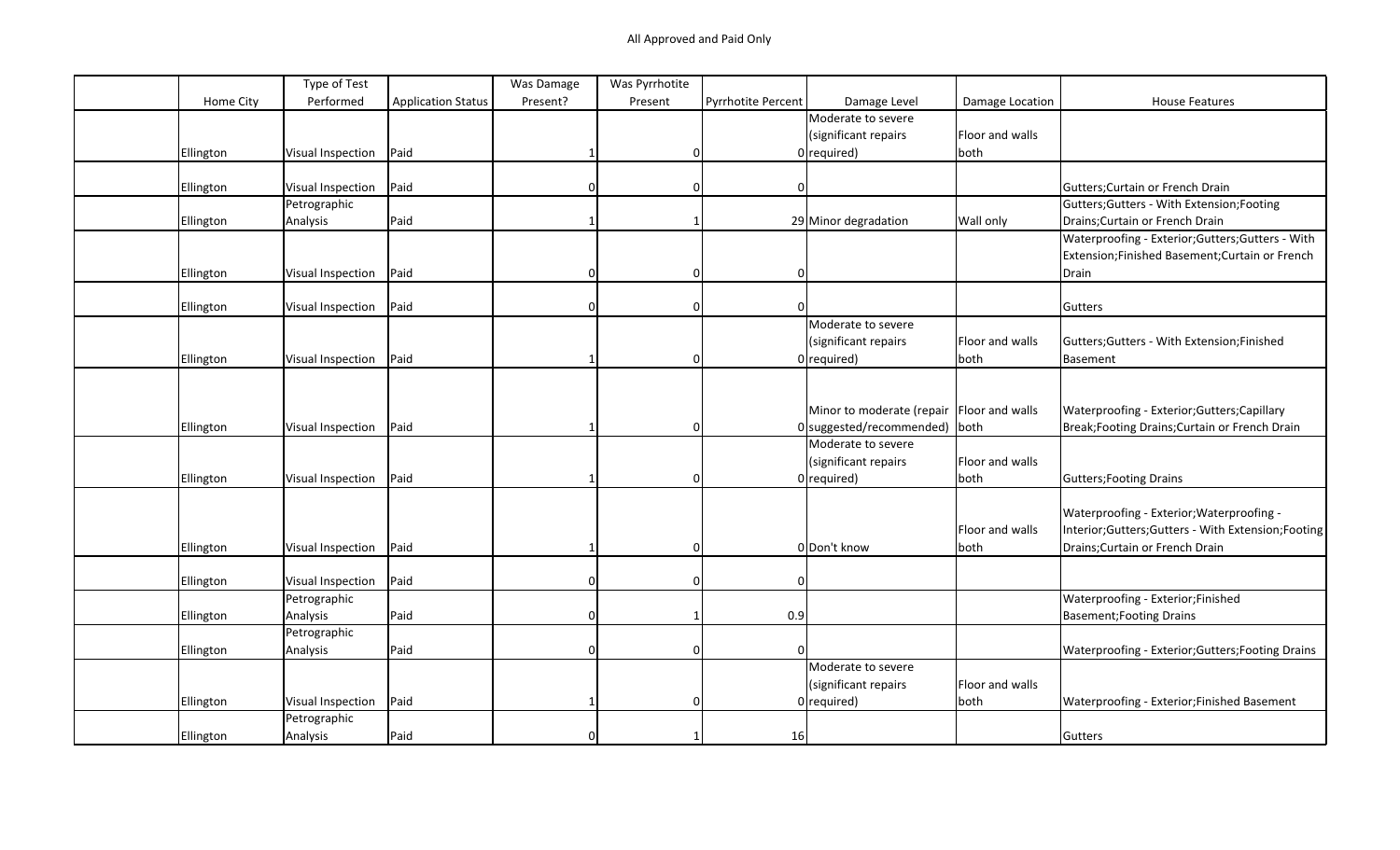|                  | Type of Test      |                           | Was Damage   | Was Pyrrhotite |                           |                                             |                 |                                                   |
|------------------|-------------------|---------------------------|--------------|----------------|---------------------------|---------------------------------------------|-----------------|---------------------------------------------------|
| Home City        | Performed         | <b>Application Status</b> | Present?     | Present        | <b>Pyrrhotite Percent</b> | Damage Level                                | Damage Location | <b>House Features</b>                             |
|                  |                   |                           |              |                |                           |                                             | Floor and walls |                                                   |
| Ellington        | Visual Inspection | Paid                      |              | $\mathbf 0$    |                           | 0 Don't know                                | both            |                                                   |
|                  |                   |                           |              |                |                           |                                             |                 |                                                   |
| Ellington        | Visual Inspection | Paid                      |              | <sup>0</sup>   |                           | 0 Don't know                                | Wall only       | Gutters                                           |
|                  |                   |                           |              |                |                           |                                             |                 |                                                   |
| Ellington        | Visual Inspection | Paid                      |              | $\Omega$       | 0                         |                                             | Wall only       | Waterproofing - Exterior; Gutters; Footing Drains |
|                  |                   |                           |              |                |                           |                                             |                 |                                                   |
| Ellington        | Visual Inspection | Paid                      |              | $\Omega$       |                           |                                             |                 | Gutters                                           |
|                  |                   |                           |              |                |                           | Moderate to severe                          |                 |                                                   |
|                  |                   |                           |              |                |                           | (significant repairs                        | Floor and walls |                                                   |
| Ellington        | Visual Inspection | Paid                      |              | $\Omega$       |                           | $0$ required)                               | both            | Gutters; Finished Basement                        |
|                  |                   |                           |              |                |                           |                                             |                 |                                                   |
|                  |                   |                           |              |                |                           | Severe (imminent threat of Floor and walls  |                 | Waterproofing - Exterior; Gutters; Finished       |
| Ellington        | Visual Inspection | Paid                      |              | $\Omega$       |                           | $0$ failure)                                | both            | Basement; Footing Drains; Curtain or French Drain |
|                  |                   |                           |              |                |                           |                                             |                 |                                                   |
| Ellington        | Visual Inspection | Paid                      |              | $\Omega$       | $\Omega$                  |                                             |                 | Gutters; Gutters - With Extension                 |
|                  |                   |                           |              |                |                           |                                             |                 |                                                   |
| Ellington        | Visual Inspection | Paid                      | $\Omega$     | $\mathbf 0$    | $\mathbf 0$               |                                             |                 | Gutters                                           |
|                  |                   |                           |              |                |                           |                                             |                 |                                                   |
|                  |                   |                           |              |                |                           | Moderate to severe                          |                 | Waterproofing - Exterior; Gutters; Gutters - With |
|                  |                   |                           |              |                |                           | (significant repairs                        | Floor and walls | Extension; Finished Basement; Footing             |
| Ellington        | Visual Inspection | Paid                      |              | 0              |                           | $0$ required)                               | both            | Drains; Curtain or French Drain                   |
|                  |                   |                           |              |                |                           |                                             |                 | Gutters; Gutters - With Extension; Finished       |
| Ellington        | Visual Inspection | Paid                      | <sup>0</sup> | $\mathbf 0$    | 0                         |                                             |                 | Basement                                          |
|                  |                   |                           |              |                |                           |                                             |                 |                                                   |
|                  |                   |                           |              |                |                           |                                             |                 |                                                   |
|                  |                   |                           |              |                |                           | Minor to moderate (repair   Floor and walls |                 |                                                   |
| <b>Ellington</b> | Visual Inspection | Paid                      |              | $\Omega$       |                           | 0 suggested/recommended) both               |                 | Waterproofing - Exterior; Gutters; Footing Drains |
|                  |                   |                           |              |                |                           |                                             |                 |                                                   |
| Ellington        | Visual Inspection | Paid                      | U            | $\Omega$       |                           |                                             |                 | Gutters                                           |
|                  |                   |                           |              |                |                           | Moderate to severe                          |                 |                                                   |
|                  |                   |                           |              |                |                           | (significant repairs                        |                 |                                                   |
| Ellington        | Visual Inspection | Paid                      |              | $\Omega$       |                           | $0$ required)                               | Wall only       | Gutters; Capillary Break; Finished Basement       |
|                  |                   |                           |              |                |                           |                                             |                 |                                                   |
| Ellington        | Visual Inspection | Paid                      | U            | $\Omega$       | $\Omega$                  |                                             |                 | Gutters; Finished Basement                        |
|                  |                   |                           |              |                |                           |                                             |                 |                                                   |
|                  | Petrographic      |                           |              |                |                           |                                             |                 | Waterproofing - Exterior; Gutters; Finished       |
| Ellington        | Analysis          | Paid                      |              |                | $\Omega$                  |                                             |                 | Basement; Footing Drains; Curtain or French Drain |
|                  |                   |                           |              |                |                           |                                             |                 |                                                   |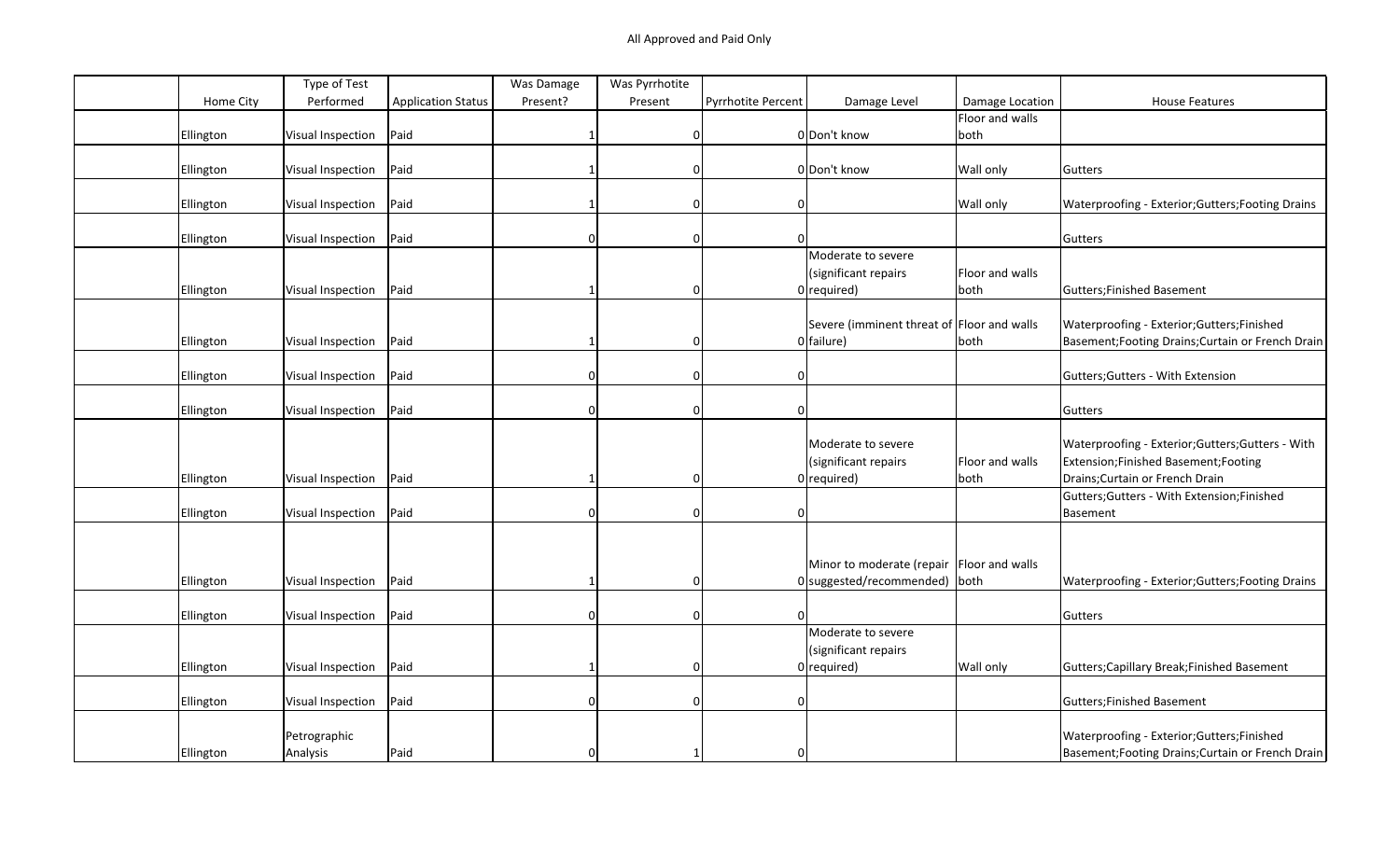|                      |           | Type of Test      |                           | Was Damage | Was Pyrrhotite |                    |                                           |                 |                                                   |
|----------------------|-----------|-------------------|---------------------------|------------|----------------|--------------------|-------------------------------------------|-----------------|---------------------------------------------------|
|                      | Home City | Performed         | <b>Application Status</b> | Present?   | Present        | Pyrrhotite Percent | Damage Level                              | Damage Location | <b>House Features</b>                             |
|                      |           |                   |                           |            |                |                    |                                           |                 |                                                   |
|                      | Ellington | Visual Inspection | Paid                      | $\Omega$   | $\Omega$       | 0                  |                                           |                 | Gutters                                           |
|                      |           |                   |                           |            |                |                    |                                           |                 |                                                   |
|                      | Ellington | Visual Inspection | Paid                      | n          | $\Omega$       |                    |                                           |                 | Gutters; Gutters - With Extension                 |
|                      |           |                   |                           |            |                |                    | Moderate to severe                        |                 |                                                   |
|                      |           |                   |                           |            |                |                    | (significant repairs                      |                 |                                                   |
|                      | Ellington | Visual Inspection | Paid                      |            | $\Omega$       |                    | $0$ required)                             | Wall only       | Gutters                                           |
|                      | Ellington | Visual Inspection | Paid                      | O          | $\Omega$       | 0                  |                                           |                 | Waterproofing - Interior                          |
| <b>Enfield Count</b> | q         |                   |                           |            |                |                    |                                           |                 |                                                   |
|                      |           |                   |                           |            |                |                    | Moderate to severe                        |                 |                                                   |
|                      |           |                   |                           |            |                |                    | (significant repairs                      |                 | Waterproofing - Exterior; Gutters; Gutters - With |
|                      | Enfield   | Visual Inspection | Paid                      |            | $\Omega$       |                    | $0$ required)                             |                 | <b>Extension; Footing Drains</b>                  |
|                      |           |                   |                           |            |                |                    |                                           |                 |                                                   |
|                      | Enfield   | Visual Inspection | Paid                      | $\Omega$   | $\mathbf 0$    | 0                  |                                           |                 | Gutters                                           |
|                      |           |                   |                           |            |                |                    |                                           |                 |                                                   |
|                      |           |                   |                           |            |                |                    |                                           |                 |                                                   |
|                      |           |                   |                           |            |                |                    | Minor to moderate (repair Floor and walls |                 | Gutters - With Extension; Finished                |
|                      | Enfield   | Visual Inspection | Paid                      |            |                |                    | $0$ suggested/recommended)   both         |                 | Basement; Footing Drains                          |
|                      |           | Petrographic      |                           |            |                |                    |                                           |                 | Waterproofing - Exterior; Gutters; Gutters - With |
|                      | Enfield   | Analysis          | Paid                      | $\Omega$   | $\Omega$       |                    |                                           |                 | Extension; Finished Basement                      |
|                      |           |                   |                           |            |                |                    | Moderate to severe                        |                 |                                                   |
|                      |           |                   |                           |            |                |                    | (significant repairs                      |                 | Gutters; Gutters - With Extension; Capillary      |
|                      | Enfield   | Visual Inspection | Paid                      |            | $\Omega$       |                    | $0$ required)                             | Wall only       | Break; Footing Drains; Curtain or French Drain    |
|                      |           |                   |                           |            |                |                    |                                           |                 |                                                   |
|                      | Enfield   | Visual Inspection | Paid                      | O          | $\Omega$       |                    |                                           |                 | Gutters; Finished Basement                        |
|                      |           |                   |                           |            |                |                    |                                           |                 |                                                   |
|                      | Enfield   | Visual Inspection | Paid                      | $\Omega$   | $\Omega$       | ი                  |                                           |                 |                                                   |
|                      |           |                   |                           |            |                |                    |                                           |                 |                                                   |
|                      |           |                   |                           |            |                |                    |                                           |                 |                                                   |
|                      |           |                   |                           |            |                |                    | Minor to moderate (repair                 |                 | Gutters; Finished Basement; Curtain or French     |
|                      | Enfield   | Visual Inspection | Paid                      |            | $\Omega$       |                    | $0$ suggested/recommended) Wall only      |                 | Drain                                             |
|                      |           |                   |                           |            |                |                    | Moderate to severe                        |                 |                                                   |
|                      |           |                   |                           |            |                |                    | (significant repairs                      |                 | Gutters; Gutters - With Extension; Finished       |
|                      | Enfield   | Visual Inspection | Paid                      |            | $\Omega$       |                    | $0$ required)                             | Wall only       | Basement; Footing Drains; Curtain or French Drain |
| <b>Hebron Count</b>  | 5         |                   |                           |            |                |                    |                                           |                 |                                                   |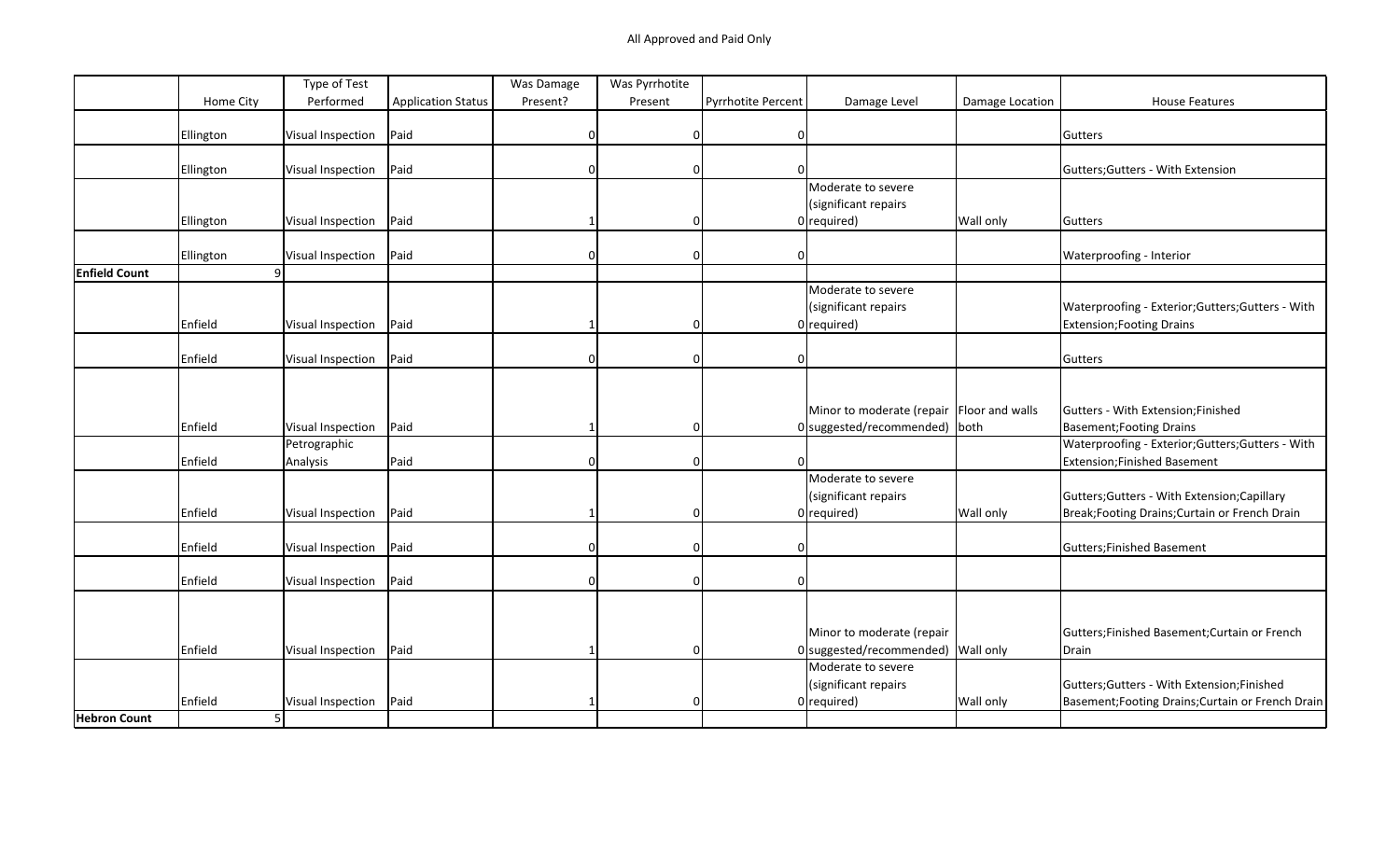|                         |            | Type of Test             |                           | Was Damage | Was Pyrrhotite |                    |                                             |                 |                                                    |
|-------------------------|------------|--------------------------|---------------------------|------------|----------------|--------------------|---------------------------------------------|-----------------|----------------------------------------------------|
|                         | Home City  | Performed                | <b>Application Status</b> | Present?   | Present        | Pyrrhotite Percent | Damage Level                                | Damage Location | <b>House Features</b>                              |
|                         |            |                          |                           |            |                |                    | Moderate to severe                          |                 |                                                    |
|                         |            |                          |                           |            |                |                    | (significant repairs                        | Concrete floor  |                                                    |
|                         | Hebron     | Visual Inspection        | Paid                      |            | 0              |                    | $0$ required)                               | only            | Gutters; Gutters - With Extension                  |
|                         |            |                          |                           |            |                |                    | Severe (imminent threat of Floor and walls  |                 |                                                    |
|                         | Hebron     | Visual Inspection        | Paid                      |            | 0              |                    | $0$ failure)                                | both            | Waterproofing - Interior; Gutters                  |
|                         |            |                          |                           |            |                |                    | Moderate to severe                          |                 |                                                    |
|                         |            |                          |                           |            |                |                    | (significant repairs                        | Floor and walls | Waterproofing - Exterior; Gutters - With           |
|                         | Hebron     | Visual Inspection        | Paid                      |            | $\Omega$       |                    | $0$ required)                               | both            | Extension; Footing Drains; Curtain or French Drain |
|                         |            |                          |                           |            |                |                    |                                             |                 |                                                    |
|                         |            |                          |                           |            |                |                    |                                             |                 |                                                    |
|                         |            |                          |                           |            |                |                    | Minor to moderate (repair   Floor and walls |                 |                                                    |
|                         | Hebron     | Visual Inspection        | Paid                      |            | $\Omega$       |                    | $0$  suggested/recommended)   both          |                 | Gutters                                            |
|                         |            |                          |                           |            |                |                    | Moderate to severe                          |                 |                                                    |
|                         |            |                          |                           |            |                |                    | (significant repairs                        | Floor and walls |                                                    |
|                         | Hebron     | Visual Inspection        | Paid                      |            | $\Omega$       |                    | $0$ required)                               | both            | Gutters                                            |
| <b>Killingly Count</b>  |            |                          |                           |            |                |                    |                                             |                 |                                                    |
|                         |            |                          |                           |            |                |                    |                                             |                 | Gutters; Gutters - With Extension; Curtain or      |
|                         | Killingly  | Visual Inspection        | Paid                      | $\Omega$   | $\mathbf 0$    | 0                  |                                             |                 | French Drain                                       |
| <b>Lebanon Count</b>    |            |                          |                           |            |                |                    |                                             |                 |                                                    |
|                         |            |                          |                           |            |                |                    |                                             |                 |                                                    |
|                         | Lebanon    | Visual Inspection        | Paid                      | $\Omega$   | $\Omega$       | U                  |                                             |                 |                                                    |
|                         |            |                          |                           |            |                |                    |                                             |                 |                                                    |
| <b>Manchester Count</b> | 69         |                          |                           |            |                |                    |                                             |                 |                                                    |
|                         |            |                          |                           |            |                |                    |                                             |                 |                                                    |
|                         | Manchester | Visual Inspection        | Paid                      | $\Omega$   | $\mathbf 0$    | $\Omega$           |                                             |                 |                                                    |
|                         |            |                          |                           |            |                |                    |                                             |                 |                                                    |
|                         | Manchester | Visual Inspection        | Paid                      |            | $\Omega$       |                    |                                             | Wall only       | Gutters                                            |
|                         |            |                          |                           |            |                |                    |                                             |                 |                                                    |
|                         |            |                          |                           |            |                |                    |                                             |                 |                                                    |
|                         |            |                          |                           |            |                |                    | Minor to moderate (repair                   |                 |                                                    |
|                         | Manchester | Visual Inspection        | Paid                      |            | $\Omega$       |                    | 0 suggested/recommended) Wall only          |                 | Gutters                                            |
|                         |            |                          |                           |            |                |                    |                                             |                 |                                                    |
|                         | Manchester |                          | Paid                      | $\Omega$   | $\Omega$       | ΩI                 |                                             |                 |                                                    |
|                         |            | Visual Inspection        |                           |            |                |                    | Moderate to severe                          |                 | Gutters                                            |
|                         |            |                          |                           |            |                |                    |                                             |                 |                                                    |
|                         |            |                          |                           |            |                |                    | (significant repairs                        | Floor and walls |                                                    |
|                         | Manchester | Visual Inspection        | Paid                      |            | $\Omega$       |                    | $0$ required)                               | both            | Gutters                                            |
|                         |            |                          |                           |            |                |                    |                                             |                 |                                                    |
|                         | Manchester | Visual Inspection   Paid |                           |            | $\Omega$       | 0                  |                                             |                 |                                                    |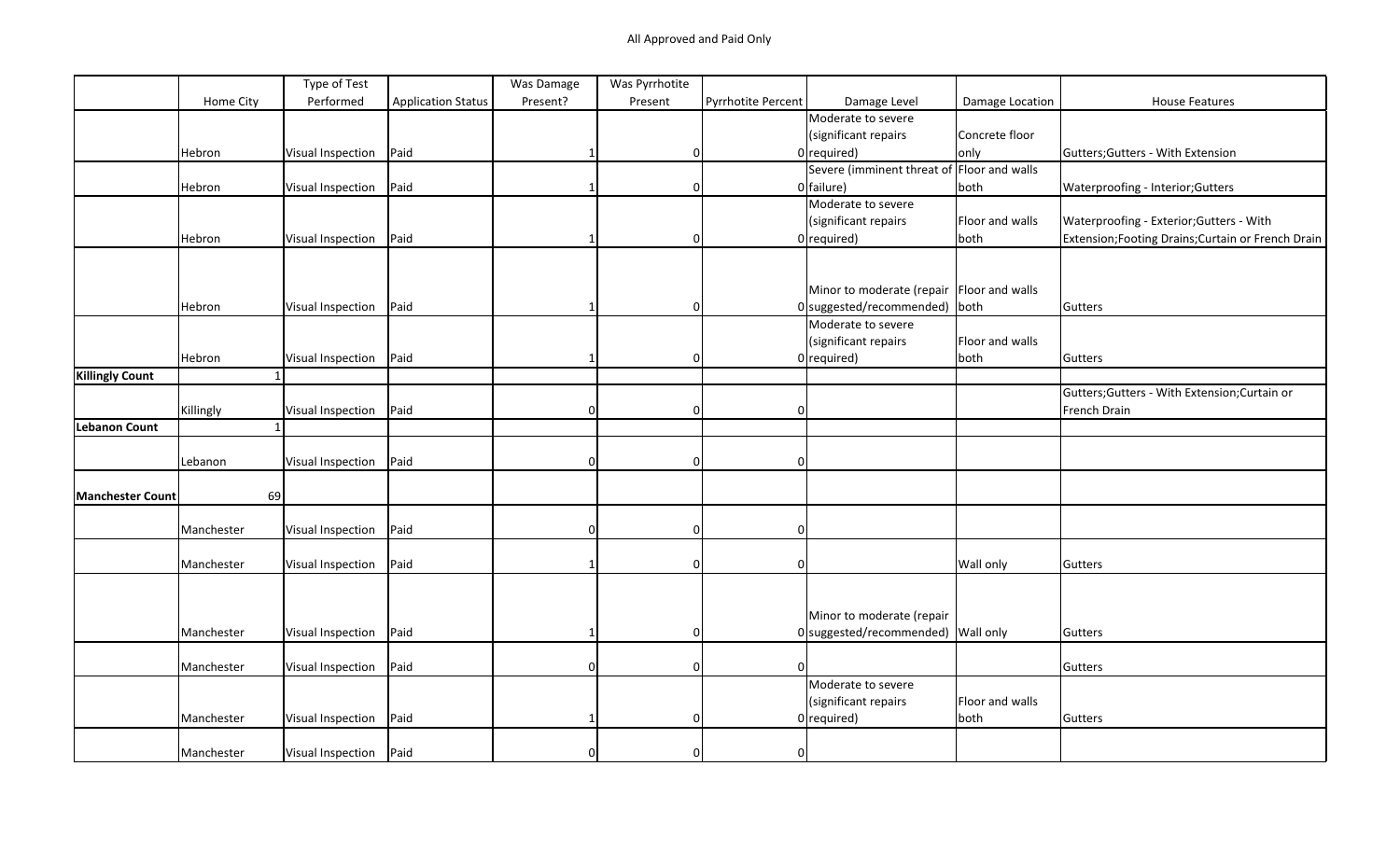|            | Type of Test             |                           | Was Damage | Was Pyrrhotite |                           |                                            |                 |                                                   |
|------------|--------------------------|---------------------------|------------|----------------|---------------------------|--------------------------------------------|-----------------|---------------------------------------------------|
| Home City  | Performed                | <b>Application Status</b> | Present?   | Present        | <b>Pyrrhotite Percent</b> | Damage Level                               | Damage Location | <b>House Features</b>                             |
|            |                          |                           |            |                |                           |                                            |                 |                                                   |
| Manchester | Visual Inspection        | Paid                      | O          | $\mathbf 0$    | $\mathbf{0}$              |                                            |                 |                                                   |
|            |                          |                           |            |                |                           |                                            |                 | Waterproofing - Exterior; Gutters; Gutters - With |
| Manchester | Visual Inspection        | Paid                      |            | $\mathbf 0$    | $\Omega$                  |                                            |                 | Extension; Finished Basement                      |
|            |                          |                           |            |                |                           |                                            |                 | Gutters; Gutters - With Extension; Finished       |
| Manchester | Visual Inspection        | Paid                      | U          | $\mathbf 0$    | $\Omega$                  |                                            |                 | Basement                                          |
|            |                          |                           |            |                |                           |                                            |                 |                                                   |
| Manchester | Visual Inspection        | Paid                      |            | $\Omega$       |                           |                                            |                 |                                                   |
|            |                          |                           |            |                |                           |                                            | Concrete floor  |                                                   |
| Manchester | Visual Inspection        | Paid                      |            | $\Omega$       |                           | 0 Don't know                               | only            | Gutters                                           |
|            |                          |                           |            |                |                           |                                            |                 |                                                   |
|            |                          |                           |            |                |                           |                                            |                 | Waterproofing - Exterior; Waterproofing -         |
|            |                          |                           |            |                |                           | Minor to moderate (repair                  |                 | Interior; Gutters; Gutters - With                 |
| Manchester | Visual Inspection        | Paid                      |            | $\mathbf 0$    |                           | 0 suggested/recommended) Wall only         |                 | Extension; Capillary Break                        |
|            |                          |                           |            |                |                           |                                            |                 |                                                   |
| Manchester | Visual Inspection        | Paid                      | ი          | $\mathbf 0$    | $\mathbf{0}$              |                                            |                 | Gutters                                           |
|            |                          |                           |            |                |                           |                                            |                 |                                                   |
|            |                          |                           |            |                |                           |                                            |                 |                                                   |
|            |                          |                           |            |                |                           | Minor to moderate (repair Floor and walls  |                 | Gutters; Gutters - With Extension; Finished       |
| Manchester | Visual Inspection        | Paid                      |            | $\mathbf 0$    |                           | 0 suggested/recommended) both              |                 | Basement                                          |
|            |                          |                           |            |                |                           | Moderate to severe                         |                 |                                                   |
|            |                          |                           |            |                |                           | (significant repairs                       | Floor and walls |                                                   |
| Manchester | Visual Inspection        | Paid                      |            | $\Omega$       |                           | $0$ required)                              | both            | Gutters                                           |
|            |                          |                           |            |                |                           |                                            |                 | Waterproofing - Exterior; Gutters; Finished       |
|            | Petrographic             |                           |            |                |                           |                                            |                 |                                                   |
| Manchester | Analysis                 | Paid                      |            |                |                           | 0 Minor degradation                        | Wall only       | <b>Basement; Footing Drains</b>                   |
|            |                          |                           |            |                |                           |                                            |                 |                                                   |
| Manchester | Visual Inspection        | Paid                      | 0          | $\Omega$       |                           |                                            |                 | Gutters; Finished Basement                        |
|            |                          |                           |            |                |                           | Severe (imminent threat of Floor and walls |                 |                                                   |
| Manchester | Visual Inspection        | Paid                      |            | $\Omega$       |                           | 0 failure)                                 | both            | Gutters; Finished Basement                        |
|            |                          |                           |            |                |                           |                                            |                 |                                                   |
| Manchester | Visual Inspection        | Paid                      |            | $\Omega$       |                           |                                            |                 |                                                   |
|            |                          |                           |            |                |                           | Moderate to severe                         |                 |                                                   |
|            |                          |                           |            |                |                           | (significant repairs                       | Floor and walls |                                                   |
| Manchester | Visual Inspection        | Paid                      |            | $\Omega$       |                           | $0$ required)                              | both            | Gutters; Finished Basement                        |
|            |                          |                           |            |                |                           |                                            |                 |                                                   |
| Manchester | Visual Inspection        | Paid                      |            | $\Omega$       | $\Omega$                  |                                            |                 |                                                   |
|            |                          |                           |            |                |                           |                                            |                 |                                                   |
| Manchester | Visual Inspection   Paid |                           |            |                |                           |                                            |                 | Waterproofing - Exterior; Gutters                 |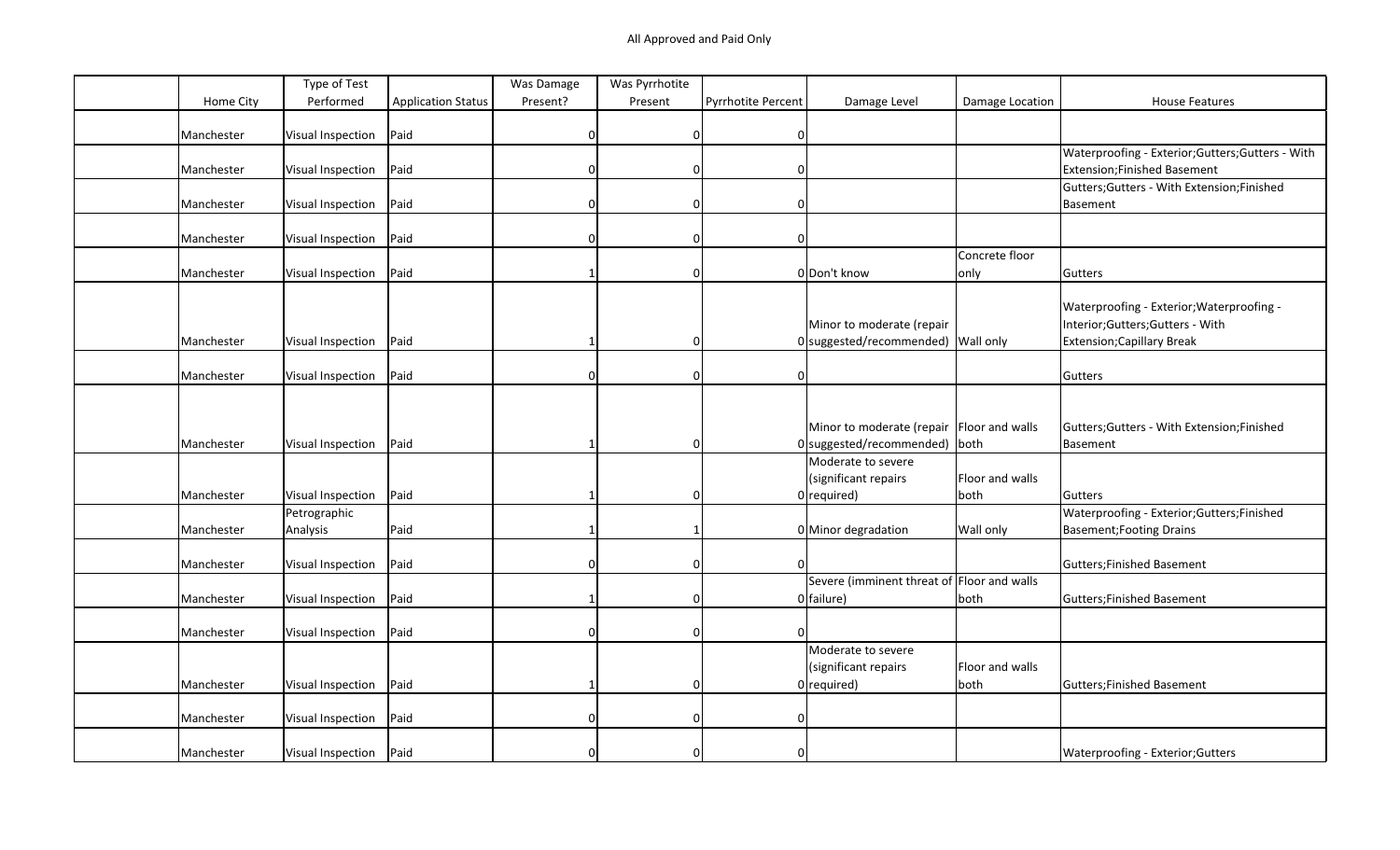| Performed<br>Home City<br><b>Application Status</b><br>Present?<br>Damage Level<br><b>House Features</b><br>Pyrrhotite Percent<br>Damage Location<br>Present<br>Moderate to severe<br>(significant repairs<br>Floor and walls<br>Gutters; Gutters - With Extension; Finished<br>Paid<br>Manchester<br>Visual Inspection<br>$0$ required)<br>both<br>Basement<br>0<br>Waterproofing - Exterior; Gutters; Gutters - With<br>Petrographic<br>Paid<br>Analysis<br>0.12<br>Manchester<br><b>Extension; Footing Drains</b><br>0<br>1<br>Paid<br>Manchester<br>Visual Inspection<br>0 Minor degradation<br>Wall only<br>Gutters<br>$\Omega$<br>Paid<br>Manchester<br>Visual Inspection<br>$\Omega$<br>$\Omega$<br>n<br>Paid<br>Manchester<br>Visual Inspection<br>0<br>n<br>Minor to moderate (repair Concrete floor<br>$0$ suggested/recommended) only<br>Paid<br>Manchester<br>Visual Inspection<br>Gutters<br>$\Omega$<br>Gutters; Gutters - With Extension; Finished<br>Paid<br>Manchester<br>Visual Inspection<br>Basement; Curtain or French Drain<br>$\Omega$<br>$\Omega$<br><sup>0</sup><br>Floor and walls<br>Paid<br>Gutters; Capillary Break<br>Manchester<br>Visual Inspection<br>both<br>0<br>Gutters; Gutters - With Extension; Finished<br>Paid<br>Manchester<br>Visual Inspection<br>$\Omega$<br><b>Basement; Footing Drains</b><br>$\Omega$<br>n<br>Paid<br>Manchester<br>Visual Inspection<br>O<br>Minor to moderate (repair<br>Gutters; Gutters - With Extension; Finished<br>Paid<br>$0$ suggested/recommended) Wall only<br>Manchester<br>Visual Inspection<br>0<br>Basement<br>Paid<br>Manchester<br>Visual Inspection<br>$\mathbf 0$<br>Gutters; Finished Basement<br>$\Omega$<br>Minor to moderate (repair Floor and walls<br>Paid<br>$0$ suggested/recommended) both<br>Manchester<br>Gutters; Finished Basement<br>Visual Inspection<br>$\Omega$ |            | Type of Test      |      | Was Damage | Was Pyrrhotite |   |  |  |
|---------------------------------------------------------------------------------------------------------------------------------------------------------------------------------------------------------------------------------------------------------------------------------------------------------------------------------------------------------------------------------------------------------------------------------------------------------------------------------------------------------------------------------------------------------------------------------------------------------------------------------------------------------------------------------------------------------------------------------------------------------------------------------------------------------------------------------------------------------------------------------------------------------------------------------------------------------------------------------------------------------------------------------------------------------------------------------------------------------------------------------------------------------------------------------------------------------------------------------------------------------------------------------------------------------------------------------------------------------------------------------------------------------------------------------------------------------------------------------------------------------------------------------------------------------------------------------------------------------------------------------------------------------------------------------------------------------------------------------------------------------------------------------------------------------------------------------------------------------------------|------------|-------------------|------|------------|----------------|---|--|--|
|                                                                                                                                                                                                                                                                                                                                                                                                                                                                                                                                                                                                                                                                                                                                                                                                                                                                                                                                                                                                                                                                                                                                                                                                                                                                                                                                                                                                                                                                                                                                                                                                                                                                                                                                                                                                                                                                     |            |                   |      |            |                |   |  |  |
|                                                                                                                                                                                                                                                                                                                                                                                                                                                                                                                                                                                                                                                                                                                                                                                                                                                                                                                                                                                                                                                                                                                                                                                                                                                                                                                                                                                                                                                                                                                                                                                                                                                                                                                                                                                                                                                                     |            |                   |      |            |                |   |  |  |
|                                                                                                                                                                                                                                                                                                                                                                                                                                                                                                                                                                                                                                                                                                                                                                                                                                                                                                                                                                                                                                                                                                                                                                                                                                                                                                                                                                                                                                                                                                                                                                                                                                                                                                                                                                                                                                                                     |            |                   |      |            |                |   |  |  |
|                                                                                                                                                                                                                                                                                                                                                                                                                                                                                                                                                                                                                                                                                                                                                                                                                                                                                                                                                                                                                                                                                                                                                                                                                                                                                                                                                                                                                                                                                                                                                                                                                                                                                                                                                                                                                                                                     |            |                   |      |            |                |   |  |  |
|                                                                                                                                                                                                                                                                                                                                                                                                                                                                                                                                                                                                                                                                                                                                                                                                                                                                                                                                                                                                                                                                                                                                                                                                                                                                                                                                                                                                                                                                                                                                                                                                                                                                                                                                                                                                                                                                     |            |                   |      |            |                |   |  |  |
|                                                                                                                                                                                                                                                                                                                                                                                                                                                                                                                                                                                                                                                                                                                                                                                                                                                                                                                                                                                                                                                                                                                                                                                                                                                                                                                                                                                                                                                                                                                                                                                                                                                                                                                                                                                                                                                                     |            |                   |      |            |                |   |  |  |
|                                                                                                                                                                                                                                                                                                                                                                                                                                                                                                                                                                                                                                                                                                                                                                                                                                                                                                                                                                                                                                                                                                                                                                                                                                                                                                                                                                                                                                                                                                                                                                                                                                                                                                                                                                                                                                                                     |            |                   |      |            |                |   |  |  |
|                                                                                                                                                                                                                                                                                                                                                                                                                                                                                                                                                                                                                                                                                                                                                                                                                                                                                                                                                                                                                                                                                                                                                                                                                                                                                                                                                                                                                                                                                                                                                                                                                                                                                                                                                                                                                                                                     |            |                   |      |            |                |   |  |  |
|                                                                                                                                                                                                                                                                                                                                                                                                                                                                                                                                                                                                                                                                                                                                                                                                                                                                                                                                                                                                                                                                                                                                                                                                                                                                                                                                                                                                                                                                                                                                                                                                                                                                                                                                                                                                                                                                     |            |                   |      |            |                |   |  |  |
|                                                                                                                                                                                                                                                                                                                                                                                                                                                                                                                                                                                                                                                                                                                                                                                                                                                                                                                                                                                                                                                                                                                                                                                                                                                                                                                                                                                                                                                                                                                                                                                                                                                                                                                                                                                                                                                                     |            |                   |      |            |                |   |  |  |
|                                                                                                                                                                                                                                                                                                                                                                                                                                                                                                                                                                                                                                                                                                                                                                                                                                                                                                                                                                                                                                                                                                                                                                                                                                                                                                                                                                                                                                                                                                                                                                                                                                                                                                                                                                                                                                                                     |            |                   |      |            |                |   |  |  |
|                                                                                                                                                                                                                                                                                                                                                                                                                                                                                                                                                                                                                                                                                                                                                                                                                                                                                                                                                                                                                                                                                                                                                                                                                                                                                                                                                                                                                                                                                                                                                                                                                                                                                                                                                                                                                                                                     |            |                   |      |            |                |   |  |  |
|                                                                                                                                                                                                                                                                                                                                                                                                                                                                                                                                                                                                                                                                                                                                                                                                                                                                                                                                                                                                                                                                                                                                                                                                                                                                                                                                                                                                                                                                                                                                                                                                                                                                                                                                                                                                                                                                     |            |                   |      |            |                |   |  |  |
|                                                                                                                                                                                                                                                                                                                                                                                                                                                                                                                                                                                                                                                                                                                                                                                                                                                                                                                                                                                                                                                                                                                                                                                                                                                                                                                                                                                                                                                                                                                                                                                                                                                                                                                                                                                                                                                                     |            |                   |      |            |                |   |  |  |
|                                                                                                                                                                                                                                                                                                                                                                                                                                                                                                                                                                                                                                                                                                                                                                                                                                                                                                                                                                                                                                                                                                                                                                                                                                                                                                                                                                                                                                                                                                                                                                                                                                                                                                                                                                                                                                                                     |            |                   |      |            |                |   |  |  |
|                                                                                                                                                                                                                                                                                                                                                                                                                                                                                                                                                                                                                                                                                                                                                                                                                                                                                                                                                                                                                                                                                                                                                                                                                                                                                                                                                                                                                                                                                                                                                                                                                                                                                                                                                                                                                                                                     |            |                   |      |            |                |   |  |  |
|                                                                                                                                                                                                                                                                                                                                                                                                                                                                                                                                                                                                                                                                                                                                                                                                                                                                                                                                                                                                                                                                                                                                                                                                                                                                                                                                                                                                                                                                                                                                                                                                                                                                                                                                                                                                                                                                     |            |                   |      |            |                |   |  |  |
|                                                                                                                                                                                                                                                                                                                                                                                                                                                                                                                                                                                                                                                                                                                                                                                                                                                                                                                                                                                                                                                                                                                                                                                                                                                                                                                                                                                                                                                                                                                                                                                                                                                                                                                                                                                                                                                                     |            |                   |      |            |                |   |  |  |
|                                                                                                                                                                                                                                                                                                                                                                                                                                                                                                                                                                                                                                                                                                                                                                                                                                                                                                                                                                                                                                                                                                                                                                                                                                                                                                                                                                                                                                                                                                                                                                                                                                                                                                                                                                                                                                                                     |            |                   |      |            |                |   |  |  |
|                                                                                                                                                                                                                                                                                                                                                                                                                                                                                                                                                                                                                                                                                                                                                                                                                                                                                                                                                                                                                                                                                                                                                                                                                                                                                                                                                                                                                                                                                                                                                                                                                                                                                                                                                                                                                                                                     |            |                   |      |            |                |   |  |  |
|                                                                                                                                                                                                                                                                                                                                                                                                                                                                                                                                                                                                                                                                                                                                                                                                                                                                                                                                                                                                                                                                                                                                                                                                                                                                                                                                                                                                                                                                                                                                                                                                                                                                                                                                                                                                                                                                     |            |                   |      |            |                |   |  |  |
|                                                                                                                                                                                                                                                                                                                                                                                                                                                                                                                                                                                                                                                                                                                                                                                                                                                                                                                                                                                                                                                                                                                                                                                                                                                                                                                                                                                                                                                                                                                                                                                                                                                                                                                                                                                                                                                                     |            |                   |      |            |                |   |  |  |
|                                                                                                                                                                                                                                                                                                                                                                                                                                                                                                                                                                                                                                                                                                                                                                                                                                                                                                                                                                                                                                                                                                                                                                                                                                                                                                                                                                                                                                                                                                                                                                                                                                                                                                                                                                                                                                                                     |            |                   |      |            |                |   |  |  |
|                                                                                                                                                                                                                                                                                                                                                                                                                                                                                                                                                                                                                                                                                                                                                                                                                                                                                                                                                                                                                                                                                                                                                                                                                                                                                                                                                                                                                                                                                                                                                                                                                                                                                                                                                                                                                                                                     |            |                   |      |            |                |   |  |  |
|                                                                                                                                                                                                                                                                                                                                                                                                                                                                                                                                                                                                                                                                                                                                                                                                                                                                                                                                                                                                                                                                                                                                                                                                                                                                                                                                                                                                                                                                                                                                                                                                                                                                                                                                                                                                                                                                     |            |                   |      |            |                |   |  |  |
|                                                                                                                                                                                                                                                                                                                                                                                                                                                                                                                                                                                                                                                                                                                                                                                                                                                                                                                                                                                                                                                                                                                                                                                                                                                                                                                                                                                                                                                                                                                                                                                                                                                                                                                                                                                                                                                                     |            |                   |      |            |                |   |  |  |
|                                                                                                                                                                                                                                                                                                                                                                                                                                                                                                                                                                                                                                                                                                                                                                                                                                                                                                                                                                                                                                                                                                                                                                                                                                                                                                                                                                                                                                                                                                                                                                                                                                                                                                                                                                                                                                                                     |            |                   |      |            |                |   |  |  |
|                                                                                                                                                                                                                                                                                                                                                                                                                                                                                                                                                                                                                                                                                                                                                                                                                                                                                                                                                                                                                                                                                                                                                                                                                                                                                                                                                                                                                                                                                                                                                                                                                                                                                                                                                                                                                                                                     |            |                   |      |            |                |   |  |  |
|                                                                                                                                                                                                                                                                                                                                                                                                                                                                                                                                                                                                                                                                                                                                                                                                                                                                                                                                                                                                                                                                                                                                                                                                                                                                                                                                                                                                                                                                                                                                                                                                                                                                                                                                                                                                                                                                     |            |                   |      |            |                |   |  |  |
|                                                                                                                                                                                                                                                                                                                                                                                                                                                                                                                                                                                                                                                                                                                                                                                                                                                                                                                                                                                                                                                                                                                                                                                                                                                                                                                                                                                                                                                                                                                                                                                                                                                                                                                                                                                                                                                                     |            |                   |      |            |                |   |  |  |
|                                                                                                                                                                                                                                                                                                                                                                                                                                                                                                                                                                                                                                                                                                                                                                                                                                                                                                                                                                                                                                                                                                                                                                                                                                                                                                                                                                                                                                                                                                                                                                                                                                                                                                                                                                                                                                                                     |            |                   |      |            |                |   |  |  |
|                                                                                                                                                                                                                                                                                                                                                                                                                                                                                                                                                                                                                                                                                                                                                                                                                                                                                                                                                                                                                                                                                                                                                                                                                                                                                                                                                                                                                                                                                                                                                                                                                                                                                                                                                                                                                                                                     |            |                   |      |            |                |   |  |  |
|                                                                                                                                                                                                                                                                                                                                                                                                                                                                                                                                                                                                                                                                                                                                                                                                                                                                                                                                                                                                                                                                                                                                                                                                                                                                                                                                                                                                                                                                                                                                                                                                                                                                                                                                                                                                                                                                     |            |                   |      |            |                |   |  |  |
|                                                                                                                                                                                                                                                                                                                                                                                                                                                                                                                                                                                                                                                                                                                                                                                                                                                                                                                                                                                                                                                                                                                                                                                                                                                                                                                                                                                                                                                                                                                                                                                                                                                                                                                                                                                                                                                                     |            |                   |      |            |                |   |  |  |
|                                                                                                                                                                                                                                                                                                                                                                                                                                                                                                                                                                                                                                                                                                                                                                                                                                                                                                                                                                                                                                                                                                                                                                                                                                                                                                                                                                                                                                                                                                                                                                                                                                                                                                                                                                                                                                                                     |            |                   |      |            |                |   |  |  |
|                                                                                                                                                                                                                                                                                                                                                                                                                                                                                                                                                                                                                                                                                                                                                                                                                                                                                                                                                                                                                                                                                                                                                                                                                                                                                                                                                                                                                                                                                                                                                                                                                                                                                                                                                                                                                                                                     | Manchester | Visual Inspection | Paid | $\Omega$   | 0              | 0 |  |  |
|                                                                                                                                                                                                                                                                                                                                                                                                                                                                                                                                                                                                                                                                                                                                                                                                                                                                                                                                                                                                                                                                                                                                                                                                                                                                                                                                                                                                                                                                                                                                                                                                                                                                                                                                                                                                                                                                     |            |                   |      |            |                |   |  |  |
| Paid<br>Manchester<br>Visual Inspection<br>$\Omega$<br>$\Omega$                                                                                                                                                                                                                                                                                                                                                                                                                                                                                                                                                                                                                                                                                                                                                                                                                                                                                                                                                                                                                                                                                                                                                                                                                                                                                                                                                                                                                                                                                                                                                                                                                                                                                                                                                                                                     |            |                   |      |            |                |   |  |  |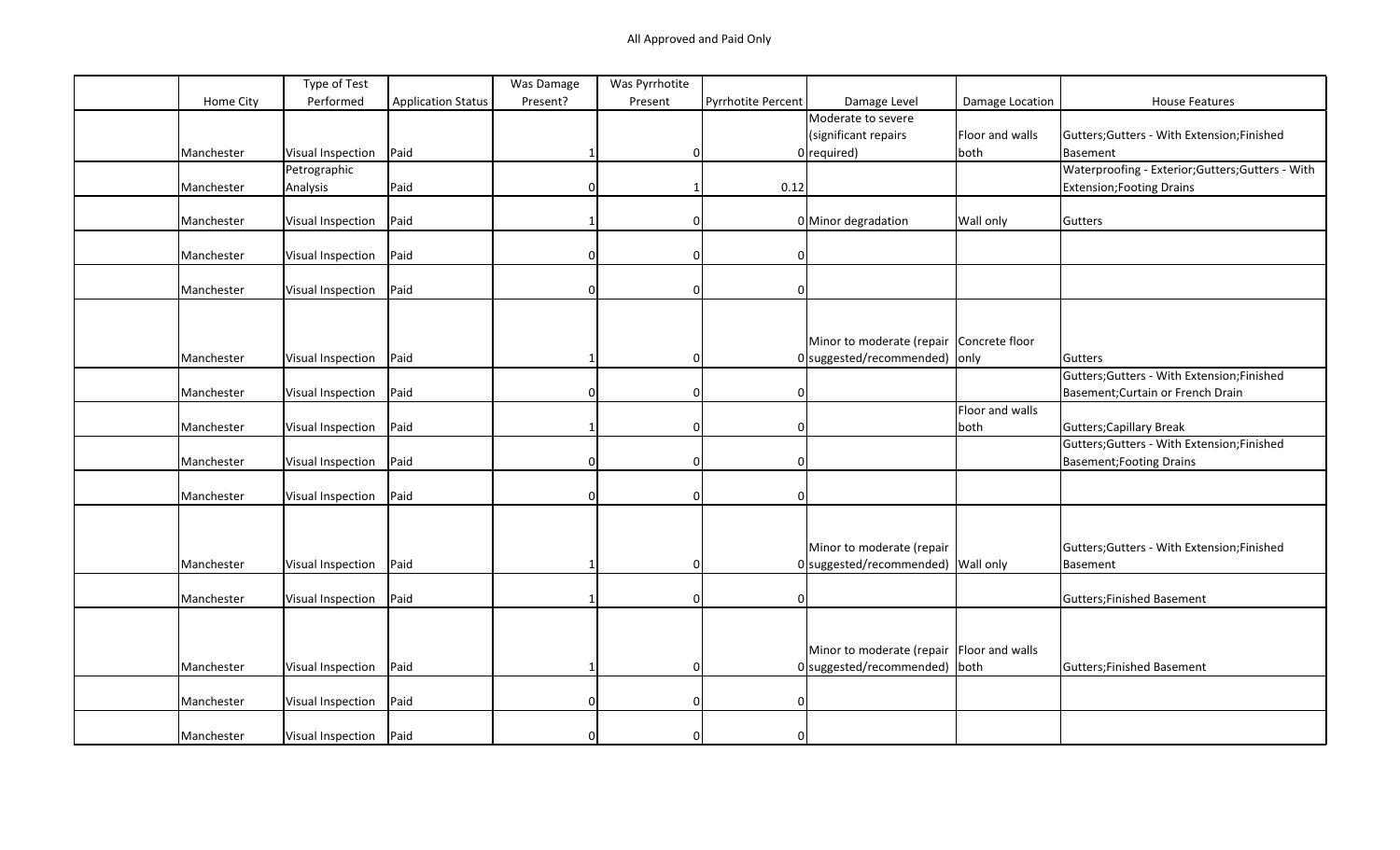|            | Type of Test             |                           | Was Damage | Was Pyrrhotite |                           |                                            |                 |                                                   |
|------------|--------------------------|---------------------------|------------|----------------|---------------------------|--------------------------------------------|-----------------|---------------------------------------------------|
| Home City  | Performed                | <b>Application Status</b> | Present?   | Present        | <b>Pyrrhotite Percent</b> | Damage Level                               | Damage Location | <b>House Features</b>                             |
|            |                          |                           |            |                |                           |                                            |                 |                                                   |
| Manchester | Visual Inspection        | Paid                      | $\Omega$   | 0              | $\Omega$                  |                                            |                 |                                                   |
|            |                          |                           |            |                |                           | Severe (imminent threat of Floor and walls |                 | Gutters; Gutters - With Extension; Finished       |
| Manchester | Visual Inspection        | Paid                      |            | $\Omega$       |                           | $0$ failure)                               | both            | Basement                                          |
|            |                          |                           |            |                |                           |                                            |                 |                                                   |
| Manchester | Visual Inspection        | Paid                      |            | $\Omega$       |                           | O Don't know                               |                 | Gutters; Finished Basement; Footing Drains        |
|            | Petrographic             |                           |            |                |                           |                                            |                 | Waterproofing - Interior; Gutters; Gutters - With |
| Manchester | Analysis                 | Paid                      |            | $\Omega$       |                           |                                            |                 | Extension                                         |
|            |                          |                           |            |                |                           |                                            |                 |                                                   |
| Manchester | Visual Inspection        | Paid                      |            | $\Omega$       |                           |                                            |                 |                                                   |
|            | Petrographic             |                           |            |                |                           |                                            |                 |                                                   |
| Manchester | Analysis                 | Paid                      |            | $\Omega$       |                           |                                            |                 | Gutters; Finished Basement                        |
|            |                          |                           |            |                |                           |                                            |                 |                                                   |
| Manchester | Visual Inspection        | Paid                      | $\Omega$   | $\Omega$       |                           |                                            |                 | Gutters                                           |
|            |                          |                           |            |                |                           |                                            |                 |                                                   |
|            |                          |                           |            |                |                           |                                            |                 |                                                   |
|            | Petrographic             |                           |            |                |                           | Minor to moderate (repair                  |                 |                                                   |
| Manchester | Analysis                 | Paid                      |            |                |                           | 0 suggested/recommended) Wall only         |                 | Gutters                                           |
|            |                          |                           |            |                |                           | Moderate to severe                         |                 |                                                   |
|            |                          |                           |            |                |                           | (significant repairs                       |                 | Gutters; Gutters - With Extension; Finished       |
| Manchester | Visual Inspection        | Paid                      |            | $\Omega$       |                           | $0$ required)                              | Wall only       | <b>Basement; Footing Drains</b>                   |
|            |                          |                           |            |                |                           | Moderate to severe                         |                 |                                                   |
|            |                          |                           |            |                |                           | (significant repairs                       |                 |                                                   |
| Manchester | Visual Inspection        | Paid                      |            | $\Omega$       |                           | $0$ required)                              | Wall only       | Gutters                                           |
|            | Petrographic             |                           |            |                |                           |                                            | Floor and walls | Waterproofing - Exterior; Waterproofing -         |
| Manchester | Analysis                 | Paid                      |            |                |                           | 0 Don't know                               | both            | Interior; Gutters                                 |
|            |                          |                           |            |                |                           |                                            | Floor and walls |                                                   |
|            | Petrographic             |                           |            |                |                           |                                            |                 | Waterproofing - Exterior; Waterproofing -         |
| Manchester | Analysis                 | Paid                      |            |                |                           | 0 Don't know                               | both            | Interior; Gutters                                 |
|            |                          |                           |            |                |                           | Severe (imminent threat of Floor and walls |                 | Waterproofing - Exterior; Gutters; Gutters - With |
| Manchester | Visual Inspection        | Paid                      |            | $\Omega$       |                           | $0$ failure)                               | both            | <b>Extension; Footing Drains</b>                  |
|            |                          |                           |            |                |                           | Moderate to severe                         |                 |                                                   |
|            |                          |                           |            |                |                           | (significant repairs                       |                 |                                                   |
| Manchester | Visual Inspection        | Paid                      |            | $\Omega$       |                           | $0$ required)                              | Wall only       | Gutters - With Extension                          |
|            |                          |                           |            |                |                           |                                            |                 |                                                   |
| Manchester | Visual Inspection   Paid |                           |            | $\Omega$       | $\Omega$                  |                                            |                 | Gutters; Finished Basement                        |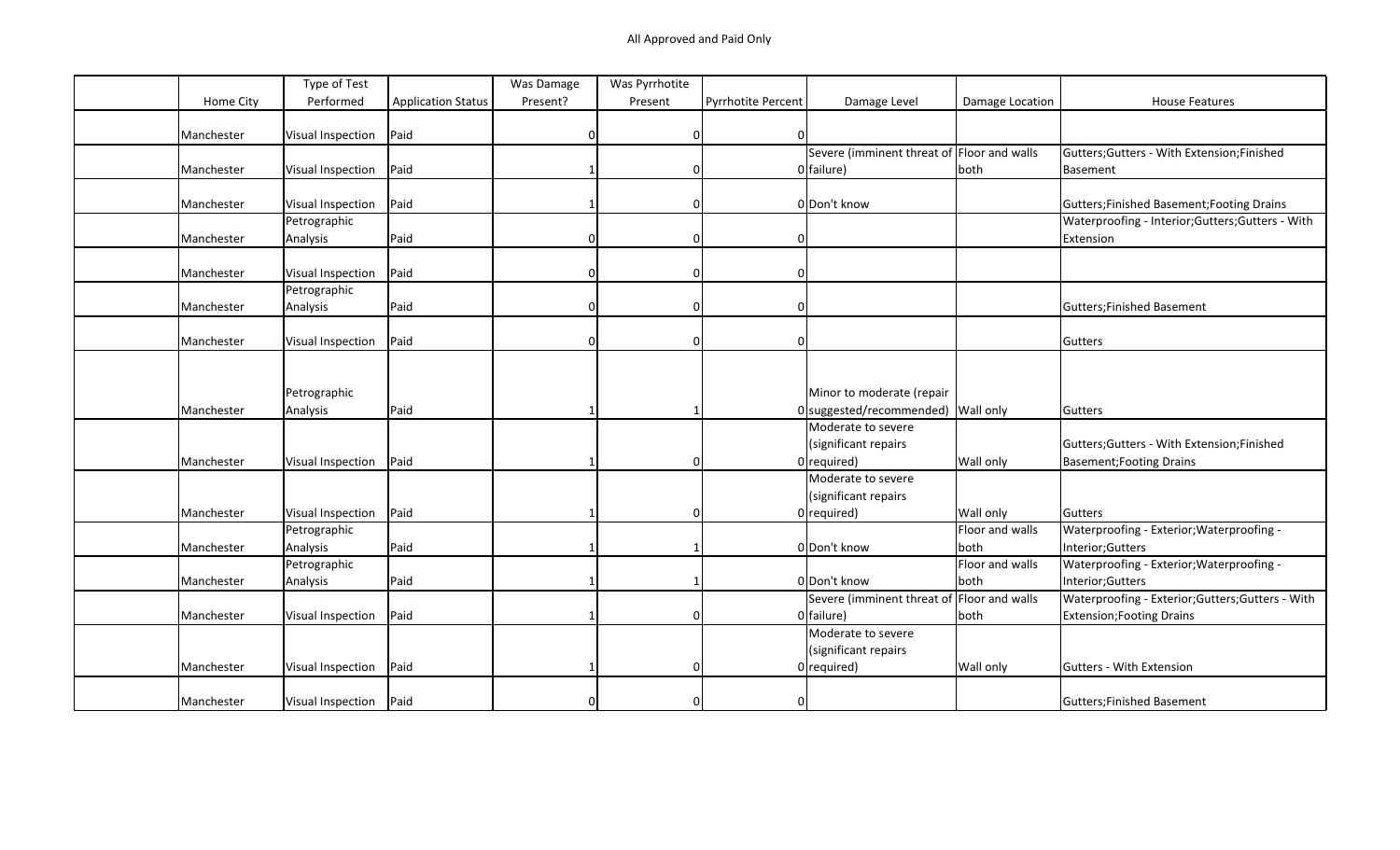|            | Type of Test             |                           | Was Damage | Was Pyrrhotite |                    |                                             |                 |                                                   |
|------------|--------------------------|---------------------------|------------|----------------|--------------------|---------------------------------------------|-----------------|---------------------------------------------------|
| Home City  | Performed                | <b>Application Status</b> | Present?   | Present        | Pyrrhotite Percent | Damage Level                                | Damage Location | <b>House Features</b>                             |
|            |                          |                           |            |                |                    |                                             |                 |                                                   |
|            |                          |                           |            |                |                    |                                             |                 |                                                   |
|            |                          |                           |            |                |                    | Minor to moderate (repair   Floor and walls |                 |                                                   |
| Manchester | Visual Inspection        | Paid                      |            | 0              |                    | 0 suggested/recommended) both               |                 | Gutters; Gutters - With Extension                 |
|            |                          |                           |            |                |                    | Severe (imminent threat of Floor and walls  |                 |                                                   |
| Manchester | Visual Inspection        | Paid                      |            | $\Omega$       |                    | $0$ failure)                                | both            | Gutters                                           |
|            |                          |                           |            |                |                    |                                             |                 |                                                   |
|            |                          |                           |            |                |                    |                                             |                 |                                                   |
|            |                          |                           |            |                |                    | Minor to moderate (repair                   |                 |                                                   |
| Manchester | Visual Inspection        | Paid                      |            | $\Omega$       |                    | 0 suggested/recommended) Wall only          |                 | Gutters; Finished Basement                        |
|            |                          |                           |            |                |                    |                                             |                 | Waterproofing - Exterior; Gutters - With          |
| Manchester |                          | Paid                      |            | 0              | 0                  |                                             |                 | Extension                                         |
|            | Visual Inspection        |                           |            |                |                    |                                             |                 |                                                   |
|            |                          |                           |            |                |                    |                                             |                 |                                                   |
| Manchester | Visual Inspection        | Paid                      | $\Omega$   | 0              | $\Omega$           |                                             |                 |                                                   |
|            |                          |                           |            |                |                    |                                             |                 |                                                   |
|            |                          |                           |            |                |                    |                                             |                 |                                                   |
|            |                          |                           |            |                |                    | Minor to moderate (repair Floor and walls   |                 |                                                   |
| Manchester | Visual Inspection        | Paid                      |            | $\Omega$       |                    | $0$ suggested/recommended)                  | both            | Gutters; Gutters - With Extension                 |
|            |                          |                           |            |                |                    |                                             | Floor and walls |                                                   |
| Manchester | Visual Inspection        | Paid                      |            | $\Omega$       |                    | $0$ Minor degradation                       | both            | Gutters                                           |
|            | Petrographic             |                           |            |                |                    | Severe (imminent threat of                  | Floor and walls | Waterproofing - Interior; Gutters; Gutters - With |
| Manchester | Analysis                 | Paid                      |            |                |                    | $1.58$ failure)                             | both            | Extension; Finished Basement                      |
|            |                          |                           |            |                |                    |                                             |                 |                                                   |
| Manchester | Visual Inspection        | Paid                      |            | $\Omega$       |                    |                                             |                 | Gutters                                           |
|            |                          |                           |            |                |                    |                                             |                 |                                                   |
| Manchester | Visual Inspection        | Paid                      | $\Omega$   | $\Omega$       | $\Omega$           |                                             |                 | Gutters; Finished Basement; Footing Drains        |
|            |                          |                           |            |                |                    |                                             |                 |                                                   |
|            |                          |                           |            |                |                    |                                             |                 |                                                   |
|            |                          |                           |            |                |                    | Minor to moderate (repair                   |                 |                                                   |
| Manchester | Visual Inspection        | Paid                      |            | $\Omega$       |                    | 0 suggested/recommended) Wall only          |                 | Gutters; Finished Basement; Footing Drains        |
|            |                          |                           |            |                |                    | Moderate to severe                          |                 |                                                   |
|            |                          |                           |            |                |                    | (significant repairs                        |                 |                                                   |
| Manchester | Visual Inspection        | Paid                      |            | $\Omega$       |                    | $0$ required)                               | Wall only       | Gutters; Finished Basement                        |
|            |                          |                           |            |                |                    | Moderate to severe                          |                 |                                                   |
|            |                          |                           |            |                |                    |                                             |                 |                                                   |
|            |                          |                           |            |                |                    | (significant repairs                        | Floor and walls |                                                   |
| Manchester | Visual Inspection   Paid |                           |            | $\Omega$       |                    | $0$ required)                               | both            | Gutters - With Extension                          |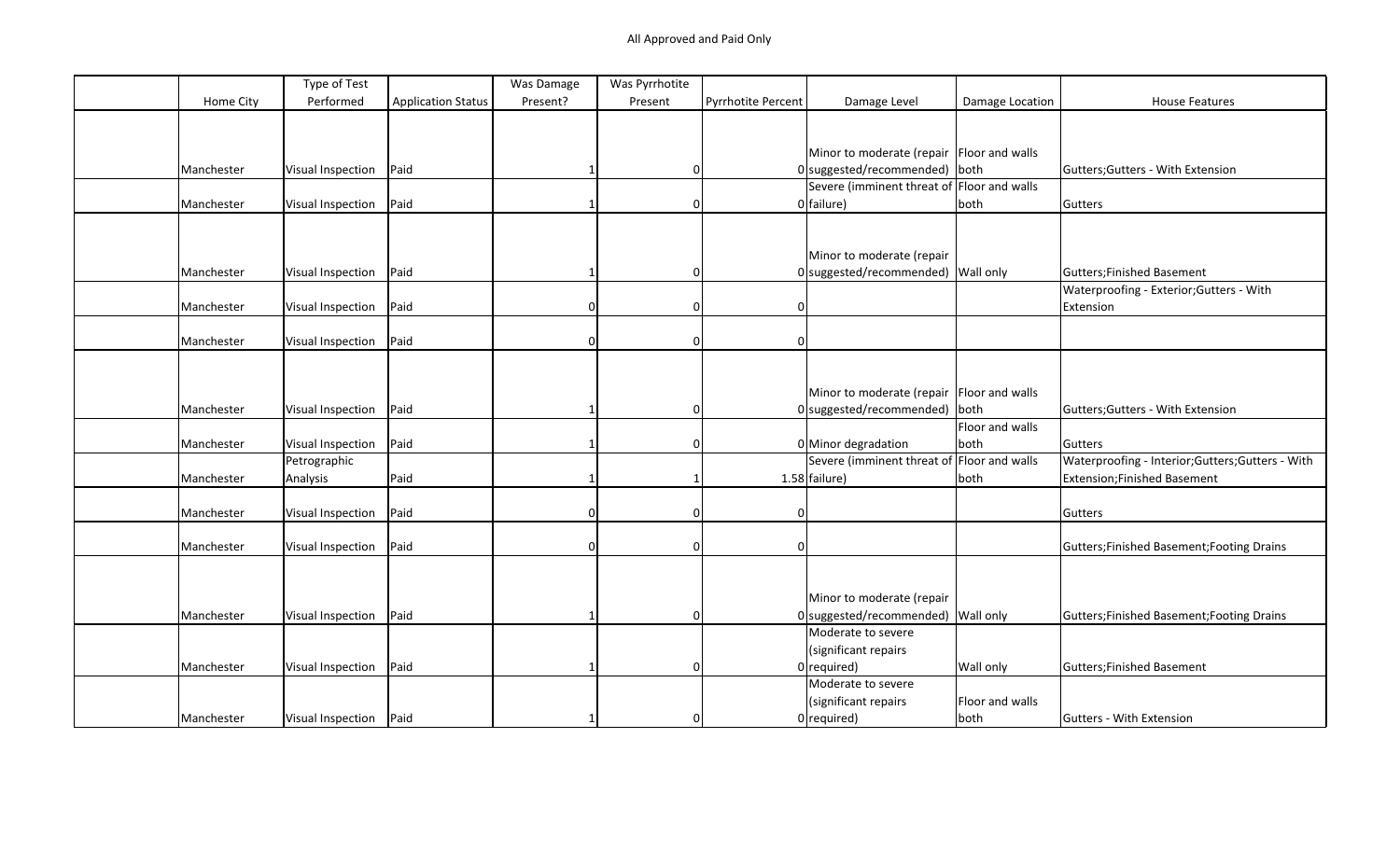|                        |            | Type of Test             |                           | Was Damage | Was Pyrrhotite |                    |                                             |                 |                                                 |
|------------------------|------------|--------------------------|---------------------------|------------|----------------|--------------------|---------------------------------------------|-----------------|-------------------------------------------------|
|                        | Home City  | Performed                | <b>Application Status</b> | Present?   | Present        | Pyrrhotite Percent | Damage Level                                | Damage Location | <b>House Features</b>                           |
|                        |            |                          |                           |            |                |                    | Moderate to severe                          |                 |                                                 |
|                        |            |                          |                           |            |                |                    | (significant repairs                        | Floor and walls |                                                 |
|                        | Manchester | Visual Inspection        | Paid                      |            | $\mathbf 0$    |                    | $0$ required)                               | both            | Gutters; Gutters - With Extension               |
|                        |            |                          |                           |            |                |                    |                                             |                 | Waterproofing - Exterior; Waterproofing -       |
|                        |            |                          |                           |            |                |                    | Severe (imminent threat of Floor and walls  |                 | Interior; Gutters - With Extension; Finished    |
|                        | Manchester | Visual Inspection        | Paid                      |            | $\mathbf 0$    |                    | $0$ failure)                                | both            | Basement; Curtain or French Drain               |
|                        |            |                          |                           |            |                |                    |                                             |                 |                                                 |
|                        | Manchester | Visual Inspection        | Paid                      |            | 0              |                    | 0 Minor degradation                         | Wall only       | Gutters; Gutters - With Extension               |
|                        |            |                          |                           |            |                |                    | Moderate to severe                          |                 |                                                 |
|                        |            |                          |                           |            |                |                    | (significant repairs                        |                 |                                                 |
|                        | Manchester | Visual Inspection        | Paid                      |            | 0              |                    | $0$ required)                               | Wall only       | Gutters; Gutters - With Extension               |
|                        |            |                          |                           |            |                |                    |                                             |                 |                                                 |
| <b>Mansfield Count</b> | 21         |                          |                           |            |                |                    |                                             |                 |                                                 |
|                        |            |                          |                           |            |                |                    |                                             |                 |                                                 |
|                        |            |                          | Approved -                |            |                |                    |                                             |                 |                                                 |
|                        | Mansfield  | Visual Inspection        | Pending Payment           | $\Omega$   | $\mathbf 0$    |                    |                                             |                 | Gutters                                         |
|                        |            |                          |                           |            |                |                    | Severe (imminent threat of                  |                 |                                                 |
|                        | Mansfield  | Visual Inspection        | Paid                      |            | $\mathbf 0$    |                    | $0$ failure)                                |                 |                                                 |
|                        |            |                          |                           |            |                |                    |                                             |                 |                                                 |
|                        | Mansfield  | Visual Inspection        | Paid                      | 0          | 0              | 0                  |                                             |                 | Gutters; Finished Basement                      |
|                        |            |                          |                           |            |                |                    |                                             |                 |                                                 |
|                        | Mansfield  | Visual Inspection        | Paid                      | $\Omega$   | 0              | 0                  |                                             |                 | Waterproofing - Exterior; Gutters               |
|                        |            |                          |                           |            |                |                    |                                             |                 |                                                 |
|                        | Mansfield  | Visual Inspection        | Paid                      |            | 0              |                    | 0 Minor degradation                         | Wall only       | Gutters; Finished Basement                      |
|                        |            | Petrographic             |                           |            |                |                    |                                             |                 |                                                 |
|                        | Mansfield  | Analysis                 | Paid                      | $\Omega$   | 1              | $\Omega$           |                                             |                 | Waterproofing - Exterior; Gutters               |
|                        |            |                          |                           |            |                |                    |                                             |                 |                                                 |
|                        | Mansfield  | Visual Inspection        | Paid                      | $\Omega$   | $\mathbf 0$    | 0                  |                                             |                 |                                                 |
|                        |            |                          |                           |            |                |                    |                                             |                 |                                                 |
|                        |            |                          |                           |            |                |                    |                                             |                 |                                                 |
|                        |            |                          |                           |            |                |                    | Minor to moderate (repair   Floor and walls |                 | Waterproofing - Exterior; Gutters; Finished     |
|                        | Mansfield  | Visual Inspection        | Paid                      |            | $\mathbf 0$    |                    | $0$ suggested/recommended) both             |                 | Basement; Curtain or French Drain               |
|                        |            |                          |                           |            |                |                    | Moderate to severe                          |                 |                                                 |
|                        |            |                          |                           |            |                |                    | (significant repairs                        |                 |                                                 |
|                        | Mansfield  | Visual Inspection   Paid |                           |            | <sup>0</sup>   |                    | $0$ required)                               | Wall only       | <b>Waterproofing - Exterior; Footing Drains</b> |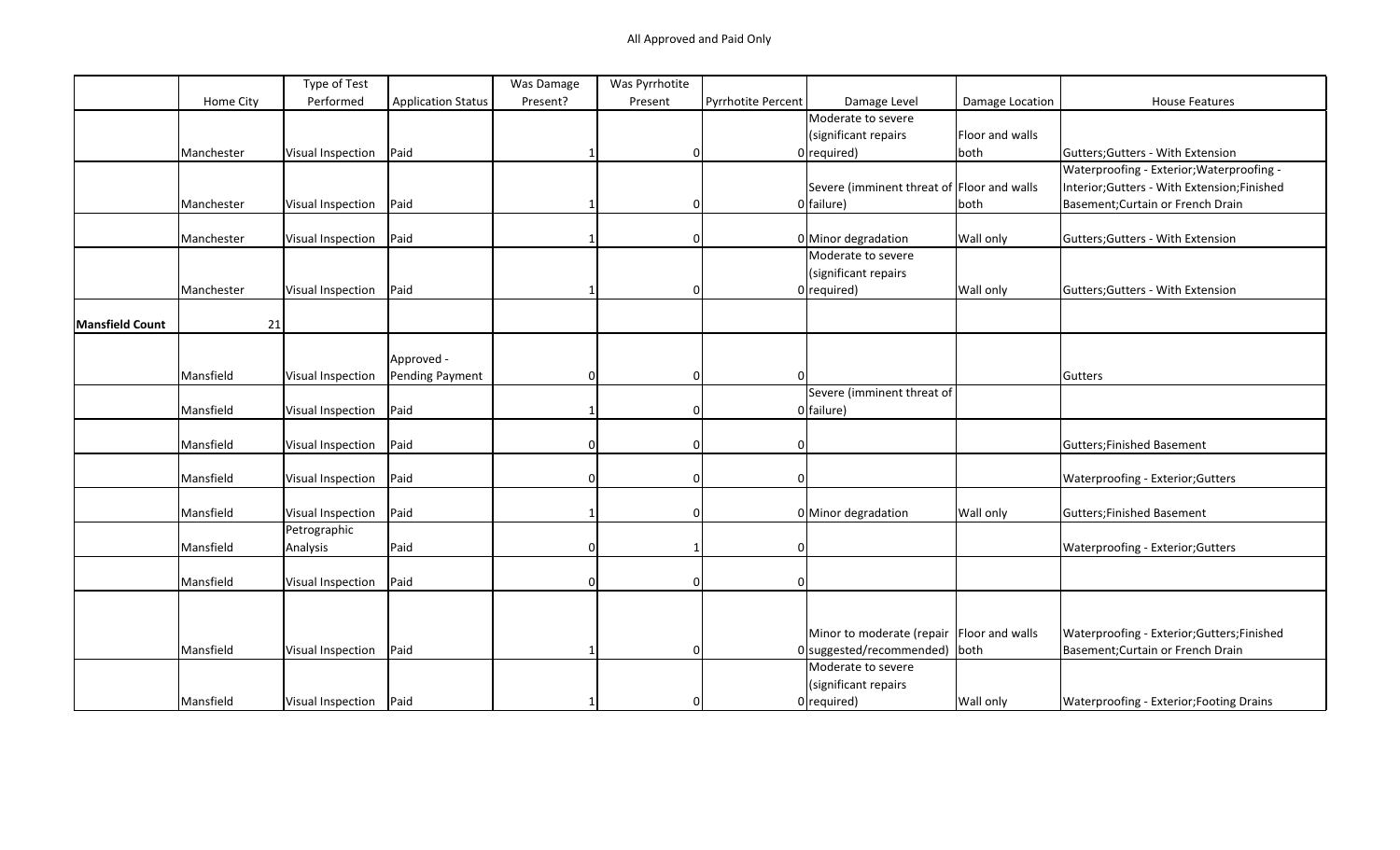|                       |              | Type of Test             |                           | Was Damage | Was Pyrrhotite |                           |                                      |                 |                                                   |
|-----------------------|--------------|--------------------------|---------------------------|------------|----------------|---------------------------|--------------------------------------|-----------------|---------------------------------------------------|
|                       | Home City    | Performed                | <b>Application Status</b> | Present?   | Present        | <b>Pyrrhotite Percent</b> | Damage Level                         | Damage Location | <b>House Features</b>                             |
|                       |              |                          |                           |            |                |                           |                                      |                 |                                                   |
|                       |              |                          |                           |            |                |                           |                                      |                 |                                                   |
|                       |              |                          |                           |            |                |                           | Minor to moderate (repair            |                 |                                                   |
|                       | Mansfield    | <b>Visual Inspection</b> | Paid                      |            | $\Omega$       |                           | $0$ suggested/recommended) Wall only |                 | Waterproofing - Exterior; Footing Drains          |
|                       |              |                          |                           |            |                |                           |                                      |                 | Waterproofing - Exterior;Gutters;Finished         |
|                       | Mansfield    | Visual Inspection        | Paid                      | $\Omega$   | 0              | $\Omega$                  |                                      |                 | Basement                                          |
|                       |              | Petrographic             |                           |            |                |                           |                                      |                 | Waterproofing - Exterior;Gutters;Finished         |
|                       | Mansfield    | Analysis                 | Paid                      | $\Omega$   |                | 4.4                       |                                      |                 | Basement                                          |
|                       |              |                          |                           |            |                |                           | Moderate to severe                   |                 | Waterproofing - Exterior; Waterproofing -         |
|                       |              |                          |                           |            |                |                           | (significant repairs                 |                 | Interior;Gutters;Finished Basement;Footing        |
|                       | Mansfield    | Visual Inspection        | Paid                      |            | $\Omega$       |                           | $0$ required)                        | Wall only       | Drains                                            |
|                       |              |                          |                           |            |                |                           |                                      |                 |                                                   |
|                       | Mansfield    | <b>Visual Inspection</b> | Paid                      | $\Omega$   | 0              | $\mathbf 0$               |                                      |                 | <b>Gutters; Footing Drains</b>                    |
|                       |              | Petrographic             |                           |            |                |                           |                                      |                 |                                                   |
|                       | Mansfield    | Analysis                 | Paid                      |            |                | 14                        |                                      |                 | <b>Gutters; Footing Drains</b>                    |
|                       |              |                          |                           |            |                |                           |                                      |                 |                                                   |
|                       |              | Petrographic             |                           |            |                |                           |                                      |                 | Waterproofing - Exterior; Gutters; Gutters - With |
|                       | Mansfield    | Analysis                 | Paid                      | $\Omega$   |                | $\mathbf 0$               |                                      |                 | Extension;Finished Basement;Footing Drains        |
|                       |              |                          |                           |            |                |                           |                                      |                 |                                                   |
|                       | Mansfield    | <b>Visual Inspection</b> | Paid                      | $\Omega$   | 0              | $\Omega$                  |                                      |                 | Gutters                                           |
|                       |              | Petrographic             |                           |            |                |                           |                                      |                 |                                                   |
|                       | Mansfield    | Analysis                 | Paid                      | $\Omega$   | 0              | $\mathbf 0$               |                                      |                 | <b>Finished Basement</b>                          |
|                       |              |                          |                           |            |                |                           |                                      |                 |                                                   |
|                       | Mansfield    | Visual Inspection        | Paid                      | $\Omega$   | 0              | $\Omega$                  |                                      |                 |                                                   |
|                       |              |                          |                           |            |                |                           | Moderate to severe                   |                 |                                                   |
|                       |              |                          |                           |            |                |                           | (significant repairs                 | Floor and walls | Waterproofing - Exterior; Gutters; Finished       |
|                       | Mansfield    | <b>Visual Inspection</b> | Paid                      |            | $\Omega$       |                           | $0$ required)                        | both            | Basement; Footing Drains; Curtain or French Drain |
|                       |              |                          |                           |            |                |                           | Moderate to severe                   |                 |                                                   |
|                       |              |                          |                           |            |                |                           | (significant repairs                 |                 |                                                   |
|                       | Mansfield    | Visual Inspection        | Paid                      |            | $\Omega$       |                           | $0$ required)                        | Wall only       |                                                   |
| Marlborough           |              |                          |                           |            |                |                           |                                      |                 |                                                   |
| Count                 | $\mathbf{1}$ |                          |                           |            |                |                           |                                      |                 |                                                   |
|                       |              |                          |                           |            |                |                           | Moderate to severe                   |                 |                                                   |
|                       |              | Petrographic             |                           |            |                |                           | (significant repairs                 |                 |                                                   |
|                       | Marlborough  | Analysis                 | Paid                      |            |                |                           | 26 required)                         | Wall only       | Gutters; Finished Basement; Footing Drains        |
| <b>Portland Count</b> |              |                          |                           |            |                |                           |                                      |                 |                                                   |
|                       |              | Petrographic             |                           |            |                |                           |                                      |                 |                                                   |
|                       | Portland     | Analysis                 | Paid                      |            | $\Omega$       | $\Omega$                  |                                      |                 | Gutters                                           |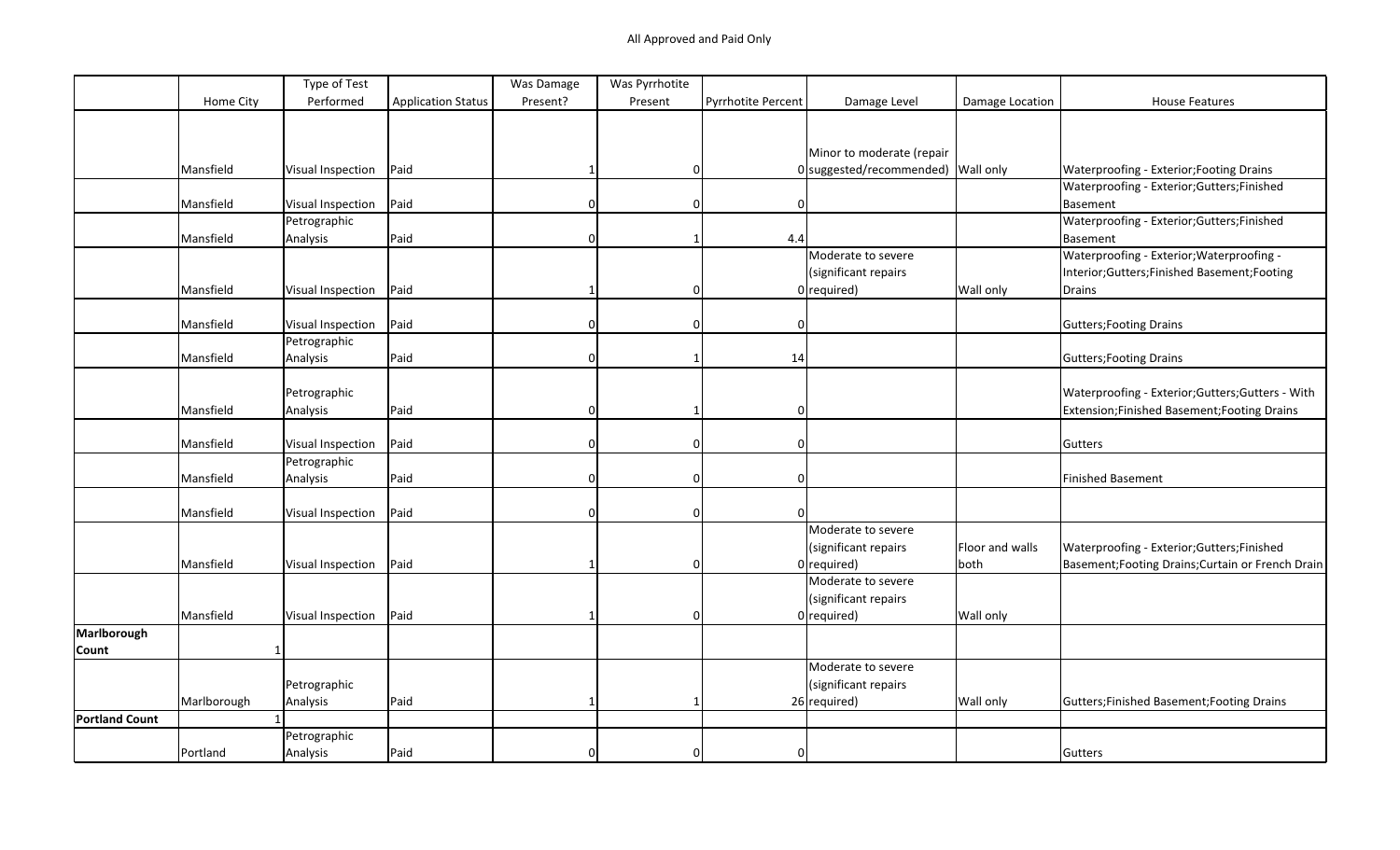|                     |           | Type of Test             |                           | Was Damage | Was Pyrrhotite |                    |                                            |                 |                                                   |
|---------------------|-----------|--------------------------|---------------------------|------------|----------------|--------------------|--------------------------------------------|-----------------|---------------------------------------------------|
|                     | Home City | Performed                | <b>Application Status</b> | Present?   | Present        | Pyrrhotite Percent | Damage Level                               | Damage Location | <b>House Features</b>                             |
| <b>Somers Count</b> | 16        |                          |                           |            |                |                    |                                            |                 |                                                   |
|                     |           |                          |                           |            |                |                    | Moderate to severe                         |                 |                                                   |
|                     |           |                          |                           |            |                |                    | (significant repairs                       | Floor and walls | Waterproofing - Exterior; Gutters; Gutters - With |
|                     | Somers    | Visual Inspection        | Paid                      |            | 0              |                    | $0$ required)                              | both            | Extension                                         |
|                     |           |                          |                           |            |                |                    |                                            |                 |                                                   |
|                     | Somers    | Visual Inspection        | Paid                      |            | 0              | 0                  |                                            |                 | <b>Gutters; Footing Drains</b>                    |
|                     |           |                          |                           |            |                |                    |                                            |                 |                                                   |
|                     | Somers    | Visual Inspection        | Paid                      |            | 0              |                    |                                            |                 | Waterproofing - Interior; Gutters                 |
|                     |           |                          |                           |            |                |                    | Moderate to severe                         |                 |                                                   |
|                     |           |                          |                           |            |                |                    | (significant repairs                       |                 |                                                   |
|                     | Somers    | Visual Inspection        | Paid                      |            | 0              |                    | $0$ required)                              | Wall only       | Gutters; Finished Basement                        |
|                     |           |                          |                           |            |                |                    |                                            |                 |                                                   |
|                     | Somers    | Visual Inspection        | Paid                      |            | 0              | <sup>0</sup>       |                                            |                 | Waterproofing - Exterior; Gutters; Footing Drains |
|                     |           |                          |                           |            |                |                    | Severe (imminent threat of Floor and walls |                 | Waterproofing - Exterior;Gutters;Gutters - With   |
|                     | Somers    | Visual Inspection        | Paid                      |            | $\Omega$       |                    | $0$ failure)                               | both            | Extension                                         |
|                     |           |                          |                           |            |                |                    | Moderate to severe                         |                 |                                                   |
|                     |           | Petrographic             |                           |            |                |                    | (significant repairs                       |                 |                                                   |
|                     | Somers    | Analysis                 | Paid                      |            |                |                    | $0$ required)                              | Wall only       | Gutters - With Extension; Curtain or French Drain |
|                     |           | Petrographic             |                           |            |                |                    |                                            |                 |                                                   |
|                     | Somers    | Analysis                 | Paid                      | O          |                | 0                  |                                            |                 |                                                   |
|                     |           |                          |                           |            |                |                    |                                            | Concrete floor  |                                                   |
|                     | Somers    | Visual Inspection        | Paid                      |            | 0              |                    | 0 Minor degradation                        | only            |                                                   |
|                     |           | Petrographic             |                           |            |                |                    |                                            |                 |                                                   |
|                     | Somers    | Analysis                 | Paid                      |            | $\Omega$       | 0                  |                                            |                 |                                                   |
|                     |           |                          |                           |            |                |                    |                                            |                 |                                                   |
|                     | Somers    | Visual Inspection        | Paid                      |            | 0              | <sup>0</sup>       |                                            |                 |                                                   |
|                     |           |                          |                           |            |                |                    | Moderate to severe                         |                 |                                                   |
|                     |           |                          |                           |            |                |                    | (significant repairs                       | Floor and walls | Gutters; Gutters - With Extension; Finished       |
|                     | Somers    | Visual Inspection        | Paid                      |            | 0              |                    | $0$ required)                              | both            | Basement                                          |
|                     |           |                          |                           |            |                |                    |                                            |                 |                                                   |
|                     | Somers    | Visual Inspection        | Paid                      |            | 0              |                    | 0 Minor degradation                        | Wall only       | Gutters                                           |
|                     |           |                          | Paid                      |            | 0              |                    |                                            |                 |                                                   |
|                     | Somers    | Visual Inspection        |                           |            |                | 0                  |                                            |                 | Gutters; Finished Basement                        |
|                     |           | Visual Inspection        | Paid                      |            | $\Omega$       | 0                  |                                            |                 | Gutters; Gutters - With Extension                 |
|                     | Somers    |                          |                           |            |                |                    |                                            |                 |                                                   |
|                     |           |                          |                           |            | 0              | 0                  |                                            |                 |                                                   |
|                     | Somers    | Visual Inspection   Paid |                           |            |                |                    |                                            |                 | Waterproofing - Interior; Footing Drains          |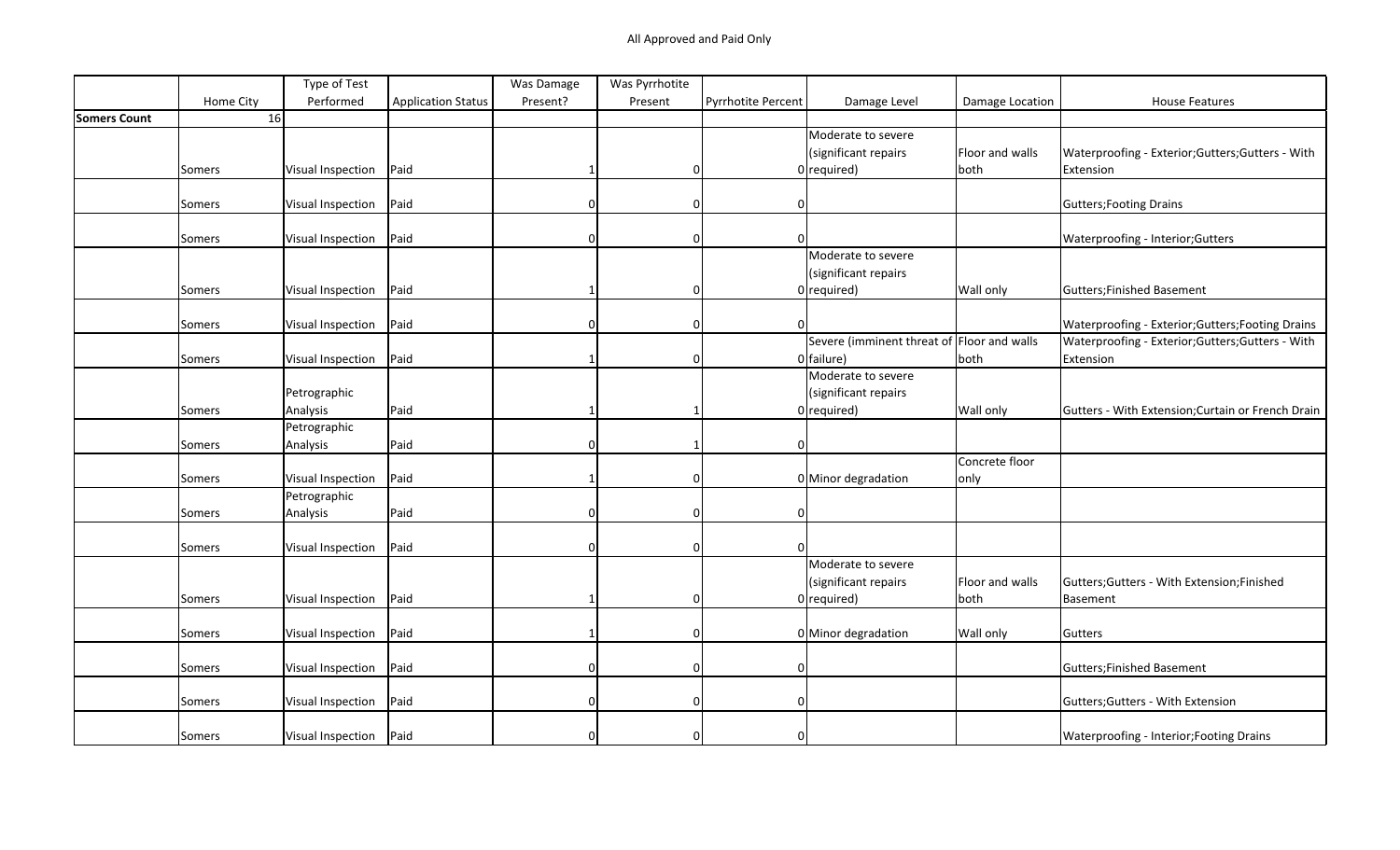|               |               | Type of Test      |                           | Was Damage | Was Pyrrhotite |                    |                                           |                 |                                                   |
|---------------|---------------|-------------------|---------------------------|------------|----------------|--------------------|-------------------------------------------|-----------------|---------------------------------------------------|
|               | Home City     | Performed         | <b>Application Status</b> | Present?   | Present        | Pyrrhotite Percent | Damage Level                              | Damage Location | <b>House Features</b>                             |
| South Windsor |               |                   |                           |            |                |                    |                                           |                 |                                                   |
| Count         | 67            |                   |                           |            |                |                    |                                           |                 |                                                   |
|               |               |                   |                           |            |                |                    |                                           |                 | Waterproofing - Exterior; Gutters; Gutters - With |
|               |               |                   | Approved -                |            |                |                    |                                           |                 | Extension;Finished Basement;Curtain or French     |
|               | South Windsor | Visual Inspection | Pending Payment           | $\Omega$   | 0              | 01                 |                                           |                 | Drain                                             |
|               |               |                   |                           |            |                |                    |                                           |                 |                                                   |
|               | South Windsor | Visual Inspection | Paid                      |            | $\Omega$       | $\Omega$           |                                           |                 |                                                   |
|               |               |                   |                           |            |                |                    |                                           |                 |                                                   |
|               |               |                   |                           |            |                |                    |                                           |                 |                                                   |
|               |               |                   |                           |            |                |                    | Minor to moderate (repair                 |                 |                                                   |
|               | South Windsor | Visual Inspection | Paid                      |            |                |                    | 0 suggested/recommended) Wall only        |                 | Gutters; Finished Basement; Footing Drains        |
|               |               |                   |                           |            |                |                    |                                           |                 |                                                   |
|               | South Windsor | Visual Inspection | Paid                      |            | $\Omega$       | $\Omega$           |                                           |                 | Gutters                                           |
|               |               |                   |                           |            |                |                    |                                           |                 |                                                   |
|               |               |                   |                           |            |                |                    |                                           |                 |                                                   |
|               |               |                   |                           |            |                |                    | Minor to moderate (repair Floor and walls |                 | Gutters;Finished Basement;Curtain or French       |
|               | South Windsor | Visual Inspection | Paid                      |            | $\Omega$       |                    | 0 suggested/recommended) both             |                 | Drain                                             |
|               |               | Petrographic      |                           | ∩          |                |                    |                                           |                 |                                                   |
|               | South Windsor | Analysis          | Paid                      |            | 0              | $\Omega$           |                                           |                 | Gutters; Finished Basement                        |
|               | South Windsor |                   | Paid                      | $\Omega$   | 0              | <sup>n</sup>       |                                           |                 |                                                   |
|               |               | Visual Inspection |                           |            |                |                    |                                           |                 | Gutters; Finished Basement                        |
|               |               |                   |                           |            |                |                    |                                           |                 |                                                   |
|               |               |                   |                           |            |                |                    | Minor to moderate (repair                 |                 | Gutters; Gutters - With Extension; Finished       |
|               | South Windsor | Visual Inspection | Paid                      |            | $\Omega$       |                    | 0 suggested/recommended) Wall only        |                 | Basement                                          |
|               |               | Petrographic      |                           |            |                |                    |                                           |                 | Waterproofing - Exterior; Gutters; Finished       |
|               | South Windsor | Analysis          | Paid                      | $\Omega$   | -1             | 12.5               |                                           |                 | Basement                                          |
|               |               |                   |                           |            |                |                    | Moderate to severe                        |                 |                                                   |
|               |               |                   |                           |            |                |                    | (significant repairs                      | Floor and walls |                                                   |
|               | South Windsor | Visual Inspection | Paid                      |            | 0              |                    | $0$ required)                             | both            | Waterproofing - Interior; Gutters                 |
|               |               |                   |                           |            |                |                    |                                           |                 | Gutters; Gutters - With Extension; Finished       |
|               | South Windsor | Visual Inspection | Paid                      | $\Omega$   | $\Omega$       | $\Omega$           |                                           |                 | Basement                                          |
|               |               |                   |                           |            |                |                    |                                           |                 |                                                   |
|               | South Windsor | Visual Inspection | Paid                      |            | $\Omega$       |                    |                                           |                 | Gutters                                           |
|               |               |                   |                           |            |                |                    | Moderate to severe                        |                 |                                                   |
|               |               | Petrographic      |                           |            |                |                    | (significant repairs                      |                 |                                                   |
|               | South Windsor | Analysis          | Paid                      |            |                |                    | $40$ required)                            | Wall only       | Gutters                                           |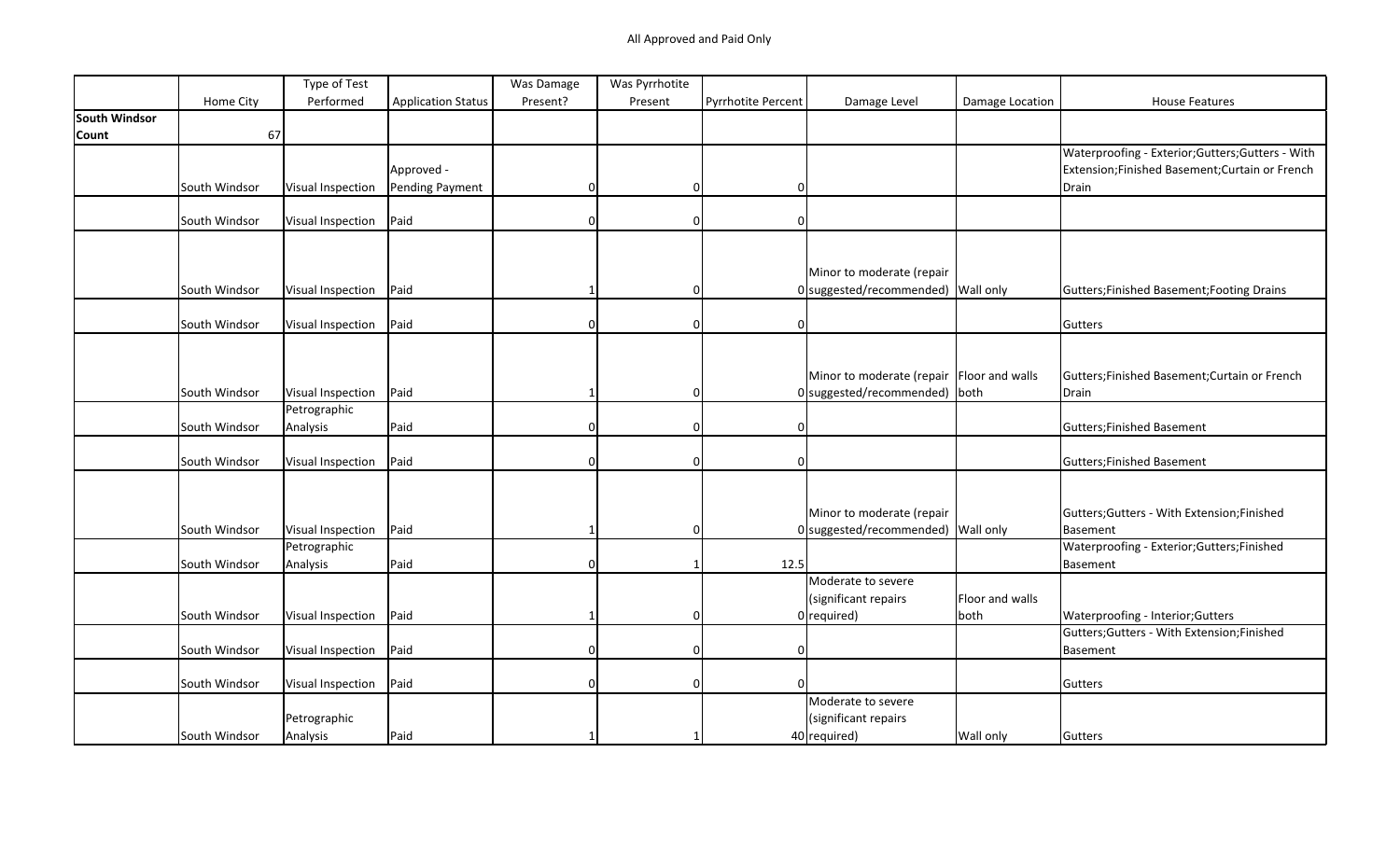|               | Type of Test      |                           | Was Damage | Was Pyrrhotite |                           |                                             |                 |                                                   |
|---------------|-------------------|---------------------------|------------|----------------|---------------------------|---------------------------------------------|-----------------|---------------------------------------------------|
| Home City     | Performed         | <b>Application Status</b> | Present?   | Present        | <b>Pyrrhotite Percent</b> | Damage Level                                | Damage Location | <b>House Features</b>                             |
|               |                   |                           |            |                |                           |                                             |                 |                                                   |
|               |                   |                           |            |                |                           |                                             |                 |                                                   |
|               |                   |                           |            |                |                           | Minor to moderate (repair                   |                 | Waterproofing - Exterior; Gutters; Gutters - With |
| South Windsor | Visual Inspection | Paid                      |            | 0              |                           | 0 suggested/recommended) Wall only          |                 | Extension                                         |
|               |                   |                           |            |                |                           |                                             |                 |                                                   |
|               |                   |                           |            |                |                           |                                             |                 | Waterproofing - Exterior; Waterproofing -         |
|               |                   |                           |            |                |                           |                                             |                 | Interior;Gutters;Gutters - With                   |
|               |                   |                           |            |                |                           |                                             |                 | Extension; Capillary Break; Finished              |
| South Windsor | Visual Inspection | Paid                      | $\Omega$   | 0              |                           |                                             |                 | Basement; Footing Drains; Curtain or French Drain |
|               |                   |                           |            |                |                           | Severe (imminent threat of                  |                 | Gutters; Gutters - With Extension; Finished       |
| South Windsor | Visual Inspection | Paid                      |            | 0              |                           | $0$ failure)                                | Wall only       | Basement                                          |
|               |                   |                           |            |                |                           |                                             |                 |                                                   |
|               |                   |                           |            |                |                           |                                             |                 |                                                   |
|               |                   |                           |            |                |                           | Minor to moderate (repair                   |                 | Gutters; Gutters - With Extension; Finished       |
| South Windsor | Visual Inspection | Paid                      |            | 0              |                           | 0 suggested/recommended) Wall only          |                 | <b>Basement; Footing Drains</b>                   |
|               |                   |                           |            |                |                           |                                             |                 |                                                   |
|               |                   |                           |            |                |                           |                                             |                 |                                                   |
|               |                   |                           |            |                |                           | Minor to moderate (repair                   |                 | Waterproofing - Interior; Gutters; Finished       |
| South Windsor | Visual Inspection | Paid                      |            | $\Omega$       |                           | 0 suggested/recommended) Wall only          |                 | Basement                                          |
|               |                   |                           |            |                |                           | Moderate to severe                          |                 |                                                   |
|               |                   |                           |            |                |                           | (significant repairs                        | Floor and walls |                                                   |
| South Windsor | Visual Inspection | Paid                      |            | $\Omega$       |                           | $0$ required)                               | both            | Gutters                                           |
|               |                   |                           |            |                |                           | Moderate to severe                          |                 |                                                   |
|               |                   |                           |            |                |                           | (significant repairs                        | Floor and walls |                                                   |
| South Windsor | Visual Inspection | Paid                      |            | $\Omega$       |                           | $0$ required)                               | both            |                                                   |
|               |                   |                           |            |                |                           |                                             |                 |                                                   |
|               |                   |                           |            |                |                           |                                             |                 |                                                   |
|               |                   |                           |            |                |                           | Minor to moderate (repair Floor and walls   |                 |                                                   |
| South Windsor |                   | Paid                      |            | $\Omega$       |                           | $0$ suggested/recommended) both             |                 | Gutters - With Extension                          |
|               | Visual Inspection |                           |            |                |                           |                                             |                 |                                                   |
|               |                   | Paid                      | $\Omega$   | $\Omega$       | $\Omega$                  |                                             |                 |                                                   |
| South Windsor | Visual Inspection |                           |            |                |                           |                                             |                 | Gutters; Gutters - With Extension                 |
|               |                   |                           |            |                |                           |                                             |                 | Waterproofing - Exterior; Gutters; Finished       |
| South Windsor | Visual Inspection | Paid                      | $\Omega$   |                | 12.5                      |                                             |                 | Basement                                          |
|               |                   |                           |            |                |                           |                                             |                 |                                                   |
|               |                   |                           |            |                |                           |                                             |                 |                                                   |
|               | Petrographic      |                           |            |                |                           | Minor to moderate (repair   Floor and walls |                 |                                                   |
| South Windsor | Analysis          | Paid                      |            |                |                           | 38 suggested/recommended) both              |                 | Gutters                                           |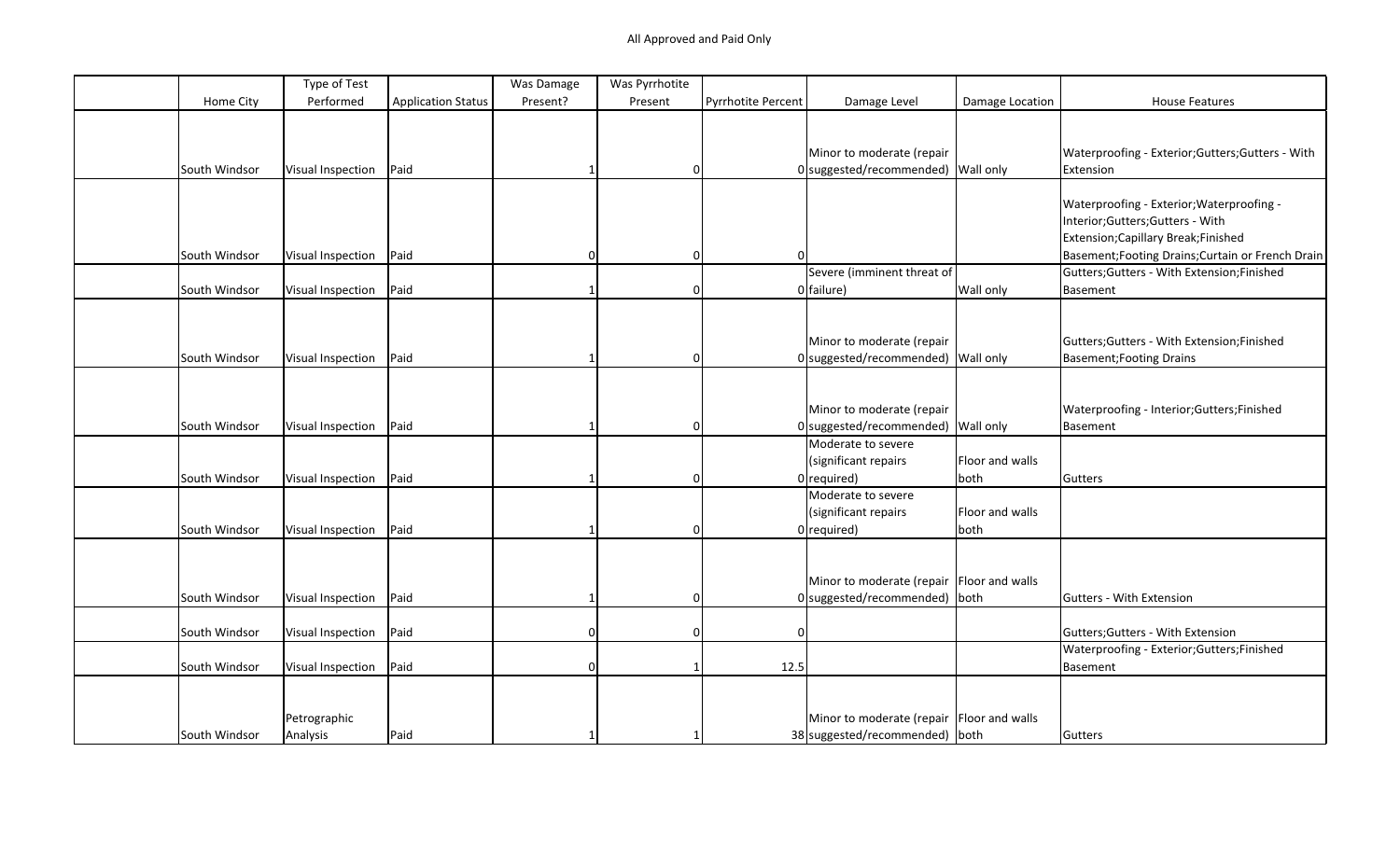|               | Type of Test      |                           | Was Damage | Was Pyrrhotite |                    |                                    |                 |                                                   |
|---------------|-------------------|---------------------------|------------|----------------|--------------------|------------------------------------|-----------------|---------------------------------------------------|
| Home City     | Performed         | <b>Application Status</b> | Present?   | Present        | Pyrrhotite Percent | Damage Level                       | Damage Location | <b>House Features</b>                             |
|               |                   |                           |            |                |                    | Moderate to severe                 |                 |                                                   |
|               |                   |                           |            |                |                    | (significant repairs               | Floor and walls | Waterproofing - Interior; Gutters; Finished       |
| south windsor | Visual Inspection | Paid                      |            | $\Omega$       |                    | $0$ required)                      | both            | <b>Basement; Footing Drains</b>                   |
|               | Petrographic      |                           |            |                |                    |                                    |                 | Waterproofing - Exterior; Gutters; Gutters - With |
| South Windsor | Analysis          | Paid                      |            |                | 45                 |                                    |                 | Extension                                         |
|               | Petrographic      |                           |            |                |                    |                                    |                 |                                                   |
| South Windsor | Analysis          | Paid                      |            | $\Omega$       |                    |                                    |                 | Gutters                                           |
|               |                   |                           |            |                |                    |                                    |                 |                                                   |
| South Windsor | Visual Inspection | Paid                      |            | $\Omega$       |                    |                                    |                 |                                                   |
|               |                   |                           |            |                |                    | Moderate to severe                 |                 |                                                   |
|               |                   |                           |            |                |                    | (significant repairs               |                 |                                                   |
| South Windsor | Visual Inspection | Paid                      |            | $\Omega$       |                    | $0$ required)                      | Wall only       | Finished Basement                                 |
|               |                   |                           |            |                |                    |                                    |                 |                                                   |
|               | Petrographic      |                           |            |                |                    |                                    |                 | Waterproofing - Exterior; Gutters; Finished       |
| South Windsor | Analysis          | Paid                      | 0          |                | 0.93               |                                    |                 | Basement; Footing Drains; Curtain or French Drain |
|               |                   |                           |            |                |                    |                                    | Floor and walls | Gutters; Gutters - With Extension; Finished       |
| South Windsor | Visual Inspection | Paid                      |            | $\mathbf 0$    | $\mathbf{0}$       |                                    | both            | Basement; Footing Drains                          |
|               |                   |                           |            |                |                    |                                    |                 |                                                   |
| South Windsor | Visual Inspection | Paid                      | 0          | $\mathbf 0$    | $\Omega$           |                                    |                 | Gutters; Finished Basement                        |
|               |                   |                           |            |                |                    | Moderate to severe                 |                 |                                                   |
|               |                   |                           |            |                |                    | (significant repairs               | Floor and walls | Waterproofing - Exterior; Gutters; Gutters - With |
| South Windsor | Visual Inspection | Paid                      |            | $\Omega$       |                    | $0$ required)                      | both            | Extension                                         |
|               |                   |                           |            |                |                    | Moderate to severe                 |                 |                                                   |
|               |                   |                           |            |                |                    | (significant repairs               |                 | Waterproofing - Exterior; Waterproofing -         |
| South Windsor | Visual Inspection | Paid                      |            | $\Omega$       |                    | $0$ required)                      | Wall only       | Interior; Gutters; Finished Basement              |
|               |                   |                           |            |                |                    |                                    | Floor and walls |                                                   |
| South Windsor | Visual Inspection | Paid                      |            | $\mathbf 0$    |                    | 0 Minor degradation                | both            |                                                   |
|               |                   |                           |            |                |                    | Moderate to severe                 |                 |                                                   |
|               | Petrographic      |                           |            |                |                    | (significant repairs               |                 | Gutters; Gutters - With Extension; Finished       |
| South Windsor | Analysis          | Paid                      |            |                |                    | $25$ required)                     | Wall only       | Basement; Curtain or French Drain                 |
|               |                   |                           |            |                |                    |                                    |                 |                                                   |
|               |                   |                           |            |                |                    |                                    |                 |                                                   |
|               |                   |                           |            |                |                    | Minor to moderate (repair          |                 | Waterproofing - Exterior; Gutters; Gutters - With |
| South Windsor | Visual Inspection | Paid                      |            | $\Omega$       |                    | 0 suggested/recommended) Wall only |                 | Extension;Finished Basement;Footing Drains        |
|               | Petrographic      |                           |            |                |                    |                                    |                 | Waterproofing - Exterior; Gutters - With          |
| South Windsor | Analysis          | Paid                      |            |                |                    | 18 Minor degradation               | Wall only       | Extension                                         |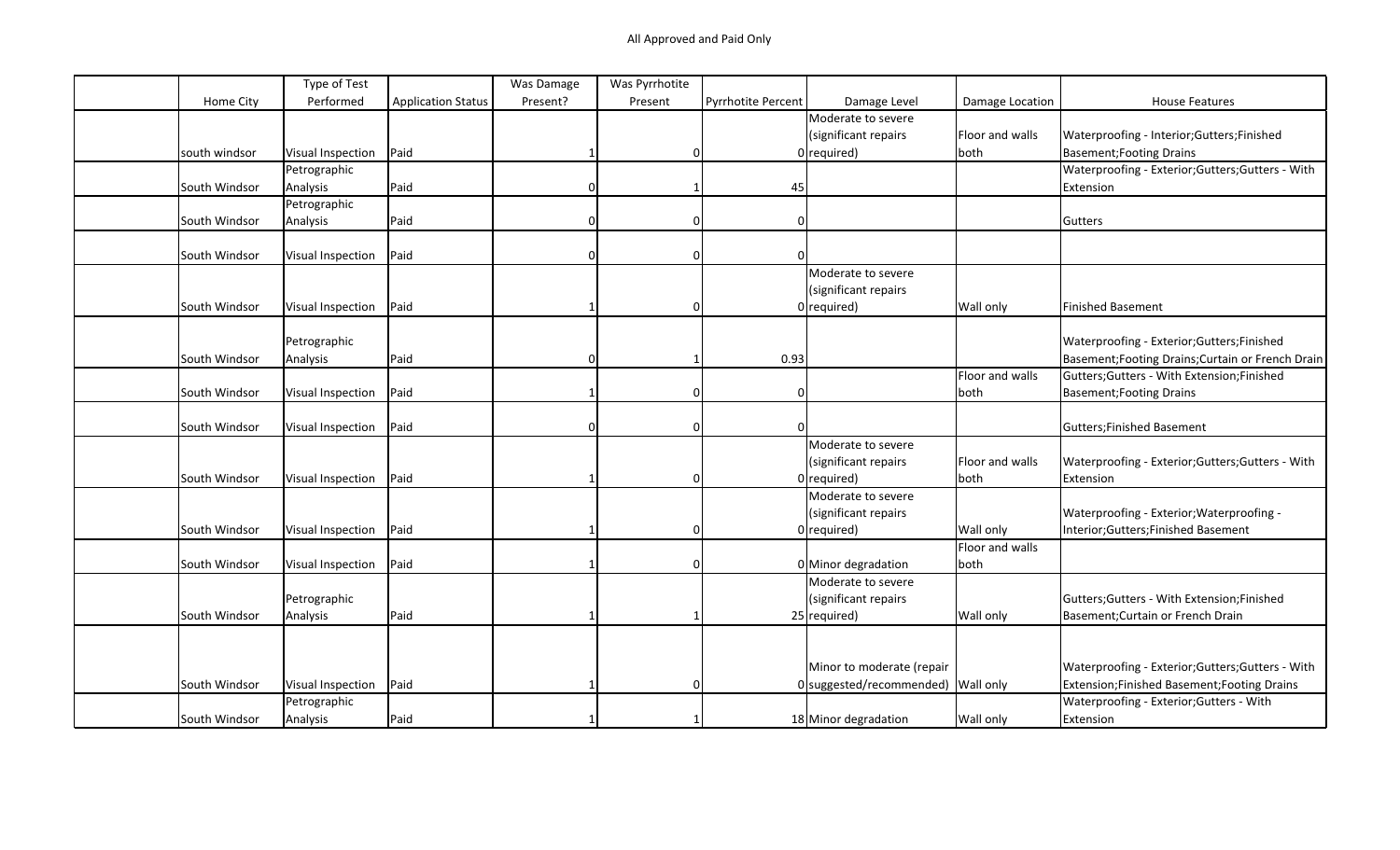|               | Type of Test             |                           | Was Damage | Was Pyrrhotite |                    |                                      |                 |                                              |
|---------------|--------------------------|---------------------------|------------|----------------|--------------------|--------------------------------------|-----------------|----------------------------------------------|
| Home City     | Performed                | <b>Application Status</b> | Present?   | Present        | Pyrrhotite Percent | Damage Level                         | Damage Location | <b>House Features</b>                        |
|               |                          |                           |            |                |                    |                                      |                 |                                              |
|               |                          |                           |            |                |                    |                                      |                 |                                              |
|               |                          |                           |            |                |                    | Minor to moderate (repair            |                 |                                              |
| South Windsor | Visual Inspection        | Paid                      |            | $\Omega$       |                    | $0$ suggested/recommended) Wall only |                 | Waterproofing - Exterior                     |
|               |                          |                           |            |                |                    | Moderate to severe                   |                 |                                              |
|               |                          |                           |            |                |                    | (significant repairs                 | Floor and walls |                                              |
| South Windsor | <b>Visual Inspection</b> | Paid                      |            | $\Omega$       |                    | $0$ required)                        | both            | Gutters                                      |
|               |                          |                           |            |                |                    |                                      |                 |                                              |
| South Windsor | <b>Visual Inspection</b> | Paid                      | $\Omega$   | $\mathbf 0$    | $\Omega$           |                                      |                 |                                              |
|               |                          |                           |            |                |                    | Moderate to severe                   |                 |                                              |
|               |                          |                           |            |                |                    | (significant repairs                 | Floor and walls | Gutters; Gutters - With Extension; Capillary |
| South Windsor | Visual Inspection        | Paid                      |            | $\mathbf 0$    |                    | $0$ required)                        | both            | Break; Finished Basement                     |
|               | Petrographic             |                           |            |                |                    |                                      |                 |                                              |
| South Windsor | Analysis                 | Paid                      | 0          | $\mathbf 0$    | 0                  |                                      |                 | Gutters; Finished Basement                   |
|               |                          |                           |            |                |                    |                                      |                 |                                              |
| South Windsor | Visual Inspection        | Paid                      |            | $\Omega$       | $\Omega$           |                                      |                 | Gutters; Finished Basement                   |
|               |                          |                           |            |                |                    |                                      |                 | Waterproofing - Exterior; Waterproofing -    |
| South Windsor | Visual Inspection        | Paid                      | 0          | $\mathbf 0$    | $\Omega$           |                                      |                 | Interior; Gutters; Footing Drains            |
|               |                          |                           |            |                |                    | Moderate to severe                   |                 |                                              |
|               |                          |                           |            |                |                    | (significant repairs                 | Floor and walls |                                              |
|               |                          | Paid                      |            |                |                    | $0$ required)                        |                 |                                              |
| South Windsor | Visual Inspection        |                           |            | $\mathbf 0$    |                    |                                      | both            | Waterproofing - Exterior; Gutters; Finished  |
|               |                          |                           |            |                | $\Omega$           |                                      |                 |                                              |
| South Windsor | Visual Inspection        | Paid                      |            | $\mathbf 0$    |                    |                                      |                 | Basement                                     |
|               |                          | Paid                      |            |                |                    |                                      |                 |                                              |
| South Windsor | Visual Inspection        |                           | 0          | $\mathbf 0$    | $\mathbf{0}$       |                                      |                 | Gutters                                      |
|               | Petrographic             |                           |            |                | $\Omega$           |                                      |                 | Waterproofing - Interior; Gutters; Finished  |
| South Windsor | Analysis                 | Paid                      | 0          | $\mathbf 0$    |                    |                                      |                 | Basement                                     |
|               |                          |                           |            |                |                    |                                      |                 | Waterproofing - Exterior; Gutters - With     |
| South Windsor | Visual Inspection        | Paid                      | 0          | $\mathbf 0$    | $\Omega$           |                                      |                 | Extension; Finished Basement                 |
|               |                          |                           |            |                |                    |                                      |                 |                                              |
|               |                          |                           |            |                |                    |                                      |                 |                                              |
|               |                          |                           |            |                |                    | Minor to moderate (repair            |                 | Gutters; Gutters - With Extension; Finished  |
| South Windsor | Visual Inspection        | Paid                      |            | $\mathbf 0$    |                    | $0$ suggested/recommended) Wall only |                 | Basement                                     |
|               |                          |                           |            |                |                    |                                      |                 | Waterproofing - Exterior; Gutters; Finished  |
| South Windsor | Visual Inspection        | Paid                      | 0          | $\mathbf 0$    | $\Omega$           |                                      |                 | Basement                                     |
|               |                          |                           |            |                |                    | Moderate to severe                   |                 |                                              |
|               |                          |                           |            |                |                    | (significant repairs                 | Floor and walls |                                              |
| South Windsor | Visual Inspection        | Paid                      |            | $\Omega$       |                    | $0$ required)                        | both            | Gutters; Gutters - With Extension            |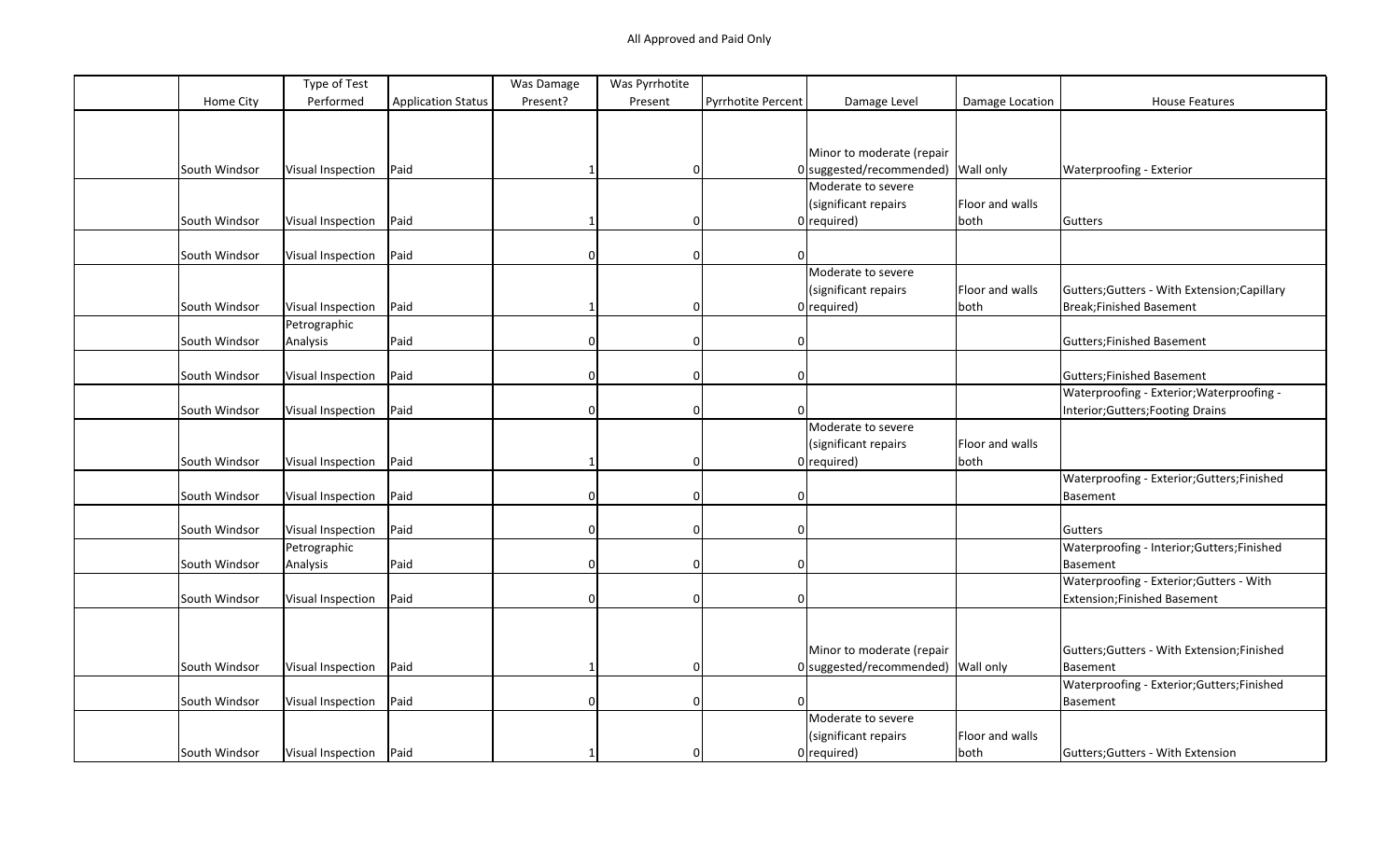|               | Type of Test      |                           | Was Damage | Was Pyrrhotite |                    |                                             |                 |                                                   |
|---------------|-------------------|---------------------------|------------|----------------|--------------------|---------------------------------------------|-----------------|---------------------------------------------------|
| Home City     | Performed         | <b>Application Status</b> | Present?   | Present        | Pyrrhotite Percent | Damage Level                                | Damage Location | <b>House Features</b>                             |
|               |                   |                           |            |                |                    |                                             |                 |                                                   |
| South Windsor | Visual Inspection | Paid                      | $\Omega$   | 0              | 0                  |                                             |                 | Gutters; Finished Basement                        |
|               |                   |                           |            |                |                    |                                             |                 | Gutters; Gutters - With Extension; Finished       |
| South Windsor | Visual Inspection | Paid                      |            | $\Omega$       |                    |                                             |                 | Basement                                          |
|               |                   |                           |            |                |                    | Moderate to severe                          |                 |                                                   |
|               |                   |                           |            |                |                    | (significant repairs                        |                 |                                                   |
| South Windsor | Visual Inspection | Paid                      |            | $\Omega$       |                    | $0$ required)                               | Wall only       | Gutters; Gutters - With Extension                 |
|               |                   |                           |            |                |                    |                                             |                 |                                                   |
| South Windsor | Visual Inspection | Paid                      | $\Omega$   | 0              | 0                  |                                             |                 | Gutters; Curtain or French Drain                  |
|               |                   |                           |            |                |                    |                                             | Floor and walls |                                                   |
| South Windsor | Visual Inspection | Paid                      |            | $\Omega$       |                    | 0 Minor degradation                         | both            | Gutters; Finished Basement                        |
|               |                   |                           |            |                |                    |                                             |                 |                                                   |
| South Windsor | Visual Inspection | Paid                      | $\Omega$   | $\mathbf 0$    | $\Omega$           |                                             |                 | Gutters; Gutters - With Extension                 |
|               |                   |                           |            |                |                    |                                             |                 |                                                   |
|               |                   |                           |            |                |                    |                                             |                 |                                                   |
|               |                   |                           |            |                |                    | Minor to moderate (repair                   |                 |                                                   |
| South Windsor | Visual Inspection | Paid                      |            | $\Omega$       |                    | 0 suggested/recommended) Wall only          |                 | Gutters; Gutters - With Extension                 |
|               |                   |                           |            |                |                    |                                             |                 |                                                   |
| South Windsor | Visual Inspection | Paid                      |            | $\Omega$       |                    |                                             |                 |                                                   |
|               |                   |                           |            |                |                    | Moderate to severe                          |                 |                                                   |
|               |                   |                           |            |                |                    | (significant repairs                        | Floor and walls | Waterproofing - Exterior; Waterproofing -         |
| South Windsor | Visual Inspection | Paid                      |            | $\Omega$       |                    | $0$ required)                               | both            | Interior; Gutters                                 |
|               |                   |                           |            |                |                    |                                             |                 |                                                   |
|               |                   |                           |            |                |                    |                                             |                 |                                                   |
|               |                   |                           |            |                |                    | Minor to moderate (repair   Floor and walls |                 | Waterproofing - Exterior; Gutters; Gutters - With |
| South Windsor | Visual Inspection | Paid                      |            | $\Omega$       |                    | $0$ suggested/recommended) both             |                 | Extension                                         |
|               |                   |                           |            |                |                    |                                             |                 |                                                   |
|               |                   |                           |            |                |                    |                                             |                 | Waterproofing - Exterior; Gutters; Gutters - With |
| South Windsor | Visual Inspection | Paid                      | $\Omega$   | 0              |                    |                                             |                 | Extension; Finished Basement; Footing Drains      |
|               |                   |                           |            |                |                    | Moderate to severe                          |                 |                                                   |
|               |                   |                           |            |                |                    | (significant repairs                        | Floor and walls |                                                   |
| South Windsor | Visual Inspection | Paid                      |            | $\Omega$       |                    | $0$ required)                               | both            | Gutters; Gutters - With Extension                 |
|               |                   |                           |            |                |                    |                                             |                 | Waterproofing - Exterior; Waterproofing -         |
|               |                   |                           |            |                |                    | Moderate to severe                          |                 | Interior;Gutters;Gutters - With                   |
|               |                   |                           |            |                |                    | (significant repairs                        | Floor and walls | Extension;Finished Basement;Footing               |
| South Windsor | Visual Inspection | Paid                      |            | $\Omega$       |                    | $0$ required)                               | both            | Drains; Curtain or French Drain                   |
|               |                   |                           |            |                |                    | Severe (imminent threat of Floor and walls  |                 |                                                   |
| South Windsor |                   | Paid                      |            | $\Omega$       |                    |                                             |                 |                                                   |
|               | Visual Inspection |                           |            |                |                    | $0$ failure)                                | both            | Gutters; Gutters - With Extension; Footing Drains |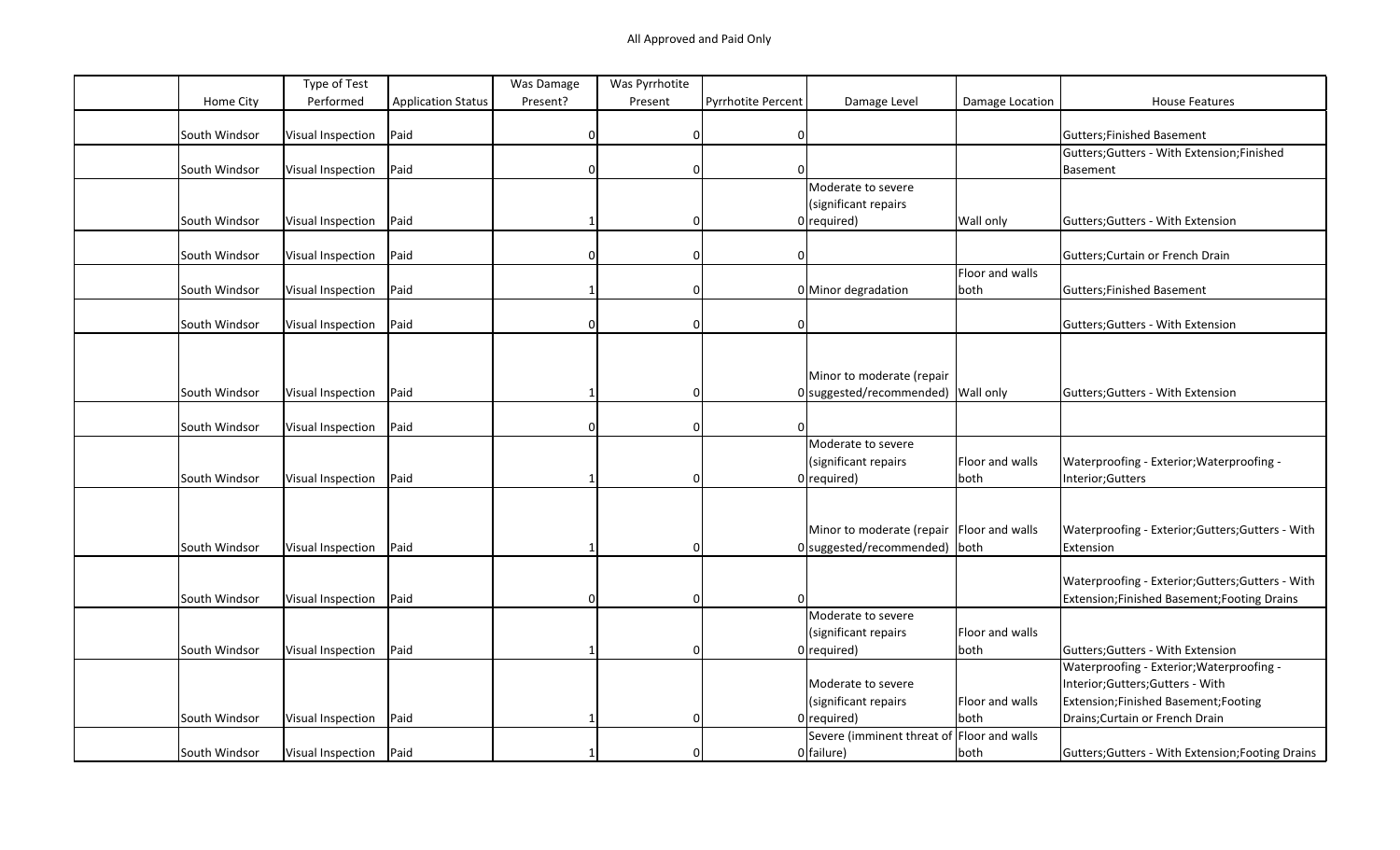|                       |           | Type of Test      |                           | Was Damage | Was Pyrrhotite |                    |                      |                 |                                                    |
|-----------------------|-----------|-------------------|---------------------------|------------|----------------|--------------------|----------------------|-----------------|----------------------------------------------------|
|                       | Home City | Performed         | <b>Application Status</b> | Present?   | Present        | Pyrrhotite Percent | Damage Level         | Damage Location | <b>House Features</b>                              |
| <b>Stafford Count</b> | 56        |                   |                           |            |                |                    |                      |                 |                                                    |
|                       |           |                   |                           |            |                |                    |                      |                 |                                                    |
|                       |           | Petrographic      | Approved -                |            |                |                    |                      |                 | Waterproofing - Exterior; Gutters; Gutters - With  |
|                       | Stafford  | Analysis          | Pending Payment           |            |                | 1.74               |                      |                 | Extension; Finished Basement                       |
|                       |           |                   | Approved -                |            |                |                    |                      |                 |                                                    |
|                       | Stafford  | Visual Inspection | Pending Payment           | ი          | $\Omega$       |                    |                      |                 | Waterproofing - Exterior; Footing Drains           |
|                       |           |                   |                           |            |                |                    | Moderate to severe   |                 |                                                    |
|                       |           |                   |                           |            |                |                    | (significant repairs | Floor and walls | Waterproofing - Exterior; Waterproofing -          |
|                       | Stafford  | Visual Inspection | Paid                      |            | $\Omega$       |                    | $0$ required)        | both            | Interior; Gutters; Capillary Break                 |
|                       |           |                   |                           |            |                |                    |                      |                 | Gutters; Finished Basement; Curtain or French      |
|                       | Stafford  | Visual Inspection | Paid                      | 0          | 0              |                    |                      |                 | Drain                                              |
|                       |           |                   |                           |            |                |                    |                      |                 |                                                    |
|                       |           | Petrographic      |                           |            |                |                    |                      |                 | Waterproofing - Exterior; Gutters; Gutters - With  |
|                       | Stafford  | Analysis          | Paid                      |            | -1             |                    | 0 Minor degradation  | Wall only       | Extension; Footing Drains; Curtain or French Drain |
|                       |           |                   |                           |            |                |                    | Moderate to severe   |                 |                                                    |
|                       |           |                   |                           |            |                |                    | (significant repairs | Floor and walls | Waterproofing - Interior; Gutters; Gutters - With  |
|                       | Stafford  | Visual Inspection | Paid                      |            | $\Omega$       |                    | $0$ required)        | both            | Extension                                          |
|                       |           |                   |                           |            |                |                    | Moderate to severe   |                 |                                                    |
|                       |           |                   |                           |            |                |                    | (significant repairs | Floor and walls |                                                    |
|                       | Stafford  | Visual Inspection | Paid                      |            | $\Omega$       |                    | $0$ required)        | both            | Gutters                                            |
|                       |           |                   |                           |            |                |                    |                      |                 |                                                    |
|                       |           |                   |                           |            |                |                    |                      |                 | Waterproofing - Exterior; Gutters - With           |
|                       | Stafford  |                   | Paid                      |            | $\Omega$       |                    |                      |                 | Extension; Footing Drains; Curtain or French Drain |
|                       |           | Visual Inspection |                           |            |                |                    | 0 Minor degradation  | Wall only       | Waterproofing - Exterior; Gutters; Gutters - With  |
|                       |           |                   | Paid                      | 0          | $\Omega$       |                    |                      |                 |                                                    |
|                       | Stafford  | Visual Inspection |                           |            |                |                    |                      |                 | Extension                                          |
|                       |           |                   |                           |            |                |                    |                      |                 |                                                    |
|                       | Stafford  | Visual Inspection | Paid                      | 0          | $\Omega$       |                    |                      |                 |                                                    |
|                       |           |                   |                           |            |                |                    |                      | Floor and walls |                                                    |
|                       | Stafford  | Visual Inspection | Paid                      |            | $\Omega$       |                    | 0 Minor degradation  | both            | Gutters                                            |
|                       |           |                   |                           |            |                |                    | Moderate to severe   |                 |                                                    |
|                       |           |                   |                           |            |                |                    | (significant repairs | Floor and walls | Gutters; Gutters - With Extension; Finished        |
|                       | Stafford  | Visual Inspection | Paid                      |            | $\Omega$       |                    | $0$ required)        | both            | Basement                                           |
|                       |           |                   |                           |            |                |                    |                      |                 |                                                    |
|                       | Stafford  | Visual Inspection | Paid                      |            | $\Omega$       |                    |                      |                 | Gutters; Footing Drains                            |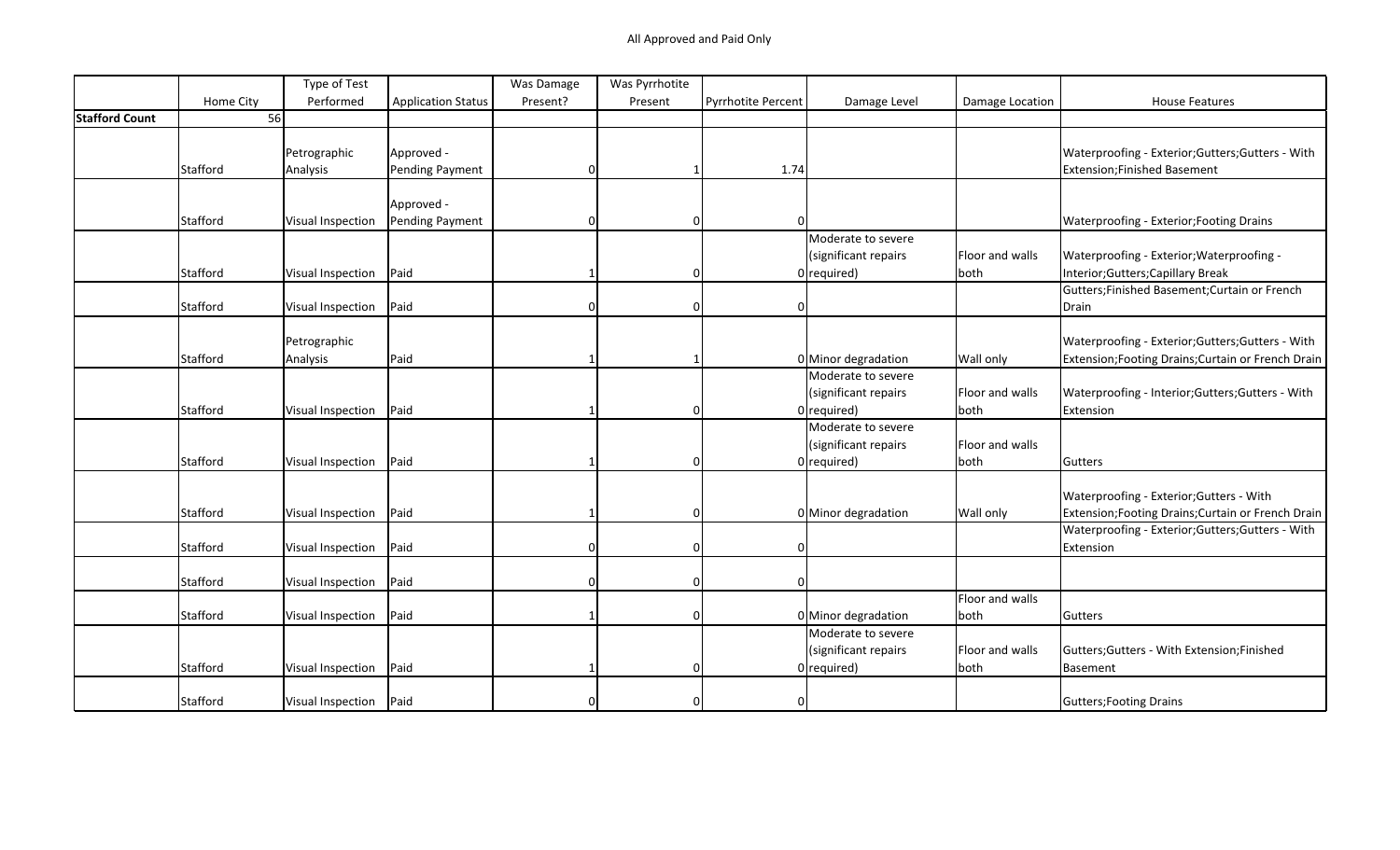|           | Type of Test             |                           | Was Damage | Was Pyrrhotite |                           |                                             |                 |                                                   |
|-----------|--------------------------|---------------------------|------------|----------------|---------------------------|---------------------------------------------|-----------------|---------------------------------------------------|
| Home City | Performed                | <b>Application Status</b> | Present?   | Present        | <b>Pyrrhotite Percent</b> | Damage Level                                | Damage Location | <b>House Features</b>                             |
|           |                          |                           |            |                |                           |                                             |                 |                                                   |
|           |                          |                           |            |                |                           |                                             |                 |                                                   |
|           |                          |                           |            |                |                           | Minor to moderate (repair   Floor and walls |                 |                                                   |
| Stafford  | <b>Visual Inspection</b> | Paid                      |            | <sup>0</sup>   |                           | 0 suggested/recommended) both               |                 |                                                   |
|           |                          |                           |            |                |                           |                                             |                 |                                                   |
|           |                          |                           |            |                |                           |                                             |                 |                                                   |
|           |                          |                           |            |                |                           | Minor to moderate (repair                   |                 |                                                   |
| Stafford  | Visual Inspection        | Paid                      |            | 0              |                           | 0 suggested/recommended) Wall only          |                 | Gutters; Finished Basement                        |
|           |                          |                           |            |                |                           |                                             |                 |                                                   |
|           |                          |                           |            |                |                           |                                             |                 |                                                   |
|           | Petrographic             |                           |            |                |                           | Minor to moderate (repair   Floor and walls |                 |                                                   |
| Stafford  | Analysis                 | Paid                      |            |                |                           | $0$ suggested/recommended) both             |                 | Finished Basement                                 |
|           |                          |                           |            |                |                           |                                             | Floor and walls |                                                   |
| Stafford  | Visual Inspection        | Paid                      |            | $\mathbf 0$    |                           | 0 Minor degradation                         | both            | Gutters                                           |
|           |                          |                           |            |                |                           |                                             |                 |                                                   |
|           | Petrographic             |                           |            |                |                           |                                             |                 | Waterproofing - Exterior; Gutters - With          |
| Stafford  | Analysis                 | Paid                      | $\Omega$   | -1             | 13                        |                                             |                 | Extension;Finished Basement;Footing Drains        |
|           |                          |                           |            |                |                           |                                             |                 |                                                   |
| Stafford  | Visual Inspection        | Paid                      |            | $\mathbf 0$    | $\Omega$                  |                                             |                 |                                                   |
|           | Petrographic             |                           |            |                |                           |                                             |                 | Waterproofing - Exterior; Gutters; Gutters - With |
| Stafford  | Analysis                 | Paid                      | 0          |                | 11                        |                                             |                 | <b>Extension; Footing Drains</b>                  |
|           |                          |                           |            |                |                           | Moderate to severe                          |                 |                                                   |
|           |                          |                           |            |                |                           | (significant repairs                        | Floor and walls | Waterproofing - Exterior; Waterproofing -         |
| Stafford  | <b>Visual Inspection</b> | Paid                      |            | $\Omega$       |                           | $0$ required)                               | both            | Interior; Gutters                                 |
|           | Petrographic             |                           |            |                |                           |                                             |                 | Waterproofing - Exterior; Gutters; Footing        |
| Stafford  | Analysis                 | Paid                      |            |                | 20                        |                                             |                 | Drains; Curtain or French Drain                   |
|           |                          |                           |            |                |                           | Severe (imminent threat of                  |                 |                                                   |
| Stafford  | Visual Inspection        | Paid                      |            | $\Omega$       |                           | $0$ failure)                                | Wall only       | Gutters; Finished Basement                        |
|           |                          |                           |            |                |                           | Severe (imminent threat of Floor and walls  |                 |                                                   |
| Stafford  | Visual Inspection        | Paid                      |            | $\Omega$       |                           | $0$ failure)                                | both            |                                                   |
|           |                          |                           |            |                |                           |                                             |                 | Waterproofing - Exterior; Waterproofing -         |
| Stafford  | <b>Visual Inspection</b> | Paid                      | ი          | $\mathbf 0$    | $\mathbf{0}$              |                                             |                 | Interior; Gutters; Gutters - With Extension       |
|           |                          |                           |            |                |                           |                                             |                 |                                                   |
|           | Petrographic             |                           |            |                |                           |                                             |                 | Waterproofing - Exterior; Gutters; Gutters - With |
| Stafford  | Analysis                 | Paid                      | $\Omega$   |                | 17                        |                                             |                 | Extension;Finished Basement;Footing Drains        |
|           |                          |                           |            |                |                           |                                             |                 |                                                   |
|           |                          |                           |            |                |                           |                                             |                 |                                                   |
|           |                          |                           |            |                |                           |                                             |                 | Waterproofing - Exterior; Gutters; Gutters - With |
| Stafford  | Visual Inspection        | Paid                      |            | <sup>0</sup>   | $\Omega$                  |                                             |                 | Extension;Finished Basement;Footing Drains        |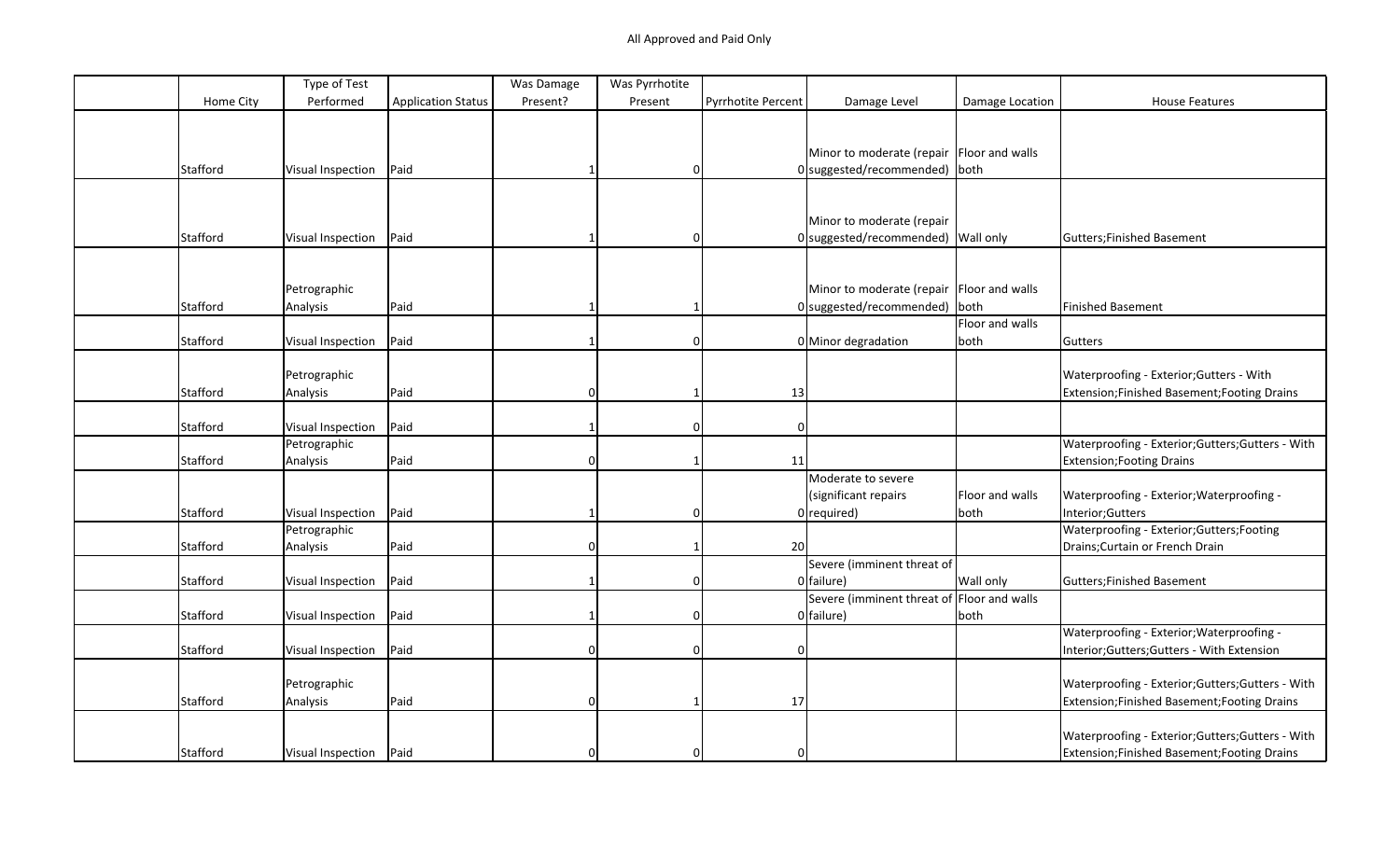|           | Type of Test      |                           | Was Damage | Was Pyrrhotite |                           |                                             |                 |                                                     |
|-----------|-------------------|---------------------------|------------|----------------|---------------------------|---------------------------------------------|-----------------|-----------------------------------------------------|
| Home City | Performed         | <b>Application Status</b> | Present?   | Present        | <b>Pyrrhotite Percent</b> | Damage Level                                | Damage Location | <b>House Features</b>                               |
|           |                   |                           |            |                |                           |                                             |                 |                                                     |
| Stafford  | Visual Inspection | Paid                      | 0          | $\Omega$       | 0                         |                                             |                 | Gutters; Curtain or French Drain                    |
|           |                   |                           |            |                |                           |                                             |                 | Gutters; Gutters - With Extension; Finished         |
| Stafford  | Visual Inspection | Paid                      |            | $\Omega$       | $\mathbf{0}$              |                                             |                 | Basement                                            |
|           |                   |                           |            |                |                           |                                             |                 | Waterproofing - Exterior; Gutters; Gutters - With   |
|           |                   |                           |            |                |                           |                                             |                 | Extension; Capillary Break; Footing Drains; Curtain |
| Stafford  | Visual Inspection | Paid                      |            | $\Omega$       | $\Omega$                  |                                             |                 | or French Drain                                     |
|           |                   |                           |            |                |                           | Moderate to severe                          |                 |                                                     |
|           |                   |                           |            |                |                           | (significant repairs                        | Floor and walls | Waterproofing - Interior; Gutters; Finished         |
| Stafford  | Visual Inspection | Paid                      |            | $\mathbf 0$    |                           | $0$ required)                               | both            | Basement; Footing Drains                            |
|           |                   |                           |            |                |                           |                                             |                 |                                                     |
|           |                   |                           |            |                |                           |                                             |                 |                                                     |
|           |                   |                           |            |                |                           | Minor to moderate (repair Floor and walls   |                 |                                                     |
| Stafford  | Visual Inspection | Paid                      |            | $\Omega$       |                           | 0 suggested/recommended) both               |                 | Gutters; Footing Drains                             |
|           |                   |                           |            |                |                           |                                             |                 |                                                     |
| Stafford  | Visual Inspection | Paid                      | U          | $\Omega$       | $\Omega$                  |                                             |                 | Gutters; Gutters - With Extension                   |
|           |                   |                           |            |                |                           |                                             |                 |                                                     |
|           |                   |                           |            |                |                           |                                             |                 |                                                     |
|           |                   |                           |            |                |                           | Minor to moderate (repair                   |                 |                                                     |
| Stafford  | Visual Inspection | Paid                      |            | $\mathbf 0$    |                           | $0$ suggested/recommended) Wall only        |                 | Gutters; Finished Basement                          |
|           |                   |                           |            |                |                           | Moderate to severe                          |                 |                                                     |
|           |                   |                           |            |                |                           | (significant repairs                        | Floor and walls |                                                     |
| Stafford  | Visual Inspection | Paid                      |            | $\Omega$       |                           | $0$ required)                               | both            | Gutters; Finished Basement                          |
|           |                   |                           |            |                |                           |                                             |                 | Gutters; Gutters - With Extension; Finished         |
| Stafford  | Visual Inspection | Paid                      |            | 0              |                           |                                             |                 | Basement                                            |
|           |                   |                           |            |                |                           | Severe (imminent threat of Floor and walls  |                 |                                                     |
| Stafford  | Visual Inspection | Paid                      |            |                |                           | 0 failure)                                  | both            |                                                     |
|           |                   |                           |            |                |                           |                                             |                 | Waterproofing - Exterior; Gutters; Footing          |
| Stafford  | Visual Inspection | Paid                      |            | $\Omega$       |                           |                                             |                 | Drains; Curtain or French Drain                     |
|           |                   |                           |            |                |                           | Moderate to severe                          |                 |                                                     |
|           |                   |                           |            |                |                           | (significant repairs                        | Floor and walls |                                                     |
| Stafford  | Visual Inspection | Paid                      |            | $\Omega$       |                           | $0$ required)                               | both            | Waterproofing - Exterior; Gutters; Footing Drains   |
|           |                   |                           |            |                |                           |                                             |                 |                                                     |
|           |                   |                           |            |                |                           |                                             |                 |                                                     |
|           |                   |                           |            |                |                           | Minor to moderate (repair   Floor and walls |                 |                                                     |
| Stafford  | Visual Inspection | Paid                      |            | <sup>0</sup>   |                           | $0$ suggested/recommended) both             |                 |                                                     |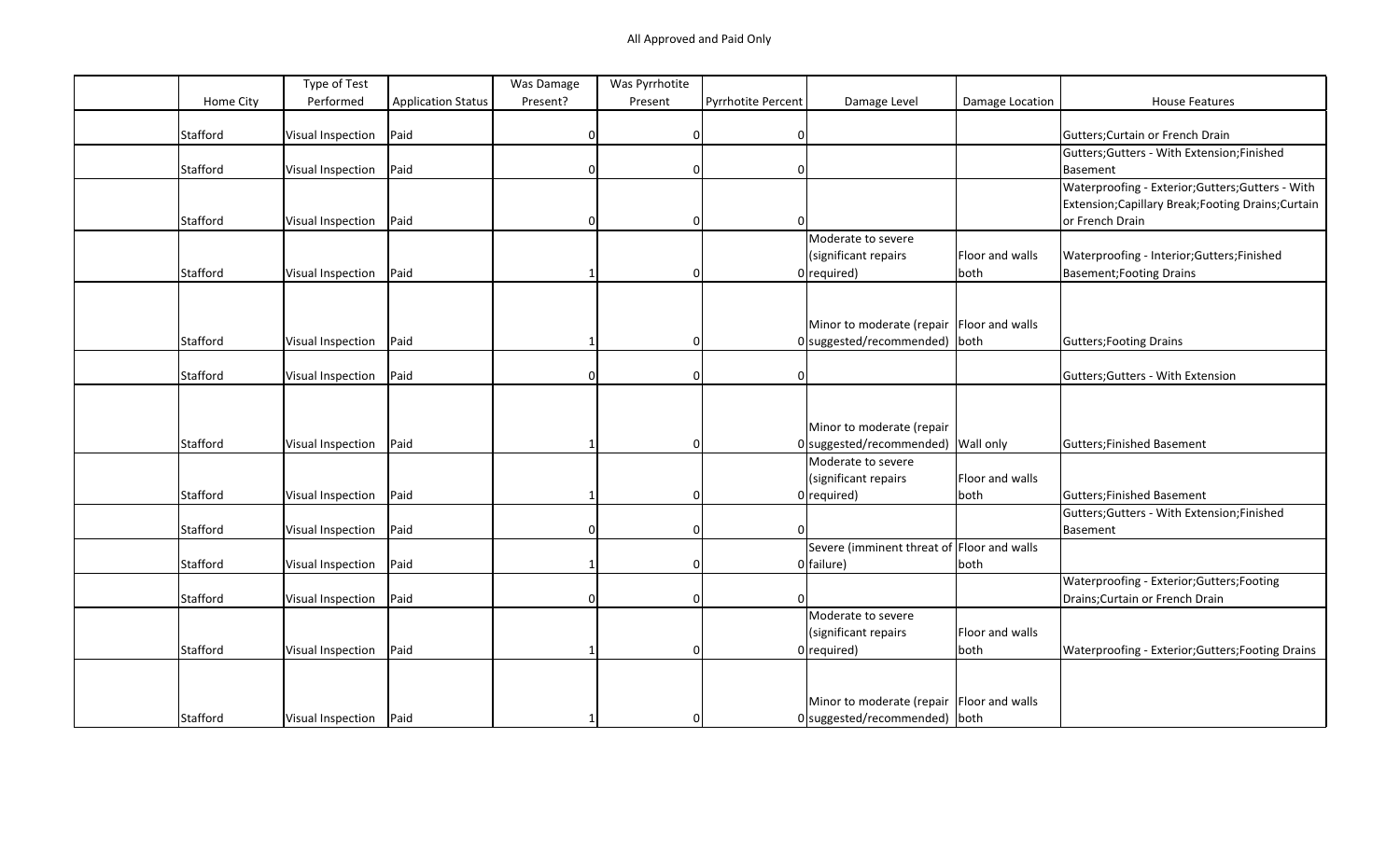|           | Type of Test      |                           | Was Damage   | Was Pyrrhotite |                           |                                            |                 |                                             |
|-----------|-------------------|---------------------------|--------------|----------------|---------------------------|--------------------------------------------|-----------------|---------------------------------------------|
| Home City | Performed         | <b>Application Status</b> | Present?     | Present        | <b>Pyrrhotite Percent</b> | Damage Level                               | Damage Location | <b>House Features</b>                       |
|           |                   |                           |              |                |                           |                                            |                 |                                             |
|           |                   |                           |              |                |                           |                                            |                 |                                             |
|           |                   |                           |              |                |                           | Minor to moderate (repair                  |                 |                                             |
| Stafford  | Visual Inspection | Paid                      |              | <sup>0</sup>   |                           | 0 suggested/recommended) Wall only         |                 | Gutters; Curtain or French Drain            |
|           |                   |                           |              |                |                           |                                            |                 | Waterproofing - Exterior; Waterproofing -   |
| Stafford  | Visual Inspection | Paid                      | 0            | $\mathbf 0$    | $\mathbf 0$               |                                            |                 | Interior; Gutters; Finished Basement        |
|           |                   |                           |              |                |                           |                                            |                 | Gutters; Gutters - With Extension; Finished |
| Stafford  | Visual Inspection | Paid                      |              | $\Omega$       |                           |                                            |                 | Basement                                    |
|           |                   |                           |              |                |                           | Severe (imminent threat of Floor and walls |                 |                                             |
| Stafford  | Visual Inspection | Paid                      |              | $\mathbf 0$    |                           | $0$ failure)                               | both            | Gutters; Gutters - With Extension           |
|           |                   |                           |              |                |                           | Moderate to severe                         |                 |                                             |
|           |                   |                           |              |                |                           | (significant repairs                       | Floor and walls | Waterproofing - Exterior; Gutters - With    |
| Stafford  | Visual Inspection | Paid                      |              | $\mathbf 0$    |                           | $0$ required)                              | both            | <b>Extension; Footing Drains</b>            |
|           |                   |                           |              |                |                           |                                            |                 |                                             |
|           |                   |                           |              |                |                           |                                            |                 |                                             |
|           |                   |                           |              |                |                           | Minor to moderate (repair                  |                 |                                             |
| Stafford  | Visual Inspection | Paid                      |              | $\mathbf 0$    |                           | 0 suggested/recommended) Wall only         |                 | Gutters; Finished Basement                  |
|           |                   |                           |              |                |                           |                                            |                 | Waterproofing - Exterior; Gutters; Finished |
| Stafford  | Visual Inspection | Paid                      | <sup>0</sup> | $\mathbf 0$    | $\Omega$                  |                                            |                 | <b>Basement; Footing Drains</b>             |
|           |                   |                           |              |                |                           | Severe (imminent threat of                 |                 |                                             |
| Stafford  | Visual Inspection | Paid                      |              | 0              |                           | $0$ failure)                               | Wall only       | Gutters; Gutters - With Extension           |
|           |                   |                           |              |                |                           | Severe (imminent threat of                 |                 |                                             |
| Stafford  | Visual Inspection | Paid                      |              | $\mathbf 0$    |                           | $0$ failure)                               |                 | Gutters; Finished Basement; Footing Drains  |
|           |                   |                           |              |                |                           |                                            |                 |                                             |
|           |                   | Paid                      |              |                |                           |                                            |                 |                                             |
| Stafford  | Visual Inspection |                           | $\Omega$     | $\mathbf 0$    | $\mathbf{0}$              |                                            |                 | Gutters                                     |
|           | Petrographic      |                           |              |                |                           |                                            | Floor and walls |                                             |
| Stafford  | Analysis          | Paid                      |              |                |                           | 0.91 Minor degradation                     | both            | Gutters; Finished Basement                  |
|           |                   |                           |              |                |                           |                                            |                 |                                             |
| Stafford  | Visual Inspection | Paid                      | U            | $\Omega$       | $\Omega$                  |                                            |                 |                                             |
|           |                   |                           |              |                |                           |                                            |                 |                                             |
| Stafford  | Visual Inspection | Paid                      |              | $\Omega$       |                           | 0 Don't know                               | Wall only       | Gutters; Finished Basement                  |
|           | Petrographic      |                           |              |                |                           |                                            |                 |                                             |
| Stafford  | Analysis          | Paid                      | 0            |                | 0.69                      |                                            |                 | Gutters; Curtain or French Drain            |
|           | Petrographic      |                           |              |                |                           |                                            |                 |                                             |
| Stafford  | Analysis          | Paid                      | <sup>0</sup> |                | 0.58                      |                                            |                 | Gutters                                     |
|           |                   |                           |              |                |                           | Moderate to severe                         |                 |                                             |
|           |                   |                           |              |                |                           | (significant repairs                       | Floor and walls |                                             |
| Stafford  | Visual Inspection | Paid                      |              | 0              |                           | $0$ required)                              | both            | Gutters                                     |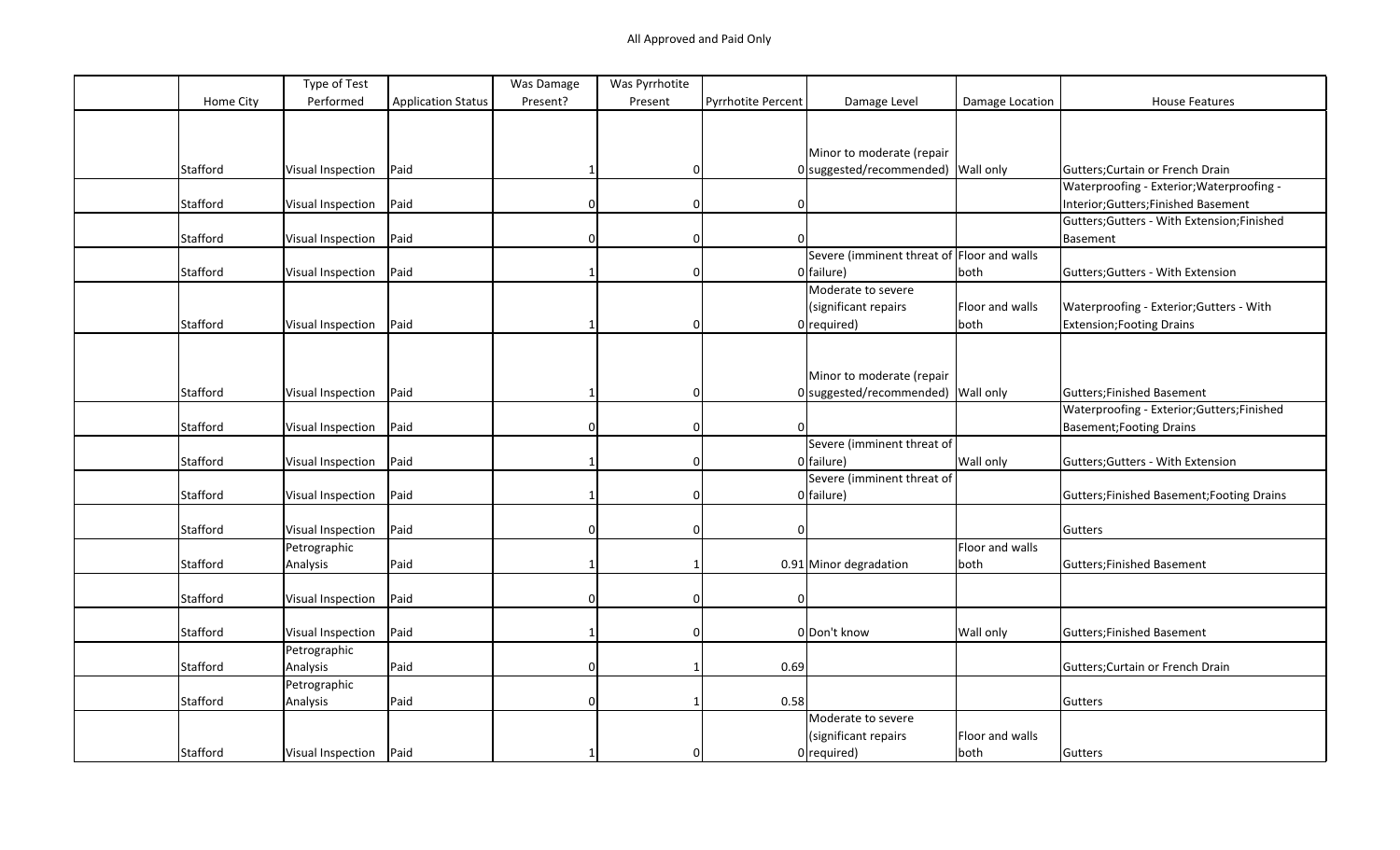|                         |                  | Type of Test      |                           | Was Damage | Was Pyrrhotite |                    |                            |                 |                                                   |
|-------------------------|------------------|-------------------|---------------------------|------------|----------------|--------------------|----------------------------|-----------------|---------------------------------------------------|
|                         | Home City        | Performed         | <b>Application Status</b> | Present?   | Present        | Pyrrhotite Percent | Damage Level               | Damage Location | <b>House Features</b>                             |
| <b>Storrs Mansfield</b> |                  |                   |                           |            |                |                    |                            |                 |                                                   |
| Count                   |                  |                   |                           |            |                |                    |                            |                 |                                                   |
|                         |                  |                   |                           |            |                |                    | Severe (imminent threat of |                 |                                                   |
|                         | Storrs Mansfield | Visual Inspection | Paid                      |            | $\Omega$       |                    | 0 failure)                 | Wall only       | <b>Footing Drains</b>                             |
| <b>Suffield Count</b>   |                  |                   |                           |            |                |                    |                            |                 |                                                   |
|                         |                  |                   |                           |            |                |                    | Moderate to severe         |                 |                                                   |
|                         |                  |                   |                           |            |                |                    | (significant repairs       |                 | Waterproofing - Interior; Gutters; Gutters - With |
|                         | Suffield         | Visual Inspection | Paid                      |            | $\Omega$       |                    | $0$ required)              | Wall only       | Extension; Finished Basement; Footing Drains      |
|                         |                  |                   |                           |            |                |                    |                            |                 |                                                   |
|                         | Suffield         | Visual Inspection | Paid                      | 0          | $\Omega$       |                    |                            |                 | <b>Gutters;Finished Basement</b>                  |
|                         |                  |                   |                           |            |                |                    | Moderate to severe         |                 |                                                   |
|                         |                  |                   |                           |            |                |                    | (significant repairs       |                 | Waterproofing - Interior; Gutters; Gutters - With |
|                         | Suffield         | Visual Inspection | Paid                      |            | $\Omega$       |                    | $0$ required)              | Wall only       | <b>Extension; Footing Drains</b>                  |
|                         |                  |                   |                           |            |                |                    | Moderate to severe         |                 |                                                   |
|                         |                  |                   |                           |            |                |                    | (significant repairs       | Floor and walls |                                                   |
|                         | Suffield         | Visual Inspection | Paid                      |            | $\Omega$       |                    | $0$ required)              | both            | Waterproofing - Exterior; Gutters; Footing Drains |
|                         |                  |                   |                           |            |                |                    | Moderate to severe         |                 |                                                   |
|                         |                  | Petrographic      |                           |            |                |                    | (significant repairs       |                 | Waterproofing - Exterior;Finished                 |
|                         | Suffield         | Analysis          | Paid                      |            |                |                    | 58 required)               | Wall only       | Basement; Curtain or French Drain                 |
|                         |                  |                   |                           |            |                |                    | Moderate to severe         |                 |                                                   |
|                         |                  |                   |                           |            |                |                    | (significant repairs       |                 | Waterproofing - Exterior;Finished                 |
|                         | Suffield         | Visual Inspection | Paid                      |            | $\Omega$       |                    | $0$ required)              | Wall only       | Basement; Curtain or French Drain                 |
|                         |                  |                   |                           |            |                |                    | Moderate to severe         |                 |                                                   |
|                         |                  | Petrographic      |                           |            |                |                    | (significant repairs       |                 | Waterproofing - Exterior;Finished                 |
|                         | Suffield         | Analysis          | Paid                      |            |                |                    | 58 required)               | Wall only       | Basement; Curtain or French Drain                 |
|                         |                  |                   |                           |            |                |                    |                            |                 |                                                   |
|                         | Suffield         | Visual Inspection | Paid                      | 0          | $\Omega$       |                    |                            |                 | Gutters; Finished Basement                        |
| <b>Tolland Count</b>    | 174              |                   |                           |            |                |                    |                            |                 |                                                   |
|                         |                  |                   |                           |            |                |                    |                            |                 |                                                   |
|                         |                  | Petrographic      | Approved -                |            |                |                    |                            |                 | Waterproofing - Exterior;Gutters;Finished         |
|                         | Tolland          | Analysis          | Pending Payment           | 0          | $\Omega$       |                    |                            |                 | Basement                                          |
|                         |                  |                   |                           |            |                |                    |                            |                 |                                                   |
|                         |                  |                   |                           |            |                |                    |                            |                 | Waterproofing - Exterior; Gutters; Gutters - With |
|                         |                  | Petrographic      | Approved -                |            |                |                    |                            |                 | Extension;Finished Basement;Footing               |
|                         | Tolland          | Analysis          | Pending Payment           | 0          |                |                    | 1.15 Minor degradation     | Wall only       | Drains; Curtain or French Drain                   |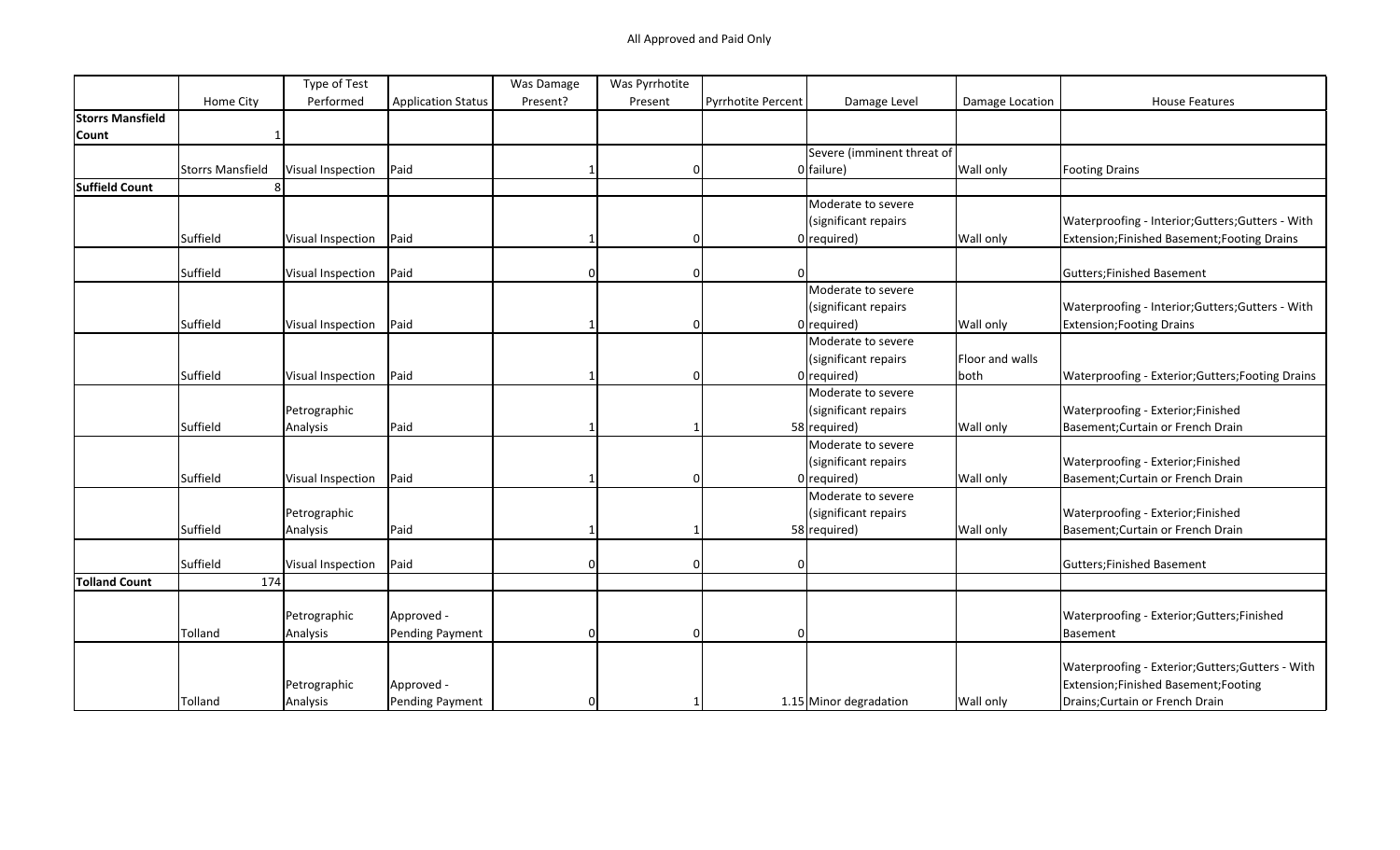|           | Type of Test      |                           | Was Damage | Was Pyrrhotite |                           |                                             |                 |                                                   |
|-----------|-------------------|---------------------------|------------|----------------|---------------------------|---------------------------------------------|-----------------|---------------------------------------------------|
| Home City | Performed         | <b>Application Status</b> | Present?   | Present        | <b>Pyrrhotite Percent</b> | Damage Level                                | Damage Location | <b>House Features</b>                             |
|           |                   |                           |            |                |                           |                                             |                 |                                                   |
|           |                   |                           |            |                |                           |                                             |                 | Waterproofing - Exterior;Gutters;Gutters - With   |
|           |                   | Approved -                |            |                |                           |                                             |                 | Extension; Finished Basement; Footing             |
| Tolland   | Visual Inspection | Pending Payment           |            | $\Omega$       |                           | 0 Minor degradation                         | Wall only       | Drains; Curtain or French Drain                   |
|           | Petrographic      |                           |            |                |                           |                                             |                 |                                                   |
| Tolland   | Analysis          | Paid                      |            | $\mathbf 1$    |                           | 71 Minor degradation                        | Wall only       | Waterproofing - Exterior; Gutters; Footing Drains |
|           |                   |                           |            |                |                           |                                             |                 | Waterproofing - Exterior; Gutters; Gutters - With |
| Tolland   | Visual Inspection | Paid                      | $\Omega$   | $\Omega$       |                           |                                             |                 | Extension; Curtain or French Drain                |
|           |                   |                           |            |                |                           |                                             |                 |                                                   |
| Tolland   | Visual Inspection | Paid                      | $\Omega$   | $\Omega$       | $\Omega$                  |                                             |                 | Gutters; Gutters - With Extension                 |
|           |                   |                           |            |                |                           |                                             |                 |                                                   |
|           |                   |                           |            |                |                           |                                             |                 |                                                   |
|           |                   |                           |            |                |                           | Minor to moderate (repair   Floor and walls |                 | Gutters; Gutters - With Extension; Curtain or     |
| Tolland   | Visual Inspection | Paid                      |            | $\Omega$       |                           | 0 suggested/recommended) both               |                 | French Drain                                      |
|           |                   |                           |            |                |                           |                                             |                 |                                                   |
|           |                   |                           |            |                |                           |                                             |                 |                                                   |
|           |                   |                           |            |                |                           | Minor to moderate (repair Floor and walls   |                 | Waterproofing - Exterior; Gutters; Finished       |
| Tolland   | Visual Inspection | Paid                      |            | 0              |                           | 0 suggested/recommended) both               |                 | <b>Basement; Footing Drains</b>                   |
|           |                   |                           |            |                |                           |                                             |                 | Gutters; Gutters - With Extension; Finished       |
| Tolland   | Visual Inspection | Paid                      |            | $\Omega$       |                           | 0 Minor degradation                         | Wall only       | Basement; Curtain or French Drain                 |
|           |                   |                           |            |                |                           |                                             |                 |                                                   |
|           |                   |                           |            |                |                           |                                             |                 |                                                   |
|           |                   |                           |            |                |                           | Minor to moderate (repair                   |                 |                                                   |
| Tolland   | Visual Inspection | Paid                      |            | $\Omega$       |                           | $0$ suggested/recommended) Wall only        |                 | Waterproofing - Exterior; Gutters; Footing Drains |
|           |                   |                           |            |                |                           |                                             |                 | Waterproofing - Exterior;Gutters;Gutters - With   |
|           | Petrographic      |                           |            |                |                           |                                             |                 | Extension;Finished Basement;Curtain or French     |
| Tolland   | Analysis          | Paid                      | 0          |                | 17                        |                                             |                 | Drain                                             |
|           |                   |                           |            |                |                           |                                             |                 |                                                   |
| Tolland   | Visual Inspection | Paid                      | 0          | $\Omega$       | $\Omega$                  |                                             |                 | Gutters                                           |
|           |                   |                           |            |                |                           |                                             |                 |                                                   |
| Tolland   | Visual Inspection | Paid                      | 0          | $\Omega$       | $\Omega$                  |                                             |                 |                                                   |
|           |                   |                           |            |                |                           |                                             |                 |                                                   |
|           |                   |                           |            |                |                           |                                             |                 | Waterproofing - Exterior; Gutters - With          |
| Tolland   | Visual Inspection | Paid                      | 0          | $\Omega$       | <sup>0</sup>              |                                             |                 | Extension; Finished Basement; Footing Drains      |
|           | Petrographic      |                           |            |                |                           |                                             |                 |                                                   |
| Tolland   | Analysis          | Paid                      | 0          | $\Omega$       | $\Omega$                  |                                             |                 |                                                   |
|           |                   |                           |            |                |                           |                                             |                 |                                                   |
| tolland   | Visual Inspection | Paid                      |            |                |                           |                                             |                 |                                                   |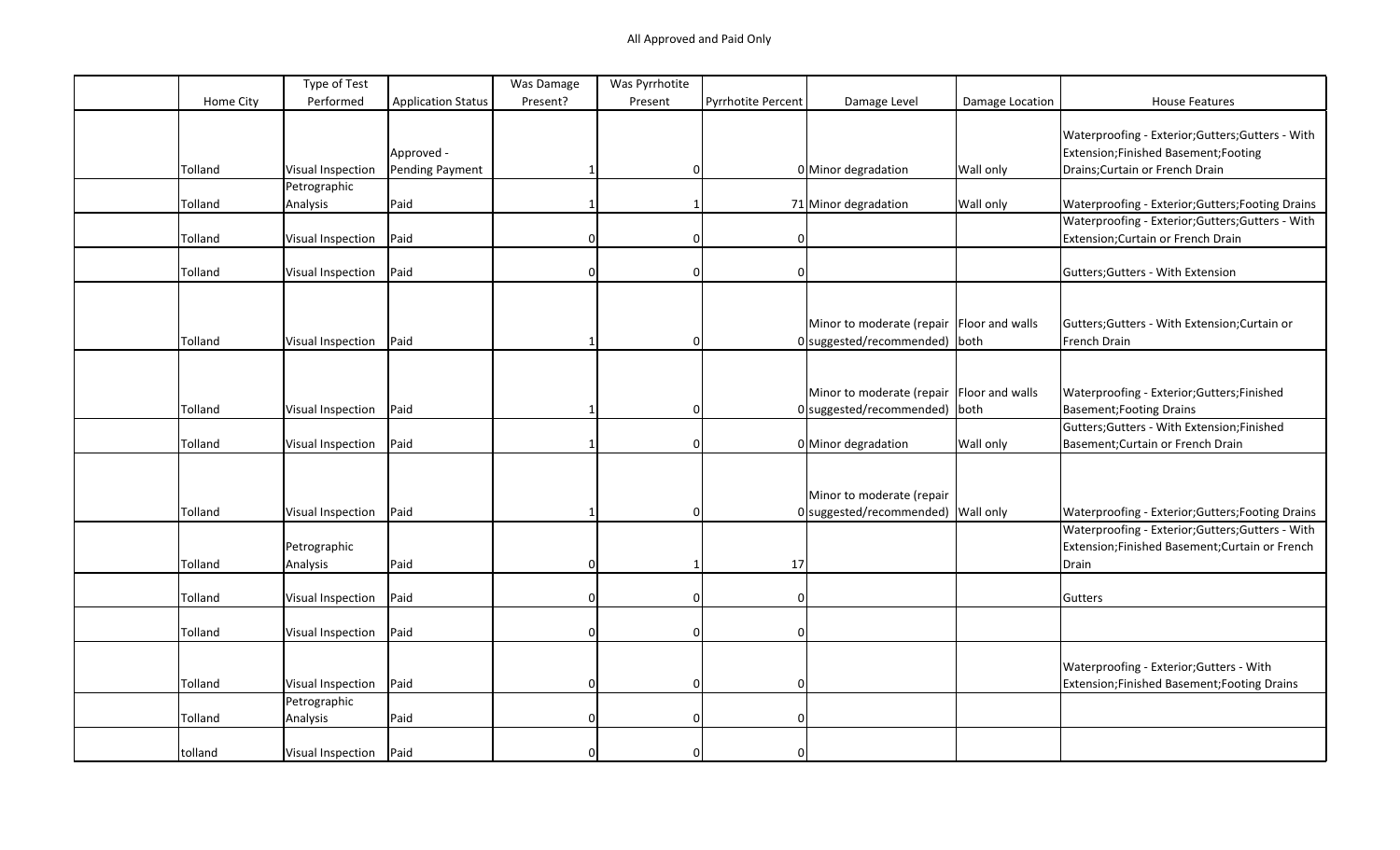|                | Type of Test             |                           | Was Damage | Was Pyrrhotite |                           |                                             |                 |                                                   |
|----------------|--------------------------|---------------------------|------------|----------------|---------------------------|---------------------------------------------|-----------------|---------------------------------------------------|
| Home City      | Performed                | <b>Application Status</b> | Present?   | Present        | <b>Pyrrhotite Percent</b> | Damage Level                                | Damage Location | <b>House Features</b>                             |
|                |                          |                           |            |                |                           |                                             |                 |                                                   |
|                |                          |                           |            |                |                           |                                             |                 |                                                   |
|                |                          |                           |            |                |                           | Minor to moderate (repair Floor and walls   |                 |                                                   |
| Tolland        | Visual Inspection        | Paid                      |            | $\mathbf{0}$   |                           | $0$ suggested/recommended) both             |                 | Gutters; Finished Basement                        |
|                |                          |                           |            |                |                           | Moderate to severe                          |                 |                                                   |
|                |                          |                           |            |                |                           | (significant repairs                        |                 | Gutters - With Extension;Finished                 |
| Tolland        | Visual Inspection        | Paid                      |            | $\mathbf{0}$   |                           | $0$ required)                               | Wall only       | Basement; Curtain or French Drain                 |
|                |                          |                           |            |                |                           |                                             |                 |                                                   |
|                |                          |                           |            |                |                           |                                             |                 |                                                   |
|                | Petrographic             |                           |            |                |                           | Minor to moderate (repair                   |                 | Waterproofing - Exterior; Gutters; Gutters - With |
| Tolland        | Analysis                 | Paid                      |            |                |                           | 10 suggested/recommended) Wall only         |                 | <b>Extension; Footing Drains</b>                  |
|                |                          |                           |            |                |                           | Moderate to severe                          |                 |                                                   |
|                |                          |                           |            |                |                           | (significant repairs                        | Floor and walls |                                                   |
| tolland        | Visual Inspection        | Paid                      |            | $\Omega$       |                           | $0$ required)                               | both            | Gutters                                           |
|                |                          |                           |            |                |                           |                                             |                 |                                                   |
|                |                          |                           |            |                |                           |                                             |                 |                                                   |
|                |                          |                           |            |                |                           | Minor to moderate (repair   Floor and walls |                 | Waterproofing - Exterior; Gutters; Gutters - With |
| Tolland        | Visual Inspection        | Paid                      |            | $\Omega$       |                           | 0 suggested/recommended) both               |                 | Extension; Footing Drains                         |
|                |                          |                           |            |                |                           |                                             |                 | Waterproofing - Exterior; Gutters; Gutters - With |
|                |                          |                           |            |                |                           |                                             |                 | Extension;Finished Basement;Curtain or French     |
| Tolland        | Visual Inspection        | Paid                      | $\Omega$   | $\mathbf 0$    |                           |                                             |                 | Drain                                             |
|                |                          |                           |            |                |                           | Moderate to severe                          |                 |                                                   |
|                |                          |                           |            |                |                           | (significant repairs                        | Floor and walls | Gutters; Gutters - With Extension; Finished       |
| Tolland        | <b>Visual Inspection</b> | Paid                      |            | $\mathbf 0$    |                           | $0$ required)                               | both            | Basement                                          |
|                |                          |                           |            |                |                           | Moderate to severe                          |                 |                                                   |
|                |                          |                           |            |                |                           | (significant repairs                        | Floor and walls | Gutters; Gutters - With Extension; Finished       |
| Tolland        | Visual Inspection        | Paid                      |            | $\Omega$       |                           | $0$ required)                               | both            | Basement; Footing Drains                          |
|                |                          |                           |            |                |                           | Moderate to severe                          |                 |                                                   |
|                |                          |                           |            |                |                           | (significant repairs                        |                 | Waterproofing - Exterior;Finished                 |
| Tolland        | Visual Inspection        | Paid                      |            | $\Omega$       |                           | $0$ required)                               | Wall only       | Basement; Footing Drains; Curtain or French Drain |
|                |                          |                           |            |                |                           | Severe (imminent threat of Floor and walls  |                 | Waterproofing - Exterior; Gutters; Gutters - With |
| TOLLAND        | Visual Inspection        | Paid                      |            | $\Omega$       |                           | $0$ failure)                                | both            | <b>Extension; Footing Drains</b>                  |
|                |                          |                           |            |                |                           |                                             |                 |                                                   |
| Tolland        | Visual Inspection        | Paid                      |            | $\mathbf 0$    |                           |                                             |                 |                                                   |
|                |                          |                           |            |                |                           | Moderate to severe                          |                 |                                                   |
|                |                          |                           |            |                |                           | (significant repairs                        |                 |                                                   |
| <b>Tolland</b> | Visual Inspection   Paid |                           |            | $\mathbf{0}$   |                           | $0$ required)                               | Wall only       | Gutters; Finished Basement                        |
|                |                          |                           |            |                |                           |                                             |                 |                                                   |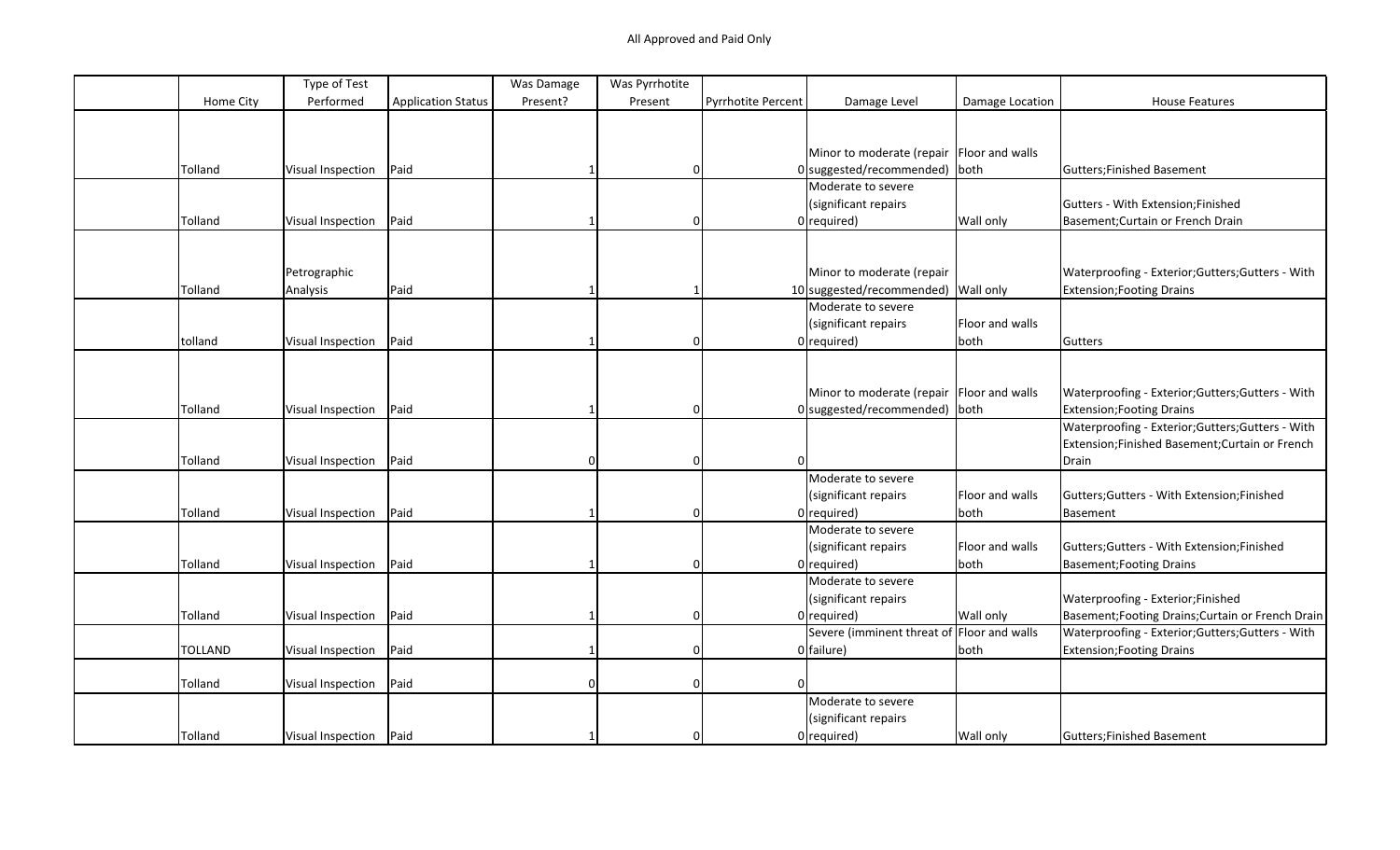|           | Type of Test             |                           | Was Damage   | Was Pyrrhotite |                    |                                             |                 |                                                   |
|-----------|--------------------------|---------------------------|--------------|----------------|--------------------|---------------------------------------------|-----------------|---------------------------------------------------|
| Home City | Performed                | <b>Application Status</b> | Present?     | Present        | Pyrrhotite Percent | Damage Level                                | Damage Location | <b>House Features</b>                             |
|           |                          |                           |              |                |                    |                                             |                 | Waterproofing - Exterior; Waterproofing -         |
| Tolland   | <b>Visual Inspection</b> | Paid                      | $\Omega$     | $\Omega$       | <sup>0</sup>       |                                             |                 | Interior;Gutters;Gutters - With Extension         |
|           |                          |                           |              |                |                    |                                             |                 |                                                   |
|           |                          |                           |              |                |                    |                                             |                 |                                                   |
|           |                          |                           |              |                |                    | Minor to moderate (repair Floor and walls   |                 | Waterproofing - Exterior; Gutters - With          |
| Tolland   | Visual Inspection        | Paid                      |              | $\Omega$       |                    | 0 suggested/recommended) both               |                 | <b>Extension; Footing Drains</b>                  |
|           |                          |                           |              |                |                    | Moderate to severe                          |                 |                                                   |
|           |                          |                           |              |                |                    | (significant repairs                        | Floor and walls |                                                   |
| Tolland   | <b>Visual Inspection</b> | Paid                      |              | 0              |                    | $0$ required)                               | both            | <b>Gutters;Finished Basement</b>                  |
|           | Petrographic             |                           |              |                |                    |                                             |                 |                                                   |
| Tolland   | Analysis                 | Paid                      | $\Omega$     |                | 1.28               |                                             |                 | Waterproofing - Exterior; Gutters; Footing Drains |
|           |                          |                           |              |                |                    |                                             |                 |                                                   |
| Tolland   | <b>Visual Inspection</b> | Paid                      |              | $\Omega$       |                    |                                             |                 | Gutters; Curtain or French Drain                  |
|           |                          |                           |              |                |                    |                                             | Floor and walls |                                                   |
| Tolland   | Visual Inspection        | Paid                      |              | $\Omega$       |                    | 0 Minor degradation                         | both            | Gutters; Gutters - With Extension                 |
|           |                          |                           |              |                |                    |                                             |                 | Waterproofing - Exterior;Gutters;Finished         |
| Tolland   | <b>Visual Inspection</b> | Paid                      | $\Omega$     | 0              | 0                  |                                             |                 | Basement; Curtain or French Drain                 |
|           | Petrographic             |                           |              |                |                    |                                             |                 |                                                   |
| Tolland   | Analysis                 | Paid                      |              | 0              |                    |                                             |                 | <b>Gutters;Finished Basement</b>                  |
|           |                          |                           |              |                |                    |                                             |                 |                                                   |
|           |                          |                           |              |                |                    |                                             |                 |                                                   |
|           |                          |                           |              |                |                    | Minor to moderate (repair   Floor and walls |                 |                                                   |
| Tolland   | Visual Inspection        | Paid                      |              | $\Omega$       |                    | $0$ suggested/recommended) both             |                 | Gutters                                           |
|           |                          |                           |              |                |                    |                                             |                 |                                                   |
| Tolland   | Visual Inspection        | Paid                      | <sup>n</sup> | 0              | <sup>0</sup>       |                                             |                 | Waterproofing - Exterior; Gutters; Footing Drains |
|           |                          |                           |              |                |                    | Moderate to severe                          |                 |                                                   |
|           |                          |                           |              |                |                    | (significant repairs                        | Floor and walls |                                                   |
| Tolland   | Visual Inspection        | Paid                      |              | $\Omega$       |                    | $0$ required)                               | both            | <b>Gutters;Finished Basement</b>                  |
|           |                          |                           |              |                |                    |                                             |                 | Waterproofing - Exterior; Waterproofing -         |
|           |                          |                           |              |                |                    |                                             |                 | Interior;Gutters;Gutters - With                   |
|           |                          |                           |              |                |                    | Minor to moderate (repair   Floor and walls |                 | Extension; Finished Basement; Footing             |
| Tolland   | Visual Inspection        | Paid                      |              | $\Omega$       |                    | 0 suggested/recommended) both               |                 | Drains; Curtain or French Drain                   |
|           |                          |                           |              |                |                    |                                             |                 | Waterproofing - Exterior; Gutters - With          |
| Tolland   | Visual Inspection        | Paid                      |              | $\Omega$       |                    |                                             |                 | Extension; Finished Basement                      |
|           |                          |                           |              |                |                    | Moderate to severe                          |                 |                                                   |
|           |                          |                           |              |                |                    | (significant repairs                        | Floor and walls |                                                   |
| Tolland   | Visual Inspection   Paid |                           |              | $\Omega$       |                    | $0$ required)                               | both            | Gutters; Finished Basement                        |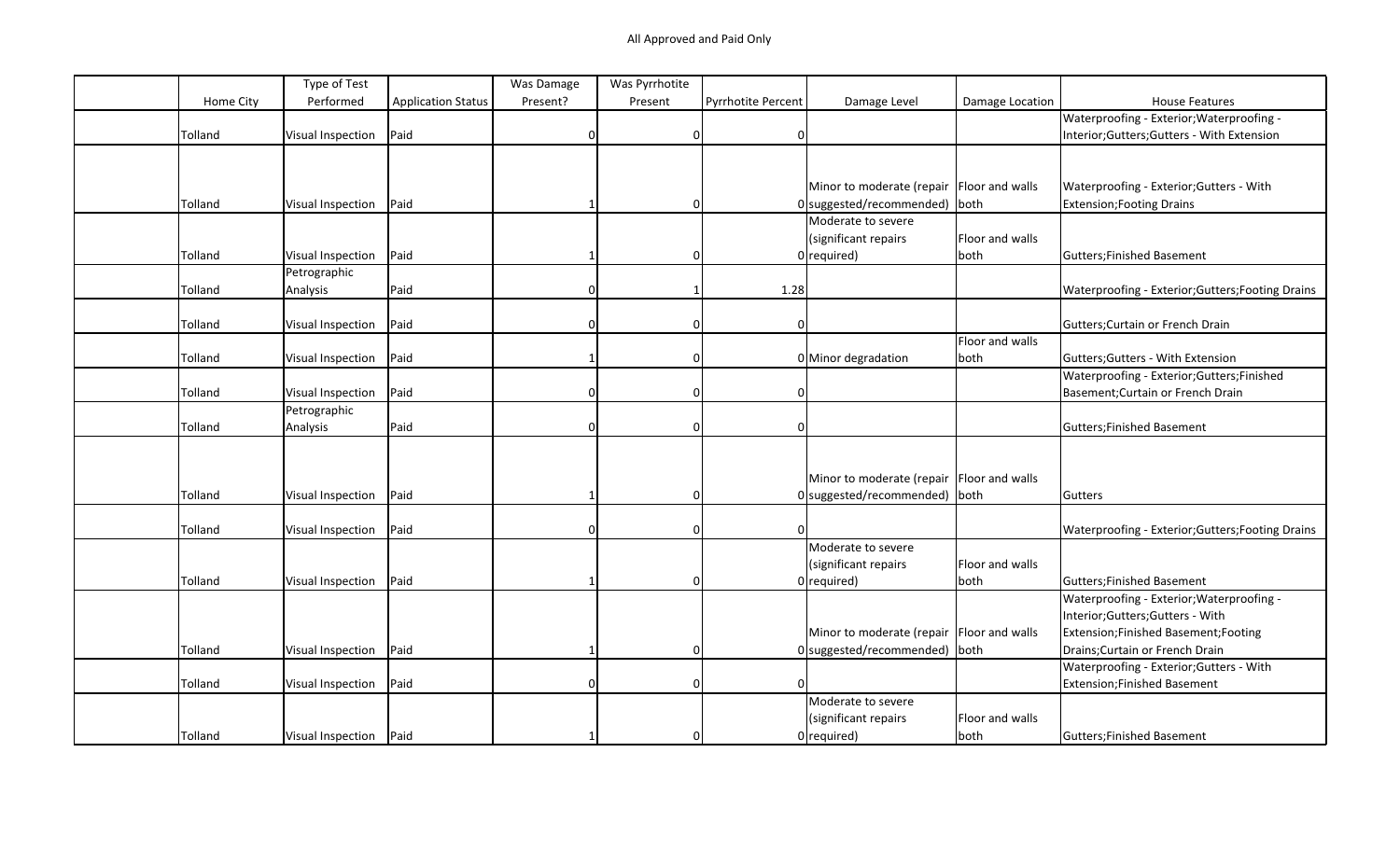|                | Type of Test      |                           | Was Damage   | Was Pyrrhotite |                           |                      |                 |                                                   |
|----------------|-------------------|---------------------------|--------------|----------------|---------------------------|----------------------|-----------------|---------------------------------------------------|
| Home City      | Performed         | <b>Application Status</b> | Present?     | Present        | <b>Pyrrhotite Percent</b> | Damage Level         | Damage Location | <b>House Features</b>                             |
|                |                   |                           |              |                |                           | Moderate to severe   |                 |                                                   |
|                |                   |                           |              |                |                           | (significant repairs |                 | Waterproofing - Exterior; Gutters; Gutters - With |
| Tolland        | Visual Inspection | Paid                      |              | $\mathbf{0}$   |                           | $0$ required)        | Wall only       | Extension; Capillary Break                        |
|                |                   |                           |              |                |                           | Moderate to severe   |                 |                                                   |
|                |                   |                           |              |                |                           | (significant repairs | Floor and walls |                                                   |
| Tolland        | Visual Inspection | Paid                      |              | 0              |                           | $0$ required)        | both            | Gutters; Finished Basement; Footing Drains        |
|                |                   |                           |              |                |                           | Moderate to severe   |                 |                                                   |
|                |                   |                           |              |                |                           | (significant repairs | Floor and walls |                                                   |
| <b>Tolland</b> | Visual Inspection | Paid                      |              | $\Omega$       |                           | $0$ required)        | both            | Gutters; Finished Basement                        |
|                |                   |                           |              |                |                           |                      |                 | Gutters; Gutters - With Extension; Finished       |
| Tolland        | Visual Inspection | Paid                      |              | $\mathbf 0$    |                           |                      |                 | Basement                                          |
|                | Petrographic      |                           |              |                |                           |                      |                 | Waterproofing - Exterior; Gutters; Gutters - With |
| Tolland        | Analysis          | Paid                      | $\Omega$     |                | 0.9                       |                      |                 | <b>Extension; Footing Drains</b>                  |
|                |                   |                           |              |                |                           |                      |                 | Gutters; Gutters - With Extension; Finished       |
| Tolland        | Visual Inspection | Paid                      | ŋ            | $\Omega$       | $\Omega$                  |                      |                 | Basement                                          |
|                |                   |                           |              |                |                           | Moderate to severe   |                 |                                                   |
|                |                   |                           |              |                |                           | (significant repairs |                 |                                                   |
| Tolland        | Visual Inspection | Paid                      |              | $\mathbf 0$    |                           | $0$ required)        | Wall only       | Gutters                                           |
|                |                   |                           |              |                |                           | Moderate to severe   |                 |                                                   |
|                |                   |                           |              |                |                           | (significant repairs | Floor and walls | Waterproofing - Exterior; Gutters; Finished       |
| Tolland        | Visual Inspection | Paid                      |              | $\mathbf 0$    |                           | $0$ required)        | both            | Basement; Footing Drains                          |
|                |                   |                           |              |                |                           |                      |                 |                                                   |
| Tolland        | Visual Inspection | Paid                      | <sup>0</sup> | $\mathbf 0$    |                           |                      |                 | Gutters: Curtain or French Drain                  |
|                |                   |                           |              |                |                           | Moderate to severe   |                 |                                                   |
|                |                   |                           |              |                |                           | (significant repairs | Floor and walls |                                                   |
| Tolland        | Visual Inspection | Paid                      |              | $\Omega$       |                           | $0$ required)        | both            | Gutters                                           |
|                |                   |                           |              |                |                           |                      | Floor and walls | Waterproofing - Interior; Gutters; Gutters - With |
| Tolland        | Visual Inspection | Paid                      |              | $\mathbf 0$    |                           | 0 Don't know         | both            | Extension                                         |
|                |                   |                           |              |                |                           | Moderate to severe   |                 | Waterproofing - Exterior; Gutters; Gutters - With |
|                | Petrographic      |                           |              |                |                           | (significant repairs |                 | Extension;Finished Basement;Curtain or French     |
| Tolland        | Analysis          | Paid                      |              |                |                           | $2.5$ required)      | Wall only       | Drain                                             |
|                |                   |                           |              |                |                           | Moderate to severe   |                 |                                                   |
|                |                   |                           |              |                |                           | (significant repairs | Floor and walls | Gutters; Finished Basement; Footing               |
| Tolland        | Visual Inspection | Paid                      |              | $\mathbf 0$    |                           | $0$ required)        | both            | Drains; Curtain or French Drain                   |
|                | Petrographic      |                           |              |                |                           |                      | Floor and walls |                                                   |
| Tolland        | Analysis          | Paid                      |              | $\Omega$       |                           | 0 Minor degradation  | both            | Gutters; Footing Drains                           |
|                |                   |                           |              |                |                           |                      |                 |                                                   |
| Tolland        | Visual Inspection | Paid                      |              | $\Omega$       | 0                         |                      |                 | Gutters; Footing Drains                           |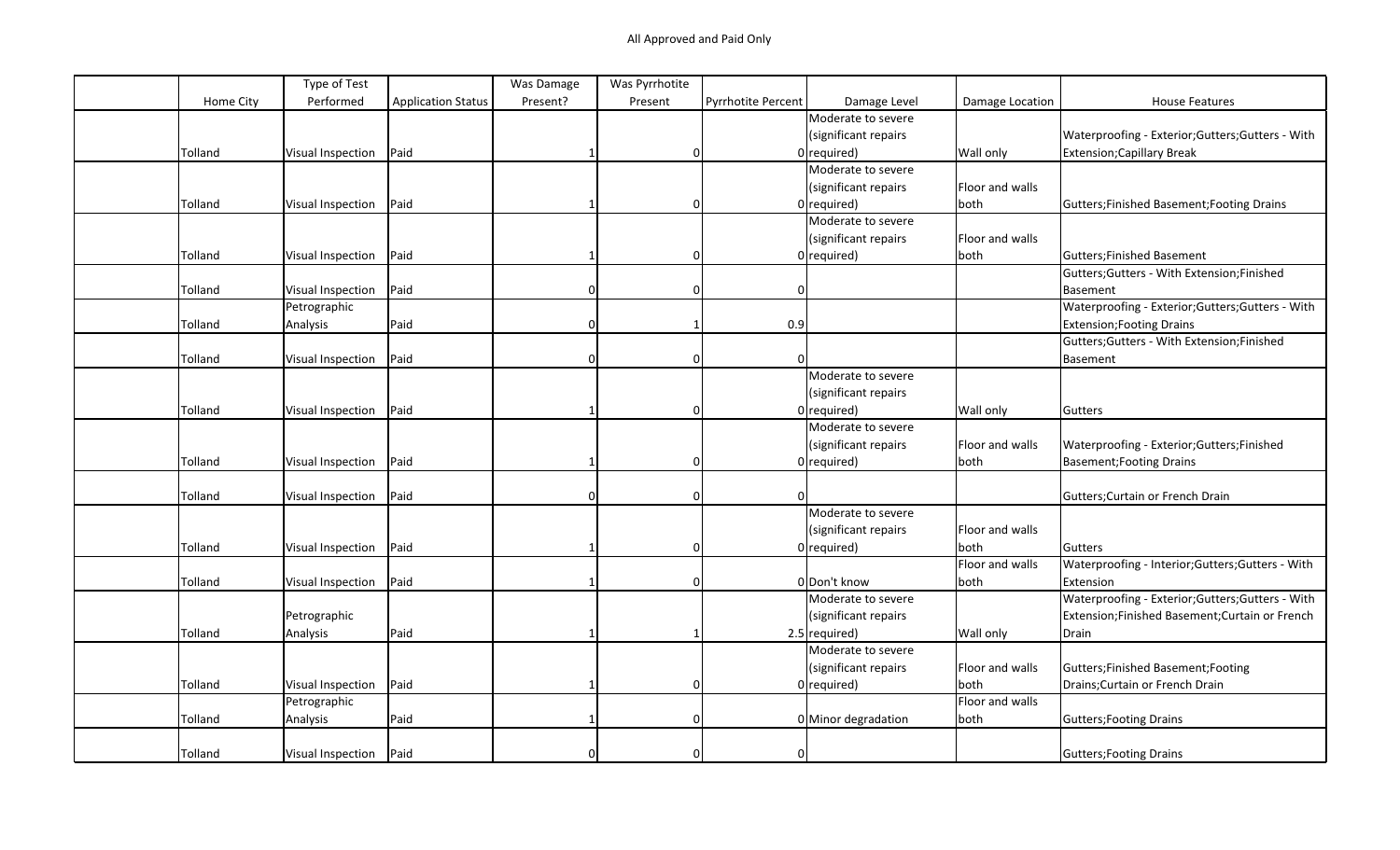| Performed<br>Home City<br><b>Application Status</b><br>Present?<br><b>Pyrrhotite Percent</b><br>Damage Level<br><b>House Features</b><br>Present<br>Damage Location<br>Paid<br>Tolland<br>Visual Inspection<br>Gutters<br>0<br>$\Omega$<br>Waterproofing - Exterior; Gutters; Finished<br>Petrographic<br>Tolland<br>Analysis<br>Paid<br>13 No visible signs<br>Basement; Footing Drains<br>Wall only<br>Moderate to severe<br>Petrographic<br>(significant repairs<br>Floor and walls<br>Paid<br>$2 $ required)<br>Tolland<br>Analysis<br>both<br>Waterproofing - Exterior; Gutters; Footing Drains<br>Minor to moderate (repair<br>Gutters; Gutters - With Extension; Finished<br>Paid<br>Tolland<br>0 suggested/recommended) Wall only<br>Visual Inspection<br>Basement<br>Minor to moderate (repair Floor and walls<br>Gutters; Finished Basement; Curtain or French<br>Tolland<br>Paid<br>0 suggested/recommended) both<br>Visual Inspection<br>Drain<br>0<br>Moderate to severe<br>(significant repairs<br>Petrographic<br>Gutters; Gutters - With Extension; Finished<br>Paid<br>Tolland<br>$7$ required)<br>Wall only<br>Analysis<br>Basement<br>Moderate to severe<br>(significant repairs<br>Paid<br>Tolland<br>$0$ required)<br>Wall only<br>Visual Inspection<br>Gutters; Finished Basement<br>0<br>Paid<br>Tolland<br>Gutters; Finished Basement<br>Visual Inspection<br>0<br>$\Omega$<br>Paid<br>Tolland<br>Gutters; Finished Basement<br>Visual Inspection<br>$\Omega$<br>$\Omega$<br>Waterproofing - Exterior; Gutters; Gutters - With |  | Type of Test | Was Damage | Was Pyrrhotite |  |                                      |
|--------------------------------------------------------------------------------------------------------------------------------------------------------------------------------------------------------------------------------------------------------------------------------------------------------------------------------------------------------------------------------------------------------------------------------------------------------------------------------------------------------------------------------------------------------------------------------------------------------------------------------------------------------------------------------------------------------------------------------------------------------------------------------------------------------------------------------------------------------------------------------------------------------------------------------------------------------------------------------------------------------------------------------------------------------------------------------------------------------------------------------------------------------------------------------------------------------------------------------------------------------------------------------------------------------------------------------------------------------------------------------------------------------------------------------------------------------------------------------------------------------------------------------------------------------|--|--------------|------------|----------------|--|--------------------------------------|
|                                                                                                                                                                                                                                                                                                                                                                                                                                                                                                                                                                                                                                                                                                                                                                                                                                                                                                                                                                                                                                                                                                                                                                                                                                                                                                                                                                                                                                                                                                                                                        |  |              |            |                |  |                                      |
|                                                                                                                                                                                                                                                                                                                                                                                                                                                                                                                                                                                                                                                                                                                                                                                                                                                                                                                                                                                                                                                                                                                                                                                                                                                                                                                                                                                                                                                                                                                                                        |  |              |            |                |  |                                      |
|                                                                                                                                                                                                                                                                                                                                                                                                                                                                                                                                                                                                                                                                                                                                                                                                                                                                                                                                                                                                                                                                                                                                                                                                                                                                                                                                                                                                                                                                                                                                                        |  |              |            |                |  |                                      |
|                                                                                                                                                                                                                                                                                                                                                                                                                                                                                                                                                                                                                                                                                                                                                                                                                                                                                                                                                                                                                                                                                                                                                                                                                                                                                                                                                                                                                                                                                                                                                        |  |              |            |                |  |                                      |
|                                                                                                                                                                                                                                                                                                                                                                                                                                                                                                                                                                                                                                                                                                                                                                                                                                                                                                                                                                                                                                                                                                                                                                                                                                                                                                                                                                                                                                                                                                                                                        |  |              |            |                |  |                                      |
|                                                                                                                                                                                                                                                                                                                                                                                                                                                                                                                                                                                                                                                                                                                                                                                                                                                                                                                                                                                                                                                                                                                                                                                                                                                                                                                                                                                                                                                                                                                                                        |  |              |            |                |  |                                      |
|                                                                                                                                                                                                                                                                                                                                                                                                                                                                                                                                                                                                                                                                                                                                                                                                                                                                                                                                                                                                                                                                                                                                                                                                                                                                                                                                                                                                                                                                                                                                                        |  |              |            |                |  |                                      |
|                                                                                                                                                                                                                                                                                                                                                                                                                                                                                                                                                                                                                                                                                                                                                                                                                                                                                                                                                                                                                                                                                                                                                                                                                                                                                                                                                                                                                                                                                                                                                        |  |              |            |                |  |                                      |
|                                                                                                                                                                                                                                                                                                                                                                                                                                                                                                                                                                                                                                                                                                                                                                                                                                                                                                                                                                                                                                                                                                                                                                                                                                                                                                                                                                                                                                                                                                                                                        |  |              |            |                |  |                                      |
|                                                                                                                                                                                                                                                                                                                                                                                                                                                                                                                                                                                                                                                                                                                                                                                                                                                                                                                                                                                                                                                                                                                                                                                                                                                                                                                                                                                                                                                                                                                                                        |  |              |            |                |  |                                      |
|                                                                                                                                                                                                                                                                                                                                                                                                                                                                                                                                                                                                                                                                                                                                                                                                                                                                                                                                                                                                                                                                                                                                                                                                                                                                                                                                                                                                                                                                                                                                                        |  |              |            |                |  |                                      |
|                                                                                                                                                                                                                                                                                                                                                                                                                                                                                                                                                                                                                                                                                                                                                                                                                                                                                                                                                                                                                                                                                                                                                                                                                                                                                                                                                                                                                                                                                                                                                        |  |              |            |                |  |                                      |
|                                                                                                                                                                                                                                                                                                                                                                                                                                                                                                                                                                                                                                                                                                                                                                                                                                                                                                                                                                                                                                                                                                                                                                                                                                                                                                                                                                                                                                                                                                                                                        |  |              |            |                |  |                                      |
|                                                                                                                                                                                                                                                                                                                                                                                                                                                                                                                                                                                                                                                                                                                                                                                                                                                                                                                                                                                                                                                                                                                                                                                                                                                                                                                                                                                                                                                                                                                                                        |  |              |            |                |  |                                      |
|                                                                                                                                                                                                                                                                                                                                                                                                                                                                                                                                                                                                                                                                                                                                                                                                                                                                                                                                                                                                                                                                                                                                                                                                                                                                                                                                                                                                                                                                                                                                                        |  |              |            |                |  |                                      |
|                                                                                                                                                                                                                                                                                                                                                                                                                                                                                                                                                                                                                                                                                                                                                                                                                                                                                                                                                                                                                                                                                                                                                                                                                                                                                                                                                                                                                                                                                                                                                        |  |              |            |                |  |                                      |
|                                                                                                                                                                                                                                                                                                                                                                                                                                                                                                                                                                                                                                                                                                                                                                                                                                                                                                                                                                                                                                                                                                                                                                                                                                                                                                                                                                                                                                                                                                                                                        |  |              |            |                |  |                                      |
|                                                                                                                                                                                                                                                                                                                                                                                                                                                                                                                                                                                                                                                                                                                                                                                                                                                                                                                                                                                                                                                                                                                                                                                                                                                                                                                                                                                                                                                                                                                                                        |  |              |            |                |  |                                      |
|                                                                                                                                                                                                                                                                                                                                                                                                                                                                                                                                                                                                                                                                                                                                                                                                                                                                                                                                                                                                                                                                                                                                                                                                                                                                                                                                                                                                                                                                                                                                                        |  |              |            |                |  |                                      |
|                                                                                                                                                                                                                                                                                                                                                                                                                                                                                                                                                                                                                                                                                                                                                                                                                                                                                                                                                                                                                                                                                                                                                                                                                                                                                                                                                                                                                                                                                                                                                        |  |              |            |                |  |                                      |
|                                                                                                                                                                                                                                                                                                                                                                                                                                                                                                                                                                                                                                                                                                                                                                                                                                                                                                                                                                                                                                                                                                                                                                                                                                                                                                                                                                                                                                                                                                                                                        |  |              |            |                |  |                                      |
|                                                                                                                                                                                                                                                                                                                                                                                                                                                                                                                                                                                                                                                                                                                                                                                                                                                                                                                                                                                                                                                                                                                                                                                                                                                                                                                                                                                                                                                                                                                                                        |  |              |            |                |  |                                      |
|                                                                                                                                                                                                                                                                                                                                                                                                                                                                                                                                                                                                                                                                                                                                                                                                                                                                                                                                                                                                                                                                                                                                                                                                                                                                                                                                                                                                                                                                                                                                                        |  |              |            |                |  |                                      |
|                                                                                                                                                                                                                                                                                                                                                                                                                                                                                                                                                                                                                                                                                                                                                                                                                                                                                                                                                                                                                                                                                                                                                                                                                                                                                                                                                                                                                                                                                                                                                        |  |              |            |                |  |                                      |
|                                                                                                                                                                                                                                                                                                                                                                                                                                                                                                                                                                                                                                                                                                                                                                                                                                                                                                                                                                                                                                                                                                                                                                                                                                                                                                                                                                                                                                                                                                                                                        |  |              |            |                |  |                                      |
|                                                                                                                                                                                                                                                                                                                                                                                                                                                                                                                                                                                                                                                                                                                                                                                                                                                                                                                                                                                                                                                                                                                                                                                                                                                                                                                                                                                                                                                                                                                                                        |  |              |            |                |  |                                      |
|                                                                                                                                                                                                                                                                                                                                                                                                                                                                                                                                                                                                                                                                                                                                                                                                                                                                                                                                                                                                                                                                                                                                                                                                                                                                                                                                                                                                                                                                                                                                                        |  |              |            |                |  |                                      |
|                                                                                                                                                                                                                                                                                                                                                                                                                                                                                                                                                                                                                                                                                                                                                                                                                                                                                                                                                                                                                                                                                                                                                                                                                                                                                                                                                                                                                                                                                                                                                        |  |              |            |                |  | Extension; Capillary Break; Finished |
| Paid<br>Tolland<br><b>Basement; Footing Drains</b><br>Visual Inspection<br>$\Omega$                                                                                                                                                                                                                                                                                                                                                                                                                                                                                                                                                                                                                                                                                                                                                                                                                                                                                                                                                                                                                                                                                                                                                                                                                                                                                                                                                                                                                                                                    |  |              |            |                |  |                                      |
| Moderate to severe                                                                                                                                                                                                                                                                                                                                                                                                                                                                                                                                                                                                                                                                                                                                                                                                                                                                                                                                                                                                                                                                                                                                                                                                                                                                                                                                                                                                                                                                                                                                     |  |              |            |                |  |                                      |
| (significant repairs<br>Gutters; Capillary Break; Finished                                                                                                                                                                                                                                                                                                                                                                                                                                                                                                                                                                                                                                                                                                                                                                                                                                                                                                                                                                                                                                                                                                                                                                                                                                                                                                                                                                                                                                                                                             |  |              |            |                |  |                                      |
| Paid<br>Tolland<br>$0$ required)<br>Wall only<br>Basement; Curtain or French Drain<br>Visual Inspection<br>$\Omega$                                                                                                                                                                                                                                                                                                                                                                                                                                                                                                                                                                                                                                                                                                                                                                                                                                                                                                                                                                                                                                                                                                                                                                                                                                                                                                                                                                                                                                    |  |              |            |                |  |                                      |
|                                                                                                                                                                                                                                                                                                                                                                                                                                                                                                                                                                                                                                                                                                                                                                                                                                                                                                                                                                                                                                                                                                                                                                                                                                                                                                                                                                                                                                                                                                                                                        |  |              |            |                |  |                                      |
| Waterproofing - Exterior; Waterproofing -                                                                                                                                                                                                                                                                                                                                                                                                                                                                                                                                                                                                                                                                                                                                                                                                                                                                                                                                                                                                                                                                                                                                                                                                                                                                                                                                                                                                                                                                                                              |  |              |            |                |  |                                      |
| Minor to moderate (repair   Floor and walls<br>Interior; Gutters; Footing Drains; Curtain or French                                                                                                                                                                                                                                                                                                                                                                                                                                                                                                                                                                                                                                                                                                                                                                                                                                                                                                                                                                                                                                                                                                                                                                                                                                                                                                                                                                                                                                                    |  |              |            |                |  |                                      |
| Paid<br>Tolland<br>0 suggested/recommended) both<br>Visual Inspection<br>Drain<br>$\Omega$                                                                                                                                                                                                                                                                                                                                                                                                                                                                                                                                                                                                                                                                                                                                                                                                                                                                                                                                                                                                                                                                                                                                                                                                                                                                                                                                                                                                                                                             |  |              |            |                |  |                                      |
| Petrographic                                                                                                                                                                                                                                                                                                                                                                                                                                                                                                                                                                                                                                                                                                                                                                                                                                                                                                                                                                                                                                                                                                                                                                                                                                                                                                                                                                                                                                                                                                                                           |  |              |            |                |  |                                      |
| Paid<br>Tolland<br>Analysis<br>Waterproofing - Exterior; Gutters<br>$\Omega$<br>$\Omega$                                                                                                                                                                                                                                                                                                                                                                                                                                                                                                                                                                                                                                                                                                                                                                                                                                                                                                                                                                                                                                                                                                                                                                                                                                                                                                                                                                                                                                                               |  |              |            |                |  |                                      |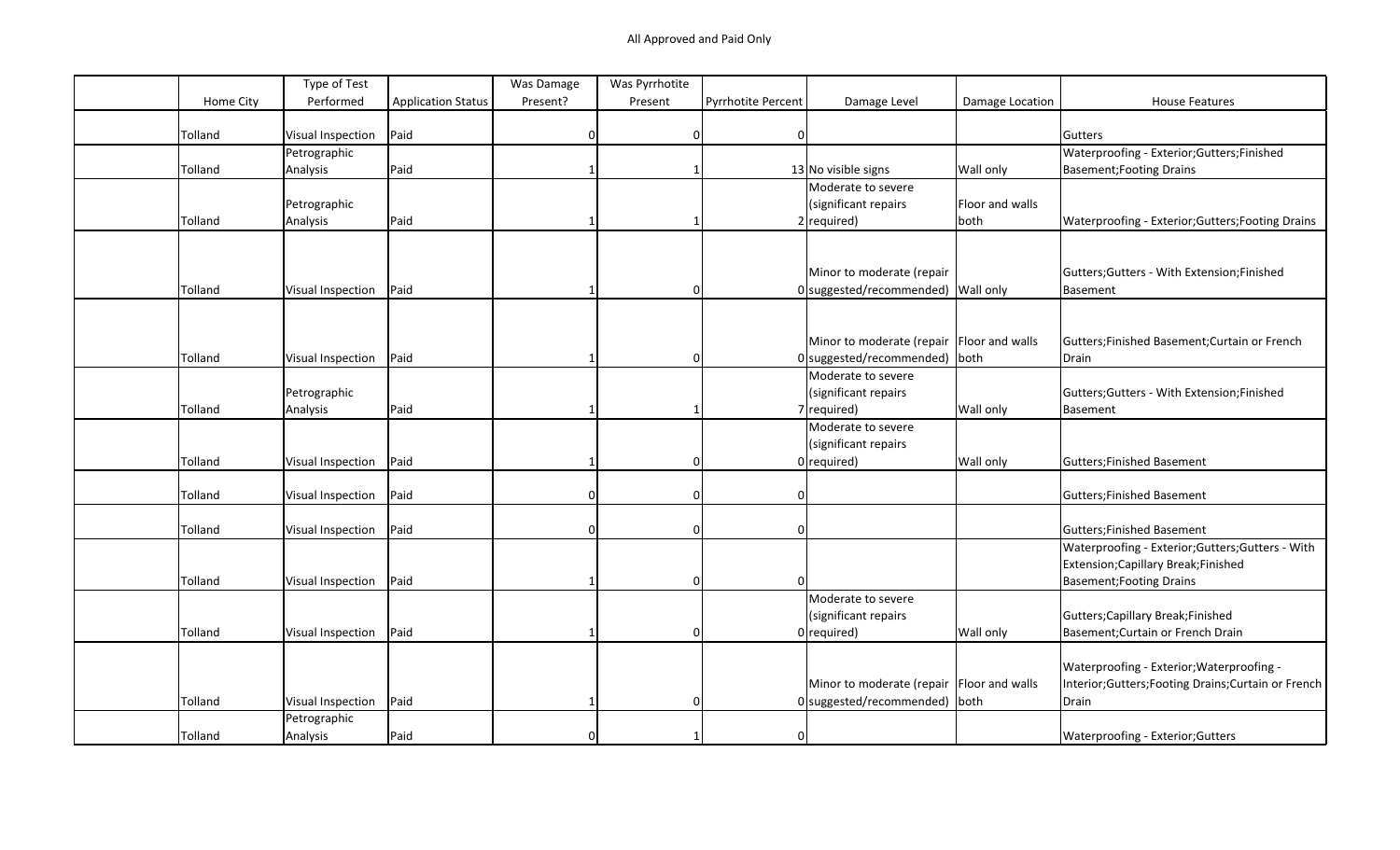|           | Type of Test      |                           | Was Damage | Was Pyrrhotite |                    |                                    |                 |                                                   |
|-----------|-------------------|---------------------------|------------|----------------|--------------------|------------------------------------|-----------------|---------------------------------------------------|
| Home City | Performed         | <b>Application Status</b> | Present?   | Present        | Pyrrhotite Percent | Damage Level                       | Damage Location | <b>House Features</b>                             |
|           |                   |                           |            |                |                    |                                    |                 |                                                   |
|           |                   |                           |            |                |                    |                                    |                 |                                                   |
|           |                   |                           |            |                |                    | Minor to moderate (repair          |                 | Waterproofing - Exterior; Gutters; Finished       |
| Tolland   | Visual Inspection | Paid                      |            | $\Omega$       |                    | 0 suggested/recommended) Wall only |                 | <b>Basement; Footing Drains</b>                   |
|           |                   |                           |            |                |                    | Moderate to severe                 |                 |                                                   |
|           |                   |                           |            |                |                    | (significant repairs               |                 | Gutters; Gutters - With Extension; Finished       |
| Tolland   | Visual Inspection | Paid                      |            | $\Omega$       |                    | $0$ required)                      | Wall only       | <b>Basement; Footing Drains</b>                   |
|           |                   |                           |            |                |                    | Moderate to severe                 |                 |                                                   |
|           |                   |                           |            |                |                    | (significant repairs               | Floor and walls | Waterproofing - Exterior; Gutters; Finished       |
| Tolland   | Visual Inspection | Paid                      |            | $\Omega$       |                    | $0$ required)                      | both            | <b>Basement; Footing Drains</b>                   |
|           |                   |                           |            |                |                    |                                    |                 |                                                   |
|           |                   |                           |            |                |                    |                                    |                 |                                                   |
|           |                   |                           |            |                |                    | Minor to moderate (repair          |                 |                                                   |
| Tolland   | Visual Inspection | Paid                      |            | $\Omega$       |                    | 0 suggested/recommended) Wall only |                 | Gutters - With Extension; Curtain or French Drain |
|           |                   |                           |            |                |                    |                                    |                 | Waterproofing - Exterior; Waterproofing -         |
|           |                   |                           |            |                |                    |                                    |                 | Interior;Gutters;Gutters - With                   |
| Tolland   | Visual Inspection | Paid                      | $\Omega$   | 0              | 01                 |                                    |                 | Extension; Finished Basement                      |
|           |                   |                           |            |                |                    |                                    | Concrete floor  |                                                   |
| Tolland   | Visual Inspection | Paid                      |            | $\Omega$       |                    | 0 Minor degradation                | only            | Gutters; Finished Basement                        |
|           |                   |                           |            |                |                    |                                    |                 | Gutters; Gutters - With Extension; Curtain or     |
| Tolland   | Visual Inspection | Paid                      | $\Omega$   | 0              | 0                  |                                    |                 | French Drain                                      |
|           |                   |                           |            |                |                    |                                    |                 |                                                   |
| Tolland   | Visual Inspection | Paid                      |            | $\Omega$       |                    |                                    |                 |                                                   |
|           |                   |                           |            |                |                    |                                    |                 |                                                   |
| Tolland   | Visual Inspection | Paid                      |            | 0              | $\Omega$           |                                    |                 | Gutters                                           |
|           |                   |                           |            |                |                    |                                    |                 |                                                   |
|           |                   |                           |            |                |                    |                                    |                 | Waterproofing - Exterior; Gutters; Gutters - With |
|           |                   |                           |            |                |                    |                                    |                 | Extension;Finished Basement;Footing               |
| Tolland   | Visual Inspection | Paid                      |            | 0              | $\Omega$           |                                    | Wall only       | Drains; Curtain or French Drain                   |
|           | Petrographic      |                           |            |                |                    |                                    |                 | Gutters; Gutters - With Extension; Finished       |
| Tolland   | Analysis          | Paid                      | $\Omega$   | $\Omega$       |                    |                                    |                 | Basement; Curtain or French Drain                 |
|           |                   |                           |            |                |                    | Moderate to severe                 |                 |                                                   |
|           |                   |                           |            |                |                    | (significant repairs               | Floor and walls | Waterproofing - Exterior; Gutters; Finished       |
| Tolland   | Visual Inspection | Paid                      |            | $\Omega$       |                    | $0$ required)                      | both            | Basement                                          |
|           |                   |                           |            |                |                    |                                    |                 |                                                   |
| Tolland   | Visual Inspection | Paid                      |            |                |                    |                                    |                 | Waterproofing - Exterior; Gutters                 |
|           |                   |                           |            |                |                    |                                    |                 |                                                   |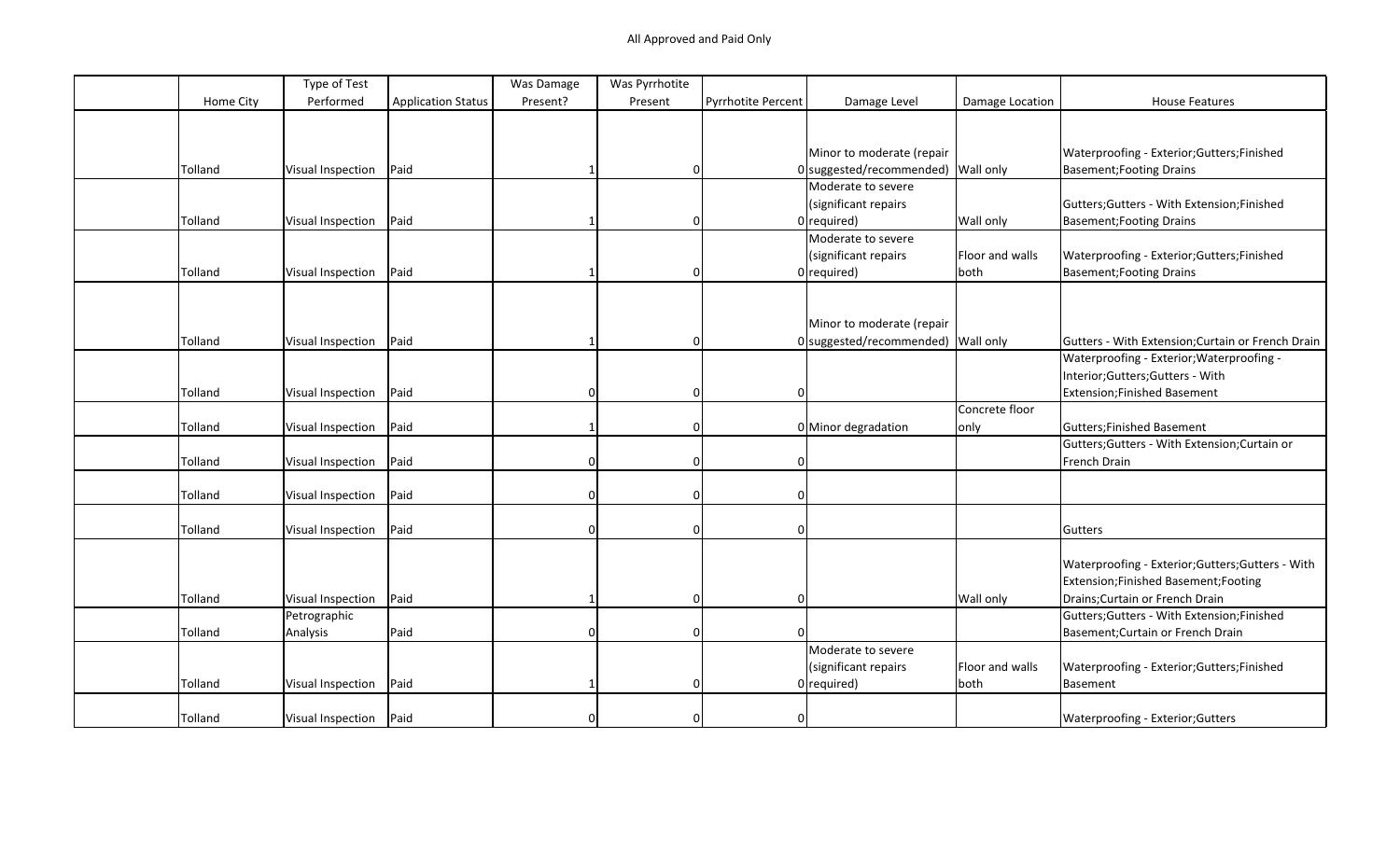|           | Type of Test             |                           | Was Damage | Was Pyrrhotite |                    |                                             |                 |                                                                |
|-----------|--------------------------|---------------------------|------------|----------------|--------------------|---------------------------------------------|-----------------|----------------------------------------------------------------|
| Home City | Performed                | <b>Application Status</b> | Present?   | Present        | Pyrrhotite Percent | Damage Level                                | Damage Location | <b>House Features</b>                                          |
|           |                          |                           |            |                |                    |                                             |                 |                                                                |
|           |                          |                           |            |                |                    |                                             |                 |                                                                |
|           |                          |                           |            |                |                    | Minor to moderate (repair   Floor and walls |                 | Waterproofing - Exterior; Gutters - With                       |
| Tolland   | Visual Inspection        | Paid                      |            | 0              |                    | 0 suggested/recommended) both               |                 | Extension                                                      |
|           |                          |                           |            |                |                    |                                             |                 |                                                                |
| Tolland   | Visual Inspection        | Paid                      |            | 0              | $\mathbf{0}$       |                                             |                 |                                                                |
|           |                          |                           |            |                |                    |                                             |                 |                                                                |
| Tolland   | <b>Visual Inspection</b> | Paid                      | 0          | 0              | $\Omega$           |                                             |                 | Gutters; Gutters - With Extension                              |
|           |                          |                           |            |                |                    |                                             |                 |                                                                |
| Tolland   | Visual Inspection        | Paid                      | $\Omega$   | 0              | $\mathbf{0}$       |                                             |                 |                                                                |
|           | Petrographic             |                           |            |                |                    |                                             |                 |                                                                |
| Tolland   | Analysis                 | Paid                      |            | $\Omega$       |                    |                                             |                 | Gutters; Gutters - With Extension                              |
|           |                          |                           |            |                |                    | Moderate to severe                          |                 |                                                                |
|           |                          |                           |            |                |                    | (significant repairs                        |                 | Waterproofing - Exterior;Gutters;Gutters - With                |
| Tolland   | Visual Inspection        | Paid                      |            | 0              |                    | $0$ required)                               | Wall only       | <b>Extension; Footing Drains</b>                               |
|           |                          |                           |            |                |                    | Moderate to severe                          |                 |                                                                |
|           |                          |                           |            |                |                    | (significant repairs                        |                 | Waterproofing - Exterior; Gutters; Gutters - With              |
| Tolland   | Visual Inspection        | Paid                      |            | $\Omega$       |                    | $0$ required)                               | Wall only       | Extension;Finished Basement;Footing Drains                     |
|           |                          |                           |            |                |                    |                                             |                 | Waterproofing - Exterior;Gutters;Footing                       |
| Tolland   | Visual Inspection        | Paid                      | $\Omega$   | 0              | $\Omega$           |                                             |                 | Drains; Curtain or French Drain                                |
|           |                          |                           |            |                |                    |                                             |                 | Waterproofing - Exterior; Gutters; Gutters - With              |
| Tolland   | Visual Inspection        | Paid                      |            | $\Omega$       |                    |                                             |                 | <b>Extension;Finished Basement</b>                             |
|           |                          |                           |            |                |                    | Moderate to severe                          |                 |                                                                |
|           |                          |                           |            |                |                    | (significant repairs                        | Floor and walls |                                                                |
| Tolland   | Visual Inspection        | Paid                      |            | 0              |                    | $0$ required)                               | both            | Gutters; Gutters - With Extension; Footing Drains              |
|           |                          |                           |            |                |                    |                                             |                 |                                                                |
|           | Petrographic             |                           |            |                |                    |                                             |                 | Waterproofing - Exterior; Gutters; Gutters - With              |
| Tolland   | Analysis                 | Paid                      | $\Omega$   |                | 15                 |                                             |                 | Extension; Footing Drains; Curtain or French Drain             |
|           |                          |                           |            |                |                    |                                             |                 |                                                                |
|           |                          |                           |            |                |                    |                                             |                 | Waterproofing - Exterior;Gutters;Gutters - With                |
| Tolland   | Visual Inspection        | Paid                      | 0          | 0              | $\mathbf 0$        |                                             |                 | Extension; Footing Drains; Curtain or French Drain             |
|           |                          |                           |            |                |                    |                                             |                 |                                                                |
| Tolland   |                          | Paid                      |            | 0              | $\mathbf 0$        |                                             |                 | Waterproofing - Exterior; Gutters; Gutters - With<br>Extension |
|           | Visual Inspection        |                           | 0          |                |                    |                                             |                 |                                                                |
|           | Petrographic             |                           |            |                |                    |                                             |                 |                                                                |
| Tolland   | Analysis                 | Paid                      |            |                |                    |                                             |                 | Waterproofing - Exterior; Gutters                              |
|           |                          |                           |            |                |                    |                                             |                 |                                                                |
| Tolland   | Visual Inspection        | Paid                      |            | 0              | $\Omega$           |                                             |                 | Gutters; Finished Basement; Footing Drains                     |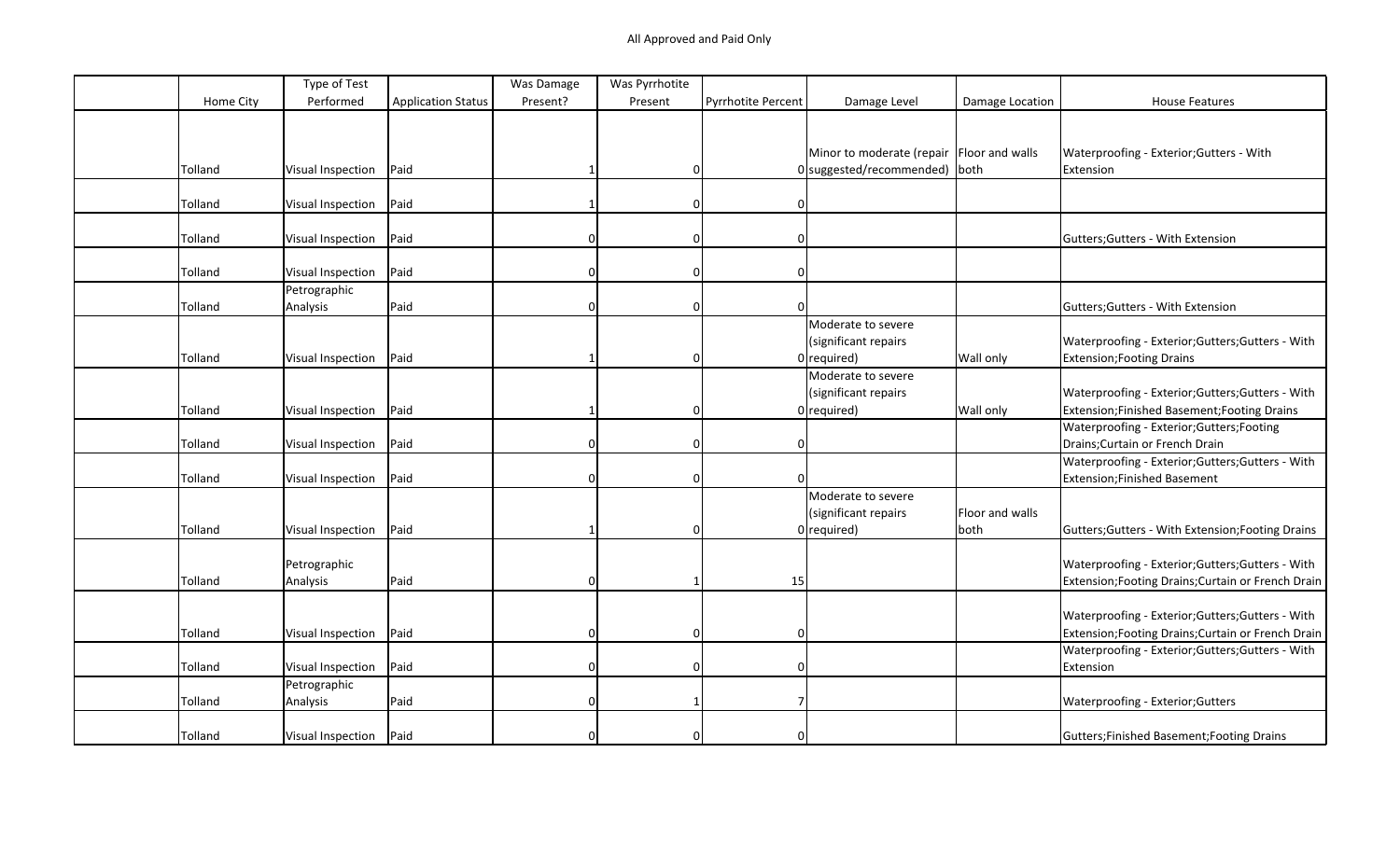|           | Type of Test      |                           | Was Damage | Was Pyrrhotite |                           |                                            |                 |                                                   |
|-----------|-------------------|---------------------------|------------|----------------|---------------------------|--------------------------------------------|-----------------|---------------------------------------------------|
| Home City | Performed         | <b>Application Status</b> | Present?   | Present        | <b>Pyrrhotite Percent</b> | Damage Level                               | Damage Location | <b>House Features</b>                             |
|           |                   |                           |            |                |                           |                                            |                 |                                                   |
| Tolland   | Visual Inspection | Paid                      | U          | $\mathbf 0$    | $\mathbf 0$               |                                            |                 | Gutters; Curtain or French Drain                  |
|           |                   |                           |            |                |                           |                                            |                 |                                                   |
|           |                   |                           |            |                |                           |                                            |                 | Waterproofing - Exterior; Gutters; Gutters - With |
| Tolland   | Visual Inspection | Paid                      | 0          | 0              | $\Omega$                  |                                            |                 | Extension; Finished Basement; Footing Drains      |
|           | Petrographic      |                           |            |                |                           |                                            |                 |                                                   |
| Tolland   | Analysis          | Paid                      |            |                |                           | 30 Minor degradation                       | Wall only       | Waterproofing - Exterior; Gutters                 |
|           |                   |                           |            |                |                           |                                            |                 |                                                   |
| Tolland   | Visual Inspection | Paid                      |            | $\Omega$       | $\mathbf{0}$              |                                            |                 | Waterproofing - Exterior; Gutters                 |
|           |                   |                           |            |                |                           |                                            |                 |                                                   |
| Tolland   | Visual Inspection | Paid                      |            | $\Omega$       |                           |                                            |                 | Gutters; Finished Basement; Footing Drains        |
|           |                   |                           |            |                |                           | Moderate to severe                         |                 |                                                   |
|           |                   |                           |            |                |                           | (significant repairs                       |                 | Waterproofing - Exterior; Gutters; Curtain or     |
| Tolland   | Visual Inspection | Paid                      |            | $\Omega$       |                           | $0$ required)                              | Wall only       | French Drain                                      |
|           |                   |                           |            |                |                           | Moderate to severe                         |                 |                                                   |
|           |                   |                           |            |                |                           | (significant repairs                       |                 | Gutters;Finished Basement;Footing                 |
| Tolland   | Visual Inspection | Paid                      |            | $\mathbf 0$    |                           | $0$ required)                              | Wall only       | Drains; Curtain or French Drain                   |
|           |                   |                           |            |                |                           |                                            |                 |                                                   |
| Tolland   | Visual Inspection | Paid                      |            | $\mathbf 0$    |                           |                                            |                 |                                                   |
|           |                   |                           |            |                |                           | Severe (imminent threat of Floor and walls |                 |                                                   |
| Tolland   | Visual Inspection | Paid                      |            | $\Omega$       |                           | $0$ failure)                               | both            | Gutters                                           |
|           |                   |                           |            |                |                           |                                            |                 |                                                   |
| Tolland   | Visual Inspection | Paid                      |            | $\Omega$       | $\mathbf{0}$              |                                            |                 | Gutters                                           |
|           |                   |                           |            |                |                           |                                            |                 |                                                   |
| Tolland   | Visual Inspection | Paid                      | 0          | $\mathbf 0$    | $\mathbf{0}$              |                                            |                 |                                                   |
|           |                   |                           |            |                |                           |                                            |                 | Waterproofing - Exterior; Gutters; Gutters - With |
|           | Petrographic      |                           |            |                |                           |                                            |                 | Extension; Capillary Break; Finished              |
| Tolland   | Analysis          | Paid                      | $\Omega$   | $\Omega$       | $\Omega$                  |                                            |                 | Basement; Footing Drains                          |
|           |                   |                           |            |                |                           |                                            |                 |                                                   |
| Tolland   | Visual Inspection | Paid                      |            | $\Omega$       |                           |                                            |                 | Waterproofing - Exterior; Gutters                 |
|           |                   |                           |            |                |                           |                                            | Floor and walls | Waterproofing - Exterior; Gutters; Gutters - With |
| Tolland   | Visual Inspection | Paid                      |            | $\mathbf 0$    |                           | 0 Minor degradation                        | both            | Extension; Footing Drains                         |
|           |                   |                           |            |                |                           |                                            |                 |                                                   |
| Tolland   | Visual Inspection | Paid                      |            | $\mathbf 0$    | $\Omega$                  |                                            |                 | Curtain or French Drain                           |
|           |                   |                           |            |                |                           |                                            |                 | Gutters; Gutters - With Extension; Curtain or     |
| Tolland   | Visual Inspection | Paid                      | 0          | $\mathbf 0$    | $\mathbf{0}$              |                                            |                 | French Drain                                      |
|           |                   |                           |            |                |                           |                                            |                 |                                                   |
| Tolland   | Visual Inspection | Paid                      |            | 0              | 0                         |                                            |                 | Gutters                                           |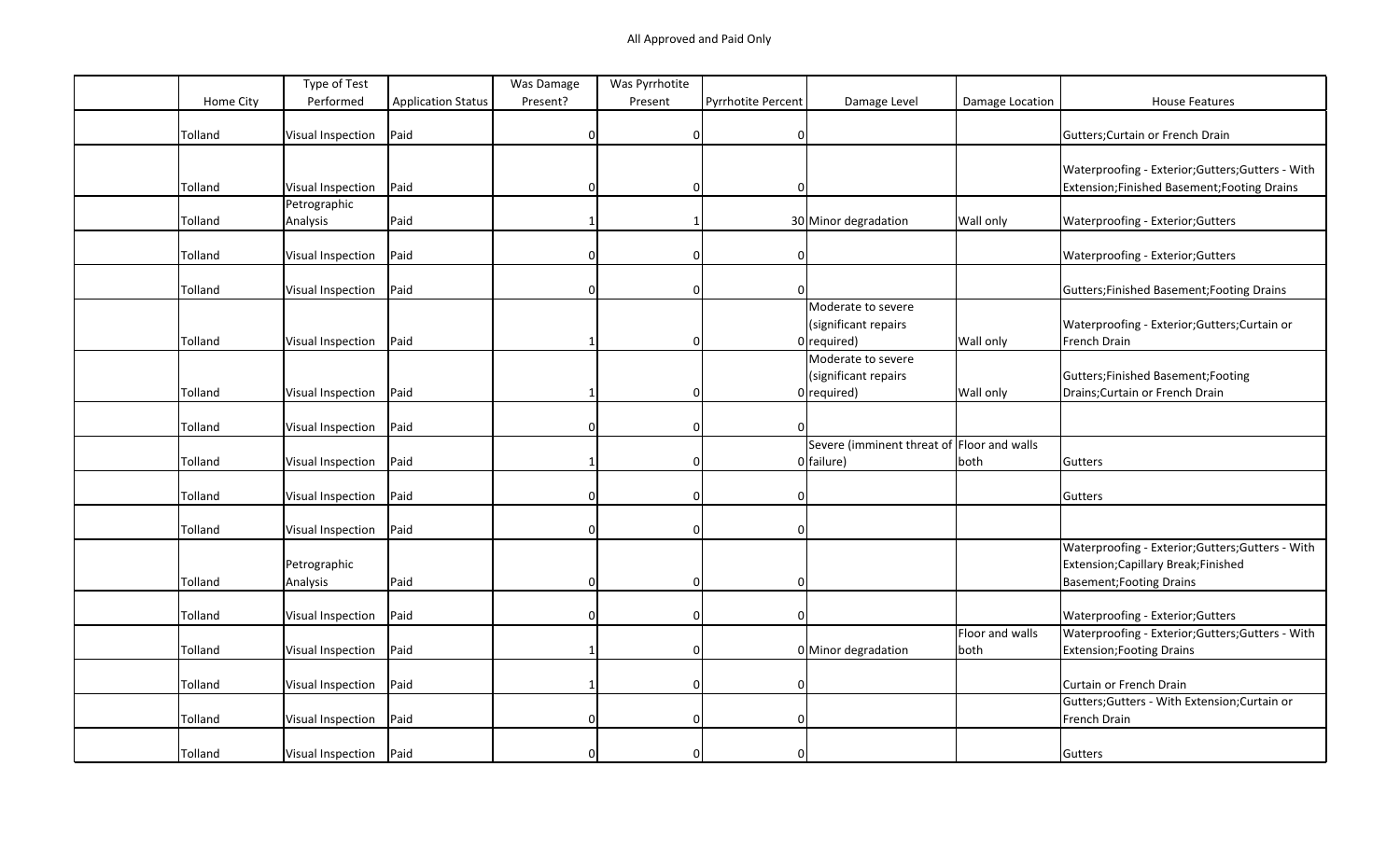|           | Type of Test             |                           | Was Damage   | Was Pyrrhotite |                           |                                           |                  |                                                    |
|-----------|--------------------------|---------------------------|--------------|----------------|---------------------------|-------------------------------------------|------------------|----------------------------------------------------|
| Home City | Performed                | <b>Application Status</b> | Present?     | Present        | <b>Pyrrhotite Percent</b> | Damage Level                              | Damage Location  | <b>House Features</b>                              |
|           |                          |                           |              |                |                           |                                           | Floor and walls  | Waterproofing - Exterior; Gutters; Finished        |
| Tolland   | Visual Inspection        | Paid                      |              | $\mathbf 0$    |                           | 0 Minor degradation                       | both             | Basement                                           |
|           |                          |                           |              |                |                           |                                           |                  |                                                    |
|           |                          |                           |              |                |                           |                                           |                  |                                                    |
|           |                          |                           |              |                |                           | Minor to moderate (repair                 |                  |                                                    |
| Tolland   | Visual Inspection        | Paid                      |              | $\Omega$       |                           | 0 suggested/recommended) Wall only        |                  | <b>Finished Basement</b>                           |
|           |                          |                           |              |                |                           |                                           |                  |                                                    |
|           |                          |                           |              |                |                           |                                           |                  |                                                    |
|           |                          |                           |              |                |                           | Minor to moderate (repair Floor and walls |                  | Waterproofing - Exterior; Gutters; Gutters - With  |
| Tolland   | Visual Inspection        | Paid                      |              | 0              |                           | 0 suggested/recommended) both             |                  | Extension                                          |
|           |                          |                           |              |                |                           |                                           |                  |                                                    |
|           | Petrographic             |                           |              |                |                           |                                           |                  | Waterproofing - Exterior; Gutters; Gutters - With  |
| Tolland   | Analysis                 | Paid                      | $\Omega$     | -1             | 12                        |                                           |                  | Extension; Footing Drains; Curtain or French Drain |
|           |                          |                           |              |                |                           |                                           |                  |                                                    |
| Tolland   | Visual Inspection        | Paid                      |              | $\Omega$       | $\Omega$                  |                                           |                  | Gutters; Finished Basement                         |
|           | Petrographic             |                           |              |                |                           |                                           |                  | Waterproofing - Exterior; Gutters; Finished        |
| Tolland   | Analysis                 | Paid                      | ŋ            | -1             | 25                        |                                           |                  | Basement; Curtain or French Drain                  |
|           |                          |                           |              |                |                           | Moderate to severe                        |                  |                                                    |
|           |                          |                           |              |                |                           | (significant repairs                      | Floor and walls  | Waterproofing - Exterior; Gutters; Gutters - With  |
| Tolland   | Visual Inspection        | Paid                      |              | $\Omega$       |                           | $0$ required)                             | both             | Extension; Finished Basement; Footing Drains       |
|           |                          |                           |              |                |                           |                                           |                  |                                                    |
| Tolland   | Visual Inspection        | Paid                      | $\Omega$     | $\Omega$       |                           |                                           |                  | Waterproofing - Exterior; Gutters                  |
|           |                          |                           |              |                |                           |                                           |                  |                                                    |
| Tolland   | <b>Visual Inspection</b> | Paid                      | n            | $\Omega$       |                           |                                           |                  | Gutters; Finished Basement; Footing Drains         |
|           |                          |                           |              |                |                           |                                           |                  |                                                    |
| Tolland   | Visual Inspection        | Paid                      | n            | $\Omega$       |                           |                                           |                  |                                                    |
|           |                          |                           |              |                |                           |                                           |                  |                                                    |
| Tolland   | Visual Inspection        | Paid                      | <sup>n</sup> | $\mathbf 0$    | $\Omega$                  |                                           |                  | Gutters; Finished Basement                         |
|           |                          |                           |              |                |                           |                                           |                  |                                                    |
| Tolland   | Visual Inspection        | Paid                      |              | $\Omega$       |                           |                                           |                  | Waterproofing - Exterior; Gutters; Footing Drains  |
|           |                          |                           |              |                |                           |                                           |                  |                                                    |
|           |                          |                           |              |                |                           |                                           |                  |                                                    |
|           |                          |                           |              |                |                           | Minor to moderate (repair                 |                  | Gutters;Finished Basement;Footing                  |
| Tolland   | Visual Inspection        | Paid                      |              | $\Omega$       |                           | $0$ suggested/recommended)                | <b>Wall only</b> | Drains; Curtain or French Drain                    |
|           |                          |                           |              |                |                           |                                           | Floor and walls  | Gutters; Gutters - With Extension; Finished        |
| Tolland   | Visual Inspection        | Paid                      |              | $\Omega$       |                           | 0 Minor degradation                       | both             | Basement                                           |
|           |                          |                           |              |                |                           | Severe (imminent threat of                |                  |                                                    |
| Tolland   | Visual Inspection        | Paid                      |              | $\Omega$       |                           | $0$ failure)                              |                  | Gutters                                            |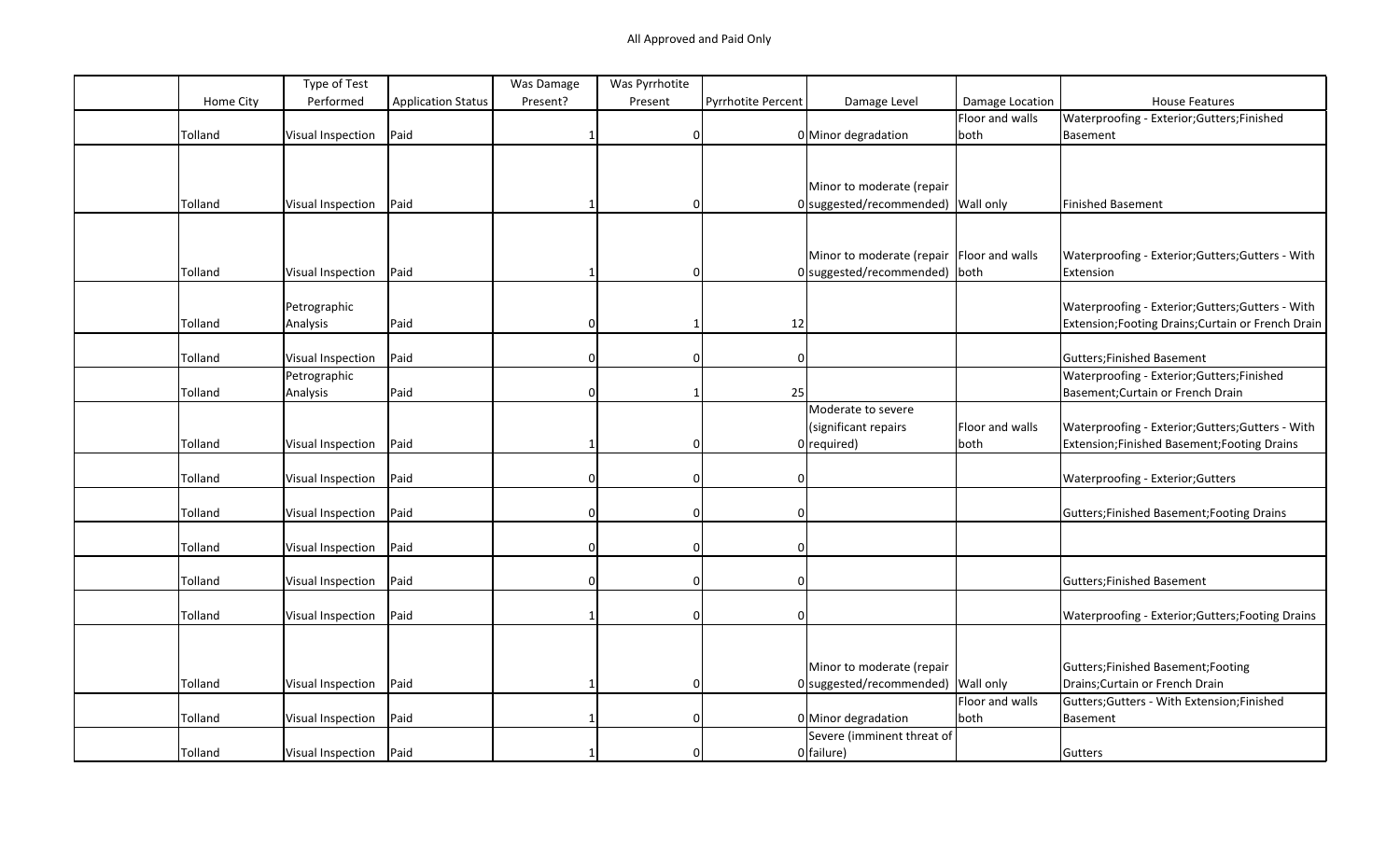|         |           | Type of Test             |                           | Was Damage   | Was Pyrrhotite |                           |                                             |                 |                                                    |
|---------|-----------|--------------------------|---------------------------|--------------|----------------|---------------------------|---------------------------------------------|-----------------|----------------------------------------------------|
|         | Home City | Performed                | <b>Application Status</b> | Present?     | Present        | <b>Pyrrhotite Percent</b> | Damage Level                                | Damage Location | <b>House Features</b>                              |
|         |           |                          |                           |              |                |                           |                                             |                 | Waterproofing - Exterior; Waterproofing -          |
|         |           |                          |                           |              |                |                           |                                             |                 | Interior;Gutters;Finished Basement;Footing         |
| Tolland |           | Visual Inspection        | Paid                      |              | 0              | $\Omega$                  |                                             |                 | Drains                                             |
|         |           |                          |                           |              |                |                           |                                             |                 | Waterproofing - Exterior; Waterproofing -          |
|         |           |                          |                           |              |                |                           |                                             |                 | Interior;Gutters;Gutters - With Extension;Footing  |
| Tolland |           | Visual Inspection        | Paid                      | 0            | 0              | $\mathbf{0}$              |                                             |                 | Drains                                             |
|         |           |                          |                           |              |                |                           |                                             |                 |                                                    |
| Tolland |           | Visual Inspection        | Paid                      | <sup>0</sup> | $\Omega$       | 0                         |                                             |                 | <b>Finished Basement</b>                           |
|         |           | Petrographic             |                           |              |                |                           |                                             |                 | Waterproofing - Exterior; Gutters; Finished        |
| Tolland |           | Analysis                 | Paid                      | $\Omega$     |                | 8                         |                                             |                 | Basement                                           |
|         |           |                          |                           |              |                |                           |                                             |                 |                                                    |
| Tolland |           | <b>Visual Inspection</b> | Paid                      | 0            | 0              | $\mathbf{0}$              |                                             |                 | Waterproofing - Exterior; Gutters                  |
|         |           |                          |                           |              |                |                           |                                             |                 |                                                    |
| Tolland |           | Visual Inspection        | Paid                      |              | $\Omega$       |                           | 0 Minor degradation                         | Wall only       | Gutters; Footing Drains                            |
|         |           | Petrographic             |                           |              |                |                           |                                             |                 |                                                    |
| Tolland |           | Analysis                 | Paid                      | $\Omega$     |                | 39                        |                                             |                 | Waterproofing - Exterior; Gutters                  |
|         |           |                          |                           |              |                |                           |                                             |                 |                                                    |
|         |           |                          |                           |              |                |                           |                                             |                 | Waterproofing - Exterior; Gutters; Gutters - With  |
| Tolland |           | Visual Inspection        | Paid                      | $\Omega$     | $\Omega$       | $\Omega$                  |                                             |                 | Extension; Footing Drains; Curtain or French Drain |
|         |           |                          |                           |              |                |                           |                                             |                 | Waterproofing - Exterior; Waterproofing -          |
| Tolland |           | <b>Visual Inspection</b> | Paid                      | $\Omega$     | 0              | $\Omega$                  |                                             |                 | Interior;Gutters;Gutters - With Extension          |
|         |           |                          |                           |              |                |                           |                                             |                 |                                                    |
|         |           |                          |                           |              |                |                           |                                             |                 |                                                    |
|         |           |                          |                           |              |                |                           | Minor to moderate (repair   Floor and walls |                 | Waterproofing - Exterior; Gutters; Gutters - With  |
| Tolland |           | <b>Visual Inspection</b> | Paid                      |              | $\Omega$       |                           | $0$ suggested/recommended) both             |                 | Extension; Footing Drains; Curtain or French Drain |
|         |           |                          |                           |              |                |                           |                                             |                 |                                                    |
|         |           |                          |                           |              |                |                           |                                             |                 |                                                    |
|         |           |                          |                           |              |                |                           | Minor to moderate (repair                   |                 |                                                    |
| Tolland |           | Visual Inspection        | Paid                      |              | $\Omega$       |                           | $0$ suggested/recommended) Wall only        |                 | Gutters; Gutters - With Extension                  |
|         |           |                          |                           |              |                |                           |                                             |                 |                                                    |
|         |           |                          |                           |              |                |                           |                                             |                 |                                                    |
|         |           |                          |                           |              |                |                           | Minor to moderate (repair   Floor and walls |                 |                                                    |
| Tolland |           | Visual Inspection        | Paid                      |              | 0              |                           | 0 suggested/recommended) both               |                 | Gutters; Footing Drains                            |
|         |           |                          |                           |              |                |                           |                                             |                 |                                                    |
|         |           |                          |                           |              |                |                           |                                             |                 | Waterproofing - Exterior; Gutters; Gutters - With  |
|         |           |                          |                           |              |                |                           |                                             |                 | Extension; Finished Basement; Footing              |
| Tolland |           | Visual Inspection        | Paid                      |              | $\Omega$       | $\Omega$                  |                                             |                 | Drains; Curtain or French Drain                    |
|         |           |                          |                           |              |                |                           |                                             |                 |                                                    |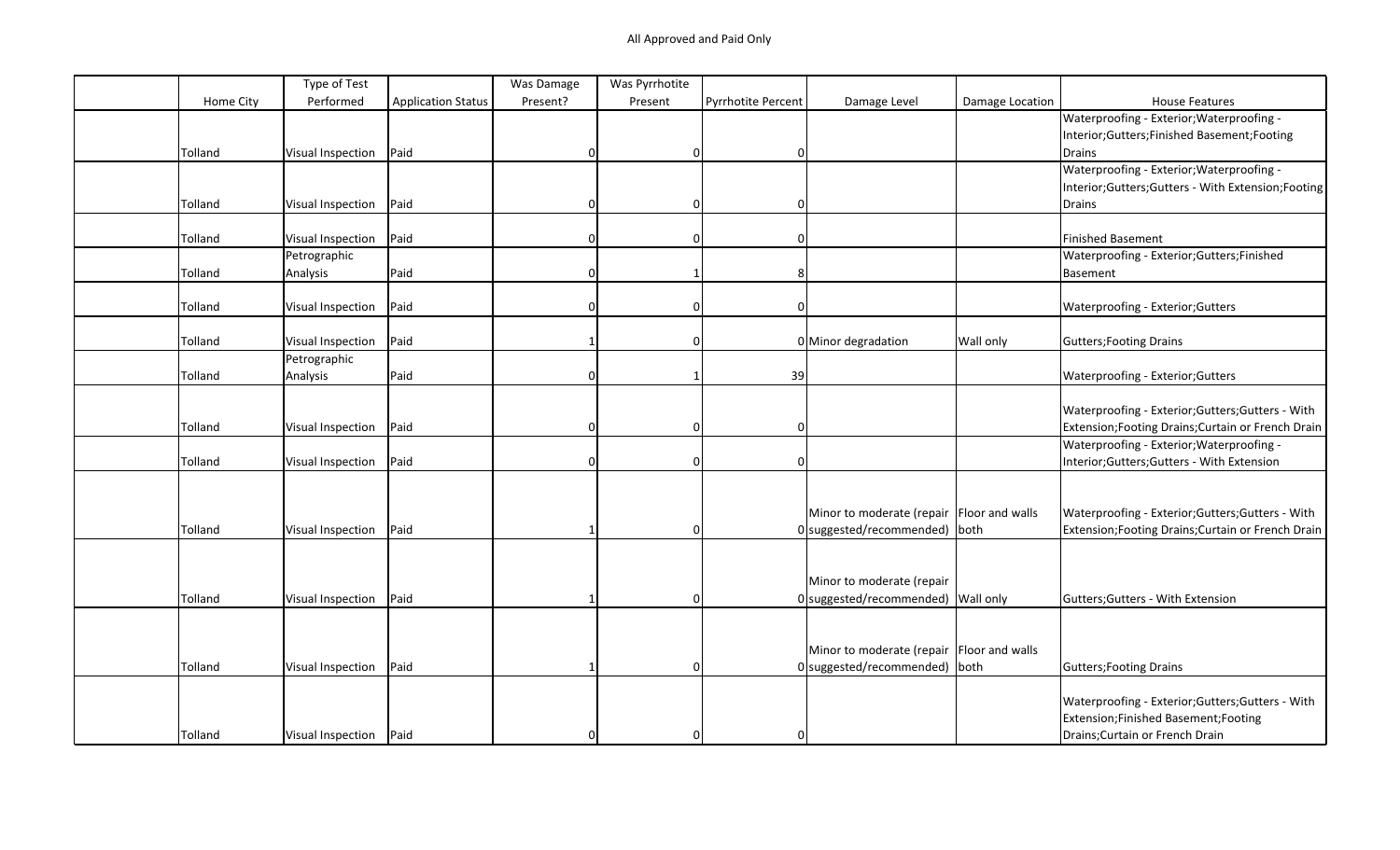|           | Type of Test             |                           | Was Damage | Was Pyrrhotite |                           |                                             |                 |                                                    |
|-----------|--------------------------|---------------------------|------------|----------------|---------------------------|---------------------------------------------|-----------------|----------------------------------------------------|
| Home City | Performed                | <b>Application Status</b> | Present?   | Present        | <b>Pyrrhotite Percent</b> | Damage Level                                | Damage Location | <b>House Features</b>                              |
|           |                          |                           |            |                |                           |                                             |                 |                                                    |
|           |                          |                           |            |                |                           |                                             |                 | Waterproofing - Exterior; Gutters; Gutters - With  |
| Tolland   | Visual Inspection        | Paid                      |            | $\Omega$       | ΩI                        |                                             |                 | Extension; Finished Basement; Footing Drains       |
|           |                          |                           |            |                |                           | Moderate to severe                          |                 | Waterproofing - Exterior; Waterproofing -          |
|           | Petrographic             |                           |            |                |                           | (significant repairs                        |                 | Interior; Gutters; Finished Basement; Footing      |
| Tolland   | Analysis                 | Paid                      |            |                |                           | $1.02$ required)                            | Wall only       | Drains                                             |
|           |                          |                           |            |                |                           |                                             |                 |                                                    |
|           |                          |                           |            |                |                           |                                             |                 | Waterproofing - Exterior; Gutters; Gutters - With  |
| Tolland   | Visual Inspection        | Paid                      |            | $\Omega$       |                           |                                             |                 | Extension; Finished Basement; Footing Drains       |
|           |                          |                           |            |                |                           | Moderate to severe                          |                 |                                                    |
|           |                          |                           |            |                |                           | (significant repairs                        | Concrete floor  | Gutters; Gutters - With Extension; Curtain or      |
| Tolland   | Visual Inspection        | Paid                      |            | $\Omega$       |                           | $0$ required)                               | only            | French Drain                                       |
|           |                          |                           |            |                |                           | Moderate to severe                          |                 |                                                    |
|           |                          |                           |            |                |                           | (significant repairs                        | Floor and walls |                                                    |
| Tolland   | Visual Inspection        | Paid                      |            | $\Omega$       |                           | $0$ required)                               | both            | Gutters; Finished Basement                         |
|           |                          |                           |            |                |                           |                                             |                 |                                                    |
|           |                          |                           |            |                |                           |                                             |                 |                                                    |
|           | Petrographic             |                           |            |                |                           | Minor to moderate (repair   Floor and walls |                 | Waterproofing - Exterior; Gutters; Gutters - With  |
| Tolland   | Analysis                 | Paid                      |            |                |                           | 74 suggested/recommended) both              |                 | Extension; Footing Drains; Curtain or French Drain |
|           |                          |                           |            |                |                           |                                             |                 |                                                    |
| Tolland   | <b>Visual Inspection</b> | Paid                      |            | 0              | $\Omega$                  |                                             |                 | Waterproofing - Exterior; Gutters; Footing Drains  |
|           | Petrographic             |                           |            |                |                           |                                             |                 | Gutters; Gutters - With Extension; Finished        |
| Tolland   | Analysis                 | Paid                      |            |                |                           | 26 Minor degradation                        | Wall only       | Basement                                           |
|           |                          |                           |            |                |                           |                                             |                 |                                                    |
|           |                          |                           |            |                |                           |                                             |                 |                                                    |
|           |                          |                           |            |                |                           | Minor to moderate (repair                   |                 | Waterproofing - Exterior; Gutters; Gutters - With  |
| Tolland   | Visual Inspection        | Paid                      |            | $\Omega$       |                           | 0 suggested/recommended) Wall only          |                 | Extension                                          |
|           |                          |                           |            |                |                           | Moderate to severe                          |                 | Waterproofing - Exterior; Waterproofing -          |
|           |                          |                           |            |                |                           | (significant repairs                        |                 | Interior;Gutters;Finished Basement;Footing         |
| Tolland   | Visual Inspection        | Paid                      |            | $\Omega$       |                           | $0$ required)                               | Wall only       | Drains                                             |
|           |                          |                           |            |                |                           |                                             |                 |                                                    |
| Tolland   | Visual Inspection        | Paid                      |            | $\Omega$       | $\Omega$                  |                                             |                 | Gutters; Gutters - With Extension                  |
|           |                          |                           |            |                |                           |                                             |                 |                                                    |
|           |                          |                           |            |                |                           |                                             |                 |                                                    |
|           |                          |                           |            |                |                           | Minor to moderate (repair                   |                 | Waterproofing - Exterior; Gutters; Finished        |
| Tolland   | Visual Inspection        | Paid                      |            | $\Omega$       |                           | $0$ suggested/recommended)                  |                 | Basement                                           |
|           | Petrographic             |                           |            |                |                           |                                             |                 | Waterproofing - Exterior; Gutters; Finished        |
| Tolland   | Analysis                 | Paid                      |            | $\Omega$       | $\Omega$                  |                                             |                 | Basement                                           |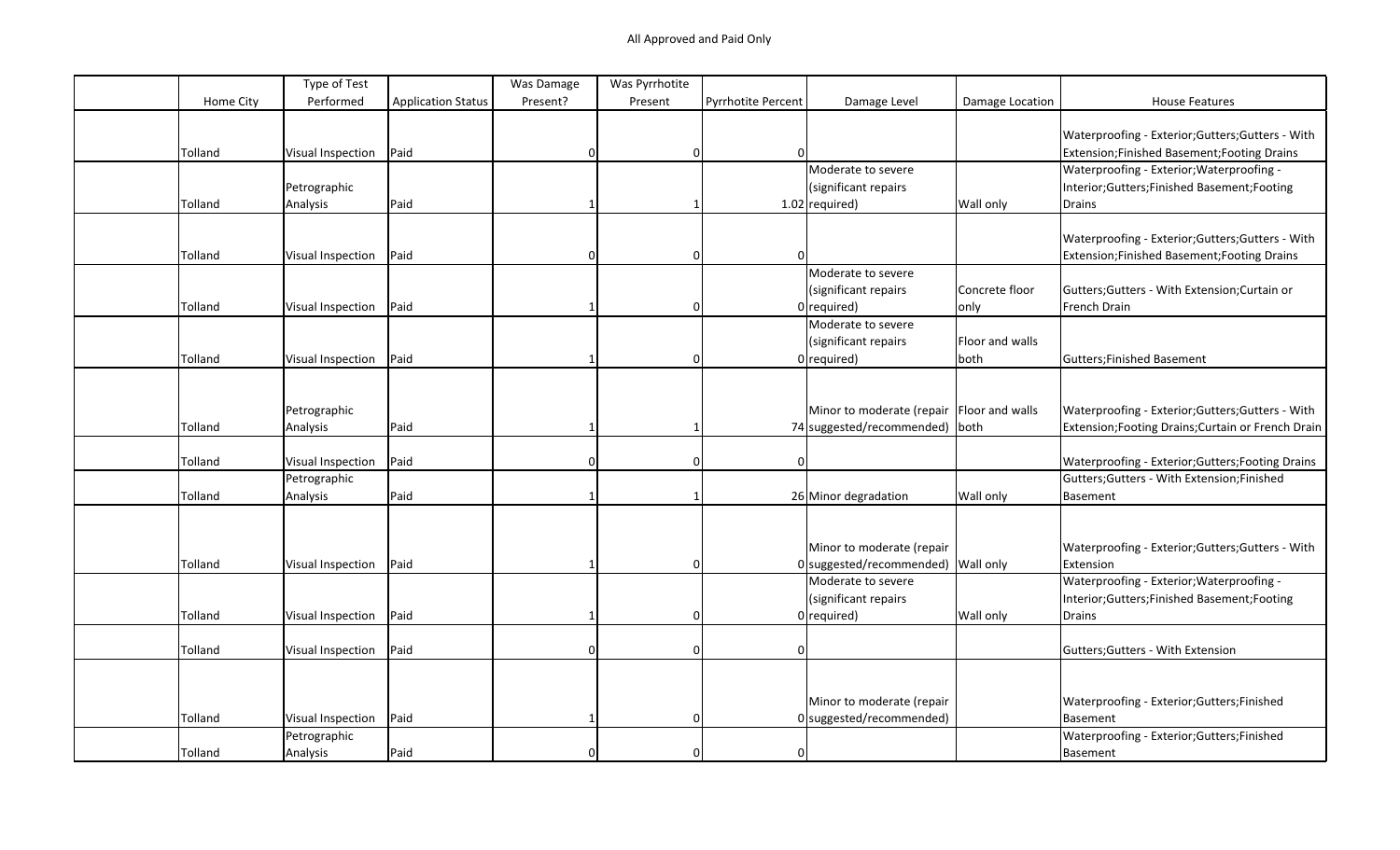|           | Type of Test             |                           | Was Damage | Was Pyrrhotite |                    |                                             |                 |                                                     |
|-----------|--------------------------|---------------------------|------------|----------------|--------------------|---------------------------------------------|-----------------|-----------------------------------------------------|
| Home City | Performed                | <b>Application Status</b> | Present?   | Present        | Pyrrhotite Percent | Damage Level                                | Damage Location | <b>House Features</b>                               |
|           |                          |                           |            |                |                    |                                             |                 |                                                     |
|           |                          |                           |            |                |                    |                                             |                 |                                                     |
|           |                          |                           |            |                |                    | Minor to moderate (repair   Floor and walls |                 | Gutters; Gutters - With Extension; Finished         |
| Tolland   | Visual Inspection        | Paid                      |            | 0              |                    | $0$  suggested/recommended)   both          |                 | <b>Basement</b>                                     |
|           |                          |                           |            |                |                    |                                             |                 | Gutters; Gutters - With Extension; Finished         |
| Tolland   | Visual Inspection        | Paid                      |            | $\Omega$       | 0                  |                                             |                 | Basement; Curtain or French Drain                   |
|           |                          |                           |            |                |                    | Moderate to severe                          |                 |                                                     |
|           |                          |                           |            |                |                    | (significant repairs                        | Floor and walls | Gutters; Gutters - With Extension; Curtain or       |
| Tolland   | Visual Inspection        | Paid                      |            | $\Omega$       |                    | $0$ required)                               | both            | French Drain                                        |
|           |                          |                           |            |                |                    |                                             |                 | Waterproofing - Exterior; Gutters; Finished         |
| Tolland   | Visual Inspection        | Paid                      |            | $\Omega$       | 0                  |                                             |                 | <b>Basement; Footing Drains</b>                     |
|           |                          |                           |            |                |                    |                                             |                 |                                                     |
|           |                          |                           |            |                |                    |                                             |                 | Waterproofing - Exterior; Gutters; Gutters - With   |
|           |                          |                           |            |                |                    |                                             |                 | Extension; Capillary Break; Finished                |
| Tolland   | Visual Inspection        | Paid                      | $\Omega$   | $\Omega$       | O                  |                                             |                 | Basement; Footing Drains; Curtain or French Drain   |
|           |                          |                           |            |                |                    |                                             |                 |                                                     |
| Tolland   | Visual Inspection        | Paid                      |            | $\Omega$       | 0                  |                                             |                 | Gutters                                             |
|           |                          |                           |            |                |                    |                                             |                 |                                                     |
|           |                          |                           |            |                |                    |                                             |                 |                                                     |
|           |                          |                           |            |                |                    | Minor to moderate (repair   Floor and walls |                 | Gutters; Gutters - With Extension; Finished         |
| Tolland   | <b>Visual Inspection</b> | Paid                      |            | $\Omega$       |                    | 0 suggested/recommended) both               |                 | <b>Basement</b>                                     |
|           | Petrographic             |                           |            |                |                    |                                             |                 | Waterproofing - Exterior; Gutters; Finished         |
| Tolland   | Analysis                 | Paid                      |            |                | 16                 |                                             |                 | <b>Basement</b>                                     |
|           |                          |                           |            |                |                    |                                             |                 | Gutters; Gutters - With Extension; Finished         |
| Tolland   | Visual Inspection        | Paid                      |            | 0              | $\Omega$           |                                             |                 | <b>Basement; Footing Drains</b>                     |
|           |                          |                           |            |                |                    | Moderate to severe                          |                 | Waterproofing - Exterior; Gutters; Gutters - With   |
|           |                          |                           |            |                |                    | (significant repairs                        | Floor and walls | Extension; Capillary Break; Footing Drains; Curtain |
| Tolland   | <b>Visual Inspection</b> | Paid                      |            | 0              |                    | $0$ required)                               | both            | or French Drain                                     |
|           |                          |                           |            |                |                    |                                             |                 |                                                     |
| Tolland   | Visual Inspection        | Paid                      |            | $\Omega$       | $\Omega$           |                                             |                 | Gutters; Finished Basement                          |
|           | Petrographic             |                           |            |                |                    |                                             |                 | Waterproofing - Exterior;Gutters;Gutters - With     |
| Tolland   | Analysis                 | Paid                      | $\Omega$   |                | 11                 |                                             |                 | <b>Extension;Finished Basement</b>                  |
|           |                          |                           |            |                |                    |                                             | Floor and walls | Waterproofing - Exterior; Waterproofing -           |
| Tolland   | <b>Visual Inspection</b> | Paid                      |            | $\Omega$       |                    | $0 $ No visible signs                       | both            | Interior; Gutters; Finished Basement                |
|           |                          |                           |            |                |                    | Moderate to severe                          |                 |                                                     |
|           |                          |                           |            |                |                    | (significant repairs                        |                 | Waterproofing - Exterior; Gutters - With            |
| Tolland   | Visual Inspection   Paid |                           |            | $\Omega$       |                    | $0$ required)                               | Wall only       | <b>Extension;Finished Basement</b>                  |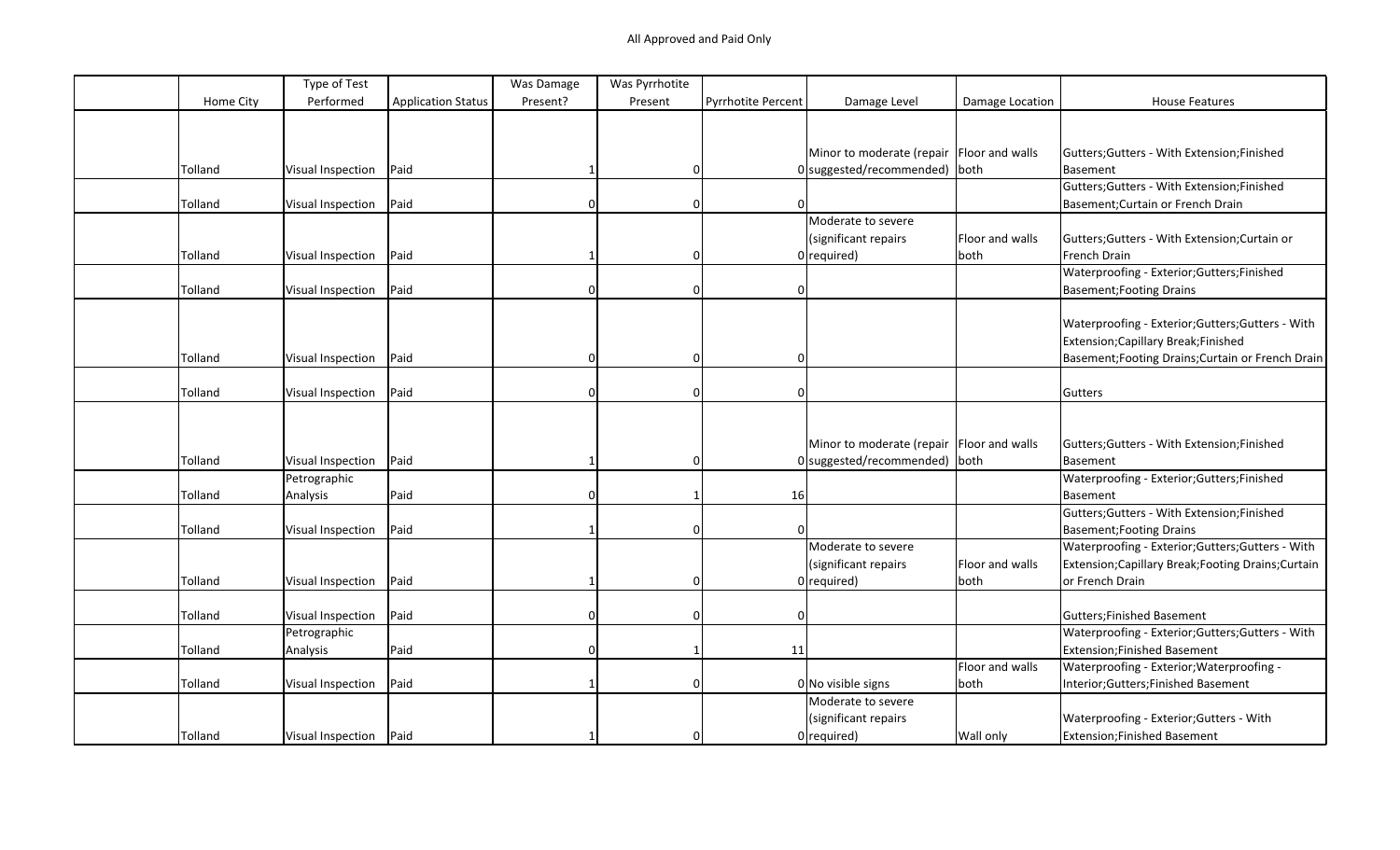|                    |           | Type of Test             |                           | Was Damage | Was Pyrrhotite |                           |                            |                 |                                                   |
|--------------------|-----------|--------------------------|---------------------------|------------|----------------|---------------------------|----------------------------|-----------------|---------------------------------------------------|
|                    | Home City | Performed                | <b>Application Status</b> | Present?   | Present        | <b>Pyrrhotite Percent</b> | Damage Level               | Damage Location | <b>House Features</b>                             |
|                    |           |                          |                           |            |                |                           |                            |                 |                                                   |
|                    | Tolland   | Visual Inspection        | Paid                      |            | 0              | $\Omega$                  |                            |                 | Gutters;Finished Basement                         |
|                    |           |                          |                           |            |                |                           | Moderate to severe         |                 | Waterproofing - Exterior; Waterproofing -         |
|                    |           |                          |                           |            |                |                           | (significant repairs       | Floor and walls | Interior; Gutters; Gutters - With                 |
|                    | Tolland   | Visual Inspection        | Paid                      |            | 0              |                           | $0$ required)              | both            | Extension; Finished Basement                      |
|                    |           |                          |                           |            |                |                           | Moderate to severe         |                 | Waterproofing - Exterior; Gutters; Gutters - With |
|                    |           |                          |                           |            |                |                           | (significant repairs       |                 | Extension; Capillary Break; Finished              |
|                    | Tolland   | Visual Inspection        | Paid                      |            | 0              |                           | $0$ required)              | Wall only       | Basement; Footing Drains                          |
|                    |           |                          |                           |            |                |                           |                            |                 |                                                   |
|                    | Tolland   | Visual Inspection        | Paid                      | $\Omega$   | 0              | $\Omega$                  |                            |                 | Gutters - With Extension; Footing Drains          |
| <b>Union Count</b> |           |                          |                           |            |                |                           |                            |                 |                                                   |
|                    |           |                          |                           |            |                |                           |                            |                 |                                                   |
|                    |           | Petrographic             | Approved -                |            |                |                           |                            |                 |                                                   |
|                    | Union     | Analysis                 | Pending Payment           | $\Omega$   | $\Omega$       | $\Omega$                  |                            |                 |                                                   |
|                    |           |                          |                           |            |                |                           | Moderate to severe         |                 |                                                   |
|                    |           |                          |                           |            |                |                           | (significant repairs       | Floor and walls | Waterproofing - Exterior; Gutters; Gutters - With |
|                    | Union     | <b>Visual Inspection</b> | Paid                      |            | $\Omega$       |                           | $0$ required)              | both            | Extension; Footing Drains                         |
|                    |           |                          |                           |            |                |                           | Moderate to severe         |                 |                                                   |
|                    |           |                          |                           |            |                |                           | (significant repairs       | Floor and walls | Waterproofing - Exterior; Gutters; Finished       |
|                    | Union     | Visual Inspection        | Paid                      |            | $\Omega$       |                           | $0$ required)              | both            | Basement; Curtain or French Drain                 |
|                    |           |                          |                           |            |                |                           |                            |                 |                                                   |
|                    |           |                          |                           |            |                |                           |                            |                 |                                                   |
|                    |           |                          |                           |            |                |                           | Minor to moderate (repair  |                 | Waterproofing - Exterior; Gutters - With          |
|                    | Union     | Visual Inspection        | Paid                      |            | $\Omega$       |                           | $0$ suggested/recommended) | Wall only       | Extension; Finished Basement                      |
|                    |           |                          |                           |            |                |                           |                            | Floor and walls |                                                   |
|                    | Union     | Visual Inspection        | Paid                      |            | $\mathbf 0$    |                           | 0 Don't know               | both            |                                                   |
|                    |           |                          |                           |            |                |                           |                            |                 |                                                   |
|                    | Union     | Visual Inspection        | Paid                      |            | $\Omega$       |                           |                            |                 | Waterproofing - Interior; Gutters                 |
|                    |           |                          |                           |            |                |                           | Moderate to severe         |                 |                                                   |
|                    |           |                          |                           |            |                |                           | (significant repairs       | Floor and walls |                                                   |
|                    | Union     | Visual Inspection        | Paid                      |            | 0              |                           | $0$ required)              | both            | Waterproofing - Exterior; Gutters                 |
| Vernon Count       | 54        |                          |                           |            |                |                           |                            |                 |                                                   |
|                    |           |                          |                           |            |                |                           |                            |                 |                                                   |
|                    |           |                          | Approved -                |            |                |                           |                            |                 |                                                   |
|                    | Vernon    | Visual Inspection        | Pending Payment           | $\Omega$   | $\Omega$       |                           | 0 Minor degradation        |                 | Gutters                                           |
|                    |           |                          |                           |            |                |                           | Severe (imminent threat of |                 |                                                   |
|                    | Vernon    | Visual Inspection        | Paid                      |            | 0              |                           | 0 failure)                 | Wall only       | Gutters                                           |
|                    |           |                          |                           |            |                |                           |                            |                 |                                                   |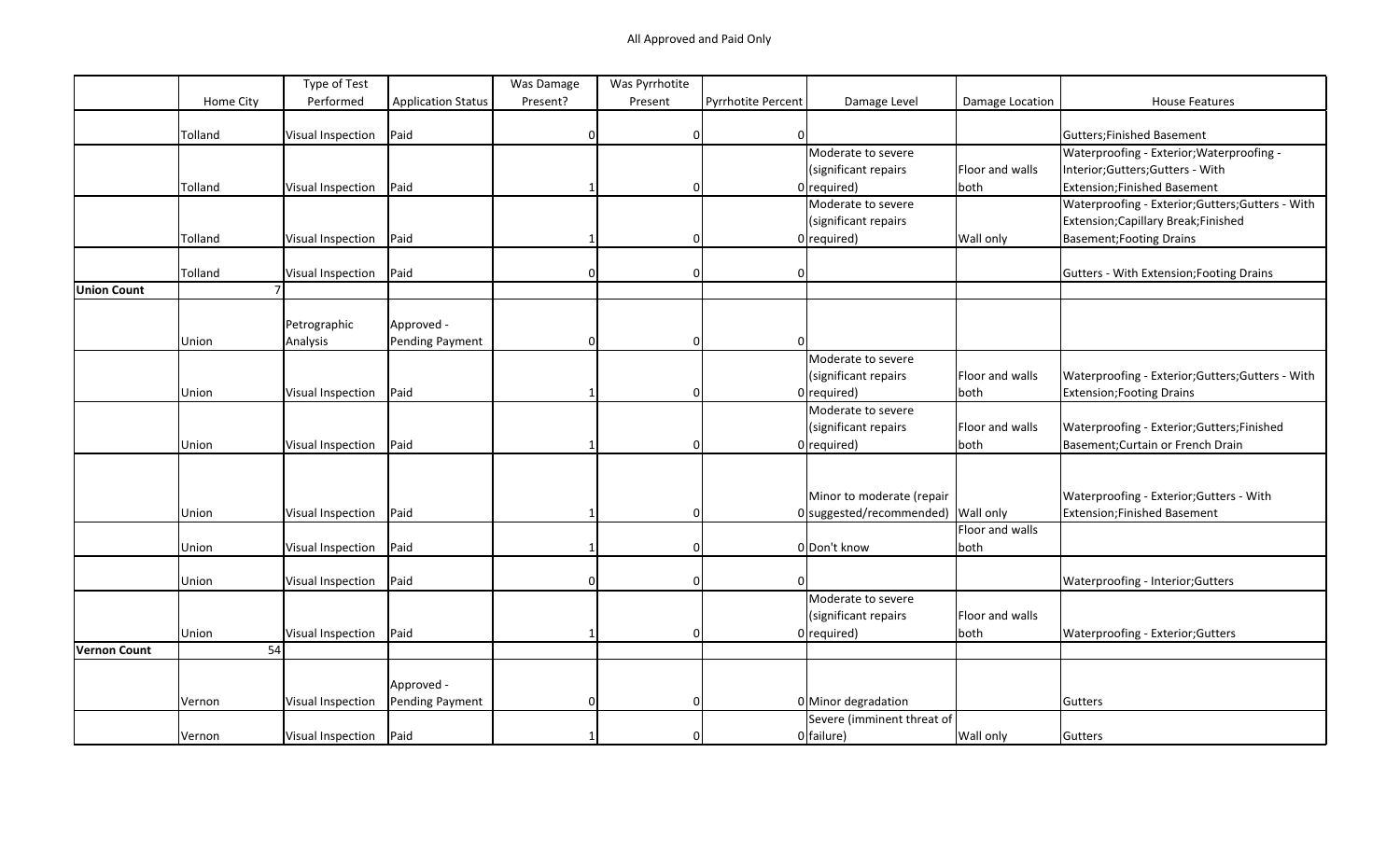|           | Type of Test      |                           | Was Damage | Was Pyrrhotite |                    |                                             |                 |                                                   |
|-----------|-------------------|---------------------------|------------|----------------|--------------------|---------------------------------------------|-----------------|---------------------------------------------------|
| Home City | Performed         | <b>Application Status</b> | Present?   | Present        | Pyrrhotite Percent | Damage Level                                | Damage Location | <b>House Features</b>                             |
|           |                   |                           |            |                |                    |                                             |                 | Gutters; Gutters - With Extension; Capillary      |
|           |                   |                           |            |                |                    |                                             | Floor and walls | Break;Finished Basement;Footing Drains;Curtain    |
| Vernon    | Visual Inspection | Paid                      |            | 0              |                    | 0 Minor degradation                         | both            | or French Drain                                   |
|           |                   |                           |            |                |                    | Moderate to severe                          |                 |                                                   |
|           |                   |                           |            |                |                    | (significant repairs                        | Floor and walls |                                                   |
| Vernon    | Visual Inspection | Paid                      |            | $\Omega$       |                    | $0$ required)                               | both            | Gutters; Gutters - With Extension; Footing Drains |
|           |                   |                           |            |                |                    | Moderate to severe                          |                 |                                                   |
|           |                   |                           |            |                |                    | (significant repairs                        |                 | Gutters; Gutters - With Extension; Finished       |
| Vernon    | Visual Inspection | Paid                      |            | $\Omega$       |                    | $0$ required)                               | Wall only       | Basement                                          |
|           | Petrographic      |                           |            |                |                    |                                             |                 | Waterproofing - Interior; Gutters; Gutters - With |
| Vernon    | Analysis          | Paid                      |            |                |                    |                                             |                 | Extension; Finished Basement                      |
|           |                   |                           |            |                |                    |                                             |                 |                                                   |
| Vernon    | Visual Inspection | Paid                      |            | $\Omega$       |                    |                                             |                 | Gutters                                           |
|           |                   |                           |            |                |                    | Moderate to severe                          |                 |                                                   |
|           |                   |                           |            |                |                    | (significant repairs                        | Floor and walls | Gutters; Gutters - With Extension; Footing        |
| Vernon    | Visual Inspection | Paid                      |            | 0              |                    | $0$ required)                               | both            | Drains; Curtain or French Drain                   |
|           |                   |                           |            |                |                    | Severe (imminent threat of Floor and walls  |                 |                                                   |
| Vernon    | Visual Inspection | Paid                      |            | $\Omega$       |                    | $0$ failure)                                | both            | Gutters; Finished Basement                        |
|           |                   |                           |            |                |                    | Moderate to severe                          |                 |                                                   |
|           |                   |                           |            |                |                    | (significant repairs                        | Floor and walls | Gutters; Gutters - With Extension; Finished       |
| Vernon    | Visual Inspection | Paid                      |            | $\Omega$       |                    | $0$ required)                               | both            | <b>Basement</b>                                   |
|           |                   |                           |            |                |                    | Moderate to severe                          |                 |                                                   |
|           |                   |                           |            |                |                    | (significant repairs                        | Floor and walls |                                                   |
| Vernon    | Visual Inspection | Paid                      |            | 0              |                    | $0$ required)                               | both            | Gutters                                           |
|           |                   |                           |            |                |                    |                                             |                 | Waterproofing - Exterior; Gutters; Gutters - With |
| Vernon    | Visual Inspection | Paid                      | O          | $\Omega$       |                    |                                             |                 | Extension; Finished Basement                      |
|           |                   |                           |            |                |                    |                                             |                 |                                                   |
|           |                   |                           |            |                |                    |                                             |                 |                                                   |
|           |                   |                           |            |                |                    | Minor to moderate (repair   Floor and walls |                 |                                                   |
| Vernon    | Visual Inspection | Paid                      |            | $\Omega$       |                    | $0$ suggested/recommended) both             |                 | Gutters; Gutters - With Extension; Footing Drains |
|           | Petrographic      |                           |            |                |                    |                                             |                 |                                                   |
| Vernon    | Analysis          | Paid                      | n          | $\Omega$       | $\Omega$           |                                             |                 | Gutters                                           |
|           |                   |                           |            |                |                    |                                             |                 |                                                   |
|           |                   |                           |            |                |                    |                                             |                 |                                                   |
|           |                   |                           |            |                |                    | Minor to moderate (repair   Floor and walls |                 |                                                   |
| Vernon    | Visual Inspection | Paid                      |            | $\Omega$       |                    | $0$ suggested/recommended) both             |                 | Gutters; Footing Drains                           |
|           |                   |                           |            |                |                    | Severe (imminent threat of                  |                 |                                                   |
| Vernon    | Visual Inspection | Paid                      |            |                |                    | 0 failure)                                  | Wall only       | Gutters                                           |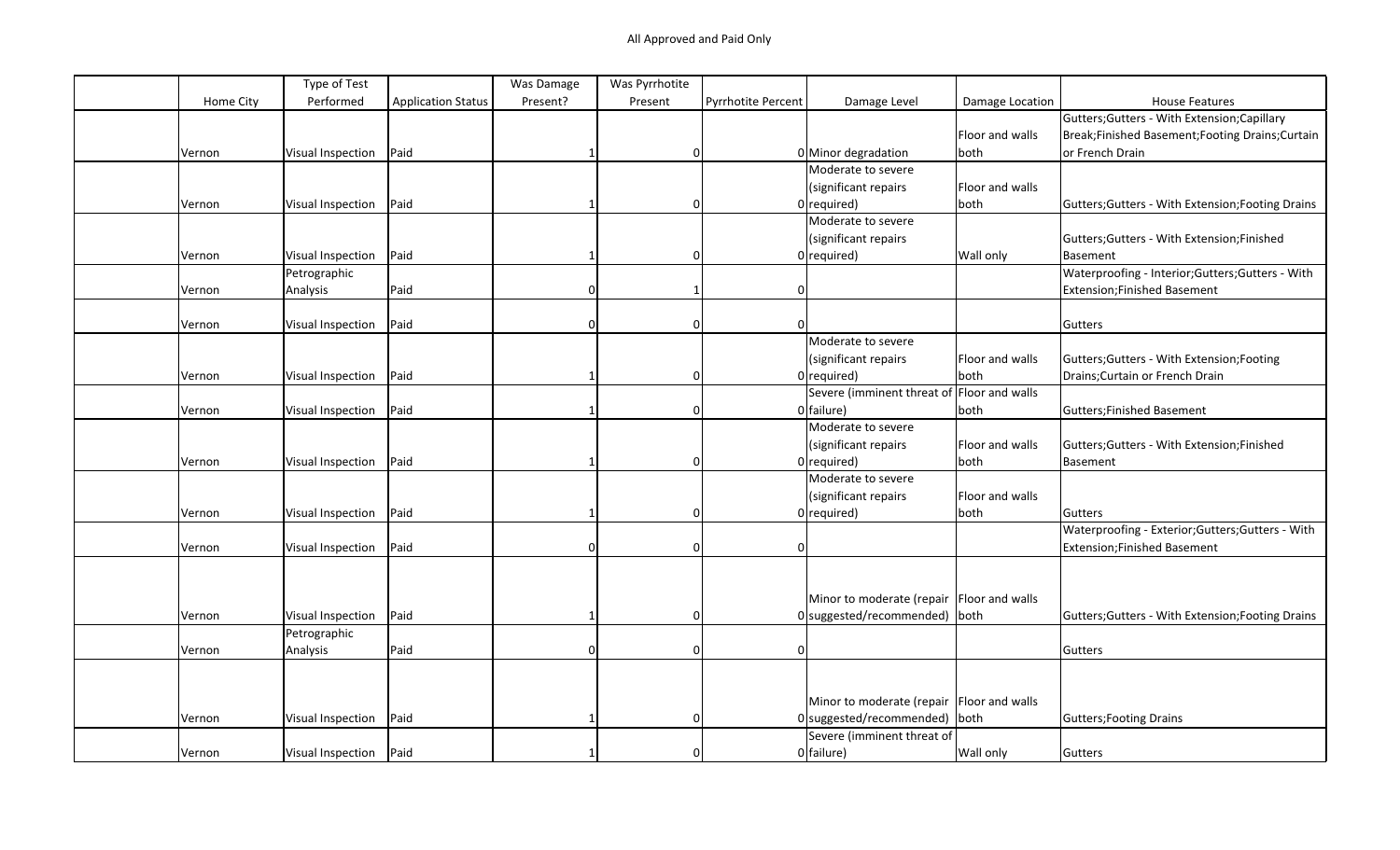|           | Type of Test             |                           | Was Damage | Was Pyrrhotite |                           |                                            |                 |                                                   |
|-----------|--------------------------|---------------------------|------------|----------------|---------------------------|--------------------------------------------|-----------------|---------------------------------------------------|
| Home City | Performed                | <b>Application Status</b> | Present?   | Present        | <b>Pyrrhotite Percent</b> | Damage Level                               | Damage Location | <b>House Features</b>                             |
|           |                          |                           |            |                |                           |                                            |                 |                                                   |
| Vernon    | Visual Inspection        | Paid                      |            | 0              | <sup>n</sup>              |                                            |                 |                                                   |
|           |                          |                           |            |                |                           | Severe (imminent threat of Floor and walls |                 | Gutters; Gutters - With Extension; Finished       |
| Vernon    | Visual Inspection        | Paid                      |            | $\Omega$       |                           | 0 failure)                                 | both            | Basement                                          |
|           |                          |                           |            |                |                           | Moderate to severe                         |                 |                                                   |
|           |                          |                           |            |                |                           | (significant repairs                       | Floor and walls | Waterproofing - Exterior; Gutters; Gutters - With |
| Vernon    | Visual Inspection        | Paid                      |            | 0              |                           | $0$ required)                              | both            | <b>Extension; Footing Drains</b>                  |
|           |                          |                           |            |                |                           | Moderate to severe                         |                 |                                                   |
|           |                          |                           |            |                |                           | (significant repairs                       | Floor and walls | Waterproofing - Interior; Gutters; Gutters - With |
| Vernon    | Visual Inspection        | Paid                      |            | O              |                           | $0$ required)                              | both            | <b>Extension;Finished Basement</b>                |
|           |                          |                           |            |                |                           | Moderate to severe                         |                 |                                                   |
|           |                          |                           |            |                |                           | (significant repairs                       | Floor and walls |                                                   |
| Vernon    | Visual Inspection        | Paid                      |            | O              |                           | $0$ required)                              | both            | Waterproofing - Exterior; Gutters; Footing Drains |
|           |                          |                           |            |                |                           |                                            |                 | Gutters; Gutters - With Extension; Finished       |
| Vernon    | Visual Inspection        | Paid                      | n          | $\Omega$       |                           |                                            |                 | Basement                                          |
|           |                          |                           |            |                |                           | Moderate to severe                         |                 |                                                   |
|           |                          |                           |            |                |                           | (significant repairs                       | Floor and walls | Gutters; Finished Basement; Curtain or French     |
| Vernon    | <b>Visual Inspection</b> | Paid                      |            |                |                           | $0$ required)                              | both            | Drain                                             |
|           |                          |                           |            |                |                           |                                            |                 |                                                   |
| Vernon    | Visual Inspection        | Paid                      |            | $\Omega$       |                           |                                            |                 | Gutters                                           |
|           |                          |                           |            |                |                           |                                            |                 | Waterproofing - Exterior; Waterproofing -         |
|           |                          |                           |            |                |                           |                                            |                 | Interior;Gutters;Capillary Break;Footing          |
| Vernon    | Visual Inspection        | Paid                      | $\Omega$   | 0              | <sup>0</sup>              |                                            |                 | Drains; Curtain or French Drain                   |
|           |                          |                           |            |                |                           | Moderate to severe                         |                 |                                                   |
|           | Petrographic             |                           |            |                |                           | (significant repairs                       | Floor and walls | Waterproofing - Interior; Gutters; Gutters - With |
| Vernon    | Analysis                 | Paid                      |            |                |                           | $4.65$ required)                           | both            | <b>Extension; Footing Drains</b>                  |
|           |                          |                           |            |                |                           |                                            |                 |                                                   |
| Vernon    | Visual Inspection        | Paid                      |            | $\Omega$       | <sup>n</sup>              |                                            |                 | Waterproofing - Exterior; Gutters; Footing Drains |
|           |                          |                           |            |                |                           | Moderate to severe                         |                 |                                                   |
|           |                          |                           |            |                |                           | (significant repairs                       |                 | Waterproofing - Interior; Gutters; Gutters - With |
| Vernon    | <b>Visual Inspection</b> | Paid                      |            | 0              |                           | $0$ required)                              | Wall only       | Extension; Finished Basement                      |
|           |                          |                           |            |                |                           | Moderate to severe                         |                 |                                                   |
|           |                          |                           |            |                |                           | (significant repairs                       |                 |                                                   |
| Vernon    | Visual Inspection        | Paid                      |            | 0              |                           | $0$ required)                              | Wall only       | Waterproofing - Exterior; Gutters                 |
|           |                          |                           |            |                |                           | Moderate to severe                         |                 |                                                   |
|           |                          |                           |            |                |                           | (significant repairs                       |                 |                                                   |
| Vernon    | Visual Inspection        | Paid                      |            | 0              |                           | $0$ required)                              | Wall only       | <b>Waterproofing - Exterior; Gutters</b>          |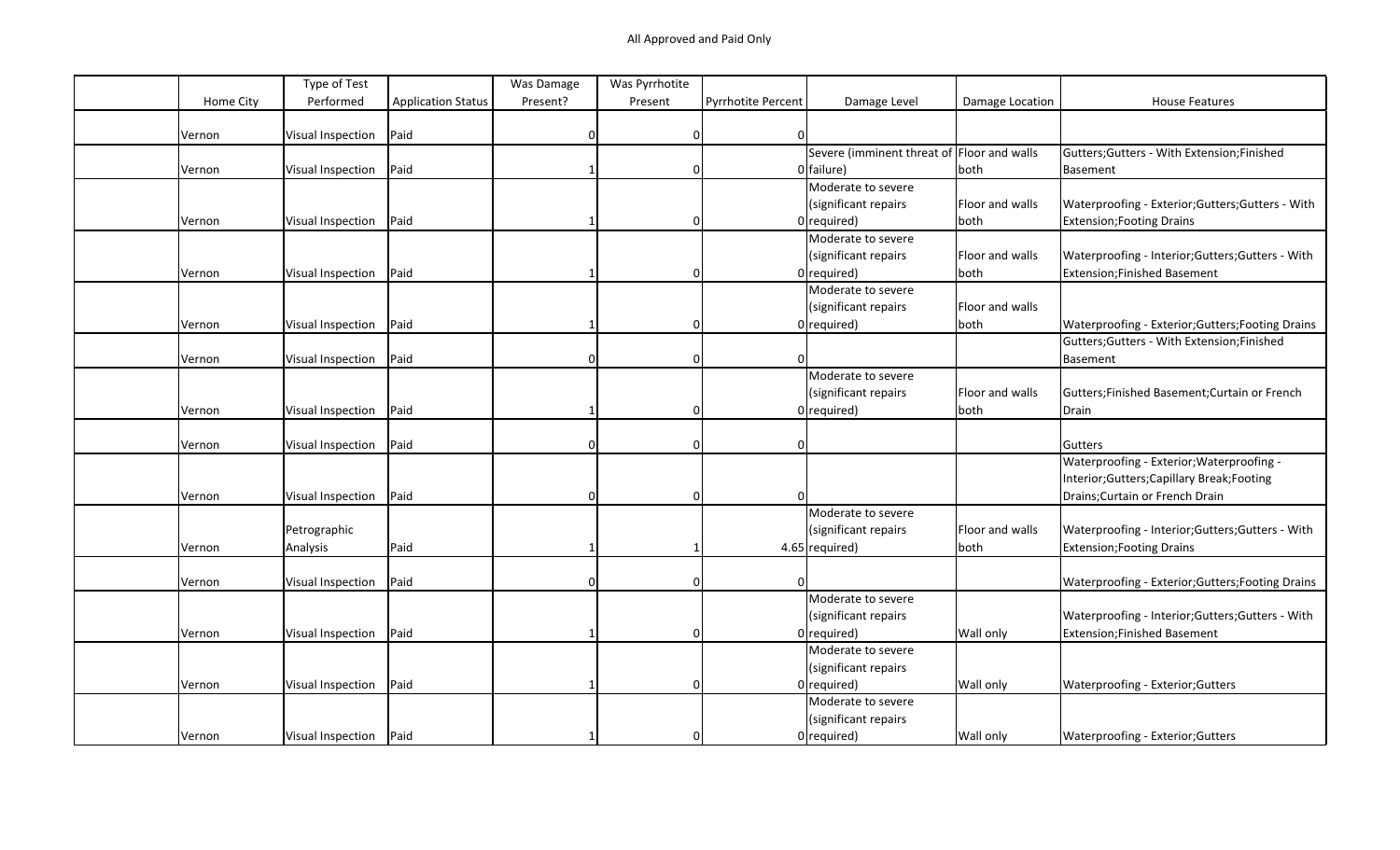|           | Type of Test             |                           | Was Damage | Was Pyrrhotite |                    |                                           |                 |                                                   |
|-----------|--------------------------|---------------------------|------------|----------------|--------------------|-------------------------------------------|-----------------|---------------------------------------------------|
| Home City | Performed                | <b>Application Status</b> | Present?   | Present        | Pyrrhotite Percent | Damage Level                              | Damage Location | <b>House Features</b>                             |
|           | Petrographic             |                           |            |                |                    |                                           |                 |                                                   |
| Vernon    | Analysis                 | Paid                      | O          |                |                    |                                           |                 | Gutters; Finished Basement                        |
|           |                          |                           |            |                |                    |                                           |                 |                                                   |
|           |                          |                           |            |                |                    |                                           | Floor and walls | Waterproofing - Exterior; Gutters; Gutters - With |
| Vernon    | Visual Inspection        | Paid                      |            | 0              |                    | 0 Minor degradation                       | both            | Extension;Finished Basement;Footing Drains        |
|           |                          |                           |            |                |                    | Moderate to severe                        |                 |                                                   |
|           |                          |                           |            |                |                    | (significant repairs                      | Floor and walls |                                                   |
| Vernon    | Visual Inspection        | Paid                      |            | 0              |                    | $0$ required)                             | both            | Gutters                                           |
|           | Petrographic             |                           |            |                |                    |                                           |                 | Gutters; Gutters - With Extension; Finished       |
| Vernon    | Analysis                 | Paid                      | $\Omega$   |                | 1.78               |                                           |                 | <b>Basement</b>                                   |
|           |                          |                           |            |                |                    |                                           |                 |                                                   |
| Vernon    | Visual Inspection        | Paid                      |            | $\Omega$       |                    |                                           |                 | Gutters; Finished Basement                        |
|           |                          |                           |            |                |                    | Moderate to severe                        |                 |                                                   |
|           |                          |                           |            |                |                    | (significant repairs                      | Floor and walls |                                                   |
| Vernon    | Visual Inspection        | Paid                      |            | $\Omega$       |                    | $0$ required)                             | both            | Waterproofing - Interior; Gutters                 |
|           | Petrographic             |                           |            |                |                    |                                           |                 |                                                   |
| Vernon    | Analysis                 | Paid                      |            | $\Omega$       |                    |                                           |                 | Gutters                                           |
|           |                          |                           |            |                |                    |                                           |                 |                                                   |
|           |                          |                           |            |                |                    | Severe (imminent threat of                |                 | Waterproofing - Interior; Gutters; Gutters - With |
| Vernon    | Visual Inspection        | Paid                      |            | $\Omega$       |                    | $0$ failure)                              | Wall only       | Extension;Finished Basement;Footing Drains        |
|           |                          |                           |            |                |                    |                                           |                 | Waterproofing - Exterior; Waterproofing -         |
|           |                          |                           |            |                |                    |                                           |                 | Interior;Gutters;Gutters - With Extension;Curtain |
| Vernon    | <b>Visual Inspection</b> | Paid                      | $\Omega$   | $\Omega$       |                    |                                           |                 | or French Drain                                   |
|           |                          |                           |            |                |                    | Moderate to severe                        |                 |                                                   |
|           |                          |                           |            |                |                    | (significant repairs                      |                 |                                                   |
| Vernon    | Visual Inspection        | Paid                      |            | $\Omega$       |                    | $0$ required)                             | Wall only       | Gutters                                           |
|           |                          |                           |            |                |                    |                                           |                 |                                                   |
|           |                          |                           |            |                |                    |                                           |                 |                                                   |
|           |                          |                           |            |                |                    | Minor to moderate (repair Floor and walls |                 |                                                   |
| Vernon    | Visual Inspection        | Paid                      |            | $\Omega$       |                    | 0 suggested/recommended) both             |                 | Gutters; Finished Basement                        |
|           |                          |                           |            |                |                    | Moderate to severe                        |                 |                                                   |
|           |                          |                           |            |                |                    | (significant repairs                      |                 | Waterproofing - Interior; Gutters; Gutters - With |
|           |                          | Paid                      |            | 0              |                    | $0$ required)                             | Wall only       | Extension                                         |
| Vernon    | Visual Inspection        |                           |            |                |                    |                                           |                 | Gutters; Gutters - With Extension; Finished       |
|           |                          | Paid                      |            | $\Omega$       |                    |                                           |                 |                                                   |
| Vernon    | Visual Inspection        |                           |            |                |                    |                                           |                 | Basement                                          |
|           | Petrographic             |                           |            |                |                    |                                           |                 | Waterproofing - Exterior; Gutters; Finished       |
| Vernon    | Analysis                 | Paid                      |            |                | 21                 |                                           |                 | <b>Basement; Footing Drains</b>                   |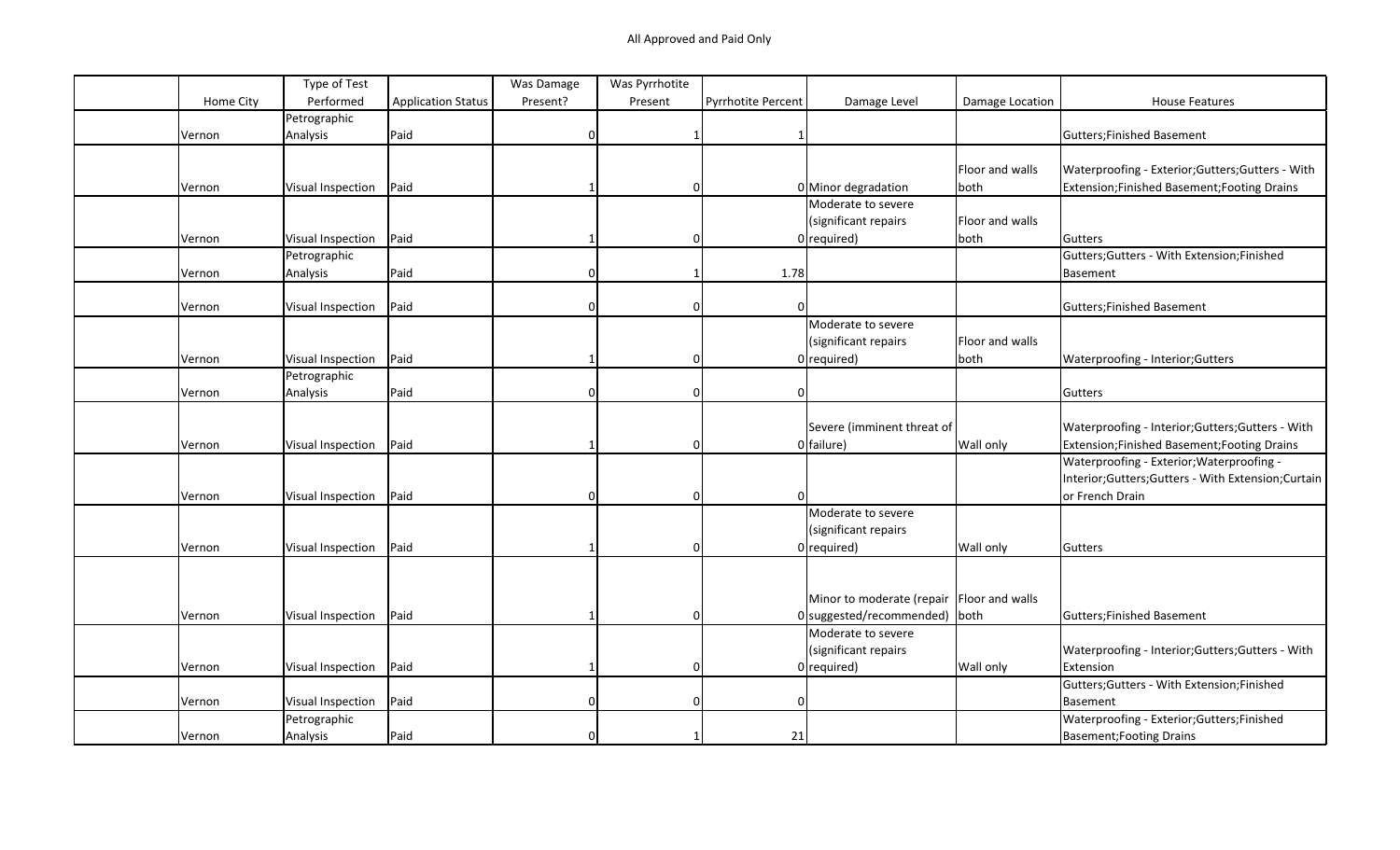|                         |              | Type of Test      |                           | Was Damage | Was Pyrrhotite |                    |                                             |                 |                                                   |
|-------------------------|--------------|-------------------|---------------------------|------------|----------------|--------------------|---------------------------------------------|-----------------|---------------------------------------------------|
|                         | Home City    | Performed         | <b>Application Status</b> | Present?   | Present        | Pyrrhotite Percent | Damage Level                                | Damage Location | <b>House Features</b>                             |
|                         |              |                   |                           |            |                |                    |                                             |                 |                                                   |
|                         |              |                   |                           |            |                |                    |                                             |                 |                                                   |
|                         |              |                   |                           |            |                |                    | Minor to moderate (repair Floor and walls   |                 |                                                   |
|                         | Vernon       | Visual Inspection | Paid                      |            | 0              |                    | $0$ suggested/recommended) both             |                 | Gutters                                           |
|                         |              |                   |                           |            |                |                    | Moderate to severe                          |                 |                                                   |
|                         |              |                   |                           |            |                |                    | (significant repairs                        |                 | Waterproofing - Interior; Gutters; Gutters - With |
|                         | Vernon       | Visual Inspection | Paid                      |            | 0              |                    | $0$ required)                               | Wall only       | Extension                                         |
|                         |              | Petrographic      |                           |            |                |                    |                                             |                 |                                                   |
|                         | Vernon       | Analysis          | Paid                      | $\Omega$   |                | 2.1                |                                             |                 | Gutters; Gutters - With Extension                 |
|                         |              |                   |                           |            |                |                    |                                             |                 | Waterproofing - Exterior; Gutters; Gutters - With |
|                         | Vernon       | Visual Inspection | Paid                      |            | O              |                    | 0 Minor degradation                         | Wall only       | Extension; Finished Basement                      |
|                         |              |                   |                           |            |                |                    | Moderate to severe                          |                 |                                                   |
|                         |              |                   |                           |            |                |                    | (significant repairs                        | Floor and walls |                                                   |
|                         | Vernon       | Visual Inspection | Paid                      |            | O              |                    | $0$ required)                               | both            | Gutters; Finished Basement                        |
|                         |              | Petrographic      |                           |            |                |                    |                                             |                 |                                                   |
|                         | Vernon       | Analysis          | Paid                      | n          | $\Omega$       | $\Omega$           |                                             |                 |                                                   |
|                         |              |                   |                           |            |                |                    |                                             |                 | Gutters;Finished Basement;Curtain or French       |
|                         | Vernon       | Visual Inspection | Paid                      |            | $\Omega$       |                    | 0 Don't know                                | Wall only       | Drain                                             |
|                         |              |                   |                           |            |                |                    | Moderate to severe                          |                 |                                                   |
|                         |              |                   |                           |            |                |                    | (significant repairs                        |                 |                                                   |
|                         |              |                   | Paid                      |            | $\Omega$       |                    |                                             |                 |                                                   |
|                         | Vernon       | Visual Inspection |                           |            |                |                    | $0$ required)                               | Wall only       | Gutters; Footing Drains; Curtain or French Drain  |
|                         |              |                   |                           |            |                |                    |                                             |                 |                                                   |
|                         |              |                   |                           |            |                |                    |                                             |                 |                                                   |
|                         |              |                   |                           |            |                |                    | Minor to moderate (repair   Floor and walls |                 | Gutters; Gutters - With Extension; Finished       |
|                         | Vernon       | Visual Inspection | Paid                      |            | 0              |                    | $0$ suggested/recommended) both             |                 | Basement; Footing Drains; Curtain or French Drain |
|                         |              |                   |                           |            |                |                    |                                             |                 |                                                   |
|                         |              |                   |                           |            |                |                    |                                             |                 | Waterproofing - Exterior; Gutters; Gutters - With |
|                         |              | Petrographic      |                           |            |                |                    | Severe (imminent threat of Floor and walls  |                 | Extension;Finished Basement;Footing               |
|                         | Vernon       | Analysis          | Pending                   |            |                |                    | 70 failure)                                 | both            | Drains; Curtain or French Drain                   |
| Wethersfield            |              |                   |                           |            |                |                    |                                             |                 |                                                   |
| Count                   |              |                   |                           |            |                |                    |                                             |                 |                                                   |
|                         |              |                   |                           |            |                |                    |                                             |                 |                                                   |
|                         |              |                   |                           |            |                |                    |                                             |                 | Waterproofing - Exterior; Gutters; Gutters - With |
|                         |              |                   |                           |            |                |                    |                                             |                 | Extension;Finished Basement;Footing               |
|                         | Wethersfield | Visual Inspection | Paid                      | n          | 0              |                    |                                             |                 | Drains; Curtain or French Drain                   |
|                         |              |                   |                           |            |                |                    |                                             |                 |                                                   |
| <b>Willington Count</b> | 40           |                   |                           |            |                |                    |                                             |                 |                                                   |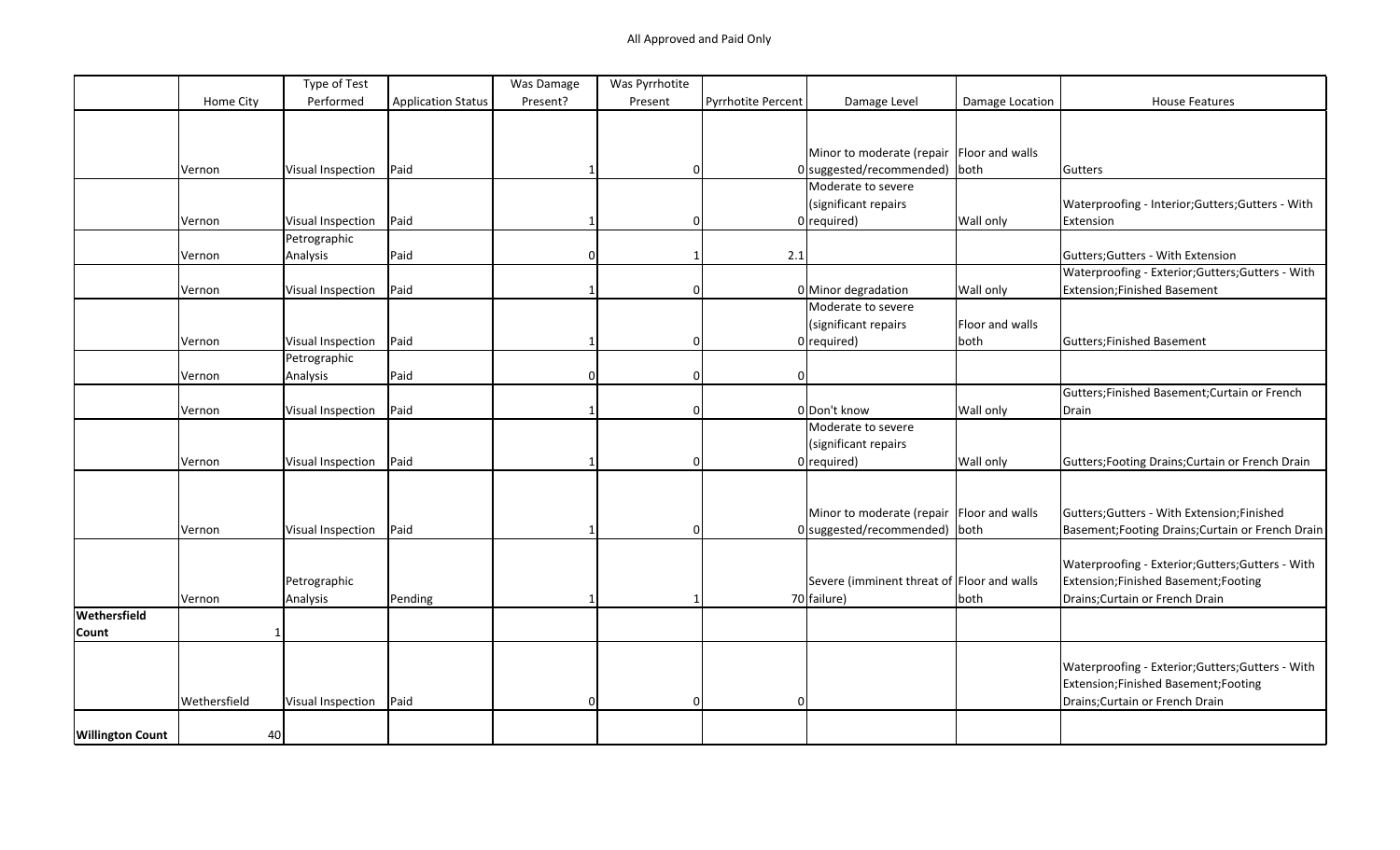|            | Type of Test      |                           | Was Damage | Was Pyrrhotite |                           |                      |                 |                                                   |
|------------|-------------------|---------------------------|------------|----------------|---------------------------|----------------------|-----------------|---------------------------------------------------|
| Home City  | Performed         | <b>Application Status</b> | Present?   | Present        | <b>Pyrrhotite Percent</b> | Damage Level         | Damage Location | <b>House Features</b>                             |
|            |                   |                           |            |                |                           | Moderate to severe   |                 |                                                   |
|            |                   |                           |            |                |                           | (significant repairs | Floor and walls | Gutters;Finished Basement;Footing                 |
| Willington | Visual Inspection | Paid                      |            | 0              |                           | $0$ required)        | both            | Drains; Curtain or French Drain                   |
|            |                   |                           |            |                |                           |                      |                 |                                                   |
| Willington | Visual Inspection | Paid                      | 0          | 0              | $\Omega$                  |                      |                 | Gutters; Finished Basement                        |
|            |                   |                           |            |                |                           | Moderate to severe   |                 |                                                   |
|            |                   |                           |            |                |                           | (significant repairs | Floor and walls | Gutters; Gutters - With Extension; Finished       |
| Willington | Visual Inspection | Paid                      |            | $\Omega$       |                           | $0$ required)        | both            | Basement; Footing Drains                          |
|            |                   |                           |            |                |                           | Moderate to severe   |                 |                                                   |
|            |                   |                           |            |                |                           | (significant repairs |                 |                                                   |
| Willington | Visual Inspection | Paid                      |            | 0              |                           | $0$ required)        | Wall only       | Gutters; Gutters - With Extension                 |
|            |                   |                           |            |                |                           | Moderate to severe   |                 |                                                   |
|            |                   |                           |            |                |                           | (significant repairs | Floor and walls |                                                   |
| Willington | Visual Inspection | Paid                      |            | $\Omega$       |                           | $0$ required)        | both            |                                                   |
|            |                   |                           |            |                |                           |                      |                 |                                                   |
|            |                   |                           |            |                |                           |                      |                 | Waterproofing - Exterior; Gutters; Capillary      |
| Willington | Visual Inspection | Paid                      | 0          | $\Omega$       |                           |                      |                 | Break;Finished Basement;Curtain or French Drain   |
|            |                   |                           |            |                |                           | Moderate to severe   |                 |                                                   |
|            |                   |                           |            |                |                           | (significant repairs | Floor and walls |                                                   |
| Willington | Visual Inspection | Paid                      |            | $\Omega$       |                           | $0$ required)        | both            | Curtain or French Drain                           |
|            |                   |                           |            |                |                           |                      |                 |                                                   |
|            |                   |                           |            |                |                           |                      |                 | Waterproofing - Exterior; Gutters; Gutters - With |
|            | Petrographic      |                           |            |                |                           |                      |                 | Extension; Finished Basement; Footing             |
| Willington | Analysis          | Paid                      |            | $\Omega$       |                           |                      |                 | Drains; Curtain or French Drain                   |
|            |                   |                           |            |                |                           |                      |                 |                                                   |
| Willington | Visual Inspection | Paid                      | U          | $\Omega$       | $\Omega$                  |                      |                 | Gutters                                           |
|            |                   |                           |            |                |                           |                      | Floor and walls |                                                   |
| Willington | Visual Inspection | Paid                      |            | $\Omega$       |                           | 0 Minor degradation  | both            | Gutters; Footing Drains; Curtain or French Drain  |
|            |                   |                           |            |                |                           |                      |                 | Waterproofing - Exterior; Waterproofing -         |
|            |                   |                           |            |                |                           | Moderate to severe   |                 | Interior; Gutters; Gutters - With                 |
|            |                   |                           |            |                |                           | (significant repairs | Floor and walls | Extension; Finished Basement; Footing             |
| Willington | Visual Inspection | Paid                      |            | $\Omega$       |                           | $0$ required)        | both            | Drains; Curtain or French Drain                   |
|            |                   |                           |            |                |                           |                      |                 |                                                   |
| Willington | Visual Inspection | Paid                      |            | $\Omega$       |                           |                      |                 | Gutters; Curtain or French Drain                  |
|            |                   |                           |            |                |                           | Moderate to severe   |                 |                                                   |
|            |                   |                           |            |                |                           | (significant repairs |                 |                                                   |
| Willington | Visual Inspection | Paid                      |            | $\Omega$       |                           | $0$ required)        | Wall only       | Gutters; Footing Drains                           |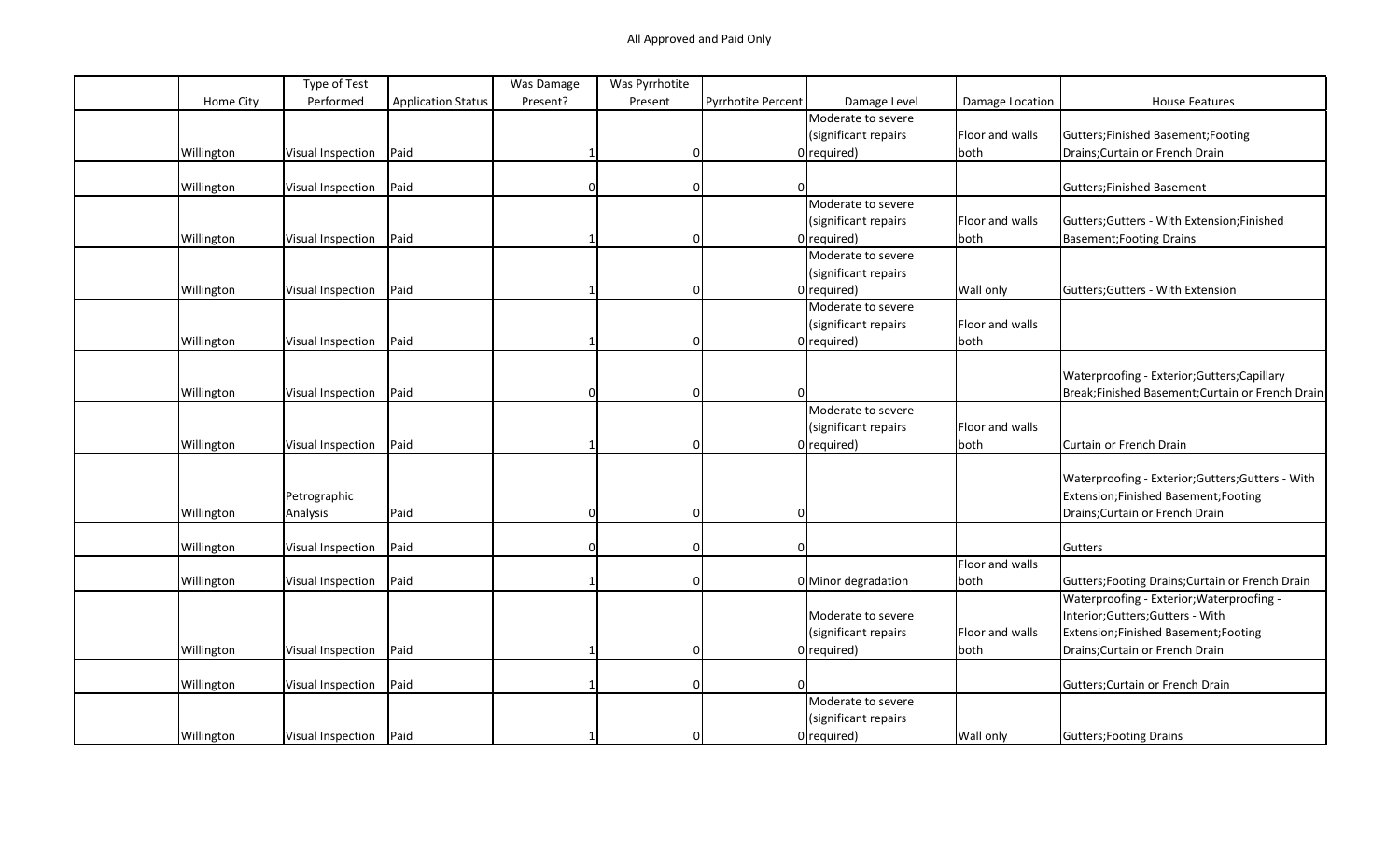|            | Type of Test      |                           | Was Damage | Was Pyrrhotite |                           |                                             |                 |                                                   |
|------------|-------------------|---------------------------|------------|----------------|---------------------------|---------------------------------------------|-----------------|---------------------------------------------------|
| Home City  | Performed         | <b>Application Status</b> | Present?   | Present        | <b>Pyrrhotite Percent</b> | Damage Level                                | Damage Location | <b>House Features</b>                             |
|            |                   |                           |            |                |                           |                                             |                 | Waterproofing - Exterior; Gutters; Footing        |
| Willington | Visual Inspection | Paid                      |            | $\Omega$       | $\mathbf 0$               |                                             |                 | Drains; Curtain or French Drain                   |
|            |                   |                           |            |                |                           |                                             | Floor and walls | Gutters; Gutters - With Extension; Curtain or     |
| Willington | Visual Inspection | Paid                      |            | $\Omega$       |                           | 0 Minor degradation                         | both            | French Drain                                      |
|            |                   |                           |            |                |                           | Moderate to severe                          |                 |                                                   |
|            |                   |                           |            |                |                           | (significant repairs                        |                 |                                                   |
| Willington | Visual Inspection | Paid                      |            | 0              |                           | $0$ required)                               | Wall only       | Finished Basement                                 |
|            |                   |                           |            |                |                           | Moderate to severe                          |                 |                                                   |
|            |                   |                           |            |                |                           | (significant repairs                        | Floor and walls |                                                   |
| Willington | Visual Inspection | Paid                      |            | $\Omega$       |                           | $0$ required)                               | both            |                                                   |
|            |                   |                           |            |                |                           | Severe (imminent threat of                  |                 |                                                   |
| Willington | Visual Inspection | Paid                      |            | $\Omega$       |                           | $0$ failure)                                | Wall only       | Waterproofing - Exterior; Footing Drains          |
|            |                   |                           |            |                |                           |                                             |                 |                                                   |
|            |                   |                           |            |                |                           |                                             |                 |                                                   |
|            |                   |                           |            |                |                           | Minor to moderate (repair   Floor and walls |                 |                                                   |
| Willington | Visual Inspection | Paid                      |            | 0              |                           | 0 suggested/recommended) both               |                 | Gutters; Footing Drains                           |
|            |                   |                           |            |                |                           |                                             |                 | Waterproofing - Exterior; Gutters; Footing        |
| Willington | Visual Inspection | Paid                      |            | $\Omega$       |                           |                                             |                 | Drains; Curtain or French Drain                   |
|            |                   |                           |            |                |                           |                                             |                 |                                                   |
|            |                   |                           |            |                |                           |                                             |                 |                                                   |
|            |                   |                           |            |                |                           | Minor to moderate (repair                   |                 | Gutters; Gutters - With Extension; Finished       |
| Willington | Visual Inspection | Paid                      |            | $\Omega$       |                           | 0 suggested/recommended) Wall only          |                 | Basement                                          |
|            |                   |                           |            |                |                           |                                             |                 |                                                   |
| Willington | Visual Inspection | Paid                      |            | $\mathbf 0$    | $\Omega$                  |                                             |                 | Gutters; Gutters - With Extension                 |
|            |                   |                           |            |                |                           |                                             |                 |                                                   |
| Willington | Visual Inspection | Paid                      | U          | $\Omega$       | $\Omega$                  |                                             |                 |                                                   |
|            |                   |                           |            |                |                           | Moderate to severe                          |                 |                                                   |
|            |                   |                           |            |                |                           | (significant repairs                        |                 | Waterproofing - Exterior; Gutters; Footing        |
| Willington | Visual Inspection | Paid                      |            | $\Omega$       |                           | $0$ required)                               | Wall only       | Drains; Curtain or French Drain                   |
|            |                   |                           |            |                |                           |                                             |                 |                                                   |
|            | Petrographic      |                           |            |                |                           |                                             | Floor and walls | Waterproofing - Exterior; Gutters; Gutters - With |
| Willington | Analysis          | Paid                      |            | $\mathbf 0$    |                           | 0 Don't know                                | both            | Extension;Finished Basement;Footing Drains        |
|            | Petrographic      |                           |            |                |                           |                                             |                 | Waterproofing - Exterior; Gutters - With          |
| Willington | Analysis          | Paid                      | O          | $\Omega$       |                           |                                             |                 | <b>Extension; Footing Drains</b>                  |
|            |                   |                           |            |                |                           | Moderate to severe                          |                 |                                                   |
|            |                   |                           |            |                |                           | (significant repairs                        | Floor and walls | Waterproofing - Exterior; Gutters; Gutters - With |
|            | Visual Inspection | Paid                      |            | $\Omega$       |                           | $0$ required)                               |                 |                                                   |
| Willington |                   |                           |            |                |                           |                                             | both            | <b>Extension; Footing Drains</b>                  |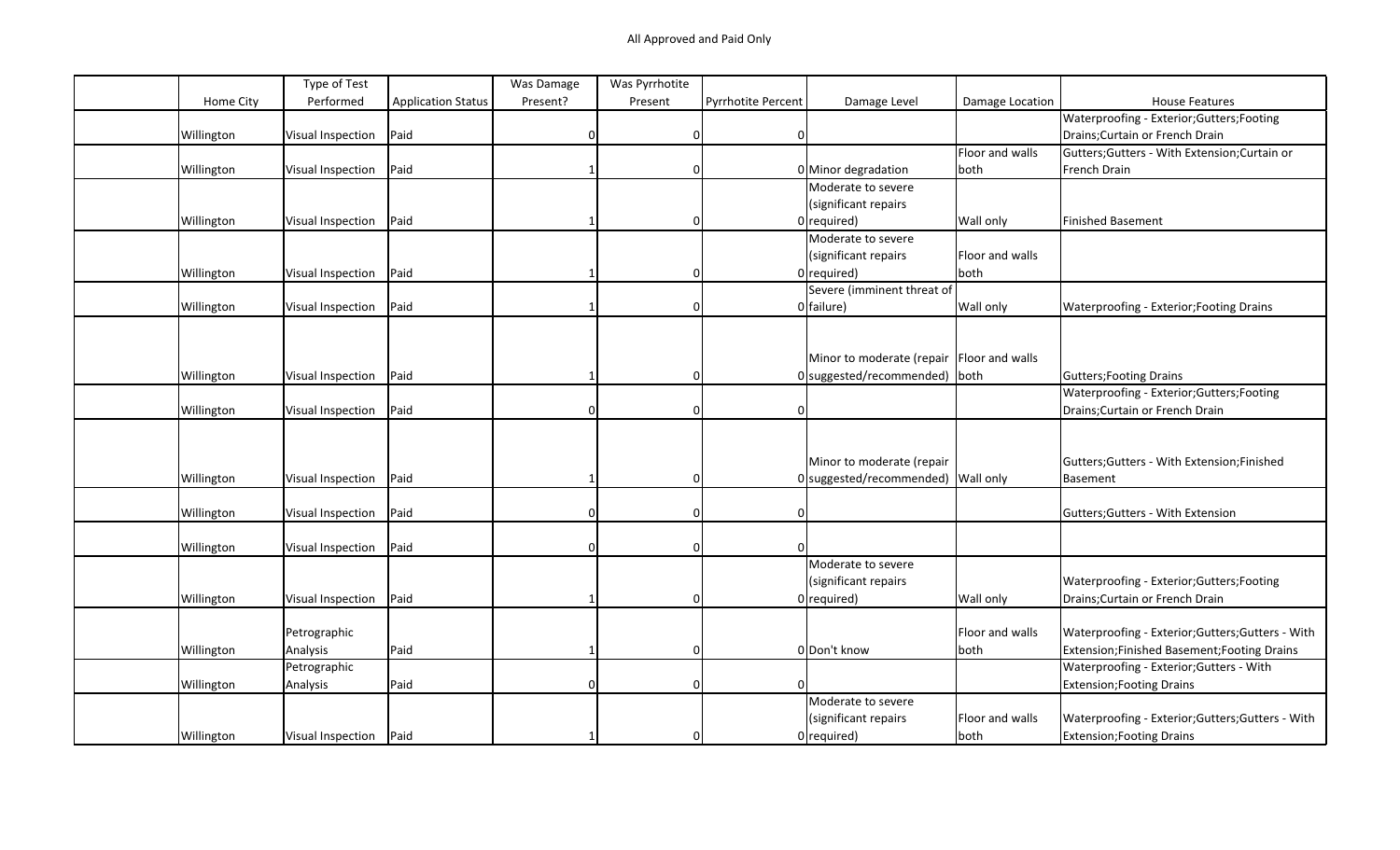|            | Type of Test             |                           | Was Damage | Was Pyrrhotite |                    |                                             |                 |                                                   |
|------------|--------------------------|---------------------------|------------|----------------|--------------------|---------------------------------------------|-----------------|---------------------------------------------------|
| Home City  | Performed                | <b>Application Status</b> | Present?   | Present        | Pyrrhotite Percent | Damage Level                                | Damage Location | <b>House Features</b>                             |
|            |                          |                           |            |                |                    |                                             |                 |                                                   |
|            |                          |                           |            |                |                    |                                             | Floor and walls | Waterproofing - Exterior; Gutters; Finished       |
| Willington | Visual Inspection        | Paid                      |            | $\Omega$       |                    | 0 Don't know                                | both            | Basement; Footing Drains; Curtain or French Drain |
|            |                          |                           |            |                |                    | Moderate to severe                          |                 |                                                   |
|            |                          |                           |            |                |                    | (significant repairs                        |                 |                                                   |
| Willington | Visual Inspection        | Paid                      |            | 0              |                    | $0$ required)                               | Wall only       | Gutters; Finished Basement                        |
|            |                          |                           |            |                |                    | Moderate to severe                          |                 |                                                   |
|            |                          |                           |            |                |                    | (significant repairs                        | Floor and walls |                                                   |
| Willington | Visual Inspection        | Paid                      |            | 0              |                    | $0$ required)                               | both            |                                                   |
|            |                          |                           |            |                |                    |                                             |                 |                                                   |
|            |                          |                           |            |                |                    |                                             |                 |                                                   |
|            |                          |                           |            |                |                    | Minor to moderate (repair   Floor and walls |                 |                                                   |
| Willington | Visual Inspection        | Paid                      |            | $\Omega$       |                    | 0 suggested/recommended) both               |                 | Waterproofing - Exterior; Gutters; Footing Drains |
|            |                          |                           |            |                |                    |                                             |                 |                                                   |
|            |                          |                           |            |                |                    |                                             |                 |                                                   |
|            |                          |                           |            |                |                    | Minor to moderate (repair                   |                 | Gutters;Finished Basement;Footing                 |
| Willington | Visual Inspection        | Paid                      |            | 0              |                    | 0 suggested/recommended)                    |                 | Drains; Curtain or French Drain                   |
|            |                          |                           |            |                |                    | Moderate to severe                          |                 |                                                   |
|            |                          |                           |            |                |                    | (significant repairs                        | Floor and walls | Gutters; Gutters - With Extension; Finished       |
| Willington | <b>Visual Inspection</b> | Paid                      |            | $\Omega$       |                    | $0$ required)                               | both            | Basement; Footing Drains; Curtain or French Drain |
|            |                          |                           |            |                |                    | Moderate to severe                          |                 |                                                   |
|            |                          |                           |            |                |                    | (significant repairs                        | Floor and walls | Waterproofing - Exterior; Gutters - With          |
| Willington | Visual Inspection        | Paid                      |            | $\Omega$       |                    | $0$ required)                               | both            | Extension; Curtain or French Drain                |
|            |                          |                           |            |                |                    |                                             |                 | Waterproofing - Exterior; Gutters; Gutters - With |
| Willington | Visual Inspection        | Paid                      |            | $\Omega$       | $\Omega$           |                                             |                 | <b>Extension; Footing Drains</b>                  |
|            |                          |                           |            |                |                    |                                             |                 |                                                   |
|            |                          |                           |            |                |                    |                                             |                 |                                                   |
|            |                          |                           |            |                |                    |                                             |                 |                                                   |
|            |                          |                           |            |                |                    | Minor to moderate (repair   Floor and walls |                 |                                                   |
| Willington | Visual Inspection        | Paid                      |            | $\Omega$       |                    | $0$ suggested/recommended) both             |                 | <b>Gutters;Finished Basement</b>                  |
|            |                          |                           |            |                |                    |                                             |                 |                                                   |
|            |                          |                           |            |                |                    |                                             |                 |                                                   |
|            |                          |                           |            |                |                    | Minor to moderate (repair                   |                 | Waterproofing - Exterior; Gutters; Finished       |
| Willington | <b>Visual Inspection</b> | Paid                      |            | $\Omega$       |                    | 0 suggested/recommended) Wall only          |                 | Basement; Footing Drains; Curtain or French Drain |
|            | Petrographic             |                           |            |                |                    |                                             |                 |                                                   |
| Willington | Analysis                 | Paid                      | $\Omega$   |                | $\mathbf 0$        |                                             |                 | Waterproofing - Exterior                          |
|            |                          |                           |            |                |                    |                                             |                 |                                                   |
| Willington | Visual Inspection        | Paid                      |            | $\Omega$       | $\Omega$           |                                             |                 | Waterproofing - Exterior; Gutters; Footing Drains |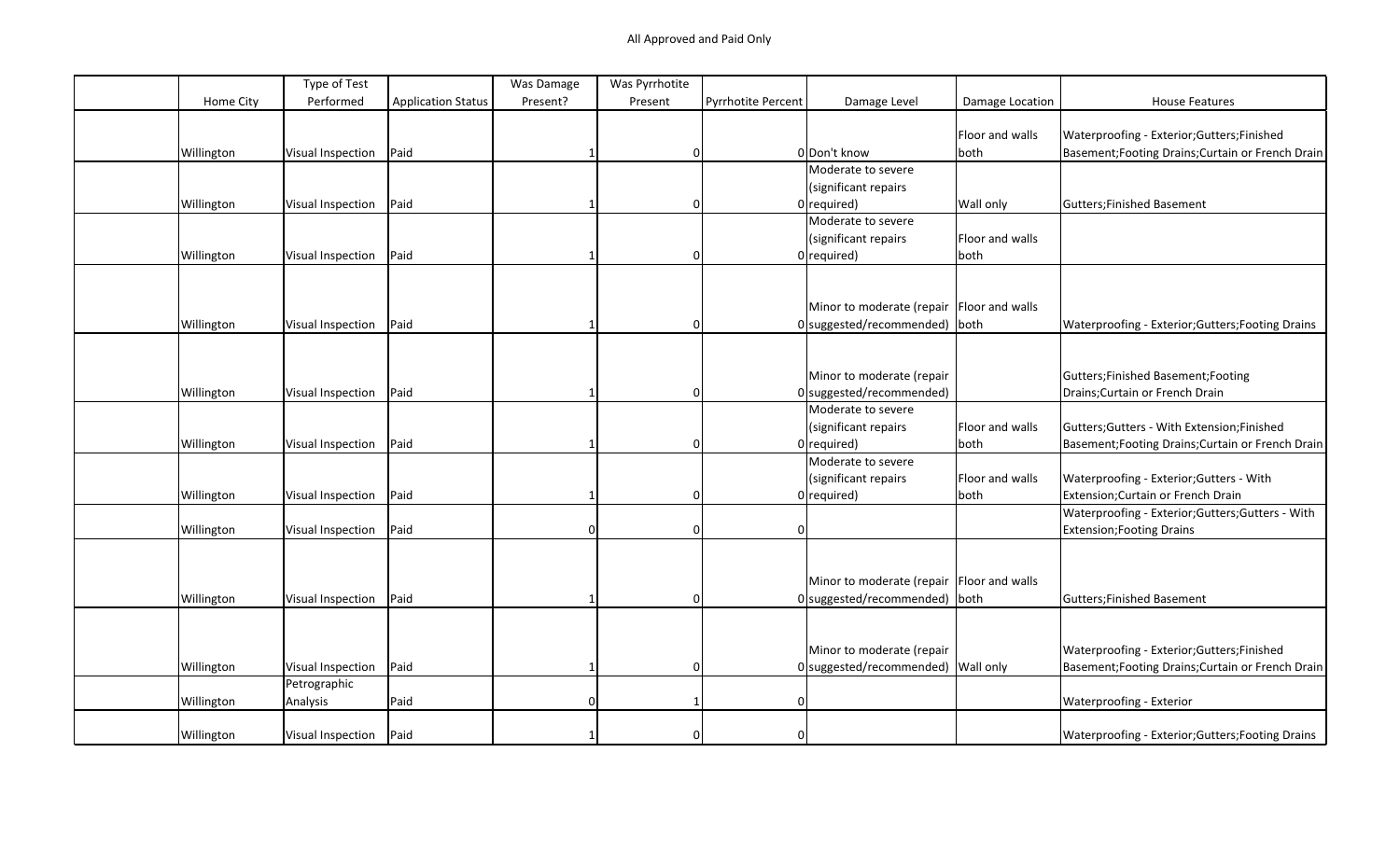## All Approved and Paid Only

|                        |            | Type of Test      |                    | Was Damage | Was Pyrrhotite |                    |                                           |                 |                                                   |
|------------------------|------------|-------------------|--------------------|------------|----------------|--------------------|-------------------------------------------|-----------------|---------------------------------------------------|
|                        | Home City  | Performed         | Application Status | Present?   | Present        | Pyrrhotite Percent | Damage Level                              | Damage Location | House Features                                    |
|                        |            |                   |                    |            |                |                    | Moderate to severe                        |                 |                                                   |
|                        |            |                   |                    |            |                |                    | (significant repairs                      | Floor and walls |                                                   |
|                        | Willington | Visual Inspection | Paid               |            |                |                    | $0$  required)                            | both            | Finished Basement                                 |
|                        |            |                   |                    |            |                |                    |                                           |                 |                                                   |
| <b>Woodstock Count</b> |            |                   |                    |            |                |                    |                                           |                 |                                                   |
|                        |            |                   |                    |            |                |                    |                                           |                 |                                                   |
|                        |            |                   |                    |            |                |                    |                                           |                 |                                                   |
|                        |            |                   |                    |            |                |                    | Minor to moderate (repair Floor and walls |                 | Waterproofing - Exterior; Footing Drains; Curtain |
|                        | Woodstock  | Visual Inspection | Paid               |            |                |                    | $0$  suggested/recommended)   both        |                 | or French Drain                                   |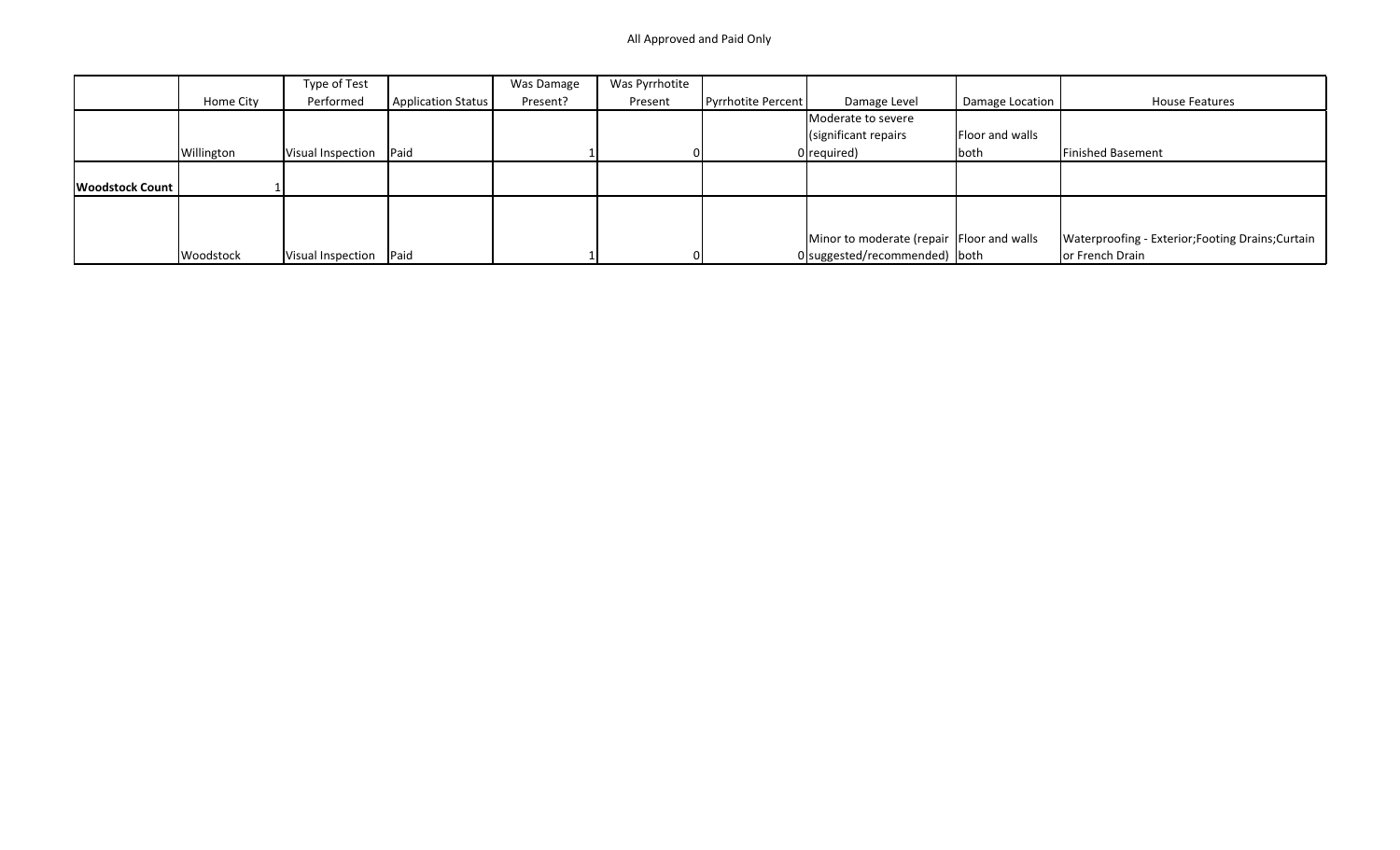|                      | <b>Home City</b> | Type of Test Performed | Application Status | Was Damage<br>Present? | Was Pyrrhotite<br>Present | Pyrrhotite<br>Percent | Damage Level                                           | Damage Location      | <b>House Features</b>                                                                                                                                |
|----------------------|------------------|------------------------|--------------------|------------------------|---------------------------|-----------------------|--------------------------------------------------------|----------------------|------------------------------------------------------------------------------------------------------------------------------------------------------|
| <b>Grand Count</b>   |                  | 737                    |                    |                        |                           |                       |                                                        |                      |                                                                                                                                                      |
| <b>Andover Count</b> |                  | $\mathsf{f}$           |                    |                        |                           |                       |                                                        |                      |                                                                                                                                                      |
|                      | Andover          | Visual Inspection      | Paid               | $\Omega$               | 0                         |                       | $\Omega$                                               |                      | Waterproofing - Exterior                                                                                                                             |
|                      |                  |                        |                    |                        |                           |                       | Minor to moderate (repair                              |                      |                                                                                                                                                      |
|                      | Andover          | Visual Inspection      | Paid               |                        | $\overline{0}$            |                       | 0 suggested/recommended)                               | <b>Wall only</b>     |                                                                                                                                                      |
|                      |                  |                        |                    |                        |                           |                       |                                                        |                      |                                                                                                                                                      |
|                      |                  |                        |                    |                        |                           |                       |                                                        |                      | Waterproofing -                                                                                                                                      |
|                      |                  |                        |                    |                        |                           |                       |                                                        |                      | Exterior;Gutters;Gutters - With                                                                                                                      |
|                      |                  |                        |                    |                        |                           |                       |                                                        |                      | Extension;Finished Basement;Footing                                                                                                                  |
|                      | Andover          | Visual Inspection      | Paid               |                        | $\Omega$                  |                       | $\Omega$                                               |                      | Drains; Curtain or French Drain                                                                                                                      |
|                      |                  |                        |                    |                        |                           |                       |                                                        |                      | Waterproofing -                                                                                                                                      |
|                      |                  |                        |                    |                        |                           |                       |                                                        |                      | Exterior;Gutters;Gutters - With                                                                                                                      |
|                      | Andover          | Visual Inspection      | Paid               |                        | $\overline{0}$            |                       | 0 Minor degradation                                    | <b>Wall only</b>     | <b>Extension; Footing Drains</b>                                                                                                                     |
|                      |                  |                        |                    |                        |                           |                       |                                                        |                      | Gutters; Finished Basement; Curtain or                                                                                                               |
|                      | Andover          | Visual Inspection      | Paid               |                        | $\overline{0}$            |                       | 0 Minor degradation                                    | Floor and walls both | French Drain                                                                                                                                         |
|                      | Andover          | Visual Inspection      | Paid               |                        | $\Omega$                  |                       | Moderate to severe (significant<br>0 repairs required) | <b>Wall only</b>     | Waterproofing - Exterior; Waterproofing<br>Interior;Gutters;Gutters - With<br>Extension;Finished Basement;Footing<br>Drains; Curtain or French Drain |
| <b>Ashford Count</b> |                  | 19                     |                    |                        |                           |                       |                                                        |                      |                                                                                                                                                      |
|                      | Ashford          | Visual Inspection      | Paid               |                        | $\overline{0}$            |                       | Moderate to severe (significant<br>0 repairs required) | Floor and walls both | Waterproofing -<br>Interior; Gutters; Gutters - With<br>Extension; Capillary Break; Finished<br>Basement                                             |
|                      |                  |                        |                    |                        |                           |                       |                                                        |                      | Waterproofing -                                                                                                                                      |
|                      |                  |                        |                    |                        |                           |                       | Severe (imminent threat of                             |                      | Exterior;Gutters;Gutters - With                                                                                                                      |
|                      | Ashford          | Visual Inspection      | Paid               |                        | 0                         |                       | 0 failure)                                             | Floor and walls both | <b>Extension; Footing Drains</b>                                                                                                                     |
|                      | Ashford          | Visual Inspection      | Paid               |                        | $\Omega$                  |                       |                                                        |                      | <b>Footing Drains</b>                                                                                                                                |
|                      |                  |                        |                    |                        |                           |                       |                                                        |                      | Gutters; Gutters - With                                                                                                                              |
|                      |                  |                        |                    |                        |                           |                       | Severe (imminent threat of                             |                      | Extension; Capillary Break; Finished                                                                                                                 |
|                      | Ashford          | Visual Inspection      | Paid               |                        | $\mathbf 0$               |                       | 0 failure)                                             | Floor and walls both | <b>Basement; Footing Drains</b>                                                                                                                      |
|                      |                  |                        |                    |                        |                           |                       |                                                        |                      | Gutters; Footing Drains; Curtain or                                                                                                                  |
|                      | Ashford          | Visual Inspection      | Paid               |                        | $\overline{0}$            |                       | 0 Minor degradation                                    | Wall only            | French Drain                                                                                                                                         |
|                      |                  |                        |                    |                        |                           |                       |                                                        |                      | Waterproofing -                                                                                                                                      |
|                      |                  |                        |                    |                        |                           |                       | Moderate to severe (significant                        |                      | Exterior;Gutters;Finished                                                                                                                            |
|                      | Ashford          | Visual Inspection      | Paid               |                        | $\overline{0}$            |                       | 0 repairs required)                                    | Wall only            | <b>Basement; Footing Drains</b>                                                                                                                      |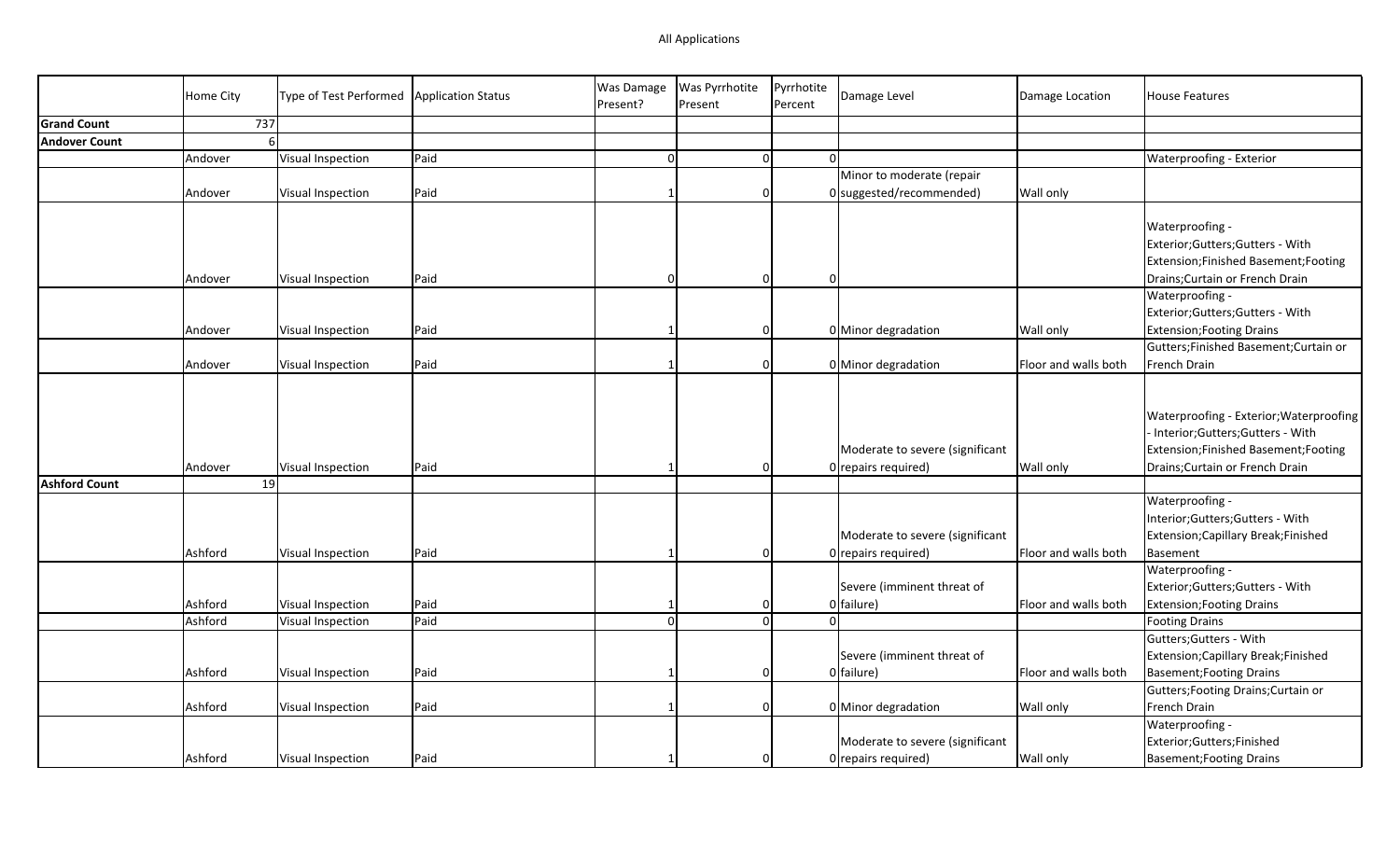| Home City                            | Type of Test Performed | <b>Application Status</b> | <b>Was Damage</b><br>Present? | Was Pyrrhotite<br>Present | Pyrrhotite<br>Damage Level<br>Percent                                      | Damage Location      | <b>House Features</b>                                                                                                        |
|--------------------------------------|------------------------|---------------------------|-------------------------------|---------------------------|----------------------------------------------------------------------------|----------------------|------------------------------------------------------------------------------------------------------------------------------|
| Ashford                              | Visual Inspection      | Paid                      |                               |                           | $\overline{0}$<br>$\Omega$                                                 |                      | Gutters                                                                                                                      |
| Ashford                              | Visual Inspection      | Paid                      |                               |                           | Moderate to severe (significant<br>$0$ repairs required)<br>$\overline{0}$ |                      | Gutters; Finished Basement; Footing<br>Drains; Curtain or French Drain                                                       |
| Ashford                              | Petrographic Analysis  | Paid                      |                               |                           | 25                                                                         |                      | Waterproofing -<br>Exterior;Gutters;Finished<br>Basement; Curtain or French Drain                                            |
| Ashford                              | Visual Inspection      | Denied                    |                               | $\Omega$                  | $\Omega$                                                                   |                      | Waterproofing -<br>Exterior;Gutters;Finished Basement                                                                        |
| Ashford                              | Petrographic Analysis  | Paid                      | n                             |                           | $\overline{0}$                                                             |                      | Waterproofing -<br>Exterior;Gutters;Finished<br>Basement; Curtain or French Drain                                            |
| Ashford                              | Visual Inspection      | Paid                      |                               | $\Omega$                  | $\Omega$                                                                   |                      | Gutters; Gutters - With<br>Extension; Finished Basement                                                                      |
| Ashford                              | Visual Inspection      | Paid                      |                               | $\Omega$                  | Minor to moderate (repair<br>$0$ suggested/recommended)                    | <b>Wall only</b>     | Waterproofing -<br>Exterior; Gutters; Gutters - With<br><b>Extension; Footing Drains</b>                                     |
| Ashford                              | Visual Inspection      | Paid                      |                               |                           | Moderate to severe (significant<br>$0$ repairs required)<br>$\overline{0}$ |                      | Gutters                                                                                                                      |
| Ashford                              | Visual Inspection      | Paid                      |                               | $\Omega$                  | Minor to moderate (repair<br>0 suggested/recommended)                      | <b>Wall only</b>     | Waterproofing -<br>Exterior;Gutters;Finished<br>Basement; Curtain or French Drain                                            |
| Ashford                              | Visual Inspection      | Paid                      |                               | $\Omega$                  | Moderate to severe (significant<br>0 repairs required)                     | Wall only            | Waterproofing -<br>Exterior;Gutters;Gutters - With<br>Extension;Finished Basement;Footing<br>Drains; Curtain or French Drain |
| Ashford                              | Visual Inspection      | Paid                      |                               | $\Omega$                  | Minor to moderate (repair<br>0 suggested/recommended)                      | Floor and walls both | Gutters; Footing Drains                                                                                                      |
| Ashford                              | Visual Inspection      | Paid                      |                               | $\Omega$                  | 0 Minor degradation                                                        | Floor and walls both | Waterproofing -<br>Exterior; Gutters; Footing Drains; Curtain<br>or French Drain                                             |
| Ashford<br>13<br><b>Bolton Count</b> | Visual Inspection      | Paid                      |                               | $\Omega$                  | 0                                                                          |                      | Waterproofing -<br>Exterior; Gutters; Footing Drains                                                                         |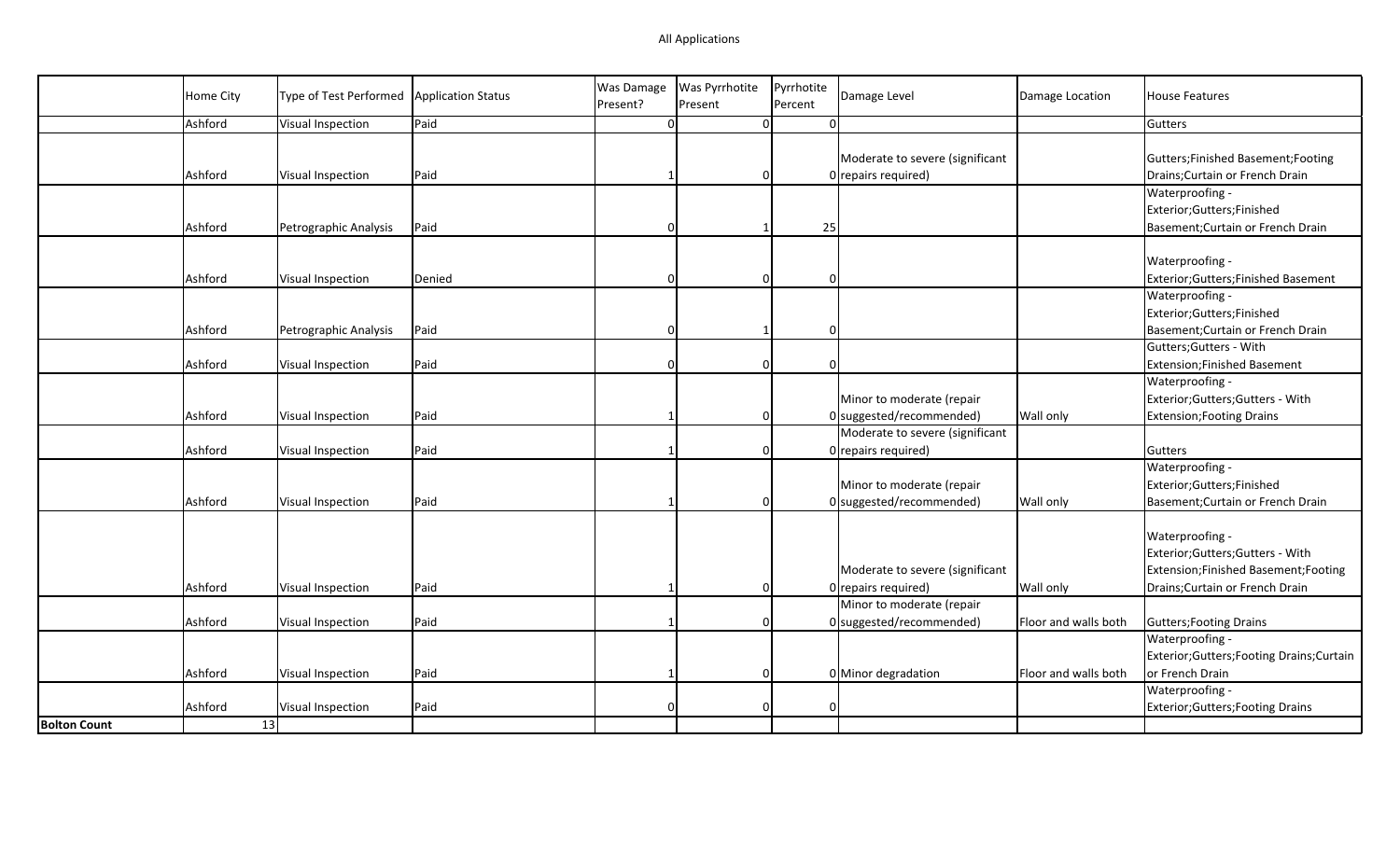|                       | Home City | Type of Test Performed | <b>Application Status</b>  | <b>Was Damage</b><br>Present? | Was Pyrrhotite<br>Present | Pyrrhotite<br>Percent | Damage Level                    | Damage Location      | House Features                           |
|-----------------------|-----------|------------------------|----------------------------|-------------------------------|---------------------------|-----------------------|---------------------------------|----------------------|------------------------------------------|
|                       |           |                        |                            |                               |                           |                       |                                 |                      |                                          |
|                       |           |                        |                            |                               |                           |                       | Moderate to severe (significant |                      | Waterproofing -                          |
|                       | Bolton    | Visual Inspection      | Paid                       |                               | $\overline{0}$            |                       | 0 repairs required)             | Wall only            | Interior;Gutters;Finished Basement       |
|                       |           |                        |                            |                               |                           |                       | Moderate to severe (significant |                      |                                          |
|                       | Bolton    | Visual Inspection      | Paid                       |                               | $\overline{0}$            |                       | 0 repairs required)             | Floor and walls both | Gutters                                  |
|                       | Bolton    | Visual Inspection      | Paid                       |                               | 0                         |                       | $\Omega$                        |                      |                                          |
|                       | Bolton    | Visual Inspection      | Paid                       |                               | $\Omega$                  |                       | $\Omega$                        | Floor and walls both | Gutters; Gutters - With Extension        |
|                       |           |                        |                            |                               |                           |                       |                                 |                      | Waterproofing -                          |
|                       |           |                        |                            |                               |                           |                       |                                 |                      | Exterior;Gutters;Gutters - With          |
|                       |           |                        |                            |                               |                           |                       |                                 |                      | Extension; Footing Drains; Curtain or    |
|                       | Bolton    | Visual Inspection      | Paid                       |                               | $\overline{0}$            |                       |                                 |                      | French Drain                             |
|                       |           |                        |                            |                               |                           |                       | Moderate to severe (significant |                      |                                          |
|                       | Bolton    | Visual Inspection      | Paid                       |                               | $\Omega$                  |                       | 0 repairs required)             | Floor and walls both | Gutters                                  |
|                       |           |                        |                            |                               |                           |                       |                                 |                      | Gutters; Gutters - With                  |
|                       |           |                        |                            |                               |                           |                       | Moderate to severe (significant |                      | Extension; Finished Basement; Curtain or |
|                       | Bolton    | Visual Inspection      | Denied                     |                               | $\Omega$                  |                       | 0 repairs required)             | Wall only            | French Drain                             |
|                       |           |                        |                            |                               |                           |                       |                                 |                      | Waterproofing -                          |
|                       |           |                        |                            |                               |                           |                       | Moderate to severe (significant |                      | Exterior;Gutters;Finished                |
|                       | bolton    | Visual Inspection      | Paid                       |                               | $\Omega$                  |                       | $0$ repairs required)           | Wall only            | Basement; Curtain or French Drain        |
|                       |           |                        |                            |                               |                           |                       | Moderate to severe (significant |                      |                                          |
|                       | Bolton    | Visual Inspection      | Paid                       |                               | $\Omega$                  |                       | 0 repairs required)             | Wall only            | Gutters; Finished Basement               |
|                       |           |                        |                            |                               |                           |                       |                                 |                      |                                          |
|                       |           |                        |                            |                               |                           |                       |                                 |                      | Waterproofing -                          |
|                       |           |                        |                            |                               |                           |                       |                                 |                      | Exterior;Gutters;Gutters - With          |
|                       |           |                        |                            |                               |                           |                       | Moderate to severe (significant |                      | Extension;Finished Basement;Footing      |
|                       |           | Visual Inspection      | Paid                       |                               | $\Omega$                  |                       | 0 repairs required)             | Floor and walls both | Drains; Curtain or French Drain          |
|                       | Bolton    |                        |                            |                               |                           |                       |                                 |                      | Waterproofing -                          |
|                       |           |                        |                            |                               |                           |                       |                                 |                      |                                          |
|                       |           |                        |                            |                               |                           |                       |                                 |                      | Exterior;Gutters;Gutters - With          |
|                       |           |                        |                            |                               |                           |                       | Moderate to severe (significant |                      | Extension; Footing Drains; Curtain or    |
|                       | Bolton    | Visual Inspection      | Paid                       |                               | $\overline{0}$            |                       | 0 repairs required)             | Floor and walls both | French Drain                             |
|                       |           |                        |                            |                               |                           |                       | Moderate to severe (significant |                      |                                          |
|                       | Bolton    | Visual Inspection      | Denied                     |                               |                           |                       | 0 repairs required)             | Floor and walls both | <b>Gutters; Footing Drains</b>           |
|                       | Bolton    | Visual Inspection      | Approved - Pending Payment |                               | $\overline{0}$            |                       | $\Omega$                        |                      | Gutters; Gutters - With Extension        |
| <b>Columbia Count</b> |           |                        |                            |                               |                           |                       |                                 |                      |                                          |
|                       |           |                        |                            |                               |                           |                       |                                 |                      | Gutters; Gutters - With                  |
|                       | Columbia  | Visual Inspection      | Paid                       |                               | $\overline{0}$            |                       |                                 |                      | <b>Extension; Capillary Break</b>        |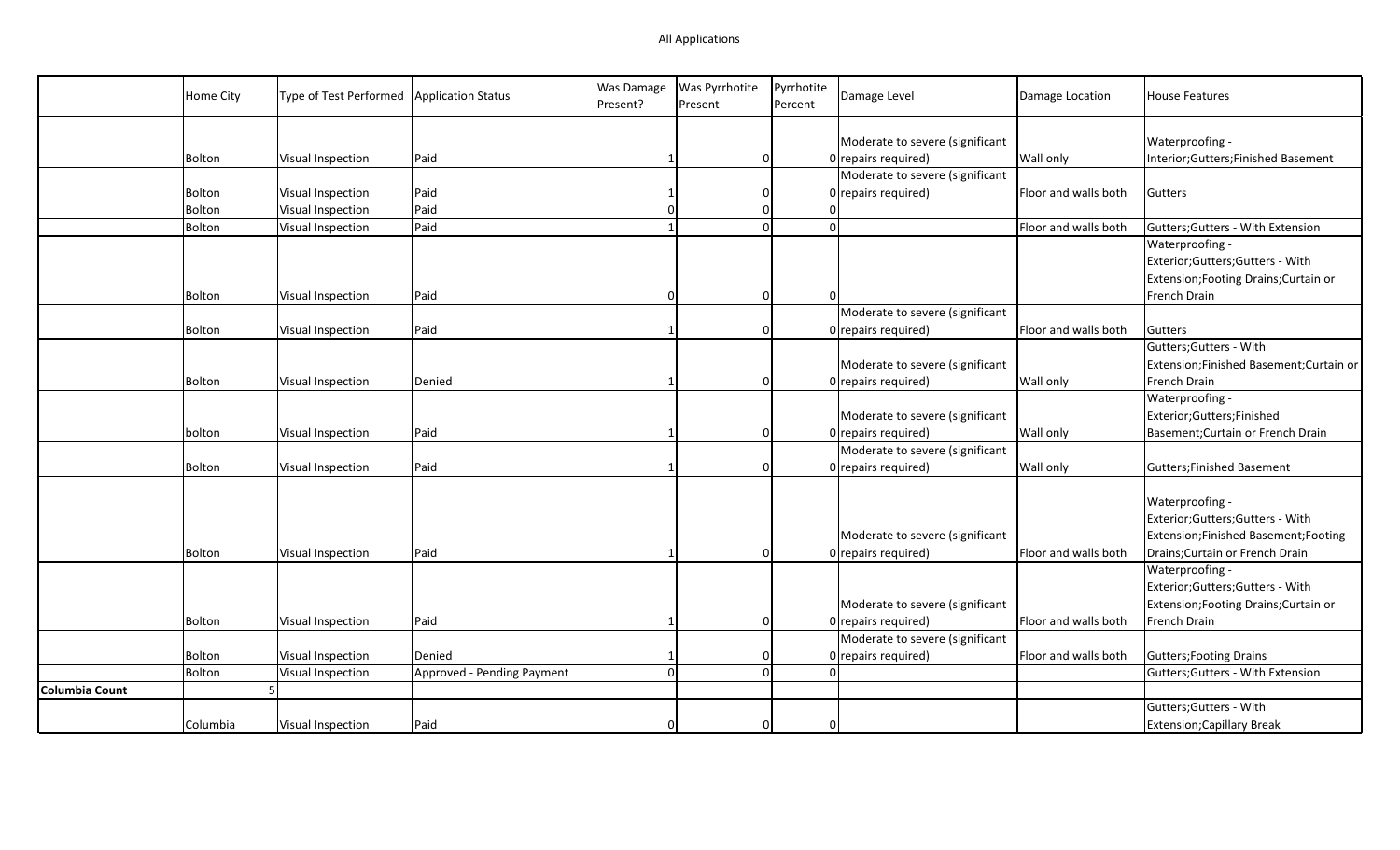|                       | Home City            | Type of Test Performed                 | <b>Application Status</b> | Was Damage<br>Present? | Was Pyrrhotite<br>Present | Pyrrhotite<br>Percent | Damage Level                                                                        | Damage Location      | <b>House Features</b>                                                                                                         |
|-----------------------|----------------------|----------------------------------------|---------------------------|------------------------|---------------------------|-----------------------|-------------------------------------------------------------------------------------|----------------------|-------------------------------------------------------------------------------------------------------------------------------|
|                       | Columbia             | Visual Inspection                      | Paid                      |                        | $\Omega$                  |                       | Moderate to severe (significant<br>0 repairs required)                              | Floor and walls both | Waterproofing - Exterior; Waterproofing<br>Interior;Gutters;Gutters - With<br>Extension;Finished Basement;Footing<br>Drains   |
|                       | Columbia             | Visual Inspection                      | Paid                      |                        | $\Omega$                  |                       | Minor to moderate (repair<br>$0$ suggested/recommended)                             | <b>Wall only</b>     | Waterproofing - Exterior; Waterproofing<br>Interior; Gutters; Gutters - With<br>Extension;Finished Basement;Footing<br>Drains |
|                       | Columbia             | Petrographic Analysis                  | Paid                      | $\Omega$               | $\Omega$                  | $\Omega$              |                                                                                     |                      | Waterproofing -<br><b>Exterior; Gutters; Footing Drains</b>                                                                   |
| <b>Coventry Count</b> | Columbia             | Visual Inspection<br>48                | Paid                      |                        | 0                         |                       | Moderate to severe (significant<br>0 repairs required)                              | Floor and walls both | Waterproofing - Exterior; Waterproofing<br>- Interior;Gutters;Gutters - With<br>Extension;Finished Basement;Footing<br>Drains |
|                       | Coventry             | Petrographic Analysis                  | On Hold                   | $\Omega$               | 0                         |                       | $\Omega$                                                                            |                      | <b>Gutters;Finished Basement</b>                                                                                              |
|                       | Coventry             | Visual Inspection                      | Paid                      |                        | 0                         |                       | Moderate to severe (significant<br>0 repairs required)<br>Minor to moderate (repair | Wall only            | Waterproofing -<br>Exterior;Gutters;Footing Drains;Curtain<br>or French Drain<br>Gutters - With Extension; Footing            |
|                       | Coventry             | Visual Inspection                      | Paid                      |                        | 0                         |                       | 0 suggested/recommended)                                                            | Floor and walls both | Drains; Curtain or French Drain                                                                                               |
|                       | Coventry             | Visual Inspection                      | Paid                      | $\Omega$               | <sub>0</sub>              |                       |                                                                                     |                      | <b>Gutters;Finished Basement</b>                                                                                              |
|                       | Coventry<br>Coventry | Visual Inspection<br>Visual Inspection | Paid<br>Denied            | $\Omega$               | 0<br>$\Omega$             |                       | 0 Minor degradation                                                                 | Floor and walls both | Waterproofing -<br>Exterior;Gutters;Curtain or French Drain<br>Gutters<br>Waterproofing -                                     |
|                       | Coventry<br>Coventry | Visual Inspection<br>Visual Inspection | Paid<br>Paid              | $\Omega$               | 0<br> 0                   |                       | Moderate to severe (significant<br>0 repairs required)<br>$\Omega$                  | Floor and walls both | Exterior;Gutters;Finished<br><b>Basement; Footing Drains</b><br>Gutters                                                       |
|                       | Coventry             | Visual Inspection                      | Paid                      |                        | $\Omega$                  |                       | Minor to moderate (repair<br>$0$ suggested/recommended)                             | Floor and walls both | <b>Gutters; Finished Basement</b>                                                                                             |
|                       | Coventry             | Visual Inspection                      | Paid                      |                        | $\Omega$                  |                       | Moderate to severe (significant<br>0 repairs required)                              | Floor and walls both | Gutters                                                                                                                       |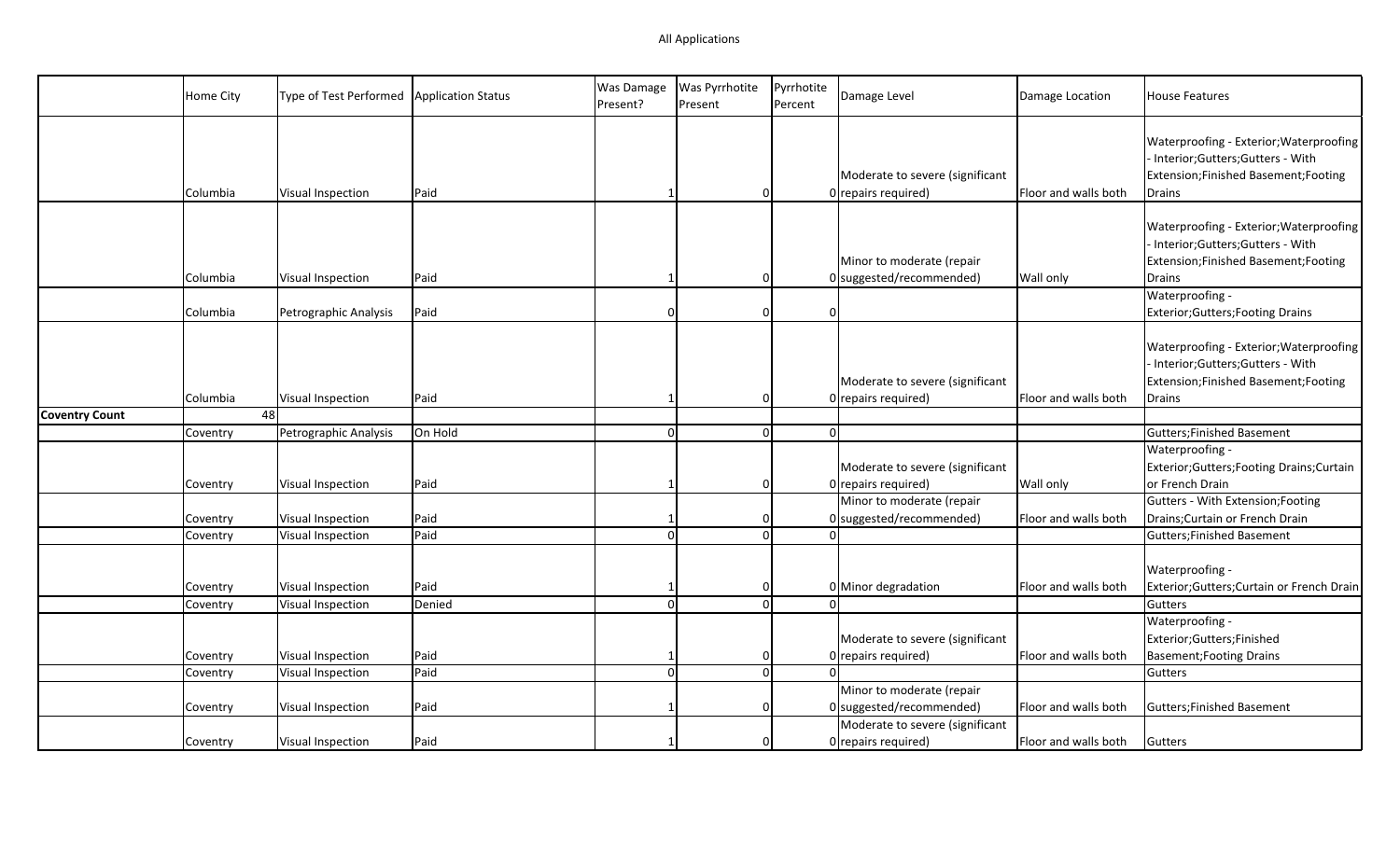| Home City | Type of Test Performed | <b>Application Status</b> | Was Damage<br>Present? | Was Pyrrhotite<br>Present | Pyrrhotite<br>Percent | Damage Level                    | Damage Location      | <b>House Features</b>                      |
|-----------|------------------------|---------------------------|------------------------|---------------------------|-----------------------|---------------------------------|----------------------|--------------------------------------------|
|           |                        |                           |                        |                           |                       |                                 |                      | Waterproofing -                            |
| Coventry  | Visual Inspection      | Paid                      | $\Omega$               | 0                         |                       | $\overline{0}$                  |                      | Interior; Gutters; Curtain or French Drain |
| Coventry  | Visual Inspection      | Paid                      | $\Omega$               | $\Omega$                  |                       | $\Omega$                        |                      | Waterproofing - Exterior; Gutters          |
|           |                        |                           |                        |                           |                       |                                 |                      |                                            |
|           |                        |                           |                        |                           |                       |                                 |                      | Waterproofing -                            |
| Coventry  | Petrographic Analysis  | Paid                      | O                      | 1                         |                       | $\Omega$                        |                      | Exterior;Gutters;Finished Basement         |
| Coventry  | Visual Inspection      | Paid                      |                        | $\overline{0}$            |                       | 0 Minor degradation             | Floor and walls both | Gutters; Finished Basement                 |
| Coventry  | Visual Inspection      | Paid                      | $\Omega$               | $\Omega$                  |                       | $\Omega$                        |                      | Gutters                                    |
|           |                        |                           |                        |                           |                       |                                 |                      | Gutters; Gutters - With                    |
|           |                        |                           |                        |                           |                       | Minor to moderate (repair       |                      | Extension;Finished Basement;Footing        |
| Coventry  | Visual Inspection      | Paid                      |                        | 0                         |                       | $0$ suggested/recommended)      | Wall only            | Drains                                     |
|           |                        |                           |                        |                           |                       |                                 |                      | Waterproofing -                            |
|           |                        |                           |                        |                           |                       |                                 |                      | Exterior;Gutters;Footing Drains;Curtain    |
| Coventry  | Visual Inspection      | Paid                      |                        | $\Omega$                  |                       | $\Omega$                        |                      | or French Drain                            |
|           |                        |                           |                        |                           |                       |                                 |                      | Waterproofing -                            |
|           |                        |                           |                        |                           |                       |                                 |                      | Exterior;Gutters;Gutters - With            |
|           |                        |                           |                        |                           |                       | Moderate to severe (significant |                      | Extension;Finished Basement;Curtain or     |
| Coventry  | Visual Inspection      | Paid                      |                        | $\Omega$                  |                       | 0 repairs required)             | Wall only            | French Drain                               |
|           |                        |                           |                        |                           |                       |                                 |                      | Waterproofing -                            |
|           |                        |                           |                        |                           |                       |                                 |                      | Interior;Gutters;Gutters - With            |
|           |                        |                           |                        |                           |                       | Severe (imminent threat of      |                      | Extension; Capillary Break; Finished       |
| Coventry  | Visual Inspection      | Paid                      |                        | $\Omega$                  |                       | 0 failure)                      | Floor and walls both | Basement                                   |
|           |                        |                           |                        |                           |                       |                                 |                      | Waterproofing -                            |
|           |                        |                           |                        |                           |                       |                                 |                      | Exterior;Gutters;Gutters - With            |
| Coventry  | Visual Inspection      | Paid                      | $\Omega$               | 0                         |                       | $\Omega$                        |                      | <b>Extension; Footing Drains</b>           |
|           |                        |                           |                        |                           |                       |                                 |                      | Waterproofing -                            |
|           |                        |                           |                        |                           |                       |                                 |                      | Exterior;Gutters;Gutters - With            |
|           |                        |                           |                        |                           |                       |                                 |                      | Extension;Finished Basement;Footing        |
| Coventry  | Visual Inspection      | Paid                      | $\Omega$               | 0                         |                       | $\overline{0}$                  |                      | Drains                                     |
| Coventry  | Visual Inspection      | Paid                      | $\Omega$               | 0                         |                       | $\Omega$                        |                      |                                            |
|           |                        |                           |                        |                           |                       | Moderate to severe (significant |                      | Gutters; Gutters - With                    |
| Coventry  | Visual Inspection      | Paid                      |                        | 0                         |                       | 0 repairs required)             | Floor and walls both | Extension; Finished Basement               |
| Coventry  | Visual Inspection      | Paid                      | $\Omega$               | 0                         |                       | $\overline{0}$                  |                      | Gutters; Finished Basement                 |
| Coventry  | Petrographic Analysis  | Paid                      | $\Omega$               | $\overline{0}$            |                       | $\overline{0}$                  |                      |                                            |
|           |                        |                           |                        |                           |                       |                                 |                      | Gutters; Gutters - With                    |
|           |                        |                           |                        |                           |                       |                                 |                      | Extension;Finished Basement;Footing        |
| Coventry  | Petrographic Analysis  | Paid                      |                        |                           |                       |                                 |                      | Drains                                     |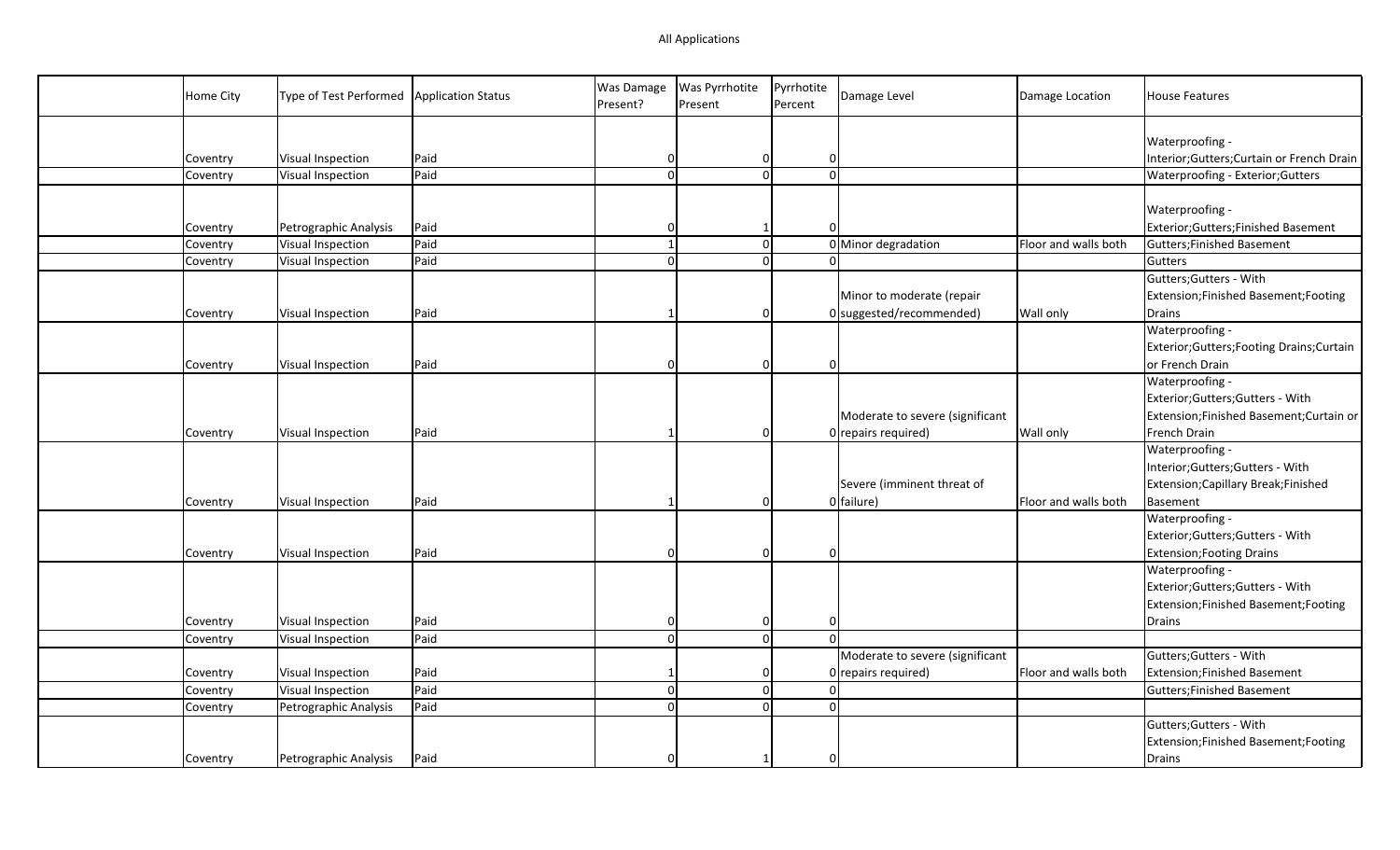| Home City | Type of Test Performed | <b>Application Status</b> | Was Damage<br>Present? | <b>Was Pyrrhotite</b><br>Present | Pyrrhotite<br>Percent | Damage Level                    | Damage Location      | <b>House Features</b>                      |
|-----------|------------------------|---------------------------|------------------------|----------------------------------|-----------------------|---------------------------------|----------------------|--------------------------------------------|
| Coventry  | Visual Inspection      | Paid                      | $\Omega$               | $\mathbf{0}$                     |                       | $\Omega$                        |                      | <b>Finished Basement</b>                   |
|           |                        |                           |                        |                                  |                       |                                 |                      | Waterproofing -                            |
|           |                        |                           |                        |                                  |                       |                                 |                      | Exterior;Gutters;Gutters - With            |
| Coventry  | Visual Inspection      | Denied                    |                        | $\overline{0}$                   |                       |                                 |                      | Extension                                  |
|           |                        |                           |                        |                                  |                       | Minor to moderate (repair       |                      | Gutters; Gutters - With                    |
| Coventry  | Visual Inspection      | Paid                      |                        | $\Omega$                         |                       | 0 suggested/recommended)        | Floor and walls both | Extension; Curtain or French Drain         |
|           |                        |                           |                        |                                  |                       |                                 |                      | Finished Basement; Curtain or French       |
| Coventry  | Visual Inspection      | Paid                      |                        | $\Omega$                         |                       |                                 |                      | Drain                                      |
|           |                        |                           |                        |                                  |                       |                                 |                      | Waterproofing -                            |
|           |                        |                           |                        |                                  |                       | Moderate to severe (significant |                      | Interior; Gutters; Footing Drains; Curtain |
| Coventry  | Visual Inspection      | Paid                      |                        | $\Omega$                         |                       | 0 repairs required)             | Floor and walls both | or French Drain                            |
|           |                        |                           |                        |                                  |                       |                                 |                      | Gutters; Gutters - With                    |
| Coventry  | Petrographic Analysis  | Paid                      |                        | $\Omega$                         |                       | $\Omega$                        |                      | Extension; Finished Basement               |
|           |                        |                           |                        |                                  |                       |                                 |                      | Waterproofing -                            |
|           |                        |                           |                        |                                  |                       |                                 |                      | Interior;Gutters;Finished                  |
| Coventry  | Visual Inspection      | Paid                      |                        | $\Omega$                         |                       | $\Omega$                        |                      | <b>Basement; Footing Drains</b>            |
|           |                        |                           |                        |                                  |                       |                                 |                      | Waterproofing -                            |
| Coventry  | Visual Inspection      | Paid                      |                        | $\Omega$                         |                       | 0 Minor degradation             | Concrete floor only  | Exterior; Gutters; Footing Drains          |
|           |                        |                           |                        |                                  |                       | Minor to moderate (repair       |                      |                                            |
| Coventry  | Visual Inspection      | Paid                      |                        | $\Omega$                         |                       | $0$ suggested/recommended)      |                      |                                            |
| Coventry  | Visual Inspection      | Paid                      |                        | $\overline{0}$                   |                       |                                 |                      | <b>Gutters; Footing Drains</b>             |
|           |                        |                           |                        |                                  |                       |                                 |                      | Gutters; Gutters - With                    |
|           |                        |                           |                        |                                  |                       |                                 |                      | Extension; Finished Basement; Footing      |
| Coventry  | Visual Inspection      | Paid                      |                        | $\overline{0}$                   |                       | $\Omega$                        |                      | Drains                                     |
|           |                        |                           |                        |                                  |                       |                                 |                      | Waterproofing -                            |
|           |                        |                           |                        |                                  |                       |                                 |                      | Exterior;Gutters;Gutters - With            |
| Coventry  | Visual Inspection      | Paid                      |                        | $\Omega$                         |                       |                                 |                      | <b>Extension; Footing Drains</b>           |
|           |                        |                           |                        |                                  |                       |                                 |                      | Waterproofing -                            |
|           |                        |                           |                        |                                  |                       |                                 |                      | Exterior;Gutters;Gutters - With            |
|           |                        |                           |                        |                                  |                       | Moderate to severe (significant |                      | Extension; Capillary Break; Footing        |
| Coventry  | Petrographic Analysis  | Paid                      |                        |                                  |                       | 15 repairs required)            | <b>Wall only</b>     | Drains; Curtain or French Drain            |
|           |                        |                           |                        |                                  |                       |                                 |                      | Gutters; Gutters - With                    |
|           |                        |                           |                        |                                  |                       | Moderate to severe (significant |                      | Extension;Finished Basement;Footing        |
| Coventry  | Visual Inspection      | Paid                      |                        | $\Omega$                         |                       | 0 repairs required)             | Floor and walls both | Drains                                     |
|           |                        |                           |                        |                                  |                       | Moderate to severe (significant |                      | Gutters; Gutters - With                    |
| Coventry  | Petrographic Analysis  | On Hold                   |                        |                                  |                       | 70 repairs required)            | Floor and walls both | Extension; Finished Basement               |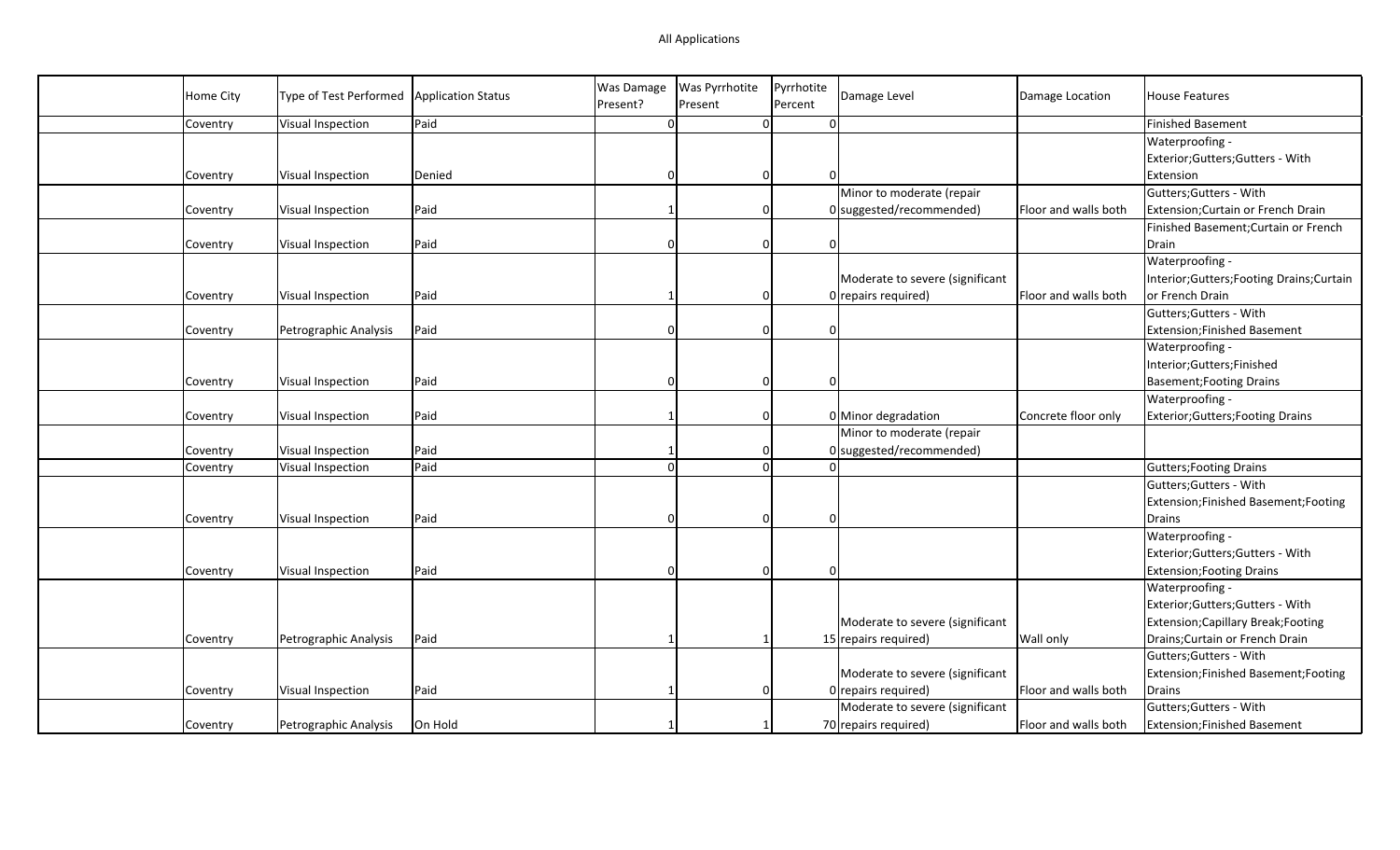|                            | Home City     | Type of Test Performed   Application Status |                            | Was Damage<br>Present? | Was Pyrrhotite<br>Present | Pyrrhotite<br>Percent | Damage Level                    | Damage Location      | <b>House Features</b>                                |
|----------------------------|---------------|---------------------------------------------|----------------------------|------------------------|---------------------------|-----------------------|---------------------------------|----------------------|------------------------------------------------------|
|                            |               |                                             |                            |                        |                           |                       |                                 |                      | Waterproofing -<br>Exterior; Gutters; Gutters - With |
|                            |               |                                             |                            |                        |                           |                       |                                 |                      | Extension;Finished Basement;Footing                  |
|                            | Coventry      | Visual Inspection                           | Paid                       | $\Omega$               | $\mathbf 0$               |                       | $\Omega$                        |                      | Drains                                               |
|                            | Coventry      | Visual Inspection                           | Paid                       | $\mathbf{1}$           | $\overline{0}$            |                       | 0 Don't know                    | Floor and walls both |                                                      |
|                            |               |                                             |                            |                        |                           |                       |                                 |                      | Waterproofing - Exterior; Footing                    |
|                            | Coventry      | Visual Inspection                           | Approved - Pending Payment | $\Omega$               | $\mathbf 0$               |                       | $\Omega$                        |                      | Drains; Curtain or French Drain                      |
|                            | Coventry      | Visual Inspection                           | Paid                       | $\Omega$               | $\Omega$                  |                       | $\Omega$                        |                      |                                                      |
|                            |               |                                             |                            |                        |                           |                       |                                 |                      | Waterproofing -                                      |
|                            |               |                                             |                            |                        |                           |                       |                                 |                      | Exterior; Gutters; Footing Drains; Curtain           |
|                            | Coventry      | Visual Inspection                           | Paid                       | $\Omega$               | $\mathbf 0$               |                       |                                 |                      | or French Drain                                      |
|                            | Coventry      | Petrographic Analysis                       | Paid                       | $\overline{1}$         | $\mathbf{1}$              |                       | 1.83 Don't know                 |                      | Gutters                                              |
|                            |               |                                             |                            |                        |                           |                       |                                 |                      | Gutters; Gutters - With                              |
|                            |               |                                             |                            |                        |                           |                       | Moderate to severe (significant |                      | Extension;Finished Basement;Curtain or               |
|                            | Coventry      | Visual Inspection                           | Paid                       |                        | $\Omega$                  |                       | $0$ repairs required)           | <b>Wall only</b>     | French Drain                                         |
| <b>East Hartford Count</b> |               |                                             |                            |                        |                           |                       |                                 |                      |                                                      |
|                            | East Hartford | Visual Inspection                           | Denied                     | $\Omega$               | $\overline{0}$            |                       | $\Omega$                        |                      |                                                      |
| <b>East Lyme Count</b>     |               |                                             |                            |                        |                           |                       |                                 |                      |                                                      |
|                            |               |                                             |                            |                        |                           |                       |                                 |                      |                                                      |
|                            |               |                                             |                            |                        |                           |                       |                                 |                      | Waterproofing -                                      |
|                            | East Lyme     | Visual Inspection                           | Denied                     | $\Omega$               | $\Omega$                  |                       | $\Omega$                        |                      | Exterior; Gutters; Finished Basement                 |
| <b>East Windsor Count</b>  |               | 9                                           |                            |                        |                           |                       |                                 |                      |                                                      |
|                            |               |                                             |                            |                        |                           |                       |                                 |                      | Waterproofing -                                      |
|                            |               |                                             |                            |                        |                           |                       | Moderate to severe (significant |                      | Exterior; Gutters; Gutters - With                    |
|                            | East Windsor  | Visual Inspection                           | Paid                       |                        | $\Omega$                  |                       | $0$ repairs required)           | <b>Wall only</b>     | <b>Extension;Finished Basement</b>                   |
|                            |               |                                             |                            |                        |                           |                       |                                 |                      |                                                      |
|                            |               |                                             |                            |                        |                           |                       |                                 |                      | Waterproofing -                                      |
|                            | East Windsor  | Visual Inspection                           | Paid                       | $\Omega$               | $\Omega$                  |                       |                                 |                      | Exterior;Gutters;Curtain or French Drain             |
|                            |               |                                             |                            |                        |                           |                       | Severe (imminent threat of      |                      |                                                      |
|                            | East Windsor  | Visual Inspection                           | Paid                       |                        | $\mathbf 0$               |                       | 0 failure)                      | Floor and walls both | Gutters                                              |
|                            |               |                                             |                            |                        |                           |                       |                                 |                      |                                                      |
|                            |               |                                             |                            |                        |                           |                       |                                 |                      | Waterproofing -                                      |
|                            | East Windsor  | Visual Inspection                           | Paid                       | $\Omega$               | $\Omega$                  |                       | $\Omega$                        |                      | Exterior; Gutters; Finished Basement                 |
|                            |               |                                             |                            |                        |                           |                       |                                 |                      | Waterproofing -                                      |
|                            |               |                                             |                            |                        |                           |                       |                                 |                      | Exterior; Gutters; Finished                          |
|                            |               |                                             |                            |                        |                           |                       |                                 |                      | Basement; Footing Drains; Curtain or                 |
|                            | East Windsor  | Petrographic Analysis                       | Paid                       | $\Omega$               | $\Omega$                  |                       | $\Omega$                        |                      | French Drain                                         |
|                            | East Windsor  | Petrographic Analysis                       | Denied                     | $\Omega$               | $\Omega$                  |                       | $\Omega$                        |                      |                                                      |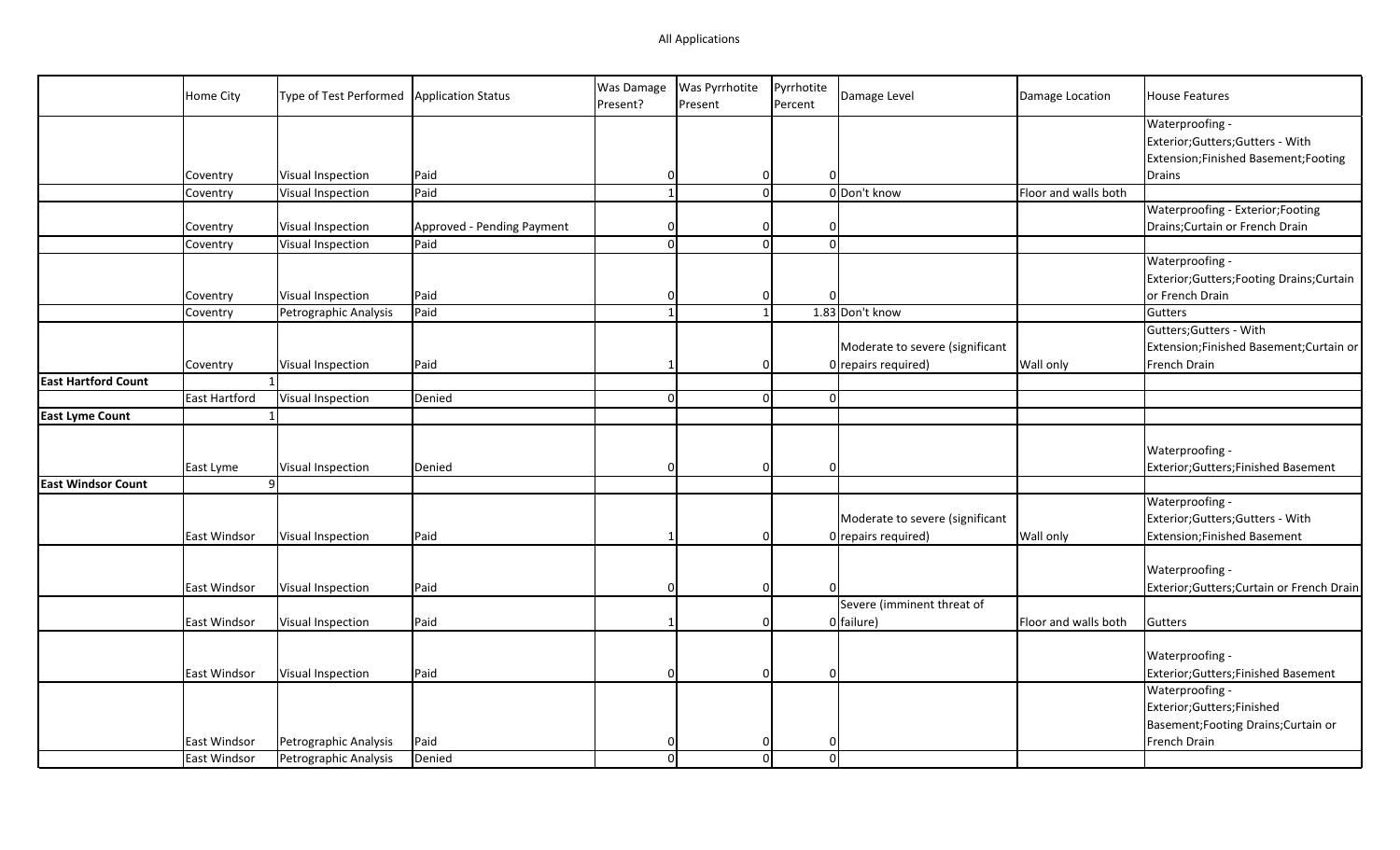|                        | Home City           | Type of Test Performed | <b>Application Status</b> | Was Damage<br>Present? | <b>Was Pyrrhotite</b><br>Present | Pyrrhotite<br>Percent | Damage Level                                             | Damage Location      | <b>House Features</b>                                                                                              |
|------------------------|---------------------|------------------------|---------------------------|------------------------|----------------------------------|-----------------------|----------------------------------------------------------|----------------------|--------------------------------------------------------------------------------------------------------------------|
|                        |                     |                        |                           |                        |                                  |                       |                                                          |                      | Waterproofing - Exterior; Waterproofing<br>Interior;Gutters;Gutters - With<br>Extension;Finished Basement;Footing  |
|                        | East Windsor        | Visual Inspection      | Paid                      |                        | $\overline{0}$                   | $\Omega$              |                                                          |                      | <b>Drains</b>                                                                                                      |
|                        |                     |                        |                           |                        |                                  |                       |                                                          |                      | Waterproofing -                                                                                                    |
|                        |                     |                        |                           |                        |                                  |                       |                                                          |                      | Exterior;Gutters;Gutters - With                                                                                    |
|                        | <b>East Windsor</b> | Petrographic Analysis  | Paid                      |                        | $\Omega$                         |                       |                                                          |                      | <b>Extension; Footing Drains</b>                                                                                   |
|                        |                     |                        |                           |                        |                                  |                       |                                                          |                      | Waterproofing -                                                                                                    |
|                        |                     |                        |                           |                        |                                  |                       |                                                          |                      | Exterior;Gutters;Gutters - With                                                                                    |
|                        | East Windsor        | Visual Inspection      | Paid                      | n                      | $\Omega$                         | $\Omega$              |                                                          |                      | <b>Extension; Footing Drains</b>                                                                                   |
| <b>Eastford Count</b>  |                     |                        |                           |                        |                                  |                       |                                                          |                      |                                                                                                                    |
|                        |                     |                        |                           |                        |                                  |                       |                                                          |                      | Waterproofing -                                                                                                    |
|                        |                     |                        |                           |                        |                                  |                       | Moderate to severe (significant                          |                      | Exterior; Gutters; Gutters - With                                                                                  |
|                        | Eastford            | Visual Inspection      | Paid                      |                        | $\Omega$                         |                       | $0$ repairs required)                                    | Floor and walls both | <b>Extension; Footing Drains</b>                                                                                   |
| <b>Ellington Count</b> | 65                  |                        |                           |                        |                                  |                       |                                                          |                      |                                                                                                                    |
|                        |                     |                        |                           |                        |                                  |                       |                                                          |                      |                                                                                                                    |
|                        |                     |                        |                           |                        |                                  |                       | Moderate to severe (significant                          |                      | Waterproofing -                                                                                                    |
|                        | Ellington           | Visual Inspection      | Paid                      |                        | 0                                |                       | $0$ repairs required)                                    | Floor and walls both | Exterior; Gutters; Finished Basement                                                                               |
|                        |                     |                        |                           |                        |                                  |                       | Moderate to severe (significant                          |                      |                                                                                                                    |
|                        | Ellington           | Visual Inspection      | Paid                      |                        | $\overline{0}$                   |                       | $0$ repairs required)                                    |                      | Gutters                                                                                                            |
|                        | Ellington           | Visual Inspection      | Paid                      |                        | $\mathbf 0$                      |                       | 0 Minor degradation                                      | Floor and walls both | Finished Basement                                                                                                  |
|                        | Ellington           | Visual Inspection      | Paid                      |                        | $\Omega$                         |                       |                                                          |                      | Gutters; Gutters - With Extension                                                                                  |
|                        | Ellington           | Visual Inspection      | Paid                      |                        | 0                                |                       | Moderate to severe (significant<br>$0$ repairs required) | Floor and walls both | Waterproofing - Exterior; Gutters - With<br>Extension;Finished Basement;Footing<br>Drains; Curtain or French Drain |
|                        | Ellington           | Petrographic Analysis  | Paid                      |                        |                                  | 10                    |                                                          |                      | Waterproofing - Exterior; Gutters                                                                                  |
|                        |                     |                        |                           |                        |                                  |                       |                                                          |                      | Waterproofing -                                                                                                    |
|                        |                     |                        |                           |                        |                                  |                       | Minor to moderate (repair                                |                      | Exterior; Gutters; Footing Drains; Curtain                                                                         |
|                        | Ellington           | Visual Inspection      | Paid                      |                        | $\Omega$                         |                       | 0 suggested/recommended)                                 | Floor and walls both | or French Drain                                                                                                    |
|                        |                     |                        |                           |                        |                                  |                       | Moderate to severe (significant                          |                      | Gutters; Gutters - With                                                                                            |
|                        | Ellington           | Visual Inspection      | Paid                      |                        | $\Omega$                         |                       | $0$ repairs required)                                    | Wall only            | Extension; Curtain or French Drain                                                                                 |
|                        |                     |                        |                           |                        |                                  |                       |                                                          |                      | Waterproofing -                                                                                                    |
|                        |                     |                        |                           |                        |                                  |                       |                                                          |                      | Exterior;Gutters;Gutters - With                                                                                    |
|                        | Ellington           | Petrographic Analysis  | Paid                      |                        |                                  |                       | 6 Minor degradation                                      | <b>Wall only</b>     | Extension                                                                                                          |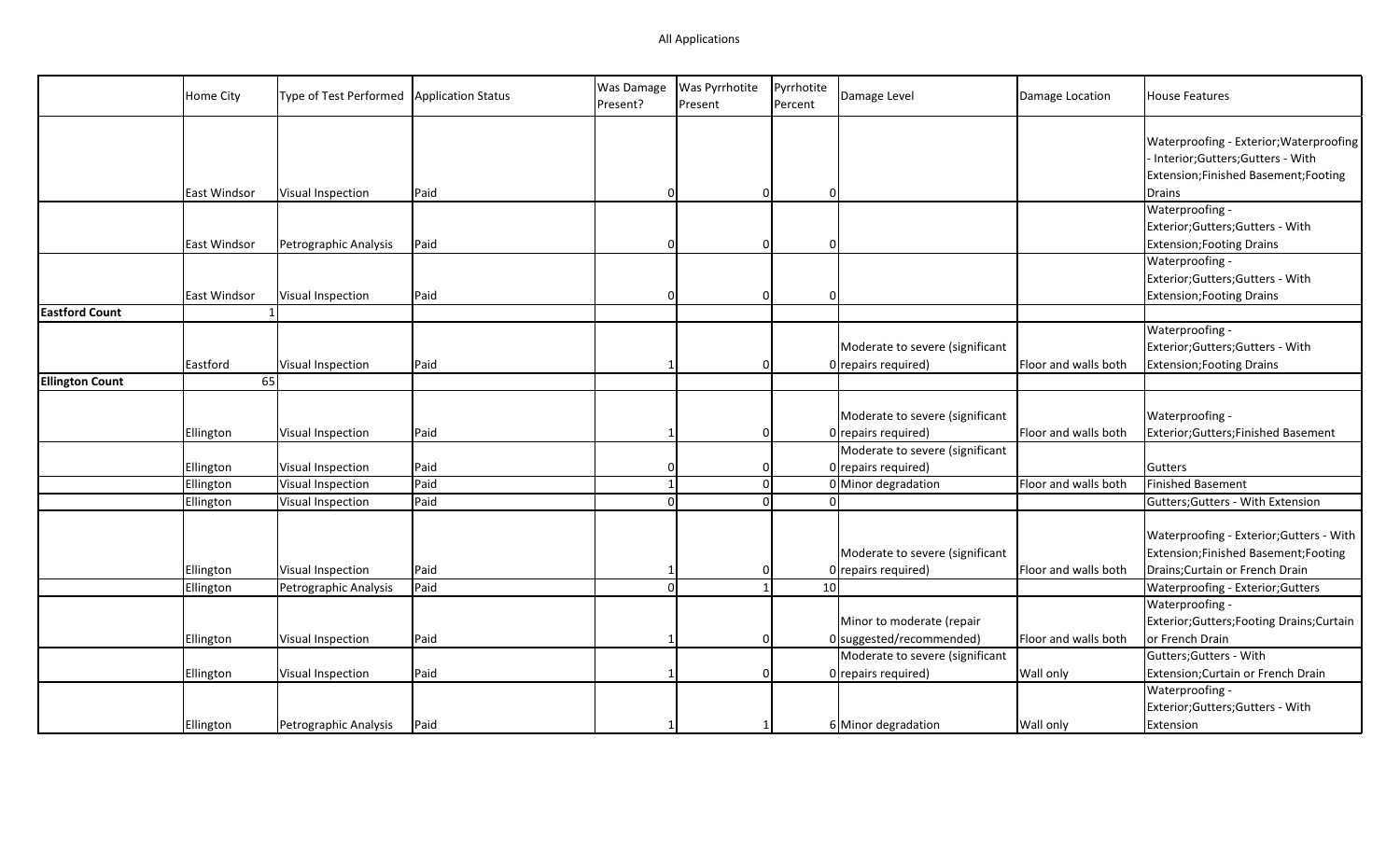| Home City | Type of Test Performed | Application Status | Was Damage<br>Present? | Was Pyrrhotite<br>Present | Pyrrhotite<br>Percent | Damage Level                    | Damage Location      | <b>House Features</b>                    |
|-----------|------------------------|--------------------|------------------------|---------------------------|-----------------------|---------------------------------|----------------------|------------------------------------------|
|           |                        |                    |                        |                           |                       |                                 |                      | Gutters; Gutters - With                  |
|           |                        |                    |                        |                           |                       | Severe (imminent threat of      |                      | Extension; Capillary Break; Finished     |
| Ellington | Visual Inspection      | On Hold            |                        | $\Omega$                  |                       | 0 failure)                      | Floor and walls both | Basement; Curtain or French Drain        |
|           |                        |                    |                        |                           |                       |                                 |                      | Waterproofing -                          |
|           |                        |                    |                        |                           |                       |                                 |                      | Exterior;Gutters;Gutters - With          |
| Ellington | Visual Inspection      | Paid               |                        | $\Omega$                  |                       | 0 Minor degradation             | Wall only            | Extension                                |
|           |                        |                    |                        |                           |                       |                                 |                      | Waterproofing -                          |
| Ellington | Petrographic Analysis  | Paid               |                        |                           | 1.15                  |                                 |                      | <b>Exterior;Gutters;Footing Drains</b>   |
|           |                        |                    |                        |                           |                       | Moderate to severe (significant |                      |                                          |
| Ellington | Visual Inspection      | Paid               |                        | 0                         |                       | 0 repairs required)             | Wall only            | Finished Basement; Footing Drains        |
|           |                        |                    |                        |                           |                       |                                 |                      | Waterproofing -                          |
| Ellington | Petrographic Analysis  | Paid               |                        | 0                         |                       |                                 |                      | <b>Exterior; Gutters; Footing Drains</b> |
|           |                        |                    |                        |                           |                       | Moderate to severe (significant |                      |                                          |
| Ellington | Visual Inspection      | Paid               |                        | $\Omega$                  |                       | 0 repairs required)             | <b>Wall only</b>     | <b>Gutters;Finished Basement</b>         |
|           |                        |                    |                        |                           |                       | Moderate to severe (significant |                      | Gutters; Gutters - With                  |
| Ellington | Visual Inspection      | Paid               |                        | $\Omega$                  |                       | 0 repairs required)             | Wall only            | <b>Extension;Finished Basement</b>       |
|           |                        |                    |                        |                           |                       | Moderate to severe (significant |                      |                                          |
| Ellington | Visual Inspection      | Paid               |                        | $\Omega$                  |                       | 0 repairs required)             | Floor and walls both | Gutters                                  |
|           |                        |                    |                        |                           |                       |                                 |                      | Gutters; Gutters - With                  |
| Ellington | Visual Inspection      | Paid               |                        | $\Omega$                  |                       |                                 |                      | <b>Extension; Footing Drains</b>         |
|           |                        |                    |                        |                           |                       |                                 |                      | Gutters; Gutters - With                  |
|           |                        |                    |                        |                           |                       | Moderate to severe (significant |                      | Extension; Footing Drains; Curtain or    |
| Ellington | Petrographic Analysis  | Paid               |                        |                           |                       | 0 repairs required)             | <b>Wall only</b>     | French Drain                             |
|           |                        |                    |                        |                           |                       | Minor to moderate (repair       |                      | Waterproofing -                          |
| Ellington | Visual Inspection      | Paid               |                        | 0                         |                       | 0 suggested/recommended)        | Wall only            | <b>Exterior;Gutters;Footing Drains</b>   |
|           |                        |                    |                        |                           |                       |                                 |                      |                                          |
|           |                        |                    |                        |                           |                       | Minor to moderate (repair       |                      | Waterproofing -                          |
| Ellington | Visual Inspection      | Denied             |                        | 0                         |                       | 0 suggested/recommended)        | Floor and walls both | Interior; Gutters; Finished Basement     |
|           |                        |                    |                        |                           |                       |                                 |                      | Waterproofing -                          |
|           |                        |                    |                        |                           |                       |                                 |                      | Exterior;Gutters;Gutters - With          |
| Ellington | Petrographic Analysis  | Paid               |                        |                           |                       | 0 Don't know                    | Floor and walls both | Extension; Curtain or French Drain       |
|           |                        |                    |                        |                           |                       |                                 |                      | Waterproofing -                          |
|           |                        |                    |                        |                           |                       | Moderate to severe (significant |                      | Exterior;Gutters;Gutters - With          |
| Ellington | Visual Inspection      | Paid               |                        | 0                         |                       | 0 repairs required)             | <b>Wall only</b>     | <b>Extension; Footing Drains</b>         |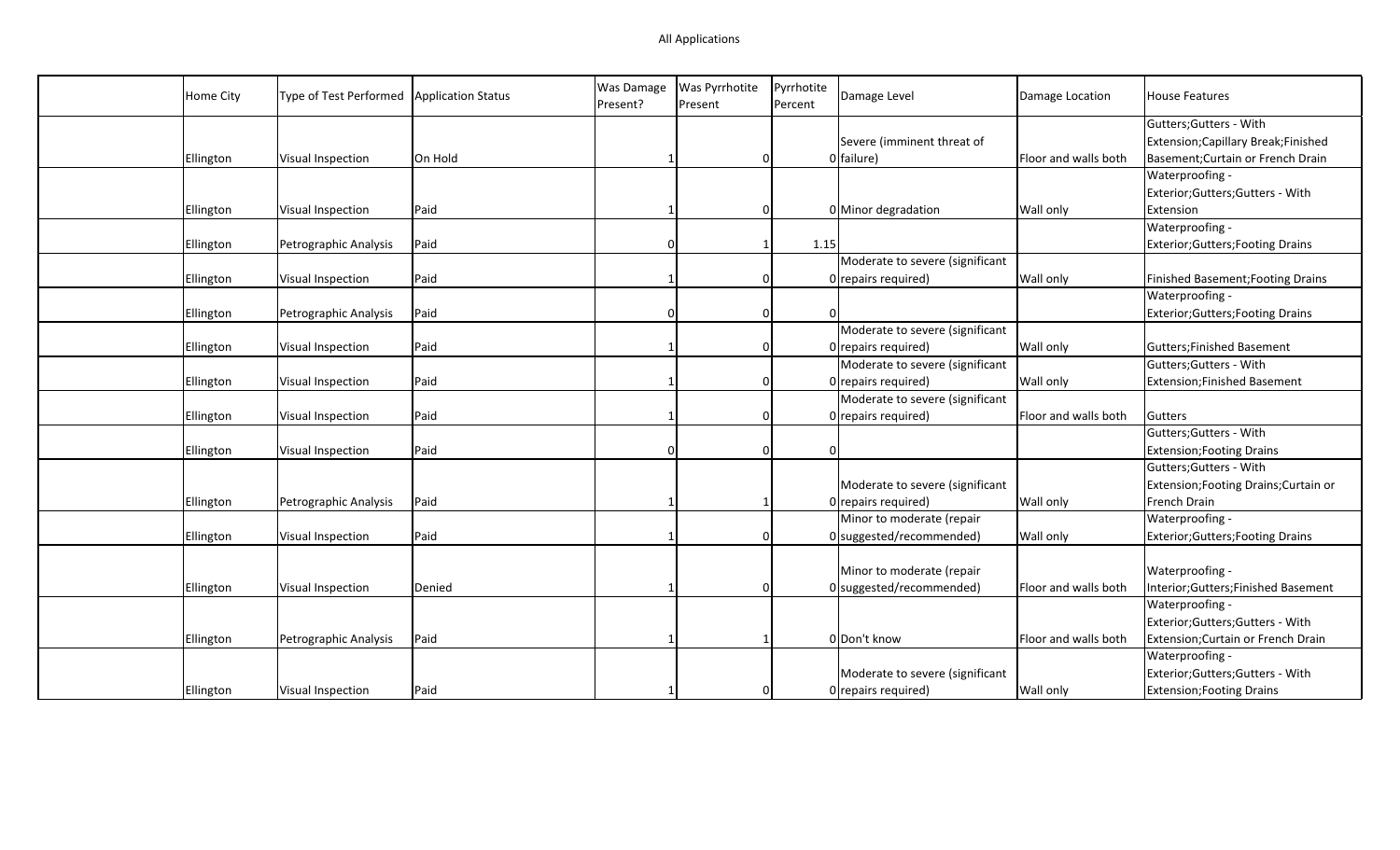| Home City | Type of Test Performed | <b>Application Status</b> | Was Damage<br>Present? | Was Pyrrhotite<br>Present | Pyrrhotite<br>Percent | Damage Level                    | Damage Location      | <b>House Features</b>                    |
|-----------|------------------------|---------------------------|------------------------|---------------------------|-----------------------|---------------------------------|----------------------|------------------------------------------|
|           |                        |                           |                        |                           |                       |                                 |                      | Waterproofing -                          |
|           |                        |                           |                        |                           |                       |                                 |                      | Interior;Gutters;Gutters - With          |
|           |                        |                           |                        |                           |                       |                                 |                      | Extension; Capillary Break; Finished     |
|           |                        |                           |                        |                           |                       | Severe (imminent threat of      |                      | Basement; Footing Drains; Curtain or     |
| Ellington | Visual Inspection      | Paid                      |                        | $\overline{0}$            |                       | 0 failure)                      | Floor and walls both | French Drain                             |
|           |                        |                           |                        |                           |                       |                                 |                      |                                          |
|           |                        |                           |                        |                           |                       |                                 |                      | Waterproofing - Exterior; Waterproofing  |
|           |                        |                           |                        |                           |                       |                                 |                      | Interior;Gutters;Gutters - With          |
|           |                        |                           |                        |                           |                       | Moderate to severe (significant |                      | Extension;Finished Basement;Footing      |
| Ellington | Petrographic Analysis  | Paid                      |                        |                           |                       | 0 repairs required)             | Wall only            | Drains; Curtain or French Drain          |
|           |                        |                           |                        |                           |                       |                                 |                      | Gutters; Gutters - With                  |
|           |                        |                           |                        |                           |                       | Moderate to severe (significant |                      | Extension; Footing Drains; Curtain or    |
| Ellington | Visual Inspection      | Paid                      |                        | 0                         |                       | 0 repairs required)             | Floor and walls both | French Drain                             |
|           |                        |                           |                        |                           |                       |                                 |                      | Waterproofing -                          |
|           |                        |                           |                        |                           |                       |                                 |                      | Exterior;Gutters;Gutters - With          |
| Ellington | Petrographic Analysis  | Paid                      |                        | $\overline{0}$            |                       |                                 |                      | Extension                                |
|           |                        |                           |                        |                           |                       | Moderate to severe (significant |                      |                                          |
| Ellington | Visual Inspection      | Paid                      |                        | $\Omega$                  |                       | 0 repairs required)             | Floor and walls both |                                          |
| Ellington | Visual Inspection      | Paid                      | $\Omega$               | $\overline{0}$            |                       |                                 |                      | Gutters; Curtain or French Drain         |
|           |                        |                           |                        |                           |                       |                                 |                      | Gutters; Gutters - With                  |
|           |                        |                           |                        |                           |                       |                                 |                      | Extension; Footing Drains; Curtain or    |
| Ellington | Petrographic Analysis  | Paid                      |                        | 1                         |                       | 29 Minor degradation            | <b>Wall only</b>     | French Drain                             |
|           |                        |                           |                        |                           |                       |                                 |                      | Waterproofing -                          |
|           |                        |                           |                        |                           |                       |                                 |                      | Exterior;Gutters;Gutters - With          |
|           |                        |                           |                        |                           |                       |                                 |                      | Extension;Finished Basement;Curtain or   |
| Ellington | Visual Inspection      | Paid                      |                        | $\overline{0}$            |                       | $\Omega$                        |                      | French Drain                             |
| Ellington | Visual Inspection      | Paid                      | $\Omega$               | $\mathbf{0}$              |                       | $\Omega$                        |                      | Gutters                                  |
|           |                        |                           |                        |                           |                       | Moderate to severe (significant |                      | Gutters; Gutters - With                  |
| Ellington | Visual Inspection      | Paid                      |                        | $\Omega$                  |                       | 0 repairs required)             | Floor and walls both | Extension; Finished Basement             |
|           |                        |                           |                        |                           |                       |                                 |                      | Waterproofing -                          |
|           |                        |                           |                        |                           |                       | Minor to moderate (repair       |                      | Exterior;Gutters;Capillary Break;Footing |
| Ellington | Visual Inspection      | Paid                      |                        | $\Omega$                  |                       | $0$ suggested/recommended)      | Floor and walls both | Drains; Curtain or French Drain          |
|           |                        |                           |                        |                           |                       | Moderate to severe (significant |                      |                                          |
| Ellington | Visual Inspection      | Paid                      |                        | 0                         |                       | 0 repairs required)             | Floor and walls both | Gutters; Footing Drains                  |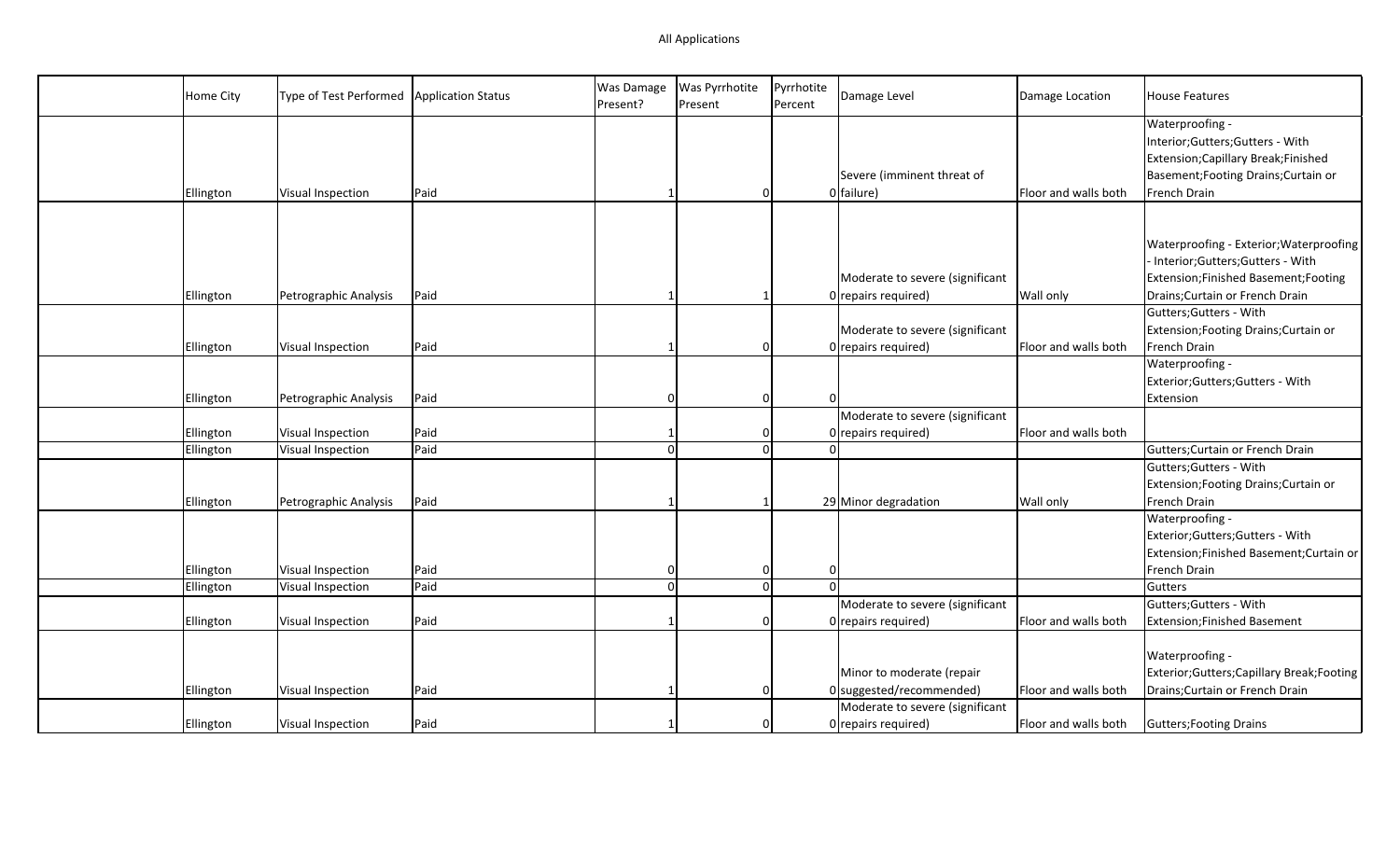| Home City | Type of Test Performed | <b>Application Status</b> | <b>Was Damage</b><br>Present? | <b>Was Pyrrhotite</b><br>Present | Pyrrhotite<br>Percent | Damage Level                             | Damage Location      | <b>House Features</b>                                                                                                 |
|-----------|------------------------|---------------------------|-------------------------------|----------------------------------|-----------------------|------------------------------------------|----------------------|-----------------------------------------------------------------------------------------------------------------------|
|           |                        |                           |                               |                                  |                       |                                          |                      | Waterproofing - Exterior; Waterproofing<br>- Interior;Gutters;Gutters - With<br>Extension; Footing Drains; Curtain or |
| Ellington | Visual Inspection      | Paid                      |                               |                                  | 0                     | 0 Don't know                             | Floor and walls both | French Drain                                                                                                          |
| Ellington | Visual Inspection      | Paid                      | $\Omega$                      |                                  | $\Omega$              |                                          |                      |                                                                                                                       |
| Ellington | Petrographic Analysis  | Paid                      | 0                             | $\mathbf{1}$                     | 0.9                   |                                          |                      | Waterproofing - Exterior;Finished<br><b>Basement; Footing Drains</b>                                                  |
| Ellington | Petrographic Analysis  | Paid                      | 0                             |                                  | $\mathbf 0$           |                                          |                      | Waterproofing -<br>Exterior; Gutters; Footing Drains                                                                  |
|           |                        |                           |                               |                                  |                       | Moderate to severe (significant          |                      | Waterproofing - Exterior; Finished                                                                                    |
| Ellington | Visual Inspection      | Paid                      |                               | $\Omega$                         |                       | 0 repairs required)                      | Floor and walls both | Basement                                                                                                              |
| Ellington | Petrographic Analysis  | Paid                      | $\Omega$                      |                                  | 16                    |                                          |                      | Gutters                                                                                                               |
| Ellington | Visual Inspection      | Paid                      |                               |                                  | $\mathbf 0$           | 0 Don't know                             | Floor and walls both |                                                                                                                       |
| Ellington | Visual Inspection      | Paid                      |                               |                                  | $\Omega$              | 0 Don't know                             | Wall only            | Gutters                                                                                                               |
|           |                        |                           |                               |                                  |                       |                                          |                      | Waterproofing -                                                                                                       |
| Ellington | Visual Inspection      | Paid                      |                               |                                  | 0<br>$\Omega$         |                                          | Wall only            | Exterior; Gutters; Footing Drains                                                                                     |
| Ellington | Visual Inspection      | Paid                      | $\Omega$                      |                                  | $\Omega$              |                                          |                      | Gutters                                                                                                               |
|           |                        |                           |                               |                                  |                       | Moderate to severe (significant          |                      |                                                                                                                       |
| Ellington | Visual Inspection      | Paid                      |                               |                                  | 0                     | 0 repairs required)                      | Floor and walls both | Gutters; Finished Basement                                                                                            |
| Ellington | Petrographic Analysis  | On Hold                   | $\Omega$                      |                                  | 11.5                  |                                          |                      | Waterproofing - Exterior; Gutters                                                                                     |
| Ellington | Visual Inspection      | Paid                      |                               |                                  | 0                     | Severe (imminent threat of<br>0 failure) | Floor and walls both | Waterproofing -<br>Exterior;Gutters;Finished<br>Basement; Footing Drains; Curtain or<br>French Drain                  |
| Ellington | Visual Inspection      | Paid                      | $\Omega$                      |                                  | $\Omega$              |                                          |                      | Gutters; Gutters - With Extension                                                                                     |
| Ellington | Visual Inspection      | Paid                      | $\Omega$                      |                                  | $\Omega$<br>$\Omega$  |                                          |                      | Gutters                                                                                                               |
|           |                        |                           |                               |                                  |                       | Moderate to severe (significant          |                      | Waterproofing -<br>Exterior;Gutters;Gutters - With<br>Extension;Finished Basement;Footing                             |
| Ellington | Visual Inspection      | Paid                      |                               |                                  | $\Omega$              | 0 repairs required)                      | Floor and walls both | Drains; Curtain or French Drain                                                                                       |
|           |                        |                           |                               |                                  |                       |                                          |                      | Gutters; Gutters - With                                                                                               |
| Ellington | Visual Inspection      | Paid                      | 0                             |                                  | $\mathbf 0$           |                                          |                      | Extension; Finished Basement                                                                                          |
|           |                        |                           |                               |                                  |                       | Minor to moderate (repair                |                      | Waterproofing -                                                                                                       |
| Ellington | Visual Inspection      | Paid                      |                               |                                  | 0                     | $0$ suggested/recommended)               | Floor and walls both | Exterior; Gutters; Footing Drains                                                                                     |
| Ellington | Visual Inspection      | Paid                      | $\Omega$                      |                                  | $\overline{0}$        |                                          |                      | Gutters                                                                                                               |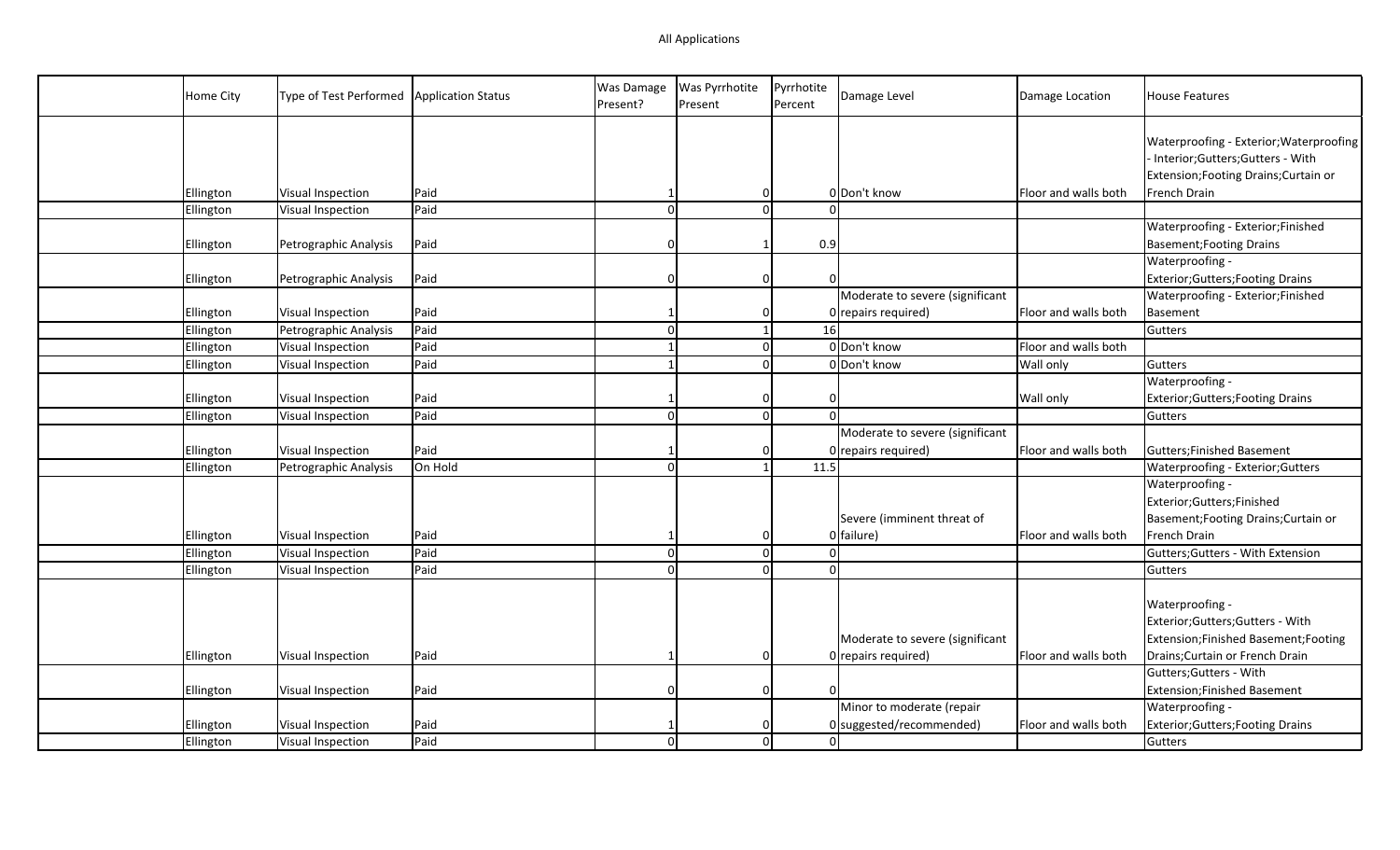## All Applications

|                      | <b>Home City</b> | Type of Test Performed | Application Status         | Was Damage<br>Present? | Was Pyrrhotite<br>Present | Pyrrhotite<br>Percent   | Damage Level                    | Damage Location      | <b>House Features</b>                      |
|----------------------|------------------|------------------------|----------------------------|------------------------|---------------------------|-------------------------|---------------------------------|----------------------|--------------------------------------------|
|                      |                  |                        |                            |                        |                           |                         | Moderate to severe (significant |                      | Gutters; Capillary Break; Finished         |
|                      | Ellington        | Visual Inspection      | Paid                       |                        | 0                         |                         | 0 repairs required)             | Wall only            | Basement                                   |
|                      |                  |                        |                            |                        |                           |                         |                                 |                      | Gutters; Gutters - With                    |
|                      | Ellington        | Visual Inspection      | Denied                     |                        | $\Omega$                  |                         |                                 |                      | <b>Extension; Footing Drains</b>           |
|                      | Ellington        | Visual Inspection      | Paid                       | $\Omega$               |                           | $\Omega$<br>$\Omega$    |                                 |                      | <b>Gutters;Finished Basement</b>           |
|                      |                  |                        |                            |                        |                           |                         |                                 |                      | Waterproofing -                            |
|                      |                  |                        |                            |                        |                           |                         |                                 |                      | Exterior;Gutters;Finished                  |
|                      |                  |                        |                            |                        |                           |                         |                                 |                      | Basement; Footing Drains; Curtain or       |
|                      | Ellington        | Petrographic Analysis  | Paid                       | $\Omega$               |                           | $\Omega$                |                                 |                      | French Drain                               |
|                      | Ellington        | Petrographic Analysis  | On Hold                    | $\Omega$               | $\Omega$                  | $\Omega$                |                                 |                      | Waterproofing - Exterior; Gutters          |
|                      |                  |                        |                            |                        |                           |                         |                                 |                      |                                            |
|                      |                  |                        |                            |                        |                           |                         |                                 |                      | Waterproofing -                            |
|                      | Ellington        | Petrographic Analysis  | On Hold                    |                        | -1                        |                         | 13 Minor degradation            | Wall only            | Exterior; Gutters; Curtain or French Drain |
|                      | Ellington        | Visual Inspection      | Paid                       | $\Omega$               |                           | $\mathbf 0$<br>$\Omega$ |                                 |                      | Gutters                                    |
|                      | Ellington        | Visual Inspection      | Paid                       | $\Omega$               |                           | $\Omega$<br>$\Omega$    |                                 |                      | Gutters; Gutters - With Extension          |
|                      |                  |                        |                            |                        |                           |                         |                                 |                      | Waterproofing -                            |
|                      |                  |                        |                            |                        |                           |                         |                                 |                      | Exterior;Gutters;Finished                  |
|                      | Ellington        | Visual Inspection      | Approved - Pending Payment | $\Omega$               |                           | $\mathbf 0$             |                                 |                      | <b>Basement; Footing Drains</b>            |
|                      |                  |                        |                            |                        |                           |                         | Moderate to severe (significant |                      |                                            |
|                      | Ellington        | Visual Inspection      | Paid                       |                        | $\Omega$                  |                         | 0 repairs required)             | Wall only            | Gutters                                    |
|                      | Ellington        | Visual Inspection      | Paid                       | $\Omega$               |                           | $\Omega$<br>$\Omega$    |                                 |                      | Waterproofing - Interior                   |
| <b>Enfield Count</b> |                  | 9 <sup>1</sup>         |                            |                        |                           |                         |                                 |                      |                                            |
|                      |                  |                        |                            |                        |                           |                         |                                 |                      | Waterproofing -                            |
|                      |                  |                        |                            |                        |                           |                         | Moderate to severe (significant |                      | Exterior;Gutters;Gutters - With            |
|                      | Enfield          | Visual Inspection      | Paid                       | -1                     |                           | 0                       | 0 repairs required)             |                      | <b>Extension; Footing Drains</b>           |
|                      | Enfield          | Visual Inspection      | Paid                       | $\Omega$               |                           | $\mathbf 0$             |                                 |                      | Gutters                                    |
|                      |                  |                        |                            |                        |                           |                         | Minor to moderate (repair       |                      | Gutters - With Extension;Finished          |
|                      | Enfield          | Visual Inspection      | Paid                       |                        | $\Omega$                  |                         | $0$ suggested/recommended)      | Floor and walls both | <b>Basement; Footing Drains</b>            |
|                      |                  |                        |                            |                        |                           |                         |                                 |                      | Waterproofing -                            |
|                      |                  |                        |                            |                        |                           |                         |                                 |                      | Exterior;Gutters;Gutters - With            |
|                      | Enfield          | Petrographic Analysis  | Paid                       | $\Omega$               |                           | $\mathbf 0$<br>റ        |                                 |                      | <b>Extension;Finished Basement</b>         |
|                      |                  |                        |                            |                        |                           |                         |                                 |                      | Gutters; Gutters - With                    |
|                      |                  |                        |                            |                        |                           |                         | Moderate to severe (significant |                      | Extension; Capillary Break; Footing        |
|                      | Enfield          | Visual Inspection      | Paid                       |                        | 0                         |                         | 0 repairs required)             | Wall only            | Drains; Curtain or French Drain            |
|                      | Enfield          | Visual Inspection      | Paid                       | $\Omega$               |                           | $\mathbf 0$<br>$\Omega$ |                                 |                      | <b>Gutters; Finished Basement</b>          |
|                      | Enfield          | Visual Inspection      | Paid                       | $\Omega$               |                           | $\Omega$                |                                 |                      |                                            |
|                      |                  |                        |                            |                        |                           |                         | Minor to moderate (repair       |                      | Gutters; Finished Basement; Curtain or     |
|                      | Enfield          | Visual Inspection      | Paid                       |                        |                           | $\mathbf 0$             | 0 suggested/recommended)        | Wall only            | French Drain                               |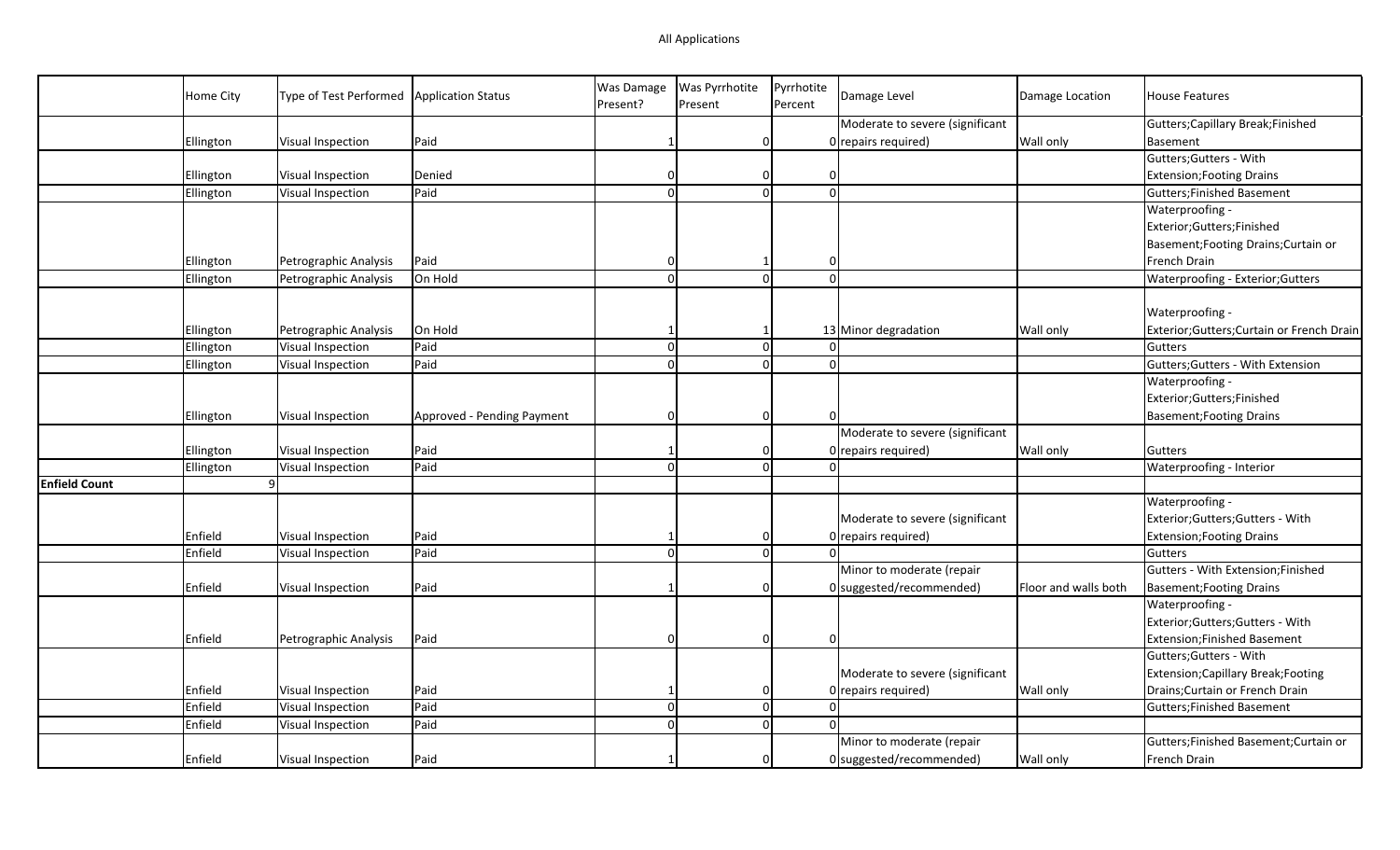|                          | Home City   | Type of Test Performed | Application Status | Was Damage<br>Present? | <b>Was Pyrrhotite</b><br>Present | Pyrrhotite<br>Percent | Damage Level                                             | Damage Location      | <b>House Features</b>                                                                             |
|--------------------------|-------------|------------------------|--------------------|------------------------|----------------------------------|-----------------------|----------------------------------------------------------|----------------------|---------------------------------------------------------------------------------------------------|
|                          | Enfield     | Visual Inspection      | Paid               |                        | 0                                |                       | Moderate to severe (significant<br>$0$ repairs required) | Wall only            | Gutters; Gutters - With<br>Extension;Finished Basement;Footing<br>Drains; Curtain or French Drain |
| <b>Glastonbury Count</b> |             |                        |                    |                        |                                  |                       |                                                          |                      |                                                                                                   |
|                          | Glastonbury | Visual Inspection      | Denied             |                        | $\Omega$                         | $\Omega$              |                                                          |                      | <b>Gutters; Finished Basement</b>                                                                 |
|                          | Glastonbury | Visual Inspection      | Denied             | ſ                      | 0                                | $\Omega$              |                                                          |                      | Waterproofing -<br>Exterior;Gutters;Finished Basement                                             |
| <b>Hebron Count</b>      |             |                        |                    |                        |                                  |                       |                                                          |                      |                                                                                                   |
|                          | Hebron      | Visual Inspection      | Paid               |                        | $\overline{0}$                   |                       | Moderate to severe (significant<br>$0$ repairs required) | Concrete floor only  | Gutters; Gutters - With Extension                                                                 |
|                          |             |                        |                    |                        |                                  |                       | Severe (imminent threat of                               |                      |                                                                                                   |
|                          | Hebron      | Visual Inspection      | Paid               |                        | $\Omega$                         |                       | 0 failure)                                               | Floor and walls both | Waterproofing - Interior; Gutters<br>Waterproofing - Exterior; Gutters - With                     |
|                          |             |                        |                    |                        |                                  |                       | Moderate to severe (significant                          |                      | Extension; Footing Drains; Curtain or                                                             |
|                          | Hebron      | Visual Inspection      | Paid               |                        | 0                                |                       | $0$ repairs required)                                    | Floor and walls both | French Drain                                                                                      |
|                          | Hebron      | Visual Inspection      | Paid               |                        | 0                                |                       | Minor to moderate (repair<br>0 suggested/recommended)    | Floor and walls both | Gutters                                                                                           |
|                          |             |                        |                    |                        |                                  |                       | Moderate to severe (significant                          |                      |                                                                                                   |
|                          | Hebron      | Visual Inspection      | Paid               |                        | 0                                |                       | $0$ repairs required)                                    | Floor and walls both | Gutters                                                                                           |
| <b>Killingly Count</b>   |             |                        |                    |                        |                                  |                       |                                                          |                      | Gutters; Gutters - With                                                                           |
|                          | Killingly   | Visual Inspection      | Paid               |                        | $\Omega$                         |                       |                                                          |                      | Extension; Curtain or French Drain                                                                |
| <b>Lebanon Count</b>     |             |                        |                    |                        |                                  |                       |                                                          |                      |                                                                                                   |
|                          | Lebanon     | Visual Inspection      | Paid               | ∩                      | $\overline{0}$                   | $\Omega$              |                                                          |                      |                                                                                                   |
| <b>Manchester Count</b>  | 69          |                        |                    |                        |                                  |                       |                                                          |                      |                                                                                                   |
|                          | Manchester  | Visual Inspection      | Paid               | $\Omega$               | $\overline{0}$                   | $\Omega$              |                                                          |                      |                                                                                                   |
|                          | Manchester  | Visual Inspection      | Paid               |                        | $\mathbf 0$                      | $\Omega$              |                                                          | <b>Wall only</b>     | Gutters                                                                                           |
|                          |             |                        |                    |                        |                                  |                       | Minor to moderate (repair                                |                      |                                                                                                   |
|                          | Manchester  | Visual Inspection      | Paid               |                        | 0                                |                       | $0$ suggested/recommended)                               | <b>Wall only</b>     | Gutters                                                                                           |
|                          | Manchester  | Visual Inspection      | Paid               |                        | $\Omega$                         |                       |                                                          |                      | Gutters                                                                                           |
|                          |             |                        |                    |                        |                                  |                       | Moderate to severe (significant                          |                      |                                                                                                   |
|                          | Manchester  | Visual Inspection      | Paid               |                        |                                  |                       | $0$ repairs required)                                    | Floor and walls both | Gutters                                                                                           |
|                          | Manchester  | Visual Inspection      | Paid               |                        | $\overline{0}$                   |                       |                                                          |                      |                                                                                                   |
|                          | Manchester  | Visual Inspection      | Paid               |                        | $\Omega$                         | $\Omega$              |                                                          |                      |                                                                                                   |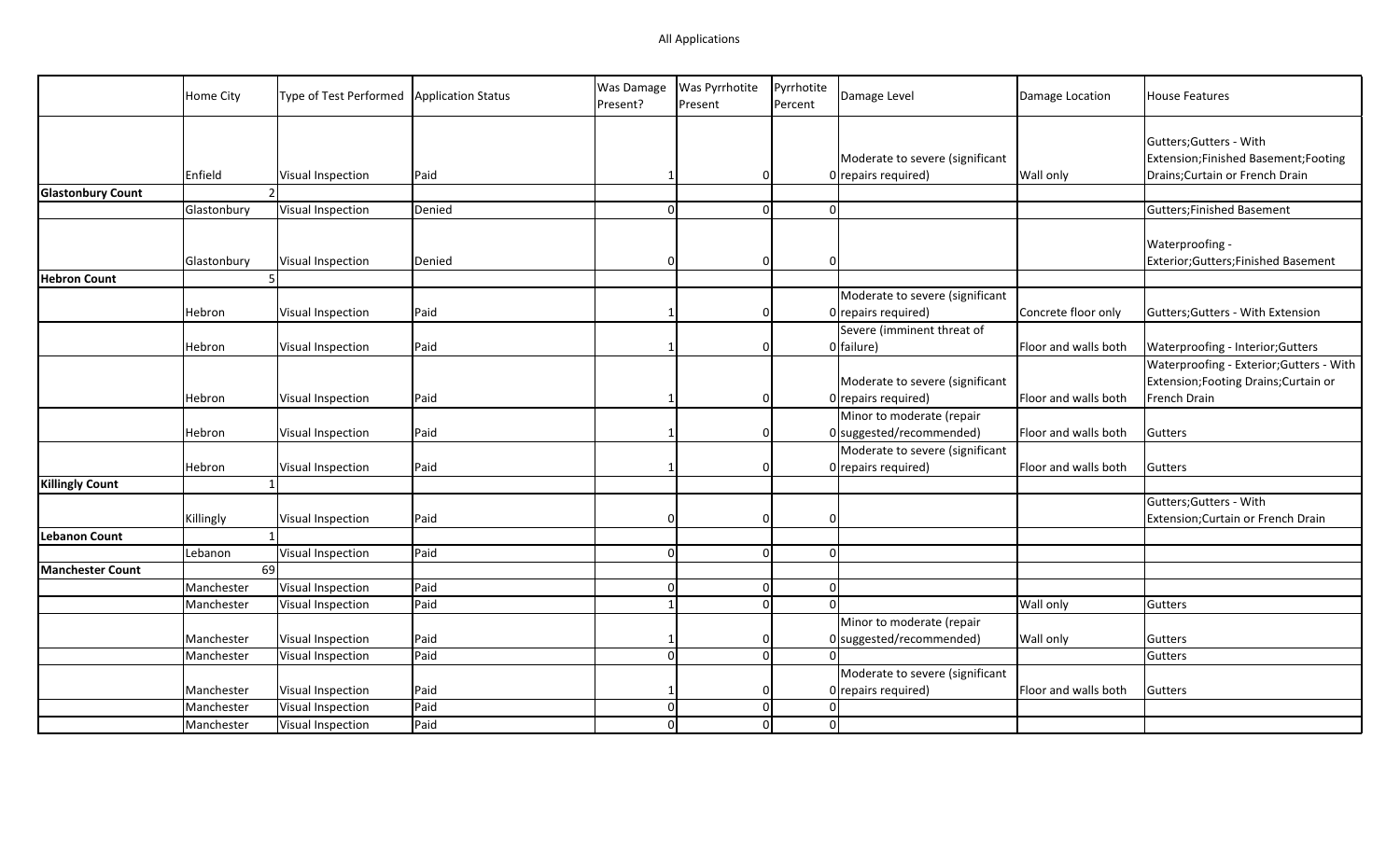| Home City  | Type of Test Performed | <b>Application Status</b> | Was Damage<br>Present? | Was Pyrrhotite<br>Present | Pyrrhotite<br>Percent | Damage Level                    | Damage Location      | <b>House Features</b>                                                      |
|------------|------------------------|---------------------------|------------------------|---------------------------|-----------------------|---------------------------------|----------------------|----------------------------------------------------------------------------|
|            |                        |                           |                        |                           |                       |                                 |                      | Waterproofing -                                                            |
|            |                        |                           |                        |                           |                       |                                 |                      | Exterior;Gutters;Gutters - With                                            |
| Manchester | Visual Inspection      | Paid                      | O                      | 0                         | $\Omega$              |                                 |                      | Extension; Finished Basement                                               |
|            |                        |                           |                        |                           |                       |                                 |                      | Gutters; Gutters - With                                                    |
| Manchester | Visual Inspection      | Paid                      |                        | $\Omega$                  | 0                     |                                 |                      | <b>Extension;Finished Basement</b>                                         |
| Manchester | Visual Inspection      | Paid                      | $\Omega$               | $\overline{0}$            |                       | $\Omega$                        |                      |                                                                            |
| Manchester | Visual Inspection      | Paid                      |                        | $\Omega$                  |                       | 0 Don't know                    | Concrete floor only  | Gutters                                                                    |
|            |                        |                           |                        |                           |                       | Minor to moderate (repair       |                      | Waterproofing - Exterior; Waterproofing<br>Interior;Gutters;Gutters - With |
| Manchester | Visual Inspection      | Paid                      |                        | 0                         |                       | $0$ suggested/recommended)      | Wall only            | <b>Extension; Capillary Break</b>                                          |
| Manchester | Visual Inspection      | Paid                      | $\Omega$               | 0                         |                       | nl                              |                      | Gutters                                                                    |
|            |                        |                           |                        |                           |                       | Minor to moderate (repair       |                      | Gutters; Gutters - With                                                    |
| Manchester | Visual Inspection      | Paid                      |                        | $\Omega$                  |                       | 0 suggested/recommended)        | Floor and walls both | Extension; Finished Basement                                               |
|            |                        |                           |                        |                           |                       | Moderate to severe (significant |                      |                                                                            |
| Manchester | Visual Inspection      | Paid                      |                        | $\Omega$                  |                       | $0$ repairs required)           | Floor and walls both | Gutters                                                                    |
|            |                        |                           |                        |                           |                       |                                 |                      | Waterproofing -                                                            |
|            |                        |                           |                        |                           |                       |                                 |                      | Exterior;Gutters;Finished                                                  |
| Manchester | Petrographic Analysis  | Paid                      |                        |                           |                       | 0 Minor degradation             | <b>Wall only</b>     | <b>Basement; Footing Drains</b>                                            |
| Manchester | Visual Inspection      | Paid                      | $\Omega$               | <sub>0</sub>              |                       |                                 |                      | <b>Gutters;Finished Basement</b>                                           |
|            |                        |                           |                        |                           |                       | Severe (imminent threat of      |                      |                                                                            |
| Manchester | Visual Inspection      | Paid                      |                        | $\Omega$                  |                       | 0 failure)                      | Floor and walls both | Gutters; Finished Basement                                                 |
| Manchester | Visual Inspection      | Paid                      | $\Omega$               | $\overline{0}$            |                       | $\Omega$                        |                      |                                                                            |
|            |                        |                           |                        |                           |                       | Moderate to severe (significant |                      |                                                                            |
| Manchester | Visual Inspection      | Paid                      |                        | 0                         |                       | 0 repairs required)             | Floor and walls both | <b>Gutters; Finished Basement</b>                                          |
| Manchester | Visual Inspection      | Paid                      | $\Omega$               | $\overline{0}$            |                       | $\Omega$                        |                      |                                                                            |
| Manchester | Visual Inspection      | Paid                      | $\Omega$               | 0                         | $\Omega$              |                                 |                      | Waterproofing - Exterior; Gutters                                          |
|            |                        |                           |                        |                           |                       | Moderate to severe (significant |                      | Gutters; Gutters - With                                                    |
| Manchester | Visual Inspection      | Paid                      |                        | 0                         |                       | 0 repairs required)             | Floor and walls both | <b>Extension;Finished Basement</b>                                         |
|            |                        |                           |                        |                           |                       |                                 |                      | Waterproofing -                                                            |
|            |                        |                           |                        |                           |                       |                                 |                      | Exterior;Gutters;Gutters - With                                            |
| Manchester | Petrographic Analysis  | Paid                      | 0                      | 1                         | 0.12                  |                                 |                      | <b>Extension; Footing Drains</b>                                           |
| Manchester | Visual Inspection      | Paid                      |                        | 0                         |                       | 0 Minor degradation             | Wall only            | Gutters                                                                    |
| Manchester | Visual Inspection      | Paid                      | $\vert$ 0              | 0                         |                       | $\Omega$                        |                      |                                                                            |
| Manchester | Visual Inspection      | Paid                      | $\Omega$               | $\Omega$                  | $\Omega$              |                                 |                      |                                                                            |
|            |                        |                           |                        |                           |                       | Minor to moderate (repair       |                      |                                                                            |
| Manchester | Visual Inspection      | Paid                      |                        | $\Omega$                  |                       | 0 suggested/recommended)        | Concrete floor only  | Gutters                                                                    |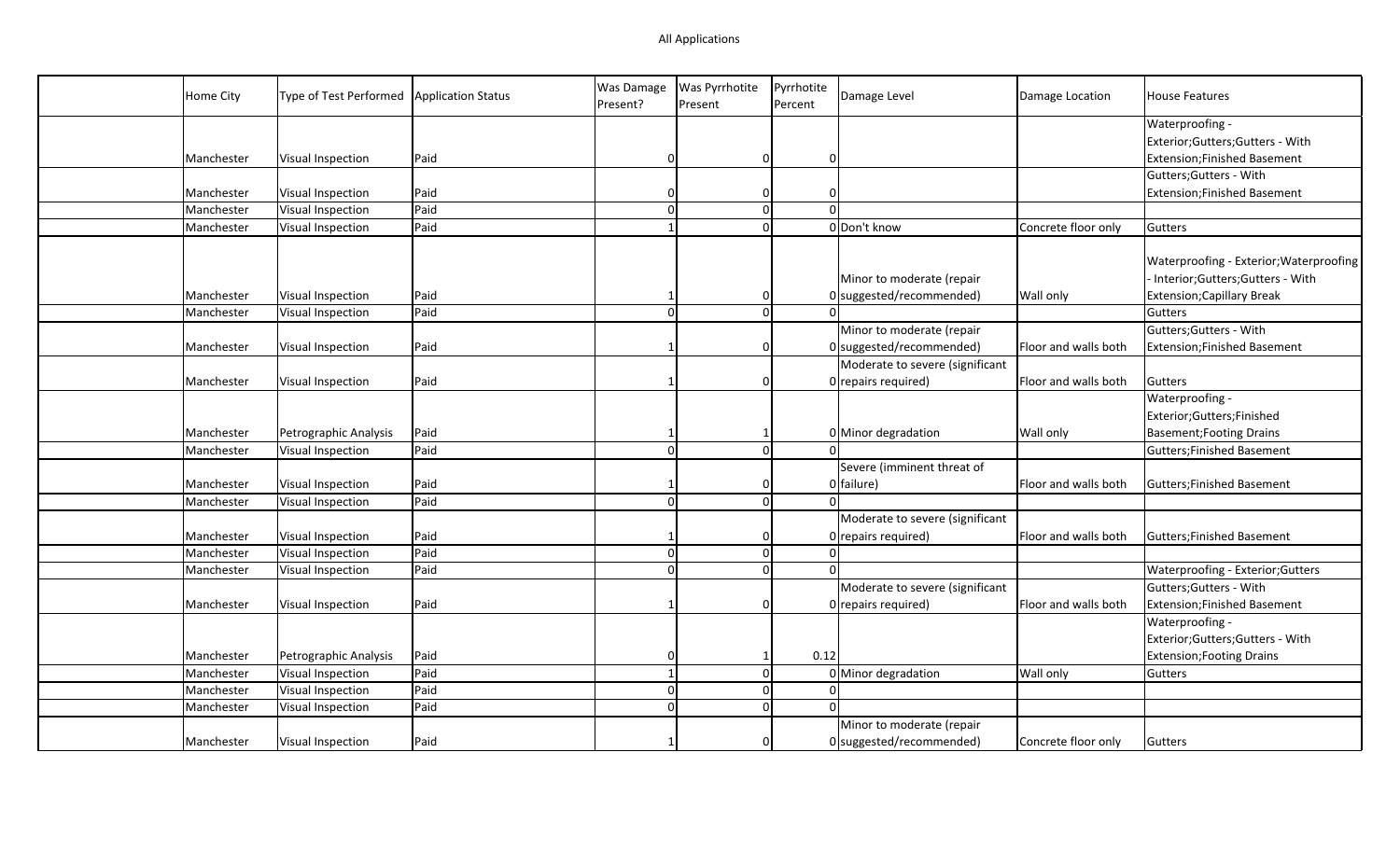| Home City  | Type of Test Performed   Application Status |      | Was Damage<br>Present? | <b>Was Pyrrhotite</b><br>Present | Pyrrhotite<br>Percent | Damage Level                    | Damage Location      | <b>House Features</b>                   |
|------------|---------------------------------------------|------|------------------------|----------------------------------|-----------------------|---------------------------------|----------------------|-----------------------------------------|
|            |                                             |      |                        |                                  |                       |                                 |                      | Gutters; Gutters - With                 |
|            |                                             |      |                        |                                  |                       |                                 |                      | Extension;Finished Basement;Curtain or  |
| Manchester | Visual Inspection                           | Paid | O                      | $\overline{0}$                   | $\Omega$              |                                 |                      | French Drain                            |
| Manchester | Visual Inspection                           | Paid |                        | $\Omega$                         | $\Omega$              |                                 | Floor and walls both | Gutters; Capillary Break                |
|            |                                             |      |                        |                                  |                       |                                 |                      | Gutters; Gutters - With                 |
|            |                                             |      |                        |                                  |                       |                                 |                      | Extension;Finished Basement;Footing     |
| Manchester | Visual Inspection                           | Paid |                        | 0                                |                       |                                 |                      | Drains                                  |
| Manchester | Visual Inspection                           | Paid | $\Omega$               | $\Omega$                         |                       |                                 |                      |                                         |
|            |                                             |      |                        |                                  |                       | Minor to moderate (repair       |                      | Gutters; Gutters - With                 |
| Manchester | Visual Inspection                           | Paid |                        | 0                                |                       | $0$ suggested/recommended)      | Wall only            | Extension; Finished Basement            |
| Manchester | Visual Inspection                           | Paid |                        | 0                                |                       |                                 |                      | Gutters; Finished Basement              |
|            |                                             |      |                        |                                  |                       | Minor to moderate (repair       |                      |                                         |
| Manchester | Visual Inspection                           | Paid |                        | 0                                |                       | $0$ suggested/recommended)      | Floor and walls both | Gutters; Finished Basement              |
| Manchester | Visual Inspection                           | Paid | $\Omega$               | $\overline{0}$                   |                       |                                 |                      |                                         |
| Manchester | Visual Inspection                           | Paid | $\Omega$               | $\overline{0}$                   | $\Omega$              |                                 |                      |                                         |
| Manchester | Visual Inspection                           | Paid |                        | $\Omega$                         |                       |                                 |                      |                                         |
|            |                                             |      |                        |                                  |                       | Severe (imminent threat of      |                      | Gutters; Gutters - With                 |
| Manchester | Visual Inspection                           | Paid |                        | $\Omega$                         |                       | 0 failure)                      | Floor and walls both | Extension; Finished Basement            |
|            |                                             |      |                        |                                  |                       |                                 |                      | Gutters; Finished Basement; Footing     |
| Manchester | Visual Inspection                           | Paid |                        | $\Omega$                         |                       | 0 Don't know                    |                      | Drains                                  |
|            |                                             |      |                        |                                  |                       |                                 |                      | Waterproofing -                         |
|            |                                             |      |                        |                                  |                       |                                 |                      | Interior; Gutters; Gutters - With       |
| Manchester | Petrographic Analysis                       | Paid |                        | $\mathbf 0$                      | $\Omega$              |                                 |                      | Extension                               |
| Manchester | Visual Inspection                           | Paid | $\Omega$               | $\mathbf{0}$                     | $\Omega$              |                                 |                      |                                         |
| Manchester | Petrographic Analysis                       | Paid | $\Omega$               | $\mathbf{0}$                     |                       |                                 |                      | Gutters; Finished Basement              |
| Manchester | Visual Inspection                           | Paid | $\Omega$               | $\Omega$                         |                       |                                 |                      | Gutters                                 |
|            |                                             |      |                        |                                  |                       | Minor to moderate (repair       |                      |                                         |
| Manchester | Petrographic Analysis                       | Paid |                        |                                  |                       | $0$ suggested/recommended)      | <b>Wall only</b>     | Gutters                                 |
|            |                                             |      |                        |                                  |                       |                                 |                      | Gutters; Gutters - With                 |
|            |                                             |      |                        |                                  |                       | Moderate to severe (significant |                      | Extension; Finished Basement; Footing   |
| Manchester | Visual Inspection                           | Paid |                        | $\Omega$                         |                       | 0 repairs required)             | Wall only            | Drains                                  |
|            |                                             |      |                        |                                  |                       | Moderate to severe (significant |                      |                                         |
| Manchester | <b>Visual Inspection</b>                    | Paid |                        | $\Omega$                         |                       | 0 repairs required)             | Wall only            | Gutters                                 |
|            |                                             |      |                        |                                  |                       |                                 |                      |                                         |
|            |                                             |      |                        |                                  |                       |                                 |                      | Waterproofing - Exterior; Waterproofing |
| Manchester | Petrographic Analysis                       | Paid |                        |                                  |                       | O Don't know                    | Floor and walls both | - Interior; Gutters                     |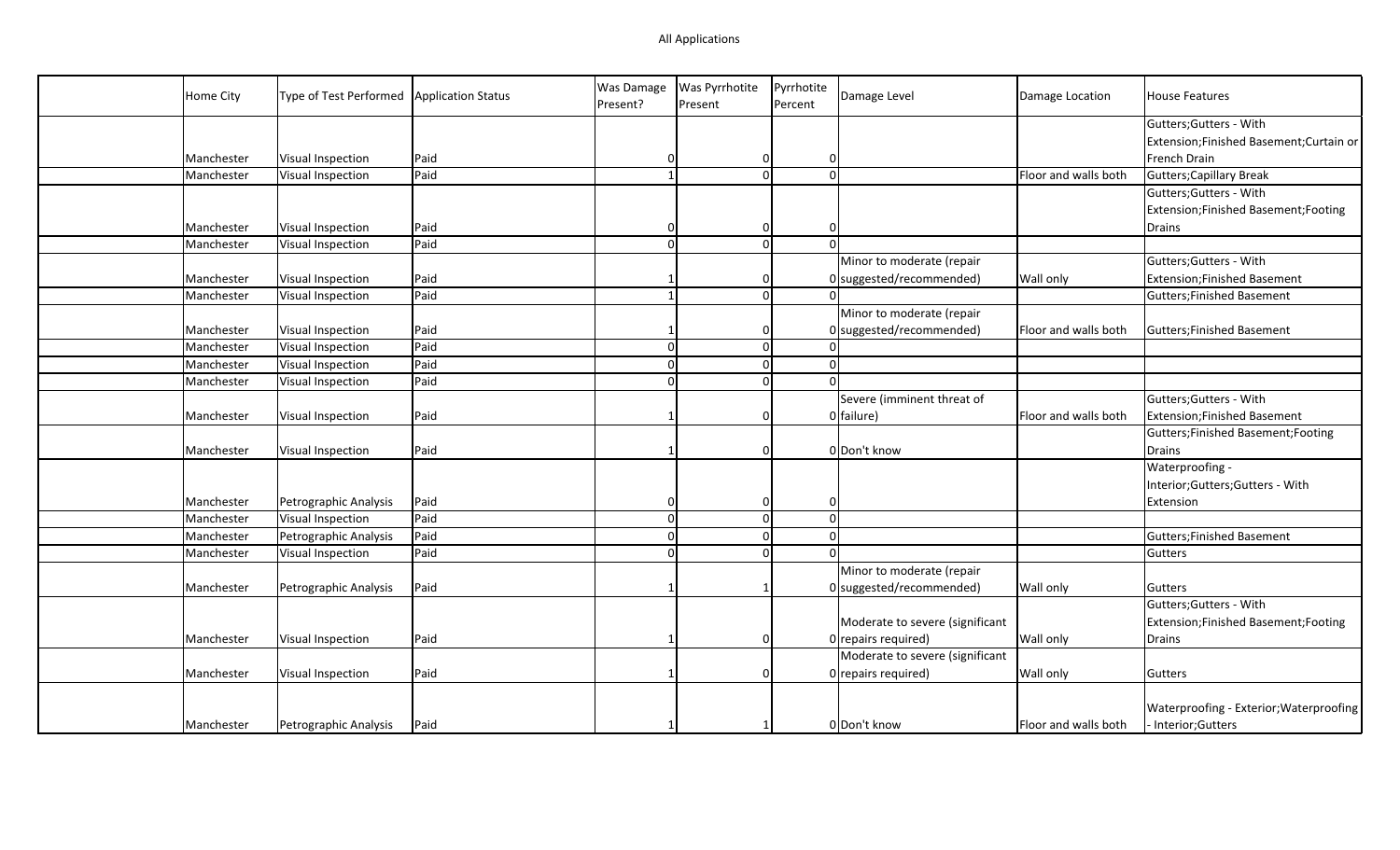| Home City  | Type of Test Performed   | <b>Application Status</b> | Was Damage<br>Present? | Was Pyrrhotite<br>Present | Pyrrhotite<br>Percent | Damage Level                    | Damage Location      | <b>House Features</b>                    |
|------------|--------------------------|---------------------------|------------------------|---------------------------|-----------------------|---------------------------------|----------------------|------------------------------------------|
|            |                          |                           |                        |                           |                       |                                 |                      | Waterproofing - Exterior; Waterproofing  |
| Manchester | Petrographic Analysis    | Paid                      |                        |                           |                       | 0 Don't know                    | Floor and walls both | - Interior; Gutters                      |
|            |                          |                           |                        |                           |                       |                                 |                      | Waterproofing -                          |
|            |                          |                           |                        |                           |                       | Severe (imminent threat of      |                      | Exterior; Gutters; Gutters - With        |
| Manchester | Visual Inspection        | Paid                      |                        |                           | 0                     | 0 failure)                      | Floor and walls both | <b>Extension; Footing Drains</b>         |
|            |                          |                           |                        |                           |                       | Moderate to severe (significant |                      |                                          |
| Manchester | Visual Inspection        | Paid                      |                        | 0                         |                       | 0 repairs required)             | Wall only            | <b>Gutters - With Extension</b>          |
| Manchester | Visual Inspection        | Paid                      |                        |                           | $\mathbf 0$           |                                 |                      | Gutters; Finished Basement               |
|            |                          |                           |                        |                           |                       | Minor to moderate (repair       |                      |                                          |
| Manchester | Visual Inspection        | Paid                      |                        |                           | $\Omega$              | $0$ suggested/recommended)      | Floor and walls both | Gutters; Gutters - With Extension        |
|            |                          |                           |                        |                           |                       | Severe (imminent threat of      |                      |                                          |
| Manchester | Visual Inspection        | Paid                      |                        | $\Omega$                  |                       | 0 failure)                      | Floor and walls both | Gutters                                  |
|            |                          |                           |                        |                           |                       | Minor to moderate (repair       |                      |                                          |
| Manchester | Visual Inspection        | Paid                      |                        |                           | $\Omega$              | $0$ suggested/recommended)      | Wall only            | Gutters; Finished Basement               |
|            |                          |                           |                        |                           |                       |                                 |                      | Waterproofing - Exterior; Gutters - With |
| Manchester | Visual Inspection        | Paid                      |                        |                           | $\mathbf{0}$          |                                 |                      | Extension                                |
| Manchester | <b>Visual Inspection</b> | Paid                      |                        |                           | $\Omega$              |                                 |                      |                                          |
|            |                          |                           |                        |                           |                       | Minor to moderate (repair       |                      |                                          |
| Manchester | Visual Inspection        | Paid                      |                        | $\Omega$                  |                       | $0$ suggested/recommended)      | Floor and walls both | Gutters; Gutters - With Extension        |
| Manchester | Visual Inspection        | Paid                      |                        |                           | $\Omega$              | 0 Minor degradation             | Floor and walls both | Gutters                                  |
|            |                          |                           |                        |                           |                       |                                 |                      | Waterproofing -                          |
|            |                          |                           |                        |                           |                       | Severe (imminent threat of      |                      | Interior;Gutters;Gutters - With          |
| Manchester | Petrographic Analysis    | Paid                      |                        |                           |                       | $1.58$ failure)                 | Floor and walls both | <b>Extension;Finished Basement</b>       |
| Manchester | Visual Inspection        | Paid                      |                        |                           | $\mathbf 0$           |                                 |                      | Gutters                                  |
|            |                          |                           |                        |                           |                       |                                 |                      | Gutters; Finished Basement; Footing      |
| Manchester | Visual Inspection        | Paid                      |                        |                           | $\overline{0}$        |                                 |                      | Drains                                   |
|            |                          |                           |                        |                           |                       | Minor to moderate (repair       |                      | Gutters; Finished Basement; Footing      |
| Manchester | Visual Inspection        | Paid                      |                        |                           | $\mathbf{0}$          | $0$ suggested/recommended)      | <b>Wall only</b>     | Drains                                   |
|            |                          |                           |                        |                           |                       | Moderate to severe (significant |                      |                                          |
| Manchester | Visual Inspection        | Paid                      |                        | $\Omega$                  |                       | 0 repairs required)             | Wall only            | Gutters; Finished Basement               |
|            |                          |                           |                        |                           |                       | Moderate to severe (significant |                      |                                          |
| Manchester | Visual Inspection        | Paid                      |                        | $\Omega$                  |                       | 0 repairs required)             | Floor and walls both | <b>Gutters - With Extension</b>          |
|            |                          |                           |                        |                           |                       | Moderate to severe (significant |                      |                                          |
| Manchester | Visual Inspection        | Paid                      |                        |                           | $\mathbf{0}$          | O repairs required)             | Floor and walls both | Gutters; Gutters - With Extension        |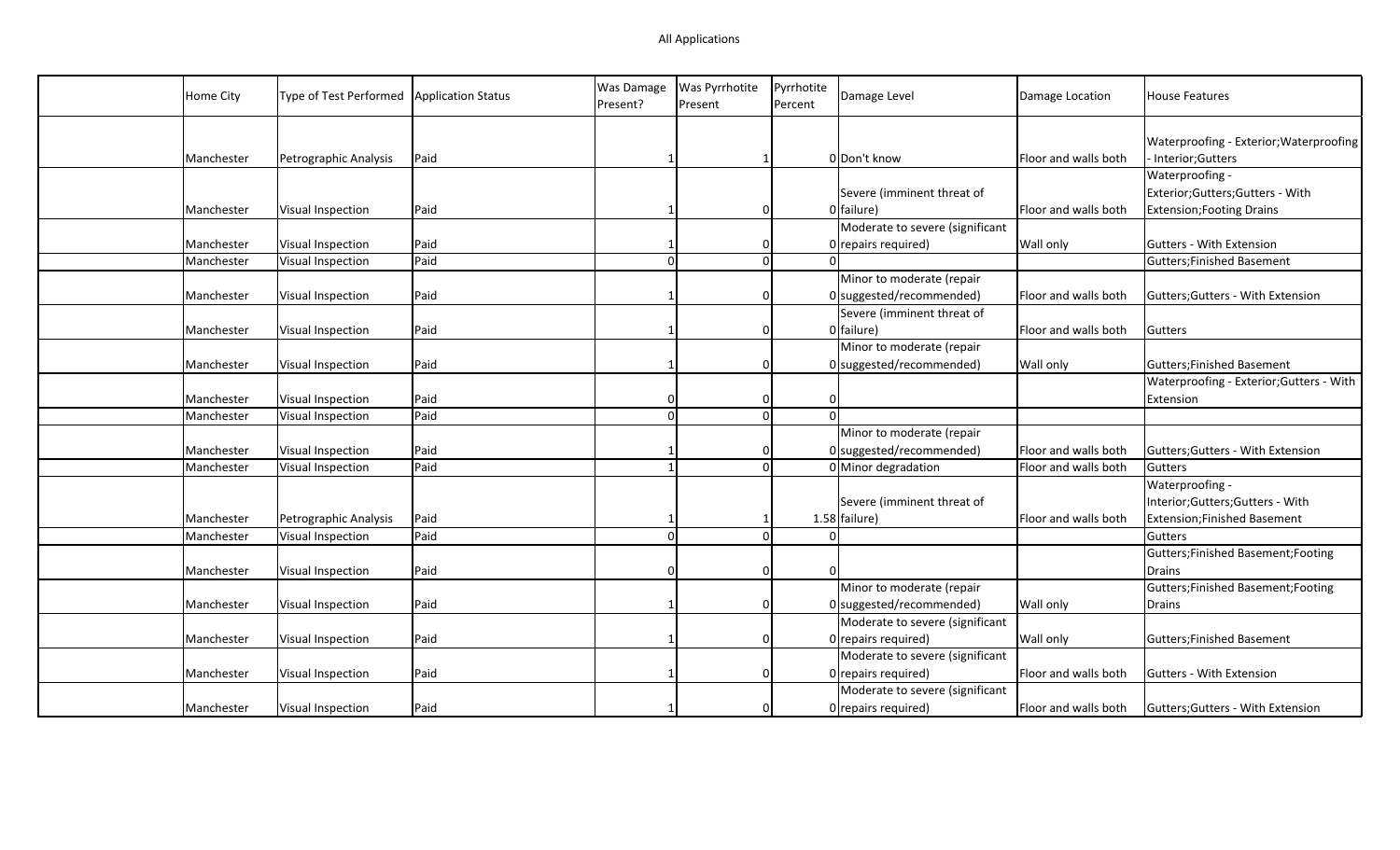|                        | Home City  | Type of Test Performed | <b>Application Status</b> | Was Damage<br>Present? | Was Pyrrhotite<br>Present | Pyrrhotite<br>Percent | Damage Level                                             | Damage Location      | <b>House Features</b>                                                                                                          |
|------------------------|------------|------------------------|---------------------------|------------------------|---------------------------|-----------------------|----------------------------------------------------------|----------------------|--------------------------------------------------------------------------------------------------------------------------------|
|                        | Manchester | Visual Inspection      | Paid                      |                        | 0                         |                       | Severe (imminent threat of<br>0 failure)                 | Floor and walls both | Waterproofing - Exterior; Waterproofing<br>- Interior;Gutters - With<br>Extension;Finished Basement;Curtain or<br>French Drain |
|                        | Manchester | Visual Inspection      | Paid                      |                        | $\overline{0}$            |                       | 0 Minor degradation                                      | <b>Wall only</b>     | Gutters; Gutters - With Extension                                                                                              |
|                        | Manchester | Visual Inspection      | Paid                      |                        | $\Omega$                  |                       | Moderate to severe (significant<br>$0$ repairs required) | Wall only            | Gutters; Gutters - With Extension                                                                                              |
| <b>Mansfield Count</b> | 23         |                        |                           |                        |                           |                       |                                                          |                      |                                                                                                                                |
|                        | Mansfield  | Visual Inspection      | Paid                      |                        | 0                         |                       | Severe (imminent threat of<br>0 failure)                 |                      |                                                                                                                                |
|                        | Mansfield  | Visual Inspection      | Paid                      |                        | $\overline{0}$            |                       |                                                          |                      | <b>Gutters; Finished Basement</b>                                                                                              |
|                        | Mansfield  | Visual Inspection      | Paid                      |                        | $\mathbf 0$               |                       |                                                          |                      | Waterproofing - Exterior; Gutters                                                                                              |
|                        | Mansfield  | Visual Inspection      | Paid                      |                        | $\mathbf 0$               |                       | 0 Minor degradation                                      | Wall only            | <b>Gutters;Finished Basement</b>                                                                                               |
|                        | Mansfield  | Petrographic Analysis  | Paid                      |                        |                           |                       |                                                          |                      | Waterproofing - Exterior; Gutters                                                                                              |
|                        | Mansfield  | Visual Inspection      | Paid                      |                        | $\Omega$                  | $\Omega$              |                                                          |                      |                                                                                                                                |
|                        | Mansfield  | Visual Inspection      | Paid                      |                        | $\overline{0}$            |                       | Minor to moderate (repair<br>0 suggested/recommended)    | Floor and walls both | Waterproofing -<br>Exterior;Gutters;Finished<br>Basement; Curtain or French Drain                                              |
|                        | Mansfield  | Visual Inspection      | Paid                      |                        | 0                         |                       | Moderate to severe (significant<br>$0$ repairs required) | <b>Wall only</b>     | Waterproofing - Exterior; Footing Drains                                                                                       |
|                        | Mansfield  | Visual Inspection      | Paid                      |                        | 0                         |                       | Minor to moderate (repair<br>0 suggested/recommended)    | <b>Wall only</b>     | Waterproofing - Exterior; Footing Drains                                                                                       |
|                        | Mansfield  | Visual Inspection      | Paid                      |                        | $\Omega$                  |                       |                                                          |                      | Waterproofing -<br>Exterior;Gutters;Finished Basement                                                                          |
|                        | Mansfield  | Petrographic Analysis  | Paid                      | n                      |                           | 4.4                   |                                                          |                      | Waterproofing -<br>Exterior;Gutters;Finished Basement                                                                          |
|                        | Mansfield  | Visual Inspection      | Denied                    |                        | $\Omega$                  | $\Omega$              |                                                          |                      | <b>Gutters;Finished Basement</b>                                                                                               |
|                        | Mansfield  | Visual Inspection      | Paid                      |                        |                           |                       | Moderate to severe (significant<br>$0$ repairs required) | <b>Wall only</b>     | Waterproofing - Exterior; Waterproofing<br>Interior;Gutters;Finished<br><b>Basement; Footing Drains</b>                        |
|                        | Mansfield  | Visual Inspection      | Paid                      |                        | $\mathbf 0$               |                       |                                                          |                      | <b>Gutters; Footing Drains</b>                                                                                                 |
|                        | Mansfield  | Petrographic Analysis  | Paid                      |                        |                           | 14                    |                                                          |                      | Gutters; Footing Drains                                                                                                        |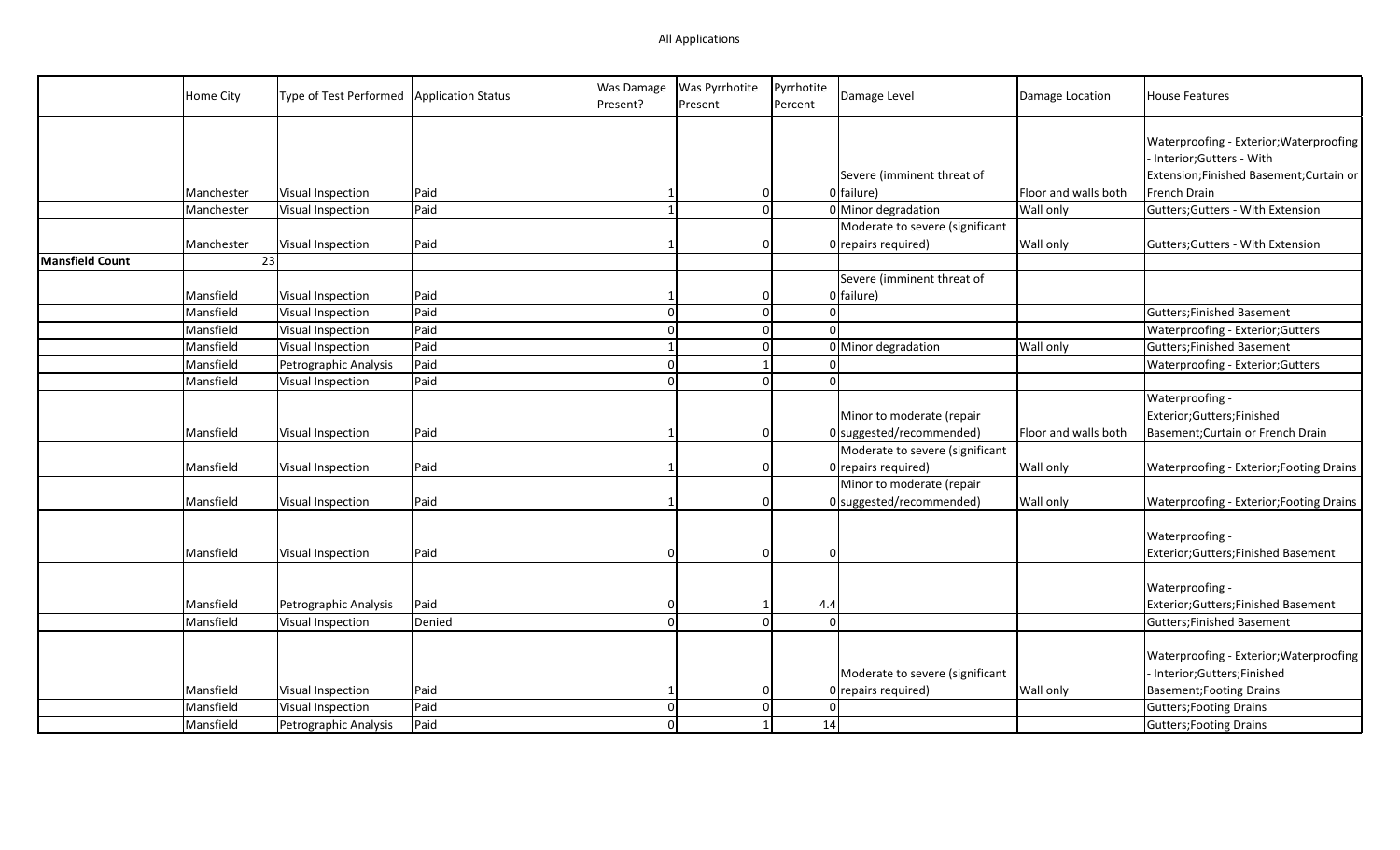|                          | Home City     | Type of Test Performed   Application Status |                            | Was Damage<br>Present? | Was Pyrrhotite<br>Present | Pyrrhotite<br>Percent | Damage Level                                             | Damage Location      | <b>House Features</b>                                                                     |
|--------------------------|---------------|---------------------------------------------|----------------------------|------------------------|---------------------------|-----------------------|----------------------------------------------------------|----------------------|-------------------------------------------------------------------------------------------|
|                          |               |                                             |                            |                        |                           |                       |                                                          |                      | Waterproofing -<br>Exterior;Gutters;Gutters - With<br>Extension;Finished Basement;Footing |
|                          | Mansfield     | Petrographic Analysis                       | Paid                       | $\Omega$               | $\mathbf{1}$              | $\Omega$              |                                                          |                      | Drains                                                                                    |
|                          | Mansfield     | Visual Inspection                           | Paid                       | $\Omega$               | $\mathbf 0$               | $\Omega$              |                                                          |                      | Gutters                                                                                   |
|                          | Mansfield     | Petrographic Analysis                       | Paid                       | $\Omega$               | $\Omega$                  |                       | $\Omega$                                                 |                      | Finished Basement                                                                         |
|                          | Mansfield     | Visual Inspection                           | Paid                       | $\Omega$               | $\overline{0}$            |                       | $\Omega$                                                 |                      |                                                                                           |
|                          | Mansfield     | Visual Inspection                           | On Hold                    | $\Omega$               | $\Omega$                  |                       | $\Omega$                                                 |                      | Gutters; Finished Basement                                                                |
|                          |               |                                             |                            |                        |                           |                       | Moderate to severe (significant                          |                      | Waterproofing -<br>Exterior;Gutters;Finished<br>Basement; Footing Drains; Curtain or      |
|                          | Mansfield     | Visual Inspection                           | Paid                       |                        | $\Omega$                  |                       | $0$ repairs required)                                    | Floor and walls both | French Drain                                                                              |
|                          | Mansfield     | Visual Inspection                           | Paid                       |                        | $\Omega$                  |                       | Moderate to severe (significant                          | <b>Wall only</b>     |                                                                                           |
|                          | Mansfield     | Visual Inspection                           | Approved - Pending Payment | $\Omega$               | $\Omega$                  |                       | $0$ repairs required)<br><sup>0</sup>                    |                      | Gutters                                                                                   |
| <b>Marlborough Count</b> |               |                                             |                            |                        |                           |                       |                                                          |                      |                                                                                           |
|                          |               |                                             |                            |                        |                           |                       | Moderate to severe (significant                          |                      | Gutters; Finished Basement; Footing                                                       |
|                          | Marlborough   | Petrographic Analysis                       | Paid                       |                        | $\mathbf{1}$              |                       | 26 repairs required)                                     | Wall only            | <b>Drains</b>                                                                             |
| <b>Portland Count</b>    |               | $\mathbf{1}$                                |                            |                        |                           |                       |                                                          |                      |                                                                                           |
|                          | Portland      | Petrographic Analysis                       | Paid                       | $\Omega$               | $\overline{0}$            |                       | $\Omega$                                                 |                      | Gutters                                                                                   |
| <b>Somers Count</b>      | 16            |                                             |                            |                        |                           |                       |                                                          |                      |                                                                                           |
|                          | Somers        | Visual Inspection                           | Paid                       |                        | $\Omega$                  |                       | Moderate to severe (significant<br>0 repairs required)   | Floor and walls both | Waterproofing -<br>Exterior; Gutters; Gutters - With<br>Extension                         |
|                          | <b>Somers</b> | Visual Inspection                           | Paid                       | $\Omega$               | $\mathbf 0$               |                       | $\Omega$                                                 |                      | Gutters; Footing Drains                                                                   |
|                          | Somers        | Visual Inspection                           | Paid                       | $\Omega$               | $\Omega$                  |                       | $\Omega$                                                 |                      | Waterproofing - Interior; Gutters                                                         |
|                          | Somers        | Visual Inspection                           | Paid                       |                        | $\mathbf 0$               |                       | Moderate to severe (significant<br>$0$ repairs required) | <b>Wall only</b>     | Gutters; Finished Basement                                                                |
|                          | Somers        | Visual Inspection                           | Paid                       | $\Omega$               | $\Omega$                  | $\Omega$              |                                                          |                      | Waterproofing -<br>Exterior; Gutters; Footing Drains                                      |
|                          | Somers        | Visual Inspection                           | Paid                       |                        | $\mathbf 0$               |                       | Severe (imminent threat of<br>0 failure)                 | Floor and walls both | Waterproofing -<br>Exterior; Gutters; Gutters - With<br>Extension                         |
|                          |               |                                             |                            |                        |                           |                       | Moderate to severe (significant                          |                      | Gutters - With Extension; Curtain or                                                      |
|                          | Somers        | Petrographic Analysis                       | Paid                       |                        | -1                        |                       | 0 repairs required)                                      | Wall only            | French Drain                                                                              |
|                          | Somers        | Petrographic Analysis                       | Paid                       | $\Omega$               | $\mathbf{1}$              |                       | $\Omega$                                                 |                      |                                                                                           |
|                          | Somers        | Visual Inspection                           | Paid                       |                        | $\mathbf 0$               |                       | 0 Minor degradation                                      | Concrete floor only  |                                                                                           |
|                          | Somers        | Petrographic Analysis                       | Paid                       | $\Omega$               | $\Omega$                  |                       | $\Omega$                                                 |                      |                                                                                           |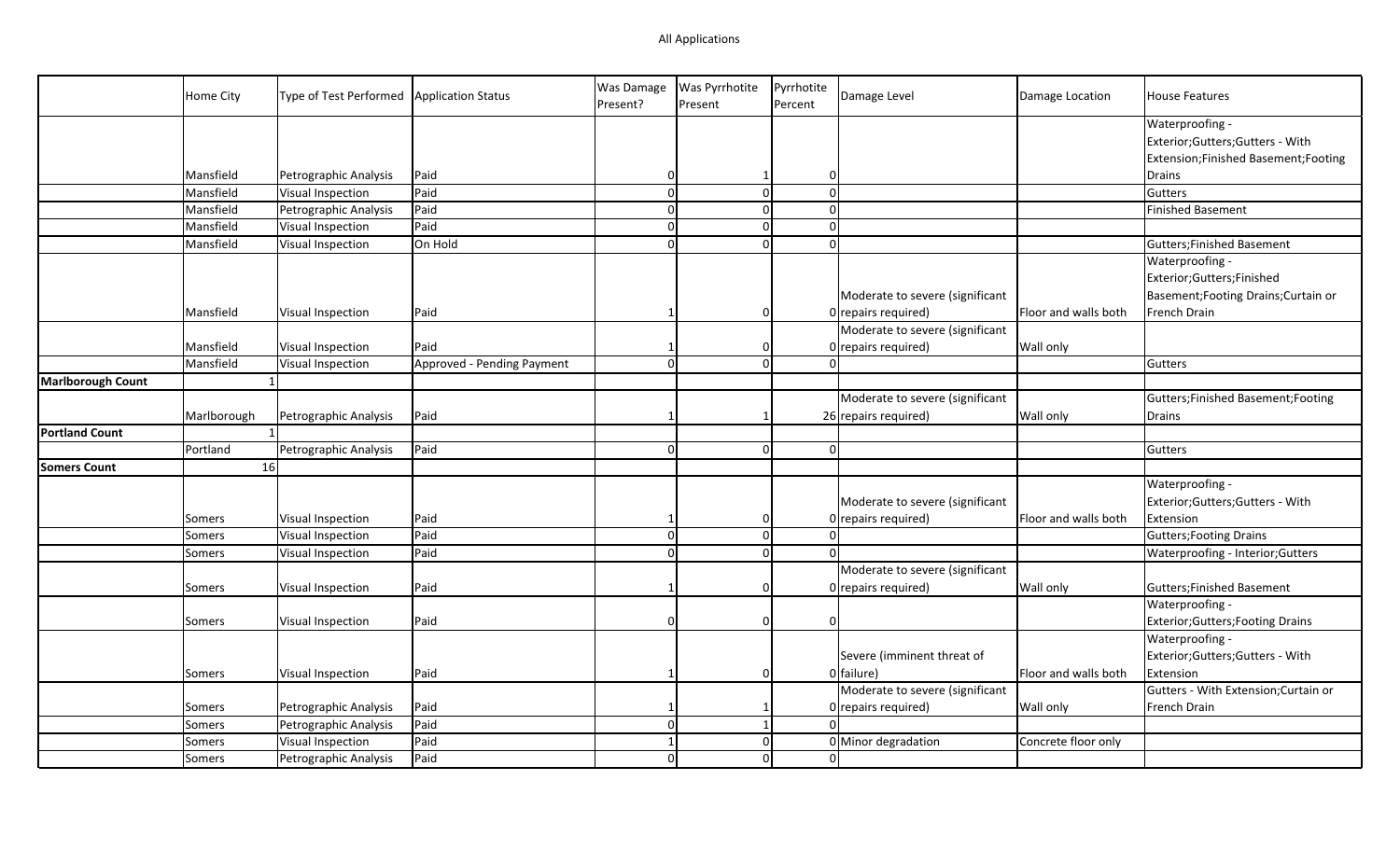## All Applications

|                            |               |                                             |      | Was Damage   | Was Pyrrhotite | Pyrrhotite           |                                 |                      |                                          |
|----------------------------|---------------|---------------------------------------------|------|--------------|----------------|----------------------|---------------------------------|----------------------|------------------------------------------|
|                            | Home City     | Type of Test Performed   Application Status |      | Present?     | Present        | Percent              | Damage Level                    | Damage Location      | <b>House Features</b>                    |
|                            | Somers        | Visual Inspection                           | Paid | $\Omega$     |                | 0                    |                                 |                      |                                          |
|                            |               |                                             |      |              |                |                      | Moderate to severe (significant |                      | Gutters; Gutters - With                  |
|                            | Somers        | Visual Inspection                           | Paid |              |                | 0                    | 0 repairs required)             | Floor and walls both | <b>Extension;Finished Basement</b>       |
|                            | Somers        | Visual Inspection                           | Paid | $\mathbf{1}$ |                | $\overline{0}$       | 0 Minor degradation             | Wall only            | Gutters                                  |
|                            | Somers        | Visual Inspection                           | Paid | $\Omega$     |                | $\Omega$             |                                 |                      | Gutters; Finished Basement               |
|                            | Somers        | <b>Visual Inspection</b>                    | Paid | $\Omega$     |                | $\overline{0}$<br>nl |                                 |                      | Gutters; Gutters - With Extension        |
|                            | Somers        | Visual Inspection                           | Paid | n            |                | 0                    |                                 |                      | Waterproofing - Interior; Footing Drains |
| <b>South Windsor Count</b> | 70            |                                             |      |              |                |                      |                                 |                      |                                          |
|                            | South Windsor | Visual Inspection                           | Paid | $\Omega$     |                | <sup>0</sup><br>0l   |                                 |                      |                                          |
|                            |               |                                             |      |              |                |                      | Minor to moderate (repair       |                      | Gutters; Finished Basement; Footing      |
|                            | South Windsor | Visual Inspection                           | Paid |              |                | $\Omega$             | $0$ suggested/recommended)      | Wall only            | Drains                                   |
|                            | South Windsor | Visual Inspection                           | Paid | $\Omega$     |                | $\overline{0}$       |                                 |                      | Gutters                                  |
|                            |               |                                             |      |              |                |                      | Minor to moderate (repair       |                      | Gutters; Finished Basement; Curtain or   |
|                            | South Windsor | Visual Inspection                           | Paid |              |                | <sup>0</sup>         | $0$ suggested/recommended)      | Floor and walls both | French Drain                             |
|                            | South Windsor | Petrographic Analysis                       | Paid | $\Omega$     |                | $\mathbf{0}$         |                                 |                      | <b>Gutters;Finished Basement</b>         |
|                            | South Windsor | Visual Inspection                           | Paid | $\Omega$     |                | $\mathbf 0$<br>n     |                                 |                      | Gutters; Finished Basement               |
|                            |               |                                             |      |              |                |                      | Minor to moderate (repair       |                      | Gutters; Gutters - With                  |
|                            | South Windsor | Visual Inspection                           | Paid |              |                | $\Omega$             | 0 suggested/recommended)        | Wall only            | <b>Extension;Finished Basement</b>       |
|                            |               |                                             |      |              |                |                      |                                 |                      |                                          |
|                            |               |                                             |      |              |                |                      |                                 |                      | Waterproofing -                          |
|                            | South Windsor | Petrographic Analysis                       | Paid | $\Omega$     |                | 12.5<br>1            |                                 |                      | Exterior;Gutters;Finished Basement       |
|                            |               |                                             |      |              |                |                      | Moderate to severe (significant |                      |                                          |
|                            | South Windsor | Visual Inspection                           | Paid |              |                | 0l                   | O repairs required)             | Floor and walls both | Waterproofing - Interior; Gutters        |
|                            |               |                                             |      |              |                |                      |                                 |                      | Gutters; Gutters - With                  |
|                            | South Windsor | Visual Inspection                           | Paid |              |                | 0                    |                                 |                      | <b>Extension;Finished Basement</b>       |
|                            | South Windsor | Visual Inspection                           | Paid | $\Omega$     |                | $\overline{0}$       |                                 |                      | Gutters                                  |
|                            |               |                                             |      |              |                |                      | Moderate to severe (significant |                      |                                          |
|                            | South Windsor | Petrographic Analysis                       | Paid |              |                |                      | 40 repairs required)            | Wall only            | Gutters                                  |
|                            |               |                                             |      |              |                |                      |                                 |                      | Waterproofing -                          |
|                            |               |                                             |      |              |                |                      | Minor to moderate (repair       |                      | Exterior;Gutters;Gutters - With          |
|                            | South Windsor | Visual Inspection                           | Paid |              |                | $\Omega$             | 0 suggested/recommended)        | <b>Wall only</b>     | Extension                                |
|                            |               |                                             |      |              |                |                      |                                 |                      |                                          |
|                            |               |                                             |      |              |                |                      |                                 |                      | Waterproofing - Exterior; Waterproofing  |
|                            |               |                                             |      |              |                |                      |                                 |                      | Interior;Gutters;Gutters - With          |
|                            |               |                                             |      |              |                |                      |                                 |                      | Extension; Capillary Break; Finished     |
|                            |               |                                             |      |              |                |                      |                                 |                      | Basement; Footing Drains; Curtain or     |
|                            | South Windsor | Visual Inspection                           | Paid |              |                | <sup>0</sup>         |                                 |                      | French Drain                             |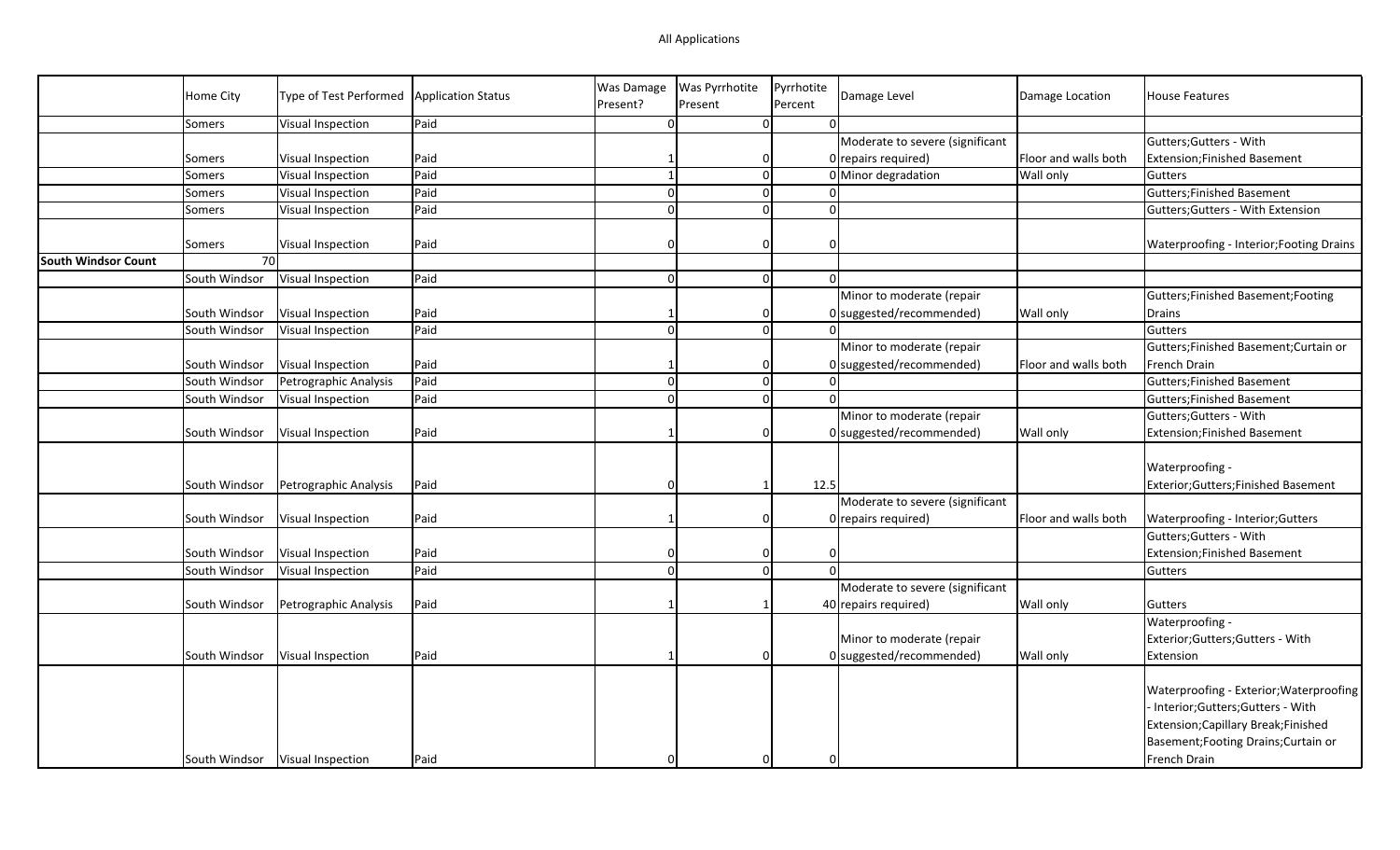| Home City     | Type of Test Performed                | <b>Application Status</b> | Was Damage | Was Pyrrhotite | Pyrrhotite | Damage Level                    | Damage Location      | <b>House Features</b>                 |
|---------------|---------------------------------------|---------------------------|------------|----------------|------------|---------------------------------|----------------------|---------------------------------------|
|               |                                       |                           | Present?   | Present        | Percent    |                                 |                      |                                       |
|               |                                       |                           |            |                |            | Severe (imminent threat of      |                      | Gutters; Gutters - With               |
| South Windsor | Visual Inspection                     | Paid                      |            | 0              |            | 0 failure)                      | Wall only            | Extension; Finished Basement          |
|               |                                       |                           |            |                |            |                                 |                      | Gutters; Gutters - With               |
|               |                                       |                           |            |                |            | Minor to moderate (repair       |                      | Extension; Finished Basement; Footing |
| South Windsor | Visual Inspection                     | Paid                      |            | $\Omega$       |            | $0$ suggested/recommended)      | Wall only            | <b>Drains</b>                         |
| South Windsor | Visual Inspection                     | On Hold                   | $\sqrt{ }$ | $\Omega$       |            |                                 |                      | Gutters; Finished Basement            |
|               |                                       |                           |            |                |            |                                 |                      |                                       |
|               |                                       |                           |            |                |            | Minor to moderate (repair       |                      | Waterproofing -                       |
| South Windsor | Visual Inspection                     | Paid                      |            | 0              |            | 0 suggested/recommended)        | <b>Wall only</b>     | Interior; Gutters; Finished Basement  |
|               |                                       |                           |            |                |            | Moderate to severe (significant |                      |                                       |
| South Windsor | Visual Inspection                     | Paid                      |            | $\Omega$       |            | 0 repairs required)             | Floor and walls both | Gutters                               |
|               |                                       |                           |            |                |            | Moderate to severe (significant |                      |                                       |
| South Windsor | Visual Inspection                     | Paid                      |            | $\Omega$       |            | 0 repairs required)             | Floor and walls both |                                       |
|               |                                       |                           |            |                |            | Minor to moderate (repair       |                      |                                       |
| South Windsor | Visual Inspection                     | Paid                      |            | $\Omega$       |            | $0$ suggested/recommended)      | Floor and walls both | <b>Gutters - With Extension</b>       |
| South Windsor | Visual Inspection                     | Paid                      | $\Omega$   | $\Omega$       |            |                                 |                      | Gutters; Gutters - With Extension     |
|               |                                       |                           |            |                |            |                                 |                      |                                       |
|               |                                       |                           |            |                |            |                                 |                      | Waterproofing -                       |
| South Windsor | Visual Inspection                     | Paid                      |            | $\mathbf{1}$   | 12.5       |                                 |                      | Exterior;Gutters;Finished Basement    |
|               |                                       |                           |            |                |            | Severe (imminent threat of      |                      | Gutters; Gutters - With               |
| South Windsor | Visual Inspection                     | Paid                      |            | $\Omega$       |            | 0 failure)                      | Floor and walls both | <b>Extension; Footing Drains</b>      |
| South Windsor | Visual Inspection                     | Denied                    | $\Omega$   | 0              |            | $\Omega$                        |                      |                                       |
|               |                                       |                           |            |                |            | Minor to moderate (repair       |                      |                                       |
| South Windsor | Petrographic Analysis                 | Paid                      |            |                |            | 38 suggested/recommended)       | Floor and walls both | Gutters                               |
|               |                                       |                           |            |                |            |                                 |                      | Waterproofing -                       |
|               |                                       |                           |            |                |            | Moderate to severe (significant |                      | Interior;Gutters;Finished             |
| south windsor | Visual Inspection                     | Paid                      |            | 0              |            | 0 repairs required)             | Floor and walls both | <b>Basement; Footing Drains</b>       |
|               |                                       |                           |            |                |            |                                 |                      | Waterproofing -                       |
|               |                                       |                           |            |                |            |                                 |                      | Exterior;Gutters;Gutters - With       |
|               |                                       |                           |            |                |            |                                 |                      |                                       |
| South Windsor | Petrographic Analysis                 | Paid                      | O          | -1             |            | 45                              |                      | Extension                             |
| South Windsor | Petrographic Analysis                 | Paid                      | $\Omega$   | $\Omega$       |            | $\Omega$                        |                      | Gutters                               |
| South Windsor | Visual Inspection                     | Paid                      | $\Omega$   | 0              |            | $\Omega$                        |                      |                                       |
|               |                                       |                           |            |                |            | Moderate to severe (significant |                      |                                       |
| South Windsor | Visual Inspection                     | Paid                      |            | $\Omega$       |            | 0 repairs required)             | Wall only            | Finished Basement                     |
|               |                                       |                           |            |                |            |                                 |                      | Waterproofing -                       |
|               |                                       |                           |            |                |            |                                 |                      | Exterior;Gutters;Finished             |
|               |                                       |                           |            |                |            |                                 |                      | Basement; Footing Drains; Curtain or  |
|               | South Windsor   Petrographic Analysis | Paid                      |            | -1             | 0.93       |                                 |                      | French Drain                          |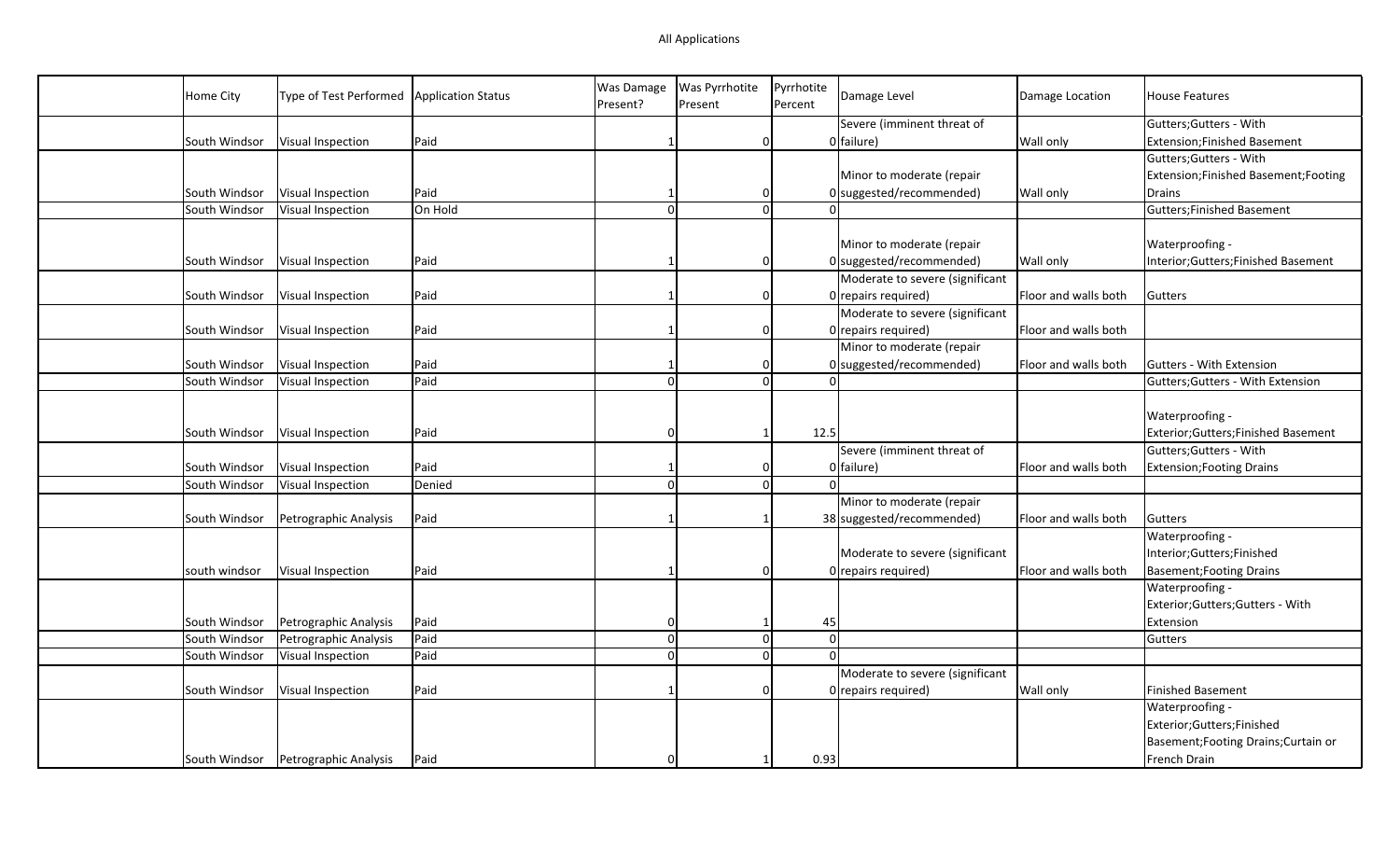| Home City     | Type of Test Performed | <b>Application Status</b> | Was Damage<br>Present? | <b>Was Pyrrhotite</b><br>Present | Pyrrhotite<br>Percent | Damage Level                                            | Damage Location                   | <b>House Features</b>                                                                     |
|---------------|------------------------|---------------------------|------------------------|----------------------------------|-----------------------|---------------------------------------------------------|-----------------------------------|-------------------------------------------------------------------------------------------|
|               |                        |                           |                        |                                  |                       |                                                         |                                   | Gutters; Gutters - With                                                                   |
|               |                        |                           |                        |                                  |                       |                                                         |                                   | Extension; Finished Basement; Footing                                                     |
| South Windsor | Visual Inspection      | Paid                      |                        | 0                                |                       |                                                         | Floor and walls both              | Drains                                                                                    |
| South Windsor | Visual Inspection      | Paid                      | $\Omega$               | $\overline{0}$                   | $\Omega$              |                                                         |                                   | <b>Gutters;Finished Basement</b>                                                          |
| South Windsor | Visual Inspection      | Denied                    |                        | $\Omega$                         | $\Omega$              |                                                         |                                   | <b>Gutters; Finished Basement</b>                                                         |
|               |                        |                           |                        |                                  |                       |                                                         |                                   | Waterproofing -                                                                           |
|               |                        |                           |                        |                                  |                       | Moderate to severe (significant                         |                                   | Exterior; Gutters; Gutters - With                                                         |
| South Windsor | Visual Inspection      | Paid                      |                        | $\Omega$                         |                       | $0$ repairs required)                                   | Floor and walls both              | Extension                                                                                 |
| South Windsor |                        |                           |                        |                                  |                       | Moderate to severe (significant                         |                                   | Waterproofing - Exterior; Waterproofing                                                   |
|               | Visual Inspection      | Paid                      |                        | 0                                |                       | $0$ repairs required)                                   | Wall only<br>Floor and walls both | Interior;Gutters;Finished Basement                                                        |
| South Windsor | Visual Inspection      | Paid                      |                        | $\overline{0}$                   |                       | 0 Minor degradation                                     |                                   | Gutters; Gutters - With                                                                   |
|               |                        |                           |                        |                                  |                       |                                                         |                                   |                                                                                           |
|               |                        | Paid                      |                        |                                  |                       | Moderate to severe (significant<br>25 repairs required) | Wall only                         | Extension;Finished Basement;Curtain or<br>French Drain                                    |
| South Windsor | Petrographic Analysis  |                           |                        |                                  |                       |                                                         |                                   | Waterproofing -                                                                           |
| South Windsor | Visual Inspection      | Paid                      |                        | 0                                |                       | Minor to moderate (repair<br>0 suggested/recommended)   | Wall only                         | Exterior; Gutters; Gutters - With<br>Extension;Finished Basement;Footing<br><b>Drains</b> |
|               |                        |                           |                        |                                  |                       |                                                         |                                   | Waterproofing - Exterior; Gutters - With                                                  |
| South Windsor | Petrographic Analysis  | Paid                      |                        |                                  |                       | 18 Minor degradation                                    | Wall only                         | Extension                                                                                 |
|               |                        |                           |                        |                                  |                       | Minor to moderate (repair                               |                                   |                                                                                           |
| South Windsor | Visual Inspection      | Paid                      |                        | $\overline{0}$                   |                       | $0$ suggested/recommended)                              | Wall only                         | Waterproofing - Exterior                                                                  |
|               |                        |                           |                        |                                  |                       | Moderate to severe (significant                         |                                   |                                                                                           |
| South Windsor | Visual Inspection      | Paid                      |                        | $\Omega$                         |                       | $0$ repairs required)                                   | Floor and walls both              | Gutters                                                                                   |
| South Windsor | Visual Inspection      | Paid                      |                        | $\Omega$                         |                       |                                                         |                                   |                                                                                           |
|               |                        |                           |                        |                                  |                       |                                                         |                                   | Gutters; Gutters - With                                                                   |
|               |                        |                           |                        |                                  |                       | Moderate to severe (significant                         |                                   | Extension; Capillary Break; Finished                                                      |
| South Windsor | Visual Inspection      | Paid                      |                        | $\Omega$                         |                       | $0$ repairs required)                                   | Floor and walls both              | <b>Basement</b>                                                                           |
| South Windsor | Petrographic Analysis  | Paid                      |                        | $\mathbf{0}$                     | $\Omega$              |                                                         |                                   | <b>Gutters;Finished Basement</b>                                                          |
| South Windsor | Visual Inspection      | Paid                      |                        | $\Omega$                         | $\Omega$              |                                                         |                                   | <b>Gutters; Finished Basement</b>                                                         |
| South Windsor | Visual Inspection      | Paid                      |                        | $\Omega$                         |                       |                                                         |                                   | Waterproofing - Exterior; Waterproofing<br>Interior; Gutters; Footing Drains              |
|               |                        |                           |                        |                                  |                       | Moderate to severe (significant                         |                                   |                                                                                           |
| South Windsor | Visual Inspection      | Paid                      |                        | $\Omega$                         |                       | 0 repairs required)                                     | Floor and walls both              |                                                                                           |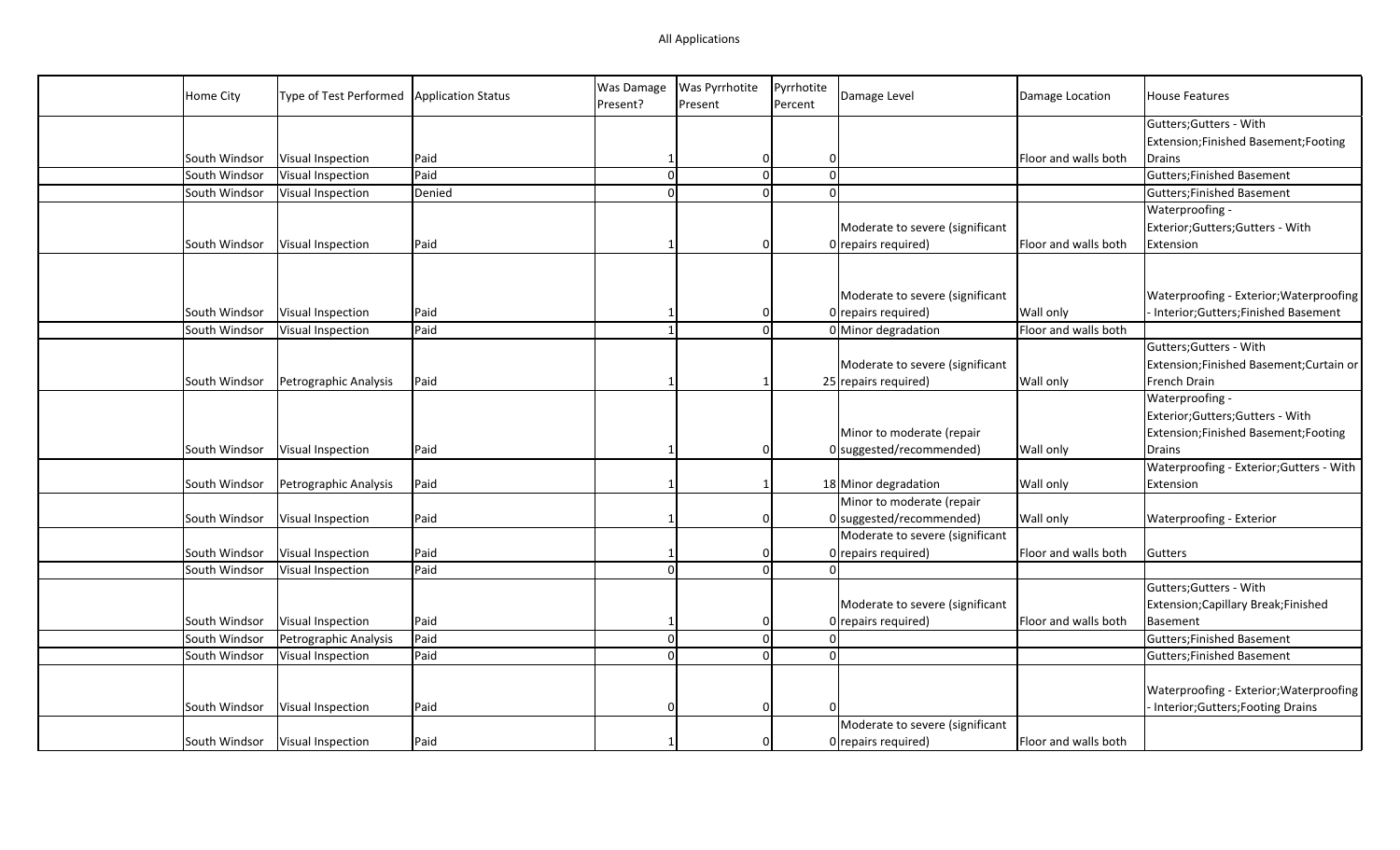| Home City     | Type of Test Performed            | <b>Application Status</b>  | Was Damage<br>Present? | Was Pyrrhotite<br>Present | Pyrrhotite<br>Percent | Damage Level                    | Damage Location      | <b>House Features</b>                    |
|---------------|-----------------------------------|----------------------------|------------------------|---------------------------|-----------------------|---------------------------------|----------------------|------------------------------------------|
|               |                                   |                            |                        |                           |                       |                                 |                      |                                          |
|               |                                   |                            |                        |                           |                       |                                 |                      | Waterproofing -                          |
| South Windsor | Visual Inspection                 | Paid                       | 0                      | 0                         | 0                     |                                 |                      | Exterior;Gutters;Finished Basement       |
| South Windsor | Visual Inspection                 | Paid                       | $\Omega$               | $\Omega$                  |                       | $\Omega$                        |                      | Gutters                                  |
|               |                                   |                            |                        |                           |                       |                                 |                      |                                          |
|               |                                   |                            |                        |                           |                       |                                 |                      | Waterproofing -                          |
| South Windsor | Petrographic Analysis             | Paid                       |                        | $\Omega$                  | $\Omega$              |                                 |                      | Interior; Gutters; Finished Basement     |
|               |                                   |                            |                        |                           |                       |                                 |                      | Waterproofing - Exterior; Gutters - With |
| South Windsor | Visual Inspection                 | Paid                       | O                      | $\Omega$                  |                       |                                 |                      | <b>Extension;Finished Basement</b>       |
|               |                                   |                            |                        |                           |                       | Minor to moderate (repair       |                      | Gutters; Gutters - With                  |
| South Windsor | Visual Inspection                 | Paid                       |                        | $\Omega$                  |                       | 0 suggested/recommended)        | Wall only            | <b>Extension;Finished Basement</b>       |
|               |                                   |                            |                        |                           |                       |                                 |                      | Waterproofing -                          |
|               |                                   |                            |                        |                           |                       |                                 |                      | Exterior;Gutters;Gutters - With          |
|               |                                   |                            |                        |                           |                       |                                 |                      | Extension;Finished Basement;Curtain or   |
| South Windsor | Visual Inspection                 | Approved - Pending Payment | O                      | $\Omega$                  | $\Omega$              |                                 |                      | French Drain                             |
|               |                                   |                            |                        |                           |                       |                                 |                      |                                          |
|               |                                   |                            |                        |                           |                       |                                 |                      | Waterproofing -                          |
| South Windsor | Visual Inspection                 | Paid                       |                        | $\Omega$                  |                       |                                 |                      | Exterior;Gutters;Finished Basement       |
|               |                                   |                            |                        |                           |                       | Moderate to severe (significant |                      |                                          |
| South Windsor | Visual Inspection                 | Paid                       |                        | $\Omega$                  |                       | 0 repairs required)             | Floor and walls both | Gutters; Gutters - With Extension        |
| South Windsor | Visual Inspection                 | Paid                       | $\Omega$               | $\Omega$                  |                       | $\Omega$                        |                      | <b>Gutters; Finished Basement</b>        |
|               |                                   |                            |                        |                           |                       |                                 |                      | Gutters; Gutters - With                  |
| South Windsor | Visual Inspection                 | Paid                       |                        | $\Omega$                  |                       |                                 |                      | <b>Extension;Finished Basement</b>       |
|               |                                   |                            |                        |                           |                       | Moderate to severe (significant |                      |                                          |
| South Windsor | Visual Inspection                 | Paid                       |                        | 0                         |                       | 0 repairs required)             | <b>Wall only</b>     | Gutters; Gutters - With Extension        |
| South Windsor | Visual Inspection                 | Paid                       | $\Omega$               | 0                         |                       |                                 |                      | Gutters; Curtain or French Drain         |
| South Windsor | Visual Inspection                 | Paid                       |                        | $\overline{0}$            |                       | 0 Minor degradation             | Floor and walls both | <b>Gutters; Finished Basement</b>        |
| South Windsor | Visual Inspection                 | Paid                       | $\Omega$               | $\Omega$                  |                       |                                 |                      | Gutters; Gutters - With Extension        |
|               |                                   |                            |                        |                           |                       | Minor to moderate (repair       |                      |                                          |
| South Windsor | Visual Inspection                 | Paid                       |                        | 0                         |                       | 0 suggested/recommended)        | Wall only            | Gutters; Gutters - With Extension        |
| South Windsor | Visual Inspection                 | Paid                       | $\Omega$               | $\Omega$                  |                       | $\Omega$                        |                      |                                          |
|               |                                   |                            |                        |                           |                       |                                 |                      |                                          |
|               |                                   |                            |                        |                           |                       | Moderate to severe (significant |                      | Waterproofing - Exterior; Waterproofing  |
| South Windsor | Visual Inspection                 | Paid                       |                        | $\Omega$                  |                       | $0$ repairs required)           | Floor and walls both | Interior; Gutters                        |
|               |                                   |                            |                        |                           |                       |                                 |                      | Waterproofing -                          |
|               |                                   |                            |                        |                           |                       | Minor to moderate (repair       |                      | Exterior;Gutters;Gutters - With          |
|               | South Windsor   Visual Inspection | Paid                       |                        | $\Omega$                  |                       | 0 suggested/recommended)        | Floor and walls both | Extension                                |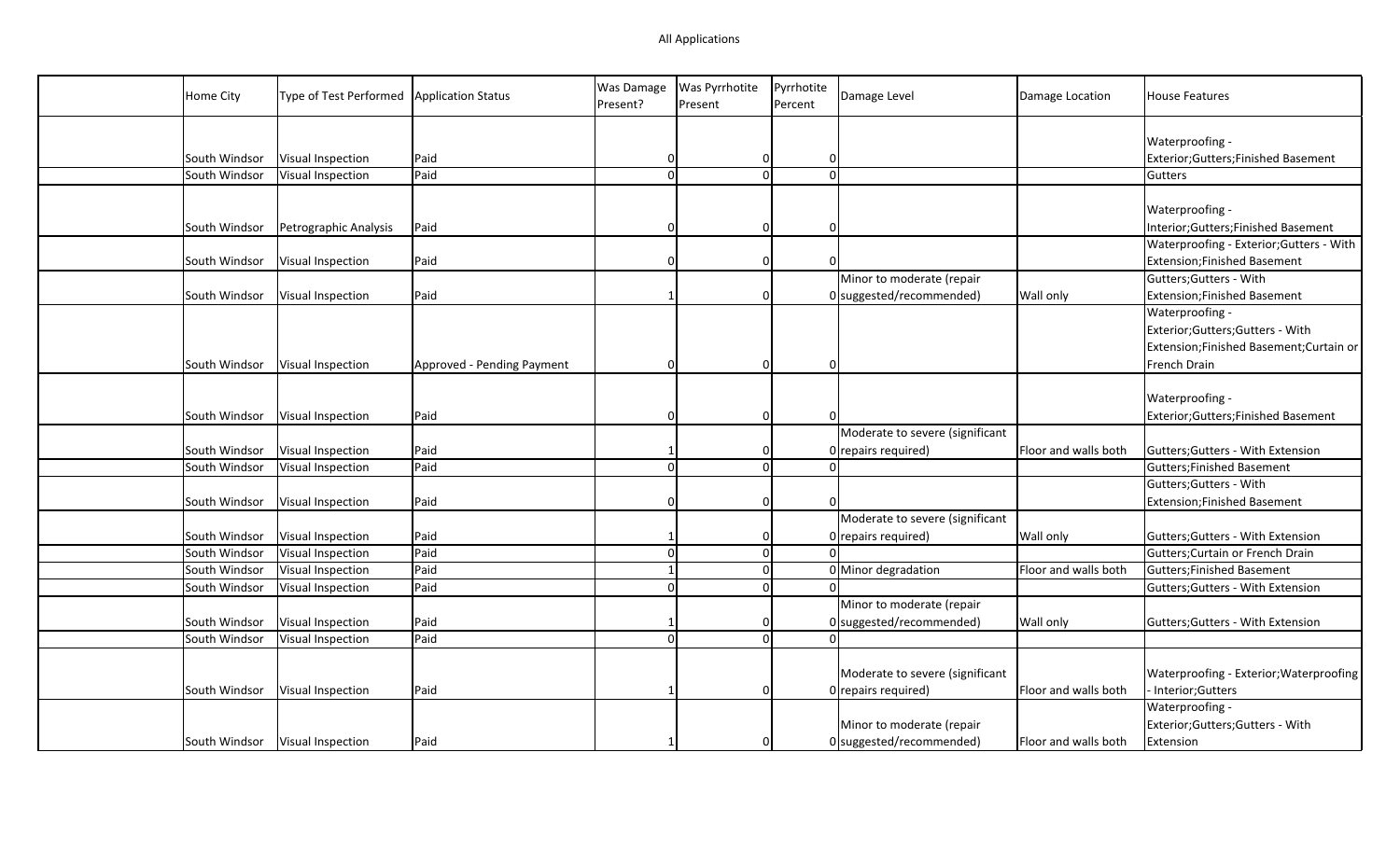|                       | Home City     | Type of Test Performed | <b>Application Status</b> | Was Damage<br>Present? | Was Pyrrhotite<br>Present | Pyrrhotite<br>Percent | Damage Level                    | Damage Location      | <b>House Features</b>                    |
|-----------------------|---------------|------------------------|---------------------------|------------------------|---------------------------|-----------------------|---------------------------------|----------------------|------------------------------------------|
|                       |               |                        |                           |                        |                           |                       |                                 |                      | Waterproofing -                          |
|                       |               |                        |                           |                        |                           |                       |                                 |                      | Exterior;Gutters;Gutters - With          |
|                       |               |                        |                           |                        |                           |                       |                                 |                      | Extension;Finished Basement;Footing      |
|                       | South Windsor | Visual Inspection      | Paid                      | $\Omega$               | $\Omega$                  | $\Omega$              |                                 |                      | Drains                                   |
|                       |               |                        |                           |                        |                           |                       | Moderate to severe (significant |                      |                                          |
|                       | South Windsor | Visual Inspection      | Paid                      |                        | $\Omega$                  |                       | $0$ repairs required)           | Floor and walls both | Gutters; Gutters - With Extension        |
|                       |               |                        |                           |                        |                           |                       |                                 |                      |                                          |
|                       |               |                        |                           |                        |                           |                       |                                 |                      |                                          |
|                       |               |                        |                           |                        |                           |                       |                                 |                      | Waterproofing - Exterior; Waterproofing  |
|                       |               |                        |                           |                        |                           |                       |                                 |                      | Interior;Gutters;Gutters - With          |
|                       |               |                        |                           |                        |                           |                       | Moderate to severe (significant |                      | Extension;Finished Basement;Footing      |
|                       | South Windsor | Visual Inspection      | Paid                      |                        | $\Omega$                  |                       | $0$ repairs required)           | Floor and walls both | Drains; Curtain or French Drain          |
| <b>Stafford Count</b> | 58            |                        |                           |                        |                           |                       |                                 |                      |                                          |
|                       |               |                        |                           |                        |                           |                       |                                 |                      |                                          |
|                       |               |                        |                           |                        |                           |                       | Moderate to severe (significant |                      | Waterproofing - Exterior; Waterproofing  |
|                       | Stafford      | Visual Inspection      | Paid                      |                        | $\Omega$                  |                       | 0 repairs required)             | Floor and walls both | - Interior; Gutters; Capillary Break     |
|                       |               |                        |                           |                        |                           |                       |                                 |                      | Gutters;Finished Basement;Curtain or     |
|                       | Stafford      | Visual Inspection      | Paid                      |                        | $\Omega$                  | $\Omega$              |                                 |                      | French Drain                             |
|                       |               |                        |                           |                        |                           |                       |                                 |                      | Waterproofing -                          |
|                       |               |                        |                           |                        |                           |                       |                                 |                      | Exterior;Gutters;Gutters - With          |
|                       |               |                        |                           |                        |                           |                       |                                 |                      | Extension; Footing Drains; Curtain or    |
|                       | Stafford      | Petrographic Analysis  | Paid                      |                        |                           |                       | 0 Minor degradation             | <b>Wall only</b>     | French Drain                             |
|                       |               |                        |                           |                        |                           |                       |                                 |                      | Waterproofing -                          |
|                       |               |                        |                           |                        |                           |                       | Moderate to severe (significant |                      | Interior;Gutters;Gutters - With          |
|                       | Stafford      | Visual Inspection      | Paid                      |                        | $\Omega$                  |                       | $0$ repairs required)           | Floor and walls both | Extension                                |
|                       |               |                        |                           |                        |                           |                       | Moderate to severe (significant |                      |                                          |
|                       | Stafford      | Visual Inspection      | Paid                      |                        | $\Omega$                  |                       | 0 repairs required)             | Floor and walls both | Gutters                                  |
|                       |               |                        |                           |                        |                           |                       | Moderate to severe (significant |                      |                                          |
|                       | Stafford      | Visual Inspection      | Paid                      |                        | $\Omega$                  |                       | $0$ repairs required)           | Floor and walls both | Gutters                                  |
|                       |               |                        |                           |                        |                           |                       |                                 |                      | Waterproofing - Exterior; Gutters - With |
|                       |               |                        |                           |                        |                           |                       |                                 |                      | Extension; Footing Drains; Curtain or    |
|                       | Stafford      | Visual Inspection      | Paid                      |                        | $\Omega$                  |                       | 0 Minor degradation             | <b>Wall only</b>     | French Drain                             |
|                       |               |                        |                           |                        |                           |                       |                                 |                      | Waterproofing -                          |
|                       |               |                        |                           |                        |                           |                       |                                 |                      | Exterior;Gutters;Gutters - With          |
|                       | Stafford      | Visual Inspection      | Paid                      | 0                      | 0                         | $\Omega$              |                                 |                      | Extension                                |
|                       | Stafford      | Visual Inspection      | Paid                      | $\overline{0}$         | 0                         | $\Omega$              |                                 |                      |                                          |
|                       | Stafford      | Visual Inspection      | Paid                      |                        | 0                         |                       | 0 Minor degradation             | Floor and walls both | Gutters                                  |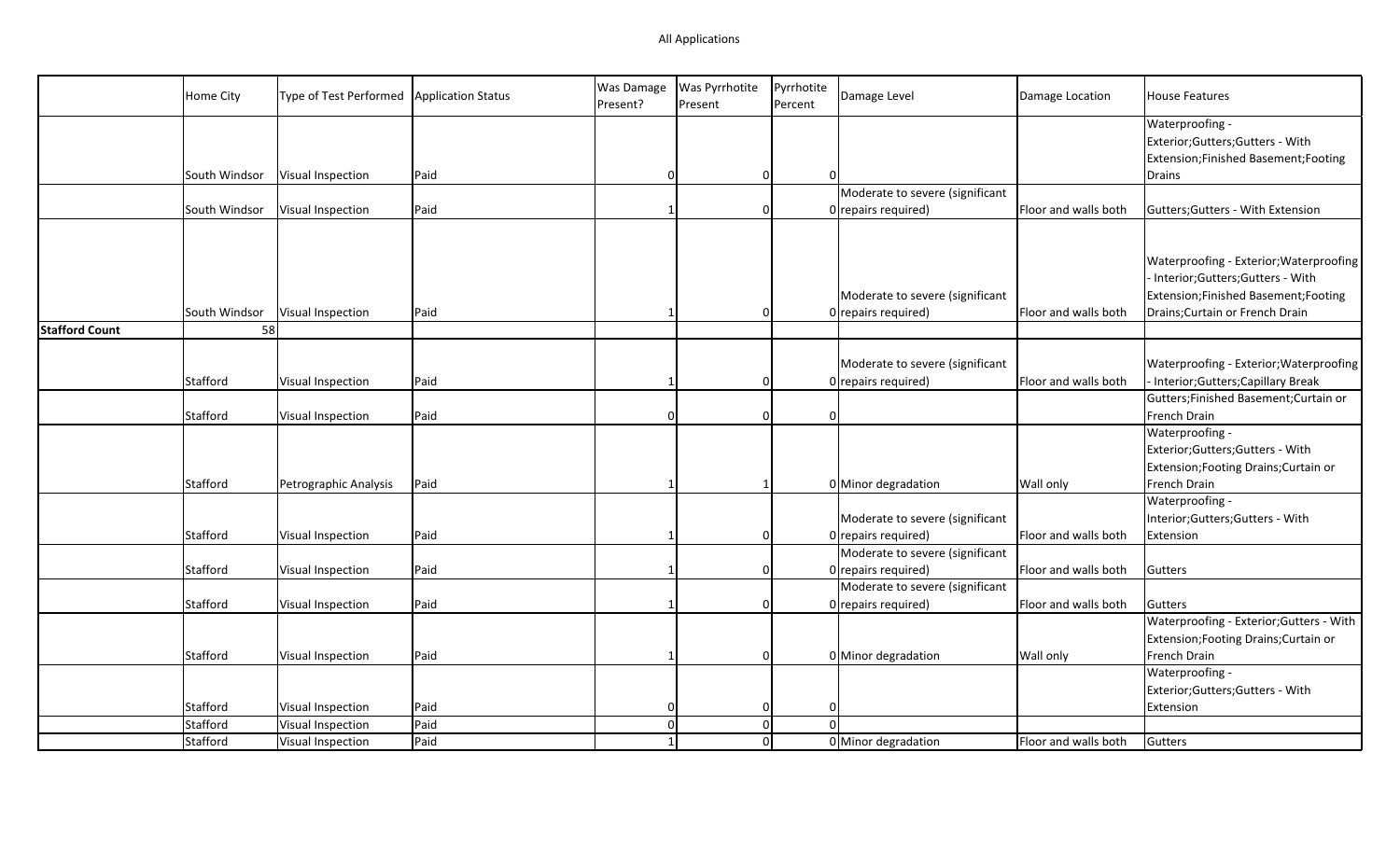| Home City | Type of Test Performed | Application Status | <b>Was Damage</b><br>Present? | Was Pyrrhotite<br>Present | Pyrrhotite<br>Percent | Damage Level                                           | Damage Location      | <b>House Features</b>                                                      |
|-----------|------------------------|--------------------|-------------------------------|---------------------------|-----------------------|--------------------------------------------------------|----------------------|----------------------------------------------------------------------------|
|           |                        |                    |                               |                           |                       | Moderate to severe (significant                        |                      | Gutters; Gutters - With                                                    |
| Stafford  | Visual Inspection      | Paid               |                               | 0                         |                       | 0 repairs required)                                    | Floor and walls both | Extension; Finished Basement                                               |
| Stafford  | Visual Inspection      | Denied             |                               | 0                         |                       | 0 Don't know                                           | <b>Wall only</b>     | Gutters; Gutters - With Extension                                          |
| Stafford  | Visual Inspection      | Paid               |                               | $\Omega$                  |                       |                                                        |                      | <b>Gutters; Footing Drains</b>                                             |
|           |                        |                    |                               |                           |                       | Minor to moderate (repair                              |                      |                                                                            |
| Stafford  | Visual Inspection      | Paid               |                               | 0                         |                       | $0$ suggested/recommended)                             | Floor and walls both |                                                                            |
|           |                        |                    |                               |                           |                       | Minor to moderate (repair                              |                      |                                                                            |
| Stafford  | Visual Inspection      | Paid               |                               | $\Omega$                  |                       | $0$ suggested/recommended)                             | Wall only            | Gutters; Finished Basement                                                 |
|           |                        |                    |                               |                           |                       | Minor to moderate (repair                              |                      |                                                                            |
| Stafford  | Petrographic Analysis  | Paid               |                               |                           |                       | $0$ suggested/recommended)                             | Floor and walls both | <b>Finished Basement</b>                                                   |
| Stafford  | Visual Inspection      | Paid               |                               | $\Omega$                  |                       | $0$ Minor degradation                                  | Floor and walls both | Gutters                                                                    |
|           |                        |                    |                               |                           |                       |                                                        |                      | Waterproofing - Exterior; Gutters - With                                   |
|           |                        |                    |                               |                           |                       |                                                        |                      | Extension;Finished Basement;Footing                                        |
| Stafford  | Petrographic Analysis  | Paid               |                               |                           |                       | 13                                                     |                      | Drains                                                                     |
| Stafford  | Visual Inspection      | Paid               |                               | $\Omega$                  |                       | $\Omega$                                               |                      |                                                                            |
|           |                        |                    |                               |                           |                       |                                                        |                      | Waterproofing -                                                            |
|           |                        |                    |                               |                           |                       |                                                        |                      | Exterior;Gutters;Gutters - With                                            |
| Stafford  | Petrographic Analysis  | Paid               |                               |                           |                       | 11                                                     |                      | <b>Extension; Footing Drains</b>                                           |
| Stafford  | Visual Inspection      | Paid               |                               | $\Omega$                  |                       | Moderate to severe (significant<br>0 repairs required) | Floor and walls both | Waterproofing - Exterior; Waterproofing<br>- Interior; Gutters             |
|           |                        |                    |                               |                           |                       |                                                        |                      | Waterproofing -                                                            |
|           |                        |                    |                               |                           |                       |                                                        |                      | Exterior;Gutters;Footing Drains;Curtain                                    |
| Stafford  | Petrographic Analysis  | Paid               |                               |                           |                       | 20                                                     |                      | or French Drain                                                            |
|           |                        |                    |                               |                           |                       | Severe (imminent threat of                             |                      |                                                                            |
| Stafford  | Visual Inspection      | Paid               |                               | $\Omega$                  |                       | 0 failure)                                             | Wall only            | Gutters; Finished Basement                                                 |
|           |                        |                    |                               |                           |                       | Severe (imminent threat of                             |                      |                                                                            |
| Stafford  | Visual Inspection      | Paid               |                               | $\Omega$                  |                       | 0 failure)                                             | Floor and walls both |                                                                            |
|           |                        |                    |                               |                           |                       |                                                        |                      | Waterproofing - Exterior; Waterproofing<br>Interior;Gutters;Gutters - With |
| Stafford  | Visual Inspection      | Paid               |                               | $\Omega$                  |                       | $\Omega$                                               |                      | Extension                                                                  |
|           |                        |                    |                               |                           |                       |                                                        |                      | Waterproofing -                                                            |
|           |                        |                    |                               |                           |                       |                                                        |                      | Exterior;Gutters;Gutters - With                                            |
|           |                        |                    |                               |                           |                       |                                                        |                      | Extension;Finished Basement;Footing                                        |
| Stafford  | Petrographic Analysis  | Paid               | O                             |                           |                       | 17                                                     |                      | Drains                                                                     |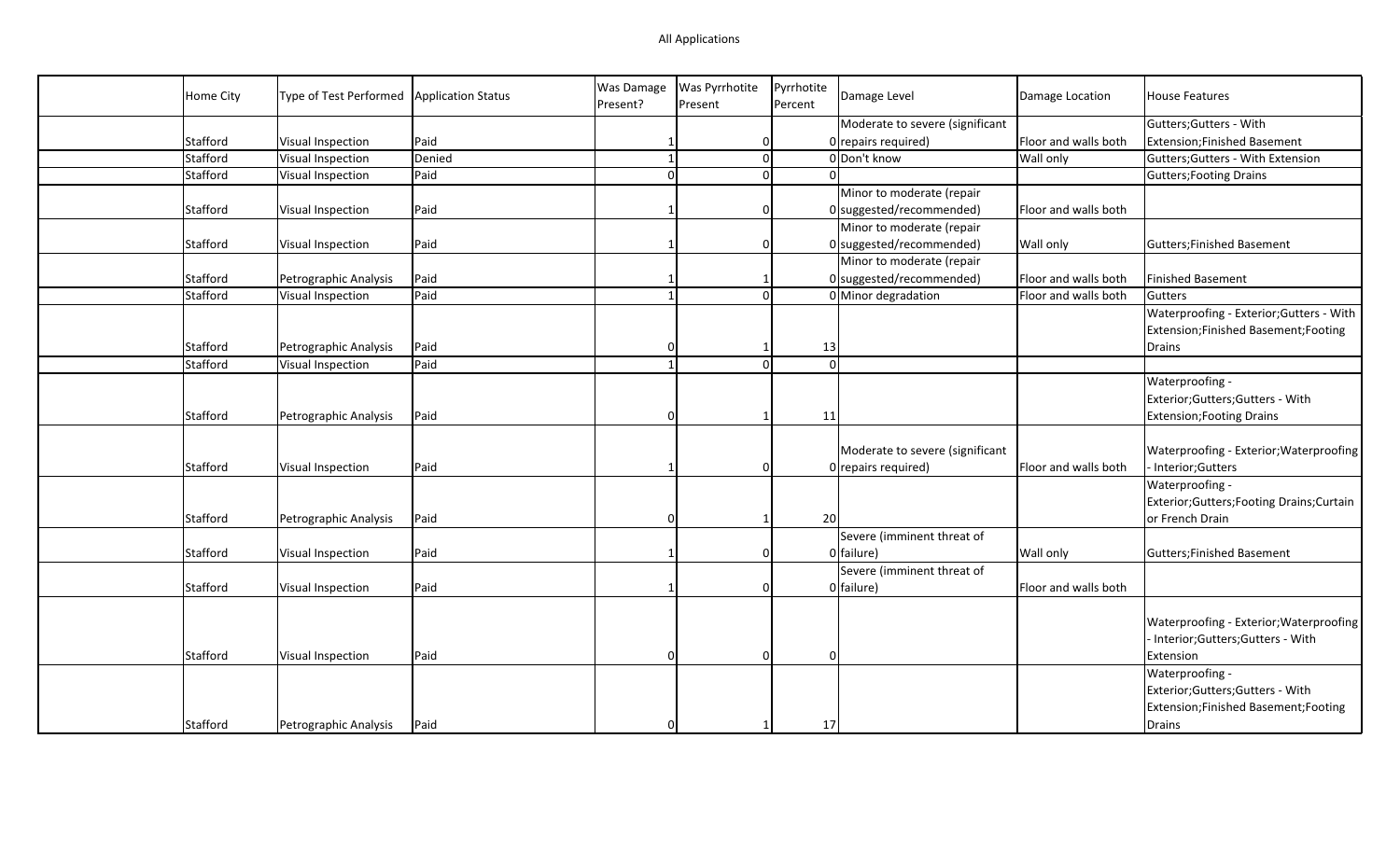| Home City | Type of Test Performed | <b>Application Status</b> | <b>Was Damage</b><br>Present? | Was Pyrrhotite<br>Present | Pyrrhotite<br>Percent         | Damage Level                    | Damage Location      | <b>House Features</b>                      |
|-----------|------------------------|---------------------------|-------------------------------|---------------------------|-------------------------------|---------------------------------|----------------------|--------------------------------------------|
|           |                        |                           |                               |                           |                               |                                 |                      | Waterproofing -                            |
|           |                        |                           |                               |                           |                               |                                 |                      | Exterior; Gutters; Gutters - With          |
|           |                        |                           |                               |                           |                               |                                 |                      | Extension; Finished Basement; Footing      |
| Stafford  | Visual Inspection      | Paid                      | 0                             |                           | 0<br>$\overline{0}$           |                                 |                      | Drains                                     |
| Stafford  | Visual Inspection      | Paid                      | $\Omega$                      |                           | $\mathbf 0$                   | $\Omega$                        |                      | Gutters; Curtain or French Drain           |
|           |                        |                           |                               |                           |                               | Severe (imminent threat of      |                      |                                            |
| Stafford  | Visual Inspection      | Denied                    |                               |                           | $\Omega$                      | 0 failure)                      | Floor and walls both | Gutters                                    |
|           |                        |                           |                               |                           |                               |                                 |                      | Gutters; Gutters - With                    |
| Stafford  | Visual Inspection      | Paid                      | n                             |                           | $\mathbf 0$<br>$\overline{0}$ |                                 |                      | <b>Extension;Finished Basement</b>         |
|           |                        |                           |                               |                           |                               |                                 |                      | Waterproofing -                            |
|           |                        |                           |                               |                           |                               |                                 |                      | Exterior; Gutters; Gutters - With          |
|           |                        |                           |                               |                           |                               |                                 |                      | Extension; Capillary Break; Footing        |
| Stafford  | Visual Inspection      | Paid                      |                               |                           | $\Omega$<br>$\overline{0}$    |                                 |                      | Drains; Curtain or French Drain            |
|           |                        |                           |                               |                           |                               |                                 |                      | Waterproofing -                            |
|           |                        |                           |                               |                           |                               | Moderate to severe (significant |                      | Interior;Gutters;Finished                  |
| Stafford  | Visual Inspection      | Paid                      |                               |                           | 0                             | $0$ repairs required)           | Floor and walls both | Basement; Footing Drains                   |
|           |                        |                           |                               |                           |                               | Minor to moderate (repair       |                      |                                            |
| Stafford  | Visual Inspection      | Paid                      |                               |                           | 0                             | 0 suggested/recommended)        | Floor and walls both | Gutters; Footing Drains                    |
| Stafford  | Visual Inspection      | Paid                      | $\Omega$                      |                           | 0                             |                                 |                      | Gutters; Gutters - With Extension          |
|           |                        |                           |                               |                           |                               | Minor to moderate (repair       |                      |                                            |
| Stafford  | Visual Inspection      | Paid                      |                               |                           | 0                             | $0$ suggested/recommended)      | <b>Wall only</b>     | Gutters; Finished Basement                 |
|           |                        |                           |                               |                           |                               | Moderate to severe (significant |                      |                                            |
| Stafford  | Visual Inspection      | Paid                      |                               |                           | $\Omega$                      | $0$ repairs required)           | Floor and walls both | Gutters; Finished Basement                 |
|           |                        |                           |                               |                           |                               |                                 |                      | Gutters; Gutters - With                    |
| Stafford  | Visual Inspection      | Paid                      |                               |                           | 0<br>0                        |                                 |                      | <b>Extension;Finished Basement</b>         |
|           |                        |                           |                               |                           |                               | Severe (imminent threat of      |                      |                                            |
| Stafford  | Visual Inspection      | Paid                      |                               |                           | 0                             | 0 failure)                      | Floor and walls both |                                            |
|           |                        |                           |                               |                           |                               |                                 |                      | Waterproofing -                            |
|           |                        |                           |                               |                           |                               |                                 |                      | Exterior; Gutters; Footing Drains; Curtain |
| Stafford  | Visual Inspection      | Paid                      | <sup>0</sup>                  |                           | $\mathbf 0$                   |                                 |                      | or French Drain                            |
|           |                        |                           |                               |                           |                               | Moderate to severe (significant |                      | Waterproofing -                            |
| Stafford  | Visual Inspection      | Paid                      |                               |                           | 0                             | $0$ repairs required)           | Floor and walls both | Exterior; Gutters; Footing Drains          |
|           |                        |                           |                               |                           |                               | Minor to moderate (repair       |                      |                                            |
| Stafford  | Visual Inspection      | Paid                      |                               |                           | $\Omega$                      | 0 suggested/recommended)        | Floor and walls both |                                            |
|           |                        |                           |                               |                           |                               | Minor to moderate (repair       |                      |                                            |
| Stafford  | Visual Inspection      | Paid                      |                               |                           | $\overline{0}$                | 0 suggested/recommended)        | <b>Wall only</b>     | Gutters; Curtain or French Drain           |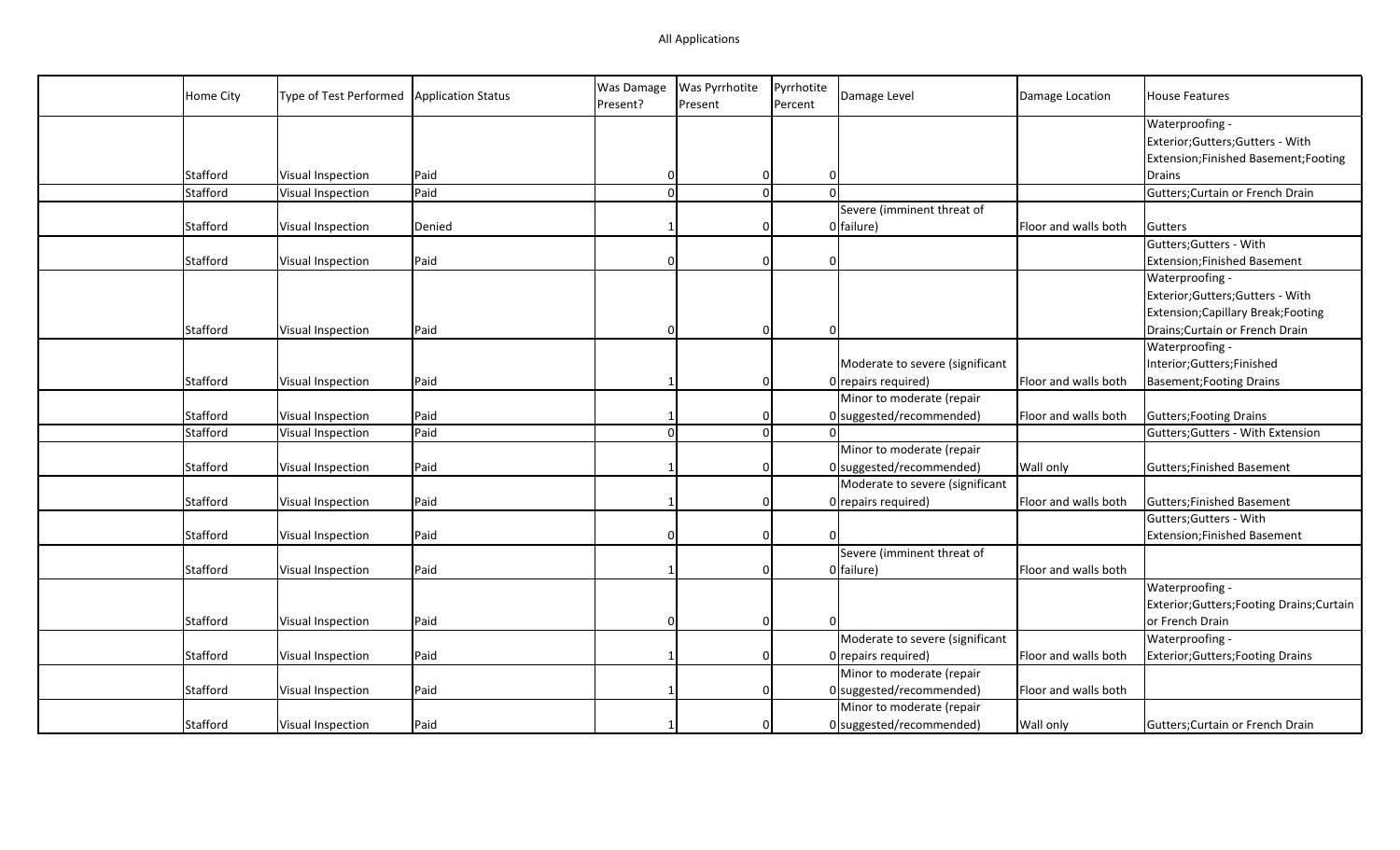|                               | Home City | Type of Test Performed   Application Status |                            | Was Damage<br>Present? | <b>Was Pyrrhotite</b><br>Present | Pyrrhotite<br>Percent         | Damage Level                    | Damage Location      | <b>House Features</b>                    |
|-------------------------------|-----------|---------------------------------------------|----------------------------|------------------------|----------------------------------|-------------------------------|---------------------------------|----------------------|------------------------------------------|
|                               |           |                                             |                            |                        |                                  |                               |                                 |                      |                                          |
|                               |           |                                             |                            |                        |                                  |                               |                                 |                      | Waterproofing - Exterior; Waterproofing  |
|                               | Stafford  | Visual Inspection                           | Paid                       | n                      |                                  | $\Omega$<br>$\Omega$          |                                 |                      | Interior;Gutters;Finished Basement       |
|                               |           |                                             |                            |                        |                                  |                               |                                 |                      | Gutters; Gutters - With                  |
|                               | Stafford  | Visual Inspection                           | Paid                       | 0                      |                                  | $\mathbf 0$<br>$\Omega$       |                                 |                      | Extension; Finished Basement             |
|                               |           |                                             |                            |                        |                                  |                               | Severe (imminent threat of      |                      |                                          |
|                               | Stafford  | Visual Inspection                           | Paid                       |                        |                                  | $\Omega$                      | 0 failure)                      | Floor and walls both | Gutters; Gutters - With Extension        |
|                               |           |                                             |                            |                        |                                  |                               | Moderate to severe (significant |                      | Waterproofing - Exterior; Gutters - With |
|                               | Stafford  | Visual Inspection                           | Paid                       |                        |                                  | $\Omega$                      | 0 repairs required)             | Floor and walls both | <b>Extension; Footing Drains</b>         |
|                               |           |                                             |                            |                        |                                  |                               |                                 |                      | Waterproofing -                          |
|                               |           |                                             |                            |                        |                                  |                               |                                 |                      | Exterior; Gutters; Gutters - With        |
|                               | Stafford  | Petrographic Analysis                       | Approved - Pending Payment | $\Omega$               |                                  | 1.74<br>$\mathbf{1}$          |                                 |                      | Extension; Finished Basement             |
|                               |           |                                             |                            |                        |                                  |                               |                                 |                      |                                          |
|                               | Stafford  | Visual Inspection                           | Approved - Pending Payment |                        |                                  | $\overline{0}$                |                                 |                      | Waterproofing - Exterior; Footing Drains |
|                               |           |                                             |                            |                        |                                  |                               | Minor to moderate (repair       |                      |                                          |
|                               | Stafford  | Visual Inspection                           | Paid                       |                        |                                  | $\Omega$                      | 0 suggested/recommended)        | Wall only            | Gutters; Finished Basement               |
|                               |           |                                             |                            |                        |                                  |                               |                                 |                      | Waterproofing -                          |
|                               |           |                                             |                            |                        |                                  |                               |                                 |                      | Exterior;Gutters;Finished                |
|                               | Stafford  | Visual Inspection                           | Paid                       | 0                      |                                  | $\mathbf 0$<br>$\overline{0}$ |                                 |                      | <b>Basement; Footing Drains</b>          |
|                               |           |                                             |                            |                        |                                  |                               | Severe (imminent threat of      |                      |                                          |
|                               | Stafford  | Visual Inspection                           | Paid                       | 1                      |                                  | 0                             | 0 failure)                      | <b>Wall only</b>     | Gutters; Gutters - With Extension        |
|                               |           |                                             |                            |                        |                                  |                               | Severe (imminent threat of      |                      | Gutters; Finished Basement; Footing      |
|                               | Stafford  | Visual Inspection                           | Paid                       |                        |                                  |                               | $0$ failure)                    |                      | Drains                                   |
|                               | Stafford  | Visual Inspection                           | Paid                       | $\Omega$               |                                  | $\mathbf{0}$                  |                                 |                      | Gutters                                  |
|                               | Stafford  | Petrographic Analysis                       | Paid                       | $\mathbf 1$            |                                  | $\mathbf{1}$                  | 0.91 Minor degradation          | Floor and walls both | Gutters; Finished Basement               |
|                               | Stafford  | Visual Inspection                           | Paid                       | $\Omega$               |                                  | $\mathbf 0$                   |                                 |                      |                                          |
|                               | Stafford  | Visual Inspection                           | Paid                       | $\mathbf{1}$           |                                  | $\Omega$                      | 0 Don't know                    | Wall only            | Gutters; Finished Basement               |
|                               | Stafford  | Petrographic Analysis                       | Paid                       |                        | $\Omega$                         | 0.69                          |                                 |                      | Gutters; Curtain or French Drain         |
|                               | Stafford  | Petrographic Analysis                       | Paid                       | $\Omega$               |                                  | 0.58                          |                                 |                      | Gutters                                  |
| <b>Storrs Mansfield Count</b> |           |                                             |                            |                        |                                  |                               |                                 |                      |                                          |
|                               |           |                                             |                            |                        |                                  |                               | Severe (imminent threat of      |                      |                                          |
|                               |           | Storrs Mansfield Visual Inspection          | Paid                       |                        |                                  | $\Omega$                      | $0$ failure)                    | Wall only            | Footing Drains                           |
| <b>Suffield Count</b>         |           | q                                           |                            |                        |                                  |                               |                                 |                      |                                          |
|                               |           |                                             |                            |                        |                                  |                               |                                 |                      | Waterproofing -                          |
|                               |           |                                             |                            |                        |                                  |                               |                                 |                      | Interior;Gutters;Gutters - With          |
|                               |           |                                             |                            |                        |                                  |                               | Moderate to severe (significant |                      | Extension; Finished Basement; Footing    |
|                               | Suffield  | Visual Inspection                           | Paid                       |                        |                                  |                               | 0 repairs required)             | <b>Wall only</b>     | Drains                                   |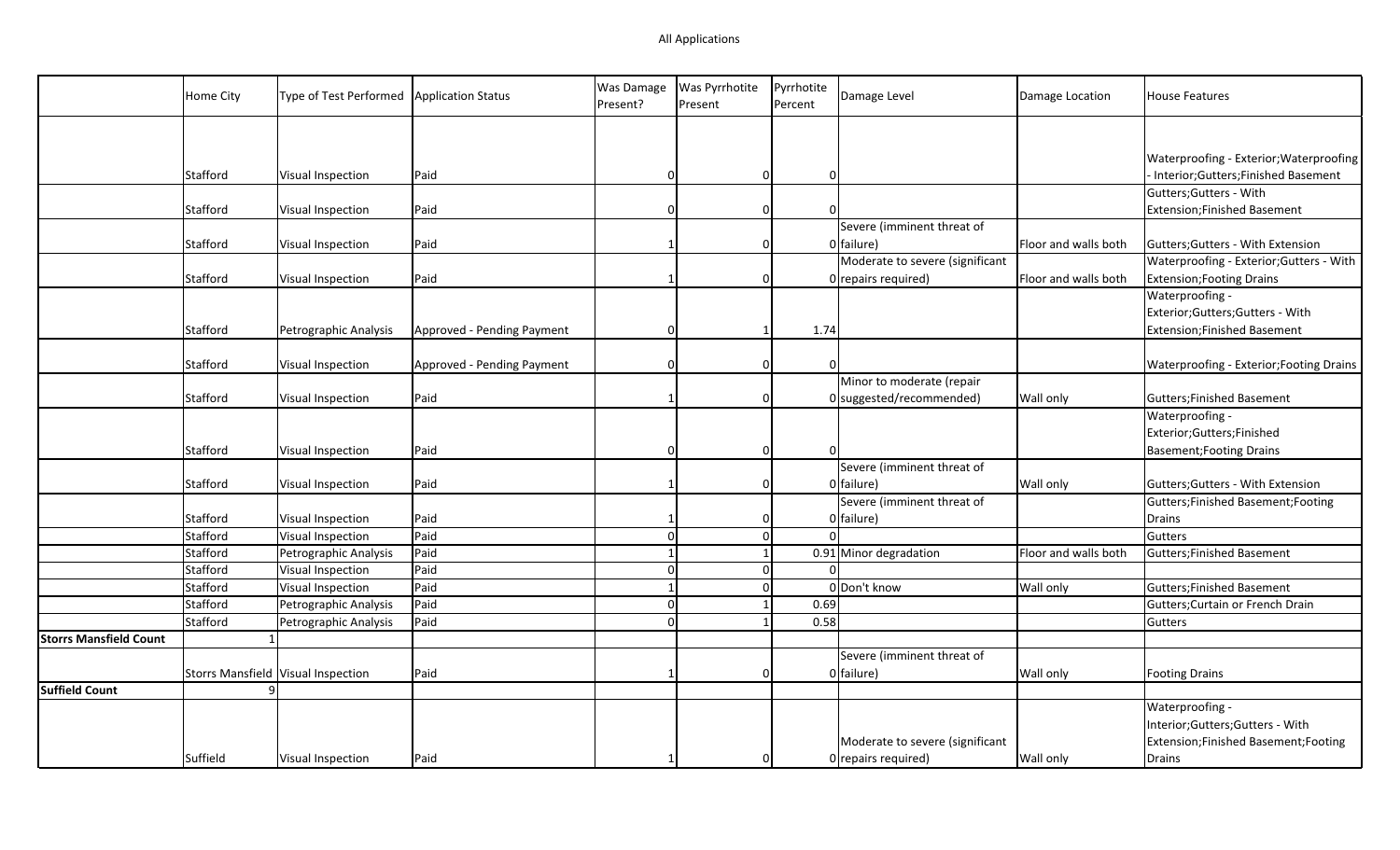|                      | Home City | Type of Test Performed | <b>Application Status</b> | Was Damage<br>Present? | Was Pyrrhotite<br>Present | Pyrrhotite<br>Percent | Damage Level                    | Damage Location      | <b>House Features</b>                    |
|----------------------|-----------|------------------------|---------------------------|------------------------|---------------------------|-----------------------|---------------------------------|----------------------|------------------------------------------|
|                      |           |                        |                           |                        |                           |                       |                                 |                      | Waterproofing -                          |
|                      |           |                        |                           |                        |                           |                       |                                 |                      | Exterior;Gutters;Gutters - With          |
|                      |           |                        |                           |                        |                           |                       |                                 |                      | Extension; Footing Drains; Curtain or    |
|                      | Suffield  | Visual Inspection      | Denied                    | 0                      | 0                         |                       | $\Omega$                        |                      | French Drain                             |
|                      | Suffield  | Visual Inspection      | Paid                      | $\Omega$               | $\overline{0}$            |                       | $\Omega$                        |                      | <b>Gutters; Finished Basement</b>        |
|                      |           |                        |                           |                        |                           |                       |                                 |                      | Waterproofing -                          |
|                      |           |                        |                           |                        |                           |                       | Moderate to severe (significant |                      | Interior;Gutters;Gutters - With          |
|                      | Suffield  | Visual Inspection      | Paid                      |                        | $\Omega$                  |                       | $0$ repairs required)           | Wall only            | <b>Extension; Footing Drains</b>         |
|                      |           |                        |                           |                        |                           |                       | Moderate to severe (significant |                      | Waterproofing -                          |
|                      | Suffield  | Visual Inspection      | Paid                      |                        | 0                         |                       | 0 repairs required)             | Floor and walls both | <b>Exterior; Gutters; Footing Drains</b> |
|                      |           |                        |                           |                        |                           |                       | Moderate to severe (significant |                      | Waterproofing - Exterior;Finished        |
|                      | Suffield  | Petrographic Analysis  | Paid                      |                        | 1                         |                       | 58 repairs required)            | <b>Wall only</b>     | Basement; Curtain or French Drain        |
|                      |           |                        |                           |                        |                           |                       | Moderate to severe (significant |                      | Waterproofing - Exterior;Finished        |
|                      | Suffield  | Visual Inspection      | Paid                      |                        | $\Omega$                  |                       | $0$ repairs required)           | Wall only            | Basement; Curtain or French Drain        |
|                      |           |                        |                           |                        |                           |                       | Moderate to severe (significant |                      | Waterproofing - Exterior;Finished        |
|                      | Suffield  | Petrographic Analysis  | Paid                      |                        | 1                         |                       | 58 repairs required)            | Wall only            | Basement; Curtain or French Drain        |
|                      | Suffield  | Visual Inspection      | Paid                      | $\Omega$               | $\Omega$                  |                       |                                 |                      | <b>Gutters; Finished Basement</b>        |
| <b>Tolland Count</b> | 188       |                        |                           |                        |                           |                       |                                 |                      |                                          |
|                      |           |                        |                           |                        |                           |                       |                                 |                      | Waterproofing -                          |
|                      | Tolland   | Petrographic Analysis  | Paid                      |                        |                           |                       | 71 Minor degradation            | Wall only            | <b>Exterior; Gutters; Footing Drains</b> |
|                      |           |                        |                           |                        |                           |                       |                                 |                      | Waterproofing -                          |
|                      |           |                        |                           |                        |                           |                       |                                 |                      | Exterior;Gutters;Gutters - With          |
|                      | Tolland   | Visual Inspection      | Paid                      |                        | 0                         |                       | $\Omega$                        |                      | Extension; Curtain or French Drain       |
|                      | Tolland   | Visual Inspection      | Paid                      | $\Omega$               | <sub>0</sub>              |                       | $\Omega$                        |                      | Gutters; Gutters - With Extension        |
|                      |           |                        |                           |                        |                           |                       | Minor to moderate (repair       |                      | Gutters; Gutters - With                  |
|                      | Tolland   | Visual Inspection      | Paid                      |                        | 0                         |                       | 0 suggested/recommended)        | Floor and walls both | Extension; Curtain or French Drain       |
|                      |           |                        |                           |                        |                           |                       |                                 |                      | Waterproofing -                          |
|                      |           |                        |                           |                        |                           |                       | Minor to moderate (repair       |                      | Exterior;Gutters;Finished                |
|                      | Tolland   | Visual Inspection      | Paid                      |                        | $\Omega$                  |                       | 0 suggested/recommended)        | Floor and walls both | <b>Basement; Footing Drains</b>          |
|                      |           |                        |                           |                        |                           |                       |                                 |                      | Gutters; Gutters - With                  |
|                      |           |                        |                           |                        |                           |                       |                                 |                      | Extension;Finished Basement;Curtain or   |
|                      | Tolland   | Visual Inspection      | Paid                      |                        | $\Omega$                  |                       | 0 Minor degradation             | <b>Wall only</b>     | French Drain                             |
|                      |           |                        |                           |                        |                           |                       | Minor to moderate (repair       |                      | Waterproofing -                          |
|                      | Tolland   | Visual Inspection      | Paid                      |                        | $\Omega$                  |                       | $0$ suggested/recommended)      | Wall only            | <b>Exterior; Gutters; Footing Drains</b> |
|                      |           |                        |                           |                        |                           |                       |                                 |                      | Waterproofing -                          |
|                      |           |                        |                           |                        |                           |                       |                                 |                      | Exterior;Gutters;Gutters - With          |
|                      |           |                        |                           |                        |                           |                       |                                 |                      | Extension;Finished Basement;Curtain or   |
|                      | Tolland   | Petrographic Analysis  | Paid                      |                        |                           | 17                    |                                 |                      | French Drain                             |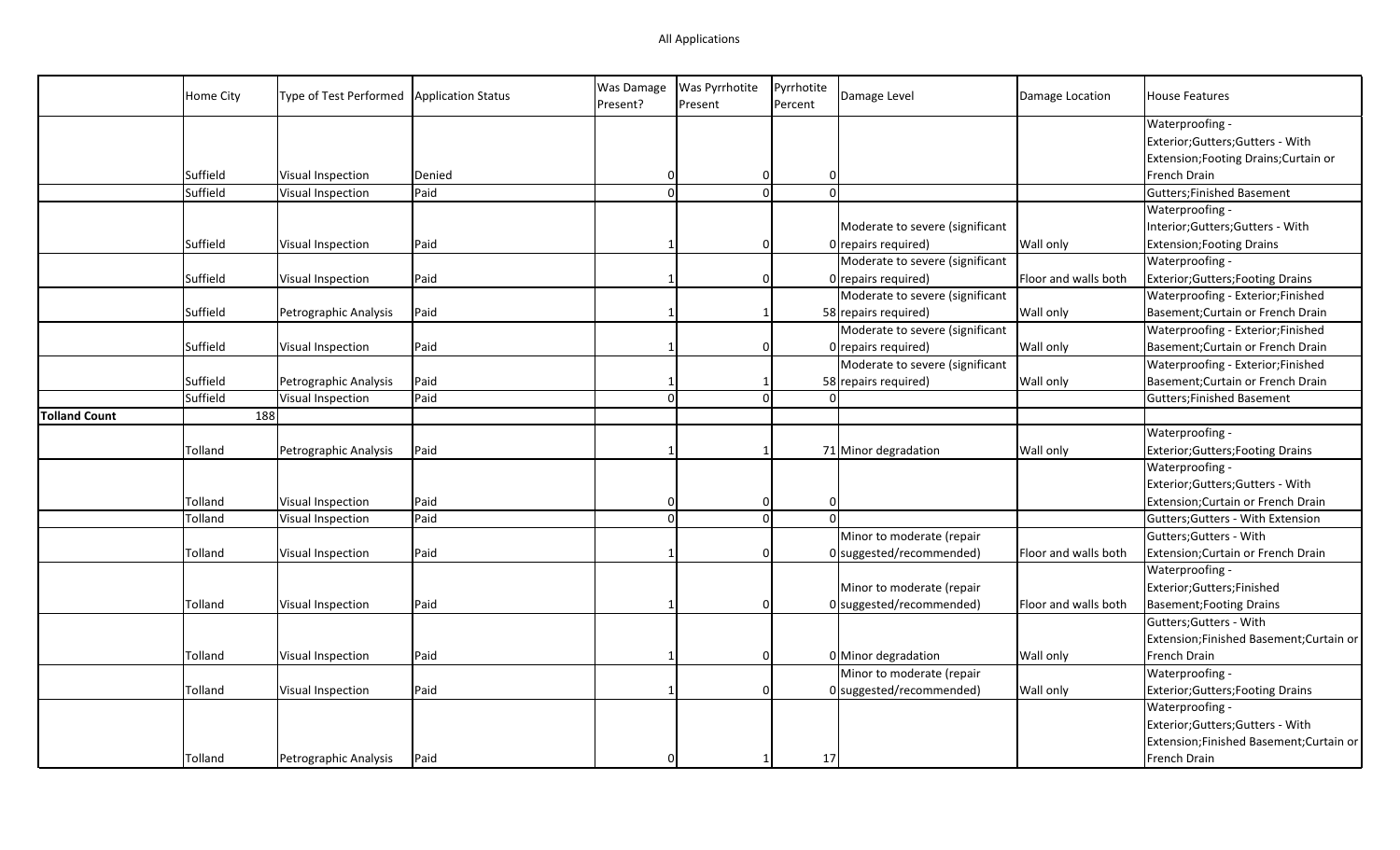| Home City      | Type of Test Performed | <b>Application Status</b> | Was Damage | <b>Was Pyrrhotite</b> | Pyrrhotite | Damage Level                    |                      | <b>House Features</b>                    |
|----------------|------------------------|---------------------------|------------|-----------------------|------------|---------------------------------|----------------------|------------------------------------------|
|                |                        |                           | Present?   | Present               | Percent    |                                 | Damage Location      |                                          |
| Tolland        | Visual Inspection      | Paid                      | $\Omega$   | $\overline{0}$        |            | $\overline{0}$                  |                      | Gutters                                  |
| Tolland        | Visual Inspection      | Paid                      | $\Omega$   | $\overline{0}$        |            | $\Omega$                        |                      |                                          |
|                |                        |                           |            |                       |            |                                 |                      | Waterproofing - Exterior; Gutters - With |
|                |                        |                           |            |                       |            |                                 |                      | Extension; Finished Basement; Footing    |
| Tolland        | Visual Inspection      | Paid                      |            | $\mathbf 0$           |            | $\overline{0}$                  |                      | Drains                                   |
| Tolland        | Petrographic Analysis  | Paid                      | $\Omega$   | $\overline{0}$        |            | $\Omega$                        |                      |                                          |
| tolland        | Visual Inspection      | Paid                      | $\Omega$   | 0                     |            | $\Omega$                        |                      |                                          |
|                |                        |                           |            |                       |            | Minor to moderate (repair       |                      |                                          |
| Tolland        | Visual Inspection      | Paid                      |            | $\mathbf 0$           |            | $0$ suggested/recommended)      | Floor and walls both | Gutters; Finished Basement               |
|                |                        |                           |            |                       |            | Moderate to severe (significant |                      | Gutters - With Extension;Finished        |
| Tolland        | Visual Inspection      | Paid                      |            | $\Omega$              |            | 0 repairs required)             | <b>Wall only</b>     | Basement; Curtain or French Drain        |
|                |                        |                           |            |                       |            |                                 |                      | Waterproofing -                          |
|                |                        |                           |            |                       |            | Minor to moderate (repair       |                      | Exterior;Gutters;Gutters - With          |
| Tolland        | Petrographic Analysis  | Paid                      |            |                       |            | 10 suggested/recommended)       | Wall only            | <b>Extension; Footing Drains</b>         |
|                |                        |                           |            |                       |            | Moderate to severe (significant |                      |                                          |
| tolland        | Visual Inspection      | Paid                      |            | $\overline{0}$        |            | 0 repairs required)             | Floor and walls both | Gutters                                  |
|                |                        |                           |            |                       |            |                                 |                      | Waterproofing -                          |
|                |                        |                           |            |                       |            | Minor to moderate (repair       |                      | Exterior; Gutters; Gutters - With        |
| Tolland        | Visual Inspection      | Paid                      |            | $\Omega$              |            | $0$ suggested/recommended)      | Floor and walls both | <b>Extension; Footing Drains</b>         |
|                |                        |                           |            |                       |            |                                 |                      | Waterproofing -                          |
|                |                        |                           |            |                       |            |                                 |                      | Exterior;Gutters;Gutters - With          |
|                |                        |                           |            |                       |            |                                 |                      | Extension;Finished Basement;Curtain or   |
| Tolland        | Visual Inspection      | Paid                      |            | $\overline{0}$        |            |                                 |                      | French Drain                             |
|                |                        |                           |            |                       |            | Moderate to severe (significant |                      | Gutters; Gutters - With                  |
| Tolland        | Visual Inspection      | Paid                      |            | $\Omega$              |            | 0 repairs required)             | Floor and walls both | <b>Extension;Finished Basement</b>       |
| Tolland        | Visual Inspection      | Denied                    | $\Omega$   | 0                     |            |                                 |                      | Waterproofing - Exterior; Gutters        |
|                |                        |                           |            |                       |            |                                 |                      | Gutters; Gutters - With                  |
|                |                        |                           |            |                       |            | Moderate to severe (significant |                      | Extension; Finished Basement; Footing    |
| Tolland        | Visual Inspection      | Paid                      |            | $\Omega$              |            | 0 repairs required)             | Floor and walls both | Drains                                   |
|                |                        |                           |            |                       |            |                                 |                      | Waterproofing - Exterior;Finished        |
|                |                        |                           |            |                       |            | Moderate to severe (significant |                      | Basement; Footing Drains; Curtain or     |
| Tolland        | Visual Inspection      | Paid                      |            | $\Omega$              |            | 0 repairs required)             | <b>Wall only</b>     | French Drain                             |
|                |                        |                           |            |                       |            |                                 |                      | Waterproofing -                          |
|                |                        |                           |            |                       |            | Severe (imminent threat of      |                      | Exterior;Gutters;Gutters - With          |
| <b>TOLLAND</b> | Visual Inspection      | Paid                      |            | $\Omega$              |            | 0 failure)                      | Floor and walls both | <b>Extension; Footing Drains</b>         |
| Tolland        | Visual Inspection      | Paid                      | $\Omega$   | $\mathbf{0}$          |            |                                 |                      |                                          |
|                |                        |                           |            |                       |            | Moderate to severe (significant |                      |                                          |
| Tolland        | Visual Inspection      | Paid                      |            | $\Omega$              |            | 0 repairs required)             | Wall only            | <b>Gutters: Finished Basement</b>        |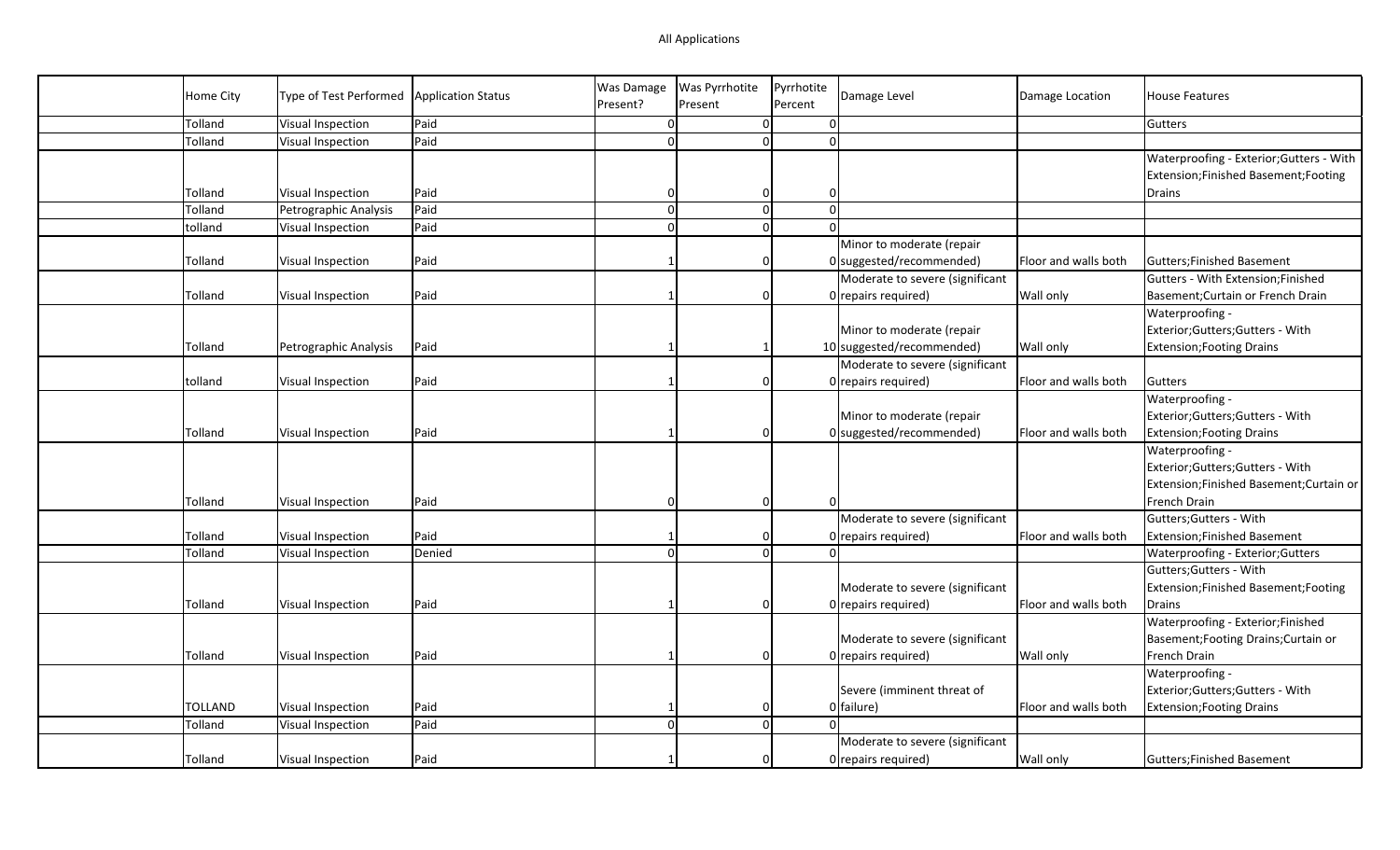| Home City | Type of Test Performed | <b>Application Status</b> | Was Damage<br>Present? | Was Pyrrhotite<br>Present | Pyrrhotite<br>Percent | Damage Level                    | Damage Location      | <b>House Features</b>                                                          |
|-----------|------------------------|---------------------------|------------------------|---------------------------|-----------------------|---------------------------------|----------------------|--------------------------------------------------------------------------------|
|           |                        |                           |                        |                           |                       |                                 |                      |                                                                                |
|           |                        |                           |                        |                           |                       |                                 |                      | Waterproofing - Exterior; Waterproofing                                        |
|           |                        |                           |                        |                           |                       |                                 |                      | Interior;Gutters;Gutters - With                                                |
| Tolland   | Visual Inspection      | Paid                      | O                      | 0                         |                       |                                 |                      | Extension                                                                      |
|           |                        |                           |                        |                           |                       | Minor to moderate (repair       |                      | Waterproofing - Exterior; Gutters - With                                       |
| Tolland   | Visual Inspection      | Paid                      |                        | $\Omega$                  |                       | $0$ suggested/recommended)      | Floor and walls both | Extension; Footing Drains                                                      |
|           |                        |                           |                        |                           |                       | Moderate to severe (significant |                      |                                                                                |
| Tolland   | Visual Inspection      | Paid                      |                        | 0                         |                       | 0 repairs required)             | Floor and walls both | Gutters; Finished Basement                                                     |
|           |                        |                           |                        |                           |                       |                                 |                      | Waterproofing -                                                                |
| Tolland   | Petrographic Analysis  | Paid                      | O                      | 1                         |                       | 1.28                            |                      | Exterior; Gutters; Footing Drains                                              |
| Tolland   | Visual Inspection      | Paid                      | $\Omega$               | $\overline{0}$            |                       | $\Omega$                        |                      | Gutters; Curtain or French Drain                                               |
| Tolland   | Visual Inspection      | Paid                      |                        | 0                         |                       | 0 Minor degradation             | Floor and walls both | Gutters; Gutters - With Extension                                              |
|           |                        |                           |                        |                           |                       |                                 |                      | Waterproofing -                                                                |
|           |                        |                           |                        |                           |                       |                                 |                      | Exterior;Gutters;Finished                                                      |
| Tolland   | Visual Inspection      | Paid                      |                        | 0                         |                       | 0                               |                      | Basement; Curtain or French Drain                                              |
| Tolland   | Petrographic Analysis  | Paid                      | $\Omega$               | $\Omega$                  |                       |                                 |                      | <b>Gutters; Finished Basement</b>                                              |
|           |                        |                           |                        |                           |                       | Minor to moderate (repair       |                      |                                                                                |
| Tolland   | Visual Inspection      | Paid                      |                        | 0                         |                       | $0$ suggested/recommended)      | Floor and walls both | Gutters                                                                        |
|           |                        |                           |                        |                           |                       |                                 |                      | Waterproofing -                                                                |
| Tolland   | Visual Inspection      | Paid                      | $\Omega$               | 0                         |                       |                                 |                      | <b>Exterior; Gutters; Footing Drains</b>                                       |
|           |                        |                           |                        |                           |                       | Moderate to severe (significant |                      |                                                                                |
| Tolland   | Visual Inspection      | Paid                      |                        | $\Omega$                  |                       | 0 repairs required)             | Floor and walls both | <b>Gutters;Finished Basement</b>                                               |
|           |                        |                           |                        |                           |                       |                                 |                      |                                                                                |
|           |                        |                           |                        |                           |                       |                                 |                      |                                                                                |
|           |                        |                           |                        |                           |                       |                                 |                      | Waterproofing - Exterior; Waterproofing                                        |
|           |                        |                           |                        |                           |                       |                                 |                      | Interior;Gutters;Gutters - With                                                |
|           |                        |                           |                        |                           |                       | Minor to moderate (repair       |                      | Extension; Finished Basement; Footing                                          |
| Tolland   | Visual Inspection      | Paid                      |                        | 0                         |                       | $0$ suggested/recommended)      | Floor and walls both | Drains; Curtain or French Drain                                                |
|           |                        |                           | $\Omega$               |                           |                       |                                 |                      | Waterproofing - Exterior; Gutters - With<br><b>Extension;Finished Basement</b> |
| Tolland   | Visual Inspection      | Paid                      |                        | 0                         |                       | Moderate to severe (significant |                      |                                                                                |
| Tolland   |                        | Paid                      |                        | 0                         |                       | 0 repairs required)             | Floor and walls both | <b>Gutters; Finished Basement</b>                                              |
|           | Visual Inspection      |                           |                        |                           |                       |                                 |                      |                                                                                |
|           |                        |                           |                        |                           |                       | Moderate to severe (significant |                      | Waterproofing -<br>Exterior;Gutters;Gutters - With                             |
| Tolland   | Visual Inspection      | Paid                      |                        | $\Omega$                  |                       | 0 repairs required)             | Wall only            | <b>Extension; Capillary Break</b>                                              |
|           |                        |                           |                        |                           |                       | Moderate to severe (significant |                      | Gutters; Finished Basement; Footing                                            |
|           |                        |                           |                        | 0                         |                       |                                 | Floor and walls both |                                                                                |
| Tolland   | Visual Inspection      | Paid                      |                        |                           |                       | 0 repairs required)             |                      | Drains                                                                         |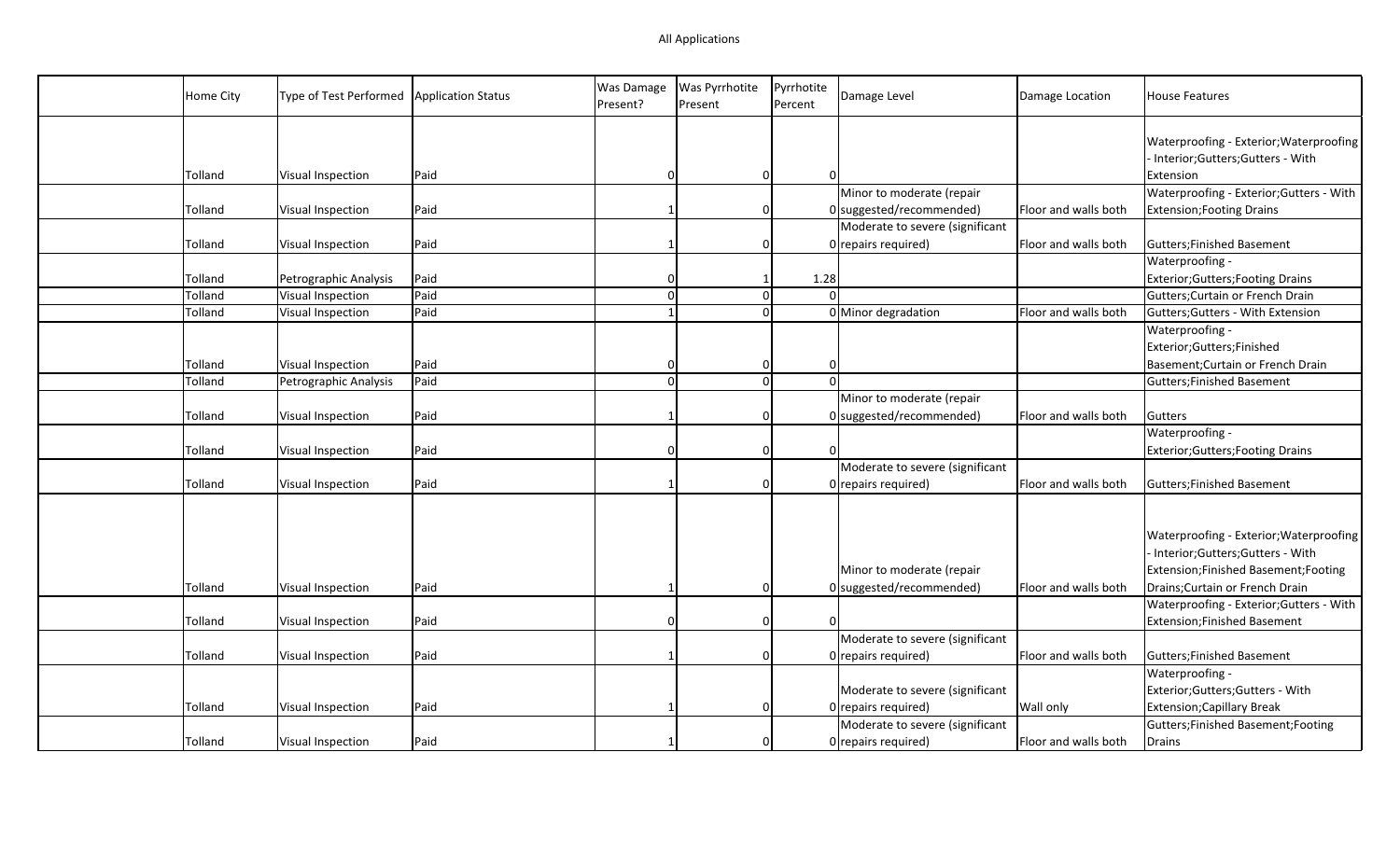| Home City | Type of Test Performed | <b>Application Status</b> | Was Damage<br>Present? | <b>Was Pyrrhotite</b><br>Present | Pyrrhotite<br>Percent | Damage Level                    | Damage Location      | <b>House Features</b>                    |
|-----------|------------------------|---------------------------|------------------------|----------------------------------|-----------------------|---------------------------------|----------------------|------------------------------------------|
|           |                        |                           |                        |                                  |                       | Moderate to severe (significant |                      |                                          |
| Tolland   | Visual Inspection      | Paid                      |                        | 0                                |                       | 0 repairs required)             | Floor and walls both | Gutters; Finished Basement               |
|           |                        |                           |                        |                                  |                       |                                 |                      | Gutters; Gutters - With                  |
| Tolland   | Visual Inspection      | Paid                      | $\Omega$               | 0                                | $\Omega$              |                                 |                      | Extension; Finished Basement             |
|           |                        |                           |                        |                                  |                       |                                 |                      | Waterproofing -                          |
|           |                        |                           |                        |                                  |                       |                                 |                      | Exterior; Gutters; Gutters - With        |
| Tolland   | Petrographic Analysis  | Paid                      | $\Omega$               |                                  | 0.9                   |                                 |                      | <b>Extension; Footing Drains</b>         |
|           |                        |                           |                        |                                  |                       |                                 |                      | Gutters; Gutters - With                  |
| Tolland   | Visual Inspection      | Paid                      | $\Omega$               | <sup>0</sup>                     | n                     |                                 |                      | Extension; Finished Basement             |
|           |                        |                           |                        |                                  |                       | Moderate to severe (significant |                      |                                          |
| Tolland   | Visual Inspection      | Paid                      |                        | 0                                |                       | 0 repairs required)             | <b>Wall only</b>     | Gutters                                  |
|           |                        |                           |                        |                                  |                       |                                 |                      | Waterproofing -                          |
|           |                        |                           |                        |                                  |                       | Moderate to severe (significant |                      | Exterior;Gutters;Finished                |
| Tolland   | Visual Inspection      | Paid                      |                        | 0                                |                       | 0 repairs required)             | Floor and walls both | Basement; Footing Drains                 |
| Tolland   | Visual Inspection      | Paid                      | $\Omega$               | $\Omega$                         |                       |                                 |                      | Gutters; Curtain or French Drain         |
|           |                        |                           |                        |                                  |                       | Moderate to severe (significant |                      |                                          |
| Tolland   | Visual Inspection      | Paid                      |                        | O                                |                       | 0 repairs required)             | Floor and walls both | Gutters                                  |
|           |                        |                           |                        |                                  |                       |                                 |                      | Waterproofing -                          |
|           |                        |                           |                        |                                  |                       |                                 |                      | Interior; Gutters; Gutters - With        |
| Tolland   | Visual Inspection      | Paid                      |                        | 0                                |                       | 0 Don't know                    | Floor and walls both | Extension                                |
|           |                        |                           |                        |                                  |                       |                                 |                      | Waterproofing -                          |
|           |                        |                           |                        |                                  |                       |                                 |                      | Exterior; Gutters; Gutters - With        |
|           |                        |                           |                        |                                  |                       | Moderate to severe (significant |                      | Extension; Finished Basement; Curtain or |
| Tolland   | Petrographic Analysis  | Paid                      |                        |                                  |                       | 2.5 repairs required)           | <b>Wall only</b>     | French Drain                             |
|           |                        |                           |                        |                                  |                       |                                 |                      |                                          |
|           |                        |                           |                        |                                  |                       | Moderate to severe (significant |                      | Gutters; Finished Basement; Footing      |
| Tolland   | Visual Inspection      | Paid                      |                        | 0                                |                       | 0 repairs required)             | Floor and walls both | Drains; Curtain or French Drain          |
| Tolland   | Petrographic Analysis  | Paid                      | $\mathbf{1}$           | $\Omega$                         |                       | 0 Minor degradation             | Floor and walls both | Gutters; Footing Drains                  |
| Tolland   | Visual Inspection      | Paid                      | $\Omega$               | $\Omega$                         |                       | $\Omega$                        |                      | Gutters; Footing Drains                  |
| Tolland   | Visual Inspection      | Paid                      | $\Omega$               | $\Omega$                         | $\Omega$              |                                 |                      | Gutters                                  |
|           |                        |                           |                        |                                  |                       |                                 |                      | Waterproofing -                          |
|           |                        |                           |                        |                                  |                       |                                 |                      | Exterior;Gutters;Finished                |
| Tolland   | Petrographic Analysis  | Paid                      |                        |                                  |                       | 13 No visible signs             | <b>Wall only</b>     | Basement; Footing Drains                 |
|           |                        |                           |                        |                                  |                       | Moderate to severe (significant |                      | Waterproofing -                          |
| Tolland   | Petrographic Analysis  | Paid                      |                        |                                  |                       | 2 repairs required)             | Floor and walls both | Exterior; Gutters; Footing Drains        |
|           |                        |                           |                        |                                  |                       | Minor to moderate (repair       |                      | Gutters; Gutters - With                  |
| Tolland   | Visual Inspection      | Paid                      |                        | 0                                |                       | 0 suggested/recommended)        | Wall only            | <b>Extension;Finished Basement</b>       |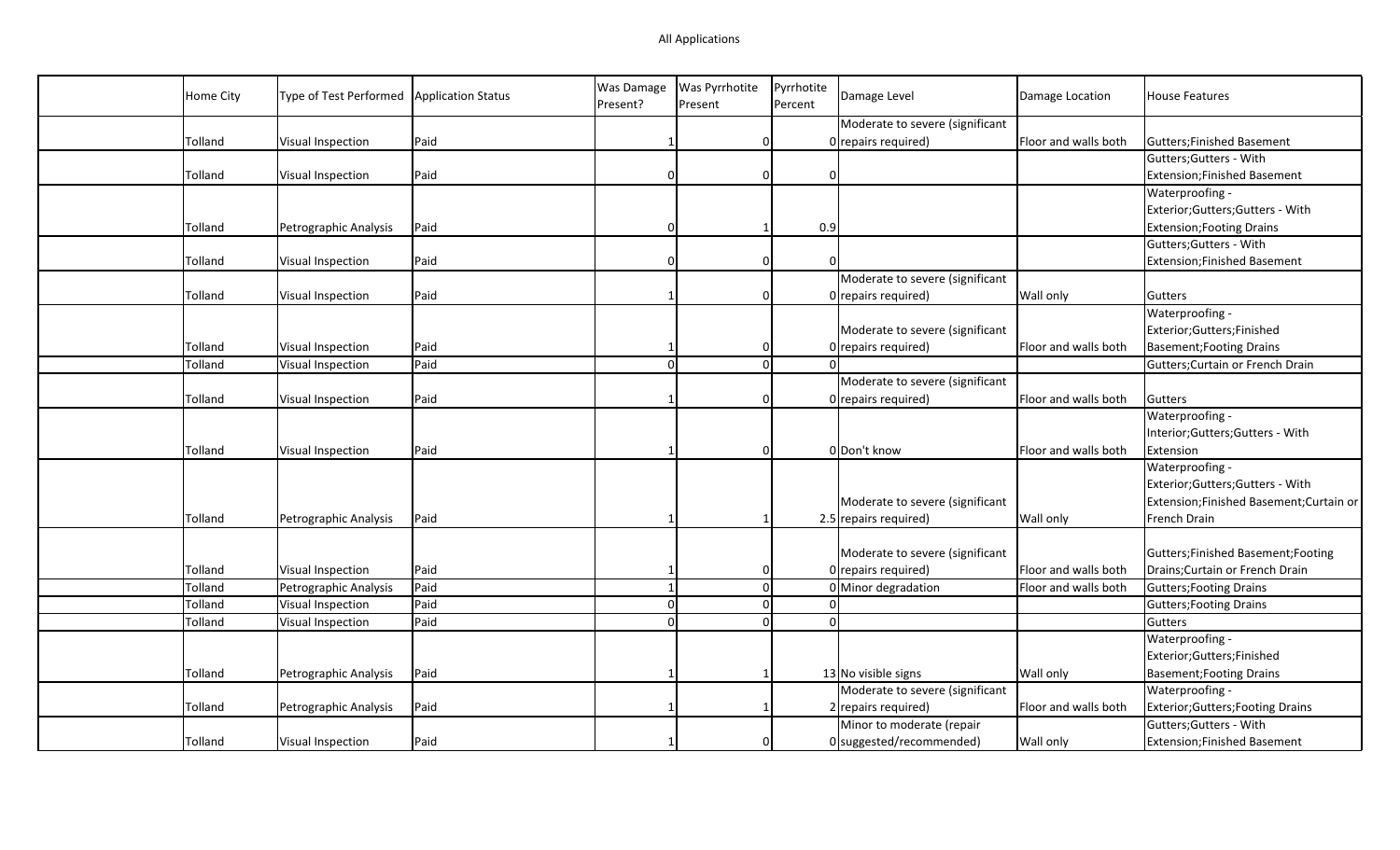| Home City | Type of Test Performed | <b>Application Status</b> | Was Damage<br>Present? | Was Pyrrhotite<br>Present | Pyrrhotite<br>Percent | Damage Level                    | Damage Location      | <b>House Features</b>                        |
|-----------|------------------------|---------------------------|------------------------|---------------------------|-----------------------|---------------------------------|----------------------|----------------------------------------------|
|           |                        |                           |                        |                           |                       | Minor to moderate (repair       |                      | Gutters;Finished Basement;Curtain or         |
| Tolland   | Visual Inspection      | Paid                      |                        | 0                         |                       | 0 suggested/recommended)        | Floor and walls both | French Drain                                 |
|           |                        |                           |                        |                           |                       | Moderate to severe (significant |                      | Gutters; Gutters - With                      |
| Tolland   | Petrographic Analysis  | Paid                      |                        | -1                        |                       | 7 repairs required)             | Wall only            | <b>Extension;Finished Basement</b>           |
|           |                        |                           |                        |                           |                       | Moderate to severe (significant |                      |                                              |
| Tolland   | Visual Inspection      | Paid                      |                        | 0                         |                       | 0 repairs required)             | <b>Wall only</b>     | Gutters; Finished Basement                   |
| Tolland   | Visual Inspection      | Paid                      | $\Omega$               | $\overline{0}$            |                       | $\Omega$                        |                      | Gutters; Finished Basement                   |
| Tolland   | Visual Inspection      | Paid                      | $\Omega$               | $\Omega$                  |                       | $\Omega$                        |                      | <b>Gutters; Finished Basement</b>            |
|           |                        |                           |                        |                           |                       |                                 |                      | Waterproofing -                              |
|           |                        |                           |                        |                           |                       |                                 |                      | Exterior;Gutters;Gutters - With              |
|           |                        |                           |                        |                           |                       |                                 |                      | Extension; Capillary Break; Finished         |
| Tolland   | Visual Inspection      | Paid                      |                        | 0                         |                       |                                 |                      | <b>Basement; Footing Drains</b>              |
|           |                        |                           |                        |                           |                       | Moderate to severe (significant |                      | Gutters; Capillary Break; Finished           |
| Tolland   | Visual Inspection      | Paid                      |                        | 0                         |                       | 0 repairs required)             | Wall only            | Basement; Curtain or French Drain            |
|           |                        |                           |                        |                           |                       |                                 |                      |                                              |
|           |                        |                           |                        |                           |                       |                                 |                      | Waterproofing - Exterior; Waterproofing      |
|           |                        |                           |                        |                           |                       | Minor to moderate (repair       |                      | - Interior; Gutters; Footing Drains; Curtain |
| Tolland   | Visual Inspection      | Paid                      |                        | $\Omega$                  |                       | 0 suggested/recommended)        | Floor and walls both | or French Drain                              |
| Tolland   | Petrographic Analysis  | Paid                      | $\Omega$               | $\mathbf{1}$              |                       |                                 |                      | Waterproofing - Exterior; Gutters            |
|           |                        |                           |                        |                           |                       |                                 |                      | Waterproofing -                              |
|           |                        |                           |                        |                           |                       | Minor to moderate (repair       |                      | Exterior;Gutters;Finished                    |
| Tolland   | Visual Inspection      | Paid                      |                        | 0                         |                       | 0 suggested/recommended)        | Wall only            | <b>Basement; Footing Drains</b>              |
|           |                        |                           |                        |                           |                       |                                 |                      |                                              |
|           |                        |                           |                        |                           |                       |                                 |                      | Waterproofing - Exterior; Waterproofing      |
|           |                        |                           |                        |                           |                       |                                 |                      | Interior;Gutters;Finished                    |
| Tolland   | Visual Inspection      | Denied                    | O                      | 0                         |                       | $\Omega$                        |                      | <b>Basement; Footing Drains</b>              |
|           |                        |                           |                        |                           |                       |                                 |                      | Gutters; Gutters - With                      |
|           |                        |                           |                        |                           |                       | Moderate to severe (significant |                      | Extension;Finished Basement;Footing          |
| Tolland   | Visual Inspection      | Paid                      |                        | 0                         |                       | 0 repairs required)             | <b>Wall only</b>     | Drains                                       |
|           |                        |                           |                        |                           |                       |                                 |                      | Waterproofing -                              |
|           |                        |                           |                        |                           |                       | Moderate to severe (significant |                      | Exterior;Gutters;Finished                    |
| Tolland   | Visual Inspection      | Paid                      |                        | 0                         |                       | 0 repairs required)             | Floor and walls both | <b>Basement; Footing Drains</b>              |
|           |                        |                           |                        |                           |                       | Minor to moderate (repair       |                      | Gutters - With Extension; Curtain or         |
| Tolland   | Visual Inspection      | Paid                      |                        | $\Omega$                  |                       | 0 suggested/recommended)        | <b>Wall only</b>     | French Drain                                 |
|           |                        |                           |                        |                           |                       |                                 |                      |                                              |
|           |                        |                           |                        |                           |                       |                                 |                      | Waterproofing - Exterior; Waterproofing      |
|           |                        |                           |                        |                           |                       |                                 |                      | Interior;Gutters;Gutters - With              |
| Tolland   | Visual Inspection      | Paid                      |                        | $\Omega$                  |                       |                                 |                      | <b>Extension;Finished Basement</b>           |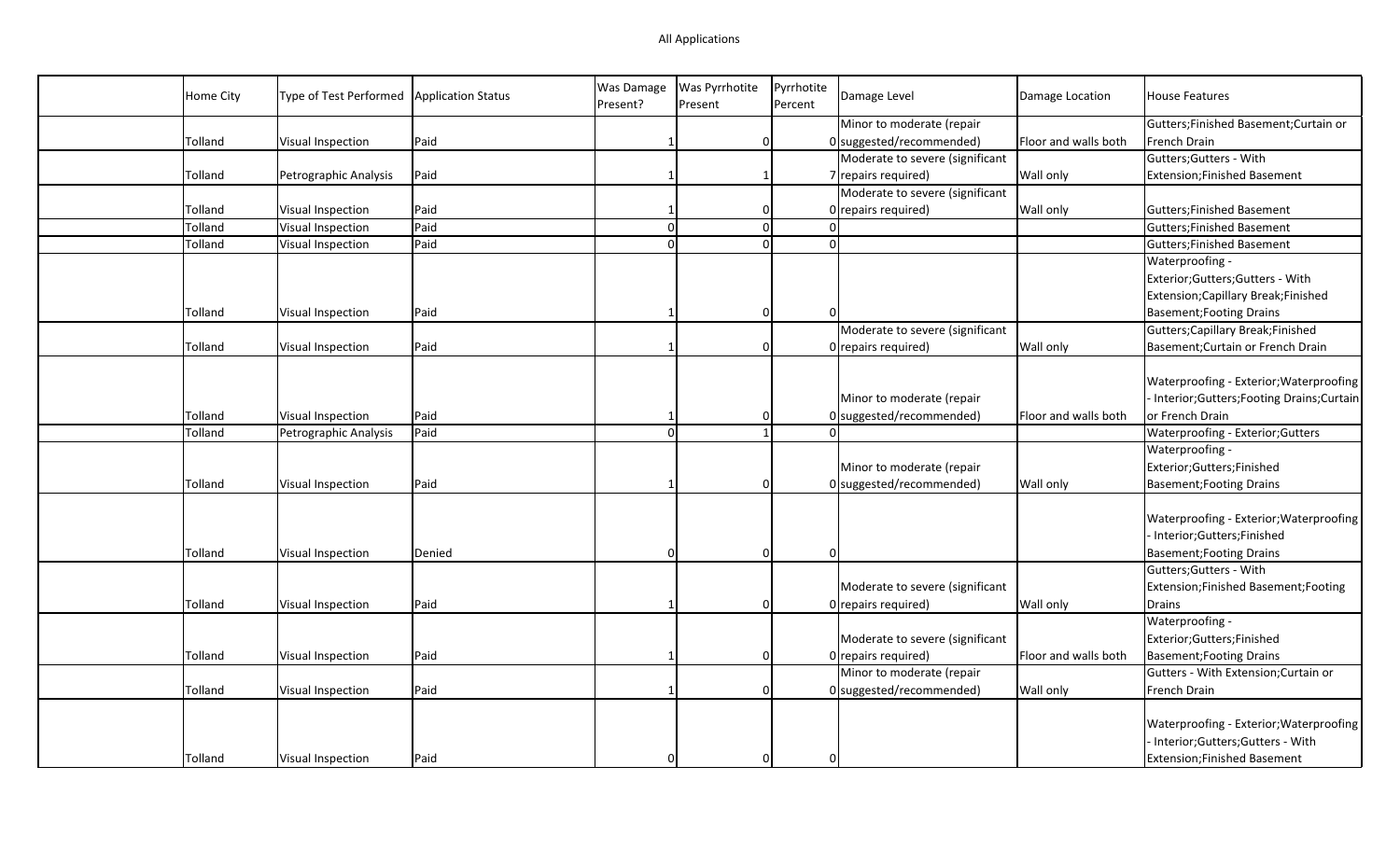| Home City | Type of Test Performed | <b>Application Status</b> | Was Damage<br>Present? | Was Pyrrhotite<br>Present | Pyrrhotite<br>Percent    | Damage Level                                             | Damage Location      | House Features                                                                                                                   |
|-----------|------------------------|---------------------------|------------------------|---------------------------|--------------------------|----------------------------------------------------------|----------------------|----------------------------------------------------------------------------------------------------------------------------------|
| Tolland   | Visual Inspection      | Denied                    | $\Omega$               | $\Omega$                  | 0                        |                                                          |                      | Waterproofing - Exterior; Waterproofing<br>- Interior; Gutters; Gutters - With<br>Extension; Finished Basement                   |
| Tolland   | Visual Inspection      | Denied                    | $\Omega$               | 0                         | 0                        |                                                          |                      | Waterproofing - Exterior; Waterproofing<br>- Interior; Gutters; Gutters - With<br>Extension; Finished Basement                   |
| Tolland   | Visual Inspection      | Denied                    | $\Omega$               |                           | 0<br>ŋ                   |                                                          |                      | Waterproofing - Exterior; Waterproofing<br>- Interior;Gutters;Gutters - With<br>Extension; Finished Basement                     |
| Tolland   | Visual Inspection      | Paid                      | $\mathbf{1}$           |                           | $\Omega$                 | 0 Minor degradation                                      | Concrete floor only  | Gutters; Finished Basement                                                                                                       |
|           |                        |                           |                        |                           |                          |                                                          |                      | Gutters; Gutters - With                                                                                                          |
| Tolland   | Visual Inspection      | Paid                      | $\Omega$               | 0                         | 0                        |                                                          |                      | Extension; Curtain or French Drain                                                                                               |
| Tolland   | Visual Inspection      | Paid                      | $\Omega$               |                           | $\Omega$<br> 0           |                                                          |                      |                                                                                                                                  |
| Tolland   | Visual Inspection      | Paid                      | $\Omega$               |                           | $\Omega$<br>$\Omega$     |                                                          |                      | Gutters                                                                                                                          |
| Tolland   | Visual Inspection      | Paid                      |                        |                           | $\Omega$<br><sup>0</sup> |                                                          | Wall only            | Waterproofing -<br>Exterior; Gutters; Gutters - With<br>Extension; Finished Basement; Footing<br>Drains; Curtain or French Drain |
| Tolland   | Petrographic Analysis  | Paid                      | $\Omega$               |                           | 0<br>$\Omega$            |                                                          |                      | Gutters; Gutters - With<br>Extension;Finished Basement;Curtain or<br>French Drain                                                |
| Tolland   | Visual Inspection      | Paid                      | -1                     |                           | 0                        | Moderate to severe (significant<br>$0$ repairs required) | Floor and walls both | Waterproofing -<br>Exterior; Gutters; Finished Basement                                                                          |
| Tolland   | Visual Inspection      | Paid                      | $\Omega$               |                           | 0 <br>$\Omega$           |                                                          |                      | Waterproofing - Exterior; Gutters                                                                                                |
|           |                        |                           |                        |                           |                          | Minor to moderate (repair                                |                      | Waterproofing - Exterior; Gutters - With                                                                                         |
| Tolland   | Visual Inspection      | Paid                      |                        |                           | 0                        | 0 suggested/recommended)                                 | Floor and walls both | Extension                                                                                                                        |
| Tolland   | Visual Inspection      | Paid                      | $\mathbf{1}$           |                           | 0 <br>$\Omega$           |                                                          |                      |                                                                                                                                  |
| Tolland   | Visual Inspection      | Paid                      | $\Omega$               |                           | $\Omega$<br>$\mathbf 0$  |                                                          |                      | Gutters; Gutters - With Extension                                                                                                |
| Tolland   | Visual Inspection      | Paid                      | $\Omega$               |                           | $\Omega$<br>$\Omega$     |                                                          |                      |                                                                                                                                  |
| Tolland   | Petrographic Analysis  | Paid                      | $\Omega$               |                           | $\Omega$<br>$\Omega$     |                                                          |                      | Gutters; Gutters - With Extension                                                                                                |
|           |                        |                           |                        |                           |                          |                                                          |                      | Waterproofing -                                                                                                                  |
|           |                        |                           |                        |                           |                          |                                                          |                      | Exterior; Gutters; Gutters - With                                                                                                |
| Tolland   | Visual Inspection      | Denied                    | $\mathbf{0}$           |                           | 0<br>$\Omega$            |                                                          |                      | <b>Extension; Footing Drains</b>                                                                                                 |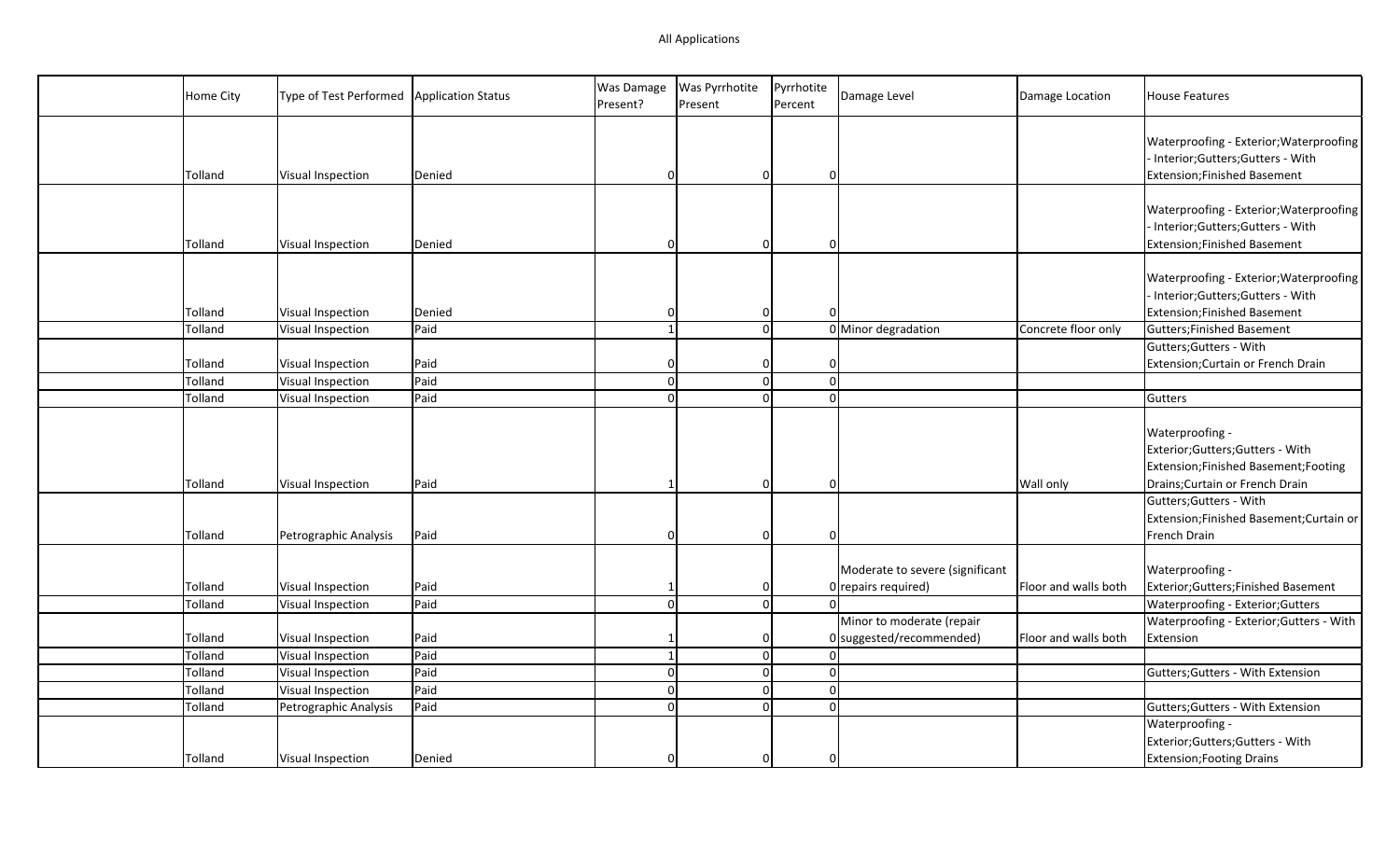| Home City | Type of Test Performed | <b>Application Status</b> | Was Damage<br>Present? | Was Pyrrhotite<br>Present | Pyrrhotite<br>Percent | Damage Level                    | Damage Location      | <b>House Features</b>                              |
|-----------|------------------------|---------------------------|------------------------|---------------------------|-----------------------|---------------------------------|----------------------|----------------------------------------------------|
|           |                        |                           |                        |                           |                       | Moderate to severe (significant |                      | Waterproofing -<br>Exterior;Gutters;Gutters - With |
| Tolland   | Visual Inspection      | Paid                      |                        | 0                         |                       | 0 repairs required)             | Wall only            | <b>Extension; Footing Drains</b>                   |
|           |                        |                           |                        |                           |                       |                                 |                      | Waterproofing -                                    |
|           |                        |                           |                        |                           |                       |                                 |                      | Exterior;Gutters;Gutters - With                    |
|           |                        |                           |                        |                           |                       | Moderate to severe (significant |                      | Extension;Finished Basement;Footing                |
| Tolland   | Visual Inspection      | Paid                      |                        | 0                         |                       | 0 repairs required)             | Wall only            | Drains                                             |
|           |                        |                           |                        |                           |                       |                                 |                      | Waterproofing -                                    |
|           |                        |                           |                        |                           |                       |                                 |                      | Exterior; Gutters; Footing Drains; Curtain         |
| Tolland   | Visual Inspection      | Paid                      | $\Omega$               | 0                         |                       | 0                               |                      | or French Drain                                    |
|           |                        |                           |                        |                           |                       |                                 |                      | Waterproofing -                                    |
|           |                        |                           |                        |                           |                       |                                 |                      | Exterior;Gutters;Gutters - With                    |
| Tolland   | Visual Inspection      | Paid                      | $\Omega$               | <sup>0</sup>              |                       | $\Omega$                        |                      | <b>Extension;Finished Basement</b>                 |
|           |                        |                           |                        |                           |                       | Moderate to severe (significant |                      | Gutters; Gutters - With                            |
| Tolland   | Visual Inspection      | Paid                      |                        | $\Omega$                  |                       | 0 repairs required)             | Floor and walls both | <b>Extension; Footing Drains</b>                   |
|           |                        |                           |                        |                           |                       |                                 |                      | Waterproofing -                                    |
|           |                        |                           |                        |                           |                       |                                 |                      | Exterior;Gutters;Gutters - With                    |
|           |                        |                           |                        |                           |                       |                                 |                      | Extension; Footing Drains; Curtain or              |
| Tolland   | Petrographic Analysis  | Paid                      | $\Omega$               | 1                         | 15                    |                                 |                      | French Drain                                       |
|           |                        |                           |                        |                           |                       |                                 |                      | Waterproofing -                                    |
|           |                        |                           |                        |                           |                       |                                 |                      | Exterior;Gutters;Gutters - With                    |
|           |                        |                           |                        |                           |                       |                                 |                      | Extension; Footing Drains; Curtain or              |
| Tolland   | Visual Inspection      | Paid                      | 0                      | 0                         |                       | 0                               |                      | French Drain                                       |
|           |                        |                           |                        |                           |                       |                                 |                      | Waterproofing -                                    |
|           |                        |                           |                        |                           |                       |                                 |                      | Exterior;Gutters;Gutters - With                    |
| Tolland   | Visual Inspection      | Paid                      | $\vert 0 \vert$        | 0                         |                       | $\Omega$                        |                      | Extension                                          |
| Tolland   | Petrographic Analysis  | Paid                      | $\Omega$               | $\mathbf{1}$              |                       | $\overline{7}$                  |                      | Waterproofing - Exterior; Gutters                  |
|           |                        |                           |                        |                           |                       |                                 |                      | Gutters; Footing Drains; Curtain or                |
| Tolland   | Visual Inspection      | Denied                    | O                      | 0                         |                       | 0                               |                      | French Drain                                       |
|           |                        |                           |                        |                           |                       |                                 |                      | Gutters; Finished Basement; Footing                |
| Tolland   | Visual Inspection      | Paid                      | $\Omega$               | 0                         |                       | $\Omega$                        |                      | Drains                                             |
| Tolland   | Visual Inspection      | Paid                      | $\Omega$               | $\overline{0}$            |                       | $\Omega$                        |                      | Gutters; Curtain or French Drain                   |
|           |                        |                           |                        |                           |                       |                                 |                      |                                                    |
| Tolland   | Visual Inspection      | Paid                      | $\Omega$               | $\Omega$                  |                       | $\Omega$                        |                      | Gutters - With Extension; Footing Drains           |
|           |                        |                           |                        |                           |                       |                                 |                      | Waterproofing -                                    |
|           |                        |                           |                        |                           |                       |                                 |                      | Exterior;Gutters;Gutters - With                    |
|           |                        |                           |                        |                           |                       |                                 |                      | Extension;Finished Basement;Footing                |
| Tolland   | Visual Inspection      | Paid                      | $\Omega$               | $\Omega$                  |                       | $\Omega$                        |                      | Drains                                             |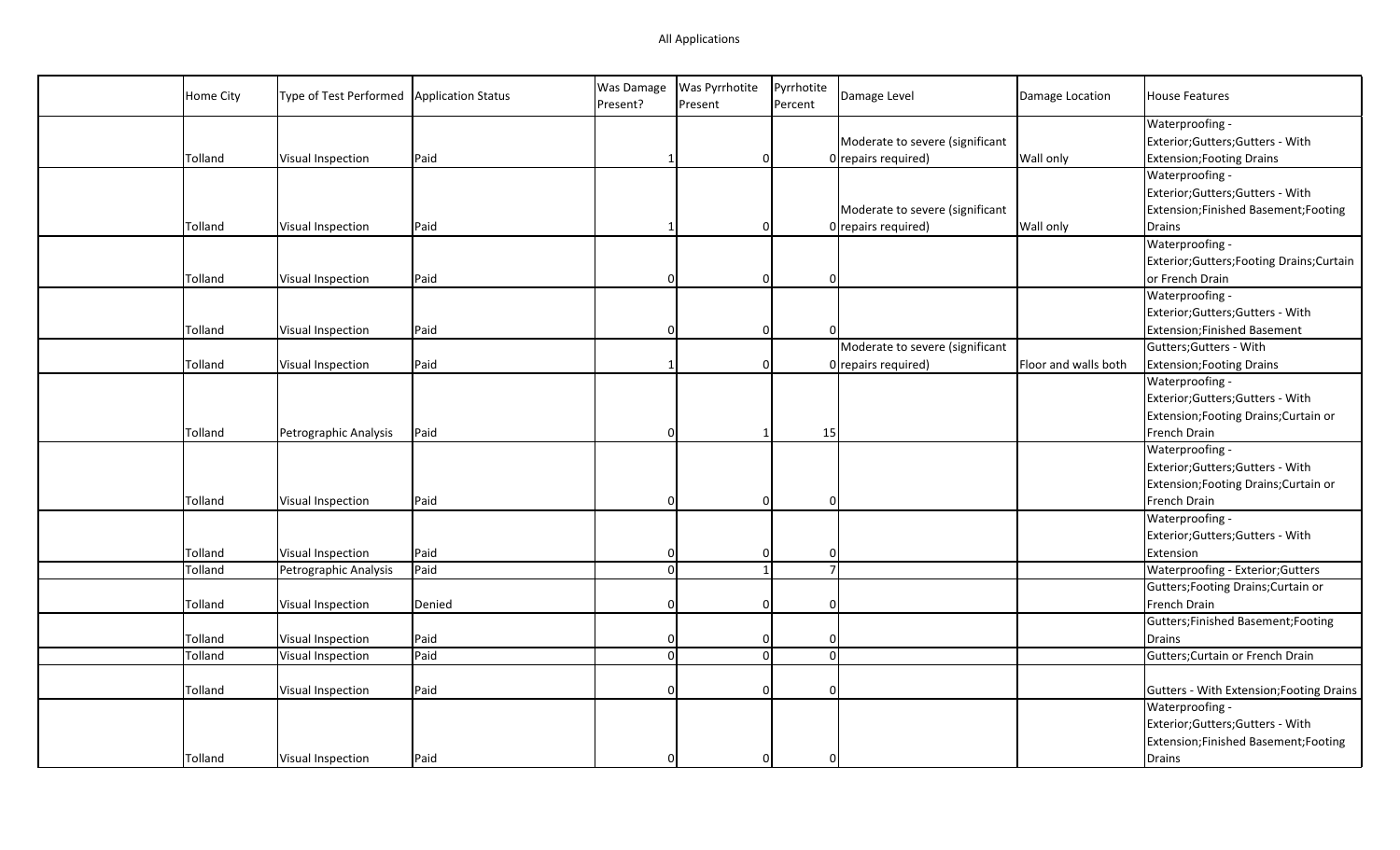|           |                        |                    | Was Damage     | Was Pyrrhotite | Pyrrhotite                       |                                 |                      |                                          |
|-----------|------------------------|--------------------|----------------|----------------|----------------------------------|---------------------------------|----------------------|------------------------------------------|
| Home City | Type of Test Performed | Application Status | Present?       | Present        | Percent                          | Damage Level                    | Damage Location      | <b>House Features</b>                    |
| Tolland   | Petrographic Analysis  | Paid               | -1             | $\mathbf{1}$   |                                  | 30 Minor degradation            | <b>Wall only</b>     | Waterproofing - Exterior; Gutters        |
| Tolland   | Visual Inspection      | Paid               | $\Omega$       |                | $\overline{0}$<br>$\Omega$       |                                 |                      | Waterproofing - Exterior; Gutters        |
|           |                        |                    |                |                |                                  |                                 |                      | Gutters; Finished Basement; Footing      |
| Tolland   | Visual Inspection      | Paid               | $\Omega$       | $\Omega$       | $\Omega$                         |                                 |                      | Drains                                   |
|           |                        |                    |                |                |                                  |                                 |                      |                                          |
|           |                        |                    |                |                |                                  | Moderate to severe (significant |                      | Waterproofing -                          |
| Tolland   | Visual Inspection      | Paid               |                | 0              |                                  | 0 repairs required)             | <b>Wall only</b>     | Exterior;Gutters;Curtain or French Drain |
|           |                        |                    |                |                |                                  |                                 |                      |                                          |
|           |                        |                    |                |                |                                  | Moderate to severe (significant |                      | Gutters; Finished Basement; Footing      |
| Tolland   | Visual Inspection      | Paid               |                | 0              |                                  | 0 repairs required)             | <b>Wall only</b>     | Drains; Curtain or French Drain          |
| Tolland   | Visual Inspection      | Paid               | $\Omega$       |                | $\overline{0}$<br>$\Omega$       |                                 |                      |                                          |
|           |                        |                    |                |                |                                  | Severe (imminent threat of      |                      |                                          |
| Tolland   | Visual Inspection      | Paid               |                | 0              |                                  | $0$ failure)                    | Floor and walls both | Gutters                                  |
|           |                        |                    |                |                |                                  |                                 |                      | Gutters; Gutters - With                  |
| Tolland   | Visual Inspection      | Denied             | $\cap$         | 0              | 0                                |                                 |                      | <b>Extension;Finished Basement</b>       |
| Tolland   | Visual Inspection      | Paid               | $\Omega$       |                | $\overline{0}$<br>$\Omega$       |                                 |                      | Gutters                                  |
| Tolland   | Visual Inspection      | Paid               | $\Omega$       |                | $\Omega$<br>$\Omega$             |                                 |                      |                                          |
|           |                        |                    |                |                |                                  |                                 |                      | Waterproofing -                          |
|           |                        |                    |                |                |                                  |                                 |                      | Exterior;Gutters;Gutters - With          |
|           |                        |                    |                |                |                                  |                                 |                      | Extension; Capillary Break; Finished     |
| Tolland   | Petrographic Analysis  | Paid               | $\Omega$       | 0              | $\overline{0}$                   |                                 |                      | <b>Basement; Footing Drains</b>          |
| Tolland   | Visual Inspection      | Paid               | $\Omega$       |                | $\overline{0}$<br>$\Omega$       |                                 |                      | Waterproofing - Exterior; Gutters        |
|           |                        |                    |                |                |                                  |                                 |                      | Waterproofing -                          |
|           |                        |                    |                |                |                                  | Moderate to severe (significant |                      | Exterior;Gutters;Gutters - With          |
| Tolland   | Visual Inspection      | Denied             |                | 0              |                                  | 0 repairs required)             | Floor and walls both | <b>Extension;Finished Basement</b>       |
|           |                        |                    |                |                |                                  |                                 |                      | Waterproofing -                          |
|           |                        |                    |                |                |                                  |                                 |                      | Exterior;Gutters;Gutters - With          |
| Tolland   | Visual Inspection      | Paid               |                | 0              |                                  | 0 Minor degradation             | Floor and walls both | <b>Extension; Footing Drains</b>         |
| Tolland   | Visual Inspection      | Paid               | $\overline{1}$ |                | $\overline{0}$<br>$\Omega$       |                                 |                      | Curtain or French Drain                  |
|           |                        |                    |                |                |                                  |                                 |                      | Gutters; Gutters - With                  |
| Tolland   | Visual Inspection      | Paid               | $\cap$         | 0              | $\Omega$                         |                                 |                      | Extension; Curtain or French Drain       |
| Tolland   | Visual Inspection      | Paid               | $\Omega$       |                | $\overline{0}$<br>$\overline{0}$ |                                 |                      | Gutters                                  |
| Tolland   | Petrographic Analysis  | On Hold            | $\Omega$       | $\Omega$       | $\Omega$                         |                                 |                      | <b>Gutters;Finished Basement</b>         |
|           |                        |                    |                |                |                                  |                                 |                      |                                          |
|           |                        |                    |                |                |                                  |                                 |                      | Waterproofing -                          |
| Tolland   | Visual Inspection      | Paid               | -1             | 0              |                                  | 0 Minor degradation             | Floor and walls both | Exterior;Gutters;Finished Basement       |
|           |                        |                    |                |                |                                  | Minor to moderate (repair       |                      |                                          |
| Tolland   | Visual Inspection      | Paid               |                | U              |                                  | 0 suggested/recommended)        | <b>Wall only</b>     | Finished Basement                        |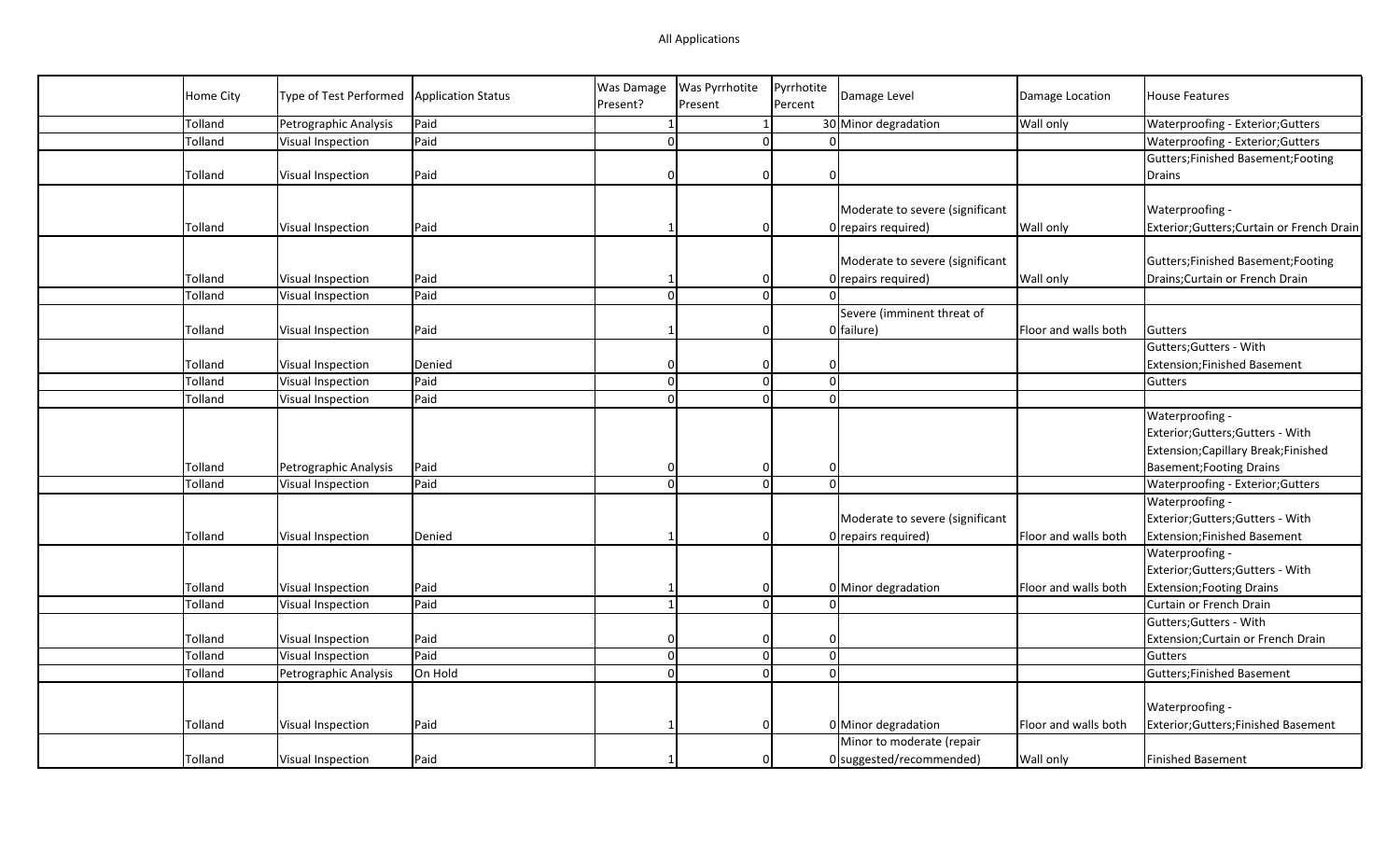| Home City | Type of Test Performed | Application Status | Was Damage<br>Present? | Was Pyrrhotite<br>Present | Pyrrhotite<br>Percent | Damage Level                    | Damage Location      | <b>House Features</b>                    |
|-----------|------------------------|--------------------|------------------------|---------------------------|-----------------------|---------------------------------|----------------------|------------------------------------------|
|           |                        |                    |                        |                           |                       |                                 |                      | Waterproofing -                          |
|           |                        |                    |                        |                           |                       | Minor to moderate (repair       |                      | Exterior; Gutters; Gutters - With        |
| Tolland   | Visual Inspection      | Paid               |                        | $\overline{0}$            |                       | 0 suggested/recommended)        | Floor and walls both | Extension                                |
|           |                        |                    |                        |                           |                       |                                 |                      | Waterproofing -                          |
|           |                        |                    |                        |                           |                       |                                 |                      | Exterior; Gutters; Gutters - With        |
|           |                        |                    |                        |                           |                       |                                 |                      | Extension; Footing Drains; Curtain or    |
| Tolland   | Petrographic Analysis  | Paid               | n                      | -1                        | 12                    |                                 |                      | French Drain                             |
| Tolland   | Visual Inspection      | Paid               | $\Omega$               | $\Omega$                  | $\Omega$              |                                 |                      | <b>Gutters;Finished Basement</b>         |
|           |                        |                    |                        |                           |                       |                                 |                      | Waterproofing -                          |
|           |                        |                    |                        |                           |                       |                                 |                      | Exterior;Gutters;Finished                |
| Tolland   | Petrographic Analysis  | Paid               | n                      |                           | 25                    |                                 |                      | Basement; Curtain or French Drain        |
|           |                        |                    |                        |                           |                       |                                 |                      | Waterproofing -                          |
|           |                        |                    |                        |                           |                       |                                 |                      | Exterior; Gutters; Gutters - With        |
|           |                        |                    |                        |                           |                       | Moderate to severe (significant |                      | Extension; Finished Basement; Footing    |
| Tolland   | Visual Inspection      | Paid               |                        | $\overline{0}$            |                       | $0$ repairs required)           | Floor and walls both | Drains                                   |
| Tolland   | Visual Inspection      | Paid               | $\Omega$               | $\overline{0}$            | $\Omega$              |                                 |                      | Waterproofing - Exterior; Gutters        |
|           |                        |                    |                        |                           |                       |                                 |                      | Gutters; Finished Basement; Footing      |
| Tolland   | Visual Inspection      | Paid               |                        | $\overline{0}$            | $\Omega$              |                                 |                      | Drains                                   |
| Tolland   | Visual Inspection      | Paid               | $\Omega$               | $\mathbf 0$               | $\Omega$              |                                 |                      |                                          |
| Tolland   | Visual Inspection      | Paid               | $\Omega$               | $\mathbf 0$               | $\Omega$              |                                 |                      | Gutters; Finished Basement               |
|           |                        |                    |                        |                           |                       |                                 |                      | Waterproofing -                          |
| Tolland   | Visual Inspection      | Paid               |                        | $\overline{0}$            | $\Omega$              |                                 |                      | <b>Exterior; Gutters; Footing Drains</b> |
|           |                        |                    |                        |                           |                       |                                 |                      |                                          |
|           |                        |                    |                        |                           |                       | Minor to moderate (repair       |                      | Gutters; Finished Basement; Footing      |
| Tolland   | Visual Inspection      | Paid               |                        | $\overline{0}$            |                       | 0 suggested/recommended)        | Wall only            | Drains; Curtain or French Drain          |
|           |                        |                    |                        |                           |                       |                                 |                      | Gutters; Gutters - With                  |
| Tolland   | Visual Inspection      | Paid               |                        | $\overline{0}$            |                       | 0 Minor degradation             | Floor and walls both | Extension; Finished Basement             |
|           |                        |                    |                        |                           |                       | Severe (imminent threat of      |                      |                                          |
| Tolland   | Visual Inspection      | Paid               |                        | 0                         |                       | 0 failure)                      |                      | Gutters                                  |
|           |                        |                    |                        |                           |                       |                                 |                      |                                          |
|           |                        |                    |                        |                           |                       |                                 |                      | Waterproofing - Exterior; Waterproofing  |
|           |                        |                    |                        |                           |                       |                                 |                      | Interior;Gutters;Finished                |
| Tolland   | Visual Inspection      | Paid               | $\Omega$               | $\overline{0}$            | $\Omega$              |                                 |                      | <b>Basement; Footing Drains</b>          |
|           |                        |                    |                        |                           |                       |                                 |                      |                                          |
|           |                        |                    |                        |                           |                       |                                 |                      | Waterproofing - Exterior; Waterproofing  |
|           |                        |                    |                        |                           |                       |                                 |                      | Interior;Gutters;Gutters - With          |
| Tolland   | Visual Inspection      | Paid               |                        |                           |                       |                                 |                      | <b>Extension; Footing Drains</b>         |
| Tolland   | Visual Inspection      | Paid               | $\Omega$               | $\Omega$                  | $\Omega$              |                                 |                      | Finished Basement                        |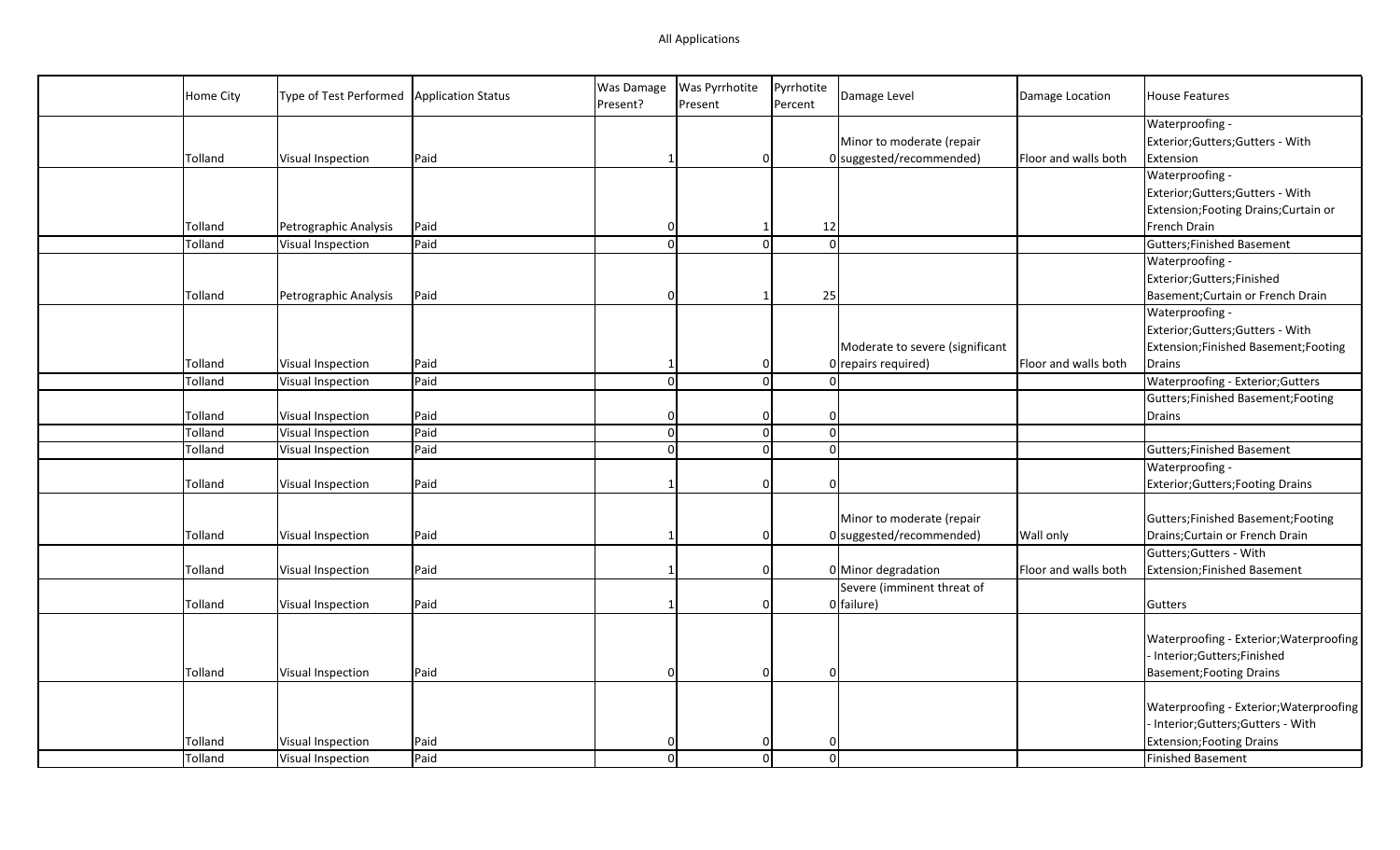## All Applications

| Home City | Type of Test Performed   Application Status |              | Was Damage<br>Present? | Was Pyrrhotite<br>Present | Pyrrhotite<br>Percent      | Damage Level                                              | Damage Location      | <b>House Features</b>                                                                                                          |
|-----------|---------------------------------------------|--------------|------------------------|---------------------------|----------------------------|-----------------------------------------------------------|----------------------|--------------------------------------------------------------------------------------------------------------------------------|
|           |                                             |              |                        |                           |                            |                                                           |                      |                                                                                                                                |
| Tolland   |                                             |              | O                      |                           | 8                          |                                                           |                      | Waterproofing -<br>Exterior;Gutters;Finished Basement                                                                          |
|           | Petrographic Analysis                       | Paid<br>Paid | $\Omega$               |                           |                            |                                                           |                      |                                                                                                                                |
| Tolland   | Visual Inspection                           | Paid         | $\mathbf{1}$           |                           | $\mathbf 0$<br>$\mathbf 0$ |                                                           | <b>Wall only</b>     | Waterproofing - Exterior; Gutters                                                                                              |
| Tolland   | Visual Inspection                           |              |                        | $\mathbf{1}$              |                            | 0 Minor degradation                                       |                      | <b>Gutters; Footing Drains</b>                                                                                                 |
| Tolland   | Petrographic Analysis                       | Paid         | $\Omega$               |                           | 39                         |                                                           |                      | Waterproofing - Exterior; Gutters                                                                                              |
|           |                                             |              |                        |                           |                            |                                                           |                      | Waterproofing -                                                                                                                |
|           |                                             |              |                        |                           |                            |                                                           |                      | Exterior; Gutters; Gutters - With                                                                                              |
|           |                                             |              |                        |                           |                            |                                                           |                      | Extension; Footing Drains; Curtain or                                                                                          |
| Tolland   | Visual Inspection                           | Paid         | n                      |                           | $\Omega$                   |                                                           |                      | French Drain                                                                                                                   |
| Tolland   | Visual Inspection                           | Paid         | n                      |                           | $\Omega$                   |                                                           |                      | Waterproofing - Exterior; Waterproofing<br>Interior; Gutters; Gutters - With<br>Extension                                      |
| Tolland   |                                             | Paid         |                        |                           | 0                          | Minor to moderate (repair<br>$0$ suggested/recommended)   | Floor and walls both | Waterproofing -<br>Exterior; Gutters; Gutters - With<br>Extension; Footing Drains; Curtain or<br>French Drain                  |
|           | Visual Inspection                           |              |                        |                           |                            |                                                           |                      |                                                                                                                                |
|           |                                             |              |                        |                           |                            | Minor to moderate (repair                                 |                      |                                                                                                                                |
| Tolland   | Visual Inspection                           | Paid         |                        |                           | $\Omega$                   | $0$ suggested/recommended)                                | Wall only            | Gutters; Gutters - With Extension                                                                                              |
|           |                                             |              |                        |                           |                            | Minor to moderate (repair                                 |                      |                                                                                                                                |
| Tolland   | Visual Inspection                           | Paid         |                        |                           | $\Omega$                   | $0$ suggested/recommended)                                | Floor and walls both | Gutters; Footing Drains                                                                                                        |
| Tolland   | Visual Inspection                           | Paid         |                        |                           | $\Omega$                   |                                                           |                      | Waterproofing -<br>Exterior; Gutters; Gutters - With<br>Extension;Finished Basement;Footing<br>Drains; Curtain or French Drain |
|           |                                             |              |                        |                           |                            |                                                           |                      | Waterproofing -<br>Exterior; Gutters; Gutters - With<br>Extension;Finished Basement;Footing                                    |
| Tolland   | Visual Inspection                           | Paid         |                        |                           | $\Omega$                   |                                                           |                      | Drains                                                                                                                         |
| Tolland   | Petrographic Analysis                       | Paid         |                        |                           | $\mathbf{1}$               | Moderate to severe (significant<br>1.02 repairs required) | <b>Wall only</b>     | Waterproofing - Exterior; Waterproofing<br>Interior;Gutters;Finished<br><b>Basement; Footing Drains</b>                        |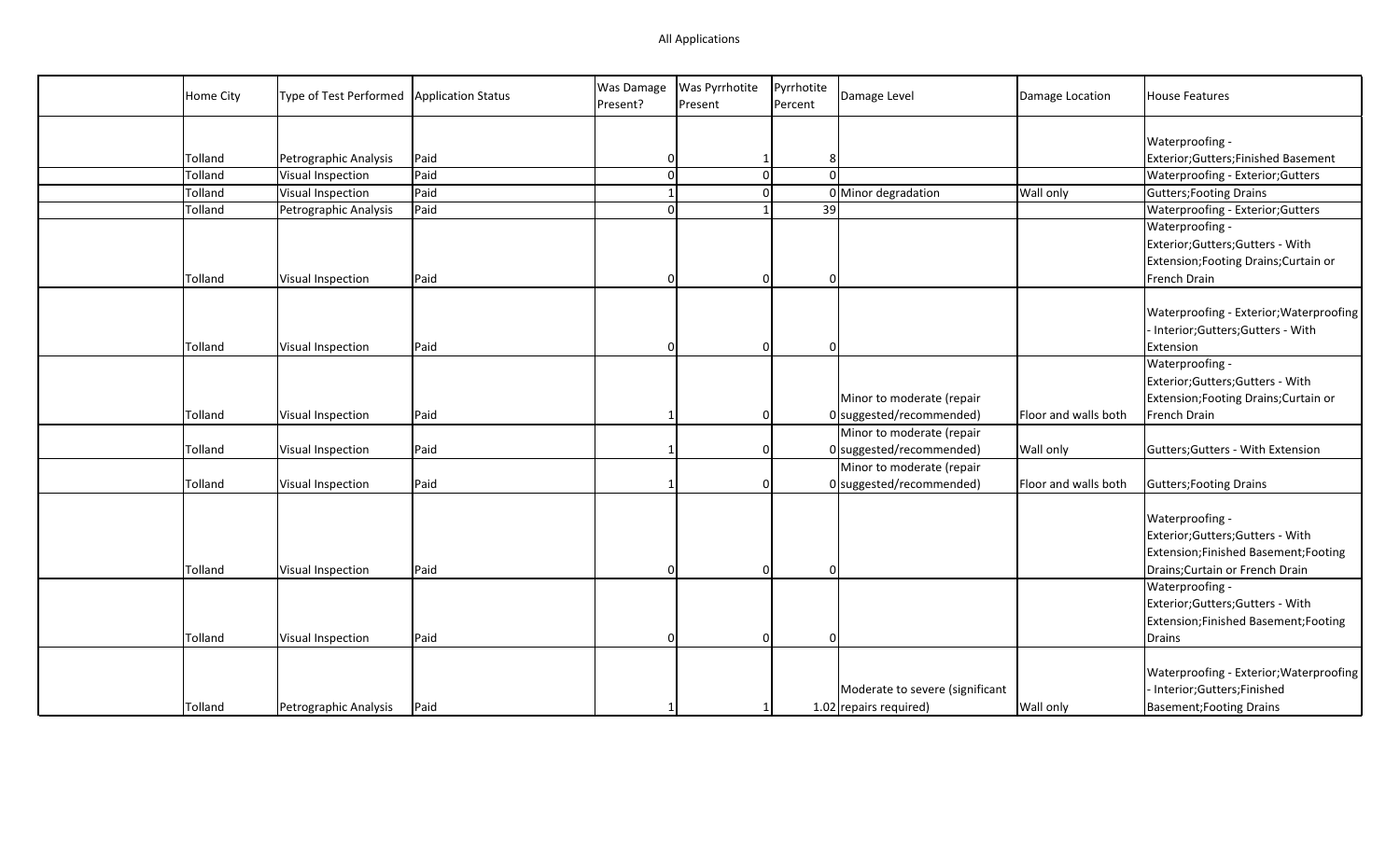| Home City | Type of Test Performed | Application Status         | Was Damage<br>Present? | <b>Was Pyrrhotite</b><br>Present | Pyrrhotite<br>Percent | Damage Level                    | Damage Location      | <b>House Features</b>                        |
|-----------|------------------------|----------------------------|------------------------|----------------------------------|-----------------------|---------------------------------|----------------------|----------------------------------------------|
|           |                        |                            |                        |                                  |                       |                                 |                      | Waterproofing -                              |
|           |                        |                            |                        |                                  |                       |                                 |                      | Exterior; Gutters; Gutters - With            |
|           |                        |                            |                        |                                  |                       |                                 |                      | Extension;Finished Basement;Footing          |
| Tolland   | Visual Inspection      | Paid                       | $\Omega$               | 0                                | $\Omega$              |                                 |                      | Drains                                       |
|           |                        |                            |                        |                                  |                       |                                 |                      |                                              |
|           |                        |                            |                        |                                  |                       |                                 |                      | Waterproofing - Exterior; Waterproofing      |
|           |                        |                            |                        |                                  |                       |                                 |                      | - Interior; Gutters; Footing Drains; Curtain |
| Tolland   | Petrographic Analysis  | Denied                     |                        |                                  |                       | 74 Minor degradation            | Wall only            | or French Drain                              |
|           |                        |                            |                        |                                  |                       | Moderate to severe (significant |                      | Gutters; Gutters - With                      |
| Tolland   | Visual Inspection      | Paid                       | $\mathbf 1$            |                                  | 0                     | $0$ repairs required)           | Concrete floor only  | Extension; Curtain or French Drain           |
|           |                        |                            |                        |                                  |                       | Moderate to severe (significant |                      |                                              |
| Tolland   | Visual Inspection      | Paid                       |                        |                                  | 0                     | $0$ repairs required)           | Floor and walls both | Gutters; Finished Basement                   |
|           |                        |                            |                        |                                  |                       |                                 |                      | Waterproofing -                              |
|           |                        |                            |                        |                                  |                       |                                 |                      | Exterior; Gutters; Gutters - With            |
|           |                        |                            |                        |                                  |                       | Minor to moderate (repair       |                      | Extension; Footing Drains; Curtain or        |
| Tolland   | Petrographic Analysis  | Paid                       |                        |                                  |                       | 74 suggested/recommended)       | Floor and walls both | French Drain                                 |
|           |                        |                            |                        |                                  |                       |                                 |                      | Waterproofing -                              |
| Tolland   | Visual Inspection      | Paid                       | $\Omega$               |                                  | 0<br>0                |                                 |                      | Exterior; Gutters; Footing Drains            |
|           |                        |                            |                        |                                  |                       |                                 |                      | Gutters; Gutters - With                      |
| Tolland   | Petrographic Analysis  | Paid                       |                        |                                  |                       | 26 Minor degradation            | Wall only            | Extension; Finished Basement                 |
|           |                        |                            |                        |                                  |                       |                                 |                      | Waterproofing -                              |
|           |                        |                            |                        |                                  |                       | Minor to moderate (repair       |                      | Exterior; Gutters; Gutters - With            |
| Tolland   | Visual Inspection      | Paid                       |                        | 0                                |                       | 0 suggested/recommended)        | Wall only            | Extension                                    |
|           |                        |                            |                        |                                  |                       |                                 |                      |                                              |
|           |                        |                            |                        |                                  |                       |                                 |                      | Waterproofing - Exterior; Waterproofing      |
|           |                        |                            |                        |                                  |                       | Moderate to severe (significant |                      | - Interior;Gutters;Finished                  |
| Tolland   | Visual Inspection      | Paid                       |                        |                                  | 0                     | $0$ repairs required)           | Wall only            | <b>Basement; Footing Drains</b>              |
| Tolland   | Visual Inspection      | Paid                       | $\Omega$               |                                  | $\Omega$              |                                 |                      | Gutters; Gutters - With Extension            |
|           |                        |                            |                        |                                  |                       |                                 |                      |                                              |
|           |                        |                            |                        |                                  |                       |                                 |                      | Waterproofing -                              |
| Tolland   | Petrographic Analysis  | Approved - Pending Payment | $\Omega$               |                                  | 0<br>0                |                                 |                      | Exterior; Gutters; Finished Basement         |
|           |                        |                            |                        |                                  |                       |                                 |                      |                                              |
|           |                        |                            |                        |                                  |                       | Minor to moderate (repair       |                      | Waterproofing -                              |
| Tolland   | Visual Inspection      | Paid                       |                        |                                  | $\Omega$              | 0 suggested/recommended)        |                      | Exterior; Gutters; Finished Basement         |
|           |                        |                            |                        |                                  |                       |                                 |                      |                                              |
|           |                        |                            |                        |                                  |                       |                                 |                      | Waterproofing -                              |
| Tolland   | Petrographic Analysis  | Paid                       | $\Omega$               | O                                | 0                     |                                 |                      | Exterior; Gutters; Finished Basement         |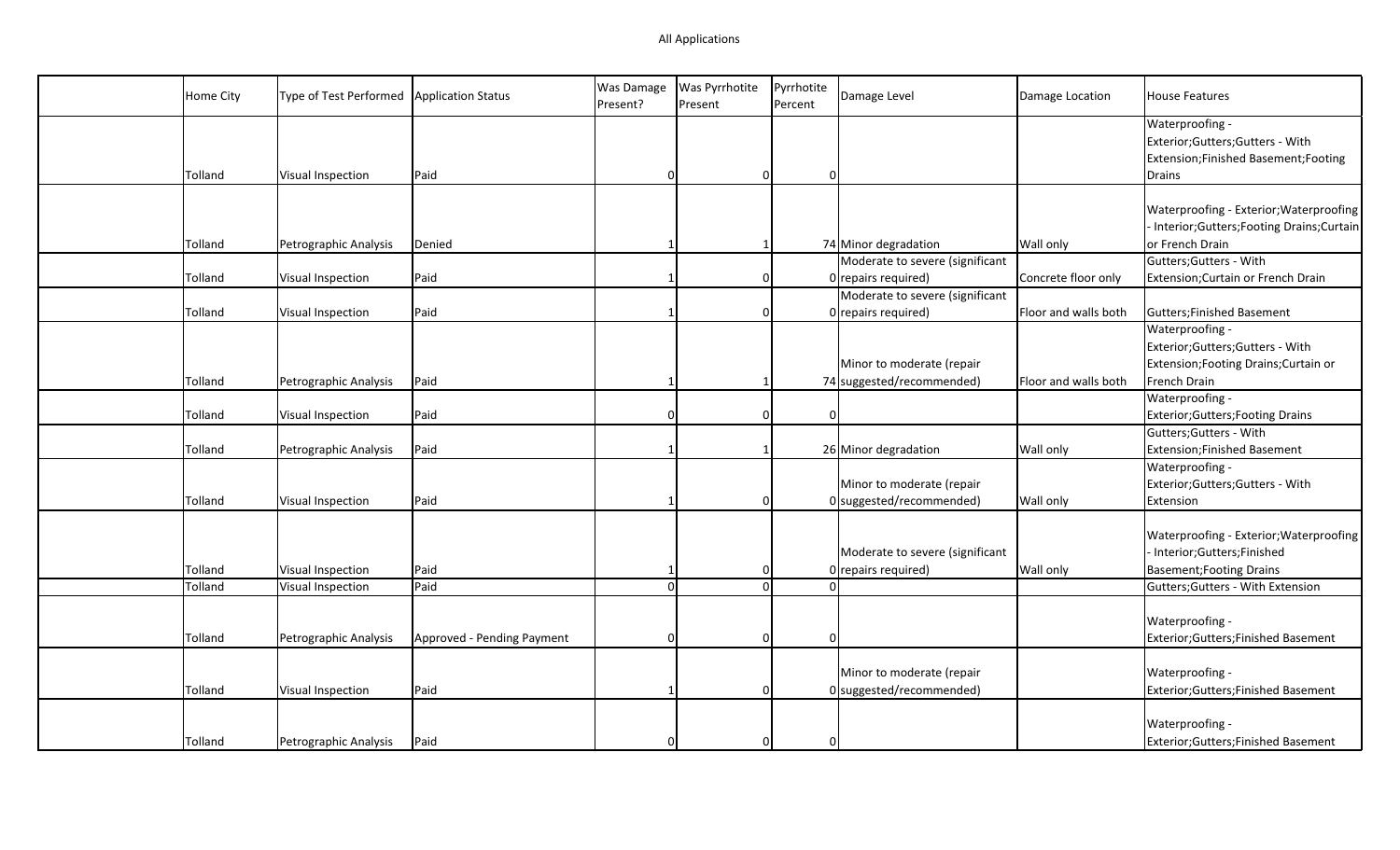| Home City | Type of Test Performed | <b>Application Status</b>  | Was Damage<br>Present? | Was Pyrrhotite<br>Present | Pyrrhotite<br>Percent | Damage Level                    | Damage Location      | <b>House Features</b>                  |
|-----------|------------------------|----------------------------|------------------------|---------------------------|-----------------------|---------------------------------|----------------------|----------------------------------------|
|           |                        |                            |                        |                           |                       | Minor to moderate (repair       |                      | Gutters; Gutters - With                |
| Tolland   | Visual Inspection      | Paid                       |                        | 0                         |                       | $0$ suggested/recommended)      | Floor and walls both | <b>Extension;Finished Basement</b>     |
|           |                        |                            |                        |                           |                       |                                 |                      | Gutters; Gutters - With                |
|           |                        |                            |                        |                           |                       |                                 |                      | Extension;Finished Basement;Curtain or |
| Tolland   | Visual Inspection      | Paid                       | $\Omega$               | 0                         | $\Omega$              |                                 |                      | French Drain                           |
|           |                        |                            |                        |                           |                       |                                 |                      |                                        |
|           |                        |                            |                        |                           |                       |                                 |                      | Waterproofing -                        |
|           |                        |                            |                        |                           |                       |                                 |                      | Exterior;Gutters;Gutters - With        |
|           |                        |                            |                        |                           |                       |                                 |                      | Extension;Finished Basement;Footing    |
| Tolland   | Petrographic Analysis  | Approved - Pending Payment | $\Omega$               |                           |                       | 1.15 Minor degradation          | <b>Wall only</b>     | Drains; Curtain or French Drain        |
|           |                        |                            |                        |                           |                       |                                 |                      |                                        |
|           |                        |                            |                        |                           |                       |                                 |                      | Waterproofing -                        |
|           |                        |                            |                        |                           |                       |                                 |                      | Exterior;Gutters;Gutters - With        |
|           |                        |                            |                        |                           |                       |                                 |                      | Extension;Finished Basement;Footing    |
| Tolland   | Visual Inspection      | Approved - Pending Payment |                        | $\Omega$                  |                       | 0 Minor degradation             | <b>Wall only</b>     | Drains; Curtain or French Drain        |
|           |                        |                            |                        |                           |                       | Moderate to severe (significant |                      | Gutters; Gutters - With                |
| Tolland   | Visual Inspection      | Paid                       |                        | $\Omega$                  |                       | 0 repairs required)             | Floor and walls both | Extension; Curtain or French Drain     |
|           |                        |                            |                        |                           |                       |                                 |                      | Waterproofing -                        |
|           |                        |                            |                        |                           |                       |                                 |                      | Exterior;Gutters;Finished              |
| Tolland   | Visual Inspection      | Paid                       | $\Omega$               | 0                         | $\Omega$              |                                 |                      | <b>Basement; Footing Drains</b>        |
| Tolland   | Visual Inspection      | Denied                     | $\Omega$               | $\overline{0}$            |                       | $\Omega$                        |                      |                                        |
|           |                        |                            |                        |                           |                       |                                 |                      | Waterproofing -                        |
|           |                        |                            |                        |                           |                       |                                 |                      | Exterior;Gutters;Gutters - With        |
|           |                        |                            |                        |                           |                       |                                 |                      | Extension; Capillary Break; Finished   |
|           |                        |                            |                        |                           |                       |                                 |                      | Basement; Footing Drains; Curtain or   |
| Tolland   | Visual Inspection      | Paid                       | $\Omega$               | $\Omega$                  | $\Omega$              |                                 |                      | French Drain                           |
| Tolland   | Visual Inspection      | Paid                       | $\Omega$               | $\Omega$                  | $\Omega$              |                                 |                      | Gutters                                |
|           |                        |                            |                        |                           |                       | Minor to moderate (repair       |                      | Gutters; Gutters - With                |
| Tolland   | Visual Inspection      | Paid                       |                        | $\Omega$                  |                       | $0$ suggested/recommended)      | Floor and walls both | <b>Extension;Finished Basement</b>     |
|           |                        |                            |                        |                           |                       |                                 |                      |                                        |
|           |                        |                            |                        |                           |                       |                                 |                      | Waterproofing -                        |
| Tolland   | Petrographic Analysis  | Paid                       | $\Omega$               |                           | 16                    |                                 |                      | Exterior;Gutters;Finished Basement     |
|           |                        |                            |                        |                           |                       |                                 |                      | Gutters; Gutters - With                |
|           |                        |                            |                        |                           |                       |                                 |                      | Extension;Finished Basement;Footing    |
| Tolland   | Visual Inspection      | Paid                       |                        | $\Omega$                  | ∩                     |                                 |                      | Drains                                 |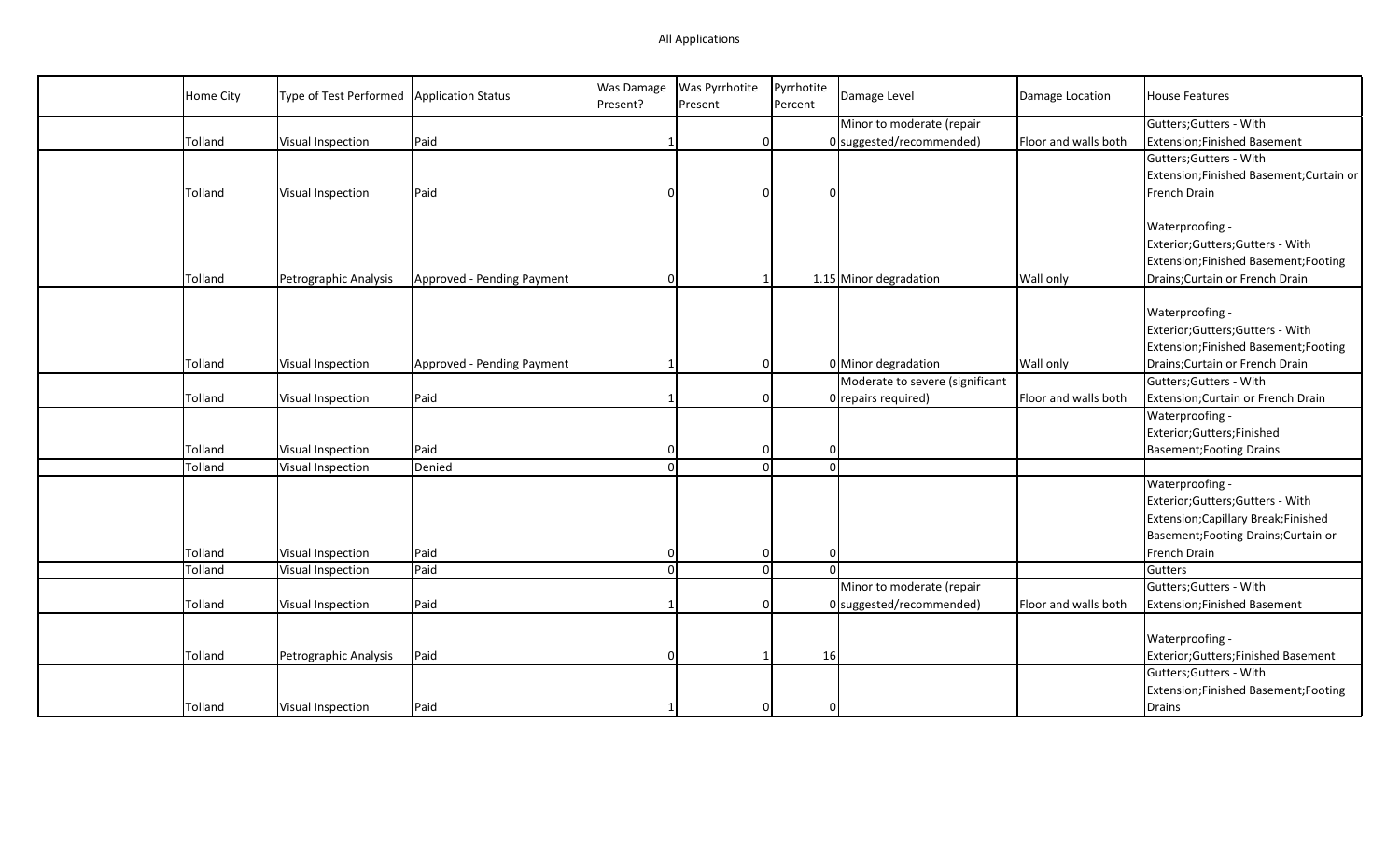|                    | Home City | Type of Test Performed | <b>Application Status</b> | Was Damage<br>Present? | Was Pyrrhotite<br>Present | Pyrrhotite<br>Percent | Damage Level                    | Damage Location      | <b>House Features</b>                    |
|--------------------|-----------|------------------------|---------------------------|------------------------|---------------------------|-----------------------|---------------------------------|----------------------|------------------------------------------|
|                    |           |                        |                           |                        |                           |                       |                                 |                      | Waterproofing -                          |
|                    |           |                        |                           |                        |                           |                       |                                 |                      | Exterior;Gutters;Gutters - With          |
|                    |           |                        |                           |                        |                           |                       | Moderate to severe (significant |                      | Extension; Capillary Break; Footing      |
|                    | Tolland   | Visual Inspection      | Paid                      |                        | 0                         |                       | 0 repairs required)             | Floor and walls both | Drains; Curtain or French Drain          |
|                    | Tolland   | Visual Inspection      | Paid                      | $\Omega$               | Ω                         |                       |                                 |                      | <b>Gutters; Finished Basement</b>        |
|                    |           |                        |                           |                        |                           |                       |                                 |                      | Waterproofing -                          |
|                    |           |                        |                           |                        |                           |                       |                                 |                      | Exterior;Gutters;Gutters - With          |
|                    | Tolland   | Petrographic Analysis  | Paid                      | $\Omega$               | $\mathbf{1}$              | 11                    |                                 |                      | <b>Extension;Finished Basement</b>       |
|                    |           |                        |                           |                        |                           |                       |                                 |                      |                                          |
|                    |           |                        |                           |                        |                           |                       |                                 |                      |                                          |
|                    |           |                        |                           |                        |                           |                       |                                 |                      | Waterproofing - Exterior; Waterproofing  |
|                    | Tolland   | Visual Inspection      | Paid                      |                        | $\Omega$                  |                       | $0$ No visible signs            | Floor and walls both | Interior;Gutters;Finished Basement       |
|                    |           |                        |                           |                        |                           |                       | Moderate to severe (significant |                      | Waterproofing - Exterior; Gutters - With |
|                    | Tolland   | Visual Inspection      | Paid                      |                        | $\Omega$                  |                       | 0 repairs required)             | Wall only            | Extension; Finished Basement             |
|                    |           |                        |                           |                        |                           |                       | Moderate to severe (significant |                      | Waterproofing - Exterior; Gutters - With |
|                    | Tolland   | Visual Inspection      | Denied                    |                        | 0                         |                       | 0 repairs required)             | Wall only            | Extension; Finished Basement             |
|                    |           |                        |                           |                        |                           |                       | Moderate to severe (significant |                      | Waterproofing - Exterior; Gutters - With |
|                    | Tolland   | Visual Inspection      | Denied                    |                        | $\Omega$                  |                       | 0 repairs required)             | Wall only            | Extension; Finished Basement             |
|                    | Tolland   | Visual Inspection      | Paid                      | $\Omega$               | $\Omega$                  |                       |                                 |                      | Gutters; Finished Basement               |
|                    |           |                        |                           |                        |                           |                       |                                 |                      |                                          |
|                    |           |                        |                           |                        |                           |                       |                                 |                      | Waterproofing - Exterior; Waterproofing  |
|                    |           |                        |                           |                        |                           |                       | Moderate to severe (significant |                      | - Interior;Gutters;Gutters - With        |
|                    | Tolland   | Visual Inspection      | Paid                      |                        | $\Omega$                  |                       | 0 repairs required)             | Floor and walls both | <b>Extension;Finished Basement</b>       |
|                    |           |                        |                           |                        |                           |                       |                                 |                      | Waterproofing -                          |
|                    |           |                        |                           |                        |                           |                       |                                 |                      | Exterior;Gutters;Gutters - With          |
|                    |           |                        |                           |                        |                           |                       | Moderate to severe (significant |                      | Extension; Capillary Break; Finished     |
|                    | Tolland   | Visual Inspection      | Paid                      |                        | $\Omega$                  |                       | 0 repairs required)             | <b>Wall only</b>     | <b>Basement; Footing Drains</b>          |
| <b>Union Count</b> |           |                        |                           |                        |                           |                       |                                 |                      |                                          |
|                    |           |                        |                           |                        |                           |                       |                                 |                      | Waterproofing -                          |
|                    |           |                        |                           |                        |                           |                       | Moderate to severe (significant |                      | Exterior; Gutters; Gutters - With        |
|                    | Union     | Visual Inspection      | Paid                      |                        | $\Omega$                  |                       | 0 repairs required)             | Floor and walls both | <b>Extension; Footing Drains</b>         |
|                    |           |                        |                           |                        |                           |                       | Moderate to severe (significant |                      |                                          |
|                    | Union     | Visual Inspection      | Denied                    |                        | $\Omega$                  |                       | 0 repairs required)             | Floor and walls both | Waterproofing - Exterior; Footing Drains |
|                    |           |                        |                           |                        |                           |                       |                                 |                      | Waterproofing -                          |
|                    |           |                        |                           |                        |                           |                       | Moderate to severe (significant |                      | Exterior;Gutters;Finished                |
|                    | Union     | Visual Inspection      | Paid                      |                        | $\Omega$                  |                       | 0 repairs required)             | Floor and walls both | Basement; Curtain or French Drain        |
|                    |           |                        |                           |                        |                           |                       | Minor to moderate (repair       |                      | Waterproofing - Exterior; Gutters - With |
|                    | Union     | Visual Inspection      | Paid                      |                        | $\Omega$                  |                       | 0 suggested/recommended)        | Wall only            | <b>Extension;Finished Basement</b>       |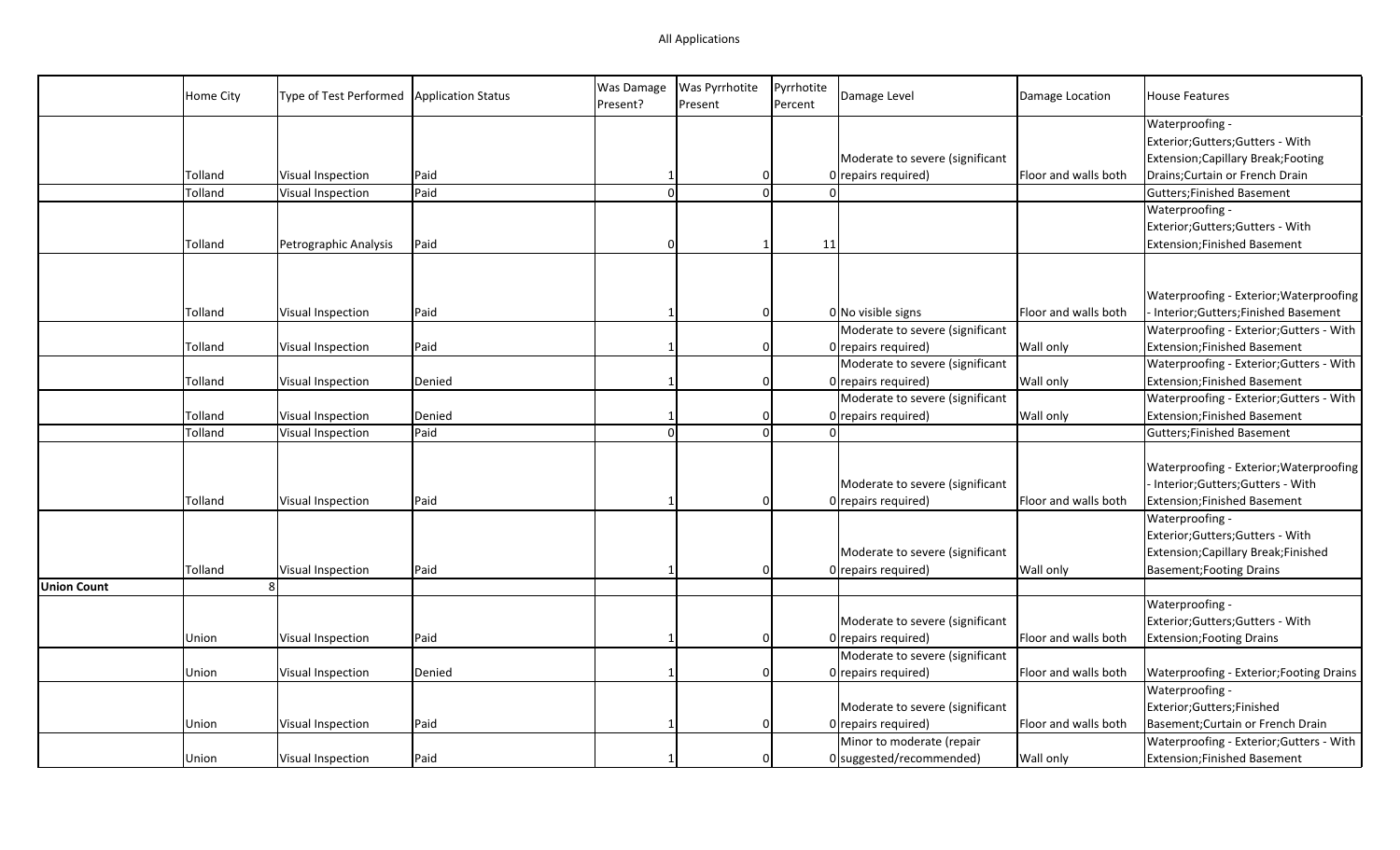|                     | <b>Home City</b> | Type of Test Performed | Application Status         | <b>Was Damage</b> | <b>Was Pyrrhotite</b> | Pyrrhotite | Damage Level                    | Damage Location      | <b>House Features</b>                 |
|---------------------|------------------|------------------------|----------------------------|-------------------|-----------------------|------------|---------------------------------|----------------------|---------------------------------------|
|                     |                  |                        |                            | Present?          | Present               | Percent    |                                 |                      |                                       |
|                     | Union            | Visual Inspection      | Paid                       |                   | 0                     |            | 0 Don't know                    | Floor and walls both |                                       |
|                     | Union            | Visual Inspection      | Paid                       | $\Omega$          | 0                     | ΩI         |                                 |                      | Waterproofing - Interior; Gutters     |
|                     |                  |                        |                            |                   |                       |            | Moderate to severe (significant |                      |                                       |
|                     | Union            | Visual Inspection      | Paid                       |                   | $\Omega$              |            | 0 repairs required)             | Floor and walls both | Waterproofing - Exterior; Gutters     |
|                     | Union            | Petrographic Analysis  | Approved - Pending Payment |                   | $\overline{0}$        |            |                                 |                      |                                       |
| <b>Vernon Count</b> |                  | 59                     |                            |                   |                       |            |                                 |                      |                                       |
|                     |                  |                        |                            |                   |                       |            | Severe (imminent threat of      |                      |                                       |
|                     | Vernon           | Visual Inspection      | Paid                       |                   | $\Omega$              |            | 0 failure)                      | Wall only            | <b>Gutters</b>                        |
|                     |                  |                        |                            |                   |                       |            |                                 |                      | Gutters; Gutters - With               |
|                     |                  |                        |                            |                   |                       |            |                                 |                      | Extension; Capillary Break; Finished  |
|                     |                  |                        |                            |                   |                       |            |                                 |                      | Basement; Footing Drains; Curtain or  |
|                     | Vernon           | Visual Inspection      | Paid                       |                   | $\Omega$              |            | 0 Minor degradation             | Floor and walls both | French Drain                          |
|                     |                  |                        |                            |                   |                       |            | Moderate to severe (significant |                      | Gutters; Gutters - With               |
|                     | Vernon           | Visual Inspection      | Paid                       |                   | $\mathbf 0$           |            | $0$ repairs required)           | Floor and walls both | <b>Extension; Footing Drains</b>      |
|                     |                  |                        |                            |                   |                       |            | Moderate to severe (significant |                      | Gutters; Gutters - With               |
|                     | Vernon           | Visual Inspection      | Paid                       |                   | 0                     |            | 0 repairs required)             | <b>Wall only</b>     | Extension; Finished Basement          |
|                     |                  |                        |                            |                   |                       |            | Moderate to severe (significant |                      | Gutters; Gutters - With               |
|                     | Vernon           | Visual Inspection      | Denied                     |                   | $\Omega$              |            | 0 repairs required)             | Wall only            | Extension; Finished Basement          |
|                     |                  |                        |                            |                   |                       |            |                                 |                      | Waterproofing -                       |
|                     |                  |                        |                            |                   |                       |            |                                 |                      | Interior; Gutters; Gutters - With     |
|                     | Vernon           | Petrographic Analysis  | Paid                       |                   | -1                    |            |                                 |                      | Extension; Finished Basement          |
|                     |                  |                        |                            |                   |                       |            |                                 |                      |                                       |
|                     |                  |                        |                            |                   |                       |            | Minor to moderate (repair       |                      |                                       |
|                     | Vernon           | Visual Inspection      | Denied                     |                   | $\Omega$              |            | $0$ suggested/recommended)      | Floor and walls both | Gutters                               |
|                     | Vernon           | Visual Inspection      | Paid                       |                   | $\Omega$              | ΩI         |                                 |                      | Gutters                               |
|                     |                  |                        |                            |                   |                       |            |                                 |                      | Gutters; Gutters - With               |
|                     |                  |                        |                            |                   |                       |            | Moderate to severe (significant |                      | Extension; Footing Drains; Curtain or |
|                     | Vernon           | Visual Inspection      | Paid                       |                   | $\Omega$              |            | 0 repairs required)             | Floor and walls both | French Drain                          |
|                     |                  |                        |                            |                   |                       |            | Severe (imminent threat of      |                      |                                       |
|                     | Vernon           | Visual Inspection      | Paid                       |                   | $\Omega$              |            | 0 failure)                      | Floor and walls both | Gutters; Finished Basement            |
|                     |                  |                        |                            |                   |                       |            | Moderate to severe (significant |                      | Gutters; Gutters - With               |
|                     | Vernon           | Visual Inspection      | Paid                       |                   | $\Omega$              |            | $0$ repairs required)           | Floor and walls both | Extension; Finished Basement          |
|                     |                  |                        |                            |                   |                       |            | Moderate to severe (significant |                      |                                       |
|                     | Vernon           | Visual Inspection      | Paid                       |                   | $\Omega$              |            | 0 repairs required)             | Floor and walls both | Gutters                               |
|                     |                  |                        |                            |                   |                       |            |                                 |                      | Waterproofing -                       |
|                     |                  |                        |                            |                   |                       |            |                                 |                      | Exterior; Gutters; Gutters - With     |
|                     | Vernon           | Visual Inspection      | Paid                       |                   | 0                     | $\Omega$   |                                 |                      | Extension; Finished Basement          |
|                     |                  |                        |                            |                   |                       |            | Minor to moderate (repair       |                      | Gutters; Gutters - With               |
|                     | Vernon           | Visual Inspection      | Paid                       |                   | $\Omega$              |            | 0 suggested/recommended)        | Floor and walls both | <b>Extension; Footing Drains</b>      |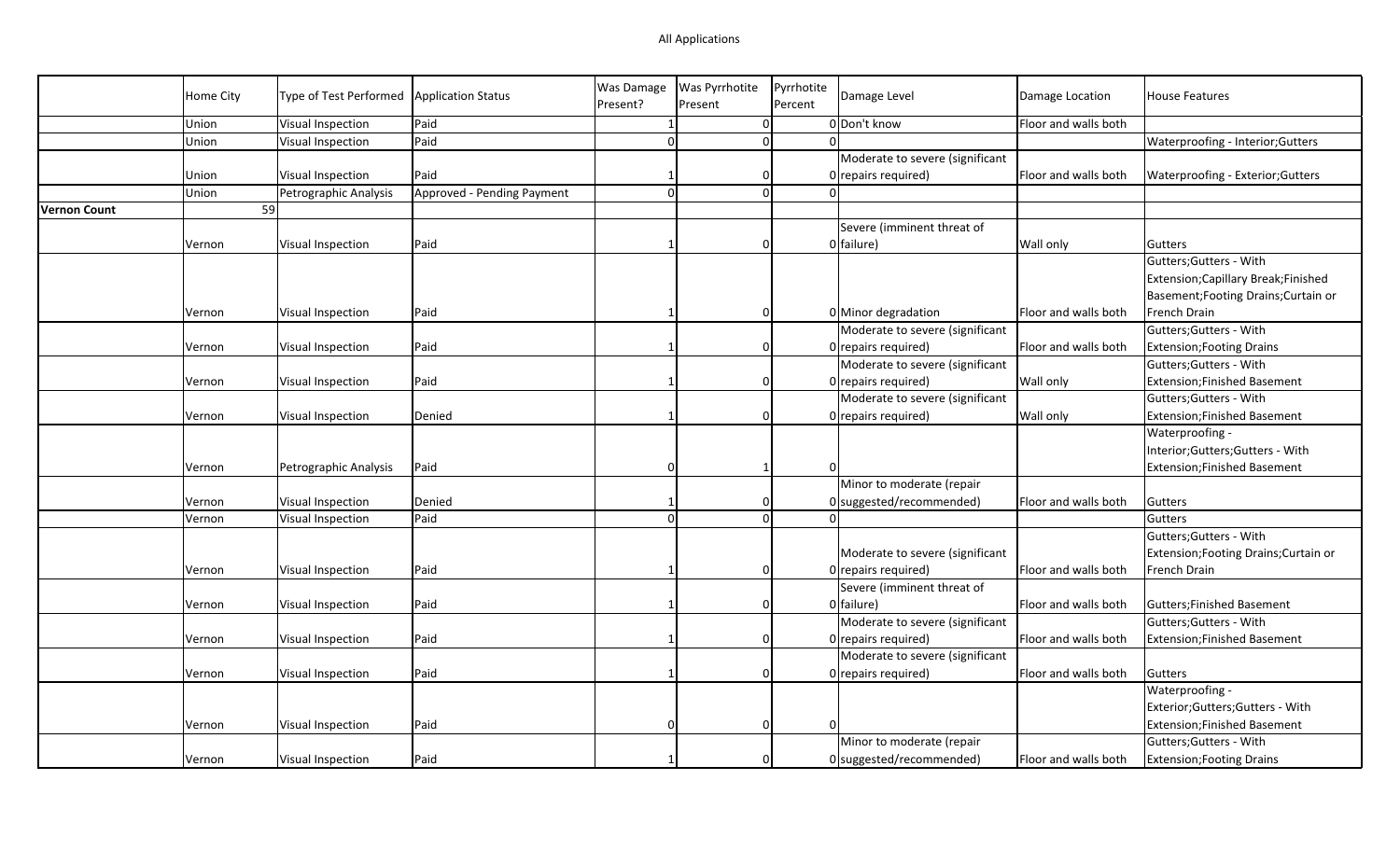| <b>Home City</b> | Type of Test Performed | <b>Application Status</b> | Was Damage<br>Present? | Was Pyrrhotite<br>Present | Pyrrhotite<br>Percent | Damage Level                                            | Damage Location      | <b>House Features</b>                    |
|------------------|------------------------|---------------------------|------------------------|---------------------------|-----------------------|---------------------------------------------------------|----------------------|------------------------------------------|
| Vernon           | Petrographic Analysis  | Paid                      | $\Omega$               | $\overline{0}$            |                       |                                                         |                      | Gutters                                  |
| Vernon           | Visual Inspection      | Paid                      |                        | $\overline{0}$            |                       | Minor to moderate (repair<br>$0$ suggested/recommended) | Floor and walls both | Gutters; Footing Drains                  |
|                  |                        |                           |                        |                           |                       | Severe (imminent threat of                              |                      |                                          |
| Vernon           | Visual Inspection      | Paid                      |                        | 0                         |                       | 0 failure)                                              | <b>Wall only</b>     | Gutters                                  |
| Vernon           | Visual Inspection      | Paid                      | $\Omega$               | $\mathbf{0}$              |                       |                                                         |                      |                                          |
|                  |                        |                           |                        |                           |                       | Severe (imminent threat of                              |                      | Gutters; Gutters - With                  |
| Vernon           | Visual Inspection      | Paid                      |                        | $\Omega$                  |                       | 0 failure)                                              | Floor and walls both | Extension; Finished Basement             |
|                  |                        |                           |                        |                           |                       |                                                         |                      | Waterproofing -                          |
|                  |                        |                           |                        |                           |                       | Moderate to severe (significant                         |                      | Exterior;Gutters;Gutters - With          |
| Vernon           | Visual Inspection      | Paid                      |                        | 0                         |                       | $0$ repairs required)                                   | Floor and walls both | Extension; Footing Drains                |
|                  |                        |                           |                        |                           |                       |                                                         |                      | Waterproofing -                          |
|                  |                        |                           |                        |                           |                       | Moderate to severe (significant                         |                      | Interior;Gutters;Gutters - With          |
| Vernon           | Visual Inspection      | Paid                      |                        | 0                         |                       | $0$ repairs required)                                   | Floor and walls both | <b>Extension;Finished Basement</b>       |
|                  |                        |                           |                        |                           |                       | Moderate to severe (significant                         |                      | Waterproofing -                          |
| Vernon           | Visual Inspection      | Paid                      |                        | 0                         |                       | $0$ repairs required)                                   | Floor and walls both | Exterior; Gutters; Footing Drains        |
|                  |                        |                           |                        |                           |                       |                                                         |                      | Gutters; Gutters - With                  |
| Vernon           | Visual Inspection      | Paid                      |                        | $\overline{0}$            |                       |                                                         |                      | Extension; Finished Basement             |
|                  |                        |                           |                        |                           |                       | Moderate to severe (significant                         |                      | Gutters; Finished Basement; Curtain or   |
| Vernon           | Visual Inspection      | Paid                      |                        | $\Omega$                  |                       | $0$ repairs required)                                   | Floor and walls both | French Drain                             |
| Vernon           | Visual Inspection      | Paid                      |                        | $\Omega$                  |                       |                                                         |                      | Gutters                                  |
|                  |                        |                           |                        |                           |                       |                                                         |                      | Waterproofing -                          |
|                  |                        |                           |                        |                           |                       |                                                         |                      | Exterior;Gutters;Finished                |
| Vernon           | Visual Inspection      | Denied                    | $\Omega$               | $\Omega$                  |                       | $\Omega$                                                |                      | <b>Basement; Footing Drains</b>          |
|                  |                        |                           |                        |                           |                       |                                                         |                      |                                          |
|                  |                        |                           |                        |                           |                       |                                                         |                      | Waterproofing - Exterior; Waterproofing  |
|                  |                        |                           |                        |                           |                       |                                                         |                      | Interior; Gutters; Capillary             |
|                  |                        |                           |                        |                           |                       |                                                         |                      | Break; Footing Drains; Curtain or French |
| Vernon           | Visual Inspection      | Paid                      | $\Omega$               | $\overline{0}$            |                       | $\Omega$                                                |                      | Drain                                    |
|                  |                        |                           |                        |                           |                       |                                                         |                      | Waterproofing -                          |
|                  |                        |                           |                        |                           |                       | Moderate to severe (significant                         |                      | Interior;Gutters;Gutters - With          |
| Vernon           | Petrographic Analysis  | Paid                      |                        |                           |                       | 4.65 repairs required)                                  | Floor and walls both | <b>Extension; Footing Drains</b>         |
|                  |                        |                           |                        |                           |                       |                                                         |                      | Waterproofing -                          |
| Vernon           | Visual Inspection      | Paid                      | n                      | $\overline{0}$            |                       | $\Omega$                                                |                      | <b>Exterior; Gutters; Footing Drains</b> |
|                  |                        |                           |                        |                           |                       |                                                         |                      | Waterproofing -                          |
|                  |                        |                           |                        |                           |                       | Moderate to severe (significant                         |                      | Interior;Gutters;Gutters - With          |
|                  |                        |                           |                        |                           |                       |                                                         |                      |                                          |
| Vernon           | Visual Inspection      | Paid                      |                        | 0                         |                       | $0$ repairs required)                                   | <b>Wall only</b>     | <b>Extension;Finished Basement</b>       |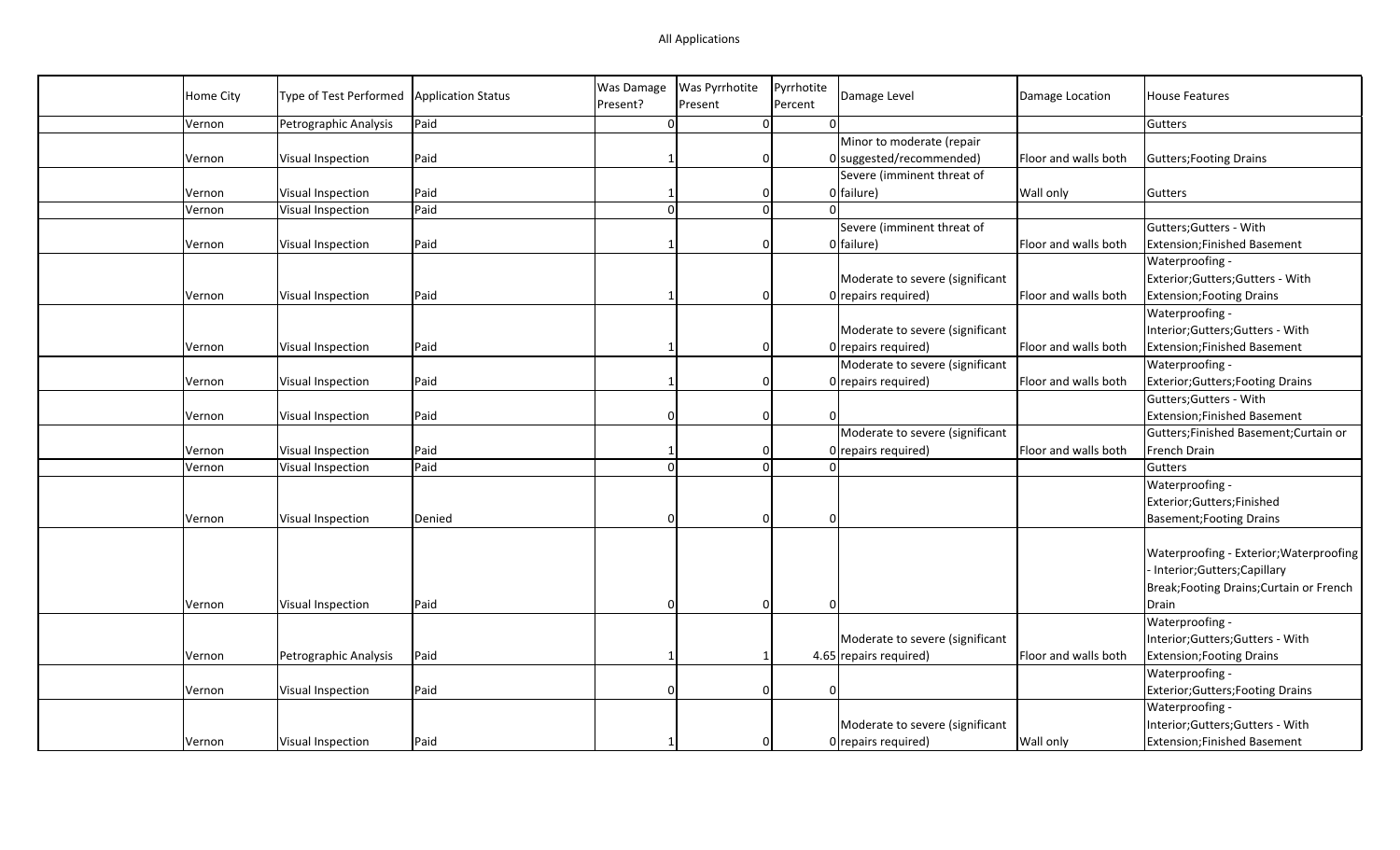| Home City | Type of Test Performed | <b>Application Status</b>  | Was Damage     | <b>Was Pyrrhotite</b> | Pyrrhotite   | Damage Level                    | Damage Location      | <b>House Features</b>                   |
|-----------|------------------------|----------------------------|----------------|-----------------------|--------------|---------------------------------|----------------------|-----------------------------------------|
|           |                        |                            | Present?       | Present               | Percent      |                                 |                      |                                         |
|           |                        |                            |                |                       |              | Moderate to severe (significant |                      |                                         |
| Vernon    | Visual Inspection      | Paid                       |                | 0                     |              | 0 repairs required)             | Wall only            | Waterproofing - Exterior; Gutters       |
|           |                        |                            |                |                       |              | Moderate to severe (significant |                      |                                         |
| Vernon    | Visual Inspection      | Paid                       |                | 0                     |              | 0 repairs required)             | Wall only            | Waterproofing - Exterior; Gutters       |
| Vernon    | Petrographic Analysis  | Paid                       | $\Omega$       | $\mathbf{1}$          |              |                                 |                      | Gutters; Finished Basement              |
|           |                        |                            |                |                       |              |                                 |                      | Waterproofing -                         |
|           |                        |                            |                |                       |              |                                 |                      | Exterior; Gutters; Gutters - With       |
|           |                        |                            |                |                       |              |                                 |                      | Extension; Finished Basement; Footing   |
| Vernon    | Visual Inspection      | Paid                       |                | $\Omega$              |              | 0 Minor degradation             | Floor and walls both | Drains                                  |
|           |                        |                            |                |                       |              | Moderate to severe (significant |                      |                                         |
| Vernon    | Visual Inspection      | Paid                       |                | $\Omega$              |              | 0 repairs required)             | Floor and walls both | Gutters                                 |
|           |                        |                            |                |                       |              |                                 |                      | Gutters; Gutters - With                 |
| Vernon    | Petrographic Analysis  | Paid                       | $\Omega$       | $\mathbf{1}$          | 1.78         |                                 |                      | Extension; Finished Basement            |
|           |                        |                            |                |                       |              | Minor to moderate (repair       |                      |                                         |
| Vernon    | Visual Inspection      | Denied                     |                | 0                     |              | 0 suggested/recommended)        | Wall only            |                                         |
| Vernon    | Visual Inspection      | Paid                       | $\Omega$       | <sub>0</sub>          |              |                                 |                      | Gutters; Finished Basement              |
|           |                        |                            |                |                       |              | Moderate to severe (significant |                      |                                         |
| Vernon    | Visual Inspection      | Paid                       |                | $\Omega$              |              | 0 repairs required)             | Floor and walls both | Waterproofing - Interior; Gutters       |
| Vernon    | Petrographic Analysis  | Paid                       | $\vert$ 0      | $\Omega$              | <sup>0</sup> |                                 |                      | Gutters                                 |
| Vernon    | Petrographic Analysis  | Denied                     | $\Omega$       | $\Omega$              | $\Omega$     |                                 |                      | Gutters                                 |
|           |                        |                            |                |                       |              |                                 |                      | Waterproofing -                         |
|           |                        |                            |                |                       |              |                                 |                      | Interior;Gutters;Gutters - With         |
|           |                        |                            |                |                       |              | Severe (imminent threat of      |                      | Extension; Finished Basement; Footing   |
| Vernon    | Visual Inspection      | Paid                       |                | $\Omega$              |              | 0 failure)                      | <b>Wall only</b>     | Drains                                  |
| Vernon    | Visual Inspection      | Approved - Pending Payment | $\overline{0}$ | $\overline{0}$        |              | 0 Minor degradation             |                      | Gutters                                 |
|           |                        |                            |                |                       |              |                                 |                      |                                         |
|           |                        |                            |                |                       |              |                                 |                      | Waterproofing - Exterior; Waterproofing |
|           |                        |                            |                |                       |              |                                 |                      | - Interior;Gutters;Gutters - With       |
| Vernon    | Visual Inspection      | Paid                       | O              | $\Omega$              | $\Omega$     |                                 |                      | Extension; Curtain or French Drain      |
|           |                        |                            |                |                       |              | Moderate to severe (significant |                      |                                         |
| Vernon    | Visual Inspection      | Paid                       |                | $\Omega$              |              | 0 repairs required)             | <b>Wall only</b>     | Gutters                                 |
|           |                        |                            |                |                       |              | Minor to moderate (repair       |                      |                                         |
|           |                        |                            |                | $\Omega$              |              |                                 |                      |                                         |
| Vernon    | Visual Inspection      | Paid                       |                |                       |              | $0$ suggested/recommended)      | Floor and walls both | Gutters; Finished Basement              |
|           |                        |                            |                |                       |              |                                 |                      | Waterproofing -                         |
|           |                        |                            |                |                       |              | Moderate to severe (significant |                      | Interior;Gutters;Gutters - With         |
| Vernon    | Visual Inspection      | Paid                       |                | 0                     |              | 0 repairs required)             | <b>Wall only</b>     | Extension                               |
|           |                        |                            |                |                       |              |                                 |                      | Gutters; Gutters - With                 |
| Vernon    | Visual Inspection      | Paid                       |                | $\Omega$              | $\Omega$     |                                 |                      | Extension; Finished Basement            |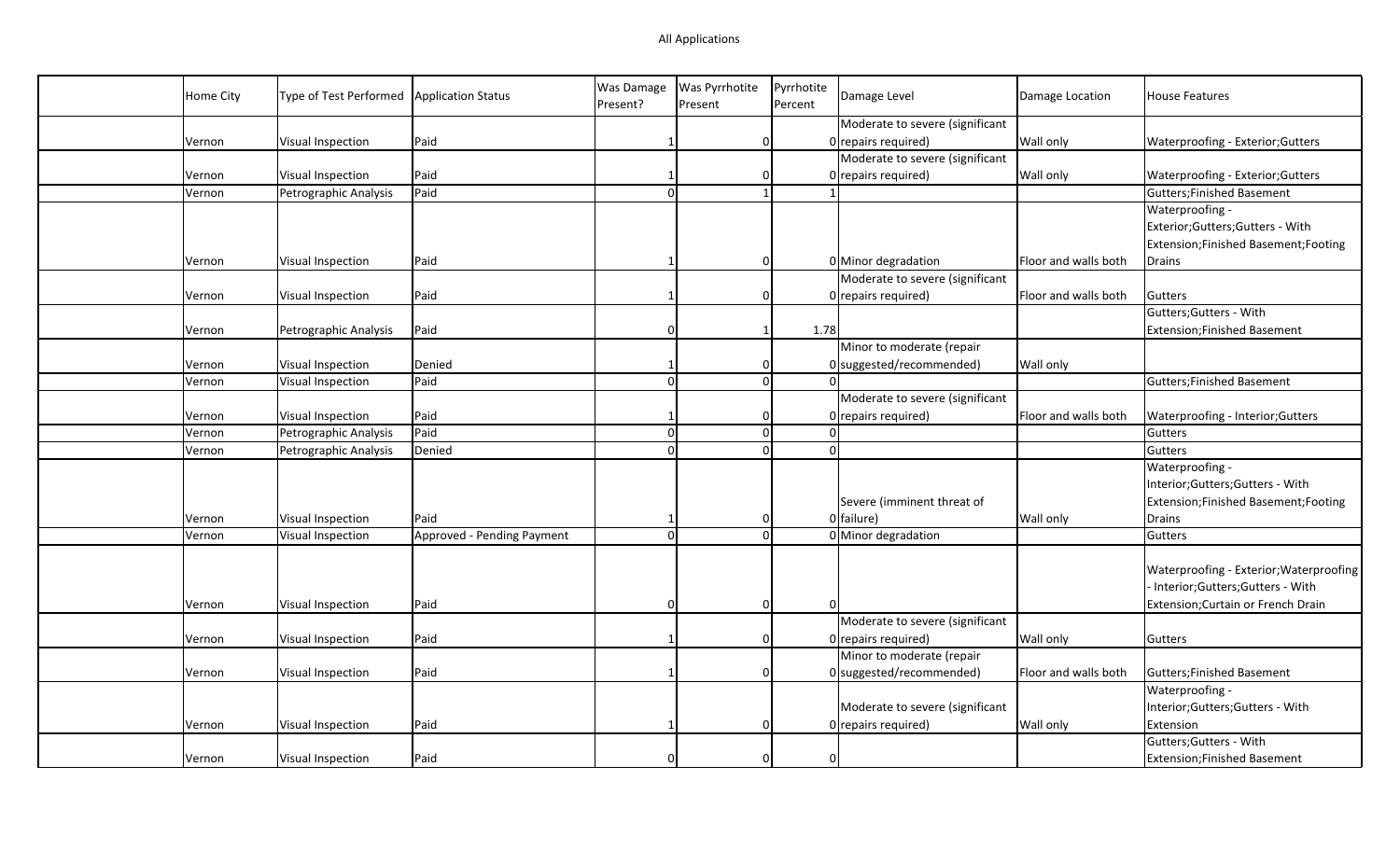|                           | Home City    | Type of Test Performed | Application Status | Was Damage<br>Present? | Was Pyrrhotite<br>Present | Pyrrhotite<br>Percent | Damage Level                    | Damage Location      | <b>House Features</b>                  |
|---------------------------|--------------|------------------------|--------------------|------------------------|---------------------------|-----------------------|---------------------------------|----------------------|----------------------------------------|
|                           |              |                        |                    |                        |                           |                       |                                 |                      | Waterproofing -                        |
|                           |              |                        |                    |                        |                           |                       |                                 |                      | Exterior;Gutters;Finished              |
|                           | Vernon       | Petrographic Analysis  | Paid               | $\Omega$               | 1                         | 21                    |                                 |                      | <b>Basement; Footing Drains</b>        |
|                           |              |                        |                    |                        |                           |                       | Minor to moderate (repair       |                      |                                        |
|                           | Vernon       | Visual Inspection      | Paid               |                        | $\mathbf 0$               |                       | $0$ suggested/recommended)      | Floor and walls both | Gutters                                |
|                           |              |                        |                    |                        |                           |                       |                                 |                      | Waterproofing -                        |
|                           |              |                        |                    |                        |                           |                       | Moderate to severe (significant |                      | Interior;Gutters;Gutters - With        |
|                           | Vernon       | Visual Inspection      | Paid               |                        | 0                         |                       | $0$ repairs required)           | Wall only            | Extension                              |
|                           | Vernon       | Petrographic Analysis  | Paid               | $\Omega$               | 1                         | 2.1                   |                                 |                      | Gutters; Gutters - With Extension      |
|                           |              |                        |                    |                        |                           |                       |                                 |                      | Waterproofing -                        |
|                           |              |                        |                    |                        |                           |                       |                                 |                      | Exterior; Gutters; Gutters - With      |
|                           | Vernon       | Visual Inspection      | Paid               |                        | $\Omega$                  |                       | 0 Minor degradation             | <b>Wall only</b>     | Extension;Finished Basement            |
|                           |              |                        |                    |                        |                           |                       | Moderate to severe (significant |                      |                                        |
|                           | Vernon       | Visual Inspection      | Paid               |                        | $\Omega$                  |                       | $0$ repairs required)           | Floor and walls both | Gutters; Finished Basement             |
|                           | Vernon       | Petrographic Analysis  | Paid               | $\Omega$               | $\Omega$                  | $\Omega$              |                                 |                      |                                        |
|                           |              |                        |                    |                        |                           |                       |                                 |                      | Waterproofing -                        |
|                           |              |                        |                    |                        |                           |                       |                                 |                      | Exterior; Gutters; Gutters - With      |
|                           |              |                        |                    |                        |                           |                       | Severe (imminent threat of      |                      | Extension; Finished Basement; Footing  |
|                           | Vernon       | Petrographic Analysis  | Pending            |                        | -1                        |                       | 70 failure)                     | Floor and walls both | Drains; Curtain or French Drain        |
|                           |              |                        |                    |                        |                           |                       |                                 |                      | Gutters; Finished Basement; Curtain or |
|                           | Vernon       | Visual Inspection      | Paid               |                        | $\Omega$                  |                       | O Don't know                    | <b>Wall only</b>     | French Drain                           |
|                           |              |                        |                    |                        |                           |                       | Moderate to severe (significant |                      | Gutters; Footing Drains; Curtain or    |
|                           | Vernon       | Visual Inspection      | Paid               |                        | $\Omega$                  |                       | $0$ repairs required)           | <b>Wall only</b>     | French Drain                           |
|                           |              |                        |                    |                        |                           |                       |                                 |                      |                                        |
|                           |              |                        |                    |                        |                           |                       |                                 |                      | Gutters; Gutters - With                |
|                           |              |                        |                    |                        |                           |                       | Minor to moderate (repair       |                      | Extension; Finished Basement; Footing  |
|                           | Vernon       | Visual Inspection      | Paid               |                        | $\Omega$                  |                       | $0$ suggested/recommended)      | Floor and walls both | Drains; Curtain or French Drain        |
| <b>Wethersfield Count</b> |              | 3 <sup>1</sup>         |                    |                        |                           |                       |                                 |                      |                                        |
|                           | Wethersfield | Visual Inspection      | Denied             | $\Omega$               | $\Omega$                  | $\Omega$              |                                 |                      | Gutters                                |
|                           |              |                        |                    |                        |                           |                       |                                 |                      |                                        |
|                           |              |                        |                    |                        |                           |                       |                                 |                      | Waterproofing -                        |
|                           |              |                        |                    |                        |                           |                       |                                 |                      | Exterior; Gutters; Gutters - With      |
|                           |              |                        |                    |                        |                           |                       |                                 |                      | Extension; Finished Basement; Footing  |
|                           | Wethersfield | Visual Inspection      | Paid               | $\Omega$               | $\Omega$                  | n                     |                                 |                      | Drains; Curtain or French Drain        |
|                           | Wethersfield | Visual Inspection      | Denied             | $\Omega$               | $\mathbf 0$               | $\Omega$              |                                 |                      | Gutters                                |
| <b>Willington Count</b>   |              | 44                     |                    |                        |                           |                       |                                 |                      |                                        |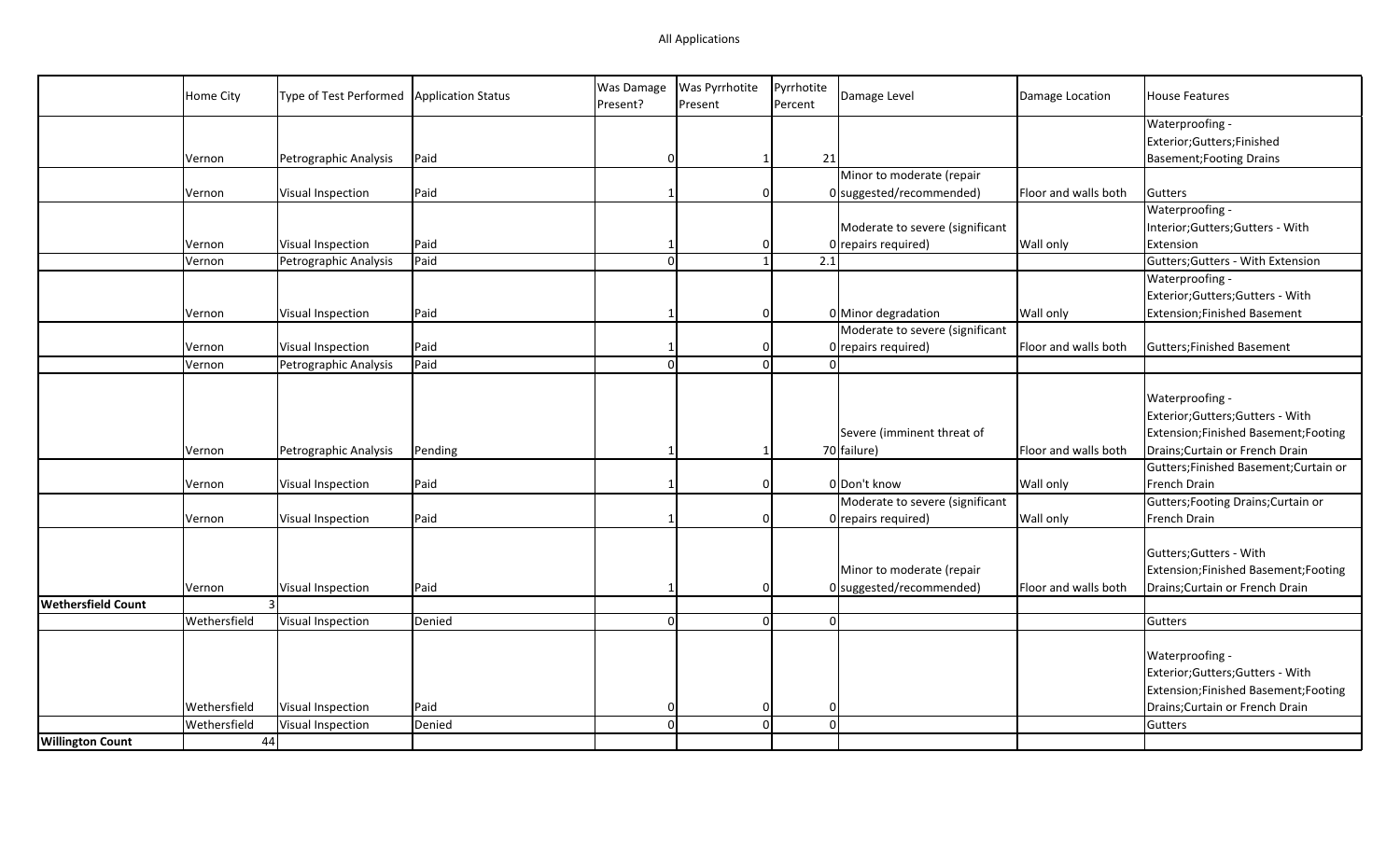| Home City  | Type of Test Performed | <b>Application Status</b> | Was Damage<br>Present? | Was Pyrrhotite<br>Present | Pyrrhotite<br>Percent | Damage Level                    | Damage Location      | <b>House Features</b>                                                    |
|------------|------------------------|---------------------------|------------------------|---------------------------|-----------------------|---------------------------------|----------------------|--------------------------------------------------------------------------|
|            |                        |                           |                        |                           |                       | Moderate to severe (significant |                      | Gutters; Finished Basement; Footing                                      |
| Willington | Visual Inspection      | Paid                      |                        | $\Omega$                  |                       | 0 repairs required)             | Floor and walls both | Drains; Curtain or French Drain                                          |
| Willington | Visual Inspection      | Paid                      | $\Omega$               | $\Omega$                  |                       |                                 |                      | <b>Gutters;Finished Basement</b>                                         |
|            |                        |                           |                        |                           |                       |                                 |                      | Gutters; Gutters - With                                                  |
|            |                        |                           |                        |                           |                       | Moderate to severe (significant |                      | Extension;Finished Basement;Footing                                      |
| Willington | Visual Inspection      | Paid                      |                        | $\Omega$                  |                       | 0 repairs required)             | Floor and walls both | Drains                                                                   |
|            |                        |                           |                        |                           |                       | Moderate to severe (significant |                      |                                                                          |
| Willington | Visual Inspection      | Paid                      |                        | $\Omega$                  |                       | 0 repairs required)             | Wall only            | Gutters; Gutters - With Extension                                        |
|            |                        |                           |                        |                           |                       | Moderate to severe (significant |                      |                                                                          |
| Willington | Visual Inspection      | Paid                      |                        | 0                         |                       | 0 repairs required)             | Floor and walls both |                                                                          |
|            |                        |                           |                        |                           |                       |                                 |                      | Waterproofing -                                                          |
|            |                        |                           |                        |                           |                       |                                 |                      | Exterior;Gutters;Capillary                                               |
|            |                        |                           |                        |                           |                       |                                 |                      | Break;Finished Basement;Curtain or                                       |
| Willington | Visual Inspection      | Paid                      | ŋ                      | $\Omega$                  |                       |                                 |                      | French Drain                                                             |
|            |                        |                           |                        |                           |                       | Moderate to severe (significant |                      |                                                                          |
| Willington | Visual Inspection      | Paid                      |                        | $\Omega$                  |                       | 0 repairs required)             | Floor and walls both | Curtain or French Drain                                                  |
|            |                        |                           |                        |                           |                       |                                 |                      |                                                                          |
|            |                        |                           |                        |                           |                       |                                 |                      | Waterproofing -                                                          |
|            |                        |                           |                        |                           |                       |                                 |                      | Exterior;Gutters;Gutters - With                                          |
|            |                        |                           |                        |                           |                       |                                 |                      | Extension; Finished Basement; Footing                                    |
| Willington | Petrographic Analysis  | Paid                      |                        | $\Omega$                  |                       | $\Omega$                        |                      | Drains; Curtain or French Drain                                          |
|            |                        |                           |                        |                           |                       |                                 |                      |                                                                          |
|            |                        |                           |                        |                           |                       |                                 |                      | Waterproofing -                                                          |
|            |                        |                           |                        |                           |                       |                                 |                      | Exterior;Gutters;Gutters - With                                          |
| Willington | Visual Inspection      | Denied                    |                        | 0                         |                       | $\Omega$                        |                      | Extension; Finished Basement; Footing<br>Drains; Curtain or French Drain |
| Willington | Visual Inspection      | Paid                      | $\Omega$               | 0                         |                       | $\Omega$                        |                      | Gutters                                                                  |
|            |                        |                           |                        |                           |                       |                                 |                      | Gutters; Footing Drains; Curtain or                                      |
| Willington | Visual Inspection      | Paid                      |                        | 0                         |                       | 0 Minor degradation             | Floor and walls both | French Drain                                                             |
|            |                        |                           |                        |                           |                       |                                 |                      |                                                                          |
|            |                        |                           |                        |                           |                       |                                 |                      |                                                                          |
|            |                        |                           |                        |                           |                       |                                 |                      | Waterproofing - Exterior; Waterproofing                                  |
|            |                        |                           |                        |                           |                       |                                 |                      | - Interior;Gutters;Gutters - With                                        |
|            |                        |                           |                        |                           |                       | Moderate to severe (significant |                      | Extension; Finished Basement; Footing                                    |
| Willington | Visual Inspection      | Paid                      |                        | 0                         |                       | 0 repairs required)             | Floor and walls both | Drains; Curtain or French Drain                                          |
| Willington | Visual Inspection      | Paid                      |                        | 0                         |                       | $\Omega$                        |                      | Gutters; Curtain or French Drain                                         |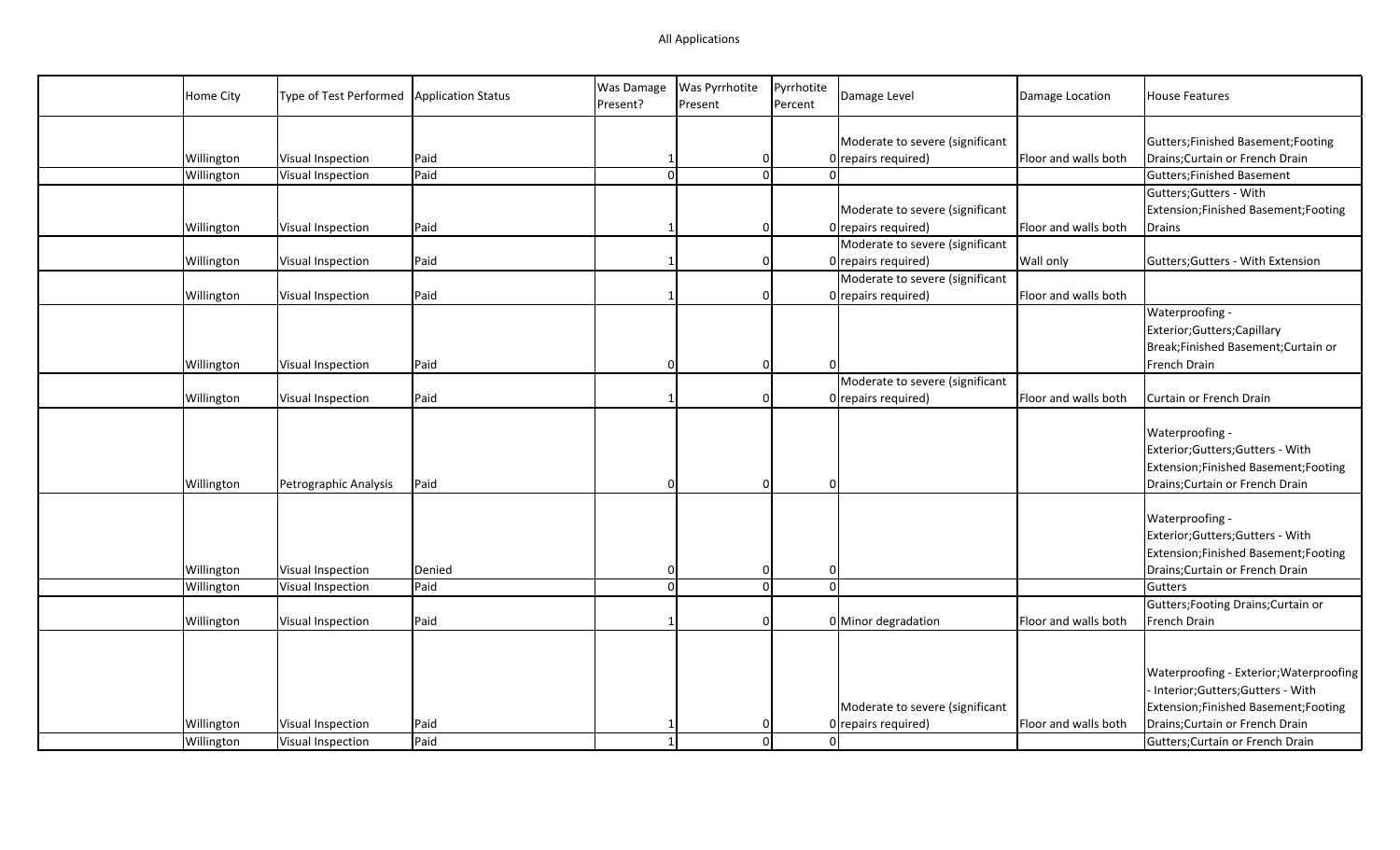| Home City  | Type of Test Performed | <b>Application Status</b> | Was Damage<br>Present? | Was Pyrrhotite<br>Present | Pyrrhotite<br>Percent | Damage Level                    | Damage Location      | <b>House Features</b>                      |
|------------|------------------------|---------------------------|------------------------|---------------------------|-----------------------|---------------------------------|----------------------|--------------------------------------------|
|            |                        |                           |                        |                           |                       | Moderate to severe (significant |                      |                                            |
| Willington | Visual Inspection      | Paid                      |                        | $\Omega$                  |                       | 0 repairs required)             | Wall only            | <b>Gutters; Footing Drains</b>             |
| Willington | Visual Inspection      | Denied                    | $\Omega$               | $\Omega$                  |                       |                                 |                      | Gutters                                    |
|            |                        |                           |                        |                           |                       |                                 |                      | Waterproofing -                            |
|            |                        |                           |                        |                           |                       |                                 |                      | Exterior; Gutters; Footing Drains; Curtain |
| Willington | Visual Inspection      | Paid                      | O                      | 0                         |                       | $\Omega$                        |                      | or French Drain                            |
|            |                        |                           |                        |                           |                       |                                 |                      | Gutters; Gutters - With                    |
| Willington | Visual Inspection      | Paid                      |                        | $\Omega$                  |                       | 0 Minor degradation             | Floor and walls both | Extension; Curtain or French Drain         |
|            |                        |                           |                        |                           |                       | Moderate to severe (significant |                      |                                            |
| Willington | Visual Inspection      | Paid                      |                        | $\Omega$                  |                       | 0 repairs required)             | Wall only            | <b>Finished Basement</b>                   |
|            |                        |                           |                        |                           |                       | Moderate to severe (significant |                      |                                            |
| Willington | Visual Inspection      | Paid                      |                        | 0                         |                       | 0 repairs required)             | Floor and walls both |                                            |
|            |                        |                           |                        |                           |                       | Severe (imminent threat of      |                      |                                            |
| Willington | Visual Inspection      | Paid                      |                        | 0                         |                       | 0 failure)                      | <b>Wall only</b>     | Waterproofing - Exterior; Footing Drains   |
|            |                        |                           |                        |                           |                       | Minor to moderate (repair       |                      |                                            |
| Willington | Visual Inspection      | Paid                      |                        | 0                         |                       | $0$ suggested/recommended)      | Floor and walls both | Gutters; Footing Drains                    |
|            |                        |                           |                        |                           |                       |                                 |                      | Waterproofing -                            |
|            |                        |                           |                        |                           |                       |                                 |                      | Exterior; Gutters; Footing Drains; Curtain |
| Willington | Visual Inspection      | Paid                      | O                      | 0                         |                       |                                 |                      | or French Drain                            |
|            |                        |                           |                        |                           |                       | Minor to moderate (repair       |                      | Gutters; Gutters - With                    |
| Willington | Visual Inspection      | Paid                      |                        | $\Omega$                  |                       | $0$ suggested/recommended)      | Wall only            | <b>Extension;Finished Basement</b>         |
| Willington | Visual Inspection      | Paid                      | $\Omega$               | $\Omega$                  |                       |                                 |                      | Gutters; Gutters - With Extension          |
| Willington | Visual Inspection      | Paid                      | $\Omega$               | $\Omega$                  |                       | $\Omega$                        |                      |                                            |
|            |                        |                           |                        |                           |                       |                                 |                      | Waterproofing -                            |
|            |                        |                           |                        |                           |                       | Moderate to severe (significant |                      | Exterior; Gutters; Footing Drains; Curtain |
| Willington | Visual Inspection      | Paid                      |                        | $\Omega$                  |                       | 0 repairs required)             | Wall only            | or French Drain                            |
|            |                        |                           |                        |                           |                       |                                 |                      | Waterproofing -                            |
|            |                        |                           |                        |                           |                       |                                 |                      | Exterior;Gutters;Gutters - With            |
|            |                        |                           |                        |                           |                       |                                 |                      | Extension; Finished Basement; Footing      |
| Willington | Petrographic Analysis  | Paid                      |                        | $\Omega$                  |                       | 0 Don't know                    | Floor and walls both | Drains                                     |
|            |                        |                           |                        |                           |                       |                                 |                      | Waterproofing - Exterior; Gutters - With   |
| Willington | Petrographic Analysis  | Paid                      | O                      | 0                         |                       | $\Omega$                        |                      | <b>Extension; Footing Drains</b>           |
|            |                        |                           |                        |                           |                       |                                 |                      | Waterproofing -                            |
|            |                        |                           |                        |                           |                       | Moderate to severe (significant |                      | Exterior;Gutters;Gutters - With            |
| Willington | Visual Inspection      | Paid                      |                        | 0                         |                       | 0 repairs required)             | Floor and walls both | <b>Extension; Footing Drains</b>           |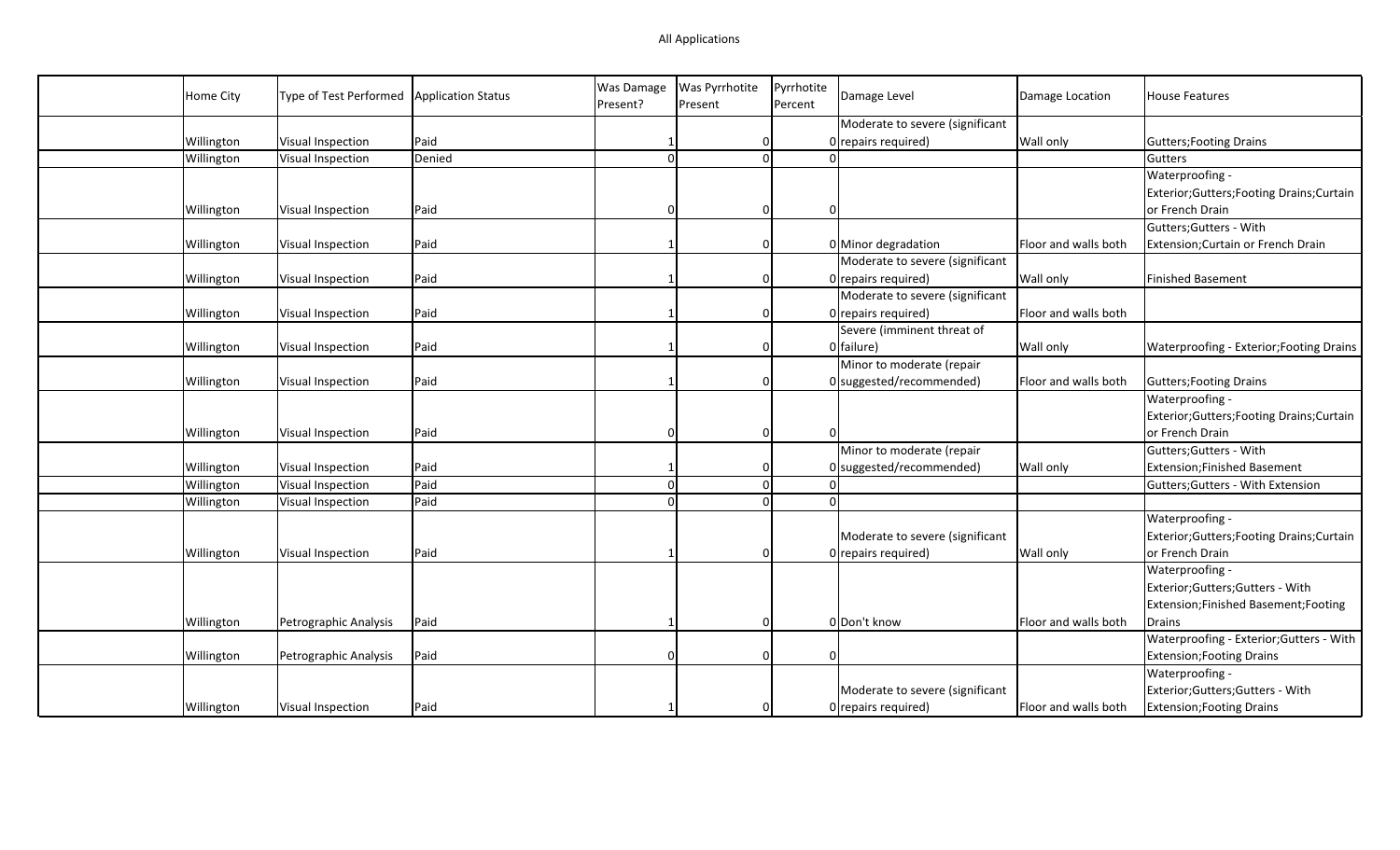| Home City  | Type of Test Performed | <b>Application Status</b> | Was Damage<br>Present? | Was Pyrrhotite<br>Present | Pyrrhotite<br>Percent | Damage Level                    | Damage Location      | <b>House Features</b>                    |
|------------|------------------------|---------------------------|------------------------|---------------------------|-----------------------|---------------------------------|----------------------|------------------------------------------|
|            |                        |                           |                        |                           |                       |                                 |                      | Waterproofing -                          |
|            |                        |                           |                        |                           |                       |                                 |                      | Exterior;Gutters;Finished                |
|            |                        |                           |                        |                           |                       |                                 |                      | Basement; Footing Drains; Curtain or     |
| Willington | Visual Inspection      | Paid                      |                        | $\Omega$                  |                       | 0 Don't know                    | Floor and walls both | French Drain                             |
|            |                        |                           |                        |                           |                       | Moderate to severe (significant |                      |                                          |
| Willington | Visual Inspection      | Paid                      |                        | $\Omega$                  |                       | 0 repairs required)             | Wall only            | Gutters; Finished Basement               |
|            |                        |                           |                        |                           |                       | Moderate to severe (significant |                      |                                          |
| Willington | Visual Inspection      | Paid                      |                        | $\Omega$                  |                       | 0 repairs required)             | Floor and walls both |                                          |
|            |                        |                           |                        |                           |                       | Minor to moderate (repair       |                      | Waterproofing -                          |
| Willington | Visual Inspection      | Paid                      |                        | 0                         |                       | $0$ suggested/recommended)      | Floor and walls both | <b>Exterior; Gutters; Footing Drains</b> |
|            |                        |                           |                        |                           |                       |                                 |                      |                                          |
|            |                        |                           |                        |                           |                       | Minor to moderate (repair       |                      | Gutters; Finished Basement; Footing      |
| Willington | Visual Inspection      | Paid                      |                        | $\Omega$                  |                       | $0$ suggested/recommended)      |                      | Drains; Curtain or French Drain          |
| Willington | Visual Inspection      | Denied                    |                        | $\Omega$                  |                       |                                 |                      |                                          |
|            |                        |                           |                        |                           |                       |                                 |                      |                                          |
|            |                        |                           |                        |                           |                       |                                 |                      | Gutters; Gutters - With                  |
|            |                        |                           |                        |                           |                       | Moderate to severe (significant |                      | Extension;Finished Basement;Footing      |
| Willington | Visual Inspection      | Paid                      |                        | $\Omega$                  |                       | 0 repairs required)             | Floor and walls both | Drains: Curtain or French Drain          |
|            |                        |                           |                        |                           |                       |                                 |                      |                                          |
|            |                        |                           |                        |                           |                       | Moderate to severe (significant |                      | Waterproofing - Exterior; Gutters - With |
| Willington | Visual Inspection      | Paid                      |                        | $\Omega$                  |                       | 0 repairs required)             | Floor and walls both | Extension; Curtain or French Drain       |
|            |                        |                           |                        |                           |                       |                                 |                      | Waterproofing -                          |
|            |                        |                           |                        |                           |                       |                                 |                      | Exterior;Gutters;Gutters - With          |
| Willington | Visual Inspection      | Paid                      |                        | $\Omega$                  |                       |                                 |                      | <b>Extension; Footing Drains</b>         |
|            |                        |                           |                        |                           |                       | Minor to moderate (repair       |                      |                                          |
| Willington | Visual Inspection      | Paid                      |                        | 0                         |                       | $0$ suggested/recommended)      | Floor and walls both | Gutters; Finished Basement               |
|            |                        |                           |                        |                           |                       |                                 |                      | Waterproofing -                          |
|            |                        |                           |                        |                           |                       |                                 |                      | Exterior;Gutters;Finished                |
|            |                        |                           |                        |                           |                       | Minor to moderate (repair       |                      | Basement; Footing Drains; Curtain or     |
| Willington | Visual Inspection      | Paid                      |                        | 0                         |                       | $0$ suggested/recommended)      | Wall only            | French Drain                             |
| Willington | Petrographic Analysis  | Paid                      | $\Omega$               | $\mathbf{1}$              |                       |                                 |                      | Waterproofing - Exterior                 |
|            |                        |                           |                        |                           |                       |                                 |                      | Waterproofing -                          |
|            |                        |                           |                        |                           |                       | Moderate to severe (significant |                      | Exterior;Gutters;Finished                |
| Willington | Petrographic Analysis  | On Hold                   |                        | $\Omega$                  |                       | 0 repairs required)             | Floor and walls both | <b>Basement; Footing Drains</b>          |
|            |                        |                           |                        |                           |                       |                                 |                      | Waterproofing -                          |
| Willington | Visual Inspection      | Paid                      |                        | $\Omega$                  |                       |                                 |                      | <b>Exterior; Gutters; Footing Drains</b> |
|            |                        |                           |                        |                           |                       | Moderate to severe (significant |                      |                                          |
| Willington | Visual Inspection      | Paid                      |                        | 0                         |                       | 0 repairs required)             | Floor and walls both | <b>Finished Basement</b>                 |